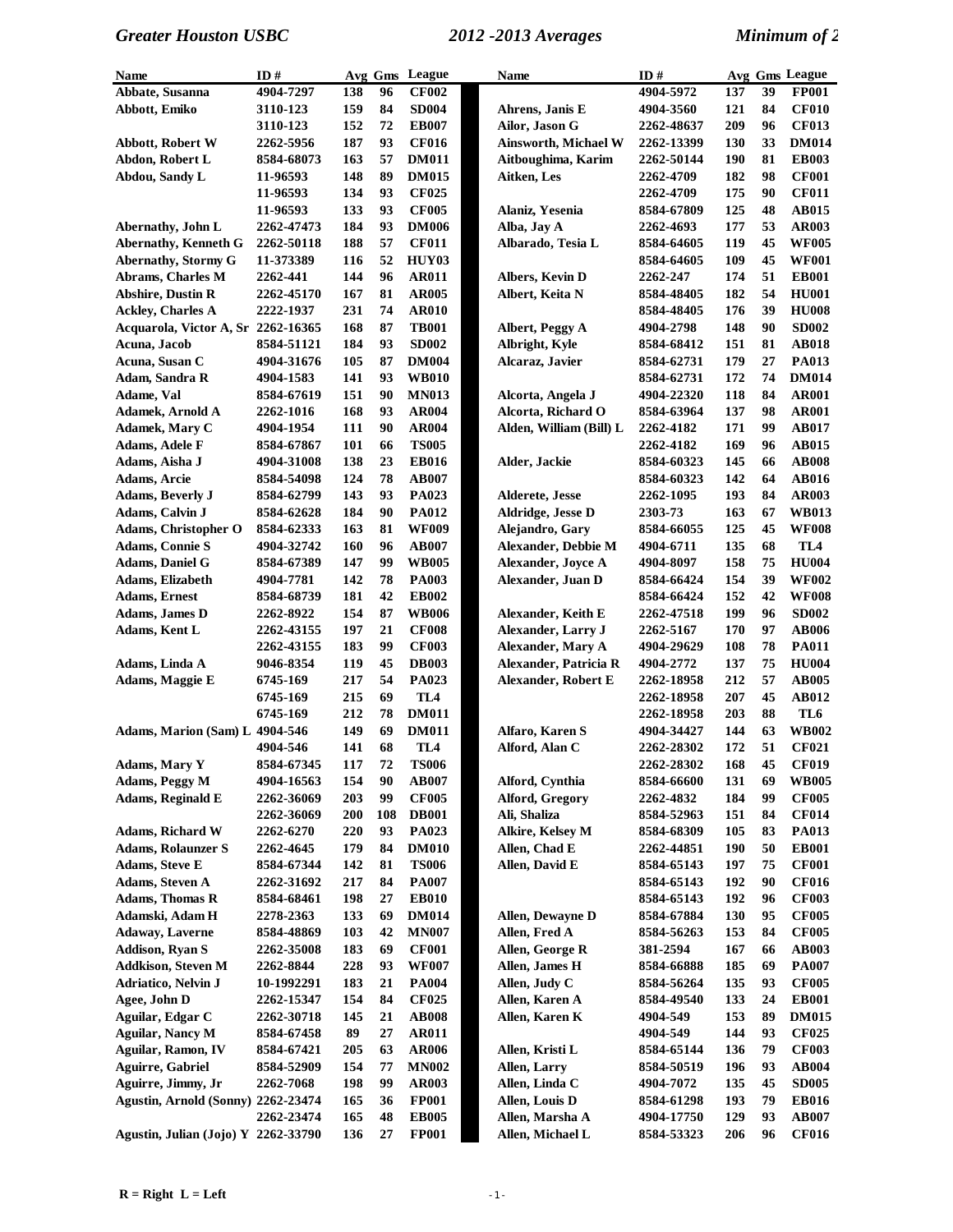| Name                               | ID#        |     |     | Avg Gms League    | <b>Name</b>                        | ID#        |     |     | Avg Gms League |
|------------------------------------|------------|-----|-----|-------------------|------------------------------------|------------|-----|-----|----------------|
| Agustin, Rosario (Rose) '4904-5972 |            | 143 | 42  | <b>EB005</b>      | Allen, O'Kelly                     | 2262-965   | 219 | 102 | <b>AB004</b>   |
| Allen, Peter R                     | 2262-204   | 182 | 57  | <b>PA016</b>      |                                    | 8584-47833 | 195 | 93  | <b>MN007</b>   |
| Allen, Sharon A                    | 8584-68515 | 121 | 33  | <b>WB005</b>      | <b>Anders, Michael D</b>           | 8684-54    | 220 | 69  | <b>AB006</b>   |
| Allen, Tara K                      | 8584-57895 | 131 | 84  | <b>PA010</b>      | <b>Anders, Travis A</b>            | 2296-165   | 192 | 93  | <b>TS001</b>   |
| Allen, Timothy L                   | 2262-36709 | 165 | 93  | <b>EB009</b>      | Andersen, Michelle M               | 4904-34428 | 176 | 97  | <b>WB002</b>   |
| <b>Allgood, Donovan R</b>          | 6745-4858  | 223 | 27  | <b>CF016</b>      | Anderson, Abner "Andy 2262-18297   |            | 217 | 97  | <b>AR005</b>   |
|                                    | 6745-4858  | 211 | 69  | <b>CF013</b>      |                                    | 2262-18297 | 204 | 82  | <b>PA018</b>   |
| Allison, Barbara A                 | 8584-67481 | 128 | 77  | <b>TSY01</b>      |                                    | 2262-18297 | 202 | 95  | <b>PA007</b>   |
| Allison, David C                   | 2262-41492 | 197 | 45  | <b>WF002</b>      |                                    | 2262-18297 | 201 | 28  | <b>SD006</b>   |
|                                    | 2262-41492 | 193 | 51  | <b>WF008</b>      | <b>Anderson, Anthony D</b>         | 2262-22456 | 196 | 102 | AB003          |
| Allred, Erika                      | 8584-69119 | 133 | 90  | <b>SD011</b>      |                                    | 2262-22456 | 193 | 74  | TL6            |
| Almaraz, John M                    | 2262-43622 | 184 | 66  | <b>WB005</b>      | <b>Anderson, Bruce A</b>           | 2262-4199  | 188 | 39  | PA023          |
|                                    | 2262-43622 | 179 | 99  | <b>WB007</b>      | <b>Anderson, Darlene M</b>         | 4904-309   | 161 | 33  | PA023          |
| Almaraz, Sandie R                  | 4904-670   | 175 | 98  | <b>WB007</b>      | <b>Anderson, David H</b>           | 2262-36591 | 142 | 69  | <b>HU002</b>   |
|                                    | 4904-670   | 172 | 42  | <b>HU002</b>      | <b>Anderson, Diannah S</b>         | 4904-34879 | 145 | 78  | <b>PA010</b>   |
|                                    | 4904-670   | 167 | 77  | <b>WB005</b>      | Anderson, Eric                     | 8584-62114 | 185 | 21  | <b>PA004</b>   |
| Alsobrook, Floyd E                 | 2262-40527 | 163 | 102 | <b>MN009</b>      | <b>Anderson, Gary M</b>            | 2262-49666 | 184 | 95  | <b>CF008</b>   |
| Alston, Sandra                     | 4904-26943 | 134 | 99  | SD010             | Anderson, George K                 | 2262-6209  | 193 | 99  | <b>WB005</b>   |
| <b>Alstrom, Eric D</b>             | 1010-6896  | 175 | 51  | <b>WB008</b>      | <b>Anderson, Jack B</b>            | 8584-50085 | 226 | 24  | <b>AB017</b>   |
| Alsup, Velvia J                    | 4904-31890 | 137 | 89  | <b>SD001</b>      | Anderson, James F, III             | 2262-7456  | 181 | 99  | <b>WB008</b>   |
| Alvarado, Edward                   | 2262-49086 | 143 | 21  | <b>SD008</b>      | <b>Anderson, Jennifer</b>          | 8584-68398 | 125 | 81  | <b>AB018</b>   |
| Alvarado, Elizabeth                | 4931-803   | 165 | 69  | <b>AR003</b>      | Anderson, Kathleen B               | 4904-1050  | 166 | 66  | <b>DM011</b>   |
| Alvarado, Jesse, Jr                | 2287-1391  | 199 | 90  | <b>AR003</b>      | Anderson, Lynda K                  | 4904-30157 | 126 | 68  | <b>EB015</b>   |
| Alvarado, Laura                    | 4904-24261 | 143 | 84  | <b>MN007</b>      | Anderson, Mari F                   | 8584-61622 | 174 | 93  | <b>AB016</b>   |
| Alvarez, Anita M                   | 8584-67916 | 117 | 66  | <b>SD011</b>      | <b>Anderson, Matthew A</b>         | 8584-65073 | 121 | 90  | <b>AB003</b>   |
| Alvarez, Bertha M                  | 8584-60507 | 120 | 93  | <b>DM005</b>      | <b>Anderson, Matthew D</b>         | 8584-64836 | 176 | 78  | <b>CF008</b>   |
| Alvarez, Federico                  | 2262-41362 | 189 | 54  | <b>AR011</b>      | Anderson, Oma C                    | 4904-3111  | 156 | 34  | TL1            |
|                                    | 2262-41362 | 182 | 55  | <b>AR006</b>      |                                    | 4904-3111  | 154 | 91  | <b>PA007</b>   |
|                                    | 2262-41362 | 182 | 71  | TL6               | Anderson, Paula M                  | 8584-68028 | 89  | 60  | <b>CF008</b>   |
| Alvarez, Joe F, Sr                 | 2262-9002  | 140 | 93  | <b>DM010</b>      | <b>Anderson, Phillip D</b>         | 8584-52346 | 204 | 87  | <b>CF005</b>   |
| Alvarez, Joe L                     | 2287-996   | 207 | 99  | <b>MN013</b>      | <b>Anderson, Ronald D</b>          | 8713-2722  | 140 | 42  | <b>TS006</b>   |
| Alvarez, Kali P                    | 8584-56169 | 128 | 93  | <b>CF011</b>      | Anderson, Ryan                     | 8584-68654 | 115 | 36  | <b>AB020</b>   |
| Alvarez, Kim S                     | 8584-53299 | 175 | 96  | <b>MN013</b>      | Anderson, Steve E                  | 8584-63626 | 201 | 33  | <b>AB012</b>   |
| Alvarez, Ruben, Jr                 | 2262-41361 | 173 | 84  | <b>AR011</b>      | <b>Anderson, Timothy R</b>         | 2262-38466 | 202 | 96  | <b>MN002</b>   |
|                                    | 2262-41361 | 168 | 96  | <b>AR006</b>      |                                    | 2262-38466 | 198 | 66  | <b>MN009</b>   |
| Alvarez, Van A                     | 8584-56168 | 144 | 96  | <b>CF011</b>      |                                    | 2262-38466 | 190 | 93  | <b>HU002</b>   |
| Alverez, Dori L                    | 8584-68156 | 113 | 27  | <b>SD007</b>      | Anderson, Tricia (Patty) 4904-1686 |            | 201 | 87  | <b>CF014</b>   |
| Alverson, Debra B                  | 4904-23208 | 144 | 76  | <b>DM007</b>      |                                    | 4904-1686  | 176 | 78  | <b>CF008</b>   |
| Amador, Eric                       | 8584-63332 | 149 | 48  | <b>EB005</b>      | Andrade, Fidel O                   | 6745-7790  | 215 | 90  | <b>SD002</b>   |
| Amann, Laurie A                    | 4904-35176 | 156 | 51  | <b>CF021</b>      |                                    | 6745-7790  | 212 | 93  | <b>EB003</b>   |
|                                    | 4904-35176 | 150 | 42  | <b>CF019</b>      |                                    | 6745-7790  | 210 | 96  | <b>SD005</b>   |
| Amato, Alphonso, Jr                | 2262-6844  | 152 | 53  | <b>EB009</b>      | Andrea, Sherrill L                 | 8584-54179 | 141 | 90  | <b>SD004</b>   |
| Amboree-Justice, Jean              | 4904-3050  | 179 | 36  | <b>AR010</b>      | Andres, Herman L                   | 2262-7386  | 201 | 90  | <b>AR011</b>   |
|                                    | 4904-3050  | 176 | 87  | <b>AR011</b>      |                                    | 2262-7386  | 199 | 84  | <b>EB001</b>   |
|                                    | 4904-3050  | 172 | 69  | TL4               | Andres, Joseph L                   | 2262-3734  | 191 | 84  | <b>PA007</b>   |
| <b>Amendt, Robert E</b>            | 8584-50011 | 184 | 78  | <b>PA008</b>      |                                    | 2262-3734  | 179 | 49  | <b>EB001</b>   |
| <b>Amerine, Ralph T</b>            | 2262-4710  | 187 | 84  | <b>EB009</b>      | <b>Andrews</b> , Jessica D         | 8584-50710 | 174 | 89  | <b>DB010</b>   |
|                                    | 2262-4710  | 176 | 51  | <b>EB001</b>      | Angel, Billie R                    | 4904-11860 | 164 | 57  | AB015          |
| <b>Amerine, Susan N</b>            | 4904-12166 | 142 | 60  | <b>EB009</b>      |                                    | 4904-11860 | 163 | 75  | AB002          |
| <b>Amie, Demetrius</b>             | 2262-32769 | 204 | 78  | <b>PA007</b>      |                                    | 4904-11860 | 156 | 63  | <b>AB016</b>   |
|                                    | 2262-32769 | 200 | 87  | <b>EB002</b>      | Angel, Reginald N                  | 2262-37594 | 194 | 82  | <b>PA007</b>   |
|                                    | 2262-32769 | 195 | 80  | <b>DB002</b>      | Angeli, James M                    | 8584-60244 | 164 | 48  | <b>WF002</b>   |
| Amie, Sherry A                     | 4904-408   | 144 | 47  | <b>EB002</b>      |                                    | 8584-60244 | 156 | 54  | <b>WF008</b>   |
| Amie, Tavares R                    | 6745-528   | 193 | 92  | <b>EB002</b>      | Angeli, Maria L                    | 8584-60245 | 138 | 54  | <b>WF008</b>   |
|                                    | 6745-528   | 189 | 49  | <b>PA007</b>      |                                    | 8584-60245 | 133 | 48  | <b>WF002</b>   |
| Ammons, David E                    | 8584-54699 | 160 | 85  | <b>PA010</b>      | Angeli, Steve C                    | 2262-48717 | 171 | 48  | <b>WF002</b>   |
| Amox, Ryan L                       | 8584-58056 | 166 | 93  | <b>WB008</b>      |                                    | 2262-48717 | 164 | 51  | <b>WF008</b>   |
| Anaya, Joseh A                     | 8584-67701 | 134 | 24  | COY <sub>02</sub> | Angelina, Larry                    | 2262-7098  | 209 | 93  | PA023          |
| Anders, Brandon G                  | 2296-109   | 191 | 90  | <b>TS001</b>      | Ankney, Michael A                  | 1878-4253  | 208 | 93  | <b>CF013</b>   |
| Anders, Brian J                    | 8584-65264 | 181 | 90  | <b>TS001</b>      | Ankney, Robert L                   | 1842-24916 | 173 | 87  | <b>CF016</b>   |
| Anders, Grrett A                   | 8584-67866 | 158 | 21  | <b>TS001</b>      |                                    | 1842-24916 | 169 | 43  | <b>CF009</b>   |
| Anders, Kelly D                    | 8584-67468 | 97  | 81  | <b>PA004</b>      |                                    | 1842-24916 | 169 | 51  | <b>CF023</b>   |
| Anders, Kenneth R                  | 8584-47833 | 203 | 99  | <b>MN003</b>      | Ankrum, Gary L                     | 2262-46583 | 182 | 93  | <b>TS004</b>   |
|                                    |            |     |     |                   |                                    |            |     |     |                |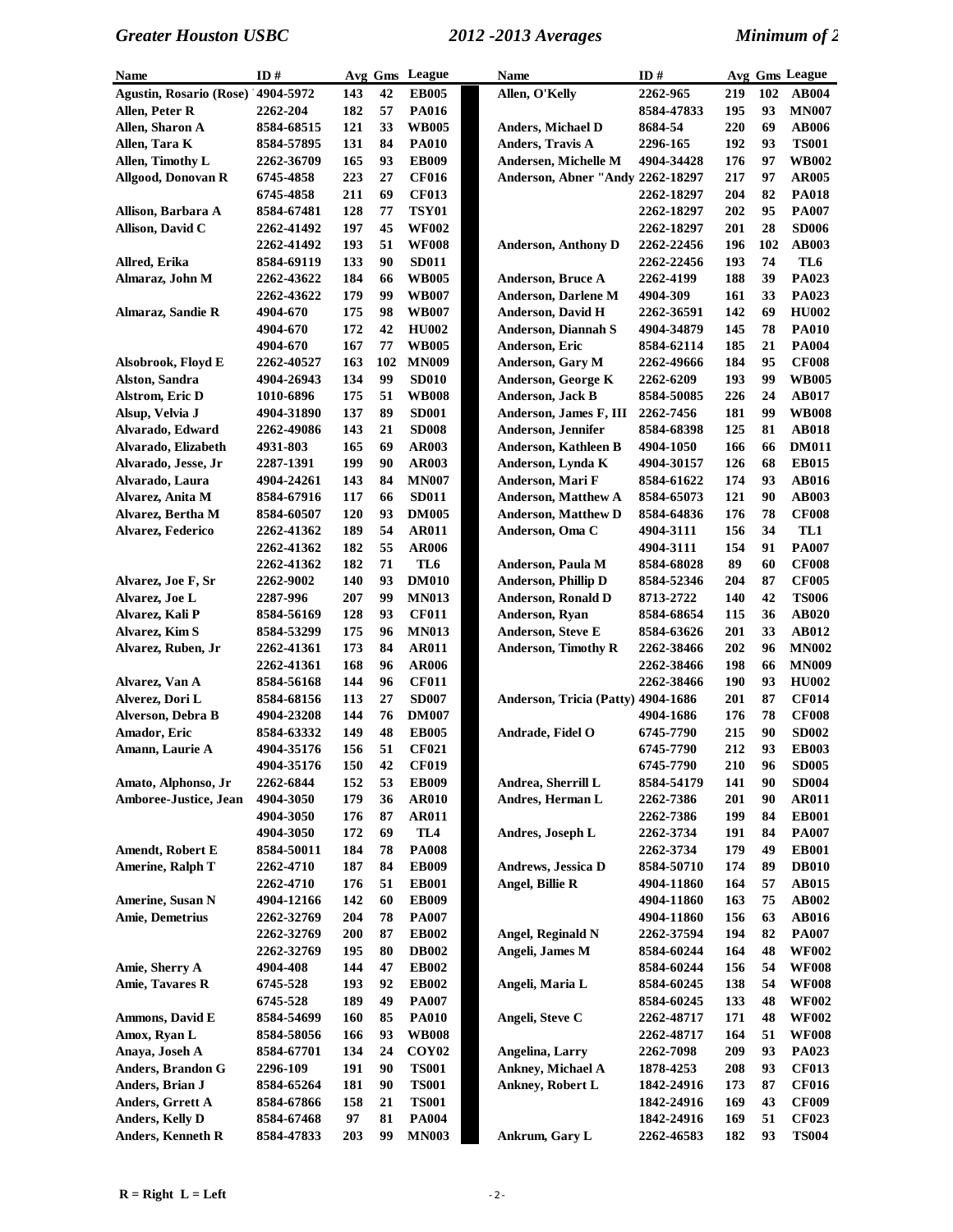| Name                               | ID#        |     |     | Avg Gms League | Name                               | ID#        |     |    | Avg Gms League |
|------------------------------------|------------|-----|-----|----------------|------------------------------------|------------|-----|----|----------------|
|                                    | 8584-47833 | 200 | 92  | <b>MN013</b>   |                                    | 2262-46583 | 178 | 90 | <b>TS003</b>   |
|                                    | 8584-47833 | 196 | 99  | <b>MN005</b>   | Anselme, Margaret (Terl 4904-28102 |            | 156 | 96 | <b>WB008</b>   |
| Anselme, Wayne C                   | 8584-47289 | 127 | 47  | <b>WB008</b>   | Arredondo, Erik D                  | 8584-54950 | 166 | 84 | <b>TS002</b>   |
| Anselmo, Elizabeth A               | 4904-29419 | 119 | 93  | <b>TS002</b>   | Arredondo, Lou                     | 8584-58081 | 146 | 80 | <b>DM019</b>   |
| Anselmo, Manuel (Steve) 2262-38979 |            | 162 | 89  | <b>TS003</b>   | Arredondo, Melissa N               | 8584-61144 | 146 | 80 | <b>TS001</b>   |
|                                    | 2262-38979 | 157 | 93  | <b>TS002</b>   | <b>Arrington, Arthur G</b>         | 2262-36422 | 160 | 27 | <b>PA007</b>   |
| Anzaldua, Linda L                  | 4904-33551 | 148 | 90  | <b>DB009</b>   |                                    | 2262-36422 | 157 | 38 | TL6            |
| Aparicio, Luisa M                  | 4904-14940 | 173 | 99  | <b>CF002</b>   |                                    | 2262-36422 | 154 | 99 | <b>PA020</b>   |
|                                    | 4904-14940 | 171 | 84  | <b>CF011</b>   | Arriola, Jillian L                 | 8584-48524 | 121 | 71 | AB015          |
| Apgar, Tina                        | 8584-66707 | 141 | 96  | <b>MN013</b>   | Arrowood, Amy L                    | 8584-68245 | 123 | 42 | AB011          |
| Arabzadeh, David F                 | 8584-59432 | 190 | 48  | <b>EB005</b>   |                                    | 8584-68245 | 122 | 42 | <b>AB009</b>   |
| Aragon, Stephen T                  | 8584-68331 | 105 | 39  | <b>CF015</b>   | <b>Arrowood, Jeremy D</b>          | 8584-68246 | 150 | 42 | <b>AB011</b>   |
| Aranda, Martin                     | 8584-57362 | 153 | 78  | <b>WF003</b>   |                                    | 8584-68246 | 139 | 39 | <b>AB009</b>   |
| Aranda, Sonia                      | 8584-52881 | 118 | 69  | <b>WF003</b>   | Arthur, Jayme R                    | 8584-64005 | 140 | 94 | <b>MN006</b>   |
| <b>Arcement, JoAnn R</b>           | 4904-34768 | 142 | 75  | <b>MN006</b>   | Arthur, John B                     | 8584-58026 | 199 | 93 | <b>MN005</b>   |
| <b>Arcement, Kent P</b>            | 2262-49885 | 191 | 87  | <b>MN006</b>   |                                    | 8584-58026 | 196 | 90 | <b>MN006</b>   |
| Arceneaux, Brenda R                | 4904-970   | 165 | 96  | <b>HU006</b>   | Arthur, Julie R                    | 8584-58027 | 152 | 96 | <b>MN006</b>   |
| Arceneaux, John W                  | 2262-2912  | 191 | 99  | <b>HU006</b>   | Artino, Anthony J                  | 8584-68152 | 155 | 42 | <b>SD007</b>   |
|                                    | 6745-578   | 193 | 87  | <b>HU006</b>   | Artino, Nick D                     |            | 140 | 39 | <b>SD007</b>   |
| <b>Arceneaux, Terence B</b>        |            | 246 | 69  | <b>AR010</b>   | Ash, Perry                         | 8584-68157 | 158 | 48 | <b>SD009</b>   |
| Archer, Danny J                    | 2223-2404  |     | 75  |                |                                    | 6745-4210  |     | 99 |                |
|                                    | 2223-2404  | 238 | 69  | <b>DB001</b>   | Ashley, Ellis C                    | 2262-1047  | 193 | 94 | <b>MN008</b>   |
| Arellano, Adolfo T                 | 2252-53    | 181 |     | <b>SD014</b>   |                                    | 2262-1047  | 192 |    | <b>MN009</b>   |
|                                    | 2252-53    | 178 | 102 | <b>SD010</b>   |                                    | 2262-1047  | 172 | 96 | <b>HU006</b>   |
|                                    | 2252-53    | 173 | 84  | <b>EB003</b>   | Ashwander, Cherie L                | 8584-65201 | 120 | 87 | <b>TS005</b>   |
| Arellano, Alejandro                | 8584-64944 | 147 | 92  | <b>WB013</b>   | Ast, Bill D                        | 2262-7020  | 134 | 99 | <b>WB005</b>   |
| Arenos, Conrado V                  | 2262-29212 | 177 | 48  | <b>EB005</b>   | <b>Astolfo, Paul A</b>             | 2262-18677 | 162 | 57 | <b>DM009</b>   |
| Arenos, Edna D                     | 4904-11451 | 157 | 48  | <b>EB005</b>   | <b>Atherton, Daniel J</b>          | 8584-67617 | 197 | 75 | <b>AB015</b>   |
| Arguelles, Erica                   | 4904-31079 | 150 | 93  | <b>HU002</b>   |                                    | 8584-67617 | 192 | 62 | <b>AB003</b>   |
| Arisakua, Christal I               | 8584-65133 | 122 | 97  | <b>MN002</b>   | <b>Atherton, Pamela S</b>          | 8584-56972 | 109 | 72 | <b>AB015</b>   |
| Arispe, Jose L, Jr                 | 2262-50058 | 166 | 36  | <b>HU008</b>   | Atherton, Robert (Jason 8584-56971 |            | 197 | 87 | AB015          |
| Arispe, Robert C                   | 8584-62070 | 191 | 96  | <b>TS001</b>   | <b>Atherton, Robert D</b>          | 8584-55737 | 186 | 24 | <b>AB015</b>   |
|                                    | 8584-62070 | 185 | 84  | <b>CF011</b>   | <b>Atkinson, Becky S</b>           | 8584-48201 | 155 | 58 | <b>CF003</b>   |
| Arizola, Margarita                 | 8584-62069 | 129 | 76  | <b>TS001</b>   | Atkinson, Chase A                  | 8584-50028 | 208 | 63 | AB002          |
| Arizola, Tomas A, III              | 8584-62046 | 196 | 84  | <b>TS002</b>   | <b>Atkinson, Corey</b>             | 2262-2464  | 217 | 33 | <b>DB001</b>   |
|                                    | 8584-62046 | 191 | 99  | <b>TS001</b>   | <b>Atkinson, James B</b>           | 2262-3682  | 178 | 93 | <b>CF003</b>   |
|                                    | 8584-62046 | 188 | 94  | <b>CF011</b>   | <b>Atkinson</b> , Jay R            | 8584-61342 | 156 | 33 | <b>HU008</b>   |
|                                    | 8584-62046 | 173 | 81  | <b>WF009</b>   | Atkinson, Paula M                  | 4904-12298 | 154 | 90 | <b>CF003</b>   |
| Arkadie, Cody D                    | 8584-68664 | 106 | 60  | <b>TB001</b>   | Atkinson, Ron J                    | 8584-62269 | 139 | 81 | <b>DM003</b>   |
| <b>Armand, Douglas K</b>           | 2262-1685  | 209 | 72  | <b>CF016</b>   | Atkinson, Steven L                 | 2262-45311 | 215 | 90 | <b>DM011</b>   |
| <b>Armes, Pattie S</b>             | 4904-28228 | 114 | 81  | <b>TS005</b>   |                                    | 2262-45311 | 215 | 93 | <b>TS002</b>   |
| Armstrong, Carolyn J               | 8584-67890 | 119 | 84  | <b>AB016</b>   |                                    | 2262-45311 | 208 | 90 | TL6            |
| <b>Armstrong, Frances H</b>        | 4904-2143  | 170 | 71  | <b>AB007</b>   | Atwater, Alex A                    | 2262-40282 | 192 | 93 | <b>AB004</b>   |
|                                    | 4904-2143  | 163 | 87  | <b>AB004</b>   | Aucoin, Deborah J                  | 8647-4958  | 120 | 23 | <b>MN003</b>   |
| <b>Armstrong, James W</b>          | 8584-59176 | 173 | 33  | <b>CF016</b>   | Aucoin, Louis D                    | 8584-53124 | 142 | 60 | <b>WB006</b>   |
| Armstrong, Jennie                  | 4904-6871  | 92  | 93  | <b>PA011</b>   | Augbon, Harold                     | 2262-129   | 173 | 84 | <b>EB003</b>   |
| <b>Armstrong, Jerome T</b>         | 2262-47694 | 170 | 94  | <b>PA007</b>   | <b>August, Mack M</b>              | 8584-62146 | 161 | 36 | <b>EB001</b>   |
| <b>Armstrong, Robert J</b>         | 8584-59177 | 178 | 90  | <b>CF016</b>   | Augustus, Nita S                   | 4904-2849  | 160 | 78 | <b>WB010</b>   |
| Arnett, Omar T                     | 2262-40174 | 226 | 44  | TL6            |                                    | 4904-2849  | 153 | 89 | <b>WB003</b>   |
|                                    | 2262-40174 | 224 | 97  | <b>PA007</b>   | Austin, Chip L                     | 2262-2996  | 187 | 93 | <b>DM010</b>   |
|                                    | 2262-40174 | 217 | 87  | <b>DB001</b>   | Austin, Kurk J                     | 8584-68082 | 163 | 51 | <b>DM008</b>   |
| Arnold, Blake A                    | 6745-17    | 146 | 99  | <b>PA023</b>   | <b>Austin, Michael E</b>           | 2262-68    | 227 | 87 | <b>PA008</b>   |
| Arnold, Cheri A                    | 8584-59500 | 124 | 87  | PA023          |                                    | 2262-68    | 227 | 87 | PA023          |
| Arnold, Diane L                    | 4904-20519 | 118 | 81  | <b>WB008</b>   |                                    | 2262-68    | 226 | 78 | <b>PA012</b>   |
| Arnold, Jeff A                     | 2262-9172  | 207 | 96  | <b>EB006</b>   |                                    | 2262-68    | 218 | 78 | <b>PA007</b>   |
|                                    | 2262-9172  | 203 | 90  | <b>TS001</b>   | <b>Autrey, David E</b>             | 8584-68135 | 183 | 48 | <b>AB020</b>   |
|                                    | 2262-9172  | 201 | 95  | <b>PA023</b>   |                                    | 8584-68135 | 165 | 36 | <b>AB019</b>   |
| Arnold, Lee A                      | 6745-305   | 209 | 59  | PA023          | Autry, David M                     | 8584-47290 | 184 | 38 | <b>WB008</b>   |
|                                    | 6745-305   | 204 | 27  | <b>TS001</b>   | <b>Autsolief, Connie M</b>         | 8584-58828 | 169 | 89 | <b>AR004</b>   |
|                                    | 6745-305   | 203 | 30  | <b>EB006</b>   | <b>Avalos, Annette Y</b>           | 4904-34282 | 171 | 99 | <b>WB007</b>   |
| Arnold, Luther I                   | 11-624408  | 137 | 99  | <b>DB002</b>   | Avery, Jimmy K, II                 | 6745-6530  | 209 | 27 | <b>DB002</b>   |
| <b>Arnold, Martin V</b>            | 8584-58599 | 179 | 90  | <b>CF016</b>   | Avila, Almira I                    | 4904-4967  | 168 | 99 | <b>AR003</b>   |
| Arnold, Wendy A                    | 4880-2428  | 201 | 36  | <b>TS001</b>   | Avila, Bobby                       | 2262-7651  | 207 | 99 | <b>AR003</b>   |
|                                    | 4880-2428  | 196 | 63  | PA023          | Avila, Ivan E                      | 8584-68334 | 123 | 24 | <b>CF015</b>   |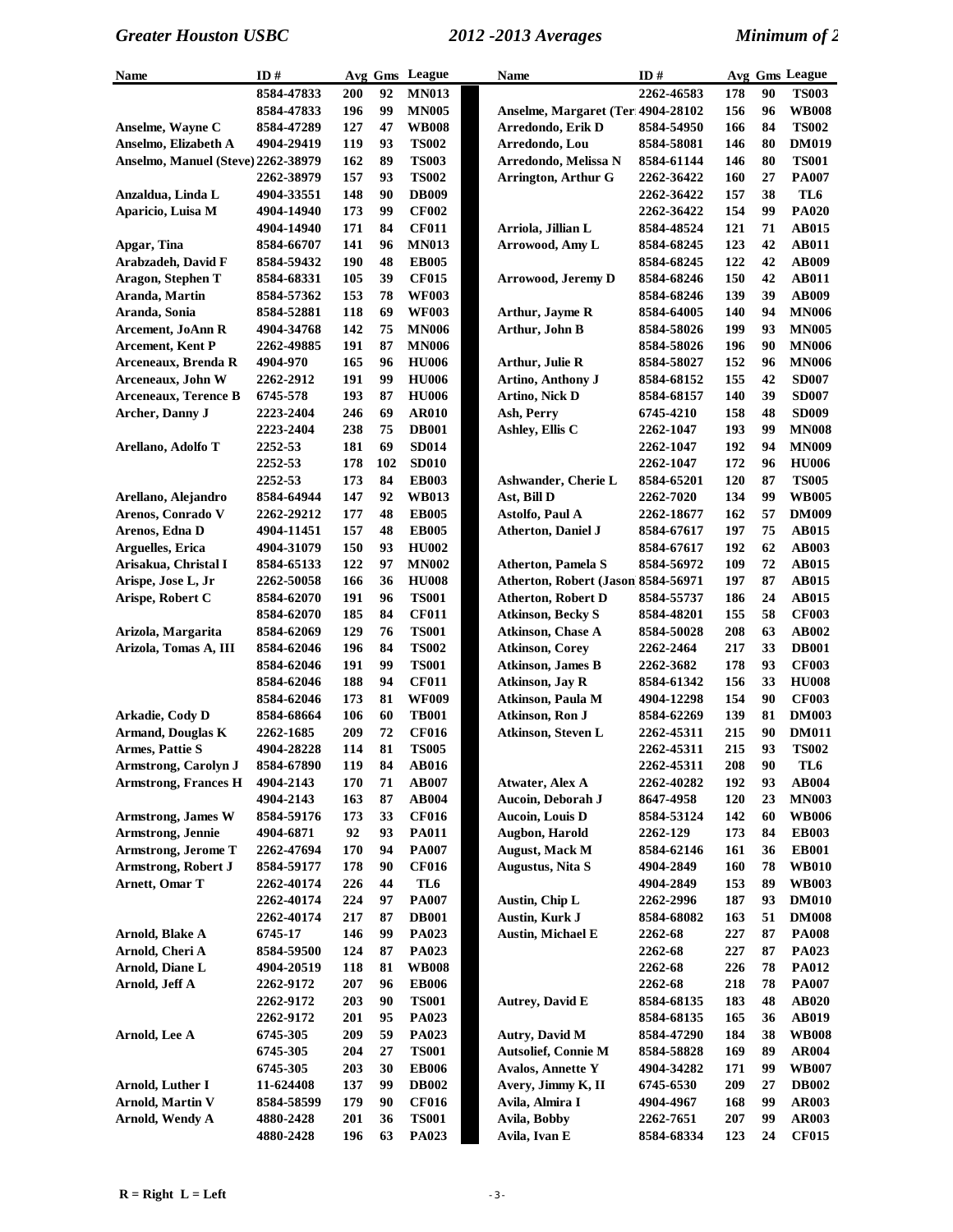| <b>Name</b>                                | ID#                     | Avg Gms    |          | League                       | Name                                           | ID#                     |            |          | Avg Gms League                         |
|--------------------------------------------|-------------------------|------------|----------|------------------------------|------------------------------------------------|-------------------------|------------|----------|----------------------------------------|
| Arocha, Robert C                           | 2262-31611              | 196        | 36       | <b>CF019</b>                 | Avila, Maglin D                                | 8584-68332              | 99         | 24       | <b>CF015</b>                           |
|                                            | 2262-31611              | 188        | 42       | <b>CF021</b>                 | Axum, Michael D                                | 8584-67696              | 162        | 86       | <b>MN007</b>                           |
| Arocho, Cal                                | 2262-4515               | 166        | 48       | <b>AB016</b>                 | Ayala, Carmen M                                | 8584-64775              | 147        | 63       | <b>AR003</b>                           |
| Ayala, Elizabeth P                         | 8584-64774              | 147        | 99       | <b>AR003</b>                 | <b>Bailey, Stephen A</b>                       | 2290-22                 | 182        | 91       | TL6                                    |
| Avala, Gloria F                            | 4904-15615              | 137        | 90       | <b>AR004</b>                 | <b>Bailey, Troy A</b>                          | 2262-47967              | 193        | 99       | PA023                                  |
|                                            | 4904-15615              | 135        | 93       | <b>AR001</b>                 | Bailey, Virginia D                             | 4904-31273              | 148        | 93       | <b>TB003</b>                           |
| Aycock, Judy J                             | 4904-29725              | 137        | 99       | <b>WB003</b>                 | <b>Baird, Kimberly S</b>                       | 4904-6909               | 173        | 37       | <b>CF003</b>                           |
| <b>Babin, Daniel A</b>                     | 1864-19983              | 190        | 87       | <b>TS002</b>                 | Baird, Mike F                                  | <b>2262-32340</b>       | 143        | 59       | <b>CF003</b>                           |
|                                            | 1864-19983              | 185        | 87       | <b>TS003</b>                 | Baird, Ronnie E                                | 2262-7239               | 170        | 78       | <b>CF003</b>                           |
|                                            | 1864-19983              | 179        | 96       | <b>PA007</b>                 |                                                | 2262-7239               | 164        | 42       | TL <sub>2</sub>                        |
| <b>Babineaux, Debbie M</b>                 | 4904-31549              | 180        | 93       | <b>SD005</b>                 |                                                | 2262-7239               | 159        | 75       | <b>WF007</b>                           |
|                                            | 4904-31549              | 173        | 98       | <b>SD006</b>                 | Baisden, Jeffrey A                             | 2262-9883               | 155        | 78       | <b>PA004</b>                           |
| <b>Babineaux, Joseph H</b>                 | 2262-42266              | 181        | 96       | <b>MN009</b>                 | Baity, Charlie L                               | 2262-12424              | 198        | 86       | <b>SD005</b>                           |
| Babineaux, Karen K                         | 4904-31686              | 192        | 96       | <b>CF006</b>                 |                                                | 2262-12424              | 194        | 87       | <b>PA008</b>                           |
| <b>Babineaux, Kyle R</b>                   | 8584-51362              | 203        | 51       | <b>CF017</b>                 | <b>Baity, Wrendric A</b>                       | 2262-45895              | 182        | 91       | <b>SD005</b>                           |
|                                            | 8584-51362              | 192        | 45       | <b>CF007</b>                 | Baker, Bob W                                   | 2262-38062              | 144        | 39       | <b>PA004</b>                           |
| <b>Babineaux, Marie N</b>                  | 4904-29742              | 137        | 81       | <b>MN009</b>                 | <b>Baker, Bradley D</b>                        | 8584-63318              | 174        | 99       | <b>WB008</b>                           |
|                                            | 4904-29742              | 135        | 63       | <b>MN008</b>                 | <b>Baker, Cathy D</b>                          | 4904-26877              | 126        | 86       | <b>MN010</b>                           |
| Babineaux, Mika R                          | 2262-47180              | 203        | 93       | <b>CF001</b>                 | <b>Baker, Charles E</b>                        | 2262-2632               | 172        | 102      | <b>AB003</b>                           |
| <b>Babineck</b> , Patti A                  | 4904-615                | 152        | 81       | <b>SD004</b>                 | <b>Baker, Christopher</b>                      | 6745-161                | 172        | 90       | <b>WB005</b>                           |
|                                            | 4904-615                | 140        | 96       | <b>TS002</b>                 | Baker, Gary K                                  | 2303-773                | 188        | 78       | <b>AB003</b>                           |
| <b>Babineck, Tom A</b>                     | 2262-6973               | 154        | 96       | <b>TS002</b>                 | Baker, Jackie M                                | 4904-34249              | 194        | 47       | <b>AR002</b>                           |
| <b>Baccous, Anthony</b>                    | 2262-23269              | 180        | 67       | <b>WB008</b>                 |                                                | 4904-34249              | 186        | 84       | <b>AR010</b>                           |
| Back, Samantha M                           | 8584-65160              | 116        | 44       | <b>WB007</b>                 |                                                | 4904-34249              | 183        | 51       | <b>PA020</b>                           |
| <b>Back, Stephen D</b>                     | 8584-65161              | 155        | 96       | <b>WB007</b>                 | Baker, Ken L                                   | 2262-46790              | 196        | 93       | <b>AB015</b>                           |
| Bacon, Kevin C                             | 2262-50317              | 209        | 50       | <b>WF008</b>                 |                                                | <b>2262-46790</b>       | 195        | 99       | <b>AB017</b>                           |
|                                            | 2262-50317              | 207        | 75       | <b>WF003</b>                 |                                                | <b>2262-46790</b>       | 190        | 93       | <b>AB002</b>                           |
|                                            | 2262-50317              | 198        | 33       | <b>WF002</b>                 |                                                | <b>2262-46790</b>       | 189        | 99       | <b>AB016</b>                           |
| Badger, Dejuan J                           | 2262-45243              | 203        | 99       | <b>DB001</b>                 | <b>Baker, Mary Lou</b>                         | 4904-1096               | 114        | 93       | <b>DM004</b>                           |
|                                            | 2262-45243              | 185        | 78       | <b>HU004</b>                 | <b>Baker, Michael S</b>                        | 2262-16398              | 168        | 57       | <b>WB005</b>                           |
| Baer, Jennifer (Rachelle 11-25149          |                         | 184        | 24       | <b>MN002</b>                 | <b>Baker</b> , Mike H                          | 8584-68101              | 131        | 36       | <b>WB009</b>                           |
|                                            | 11-25149                | 173        | 41       | <b>HU011</b>                 | Baker, Patricia P                              | 8584-68102              | 110        | 33       | <b>WB009</b>                           |
|                                            | 11-25149                | 171        | 99       | <b>HU005</b>                 | Baker, Richard A                               | 8584-68112              | 123        | 48       | <b>HU001</b>                           |
| Baer, Mary A                               | 4904-2921               | 139        | 84       | <b>WB002</b>                 |                                                | 8584-68112              | 114        | 39       | <b>HU008</b>                           |
| Baer, W (David)                            | 2262-50389              | 160        | 85       | <b>HU005</b>                 | <b>Baker, Robert W</b>                         | 2262-35298              | 205        | 51       | <b>MN005</b>                           |
| Baez, Jeremy V                             | 2287-1333               | 173        | 30       | <b>TS006</b>                 |                                                | 2262-35298              | 201        | 51       | <b>MN010</b>                           |
| <b>Baham, Cordell R</b>                    | 2262-26505              | 188        | 87       | <b>SD005</b>                 | <b>Baker, Rodney K</b>                         | 8584-66093              | 170        | 96       | <b>DM007</b>                           |
|                                            | 2262-26505              | 186        | 96       | <b>SD006</b>                 | Baker, Ross K                                  | 2262-32217              | 178        | 81       | <b>DM003</b>                           |
| <b>Baham, Shirley E</b>                    | 4904-1877               | 145        | 91       | <b>SD006</b>                 |                                                | 2262-32217              | 177        | 81       | <b>DM007</b>                           |
| Bahr, Amanda L                             | 8584-61162              | 127        | 66       | <b>AB006</b>                 |                                                | 2262-32217              | 174        | 90       | <b>DM002</b>                           |
| Bahr, Brian C                              | 8584-48166              | 198        | 34       | <b>CF019</b>                 |                                                | 2262-32217              | 172        | 75       | <b>DM015</b>                           |
| <b>Bahr, Gilbert S</b>                     | 8584-48866              | 160        | 93       | <b>TB003</b>                 | <b>Baker, Stanley P</b>                        | 2262-4460               | 224        | 48       | <b>CF016</b>                           |
| Bahr, Sharon K                             | 8584-68186              | 133        | 33       | <b>CF019</b>                 |                                                | 2262-4460               | 222        | 27       | <b>CF011</b>                           |
| Bahr, Sylvia A                             | 8584-48867              | 115        | 48       | <b>TB003</b>                 | <b>Baker, Sterling</b>                         | 2262-2555               | 175        | 69       | <b>AR004</b>                           |
| <b>Baiamonte, Kimberly G</b>               | 8584-68199              | 110        | 33       | <b>SD003</b>                 | Baker, Tiffany N                               | 8584-59572              | 104        | 68       | <b>MN010</b>                           |
|                                            | 8584-68199              | 107        | 45       | <b>SD009</b>                 | <b>Baker, Tommy B</b>                          | 2262-39074              | 143        | 84       | <b>PA022</b>                           |
| Baiamonte-LaCount, Bonnie (8584-68200      |                         | 134        | 48       | <b>SD009</b>                 |                                                | 2262-39074              | 141        | 93       | <b>PA011</b>                           |
|                                            | 8584-68200              | 125        | 36       | <b>SD003</b>                 | Baker, William J                               | 8584-65324              | 192        | 102      | <b>AB004</b>                           |
| <b>Bailey, Ashleigh J</b>                  | 8584-68118              | 122        | 45       | <b>AB020</b>                 | Baker, Zachary E                               | 8584-58028              | 200        | 69       | <b>MN006</b><br><b>MN010</b>           |
|                                            | 8584-68118              | 115        | 27       | <b>AB019</b>                 | Bakhari, Fahiym S                              | 8584-48687              | 174        | 24       |                                        |
| <b>Bailey, Bronzella</b>                   | 4904-34328              | 119        | 98       | <b>MN002</b>                 | Balderrama, Bea L<br>Balignasa, Minardo        | 4904-21845              | 142        | 102      | <b>DB002</b><br><b>DM003</b>           |
| Bailey, Carolyn A                          | 2262-31247              | 143        | 92<br>60 | <b>HU004</b>                 |                                                | <b>2262-46018</b>       | 168<br>159 | 95<br>92 | <b>MN013</b>                           |
| <b>Bailey, Corry S</b>                     | 8584-63673              | 178        |          | <b>DM009</b>                 | <b>Ball, Cody D</b>                            | 8584-66708              |            |          |                                        |
| <b>Bailey</b> , Dan<br>Bailey, David R, Jr | 8584-62732              | 186<br>217 | 96<br>93 | <b>DM011</b><br><b>TS001</b> | Ball, James C<br>Ball, Len A                   | 8584-65202              | 131<br>140 | 30<br>30 | COY <sub>02</sub><br>COY <sub>02</sub> |
|                                            | 6745-184                |            |          |                              |                                                | 8584-59729              |            |          |                                        |
| Bailey, David R, Sr                        | 4904-28767              | 179        | 78       | <b>TS001</b>                 | Ball, Shelia J                                 | 8584-68772              | 156<br>93  | 36<br>24 | <b>AB016</b><br>AB012                  |
| <b>Bailey, Deb</b>                         | 4904-4109               | 141<br>163 | 75<br>78 | <b>CF002</b>                 | Ballard, Clair J                               | 8584-68852              | 203        | 93       | PA023                                  |
| <b>Bailey, Diane</b>                       | 4904-1256               | 162        | 84       | <b>TS001</b>                 | <b>Ballard, Dave</b>                           | 2262-34386              | 166        | 49       | <b>EB001</b>                           |
| Bailey, Elvis L<br><b>Bailey, James H</b>  | 2262-3693<br>8584-55921 | 179        | 74       | <b>SD006</b><br><b>DB010</b> | <b>Ballard, Jim R</b><br><b>Ballard, Joe W</b> | 2262-3301<br>2262-49690 | 141        | 94       | <b>MN008</b>                           |
| <b>Bailey, John E</b>                      | 2262-3692               | 192        | 93       | <b>SD006</b>                 | <b>Ballard, Mike D</b>                         | 8584-66501              | 135        | 51       | <b>EB001</b>                           |
| Bailey, John H                             | 2262-1085               | 169        | 90       | <b>HU004</b>                 | <b>Ballard, Shirley A</b>                      | 4904-4827               | 108        | 80       | <b>EB015</b>                           |
| <b>Bailey, Mike</b>                        | 8584-56284              | 161        | 99       | <b>CF005</b>                 | <b>Balliet</b> , Ken                           | 8584-63321              | 166        | 48       | <b>AB012</b>                           |
|                                            |                         |            |          |                              |                                                |                         |            |          |                                        |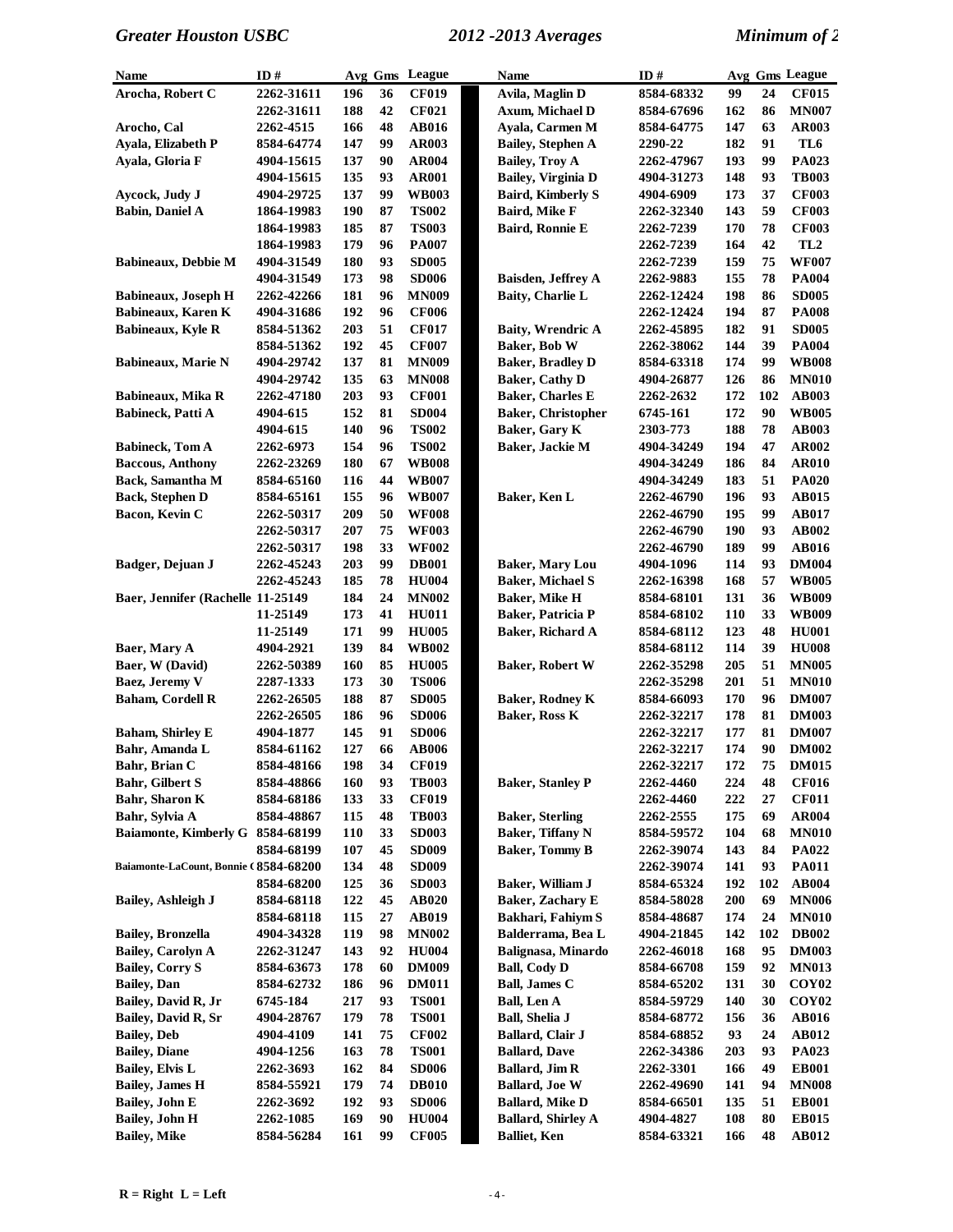| Name                         | ID#        |     |     | Avg Gms League | <b>Name</b>                        | ID#        |     |     | Avg Gms League |
|------------------------------|------------|-----|-----|----------------|------------------------------------|------------|-----|-----|----------------|
|                              | 8584-56284 | 153 | 99  | <b>TB002</b>   | <b>Balmer</b> , Horace D           | 8584-48544 | 182 | 48  | <b>WF002</b>   |
| <b>Bailey, Robert D</b>      | 8584-57834 | 210 | 90  | <b>WB005</b>   |                                    | 8584-48544 | 179 | 51  | <b>WF008</b>   |
|                              | 8584-57834 | 203 | 96  | <b>WB007</b>   | <b>Balsano, Thomas V</b>           | 8584-56348 | 174 | 46  | <b>DM011</b>   |
|                              | 8584-57834 | 197 | 42  | <b>WB008</b>   | <b>Balthazar, Carol D</b>          | 4904-1340  | 163 | 95  | <b>PA007</b>   |
|                              | 4904-1340  | 162 | 108 | TL1            | <b>Barnes, Susan R</b>             | 8584-62801 | 115 | 75  | PA023          |
| Balthazar, Henry E           | 2262-5646  | 212 | 102 | AR002          | Barnett, Carl L, Jr                | 8584-50335 | 215 | 81  | AR003          |
|                              | 2262-5646  | 197 | 93  | <b>PA007</b>   | Barnett, Gloria J                  | 8584-59918 | 139 | 83  | <b>WB010</b>   |
| <b>Balthazar, Matthew A</b>  | 2262-47831 | 180 | 96  | <b>PA007</b>   | <b>Barnhill, Greg T</b>            | 2262-33012 | 180 | 81  | <b>PA004</b>   |
| Balthazar, Zachary K         | 2262-47829 | 162 | 96  | <b>PA007</b>   | <b>Barnhouse, Doug</b>             | 2262-2791  | 171 | 81  | PA023          |
| <b>Bamburg, Laurie A</b>     | 4904-18546 | 132 | 96  | <b>MN001</b>   |                                    | 2262-2791  | 164 | 63  | <b>EB003</b>   |
| <b>Bamsch, Alice J</b>       | 8584-47125 | 127 | 93  | <b>DM009</b>   | Barnshaw, Christopher 18584-68211  |            | 157 | 45  | <b>SD009</b>   |
| Bancroft, Dale C             | 2262-642   | 216 | 93  | <b>DM006</b>   |                                    | 8584-68211 | 143 | 33  | <b>SD003</b>   |
| <b>Bandy, Tom L</b>          | 2262-9757  | 204 | 51  | <b>CF016</b>   | Barone, Alice L                    | 4904-1408  | 125 | 90  | <b>CF025</b>   |
|                              | 2262-9757  | 202 | 57  | <b>CF003</b>   | Barone, Richard (Dick) 12262-15453 |            | 162 | 90  | <b>CF025</b>   |
| <b>Banks, David L</b>        | 2262-8977  | 217 | 78  | <b>DM017</b>   |                                    | 2262-15453 | 159 | 84  | <b>WB006</b>   |
| <b>Banks, Krystal E</b>      | 8584-62457 | 137 | 87  | <b>CF011</b>   | Barone, Richard (Rick) J2262-2738  |            | 199 | 91  | <b>CF025</b>   |
| <b>Banks, Oretha R</b>       | 4904-24035 | 145 | 24  | <b>MN005</b>   | Barr, Chris E                      | 2262-9955  | 209 | 50  | TL6            |
| <b>Banks, Roger L</b>        | 2262-2174  | 225 | 75  | AR009          |                                    | 2262-9955  | 205 | 93  | <b>HU002</b>   |
|                              | 2262-2174  | 223 | 99  | <b>AR010</b>   |                                    | 2262-9955  | 203 | 105 | <b>DB001</b>   |
| <b>Banks, Tammy S</b>        | 8584-68473 | 121 | 81  | <b>TS001</b>   | Barragan, Carlos                   | 8584-63427 | 141 | 60  | <b>CF025</b>   |
| <b>Banks</b> , Warren A      | 8584-60432 | 191 | 108 | <b>SD010</b>   |                                    | 8584-63427 | 139 | 54  | <b>CF018</b>   |
|                              | 8584-60432 | 190 | 90  | <b>SD002</b>   | Barras, Janice M                   | 8584-62395 | 125 | 81  | <b>MN008</b>   |
|                              |            | 185 | 96  | <b>SD005</b>   | Barrett, Allen E                   |            | 186 | 53  | <b>DM014</b>   |
|                              | 8584-60432 |     |     |                |                                    | 2262-23976 |     | 35  |                |
|                              | 8584-60432 | 184 | 57  | <b>SD011</b>   | Barrett, Brian L                   | 2262-27073 | 183 |     | <b>DB001</b>   |
| <b>Bankston, Jonathon R</b>  | 8584-67911 | 179 | 93  | <b>MN005</b>   |                                    | 2262-27073 | 182 | 56  | <b>DB002</b>   |
| <b>Bankston, Sarah N</b>     | 8584-67910 | 118 | 90  | <b>MN005</b>   | Barrett, Clyde L                   | 2262-8048  | 200 | 102 | <b>AR002</b>   |
| <b>Banner</b> , David B      | 2262-37347 | 216 | 99  | <b>TS001</b>   |                                    | 2262-8048  | 195 | 108 | <b>PA020</b>   |
|                              | 2262-37347 | 215 | 102 | <b>CF003</b>   |                                    | 2262-8048  | 179 | 93  | <b>HU006</b>   |
| <b>Banner</b> , Lynn S       | 2262-10580 | 184 | 93  | <b>CF003</b>   | <b>Barrett, Daniel R</b>           | 2262-1129  | 183 | 21  | <b>PA008</b>   |
| Banta, Steven J              | 2262-36423 | 222 | 24  | <b>AB002</b>   | <b>Barrett, Delores A</b>          | 4904-405   | 143 | 99  | <b>AR002</b>   |
|                              | 2262-36423 | 213 | 99  | <b>AB003</b>   | Barrett, Gary L                    | 8584-47079 | 166 | 21  | <b>HU006</b>   |
| Bantigue, Roy L              | 2262-28630 | 186 | 79  | <b>PA004</b>   | Barrett, Steven E, Jr              | 8584-62435 | 191 | 87  | <b>MN005</b>   |
| Barber, Candace A            | 8584-50536 | 176 | 30  | <b>PA010</b>   | <b>Barrett, Will S</b>             | 2262-4359  | 190 | 69  | <b>AR002</b>   |
| Barber, Jodi R               | 8584-65472 | 138 | 84  | <b>WF009</b>   | <b>Barriere, Antoine M</b>         | 8584-50514 | 203 | 82  | <b>TS002</b>   |
| Barber, Larry L              | 2262-3092  | 159 | 99  | <b>HU006</b>   |                                    | 8584-50514 | 200 | 81  | <b>TS003</b>   |
| Barber, William L            | 2262-37346 | 157 | 90  | <b>TS006</b>   | <b>Barrios</b> , Joseph F          | 8584-55758 | 213 | 48  | <b>CF017</b>   |
| Barberena, Cass A            | 4904-31685 | 132 | 87  | <b>CF011</b>   |                                    | 8584-55758 | 204 | 44  | <b>CF007</b>   |
| <b>Barcelona</b> , Tony      | 8584-65649 | 128 | 69  | <b>TB001</b>   |                                    | 8584-55758 | 204 | 96  | <b>WB007</b>   |
| <b>Barchus, Brandon M</b>    | 8584-67924 | 160 | 89  | <b>DM007</b>   |                                    | 8584-55758 | 196 | 63  | <b>WB011</b>   |
| <b>Barclay, Bernice S</b>    | 4904-4132  | 143 | 81  | <b>SD002</b>   | <b>Barrios, Rudy J</b>             | 2262-17511 | 217 | 80  | <b>SD002</b>   |
|                              | 4904-4132  | 143 | 86  | <b>SD008</b>   | Barros, Rose A                     | 8584-65336 | 146 | 99  | <b>CF005</b>   |
| Bard, Martha A               | 8584-67512 | 96  | 93  | <b>AR004</b>   | Barrow, Susan M                    | 4904-33275 | 138 | 90  | <b>WB002</b>   |
| <b>Bardwell, Kelly F</b>     | 2262-26632 | 230 | 54  | <b>DM011</b>   | <b>Bartee, Larry</b>               | 2262-9260  | 207 | 87  | <b>EB009</b>   |
|                              | 2262-26632 | 216 | 52  | <b>TS002</b>   | <b>Barth, David</b>                | 8584-57940 | 189 | 84  | <b>EB001</b>   |
| <b>Bardwell, Tiffany M</b>   | 8584-52555 | 174 | 57  | <b>TS002</b>   | Bartlett, Sean K                   | 8584-68213 | 163 | 30  | <b>SD003</b>   |
| Barela, Dan                  | 8584-60283 | 165 | 63  | <b>WB005</b>   |                                    | 8584-68213 | 155 | 48  | <b>SD009</b>   |
| Barela, Larry M              | 2262-30539 | 183 | 90  | <b>WB005</b>   | <b>Bartley, Dennis E</b>           | 8584-58829 | 184 | 84  | <b>AB001</b>   |
| Barger, Rufus E              | 2262-38984 | 171 | 96  | <b>TS001</b>   | Bartolin, Linda L                  | 8584-53945 | 133 | 96  | <b>WF007</b>   |
| Barker, Billy W              | 2262-8824  | 188 | 99  | <b>MN013</b>   | <b>Barton, Robert B</b>            | 272-21276  | 211 | 57  | <b>SD006</b>   |
|                              | 2262-8824  | 187 | 99  | <b>MN003</b>   | Bartula, John J                    | 2262-393   | 207 | 96  | <b>DM011</b>   |
| <b>Barker, Christopher D</b> | 8584-68501 | 169 | 81  | <b>CF011</b>   | <b>Basaldua, Dorcas M</b>          | 8584-47184 | 119 | 66  | <b>WF009</b>   |
| <b>Barker, Daniel W</b>      | 8584-67543 | 153 | 99  | <b>AB001</b>   | Basaldua, Jonathan M               | 8584-47185 | 179 | 66  | <b>WF009</b>   |
| Barker, Jeremy W             | 1835-71468 | 172 | 90  | <b>MN003</b>   | <b>Bass, Cheryl D</b>              | 4904-33737 | 119 | 63  | TL1            |
| Barker, Kate B               | 4904-30345 | 111 | 75  | <b>PA010</b>   | <b>Bass, Danielle M</b>            | 8584-63287 | 174 | 39  | <b>SD002</b>   |
| Barker, William J            | 2262-43100 | 167 | 90  | <b>PA010</b>   | Bass, Danny K, II                  | 120-3025   | 201 | 96  | <b>MN013</b>   |
| Barley, Glen L               | 2262-16522 | 194 | 72  | <b>PA004</b>   | <b>Bass, Derek</b>                 | 8584-61115 | 181 | 98  | <b>SD010</b>   |
| <b>Barlow, Michael E</b>     | 1368-2266  | 175 | 96  | <b>WB008</b>   |                                    | 8584-61115 | 179 | 69  | <b>MN002</b>   |
| Barlow, Patricia A           | 8584-63965 | 123 | 85  | <b>AR006</b>   | Bass, Dianna M                     | 8584-67509 | 131 | 21  | <b>SD010</b>   |
| Barlow, Shannon C            | 8584-67734 | 115 | 69  | <b>WB008</b>   | Bass, FL                           | 2262-3964  | 193 | 78  | <b>SD006</b>   |
| <b>Barnes, Asberry</b>       | 2262-30928 | 195 | 108 | <b>DB002</b>   |                                    | 2262-3964  | 188 | 108 | <b>SD010</b>   |
| <b>Barnes, Charles C</b>     | 8584-66121 | 147 | 99  | <b>PA011</b>   | <b>Bass, Lige V</b>                | 2262-3503  | 150 | 42  | <b>SD010</b>   |
| <b>Barnes, Don R</b>         | 2262-39105 | 192 | 108 | <b>AB003</b>   | <b>Bass, Melanie A</b>             | 2749-696   | 168 | 99  | <b>MN013</b>   |
| Barnes, Donna J              | 4904-31829 | 162 | 96  | <b>DM007</b>   | <b>Bass, Michelle M</b>            | 4904-12908 | 141 | 84  | <b>PA012</b>   |
|                              |            |     |     |                |                                    |            |     |     |                |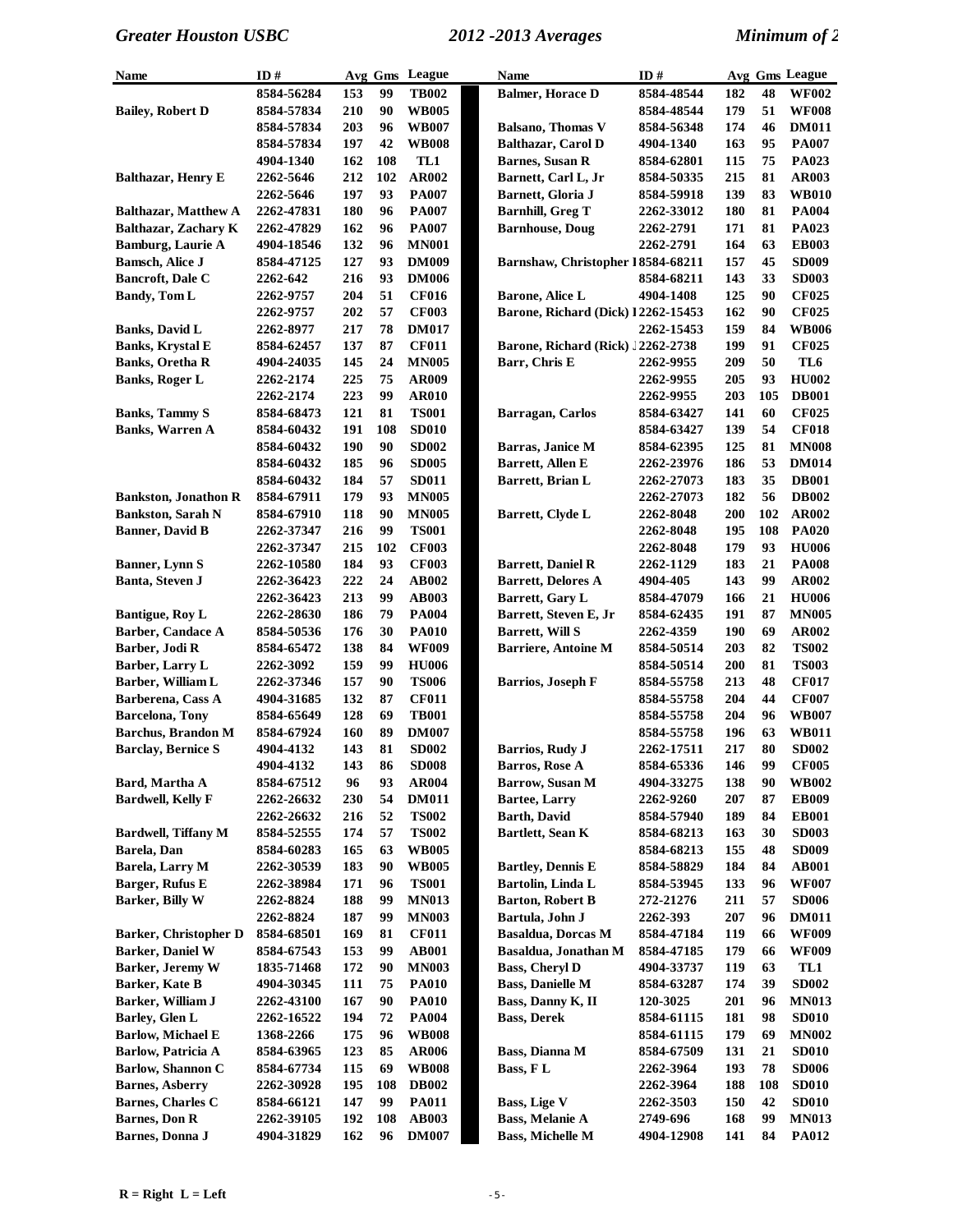| Name                                | ID#                    | Avg Gms    |          | League              | Name                            | ID#                      |            |          | Avg Gms League               |
|-------------------------------------|------------------------|------------|----------|---------------------|---------------------------------|--------------------------|------------|----------|------------------------------|
| Barnes, E. Lanell                   | 8584-66122             | 133        | 99       | PA011               | <b>Bass, Robert L</b>           | 2262-19486               | 188        | 93       | PA012                        |
| <b>Barnes, Everett A</b>            | 8584-47074             | 184        | 95       | <b>SD005</b>        |                                 | 2262-19486               | 180        | 81       | <b>EB001</b>                 |
|                                     | 8584-47074             | 181        | 92       | <b>SD006</b>        | <b>Bassett, Daniel C</b>        | 8584-54658               | 192        | 90       | <b>AB015</b>                 |
| <b>Barnes, Fred M</b>               | 2262-1358              | 223        | 69       | <b>PA012</b>        | Bastier, Rita J                 | 4001-1194                | 174        | 90       | <b>SD008</b>                 |
|                                     | 2262-1358              | 209        | 81       | <b>EB006</b>        |                                 | 4001-1194                | 172        | 93       | <b>SD002</b>                 |
| Bates, Julie L                      | 4904-30046             | 170        | 90       | <b>WB008</b>        | Becker, Elizabeth A             | 4904-35294               | 161        | 87       | <b>MN008</b>                 |
| Bates, Patricia E                   | 4925-269               | 166        | 73       | <b>SD001</b>        | Becker, Janet M                 | 4904-714                 | 158        | 45       | <b>PA010</b>                 |
| Bates, Tim G                        | <b>2262-42810</b>      | 193        | 86       | <b>WB008</b>        | Beckman, Richard M              | 8626-2993                | 179        | 108      | <b>AB006</b>                 |
| Batres, Arturo                      | 2262-43268             | 158        | 35       | <b>AR013</b>        |                                 | 8626-2993                | 172        | 99       | <b>AR005</b>                 |
| <b>Batschauer</b> , Lothar          | 8584-65185             | 158        | 90       | <b>WF007</b>        | <b>Bedford, Carolyn A</b>       | 8584-67518               | 144        | 108      | <b>SD010</b>                 |
| <b>Batson, James</b>                | 8584-67168             | 181        | 93       | <b>WB004</b>        | <b>Bedingfield, Mark W</b>      | 2259-549                 | 169        | 101      | <b>AB006</b>                 |
| <b>Batterton</b> , Janine           | 8584-68789             | 112        | 42       | <b>HU001</b>        | Beeman, Dan G                   | 8584-54809               | 177        | 95       | <b>WB004</b>                 |
| Battifarano, Carol                  | 4904-28227             | 123        | 87       | <b>TS005</b>        | Begalla, Diane                  | 4904-8067                | 139        | 93       | <b>AB007</b>                 |
| Battistoni, Nikoletta M             | 4904-28391             | 215        | 93       | <b>PA007</b>        | <b>Begnaud, Henry L</b>         | 2262-2839                | 144        | 60       | <b>TS001</b>                 |
|                                     | 4904-28391             | 201        | 99       | <b>DB001</b>        | Behanna, Elizabeth R            | 8584-66208               | 114        | 32       | <b>AB008</b>                 |
|                                     | 4904-28391             | 199        | 78       | TL <sub>4</sub>     | Behanna, Troy J                 | 8584-57615               | 223        | 108      | <b>AB006</b>                 |
| <b>Battle, Marlon D</b>             | 8584-67521             | 101        | 91       | <b>CF003</b>        |                                 | 8584-57615               | 220        | 60       | <b>AR011</b>                 |
| <b>Battle, Sondra</b>               | 8584-67523             | 121        | 80       | <b>CF003</b>        |                                 | 8584-57615               | 212        | 81       | <b>AR009</b>                 |
| <b>Baudat</b> , Paul E              | 2262-27288             | 191        | 83       | <b>WB013</b>        | Behnken, Rhonda G               | 8584-64941               | 123        | 92       | <b>MN006</b>                 |
| <b>Bauerlein, Holly B</b>           | 8584-48167             | 141        | 30       | <b>AB012</b>        | <b>Behrens, Richard A</b>       | 2262-2329                | 180        | 84       | <b>CF011</b>                 |
|                                     | 8584-48167             | 138        | 33       | <b>AB002</b>        | <b>Behrens, Rosann H</b>        | 4904-2788                | 141        | 84       | <b>CF011</b>                 |
|                                     | 8584-48167             | 138        | 60       | <b>AB005</b>        |                                 | 4904-2788                | 136        | 81       | <b>EB007</b>                 |
| Bauerlein, Philip(Pip) W 2262-50551 |                        | 194        | 30       | <b>AB002</b>        | Belcher, Brian T                | 6745-2370                | 210        | 96       | <b>EB009</b>                 |
|                                     | 2262-50551             | 187        | 30       | <b>AB012</b>        |                                 | 6745-2370                | 202        | 96       | <b>EB003</b>                 |
|                                     | 2262-50551             | 185        | 51       | <b>AB005</b>        |                                 | 6745-2370                | 201        | 93       | <b>EB004</b>                 |
| Baughman, Jody L                    | 6745-2435              | 202        | 46       | <b>HU001</b>        | Belcher, Peggy H                | 4904-3310                | 183        | 60       | <b>EB001</b>                 |
|                                     | 6745-2435              | 190        | 36       | <b>HU008</b>        | Belcher, Terry L                | 2262-1373                | 202        | 87       | <b>EB009</b>                 |
| Baumer, Donna L                     | 8584-55836             | 117        | 21       | <b>AB001</b>        |                                 | 2262-1373                | 200        | 96       | <b>EB001</b>                 |
| Baumer, Gregg J                     | 2262-2650              | 178        | 96       | <b>AB001</b>        |                                 | 2262-1373                | 194        | 66       | <b>EB003</b>                 |
| Bauri, Bernard B                    | 8584-51878             | 185        | 48       | <b>PA010</b>        | <b>Bell, Aenoah D</b>           | 2262-48709               | 214        | 36       | <b>DB009</b>                 |
| Bauri, Cris F                       | 6745-1399              | 173        | 45       | <b>PA010</b>        |                                 | 2262-48709               | 195        | 84       | <b>DB010</b>                 |
| Bavoso, Karen                       | 8584-65402             | 131        | 87       | <b>TS006</b>        | Bell, Barbara J                 | 4889-26537               | 136        | 78       | <b>WF009</b>                 |
| <b>Baxter, Dennis E</b>             | 2262-30035             | 143        | 96       | <b>WF007</b>        | <b>Bell, Christopher D</b>      | 8584-49589               | 181        | 47       | <b>WB008</b>                 |
| <b>Baxter, Hannah R</b>             | 4904-16686             | 154        | 54       | <b>HU001</b>        | <b>Bell, Claudia A</b>          | 8584-67484               | 127        | 63       | <b>WB011</b>                 |
|                                     | 4904-16686             | 153        | 93       | <b>HU005</b>        | <b>Bell, Ernest R</b>           | 2262-16141               | 197        | 48       | <b>DM008</b>                 |
| Baxter, Paul E                      | 2262-42923             | 182        | 96       | <b>HU005</b>        |                                 | 2262-16141               | 192        | 93       | <b>EB002</b>                 |
|                                     | 2262-42923             | 178        | 54       | <b>HU001</b>        |                                 | 2262-16141               | 191        | 71       | <b>EB016</b>                 |
| Bayardo, Julie A                    | 8584-63784             | 133        | 45       | <b>WF008</b>        | Bell, Jevon C                   | 8584-62961               | 139        | 90       | <b>EB002</b>                 |
| Bayer, Amanda L                     | 8584-68198             | 107        | 33       | <b>SD003</b>        | <b>Bell, Lance W</b>            | 8584-62590               | 192        | 81       | <b>CF011</b>                 |
|                                     | 8584-68198             | 107        | 44       | <b>SD009</b>        | <b>Bell, Lovunia N</b>          | 4904-4658                | 127        | 94       | <b>MN013</b>                 |
| Bayer, Debbie A                     | 4904-15907             | 146        | 30       | <b>SD003</b>        | Bell, Lynda                     | 8584-56882               | 154        |          | 102 MN008                    |
|                                     | 4904-15907             | 140        | 48       | <b>SD009</b>        | <b>Bell, Pamela K</b>           | 8584-66634               | 125        | 84       | <b>WB008</b>                 |
| Bazan, Alfredo                      | 8584-64937             | 160        | 75       | <b>HU005</b>        | <b>Bell, Robert A</b>           | 2262-3368                | 178        | 39       | TL6                          |
| <b>Beal, Shirley M</b>              | 4904-390               | 190        | 68       | TL4                 | <b>Bell, Theresa</b>            | 4904-3108                | 153        | 89       | <b>EB002</b>                 |
|                                     | 4904-390               | 189        | 99       | <b>HU006</b>        |                                 | 4904-3108                | 149        | 85       | <b>PA010</b>                 |
|                                     | 4904-390               | 184        | 54       | <b>PA007</b>        | Bell, Toni L                    | 4904-34048               | 175        | 62       | <b>AR006</b>                 |
| Beale, Bill C                       | 8584-65163             | 162        | 36       | AB009               | <b>Bell, Tony</b>               | 8584-56883               | 183        | 99       | <b>MN008</b>                 |
|                                     | 8584-65163             | 157        | 36       | <b>AB011</b>        | <b>Bellinger, Ethel Y</b>       | 4904-5768                | 156        | 87       | <b>SD002</b>                 |
| Bean, J. D., III                    | 2251-18                | 217        | 108      | <b>AB003</b>        | <b>Bellinger, Marsha R</b>      | 8584-46807               | 178        | 99       | <b>SD010</b>                 |
| Beard, Darryl M                     | 8584-56315             | 170        | 42       | <b>CF019</b>        |                                 | 8584-46807               | 174        | 78       | <b>EB016</b>                 |
| Beard, Kellie M                     | 8584-55605             | 154        | 36       | <b>CF019</b>        |                                 | 8584-46807               | 174        | 87       | <b>SD006</b>                 |
| Beard, Lorrie                       | 4904-12125             | 142        | 78       | <b>TS003</b>        |                                 | 8584-46807               | 172        | 90       | <b>SD005</b>                 |
|                                     | 4904-12125             | 137        | 81       | <b>CF025</b>        |                                 | 8584-46807               | 170        | 92       | TL1                          |
| <b>Beard, Sandy S</b>               | 4904-28679             | 190        | 92       | <b>MN003</b>        | Belluomini, Christy J           | 4904-21805               | 168        | 83       | AB015                        |
|                                     | 4904-28679             | 186        | 79       | <b>MN006</b>        | Belobrajdic, Hayden M           | 8584-57697               | 137        | 96       | <b>CF008</b>                 |
| Beard, William M                    | 9046-5398              | 196        | 102      | <b>MN008</b>        | Belser, Victoria                | 4904-24111               | 161        | 102      | <b>WB002</b>                 |
| <b>Beasley, Shirley L</b>           | 4904-1343              | 172        | 30       | <b>AR011</b>        | Belt, Cedric B, Sr              | 2262-3157                | 181        | 92<br>51 | <b>SD005</b>                 |
|                                     | 4904-1343<br>4904-1343 | 166<br>163 | 33<br>42 | <b>AR006</b><br>TL1 | Belt, Tonya I<br>Beltran, Nadia | 4904-33372<br>8584-62295 | 125<br>117 | 84       | <b>SD005</b><br><b>SD008</b> |
| Beason, David A                     | 2287-579               | 195        | 99       | <b>CF003</b>        | Benanti, Bob J                  | 8584-64819               | 173        | 105      | <b>DB002</b>                 |
| Beason, Vicki J                     | 4931-448               | 174        | 96       | <b>CF003</b>        | <b>Benavides, Alberto</b>       | 2262-6075                | 191        | 43       | <b>DM010</b>                 |
| Beck, Jean R                        | 4904-2605              | 115        | 89       | <b>CF025</b>        | <b>Benavides, Beatrice</b>      | 4904-19861               | 152        | 78       | <b>PA004</b>                 |
| Beck, Kenny M                       | 8584-52740             | 178        | 30       | <b>CF015</b>        |                                 | 4904-19861               | 147        | 97       | <b>WB002</b>                 |
|                                     |                        |            |          |                     |                                 |                          |            |          |                              |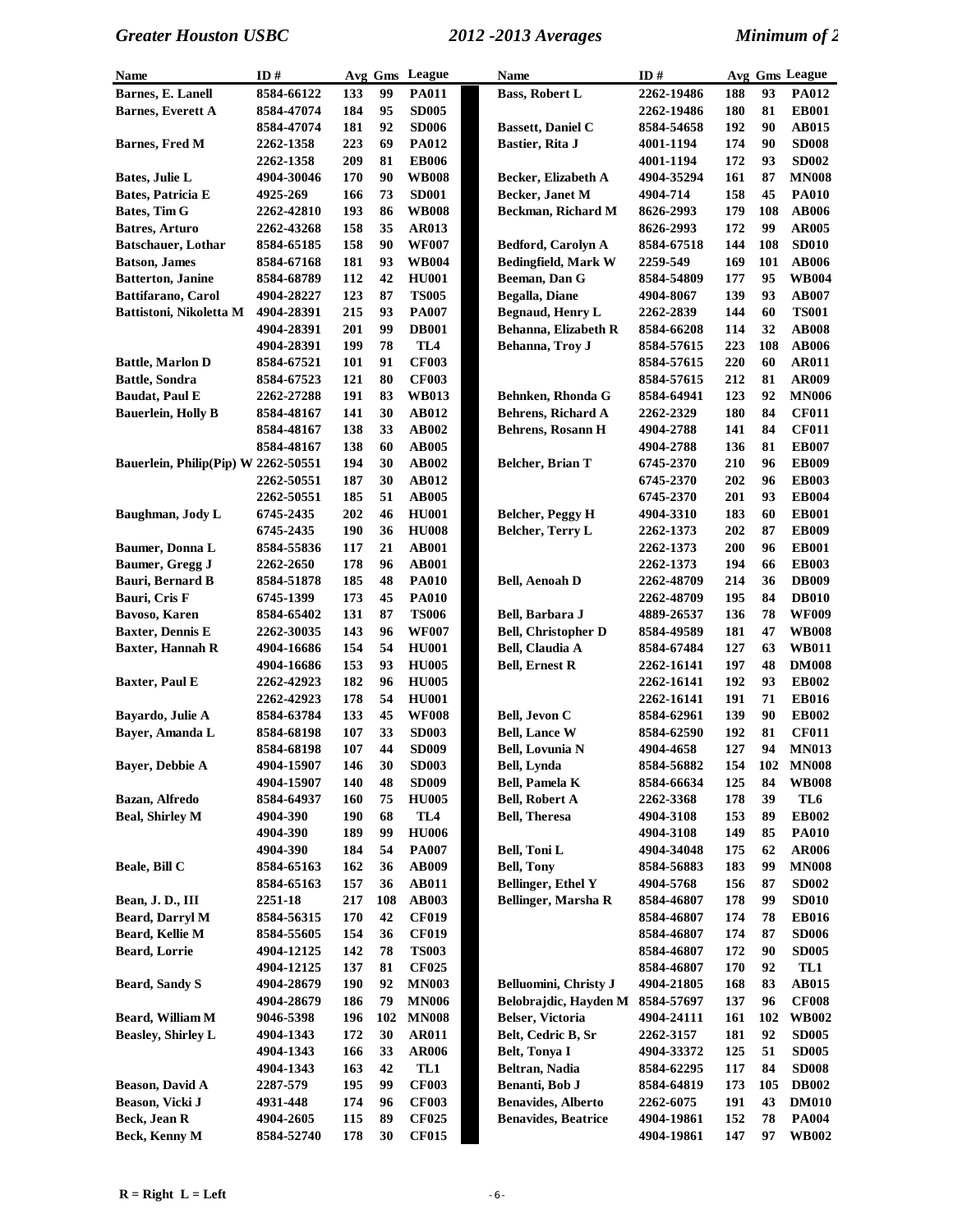| Name                      | ID#        |     |     | Avg Gms League | <b>Name</b>                             | ID#               |     |     | Avg Gms League |
|---------------------------|------------|-----|-----|----------------|-----------------------------------------|-------------------|-----|-----|----------------|
| Beck, Kevin L             | 8584-65121 | 163 | 75  | <b>WB008</b>   | <b>Benavides, David</b>                 | 2262-2538         | 179 | 96  | <b>DM006</b>   |
| <b>Beck, Lindsey</b>      | 8584-65122 | 121 | 96  | <b>WB008</b>   | <b>Benavides, Enrique</b>               | 2262-4055         | 201 | 90  | <b>CF016</b>   |
| Beck, Robert K            | 2262-1022  | 231 | 93  | <b>WF007</b>   | Benavides, Gerardo (Phoenix) 2262-15240 |                   | 193 | 69  | <b>DM014</b>   |
|                           | 2262-1022  | 226 | 78  | <b>PA004</b>   | <b>Benavides, Mark A</b>                | 8584-68263        | 112 | 87  | <b>HU005</b>   |
| Becker, Billy J           | 2262-50654 | 119 | 48  | <b>MN009</b>   | <b>Benavides, Martha E</b>              | 4904-4469         | 121 | 81  | <b>DM006</b>   |
|                           | 2262-50654 | 109 | 102 | <b>MN008</b>   | Benavidez, Ramon, Jr                    | 2262-847          | 167 | 69  | <b>AB004</b>   |
|                           | 2262-847   | 163 | 72  | <b>AB002</b>   | Besson, Chad A                          | 8584-67390        | 157 | 102 | <b>WB005</b>   |
| <b>Benbenek, Daniel B</b> | 8584-66102 | 138 | 48  | <b>AB012</b>   | Beuhler, John W                         | 2262-36778        | 195 | 90  | <b>DM006</b>   |
|                           | 8584-66102 | 133 | 57  | <b>AB005</b>   | <b>Beust, Drenda S</b>                  | 8584-58779        | 110 | 94  | <b>AB001</b>   |
|                           | 8584-66102 | 132 | 45  | <b>AB020</b>   | Beust, George J                         | 8584-58781        | 151 | 71  | <b>AB001</b>   |
|                           | 8584-66102 | 130 | 30  | <b>AB019</b>   | Bevan, Carmel L                         | 8584-66369        | 116 | 94  | <b>AB008</b>   |
| Bench, J C                | 2262-34069 | 184 | 96  | <b>WB006</b>   | Bevelhymer, Jack H                      | 2262-3179         | 232 | 102 | <b>AB002</b>   |
| Bender, Charlah M         | 4904-28581 | 124 | 96  | <b>CF025</b>   |                                         | 2262-3179         | 222 | 87  | AB003          |
| Bender, Cynthia A         | 4904-31633 | 165 | 96  | <b>AB001</b>   | <b>Bey, Dhakir</b>                      | 11-571561         | 192 | 83  | <b>HU006</b>   |
| Benjamin, Larry C         | 2262-4907  | 173 | 51  | <b>PA012</b>   | Bezdek, Carolyn                         | 8584-59005        | 115 | 90  | <b>DM005</b>   |
| Benjamin, Ruth            | 4904-895   | 154 | 90  | <b>PA012</b>   | Bhakta, Jimmy G                         | 8127-3898         | 154 | 78  | <b>HU011</b>   |
| Benner, John A            | 2262-24992 | 173 | 54  | <b>PA008</b>   | Bhakta, Kruti                           | 8584-68107        | 108 | 54  | <b>HU011</b>   |
| Bennett, Barbara A        | 8584-59719 | 141 | 86  | <b>CF011</b>   | Bias-Jackson, Barbara A4904-906         |                   | 210 | 27  | <b>EB016</b>   |
| <b>Bennett, Chris</b>     | 2262-8999  | 192 | 60  | <b>AR010</b>   |                                         | 4904-906          | 202 | 36  | <b>PA007</b>   |
|                           | 2262-8999  | 190 | 49  | <b>PA004</b>   |                                         | 4904-906          | 198 | 102 | <b>DB001</b>   |
|                           | 2262-8999  | 190 | 53  | <b>PA012</b>   | Bibbs, Alma F                           | 4904-27720        | 139 | 66  | <b>MN008</b>   |
| <b>Bennett, James F</b>   | 2262-3766  | 159 | 78  | <b>PA010</b>   | <b>Bibbs, William L</b>                 | 2262-34062        | 182 | 89  | <b>SD005</b>   |
| <b>Bennett, Lori P</b>    | 8584-65246 | 140 | 51  | <b>HU001</b>   |                                         | 2262-34062        | 176 | 78  | TL6            |
|                           | 8584-65246 | 125 | 39  | <b>HU008</b>   | Bickley, James A, Jr                    | <b>2262-30151</b> | 173 | 62  | <b>PA007</b>   |
| Benoit, Marcee L          | 8584-66275 | 141 | 93  | <b>TS001</b>   | <b>Bidinger, Brett J</b>                | 2262-2959         | 215 | 84  | <b>CF013</b>   |
| <b>Benoit, Michael G</b>  | 8584-67192 | 210 | 39  | <b>TS001</b>   |                                         | 2262-2959         | 203 | 69  | <b>WB005</b>   |
| Benson, Eric              | 2262-22323 | 161 | 78  | <b>SD006</b>   | <b>Bidinger, Susan M</b>                | 4904-10748        | 167 | 87  | <b>WB005</b>   |
| Benson, Joe N, Jr         | 1559-738   | 187 | 96  | <b>DM009</b>   | <b>Bielamowicz, Andrew J</b>            | 2262-1899         | 212 | 93  | <b>WB005</b>   |
|                           | 1559-738   | 186 | 96  | <b>DM012</b>   | <b>Bier, Robert S</b>                   | 9046-5370         | 167 | 90  | <b>MN008</b>   |
| <b>Benson, Thomas R</b>   | 8584-49817 | 138 | 42  | <b>DM014</b>   | Bierman, Jack E                         | 2262-3461         | 161 | 96  | <b>CF003</b>   |
| Bentley, Alan C           | 2262-46372 | 173 | 93  | <b>EB003</b>   | <b>Bighouse, Robert L</b>               | 2262-15619        | 143 | 96  | <b>DM012</b>   |
| <b>Bentley, Patrick B</b> | 2262-38747 | 204 | 93  | <b>EB003</b>   |                                         | 2262-15619        | 142 | 90  | <b>CF025</b>   |
| Bercher, Gail W           | 4904-5874  | 164 | 93  | <b>SD001</b>   | <b>Bihm, Lionel</b>                     | 8584-58616        | 169 | 81  | <b>HU002</b>   |
| Berens, Gregg D           | 2262-5101  | 187 | 78  | <b>EB003</b>   | Bilanoski, Glenn P                      | 8584-66554        | 191 | 93  | <b>WB013</b>   |
| Berg, Ross E              | 8584-65562 | 147 | 92  | <b>CF018</b>   | <b>Billings, Carol C</b>                | 4904-34088        | 132 | 80  | <b>WB010</b>   |
| Berg, Taunia L            | 8584-64321 | 131 | 87  | <b>CF018</b>   | <b>Billingslev, Josh N</b>              | 2262-18440        | 188 | 24  | <b>CF021</b>   |
| Berger, Kathy H           | 4904-1946  | 144 | 96  | <b>WB003</b>   | Billingsley, Terri L                    | 8584-64594        | 90  | 71  | <b>WB011</b>   |
| Berger, Lauren D          | 8584-55971 | 174 | 108 | <b>AB006</b>   | <b>Billiter, Lloyd B</b>                | 2262-30837        | 155 | 84  | <b>WB006</b>   |
| Bergeron, Matt            | 8584-66659 | 113 | 35  | <b>AR011</b>   | <b>Binder, Steven M</b>                 | <b>2262-1790</b>  | 231 | 96  | AB002          |
| Bergman, Derald E         | 2262-3209  | 162 | 81  | <b>PA012</b>   | Bingham, Eric C                         | 8584-65534        | 180 | 78  | <b>PA018</b>   |
| Berlin, Janet K           | 8584-67529 | 108 | 99  | <b>CF003</b>   | <b>Bingham, Shenell Y</b>               | 4904-16921        | 137 | 66  | <b>HU004</b>   |
| Berlin, Joshua J          | 8584-67531 | 151 | 87  | <b>CF003</b>   |                                         | 4904-16921        | 135 | 69  | <b>AR006</b>   |
| Berlin, Ross G            | 2262-36455 | 182 | 65  | <b>DM011</b>   | <b>Birdow, Andre D</b>                  | 8584-49493        | 191 | 90  | <b>PA012</b>   |
| Bernal, Cynthia J         | 4904-3827  | 153 | 96  | <b>HU002</b>   | Birdow, Andrew L, III                   | 8584-65209        | 190 | 86  | <b>PA012</b>   |
| <b>Bernard, Shirley A</b> | 4904-780   | 154 | 60  | TL1            | <b>Bishop, Alison</b>                   | 4904-33360        | 163 | 87  | <b>PA012</b>   |
| <b>Berrones</b> , Jaime   | 8584-52215 | 172 | 60  | <b>AR003</b>   | <b>Bishop, Allen P</b>                  | 2262-30585        | 214 | 75  | <b>PA012</b>   |
|                           | 8584-52215 | 167 | 93  | <b>WB004</b>   | <b>Bishop, Diane E</b>                  | 2262-14505        | 133 | 81  | <b>AR001</b>   |
| <b>Berrones, Joseph A</b> | 2262-4288  | 196 | 83  | <b>AR003</b>   | <b>Bishop, George R</b>                 | 1-689             | 189 | 90  | <b>AR001</b>   |
|                           | 2262-4288  | 189 | 27  | <b>WB004</b>   |                                         | 1-689             | 175 | 87  | <b>PA008</b>   |
| <b>Berrospe, Ashley N</b> | 8584-50907 | 137 | 39  | <b>CF017</b>   | Bishop, Gloria L                        | 4194-28350        | 145 | 93  | PA012          |
|                           | 8584-50907 | 135 | 38  | <b>CF007</b>   | <b>Bishop, Gregory W</b>                | 1560-47912        | 177 | 87  | <b>PA012</b>   |
| Berrow, Michael D, Jr     | 2262-39793 | 202 | 33  | TL6            | Bishop, James (Jamie) A 6745-561        |                   | 201 | 96  | <b>CF013</b>   |
|                           | 2262-39793 | 196 | 42  | <b>WF007</b>   | <b>Bishop, Margaret L</b>               | 4904-2054         | 156 | 96  | <b>MN001</b>   |
| Berry, Barbara L          | 8584-57874 | 141 | 51  | <b>CF023</b>   | <b>Bistondi</b> , Marco                 | 8584-66746        | 174 | 81  | <b>DM009</b>   |
|                           | 8584-57874 | 137 | 42  | <b>CF009</b>   |                                         | 8584-66746        | 160 | 92  | <b>WB008</b>   |
| Berry, Craig S, Sr        | 2262-6758  | 164 | 86  | <b>MN002</b>   | <b>Bito, Corazon</b>                    | 8584-66172        | 146 | 66  | <b>SD014</b>   |
| Berry, Dennis L           | 8584-67095 | 180 | 96  | <b>DM007</b>   | <b>Bittner, Cathy B</b>                 | 4904-28684        | 140 | 27  | <b>SD003</b>   |
| Berry, Fred D, III        | 2262-17553 | 155 | 77  | <b>PA010</b>   |                                         | 4904-28684        | 138 | 39  | <b>SD009</b>   |
| Berry, James E            | 2262-45765 | 202 | 90  | <b>EB006</b>   |                                         | 4904-28684        | 138 | 96  | <b>SD004</b>   |
| Berry, Kevin D            | 8584-60865 | 202 | 85  | <b>DB010</b>   | <b>Bittner, Frank S</b>                 | <b>2262-10166</b> | 199 | 96  | <b>TS002</b>   |
|                           | 8584-60865 | 199 | 105 | <b>DB001</b>   | Bittner, Larry J, Sr                    | 2262-40301        | 162 | 33  | <b>SD003</b>   |
| Berry, Lucile W           | 4904-1792  | 132 | 87  | PA022          |                                         | 2262-40301        | 149 | 45  | <b>SD009</b>   |
| <b>Berry, Michele S</b>   | 3108-7693  | 146 | 99  | <b>WB001</b>   | <b>Bittner, Renee M</b>                 | 4904-14968        | 129 | 81  | <b>TS002</b>   |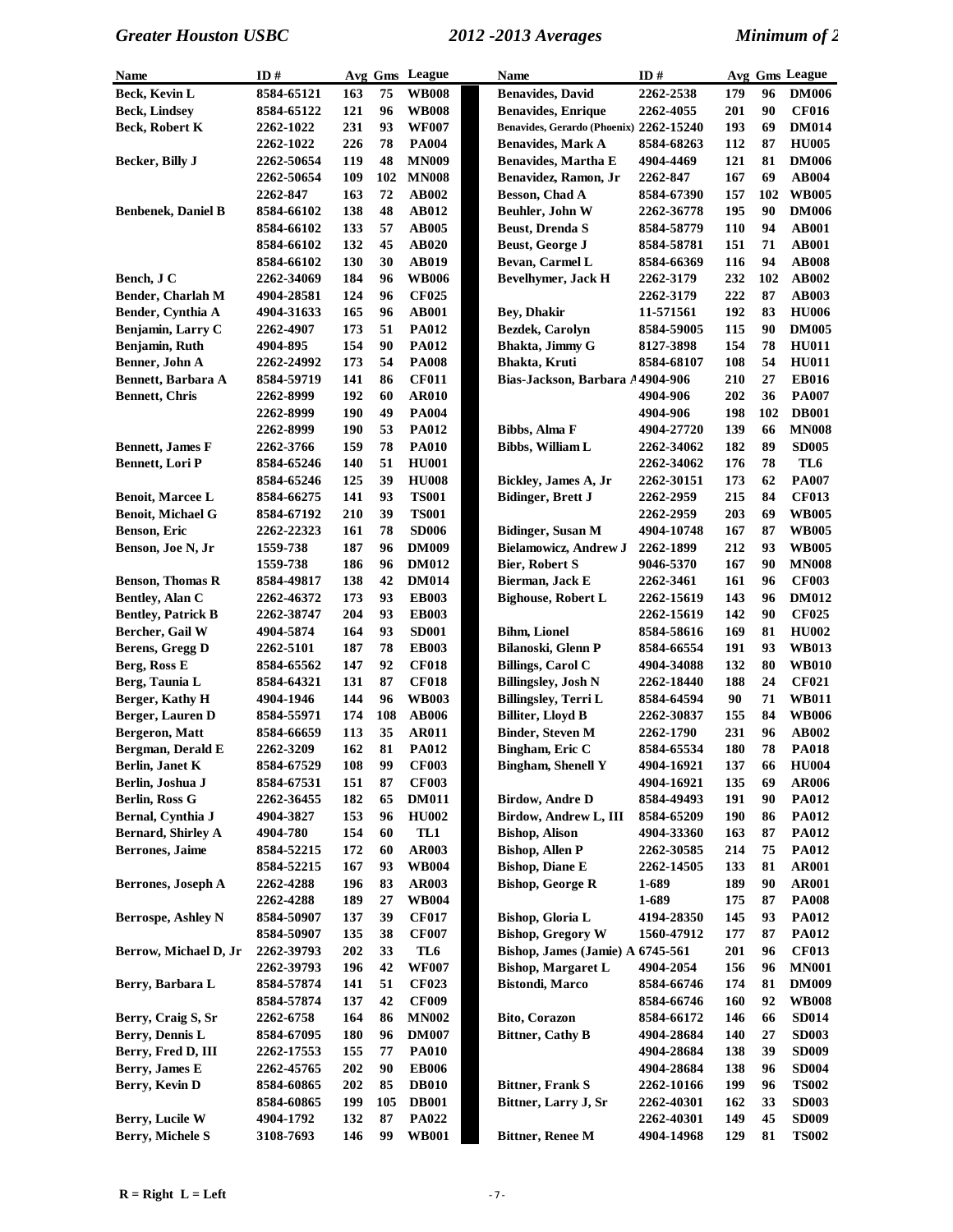| Name                                  | ID#                  |            |           | Avg Gms League  | Name                                   | ID#        |     |        | Avg Gms League               |
|---------------------------------------|----------------------|------------|-----------|-----------------|----------------------------------------|------------|-----|--------|------------------------------|
| Berry, Thomas E                       | 2262-7330            | 174        | 77        | <b>MN006</b>    | <b>Bitzkie, Shelley S</b>              | 4904-6343  | 186 | 84     | PA023                        |
| Berry, William J, III                 | 2262-23049           | 232        | 36        | <b>MN006</b>    |                                        | 4904-6343  | 181 | 81     | <b>PA012</b>                 |
|                                       | 2262-23049           | 226        | 95        | <b>MN002</b>    | <b>Black, Anthony P</b>                | 8584-65674 | 183 | 41     | <b>WF002</b>                 |
|                                       | 2262-23049           | 215        | 51        | <b>DB001</b>    |                                        | 8584-65674 | 180 | 36     | <b>WF008</b>                 |
| <b>Berryman, Mary Lynn</b>            | 4904-1594            | 158        | 99        | <b>DM012</b>    | <b>Black, Antonio O</b>                | 1039-21217 | 200 | 35     | <b>HU004</b>                 |
|                                       | 4904-1594            | 150        | 96        | <b>DB004</b>    | <b>Black, Ehtel V</b>                  | 4904-35063 | 121 | 66     | <b>PA011</b>                 |
| Berzat, Russell J                     | 2262-30788           | 181        | 92        | <b>SD005</b>    | <b>Black, Janet E</b>                  | 4904-31666 | 153 | 96     | <b>AB007</b>                 |
| <b>Black, Ledia J</b>                 | 9046-5813            | 137        | 99        | <b>AB002</b>    | Blouin, Herbert W, Sr                  | 8584-50897 | 170 | 81     | <b>TS002</b>                 |
| <b>Blackburn, Alice A</b>             | 4904-10740           | 140        | 27        | <b>DM008</b>    | <b>Bludau</b> , Clay                   | 8584-67950 | 191 | 60     | <b>WB007</b>                 |
| <b>Blackburn, Charla R</b>            | 8241-569             | 139        | 99        | <b>CF003</b>    | <b>Bludau, Michelle</b>                | 8584-67951 | 89  | 66     | <b>WB007</b>                 |
| <b>Blackburn, Gerald R</b>            | 8584-68086           | 190        | 87        | <b>DM008</b>    | <b>Blue, Terry A</b>                   | 4904-30715 | 173 | 96     | <b>DM001</b>                 |
| Blackburn, Jeff A                     | 2209-594             | 219        | 102       | <b>CF003</b>    |                                        | 4904-30715 | 171 | 99     | <b>DM003</b>                 |
| <b>Blackburn, Joyce M</b>             | 4904-282             | 146        | 91        | <b>WB003</b>    |                                        | 4904-30715 | 169 | 99     | <b>WB008</b>                 |
|                                       |                      | 216        | 102       | <b>WB005</b>    |                                        | 4904-30715 | 166 | 93     | <b>WB006</b>                 |
| <b>Blackketter, Randy E</b>           | 2278-398             |            | 35        |                 |                                        |            |     |        |                              |
|                                       | 2278-398             | 205        |           | <b>CF011</b>    | <b>Bluestein, Margaret A</b>           | 4904-23827 | 164 | 87     | <b>CF002</b>                 |
| <b>Blacklock, Stephen H</b>           | 8868-713             | 191        | 93        | <b>EB009</b>    | <b>Bluitt</b> , Elaine                 | 4904-3109  | 154 | 96     | <b>SD006</b>                 |
| Blackman, Gayle M                     | 8584-57595           | 112        | 75        | <b>EB010</b>    | Bluitt, Everett (Joe) J                | 2262-505   | 159 | 99     | <b>SD006</b>                 |
| <b>Blackmer</b> , Kevin L             | 2261-3002            | 213        | 48        | <b>DB001</b>    | Blum, David C                          | 2262-7968  | 219 | 102    | <b>MN002</b>                 |
| Blackmon, Eddie L                     | 2262-15870           | 199        | 108       | <b>PA020</b>    | <b>Blum, Heather A</b>                 | 8584-68203 | 103 | 30     | <b>SD003</b>                 |
|                                       | 2262-15870           | 195        | 102       | <b>AR002</b>    | Blum, Jackie T                         | 4885-982   | 182 | 52     | <b>MN002</b>                 |
| <b>Blackstock, Johnny W</b>           | 2262-48155           | 190        | 99        | <b>MN003</b>    |                                        | 4885-982   | 177 | 57     | <b>DB001</b>                 |
|                                       | 2262-48155           | 186        | 84        | <b>MN006</b>    | Blum, Vera                             | 4904-1632  | 128 | 72     | PA003                        |
| <b>Blackstock, Peggy R</b>            | 4904-8058            | 115        | 99        | <b>MN003</b>    | <b>Blunck, Bill M</b>                  | 2222-2801  | 182 | 93     | <b>AR001</b>                 |
| <b>Blackstock, Peggy(Mona) J</b>      | 4904-34292           | 149        | 99        | <b>MN003</b>    | Blunt, Robert, Sr                      | 2262-18482 | 206 | 57     | <b>AR001</b>                 |
|                                       | 4904-34292           | 116        | 69        | <b>MN006</b>    |                                        | 2262-18482 | 205 | 102    | AR009                        |
| <b>Blackwell, Carolyn</b>             | 8584-65665           | 100        | 84        | <b>DM005</b>    | <b>Boakes, Neville</b>                 | 2262-16577 | 216 | 48     | <b>CF023</b>                 |
| Blackwell, Richard (Mike) M 2262-2858 |                      | 171        | 27        | TL6             |                                        | 2262-16577 | 211 | 45     | <b>CF009</b>                 |
| Blackwell, Tina K                     | 4864-815             | 154        | 54        | TL <sub>2</sub> |                                        | 2262-16577 | 210 | 93     | <b>CF013</b>                 |
| <b>Blackwell-Moore, Michele K</b>     | 4904-16273           | 154        | 62        | <b>CF005</b>    | Boaz, Carlos R                         | 1039-24061 | 218 | 66     | <b>DM007</b>                 |
| <b>Blake, Bennie R</b>                | 2262-40329           | 129        | 93        | <b>MN005</b>    |                                        | 1039-24061 | 211 | 45     | <b>DM009</b>                 |
| <b>Blake, Connee L</b>                | 4904-2749            | 158        | 72        | <b>DM005</b>    | Bobbie, Paula A                        | 4904-4344  | 138 | 90     | <b>WB010</b>                 |
| <b>Blake, George D</b>                | 2262-2077            | 180        | 92        | TL6             | <b>Bobeck, Krystal M</b>               | 8584-59108 | 180 | $77\,$ | <b>WB005</b>                 |
|                                       | 2262-2077            | 175        | 27        | <b>DM003</b>    |                                        | 8584-59108 | 173 | 75     | <b>WB004</b>                 |
| <b>Blanchard, Craig A</b>             | 8584-50834           | 189        | 72        | <b>DM007</b>    | Bock, Cora L                           | 4904-33005 | 150 | 87     | <b>TS003</b>                 |
| <b>Blanchard, Danny P</b>             | 8584-68138           | 194        | 33        | <b>AB019</b>    | Bodie, Victoria J                      | 4904-10425 | 161 | 81     | <b>SD008</b>                 |
|                                       | 8584-68138           | 194        | 48        | <b>AB020</b>    |                                        | 4904-10425 | 159 | 80     | <b>TS001</b>                 |
| <b>Blanchard</b> , Josh J             | 2222-2784            | 213        | 102       | <b>AR010</b>    | Boen, Kelly L                          | 4904-16246 | 157 | 90     | <b>WB005</b>                 |
| <b>Blanchard, Justin W</b>            | 8703-2387            | 207        | 99        | <b>AR010</b>    | <b>Boen, Rick J</b>                    | 2262-1455  | 184 | 96     | <b>WB005</b>                 |
| <b>Blanchard, Rachel M</b>            | 8584-51730           | 131        | 60        | <b>TS001</b>    | Boerman, James J                       | 2262-3936  | 178 | 93     | <b>MN005</b>                 |
| <b>Blanchard, Steven</b>              | 8703-2525            | 209        | 21        | <b>AR010</b>    | Boggess, James K                       | 9046-7991  | 148 | 27     | <b>DB001</b>                 |
| <b>Blanco, Daniel S</b>               | 6739-2259            | 212        | 99        | <b>DM007</b>    | Bohannon, Danielle N                   | 8584-50941 | 167 | 93     | <b>SD002</b>                 |
| Blanco, Heriberto (Eddie 8584-52322   |                      | 218        | 96        | <b>WB007</b>    | Bohannon, David L                      | 6745-1878  | 202 | 69     | <b>SD002</b>                 |
|                                       | 8584-52322           | 216        | 102       | <b>WB005</b>    | Bohaty, Cheryl L                       | 8584-60483 | 135 | 72     | <b>DM019</b>                 |
|                                       | 8584-52322           | 215        | 96        | <b>WB004</b>    | Bohlmeyer, Jill                        | 4904-20805 | 135 | 27     | <b>MN001</b>                 |
|                                       | 8584-52322           | 214        | 90        | <b>WB008</b>    | Boise, Alan J                          | 2262-18920 | 206 | 21     | <b>CF011</b>                 |
|                                       | 8584-52322           | 211        | 87        | <b>HU002</b>    |                                        | 2262-18920 | 193 | 81     | <b>CF016</b>                 |
|                                       | 8584-52322           | 210        | 51        | <b>WB011</b>    | Bolch, L. Devan                        | 2262-42598 | 193 | 39     | AB020                        |
| <b>Blane, John (Stephen)</b>          | 6745-3305            | 222        | 60        | AB002           |                                        | 2262-42598 | 183 | 30     | <b>AB019</b>                 |
|                                       | 6745-3305            | 218        | 75        | <b>AB003</b>    | <b>Boles, James E</b>                  | 8584-67626 | 180 | 87     | AB002                        |
| <b>Blankenhagen</b> , Larry           | 11-493855            | 145        | 54        | <b>PA023</b>    |                                        | 8584-67626 | 179 | 90     | AB004                        |
| <b>Blankenship, David R</b>           |                      | 206        |           |                 |                                        |            |     | 96     | <b>AB002</b>                 |
|                                       | 2262-906<br>2262-906 |            | 102       | <b>DB001</b>    | Boles, Yolanda<br><b>Bolev, Carl D</b> | 8584-67624 | 121 |        |                              |
|                                       |                      | 206<br>205 | 102<br>87 | TL6             | <b>Bolin, Courtney</b>                 | 8584-56466 | 183 | 101    | <b>WB007</b><br><b>PA013</b> |
|                                       | 2262-906             |            |           | <b>PA012</b>    |                                        | 8584-55376 | 211 | 72     |                              |
|                                       | 2262-906             | 202        | 51        | <b>DB002</b>    |                                        | 8584-55376 | 203 | 72     | <b>PA012</b>                 |
| <b>Blanton, Clell T</b>               | 8584-67422           | 186        | 79        | <b>AR006</b>    | <b>Bolin, Kevin M</b>                  | 8584-55377 | 214 | 63     | <b>PA012</b>                 |
| <b>Blanton, Misty R</b>               | 4904-28418           | 139        | 97        | <b>MN005</b>    | Bolingbroke, Joan A                    | 8584-64241 | 120 | 79     | <b>HU011</b>                 |
| <b>Blanton, Robert D</b>              | 2262-50447           | 186        | 99        | <b>MN005</b>    | <b>Bolingbroke, John R</b>             | 8584-62224 | 177 | 99     | <b>DB001</b>                 |
| <b>Blatter, Tanya M</b>               | 8584-65603           | 128        | 42        | <b>CF019</b>    |                                        | 8584-62224 | 170 | 79     | <b>HU011</b>                 |
| Blaze, Michael L, Sr                  | 2262-26994           | 190        | 93        | <b>SD006</b>    |                                        | 8584-62224 | 166 | 81     | <b>HU005</b>                 |
| <b>Blevins, Brent C</b>               | 8584-61466           | 184        | 93        | <b>CF008</b>    | Bolivar, Jose L                        | 2262-44698 | 198 | 54     | <b>SD014</b>                 |
| <b>Blevins, Jason L</b>               | 6753-35              | 203        | 24        | <b>CF001</b>    |                                        | 2262-44698 | 197 | 66     | <b>SD010</b>                 |
| <b>Blevins, Kim-Ngoc T</b>            | 4904-253             | 167        | 76        | TL <sub>4</sub> |                                        | 2262-44698 | 193 | 87     | <b>PA010</b>                 |
|                                       | 4904-253             | 167        | 96        | <b>EB009</b>    | Bolt, Martin E, Jr                     | 2262-36979 | 206 | 99     | <b>DM006</b>                 |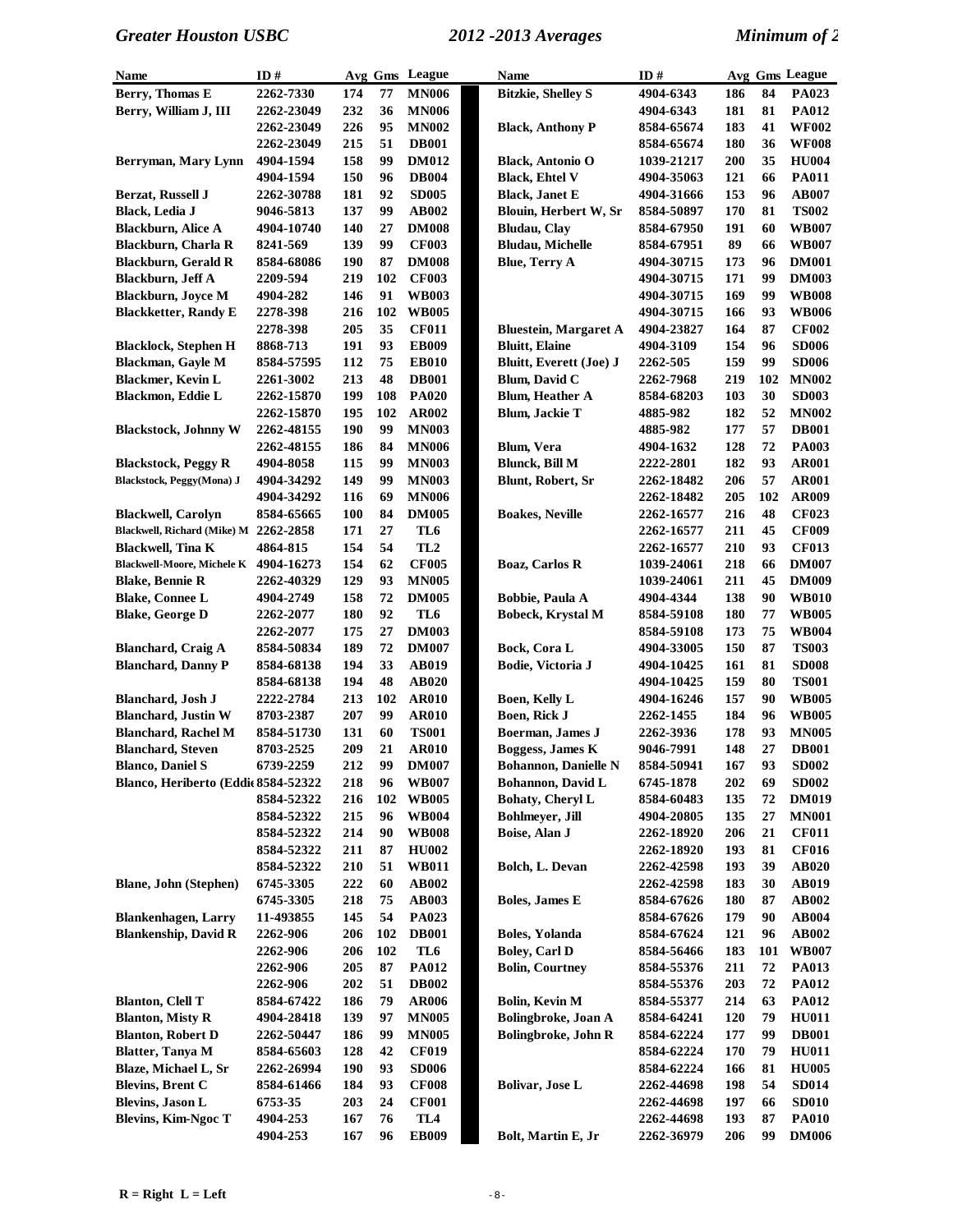| Name                         | ID#        |     |     | Avg Gms League | Name                           | ID#        |     |     | Avg Gms League            |
|------------------------------|------------|-----|-----|----------------|--------------------------------|------------|-----|-----|---------------------------|
|                              | 4904-253   | 166 | 59  | PA023          |                                | 2262-36979 | 205 | 36  | <b>DM011</b>              |
|                              | 4904-253   | 165 | 24  | <b>WB002</b>   |                                | 2262-36979 | 200 | 96  | <b>DM007</b>              |
|                              | 4904-253   | 165 | 99  | <b>CF005</b>   | Bolt, Stefani E                | 8584-50676 | 173 | 66  | <b>DM007</b>              |
| <b>Blevins, Ronald V</b>     | 2262-1096  | 160 | 99  | <b>CF002</b>   | <b>Bomboy, Oddlaug V</b>       | 8036-615   | 133 | 84  | <b>TB002</b>              |
| <b>Bloise</b> , Juan A       | 2262-41327 | 157 | 51  | <b>PA010</b>   | <b>Bomboy, Robert W</b>        | 8584-63267 | 126 | 96  | <b>TB002</b>              |
| <b>Bloom, Keith L</b>        | 2262-37010 | 176 | 102 | <b>WB007</b>   | Bonaparte, John F              | 2262-39141 | 198 | 99  | <b>MN008</b>              |
| <b>Blott</b> , Jean A        | 8584-67869 | 123 | 24  | <b>TS005</b>   | <b>Bond, Anthony W</b>         | 2262-48873 | 182 | 33  | <b>CF015</b>              |
| Blouin, Herbert W, Jr        | 8584-51217 | 191 | 87  | <b>TS002</b>   | <b>Bond, James V</b>           | 300-77684  | 207 | 94  | <b>MN002</b>              |
| <b>Bond, Kevin D</b>         | 2262-42777 | 160 | 51  | <b>CF021</b>   | <b>Bowlin, Kevin</b>           | 8584-64989 | 156 | 72  | <b>TSY01</b>              |
|                              | 2262-42777 | 151 | 27  | <b>CF019</b>   | <b>Bowman, Audrey L</b>        | 8584-65617 | 152 | 82  | <b>PA007</b>              |
| <b>Bond, Nadine</b>          | 8584-56024 | 163 | 96  | <b>AR006</b>   | <b>Bowman, Charles E</b>       | 2262-3402  | 164 | 96  | <b>AR001</b>              |
|                              | 8584-56024 | 161 | 93  | <b>AR011</b>   | Bowman, Juanita                | 4904-26687 | 122 | 84  | <b>PA010</b>              |
| <b>Bond, Patrick A</b>       | 8584-66173 | 160 | 48  | <b>CF016</b>   | Bowman, Richard A, Jr 987-8654 |            | 193 | 96  | PA012                     |
| <b>Bond, W Geoffrey</b>      | 2262-3340  | 194 | 96  | <b>CF016</b>   | Bowser, Josh L                 | 2262-40610 | 204 | 87  | <b>CF016</b>              |
| Bonneau, Jess C              | 2262-28563 | 205 | 75  | <b>WB004</b>   | <b>Bowser, Michael W</b>       | 2262-10791 | 215 | 93  | <b>CF016</b>              |
| Boomer, Marcella G           | 4904-2497  | 139 | 90  | <b>WB010</b>   | Bowsher, Christi M             | 4904-7984  | 184 | 102 | $\mathbf{W}\mathbf{B007}$ |
| <b>Boone, Stephen M</b>      | 2262-33154 | 159 | 87  | <b>EB001</b>   |                                | 4904-7984  | 177 | 36  | <b>WB005</b>              |
| Boone-Brooks, Gloria J       | 4904-27721 | 131 | 84  | <b>MN008</b>   | <b>Bowsher, Heather M</b>      | 6745-5790  | 126 | 93  | <b>WB007</b>              |
| Booth, Theresa L             | 4904-26738 | 162 | 64  | <b>MN006</b>   | Bowsher, Kyle D                | 6745-5789  | 189 | 99  | <b>WB007</b>              |
| <b>Boothe, William R</b>     | 2278-4151  | 203 | 45  | AB015          | Box, Sara J                    | 4904-638   | 105 | 51  | <b>CF025</b>              |
| Boozer, Melanie L            | 8584-47207 | 211 | 57  | <b>CF005</b>   | Boyce, Amy N                   | 8584-57862 | 189 | 24  | <b>DM010</b>              |
|                              | 8584-47207 | 206 | 96  | <b>CF003</b>   |                                | 8584-57862 | 174 | 48  | <b>WF002</b>              |
|                              | 8584-47207 | 203 | 81  | <b>CF011</b>   |                                | 8584-57862 | 174 | 48  | <b>WF008</b>              |
|                              | 8584-47207 | 202 | 90  | <b>CF013</b>   | Boyce, Sharon L                | 8584-58714 | 130 | 45  | <b>WF002</b>              |
| Boozer, Nathan G             | 2262-42914 | 203 | 82  | TL6            |                                | 8584-58714 | 123 | 54  | <b>WF008</b>              |
|                              | 2262-42914 | 197 | 62  | <b>PA007</b>   | Boyd, Ann B                    | 8584-55820 | 137 | 96  | <b>WB001</b>              |
|                              | 2262-42914 | 197 | 96  | <b>EB001</b>   | Boyd, Darrell L                | 2262-39195 | 133 | 102 | <b>AB016</b>              |
| Borak, Eugene A, Jr          | 2262-40025 | 158 | 99  | <b>CF003</b>   | Boyd, Erin L                   | 8584-62010 | 144 | 96  | <b>AB002</b>              |
| Borak, Sandy L               | 4904-6767  | 153 | 87  | <b>CF003</b>   | Boyd, Judy A                   | 4904-5161  | 158 | 73  | <b>EB001</b>              |
|                              | 4904-6767  | 152 | 60  | <b>CF014</b>   |                                | 4904-5161  | 154 | 21  | <b>DM011</b>              |
| <b>Borchers, James R</b>     | 8584-67591 | 131 | 78  | <b>DM003</b>   | Boyd, Kendra N                 | 8584-67452 | 115 | 74  | <b>WF009</b>              |
| Borchers, Linda O            | 8584-67592 | 80  | 83  | <b>DM003</b>   | Boyd, Lance E                  | 8584-62009 | 228 | 107 | <b>AB002</b>              |
| Borden, John W, III          | 6717-230   | 219 | 96  | <b>AR005</b>   | Boyd, Paula Y                  | 8584-52938 | 166 | 48  | <b>AR006</b>              |
| Boren, Brenda J              | 8584-55839 | 126 | 93  | <b>WB001</b>   |                                | 8584-52938 | 149 | 74  | <b>SD010</b>              |
| Borgmann, Julie N            | 4011-38    | 198 | 102 | <b>AB002</b>   | Boyd, Skip                     | 2262-43320 | 163 | 81  | <b>WF009</b>              |
| <b>Borgsteadt, William F</b> | 2262-2049  | 146 | 36  | <b>PA013</b>   | Boyd, Tammy M                  | 10-1964901 | 199 | 21  | <b>AR010</b>              |
| <b>Bornmueller, Gregg</b>    | 2262-36397 | 185 | 84  | <b>TS001</b>   | Boyer, Linda R                 | 4904-1563  | 141 | 93  | <b>SD008</b>              |
| Borrell, Mike J              | 8584-67553 | 202 | 90  | <b>PA012</b>   |                                | 4904-1563  | 137 | 96  | <b>TS001</b>              |
| <b>Borrello, Darlene R</b>   | 4904-2736  | 137 | 96  | <b>DM003</b>   | Boyer, Raymond E, Jr           | 2262-31131 | 166 | 90  | <b>TS001</b>              |
|                              | 4904-2736  | 136 | 90  | <b>CF010</b>   | <b>Boyles, Robert J</b>        | 1560-37779 | 187 | 90  | <b>CF025</b>              |
| Borrello, John R             | 8584-65334 | 156 | 99  | <b>DM003</b>   | <b>Bradford, Bobby</b>         | 8584-59125 | 164 | 102 | <b>WB005</b>              |
| Borrer, Ruby L               | 4904-2491  | 124 | 99  | <b>DM005</b>   | Bradford, Jamie L              | 8584-66601 | 131 | 102 | <b>WB005</b>              |
| Borup, Melissa M             | 8584-56934 | 130 | 39  | <b>CF019</b>   | Bradford, John T               | 8584-62526 | 161 | 63  | <b>PA010</b>              |
| Bosca, Ryan J                | 2248-33912 | 191 | 93  | <b>PA010</b>   | Bradford, Rhonda A             | 8584-62079 | 135 | 96  | <b>WB005</b>              |
| <b>Bosley, Jerry D</b>       | 2262-43024 | 182 | 96  | <b>MN006</b>   | <b>Bradley, Glenn</b>          | 8584-68543 | 167 | 48  | <b>HU001</b>              |
| <b>Bosques, Ernesto</b>      | 8584-68542 | 137 | 30  | <b>HU008</b>   |                                | 8584-68543 | 162 | 39  | <b>HU008</b>              |
| <b>Bosquez, Crystal</b>      | 4904-23581 | 138 | 82  | <b>AR003</b>   | Bradley, Harry H, Jr           | 2262-45839 | 156 | 96  | <b>WB005</b>              |
| <b>Boss, Danielle E</b>      | 8584-52419 | 118 | 24  | <b>DM007</b>   | <b>Bradley, Jason B</b>        | 8584-68219 | 150 | 27  | <b>AB005</b>              |
| <b>Bostick, Dale E</b>       | 8584-51154 | 187 | 84  | <b>AR005</b>   |                                | 8584-68219 | 146 | 24  | AB012                     |
| <b>Boston, Terrial L</b>     | 2262-28973 | 177 | 86  | <b>PA010</b>   | Bradley, Lydia A               | 4904-4199  | 174 | 29  | <b>DM010</b>              |
| Bott, Michael A              | 8584-67349 | 162 | 63  | <b>CF016</b>   | <b>Bradley, Paul E</b>         | 2262-1091  | 193 | 93  | <b>MN006</b>              |
| Bottorof, Brian C            | 8584-66357 | 117 | 36  | <b>DM014</b>   | Bradshaw, Jocelyn M            | 4904-12754 | 189 | 84  | <b>AR002</b>              |
| <b>Bottos, Corey</b>         | 2226-8429  | 235 | 90  | <b>CF013</b>   |                                | 4904-12754 | 181 | 87  | <b>PA020</b>              |
| Boudreaux, Becky L           | 4904-29947 | 148 | 78  | <b>DM011</b>   | Bradshaw, Kevin D              | 2262-34171 | 176 | 72  | <b>DM010</b>              |
| <b>Boudreaux, Kathy D</b>    | 4904-1549  | 147 | 87  | <b>TS005</b>   | Bradshaw, Ryan (Bo) J          | 8584-56994 | 125 | 48  | <b>DM014</b>              |
| <b>Boullion, Patrick</b>     | 2262-8841  | 173 | 87  | <b>CF016</b>   | <b>Brady, Robert A</b>         | 9046-8731  | 159 | 99  | <b>WB005</b>              |
| <b>Boutte, Patricia D</b>    | 4904-907   | 170 | 61  | <b>EB016</b>   | <b>Brady, Steve L</b>          | 2222-1624  | 187 | 90  | <b>AB006</b>              |
|                              | 4904-907   | 165 | 27  | <b>DB002</b>   |                                | 2222-1624  | 179 | 99  | <b>AR005</b>              |
|                              | 4904-907   | 165 | 99  | <b>PA007</b>   | <b>Bramich, Beverley A</b>     | 4904-33871 | 127 | 96  | <b>EB007</b>              |
|                              | 4904-907   | 160 | 54  | TL4            | <b>Brammer, Mary E</b>         | 4904-28226 | 120 | 72  | <b>TS003</b>              |
| <b>Boutwell, Carol M</b>     | 8584-67723 | 114 | 99  | <b>WB013</b>   | Branch, Marvin L               | 2262-695   | 187 | 92  | <b>DM009</b>              |
| <b>Bowen, Jennifer A</b>     | 8584-53208 | 133 | 95  | <b>TS002</b>   |                                | 2262-695   | 179 | 74  | <b>WF009</b>              |
| Bowen, Tommie L              | 4904-16729 | 140 | 78  | <b>SD008</b>   | <b>Brandt</b> , Katie A        | 8584-68167 | 112 | 33  | <b>AB020</b>              |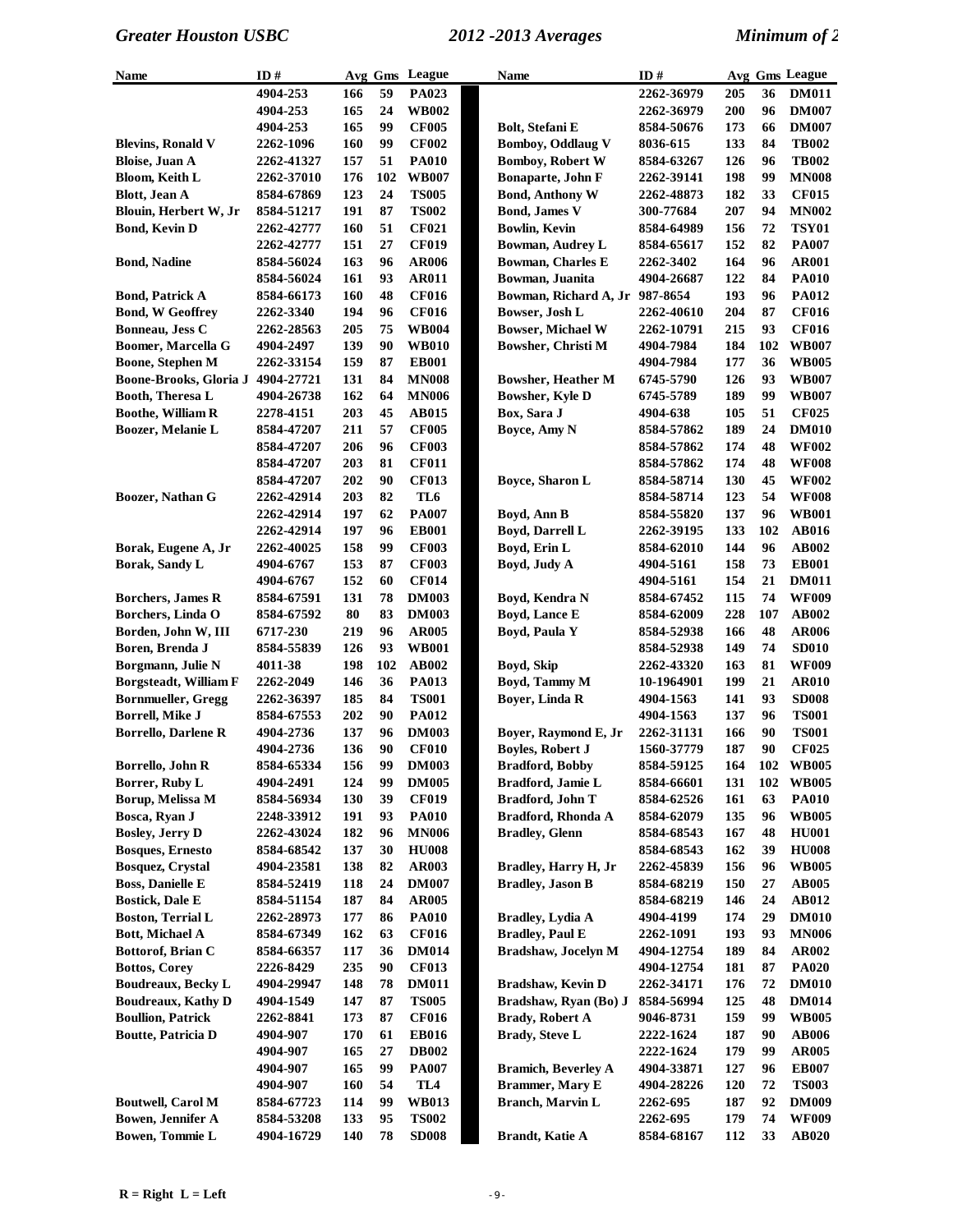| Name                                    | ID#        |     |     | Avg Gms League  | <b>Name</b>                       | ID#               |     |     | Avg Gms League  |
|-----------------------------------------|------------|-----|-----|-----------------|-----------------------------------|-------------------|-----|-----|-----------------|
| <b>Bowers, Steven</b>                   | 8584-64527 | 166 | 102 | <b>SD011</b>    |                                   | 8584-68167        | 106 | 33  | AB019           |
| Bowie, Alma J                           | 4904-1330  | 167 | 99  | <b>PA020</b>    | <b>Brangwynne</b> , Bill          | 2262-5309         | 148 | 27  | <b>CF002</b>    |
|                                         | 4904-1330  | 161 | 93  | <b>PA007</b>    | <b>Brantley, Curtis L</b>         | 2262-49356        | 207 | 75  | AB002           |
| <b>Bowie, Gerald P</b>                  | 2262-34544 | 180 | 84  | <b>WF007</b>    | <b>Brantley, Larry L, Sr</b>      | 2262-49357        | 174 | 102 | AB002           |
|                                         | 2262-34544 | 171 | 87  | <b>HU006</b>    | <b>Brantley, Larry W</b>          | 8584-54987        | 197 | 54  | AB002           |
| <b>Bowie, Jason D</b>                   | 8584-52752 | 163 | 90  | <b>HU005</b>    | <b>Brantley, Scott D</b>          | 2262-49358        | 196 | 66  | AB002           |
| <b>Bowie, Kenneth A</b>                 | 2262-10057 | 200 | 88  | <b>SD005</b>    | <b>Brantley, Yolanda R</b>        | 4904-30454        | 148 | 63  | <b>WF009</b>    |
| <b>Bowlby, Nancy A</b>                  | 8584-67485 | 130 | 84  | <b>WB011</b>    | <b>Brantly, Benjamin S</b>        | 8584-67296        | 167 | 108 | <b>AB002</b>    |
| <b>Bowles, Jenese M</b>                 | 3345-3715  | 167 | 45  | <b>PA007</b>    | <b>Brassell</b> , Janet           | 8584-68402        | 132 | 90  | <b>AB018</b>    |
| <b>Brassell, Matthew</b>                | 8584-68388 | 146 | 78  | <b>AB018</b>    | <b>Bristow</b> , Susan A          | 8584-62693        | 127 | 84  | <b>HU002</b>    |
| <b>Bratton, Bette S</b>                 | 4904-2015  | 144 | 87  | <b>SD001</b>    | <b>Britton, Shawn P</b>           | <b>2262-39107</b> | 196 | 27  | <b>WB013</b>    |
| <b>Bratton, Bill H</b>                  | 2227-128   | 167 | 93  | <b>SD002</b>    | <b>Broadway, Jeff E</b>           | 2262-9316         | 216 | 96  | <b>CF016</b>    |
| <b>Bratton, Michael B</b>               | 8584-56697 | 147 | 84  | <b>DB009</b>    | <b>Broccard, Patricia E</b>       | 8584-57004        | 125 | 83  | <b>WB010</b>    |
| <b>Braughton, Randy L</b>               | 8584-57833 | 180 | 75  | <b>WB007</b>    | Brochu, Don R                     | 9355-23608        | 182 | 98  | AB002           |
| Bravo George, Yajaira J 8584-65475      |            | 112 | 81  | <b>TS001</b>    | Brochu, Margie                    | 8584-67293        | 140 | 68  | AB002           |
| Bray, Carissa                           | 4869-5872  | 177 | 33  | <b>CF003</b>    | Brock, Carl L                     | 2262-39885        | 213 | 90  | AR002           |
|                                         | 4869-5872  | 171 | 90  | <b>CF018</b>    |                                   | 2262-39885        | 206 | 99  | <b>PA020</b>    |
| Bray, Glen R                            | 2226-2088  | 227 | 84  | <b>CF016</b>    | <b>Brock, Colleen E</b>           | 8584-56567        | 119 | 87  | <b>SD004</b>    |
| Bray, Kerry W                           | 2262-10817 | 174 | 88  | <b>WB007</b>    | <b>Brock, Gerry</b>               | 4904-1871         | 141 | 102 | <b>AR008</b>    |
| Bray, Kori J                            | 4904-1169  | 169 | 45  | <b>WB007</b>    | Brock, James (Jeff) J             | 8584-49285        | 168 | 87  | <b>SD008</b>    |
| <b>Breedlove, David A</b>               | 6745-6630  | 208 | 90  | <b>CF011</b>    | Brocken, Ruth J                   | 4904-12677        | 126 | 87  | <b>WB011</b>    |
| <b>Breedlove, Scott M</b>               | 263-8113   | 217 | 96  | <b>CF011</b>    | <b>Brod, Corey W</b>              | 6767-1496         | 225 | 39  | <b>AR010</b>    |
|                                         | 263-8113   | 213 | 39  | <b>CF016</b>    | Brodowski, James A                | 8584-66891        | 165 | 75  | PA012           |
|                                         | 263-8113   | 211 | 51  | <b>CF005</b>    | <b>Brokmeyer, Denise C</b>        | 4904-21043        | 145 | 84  | <b>TS005</b>    |
| Brehmer, Andrea L                       | 8584-63010 | 152 | 93  | <b>AB001</b>    | Broman, Paul A                    | 2262-48520        | 177 | 78  | PA013           |
| Breir, Nadra H                          | 4904-32798 | 146 | 96  | <b>WB013</b>    | Bronson, Gary W, II               | 8584-66589        | 179 | 86  | <b>TS001</b>    |
| <b>Breland, Dot</b>                     | 4904-743   | 140 | 87  | <b>SD004</b>    | <b>Brooks, Anthony D</b>          | 2262-6339         | 209 | 96  | <b>CF001</b>    |
|                                         | 4904-743   | 137 | 81  | <b>SD002</b>    | <b>Brooks, Charlie R</b>          | 2287-1761         | 184 | 56  | TL6             |
| <b>Breland, Patricia A</b>              | 4904-2825  | 121 | 99  | <b>DM009</b>    | <b>Brooks, Janice K</b>           | 4904-26960        | 126 | 46  | <b>DM007</b>    |
| Brennan, John G                         | 8584-55960 | 146 | 83  | <b>AB006</b>    |                                   | 4904-26960        | 126 | 74  | <b>DM011</b>    |
| Brenner, Gary J                         | 2262-45767 | 217 | 93  | <b>CF016</b>    | Brooks, Jean A                    | 8584-68689        | 141 | 30  | <b>SD004</b>    |
| Brent, Clara R                          | 4904-34572 | 113 | 58  | <b>HU002</b>    | <b>Brooks, Jerry M</b>            | 2262-14089        | 213 | 93  | <b>PA008</b>    |
| <b>Brents, Frank K</b>                  | 8584-62400 | 139 | 84  | <b>PA008</b>    |                                   | 2262-14089        | 211 | 84  | <b>PA013</b>    |
| <b>Bresee, Edmond R</b>                 | 8626-3045  | 161 | 90  | <b>AB004</b>    |                                   | 2262-14089        | 210 | 42  | <b>CF016</b>    |
| Bresee, Kellie J                        | 8626-3046  | 175 | 100 | AB004           | Brooks, Lisa L                    | 8584-64753        | 156 | 87  | <b>MN013</b>    |
| <b>Brewer, Charles M</b>                | 8584-59804 | 122 | 75  | <b>CF018</b>    | <b>Brooks, Michael D</b>          | 2262-6340         | 184 | 93  | <b>CF001</b>    |
| <b>Brewer, Jeffrey H</b>                | 2262-7685  | 145 | 44  | <b>CF007</b>    | <b>Brooks, Robert C</b>           | 8584-56089        | 160 | 99  | <b>PA010</b>    |
|                                         | 2262-7685  | 144 | 66  | <b>CF005</b>    | <b>Brooks, Rosie M</b>            | 8584-52265        | 149 | 84  | <b>MN006</b>    |
|                                         | 2262-7685  | 138 | 48  | <b>CF017</b>    | <b>Brooks, William H</b>          | 2262-14141        | 157 | 102 | <b>MN008</b>    |
|                                         | 2262-7685  | 136 | 90  | <b>CF018</b>    | <b>Broomfield, Carolyn</b>        | 4904-30154        | 157 | 90  | <b>DB010</b>    |
| <b>Brewer, Katie M</b>                  | 4904-32195 | 90  | 93  | <b>CF018</b>    | <b>Broomfield, Johnny J</b>       | 2262-42750        | 165 | 93  | <b>DB010</b>    |
| Brewer, Lester (Meredith) M, 2262-10987 |            | 162 | 93  | <b>CF001</b>    | <b>Brossman, Charles A</b>        | 2262-49695        | 146 | 87  | <b>DB005</b>    |
| <b>Brewster, John</b>                   | 2262-49968 | 137 | 78  | <b>TS003</b>    | Broughton, Eva M                  | 4904-25863        | 123 | 42  | <b>SD007</b>    |
| <b>Brewster, Nancy L</b>                | 8584-47996 | 132 | 81  | <b>TS003</b>    | <b>Broughton, Rick S</b>          | 2262-2082         | 214 | 93  | <b>PA012</b>    |
| <b>Brewster, Sue</b>                    | 4931-474   | 151 | 74  | <b>CF014</b>    |                                   | 2262-2082         | 205 | 97  | TL6             |
| <b>Brewster, Tina M</b>                 | 8584-57168 | 130 | 84  | <b>CF014</b>    | <b>Broussard, Betty L</b>         | 4904-7509         | 148 | 72  | <b>CF011</b>    |
| <b>Brice, Dietrich D</b>                | 2262-10067 | 194 | 87  | <b>AR002</b>    | <b>Broussard, Eric A</b>          | 2262-9184         | 176 | 27  | <b>CF016</b>    |
|                                         | 2262-10067 | 185 | 102 | <b>PA020</b>    | Broussard, Loni M                 | 8584-56949        | 116 | 75  | <b>EB010</b>    |
| <b>Brice, Johnny B</b>                  | 2262-22305 | 182 | 54  | <b>PA021</b>    | <b>Broussard, Paul A</b>          | 2262-12852        | 198 | 27  | <b>CF001</b>    |
| <b>Brickner</b> , Keith                 | 8584-54810 | 164 | 75  | <b>WB004</b>    |                                   | 2262-12852        | 194 | 84  | <b>CF011</b>    |
| Brickner, Sherry A                      | 8584-54811 | 142 | 63  | <b>WB004</b>    | Brown, Allen                      | 241-19662         | 169 | 63  | <b>DM014</b>    |
| <b>Bridges, Nathaniel L</b>             | 2262-22737 | 176 | 71  | <b>EB007</b>    | Brown, Alvin J                    | 8584-65156        | 180 | 96  | <b>EB001</b>    |
|                                         | 2262-22737 | 172 | 81  | <b>EB003</b>    | Brown, Alyce L                    | 4904-22739        | 152 | 60  | <b>DM019</b>    |
| Briggs, Floyd D, Jr                     | 2262-21502 | 174 | 48  | <b>DM006</b>    | Brown, Becky G                    | 8584-48510        | 180 | 99  | <b>WB007</b>    |
| Brigham, Lawrence J                     | 2262-497   | 148 | 99  | <b>SD006</b>    |                                   | 8584-48510        | 176 | 84  | <b>WF007</b>    |
| <b>Bright</b> , Jason                   | 8584-68209 | 128 | 36  | <b>SD003</b>    |                                   | 8584-48510        | 172 | 27  | TL <sub>4</sub> |
| <b>Briles, Evelyn R</b>                 | 4904-33162 | 199 | 44  | <b>MN002</b>    | Brown, Bobby(Robert) J 2262-47080 |                   | 210 | 78  | <b>MN002</b>    |
|                                         | 4904-33162 | 187 | 88  | <b>DB001</b>    | Brown, Charles L                  | 8584-62728        | 178 | 93  | <b>DM010</b>    |
| Briles, James R, II                     | 2262-33711 | 231 | 102 | <b>MN002</b>    | <b>Brown, Charles M</b>           | 8584-68510        | 149 | 60  | <b>WB008</b>    |
|                                         | 2262-33711 | 229 | 108 | <b>DB001</b>    | Brown, Christopher C              | 2262-30460        | 137 | 102 | <b>MN005</b>    |
|                                         | 2262-33711 | 224 | 39  | <b>HU002</b>    | <b>Brown, Clarese M</b>           | 4904-1039         | 173 | 80  | TL <sub>4</sub> |
|                                         | 2262-33711 | 215 | 65  | TL <sub>6</sub> |                                   | 4904-1039         | 170 | 52  | <b>PA007</b>    |
| Briles, James R, Sr                     | 2262-3615  | 179 | 102 | <b>MN002</b>    |                                   | 4904-1039         | 165 | 102 | <b>DB002</b>    |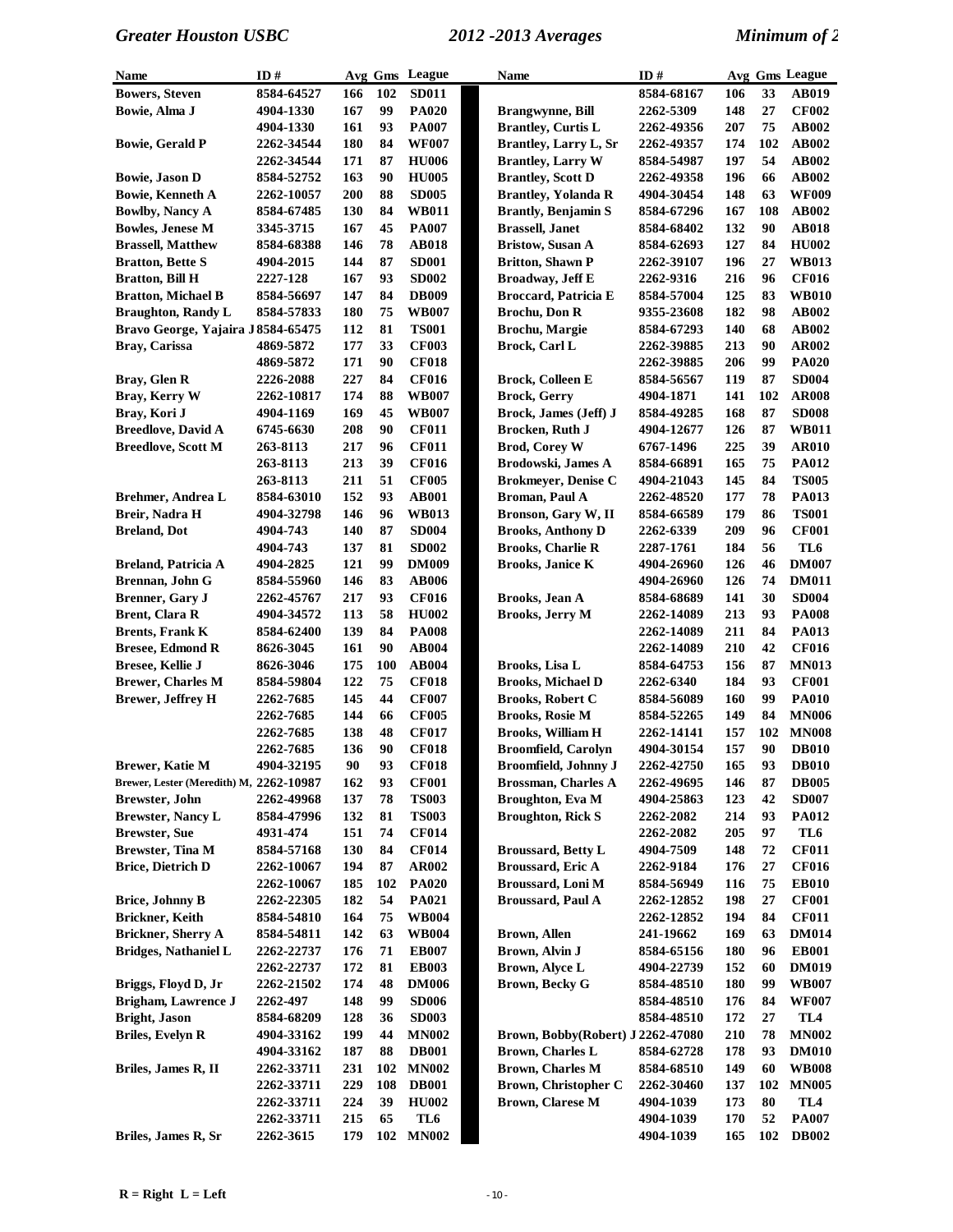| <b>Name</b>                          | ID#               |     |          | Avg Gms League  | <b>Name</b>               | ID#        |     |    | Avg Gms League  |
|--------------------------------------|-------------------|-----|----------|-----------------|---------------------------|------------|-----|----|-----------------|
| <b>Briles, Shirley A</b>             | 4904-3648         | 146 | 102      | <b>MN002</b>    | <b>Brown, David E</b>     | 2262-7741  | 191 | 93 | <b>DM007</b>    |
| <b>Briley, Clint S</b>               | 8584-68491        | 155 | 29       | <b>WF002</b>    | Brown, Donna C            | 4904-11014 | 149 | 36 | <b>TS003</b>    |
|                                      | 8584-68491        | 148 | 33       | <b>WF008</b>    | Brown, Donna S            | 4904-12872 | 183 | 73 | TL <sub>4</sub> |
| <b>Brio, Denise S</b>                | 4904-5787         | 155 | 93       | <b>TS002</b>    | <b>Brown, Everett</b>     | 2262-17492 | 196 | 89 | <b>PA010</b>    |
| Briones, Juanito(Johnny) F 2262-3349 |                   | 164 | 72       | <b>SD014</b>    |                           | 2262-17492 | 182 | 53 | <b>EB003</b>    |
| <b>Briscoe, Gerald</b>               | 2262-156          | 196 | 78       | <b>PA007</b>    | <b>Brown, Freddie</b>     | 2262-49034 | 157 | 48 | <b>DB007</b>    |
| Brister, Barbara L                   | 4904-24585        | 146 | 47       | <b>CF014</b>    | <b>Brown, Garwin M</b>    | 8048-49146 | 193 | 75 | <b>DM014</b>    |
| Brister, Helen R                     | 4904-33072        | 161 | 96       | <b>SD005</b>    |                           | 8048-49146 | 177 | 78 | <b>PA004</b>    |
|                                      | 4904-33072        | 160 | 87       | <b>WB006</b>    | Brown, Gina D             | 4904-6863  | 209 | 96 | <b>PA007</b>    |
| Brister, William L                   | 2262-34581        | 166 | 69       | <b>TS002</b>    |                           | 4904-6863  | 201 | 96 | TL <sub>4</sub> |
| <b>Brown, Herbert E</b>              | 2262-6309         | 203 | 101      | <b>PA008</b>    | <b>Browning, Shaun M</b>  | 8584-68185 | 180 | 36 | <b>CF021</b>    |
| Brown, Jackie J                      | 4904-31716        | 131 | 53       | <b>PA003</b>    |                           | 8584-68185 | 170 | 51 | <b>CF023</b>    |
| <b>Brown, Jason N</b>                | 8584-50677        | 204 | 107      | <b>DB002</b>    |                           | 8584-68185 | 156 | 36 | <b>CF019</b>    |
|                                      | 8584-50677        | 202 | 39       | <b>DB001</b>    | <b>Browning, Terry J</b>  | 8584-58215 | 159 | 51 | <b>CF021</b>    |
|                                      | 8584-50677        | 202 | 87       | <b>PA007</b>    |                           | 8584-58215 | 155 | 45 | <b>CF019</b>    |
|                                      | 8584-50677        | 185 | 57       | TL6             | Browning, Tina J          | 8584-58214 | 159 | 45 | <b>CF009</b>    |
| Brown, Jeff M                        | 8584-51731        | 182 | 99       | <b>CF003</b>    |                           | 8584-58214 | 156 | 51 | <b>CF023</b>    |
| Brown, Jessie M                      | 4904-3445         | 164 | 93       | <b>AR002</b>    | <b>Brownlee, Emma E</b>   | 4904-2960  | 141 | 81 | <b>TS003</b>    |
|                                      | 4904-3445         | 153 | 107      | <b>PA020</b>    |                           | 4904-2960  | 138 | 93 | <b>TS004</b>    |
| Brown, Joan F                        | 4904-1312         | 152 | 75       | <b>AR001</b>    | <b>Brownlee, Robert A</b> | 2262-1555  | 155 | 81 | <b>WB013</b>    |
|                                      | 4904-1312         | 150 | 78       | <b>AR004</b>    | <b>Browns, Ansley C</b>   | 8584-68168 | 109 | 45 | AB020           |
|                                      | 4904-1312         | 134 | 45       | TL <sub>2</sub> |                           | 8584-68168 | 106 | 27 | <b>AB019</b>    |
| Brown, Joe                           | 8584-67971        | 170 | 93       | <b>AB004</b>    | <b>Browns, Scott J</b>    | 8584-68169 | 150 | 45 | AB020           |
| Brown, Joe N, Sr                     | 2262-939          | 153 | 96       | <b>PA011</b>    |                           | 8584-68169 | 149 | 33 | <b>AB019</b>    |
| <b>Brown</b> , Joseph                | 2262-37704        | 200 | 102      | <b>DB002</b>    | Brubaker, William D       | 2262-1701  | 187 | 93 | <b>CF016</b>    |
| <b>Brown, Josephine E</b>            | 4904-447          | 163 | 96       | <b>DM005</b>    | Bruce, Barbara A          | 4904-27867 | 123 | 96 | <b>CF003</b>    |
|                                      | 4904-447          | 158 | 39       | <b>AR002</b>    | Bruce, Jo C               | 4904-5638  | 145 | 70 | <b>AB015</b>    |
|                                      | 4904-447          | 148 | 96       | <b>MN001</b>    | <b>Bruce, Raymond P</b>   | 2262-50556 | 161 | 96 | <b>WB013</b>    |
| Brown, Kenneth W, Sr                 | 8584-67657        | 144 | 102      | <b>HU002</b>    | <b>Bruce, Tandy N</b>     | 2262-8120  | 197 | 87 | <b>AB015</b>    |
| Brown, Kerry L                       | 2262-2548         | 184 | 102      | <b>SD010</b>    |                           | 2262-8120  | 192 | 90 | AB016           |
|                                      | 2262-2548         | 181 | 88       | <b>SD005</b>    | Bruley, Jerry E           | 2262-27076 | 182 | 64 | <b>AR005</b>    |
| Brown, Kim                           | 8584-54325        | 143 | 93       | <b>MN002</b>    | <b>Brumm, James</b>       | 8584-64685 | 149 | 39 | <b>AB011</b>    |
| <b>Brown, Laney D</b>                | 2262-3119         | 178 | 36       | <b>WF002</b>    | <b>Brundrett</b> , Ryan   | 8584-66574 | 143 | 87 | <b>DM011</b>    |
|                                      | 2262-3119         | 175 | 47       | <b>WF008</b>    | <b>Brunn, Brandon D</b>   | 8004-2756  | 208 | 72 | <b>AB015</b>    |
| Brown, LaQuita R                     | 4871-97           | 175 | 72       | <b>SD005</b>    | Bryan, Bill W             | 2262-1222  | 208 | 90 | <b>DM011</b>    |
| <b>Brown, Lily</b>                   | 8584-54586        | 126 | 93       | <b>AB004</b>    | Bryan, Doris A            | 4904-14301 | 126 | 84 | <b>MN001</b>    |
| <b>Brown, Marilyn</b>                | 8584-60855        | 144 | 87       | <b>DM003</b>    | Bryan, Kathy              | 9046-8553  | 138 | 58 | TL <sub>4</sub> |
|                                      | 8584-60855        | 137 | 93       | <b>DM010</b>    | Bryan, Steven A           | 8584-47314 | 171 | 42 | <b>EB003</b>    |
| <b>Brown, Mark S</b>                 | <b>2262-50126</b> | 152 | 58       | <b>WF003</b>    | Bryant, Aaron D           | 8584-63269 | 195 | 30 | <b>CF023</b>    |
| <b>Brown, Marlene L</b>              | 4904-28340        | 139 | 93       | <b>CF003</b>    |                           | 8584-63269 | 185 | 41 | <b>CF009</b>    |
| <b>Brown, Marlon D</b>               | 8584-63905        | 165 | $\bf 27$ | AB009           | Bryant, Arthur L          | 11-17084   | 171 | 87 | <b>HU002</b>    |
|                                      | 8584-63905        | 156 | 33       | <b>AB011</b>    |                           | 11-17084   | 171 | 93 | <b>HU005</b>    |
| <b>Brown, Matthew T</b>              | 8584-63292        | 186 | 36       | <b>DM014</b>    |                           | 11-17084   | 166 | 96 | <b>HU004</b>    |
|                                      | 8584-63292        | 177 | 48       | <b>PA004</b>    | Bryant, Barbi L           | 4904-4679  | 185 | 99 | <b>DM007</b>    |
| Brown, Michael D                     | 8584-62752        | 193 | 85       | AB017           |                           | 4904-4679  | 177 | 21 | <b>DM009</b>    |
| <b>Brown, Nathaniel</b>              | 2262-952          | 177 | 90       | <b>AR011</b>    | <b>Bryant, James H</b>    | 2262-8403  | 151 | 96 | <b>EB001</b>    |
| <b>Brown</b> , Oscar                 | 2262-3905         | 211 | 96       | <b>AB004</b>    | Bryant, Keith             | 8647-5738  | 201 | 67 | TL6             |
| Brown, Oscar, Jr                     | 2262-42299        | 185 | 85       | <b>AB004</b>    | Bryant, William L         | 8584-67684 | 169 | 53 | <b>EB001</b>    |
| Brown, Otha L                        | 8584-58730        | 181 | 78       | <b>MN002</b>    | Bryce, Jerry C            | 8584-48159 | 164 | 96 | <b>DM012</b>    |
| <b>Brown, Richard</b>                | 8584-68348        | 119 | 60       | <b>TB001</b>    |                           | 8584-48159 | 160 | 99 | <b>DM003</b>    |
| <b>Brown, Robert</b>                 | 8584-54813        | 159 | 78       | <b>WB004</b>    |                           | 8584-48159 | 159 | 99 | <b>DM002</b>    |
| Brown, Robert C                      | 8584-62336        | 165 | 86       | <b>WF009</b>    |                           | 8584-48159 | 154 | 99 | <b>DM001</b>    |
| <b>Brown, Robert T</b>               | 6745-4748         | 161 | 57       | <b>TSY01</b>    | Bryce, Wayne              | 9126-2871  | 181 | 75 | <b>DM015</b>    |
| <b>Brown, Roosevelt</b>              | 2262-45351        | 167 | 93       | <b>EB016</b>    |                           | 9126-2871  | 180 | 93 | <b>DM003</b>    |
| <b>Brown, Roosevelt</b>              | 8584-54377        | 154 | 81       | <b>PA011</b>    |                           | 9126-2871  | 174 | 99 | <b>DM002</b>    |
| Brown, Ruby M                        | 8584-67099        | 112 | 107      | <b>DB002</b>    | Bryson, Evelyn J          | 4904-9717  | 155 | 96 | <b>MN006</b>    |
| Brown, Sabena M                      | 4904-33708        | 189 | 90       | <b>SD010</b>    | Bryson, Jackie T          | 2262-15393 | 152 | 96 | <b>MN006</b>    |
|                                      | 4904-33708        | 178 | 31       | <b>SD005</b>    | Bryson, Jamie L           | 4904-32529 | 126 | 92 | <b>MN006</b>    |
| Brown, Sam W                         | 2262-7044         | 186 | 93       | <b>SD005</b>    | Bryson, Kevin W           | 2262-32163 | 205 | 96 | <b>MN006</b>    |
| Brown, Sarah                         | 8584-67966        | 98  | 51       | PA023           | Brzovskis, Megan N        | 4904-24765 | 181 | 89 | <b>TS001</b>    |
| <b>Brown, Shirley R</b>              | 4904-11888        | 128 | 66       | <b>MN001</b>    | <b>Bucey, Kevin A</b>     | 300-9538   | 173 | 75 | <b>AB002</b>    |
| <b>Brown, Stephen T</b>              | 6745-3927         | 204 | 90       | <b>PA008</b>    | <b>Buchanan, Mark T</b>   | 8647-6189  | 132 | 72 | <b>AB017</b>    |
| <b>Brown, Tammy R</b>                | 4904-18868        | 158 | 90       | <b>EB016</b>    | Buchanan, Maxl X          | 8584-56293 | 184 | 24 | <b>SD008</b>    |
|                                      |                   |     |          |                 |                           |            |     |    |                 |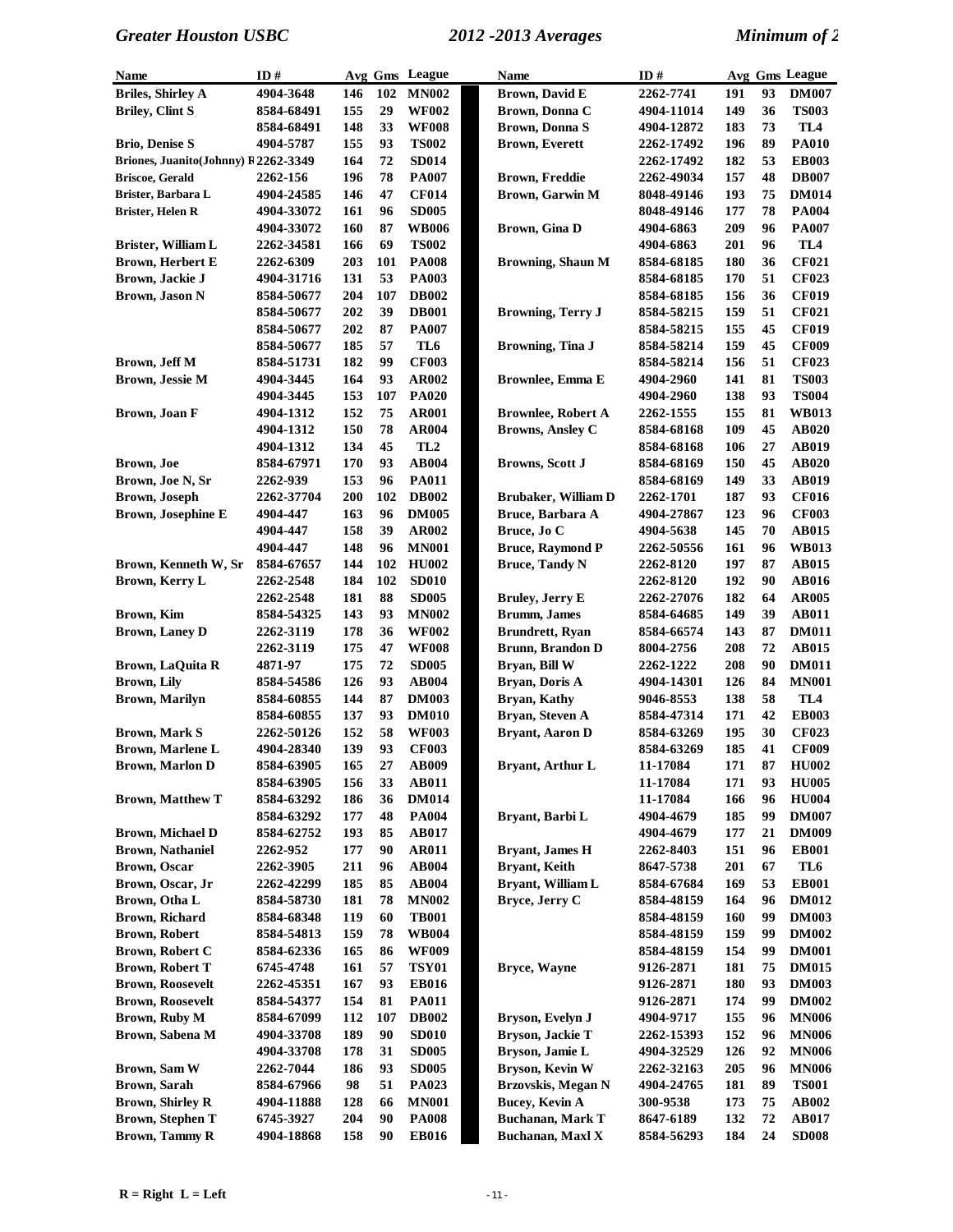| Name                             | ID#        |     |     | Avg Gms League  | Name                       | ID#        |            |     | Avg Gms League |
|----------------------------------|------------|-----|-----|-----------------|----------------------------|------------|------------|-----|----------------|
| Brown, Tanynika K                | 8584-52516 | 168 | 96  | <b>HU006</b>    | <b>Buchanan, Teresa A</b>  | 8647-6190  | 167        | 96  | <b>AB017</b>   |
| Brown, Tyler K                   | 2262-40510 | 180 | 51  | <b>DM014</b>    | Buchanan, Teri B           | 8584-68679 | 102        | 21  | <b>MN002</b>   |
|                                  | 2262-40510 | 168 | 69  | <b>PA004</b>    | <b>Buchanan</b> , Trae     | 2262-1862  | 176        | 79  | <b>AB001</b>   |
| <b>Brown, Tyree</b>              | 8584-62235 | 167 | 105 | <b>AB008</b>    | <b>Buchheit</b> , Kyle D   | 8584-59583 | 154        | 51  | <b>WF008</b>   |
| Brown, Valinda                   | 4931-900   | 166 | 84  | <b>AR005</b>    |                            | 8584-59583 | 152        | 45  | <b>WF002</b>   |
| <b>Brown, Weston</b>             | 6745-187   | 185 | 96  | <b>WB013</b>    | <b>Buck, Jerry S</b>       | 2262-47098 | 169        | 33  | <b>WB005</b>   |
| Brown, Willie C                  | 2262-11921 | 181 | 96  | <b>PA012</b>    | <b>Buckhout, Roger M</b>   | 8584-61282 | 133        | 90  | <b>MN008</b>   |
| <b>Browne, David M</b>           | 2262-2651  | 188 | 27  | <b>AB001</b>    | <b>Buckingham, Anne M</b>  | 4904-12121 | 95         | 96  | <b>CF002</b>   |
| <b>Browning, James D</b>         | 2262-64    | 219 | 99  | <b>PA007</b>    | <b>Buckingham, Bill F</b>  | 2262-18757 | 125        | 99  | <b>CF002</b>   |
| <b>Browning, Jeremy K</b>        | 8584-61300 | 173 | 39  | <b>CF019</b>    | <b>Buckingham</b> , Lisa A | 4904-12827 | 148        | 83  | <b>CF002</b>   |
|                                  | 8584-61300 | 168 | 45  | <b>CF021</b>    | <b>Buckmaster, Donna R</b> | 4904-1464  | 132        | 90  | <b>TS003</b>   |
| <b>Bucy, Matthew M</b>           | 8584-67615 | 173 | 99  | <b>AB003</b>    | <b>Busscher, Belinda S</b> | 4931-3169  | 174        | 72  | <b>AR010</b>   |
| Bui, Quoc A                      | 8584-47085 | 188 | 102 | <b>CF003</b>    | <b>Busscher, Mark D</b>    | 2222-118   | 233        | 60  | AR009          |
|                                  | 8584-47085 | 183 | 84  | <b>CF016</b>    |                            | 2222-118   | 233        | 84  | <b>AR010</b>   |
| <b>Buihner, Erik K</b>           | 8584-49464 | 195 | 84  | <b>TS001</b>    | <b>Buster, Vanessa R</b>   | 4904-2186  | 168        | 83  | <b>AB001</b>   |
| <b>Bullock, Matthew P</b>        | 6781-112   | 219 | 66  | <b>AB003</b>    | <b>Butcher, Brian T</b>    | 8584-68163 | 139        | 48  | <b>AB020</b>   |
|                                  | 6781-112   | 207 | 63  | <b>AR010</b>    |                            | 8584-68163 | 137        | 36  | <b>AB019</b>   |
| Bump, Jan S                      | 4904-3045  | 160 | 84  | <b>DM007</b>    | <b>Butcher, Colby M</b>    | 8584-68861 | 135        | 48  | AB012          |
| <b>Bun, Dennis P</b>             | 8584-52125 | 170 | 78  | <b>EB004</b>    | <b>Butcher, Tracy T</b>    | 8584-66059 | 180        | 45  | <b>WF002</b>   |
| <b>Bundrage, Lorenzo</b>         | 2262-40943 | 185 | 95  | <b>PA012</b>    |                            | 8584-66059 | 174        | 54  | <b>WF008</b>   |
| <b>Bundrage, Sara D</b>          | 8584-62629 | 143 | 93  | <b>PA012</b>    | Butler, Amaud C            | 8584-65087 | 163        | 63  | <b>AB015</b>   |
| <b>Bunker</b> , Brenda M         | 8584-68008 | 154 | 96  | <b>CF003</b>    | <b>Butler, Betty J</b>     | 4904-981   | 166        | 87  | <b>CF011</b>   |
| <b>Bunkley, Tracy</b>            | 381-5681   | 195 | 90  | <b>AR010</b>    |                            | 4904-981   | 160        | 99  | <b>HU006</b>   |
| Burch, Eva M                     | 4904-12501 | 172 | 24  | <b>WB008</b>    | Butler, Carl G             | 2262-21268 | 178        | 60  | <b>EB003</b>   |
|                                  | 4904-12501 | 164 | 95  | <b>WB002</b>    | <b>Butler</b> , James D    | 2262-5629  | 189        | 93  | <b>AB015</b>   |
| <b>Burch, Nora N</b>             | 8584-55349 | 171 | 87  | <b>AB007</b>    | <b>Butler, Jerry</b>       | 8584-60568 | 146        | 81  | <b>PA004</b>   |
| <b>Burg, Richard E</b>           | 8584-50916 | 197 | 65  | <b>SD008</b>    | Butler, Levi S             | 8584-63368 | 206        | 45  | <b>WB004</b>   |
| <b>Burgess, Jay F</b>            | 2262-5701  | 234 | 93  | <b>PA012</b>    | Butler, Lewis W, III       | 2262-45245 | 192        | 93  | <b>HU004</b>   |
| <b>Burgess, Kenneth B</b>        | 2262-20393 | 150 | 93  | <b>SD005</b>    | Butler, Olivia O           | 4904-4595  | 151        | 85  | AB015          |
| Burgess, Melissa (Lisa)          | 4904-14758 | 194 | 84  | <b>PA012</b>    | <b>Butler, Ralph L</b>     | 2262-2528  | 160        | 45  | <b>HU004</b>   |
| <b>Burgess, Scott H</b>          | 2262-7951  | 189 | 99  | <b>EB001</b>    | <b>Butler, Rosie L</b>     | 4904-2774  | 157        | 93  | <b>HU004</b>   |
| <b>Burgon, Jeremy K</b>          | 2262-50258 | 135 | 66  | <b>DM014</b>    | <b>Buxkamper, Lynn S</b>   | 4942-83    | 139        | 93  | <b>TS001</b>   |
| Buritica, Ricardo                | 8584-68605 | 129 | 48  | <b>WF005</b>    | <b>Buxton, Jerry D</b>     | 8584-61340 | 197        | 53  | <b>HU001</b>   |
| <b>Burk, Daniel</b>              | 8584-65972 | 124 | 93  | <b>WB013</b>    |                            | 8584-61340 | 189        | 36  | <b>HU008</b>   |
|                                  | 8584-65972 | 116 | 90  | <b>WB011</b>    | <b>Buxton, Joey D</b>      | 8584-61575 | 171        | 39  | <b>HU008</b>   |
| <b>Burk, Shelly M</b>            | 8584-67613 | 131 | 66  | <b>SD001</b>    | <b>Buxton, Marcie L</b>    | 8584-61337 | 149        | 48  | <b>HU001</b>   |
| <b>Burke, Averline C</b>         | 4904-14155 | 176 | 42  | <b>WB013</b>    |                            | 8584-61337 | 148        | 39  | <b>HU008</b>   |
|                                  | 4904-14155 | 169 | 40  | <b>WB002</b>    | Byars, LD                  | 2262-6233  | 180        | 87  | <b>MN006</b>   |
| <b>Burke, Carroll L</b>          | 2262-7234  | 149 | 99  | <b>WB013</b>    | Byars, Myrna J             | 4904-86    | 123        | 78  | <b>MN006</b>   |
| <b>Burke</b> , Justin D          | 8584-66032 | 160 | 93  | <b>DM008</b>    | <b>Bybee, Randy C</b>      | 2262-48591 | 207        | 48  | <b>CF001</b>   |
| <b>Burkey, Susan R</b>           | 8584-66768 | 111 | 93  | <b>EB009</b>    |                            | 2262-48591 | 201        | 33  | <b>CF016</b>   |
| Burkhalter, Bob E                | 8584-58097 | 194 | 96  | <b>MN006</b>    |                            | 2262-48591 | 200        | 57  | <b>CF011</b>   |
| Burkhalter, Sara D               | 8584-59482 | 148 | 95  | <b>MN006</b>    |                            | 2262-48591 | 196        | 63  | <b>CF005</b>   |
| <b>Burkhalter, Sharon K</b>      | 8584-58096 | 141 | 96  | <b>MN006</b>    | <b>Byers, Leown</b>        | 4904-12114 | 165        | 102 | <b>AR008</b>   |
| <b>Burnett, Alice M</b>          | 4904-23840 | 147 | 60  | <b>AR004</b>    | Byrd, Jessy C              | 2262-5744  | 194        | 99  | <b>DM003</b>   |
| <b>Burnett, Craig R</b>          | 2262-1955  | 191 | 45  | <b>CF021</b>    | <b>Byrd, Paula</b>         | 8584-62816 | 141        | 84  | <b>CF011</b>   |
|                                  | 2262-1955  | 190 | 45  | <b>CF019</b>    | <b>Byrd, Suzi</b>          | 4904-34165 | 126        | 69  | <b>DM015</b>   |
| <b>Burnett, Sammy L</b>          | 2262-6590  | 174 | 54  | <b>AR004</b>    |                            | 4904-34165 | 116        | 81  | <b>CF025</b>   |
| <b>Burnett, Stacey L</b>         | 2262-1705  | 145 | 57  | <b>CF016</b>    | Byrd, W C "Bill"           | 2222-1907  | 156        | 84  | <b>DM015</b>   |
| <b>Burney, Stella L</b>          | 4904-900   | 191 | 32  | TL4             |                            | 2222-1907  | 151        | 90  | <b>CF025</b>   |
| <b>Burnham, Kim</b>              | 4904-613   | 206 | 108 | TL <sub>4</sub> | Byrd, Walter A             | 2262-49266 | 151        | 90  | <b>CF011</b>   |
| <b>Burns, Alton V</b>            | 2262-4760  | 168 | 93  | <b>PA007</b>    | <b>Byrne, Feliza R</b>     | 8584-66506 | 106        | 45  | <b>CF019</b>   |
| Burns, Christa S                 | 8584-64729 | 119 | 82  | <b>WB010</b>    | <b>Byrne, Jonathan N</b>   | 8584-68189 | 132        | 42  | <b>CF019</b>   |
| <b>Burris, Angela D</b>          | 4931-1946  | 216 | 72  | <b>AR011</b>    | <b>Byrne, Pat L</b>        | 4904-1565  | 120        | 67  | <b>SD004</b>   |
|                                  | 4931-1946  | 213 | 92  | <b>AR010</b>    | <b>Byron, Lester G</b>     | 8584-62460 | 169        | 45  | <b>AR011</b>   |
|                                  | 4931-1946  | 208 | 78  | AR003           | Caballero, Presiliano      | 8584-68606 | 116        | 45  | <b>WF005</b>   |
|                                  | 4931-1946  | 194 | 99  | TL <sub>4</sub> | Caballero, Suzanne S       | 8584-68327 | 124        | 42  | <b>AR003</b>   |
| Burton, Emma K                   | 4904-533   | 145 | 96  | <b>AR001</b>    |                            | 8584-68327 | 122        | 33  | <b>AR013</b>   |
|                                  | 4904-533   | 143 | 96  | <b>AR004</b>    | Cabello, Tino              | 2248-259   | 151        | 59  | <b>EB003</b>   |
| Burton, Keisha G                 | 8584-64625 | 117 | 93  | <b>AR006</b>    | Cabori, John M             | 8584-67569 | 110        | 48  | <b>CF023</b>   |
| Burton, Linda I                  | 2-6675     | 109 | 21  | <b>TB001</b>    |                            | 8584-67569 | <b>100</b> | 39  | <b>CF009</b>   |
| Burton-Durham, Janine 4904-32656 |            | 197 | 102 | <b>DB001</b>    | Cabrera, Alfonzo           | 2262-4168  | 211        | 68  | <b>AR005</b>   |
|                                  | 4904-32656 | 195 | 84  | <b>DB010</b>    | Cabrera, Nelda             | 8584-68375 | 111        | 51  | <b>DB005</b>   |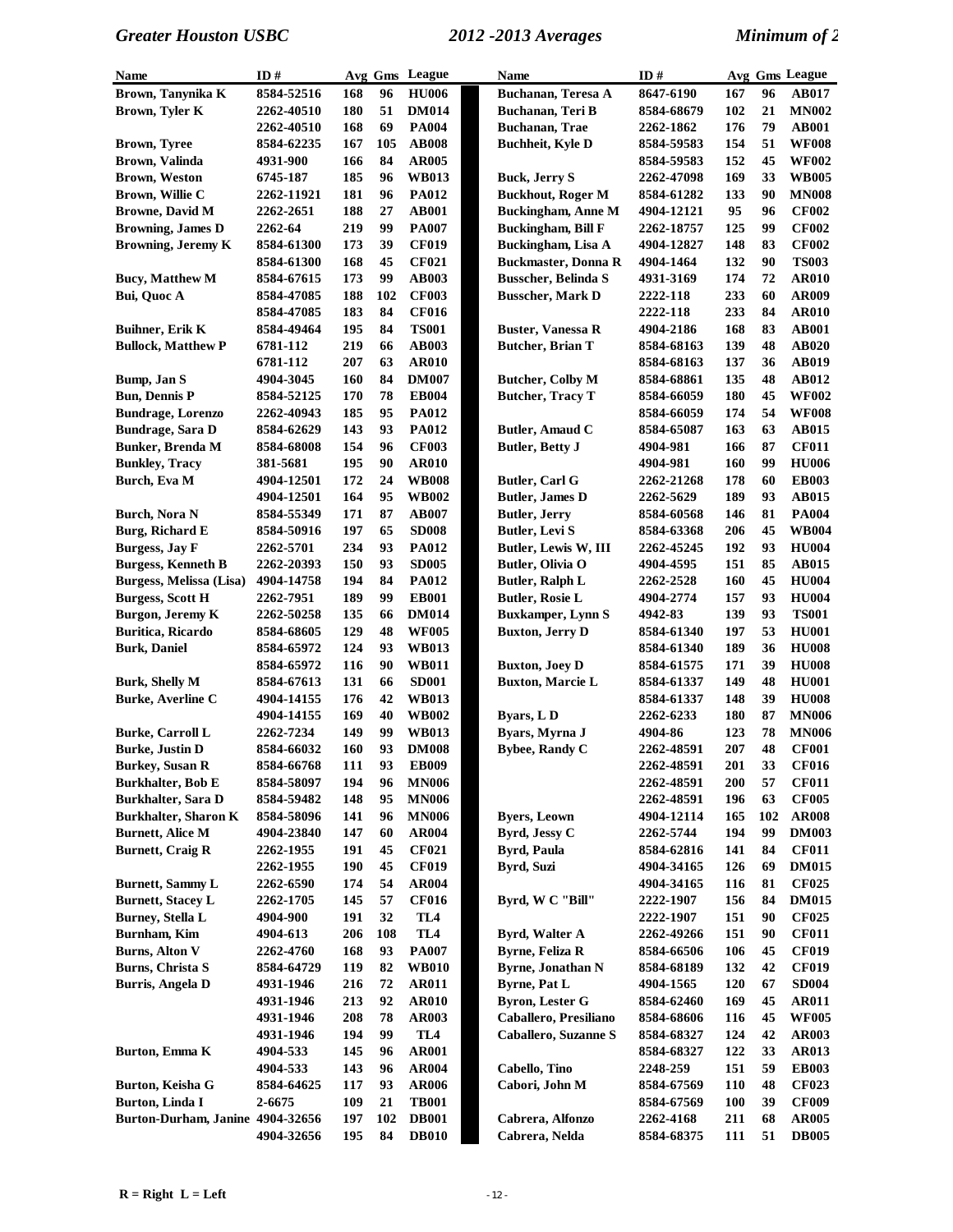| Name                                | ID#                      |            |          | Avg Gms League               | Name                                         | ID#                      |            |          | Avg Gms League               |
|-------------------------------------|--------------------------|------------|----------|------------------------------|----------------------------------------------|--------------------------|------------|----------|------------------------------|
|                                     | 4904-32656               | 184        | 97       | <b>DB002</b>                 | Cabrera, Pedro, Jr                           | 2262-2417                | 198        | 96       | <b>CF005</b>                 |
| <b>Busby, Rainee S</b>              | 8584-49931               | 141        | 78       | <b>TB001</b>                 | Cade, James D                                | 8584-47187               | 161        | 90       | <b>SD010</b>                 |
| <b>Bush, Jason H</b>                | 8584-66855               | 169        | 74       | <b>PA016</b>                 | <b>Cain, Stanley</b>                         | 2262-22941               | 192        | 71       | <b>DM007</b>                 |
| <b>Bush, Jay P</b>                  | 2262-30242               | 189        | 93       | <b>SD002</b>                 | <b>Caine, Robert M</b>                       | 2262-50214               | 208        | 93       | PA012                        |
| <b>Bush, John O</b>                 | 8584-58141               | 142        | 21       | <b>HU011</b>                 | <b>Calahan</b> , Lindsey                     | 4886-1078                | 185        | 75       | <b>PA004</b>                 |
|                                     | 8584-58141               | 138        | 25       | <b>HU005</b>                 | Calatrava, Ricardo J                         | 8584-60648               | 189        | 57       | <b>EB001</b>                 |
| <b>Bushart, David W</b>             | 2262-2670                | 180        | 93       | <b>DM011</b>                 | <b>Caldwell, Donald R</b>                    | 2262-40636               | 200        | 100      | <b>AB017</b>                 |
| <b>Bushman, Jackie C</b>            | 4904-2319                | 153        | 83       | <b>DM011</b>                 | Caldwell, Larry E                            | 2262-3551                | 195        | 93       | <b>DM008</b>                 |
| <b>Bushman, Patricia F</b>          | 8584-68074               | 125        | 36       | <b>DM011</b>                 |                                              | 2262-3551                | 185        | 99       | <b>PA008</b>                 |
| <b>Bushor, George "Skip"</b>        | 2262-6879                | 185        | 39       | AB002                        |                                              | 2262-3551                | 180        | 50       | TL2                          |
|                                     | 2262-6879                | 175        | 72       | <b>AB015</b>                 | <b>Caldwell, Marianne</b>                    | 8584-67556               | 122        | 81       | <b>WB004</b>                 |
|                                     | 2262-6879                | 173        | 54       | <b>AB016</b>                 | Caldwell, Marjorie L                         | 11-24886                 | 111        | 42       | <b>CF010</b>                 |
|                                     | 11-24886                 | 109        | 90       | <b>CF025</b>                 | Cantu, Robert J                              | 2262-2318                | 168        | 86       | <b>DM008</b>                 |
| Caldwell, Ryan S                    | 2262-3773                | 190        | 90       | <b>PA008</b>                 | Cao, Peter                                   | 8584-63340               | 190        | 99       | <b>AR005</b>                 |
| Caldwell, Sandra K                  | 4904-7171                | 116        | 50       | TL <sub>2</sub>              |                                              | 8584-63340               | 188        | 99       | <b>AR006</b>                 |
| <b>Calhoun, Benny F</b>             | 2262-4956                | 177        | 93       | <b>DB009</b>                 | Cao, Steve                                   | 2262-49185               | 212        | 99       | <b>AR005</b>                 |
| Calhoun, Linda K                    | 4904-15906               | 183        | 36       | <b>SD009</b>                 |                                              | 2262-49185               | 211        | 99       | <b>AR006</b>                 |
| Calhoun, Lucy A                     | 4904-33554               | 153        | 93       | <b>DB009</b>                 | Capehart, Lloyd H                            | 2262-7847                | 210        | 102      | <b>AB006</b>                 |
| Calhoun, Rosetta V                  | 4904-17117               | 177        | 78       | <b>EB016</b>                 | Capers, Carl A                               | <b>2262-2609</b>         | 183        | 87       | <b>DB009</b>                 |
|                                     | 4904-17117               | 175        | 66       | <b>DM006</b>                 | Caplan, Andrew M                             | 2262-7149                | 193        | 69       | <b>PA016</b>                 |
| Callahan, Elizabeth A               | 4904-5043                | 128        | 84       | <b>CF010</b>                 | Caplan, Earl H                               | 2262-30241               | 136        | 66       | <b>PA016</b>                 |
| Callahan, Martha F                  | 4904-252                 | 129        | 92       | <b>DM007</b>                 | Capps, Clayton T                             | 8584-67810               | 110        | 33       | <b>AB015</b>                 |
|                                     | 4904-252                 | 117        | 81       | TL <sub>4</sub>              | Capps, Ryan W                                | 8584-49610               | 192        | 48       | <b>WF002</b>                 |
| Callahan, Michael L                 | 2262-44883               | 193        | 48       | <b>CF013</b>                 | Capra, Anthony J                             | 2262-9897                | 207        | 78       | TL6                          |
| Callahan, Michelle L                | 6745-7091                | 138        | 36       | <b>CF007</b>                 |                                              | 2262-9897                | 206        | 105      | <b>DB001</b>                 |
| Camacho, Carlos                     | 8584-62383               | 169        | 63       | <b>TS006</b>                 |                                              | 2262-9897                | 204        | 84       | <b>HU002</b>                 |
| Camacho, Martha O                   | 8584-62384               | 132        | 87       | <b>TS006</b>                 | Caprio, Arthur W                             | 2262-6198                | 162        | 99       | <b>TS001</b>                 |
| <b>Cameron</b> , Darren M           | 2262-29348               | 204        | 90       | <b>MN005</b>                 | Caps, Phillis A                              | 4904-13487               | 118        | 35       | <b>MN010</b>                 |
| <b>Cameron</b> , David W            | 8584-62876               | 126<br>125 | 99       | <b>AB008</b>                 | Capuchino, John<br>Capuchino, Tony           | 8703-1984                | 166<br>213 | 88<br>63 | <b>AR004</b><br><b>AR004</b> |
| Cameron, Sue H                      | 8584-62876<br>8584-62355 | 121        | 21<br>87 | AB016<br><b>AB008</b>        |                                              | 2262-3233<br>2262-3233   | 203        | 96       | AR002                        |
|                                     | 8584-62355               | 120        | 48       | <b>AB016</b>                 |                                              | 2262-3233                | 201        | 105      | <b>PA020</b>                 |
| Campbell, Alvin J                   | 8584-49605               | 172        | 108      | <b>SD010</b>                 | Caraballo, Eulogio 1                         | 8647-6831                | 187        | 96       | <b>AR005</b>                 |
| Campbell, Deb J                     | 8584-67836               | 75         | 58       | <b>MN010</b>                 | Carag, Merlie                                | 8584-68300               | 101        | 66       | <b>EB015</b>                 |
| Campbell, Debra L                   | 4904-23958               | 168        | 71       | <b>DM004</b>                 | Caravallio, Jason                            | 8584-68079               | 133        | 36       | <b>WF001</b>                 |
| <b>Campbell, Destiny G</b>          | 8584-65502               | 110        | 39       | <b>MN002</b>                 | Caraway, Gina J                              | 8584-52753               | 167        | 39       | <b>MN005</b>                 |
| Campbell, Earl                      | 8584-56392               | 174        | 105      | <b>SD010</b>                 | Caraway, Marlene                             | 8626-3163                | 95         | 84       | <b>AR004</b>                 |
| <b>Campbell, Gregory B</b>          | 2262-15814               | 199        | 67       | TL6                          |                                              | 8626-3163                | 94         | 84       | <b>AR001</b>                 |
| <b>Campbell, James E</b>            | 8584-52828               | 163        | 90       | <b>TS002</b>                 | Card, Scott R                                | 2262-30475               | 159        | 84       | PA012                        |
| Campbell, Janneth                   | 4904-26314               | 139        | 93       | <b>DB004</b>                 |                                              | 2262-30475               | 153        | 87       | <b>PA010</b>                 |
| Campbell, Larry R                   | 8584-67837               | 105        | 72       | <b>MN010</b>                 | Cardenas, Jose A                             | 8584-64670               | 135        | 66       | <b>PA004</b>                 |
| Campbell, Loretta C                 | 8584-49477               | 134        | 108      | <b>SD010</b>                 | Cardenas, Joshua N                           | 8584-65293               | 151        | 45       | <b>AR011</b>                 |
| Campbell, Lynne                     | 8584-61620               | <b>110</b> | 53       | <b>WB002</b>                 | <b>Cardenas, Raymond</b>                     | 2262-19597               | 191        | 93       | <b>AR011</b>                 |
| Campbell, Rebekah L                 | 8584-58498               | 112        | 84       | <b>PA012</b>                 | Carey, Joann                                 | 8584-59289               | 133        | 80       | <b>TSY01</b>                 |
| Campbell, Scott C                   | 8584-68609               | 109        | 24       | <b>WF005</b>                 |                                              | 8584-59289               | 133        | 90       | <b>TS003</b>                 |
| <b>Campbell, Tracy M</b>            | 4904-35211               | 127        | 93       | <b>MN001</b>                 |                                              | 8584-59289               | 133        | 96       | <b>TS002</b>                 |
| <b>Campbell, William R</b>          | 8584-67787               | 182        | 21       | <b>WB007</b>                 |                                              | 8584-59289               | 132        | 87       | <b>WF009</b>                 |
| Campos, Dalfina                     | 8584-65841               | 113        | 27       | <b>TS006</b>                 |                                              | 8584-59289               | 132        | 92       | <b>TS004</b>                 |
| Campos, Francisco J                 | 2262-43521               | 138        | 72       | <b>TS006</b>                 |                                              | 8584-59289               | 129        | 96       | <b>TS001</b>                 |
| Campos, Jesse J                     | 8584-56755               | 162        | 87       | <b>DM006</b>                 | <b>Carker, Ronny</b>                         | 8584-60305               | 204        | 93       | <b>AR005</b>                 |
| Canada, David J                     | 8584-59339               | 198        | 81       | <b>EB010</b>                 | Carlson, Thomas C                            | 2262-29846               | 190        | 63       | <b>DM011</b>                 |
| Canaday, Jim D                      | 8584-65909               | 190        | 96       | <b>AB015</b>                 | Carlson, Vickie C                            | 4904-5908                | 181        | 85       | <b>DM011</b>                 |
| <b>Canales, Aaron M</b>             | 2252-71                  | 208        | 72       | <b>AB006</b>                 |                                              | 4904-5908                | 178        | 78       | <b>PA013</b>                 |
| Canales, Diana L                    | 8584-66449               | <b>140</b> | 42       | <b>AB006</b>                 | Carlton, Madlyn (Sue)                        | 4601-11278               | 123        | 81       | <b>TB003</b>                 |
| Canales, Eddie R, Jr                | 2262-34840               | 214        | 84       | <b>AB006</b>                 | Carmona, Jose L                              | 2262-41641               | 191        | 90       | <b>PA008</b>                 |
| Canales, Eddie R, Sr                | 2262-36176               | 184        | 27       | <b>AB006</b>                 | Carmouche, Sharon L                          | 4864-412                 | 202        | 30       | <b>AB002</b>                 |
| Canales, Karen A                    | 11-481484                | 96         | 57       | <b>AB006</b>                 | Carnes, Wilma N                              | 4904-292                 | 147        | 84       | <b>DM003</b>                 |
| Canlas, Jimmy M                     | 2262-28021               | 168        | 90       | <b>EB003</b>                 | Carona, Joe A                                | 8584-67240               | 144        | 90       | PA022                        |
| Cannata, Debbie E                   | 4904-2800                | 147        | 93       | <b>DM007</b>                 |                                              | 8584-67240               | 136        | 81       | <b>PA008</b>                 |
| Canning, Jo E                       | 8584-63502               | 114        | 33       | <b>AB009</b>                 | Carona, Mary M                               | 8584-67239               | 106        | 78       | <b>PA022</b>                 |
| Cannizzaro, Vivian<br>Canny, Amelia | 8584-68680               | 93<br>118  | 33<br>30 | <b>MN002</b><br><b>CF014</b> | Carona, Patti G<br><b>Carpenter, James S</b> | 4904-13441<br>2262-45044 | 167<br>201 | 75<br>78 | <b>EB001</b><br><b>DM011</b> |
| Cano, Prisciana                     | 8584-56821<br>4904-32220 | 171        | 60       | <b>DB009</b>                 | Carpenter, Letitia E                         | 8584-65021               | 89         | 63       | <b>AB007</b>                 |
|                                     |                          |            |          |                              |                                              |                          |            |          |                              |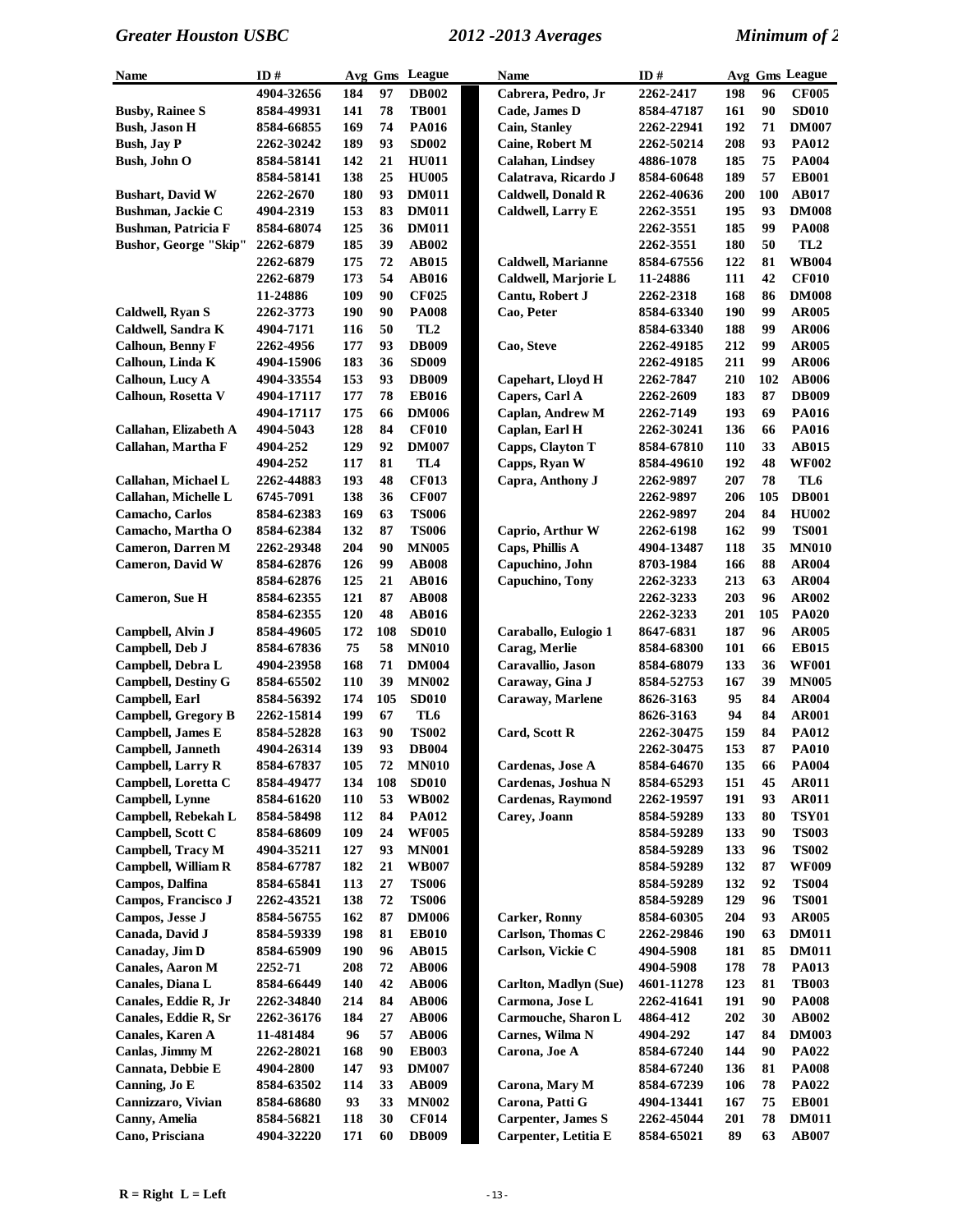| Name                       | ID#        |     |     | Avg Gms League  | Name                                 | ID#        |     |     | Avg Gms League  |
|----------------------------|------------|-----|-----|-----------------|--------------------------------------|------------|-----|-----|-----------------|
| Cantarella, Jill J         | 8584-67725 | 124 | 24  | <b>WB013</b>    | <b>Carpenter, Shirley M</b>          | 4904-2089  | 120 | 87  | <b>AB007</b>    |
| <b>Canton, Casey L</b>     | 8713-2689  | 180 | 96  | <b>WB004</b>    | Carr, Bonnie L                       | 4904-33258 | 104 | 99  | <b>MN001</b>    |
| Cantor, Jorge E            | 8584-59534 | 128 | 99  | <b>DB004</b>    | Carrender, Gina L                    | 8584-63366 | 127 | 78  | <b>TS004</b>    |
| Cantor, Olga               | 4904-26313 | 105 | 66  | <b>DB004</b>    | Carreon, David I                     | 8584-68376 | 120 | 66  | <b>DB005</b>    |
| Cantrell, Dorothy J        | 4904-2093  | 127 | 75  | <b>AB007</b>    | <b>Carreon, Michael R</b>            | 8584-68447 | 156 | 57  | <b>DM008</b>    |
| <b>Cantrell, Shane T</b>   | 2262-48536 | 170 | 42  | <b>CF007</b>    | Carriere, David L                    | 2262-47556 | 166 | 21  | <b>EB003</b>    |
|                            | 2262-48536 | 165 | 48  | <b>CF023</b>    | Carrillo, Ismael, Sr                 | 2262-6105  | 164 | 56  | <b>CF025</b>    |
| Cantrell, Stacy M          | 4904-33200 | 164 | 45  | <b>CF023</b>    |                                      | 2262-6105  | 162 | 57  | <b>CF018</b>    |
|                            | 4904-33200 | 161 | 96  | <b>CF006</b>    | Carrillo, Myriam                     | 8584-61016 | 124 | 93  | <b>CF025</b>    |
| Cantu, Mary Lou            | 4904-2028  | 167 | 33  | <b>EB009</b>    |                                      | 8584-61016 | 121 | 90  | <b>CF018</b>    |
|                            | 4904-2028  | 163 | 66  | TL <sub>4</sub> | Carrillo, Richard                    | 2262-30715 | 193 | 72  | <b>CF005</b>    |
| Cantu, Robert              | 8584-68195 | 127 | 48  | <b>SD009</b>    |                                      | 2262-30715 | 188 | 29  | <b>CF018</b>    |
|                            | 8584-68195 | 115 | 27  | <b>SD003</b>    | Carrington, Keshawn D                | 8584-68060 | 121 | 45  | <b>EB004</b>    |
| Carrizal, Liz              | 4904-22687 | 128 | 93  | <b>DM010</b>    | <b>Castellese, Andrew A</b>          | 2262-377   | 148 | 56  | <b>DM011</b>    |
| Carrizal, Susan R          | 4904-25337 | 123 | 76  | <b>DM010</b>    | Castellese, Barbara P                | 4904-1687  | 147 | 78  | <b>DM011</b>    |
| Carroll, David W           | 8584-60393 | 121 | 84  | <b>TS003</b>    | <b>Castellese, Donna M</b>           | 4904-321   | 167 | 66  | <b>DM011</b>    |
| Carroll, Gary              | 2262-42039 | 164 | 80  | <b>SD008</b>    | Castillo, Alejandro                  | 8584-67225 | 145 | 91  | <b>EB003</b>    |
| Carroll, Jackie D          | 4904-33369 | 153 | 87  | <b>TS003</b>    | Castillo, Conrad                     | 2262-30627 | 193 | 93  | <b>MN005</b>    |
| Carroll, Jean              | 4904-1090  | 164 | 57  | <b>SD006</b>    |                                      | 2262-30627 | 191 | 102 | <b>MN002</b>    |
|                            |            | 160 | 69  | <b>AR002</b>    | <b>Castillo, Felix</b>               | 2262-22462 | 203 | 96  | <b>AR009</b>    |
|                            | 4904-1090  |     | 101 |                 |                                      |            |     | 69  |                 |
|                            | 4904-1090  | 156 |     | TL <sub>4</sub> |                                      | 2262-22462 | 201 |     | AR003           |
| Carroll, Oden, Jr          | 2262-1053  | 165 | 96  | <b>SD006</b>    | Castillo, Jeremy                     | 6745-4108  | 201 | 72  | <b>AR003</b>    |
|                            | 2262-1053  | 163 | 47  | TL <sub>2</sub> |                                      | 6745-4108  | 201 | 87  | AR009           |
| Carruth, Linda W           | 4904-25765 | 171 | 99  | <b>EB001</b>    | Castillo, Joe                        | 8584-68607 | 134 | 48  | <b>WF005</b>    |
|                            | 4904-25765 | 169 | 81  | <b>SD002</b>    | Castillo, Jose                       | 8584-68608 | 112 | 48  | <b>WF005</b>    |
| <b>Carruthers, Cliff R</b> | 8584-60383 | 186 | 48  | <b>AB012</b>    | <b>Castillo, Mandy</b>               | 8584-47132 | 152 | 94  | <b>MN002</b>    |
|                            | 8584-60383 | 181 | 63  | <b>AB005</b>    | Castillo, Michael                    | 8584-56892 | 160 | 42  | <b>AR013</b>    |
| <b>Carruthers</b> , Deb D  | 8584-60384 | 179 | 63  | <b>AB005</b>    | Castleberry, Maureen W8584-64820     |            | 100 | 84  | <b>DB002</b>    |
|                            | 8584-60384 | 177 | 45  | AB012           | Castleberry, Phillip V, C 8584-67391 |            | 144 | 94  | <b>WB005</b>    |
| Carson, Becky J            | 4904-11932 | 143 | 61  | <b>CF014</b>    | Caston, Eddie L                      | 2262-4949  | 181 | 90  | <b>CF011</b>    |
| Carter, Chris              | 8584-62401 | 142 | 90  | <b>PA008</b>    | <b>Caswell, Danny T</b>              | 2262-50380 | 165 | 48  | <b>CF021</b>    |
| Carter, Dwight L           | 2262-23479 | 206 | 87  | <b>PA007</b>    |                                      | 2262-50380 | 161 | 45  | <b>CF019</b>    |
|                            | 2262-23479 | 194 | 30  | <b>PA012</b>    | Catania, Herb J                      | 2523-28961 | 160 | 66  | <b>DM007</b>    |
| Carter, Ellen R            | 4904-173   | 136 | 87  | <b>DM015</b>    | Cathey, Marcey L                     | 8584-47564 | 157 | 33  | TL4             |
|                            | 4904-173   | 135 | 93  | <b>DM003</b>    | Cathey, Travis L                     | 8584-49444 | 213 | 56  | <b>AR010</b>    |
| <b>Carter, Esther</b>      | 4904-384   | 138 | 93  | <b>HU004</b>    | Catron, Karen M                      | 4904-5542  | 176 | 93  | <b>DM006</b>    |
| <b>Carter, Frankey R</b>   | 2262-2431  | 161 | 33  | <b>PA007</b>    |                                      | 4904-5542  | 170 | 90  | <b>EB007</b>    |
| Carter, Linda K            | 4904-27756 | 142 | 27  | <b>WB002</b>    | Cauchy, Thomas E, III                | 1081-1507  | 215 | 96  | <b>TS001</b>    |
| Carter, Maudetta           | 4904-2220  | 127 | 87  | <b>DM004</b>    | Cauley, James N                      | 2262-35665 | 171 | 63  | <b>MN007</b>    |
|                            | 4904-2220  | 124 | 87  | <b>DM005</b>    | Cavanaugh, Bill J                    | 8584-49002 | 166 | 84  | <b>DB006</b>    |
| <b>Carter, Maurice R</b>   | 2262-20199 | 183 | 90  | <b>SD005</b>    | <b>Cavazos, Jesse</b>                | 8584-64926 | 210 | 96  | <b>DM006</b>    |
| <b>Carter, Rev Keith</b>   | 2262-31516 | 192 | 84  | <b>PA007</b>    |                                      | 8584-64926 | 201 | 84  | <b>DM011</b>    |
|                            | 2262-31516 | 188 | 78  | <b>PA020</b>    |                                      | 8584-64926 | 191 | 24  | <b>DM008</b>    |
|                            | 2262-31516 | 186 | 69  | <b>EB016</b>    | Cavazos, Ray                         | 8584-68273 | 146 | 69  | <b>EB002</b>    |
| Carter, Ruby M             | 4904-15061 | 133 | 66  | <b>SD010</b>    | Caver, Mark B                        | 8584-54711 | 179 | 87  | <b>DM010</b>    |
| Carter, Ryan W             | 8584-68576 | 110 | 27  | AB015           |                                      | 8584-54711 | 163 | 77  | <b>EB016</b>    |
| Carter, Thurman, Jr        | 2262-1194  | 183 | 98  | <b>MN002</b>    | Cayton, Bobby B                      | 2262-43917 | 169 | 45  | <b>WF002</b>    |
| Carter, Valerie M          | 6745-666   | 165 | 50  | <b>MN005</b>    | Cayton, William E                    | 2262-16146 | 189 | 72  | <b>CF016</b>    |
|                            | 6745-666   | 161 | 33  | <b>MN001</b>    | Ceasar, La Jeanna A                  | 4904-32157 | 177 | 102 | TL <sub>4</sub> |
| Carter, Vernie L           | 4904-24668 | 176 | 92  | <b>AR011</b>    | Ceasar, Owen D                       | 2262-2945  | 209 | 99  | <b>DM006</b>    |
|                            | 4904-24668 | 160 | 107 | <b>SD010</b>    |                                      | 2262-2945  | 194 | 87  | <b>WF007</b>    |
| Cartwright, Hoss L         | 8584-56838 | 174 | 42  | <b>CF015</b>    |                                      | 2262-2945  | 191 | 96  | <b>HU004</b>    |
| Cartwright, Sharon E       | 8584-56845 | 107 | 33  | <b>CF015</b>    |                                      | 2262-2945  | 188 | 70  | <b>EB016</b>    |
| Carty, Gwendolyn M         | 8584-57689 | 103 | 65  | <b>AB007</b>    | Ceasar, Tarshiem E                   | 2262-36613 | 198 | 81  | TL6             |
| Carver, Kim                | 8584-66728 | 139 | 90  | AB015           |                                      | 2262-36613 | 186 | 27  | <b>DB002</b>    |
| Carwile, William           | 11-613404  | 123 | 42  | <b>MN010</b>    | Cebryk, Doug R                       | 8584-67856 | 136 | 42  | <b>PA010</b>    |
| Casale, Frank A            | 2262-6119  | 172 | 69  | <b>CF016</b>    | Cebryk, Margaret                     | 8584-58826 | 114 | 54  | <b>PA010</b>    |
| Casana, Joe                | 8584-50690 | 190 | 78  | <b>PA004</b>    |                                      | 8584-58826 | 113 | 84  | <b>PA003</b>    |
|                            | 8584-50690 | 162 | 30  | <b>COY02</b>    | Cegelski, Greg                       | 2262-46827 | 163 | 84  | <b>AR011</b>    |
| Casbeer, David L           | 2262-27765 | 131 | 51  | <b>DM007</b>    | Cepek, Bruce J                       | 2262-5162  | 163 | 96  | <b>PA010</b>    |
| <b>Cascaden, Rion D</b>    | 2262-3677  | 203 | 90  | <b>DM007</b>    | Cerda, Julian, III                   | 8584-66658 | 154 | 60  | <b>AR011</b>    |
| Case, James K              | 265-4239   | 192 | 60  | <b>DM014</b>    | <b>Chaffee, Andrew T</b>             | 2262-25316 | 222 | 99  | <b>AB003</b>    |
| Case, Rex R                | 2278-2221  | 175 | 74  | <b>HU002</b>    | Chagoya, Jacob                       | 2262-6354  | 213 | 54  | <b>AR003</b>    |
|                            |            |     |     |                 |                                      |            |     |     |                 |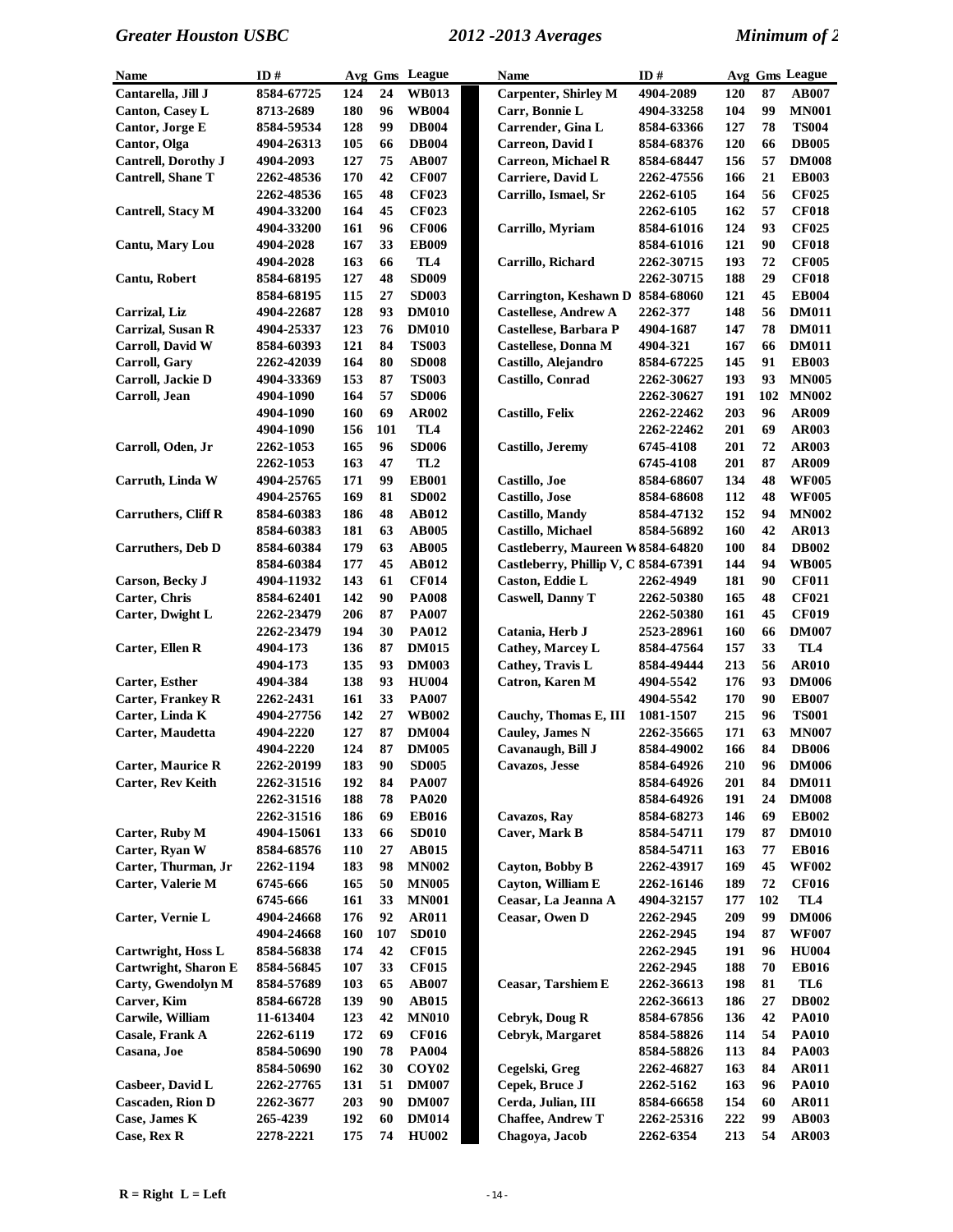| Name                             | ID#        |     | Avg Gms | League       | Name                             | ID#        |     |    | Avg Gms League |
|----------------------------------|------------|-----|---------|--------------|----------------------------------|------------|-----|----|----------------|
| Casey, George R                  | 2262-153   | 210 | 84      | AR002        | Chaifetz, Farrell M              | 2262-888   | 156 | 54 | PA016          |
|                                  | 2262-153   | 204 | 93      | <b>PA020</b> | <b>Chambers, Arthur J</b>        | 2262-46330 | 201 | 87 | <b>WB008</b>   |
|                                  | 2262-153   | 187 | 83      | <b>SD005</b> |                                  | 2262-46330 | 201 | 96 | <b>WB004</b>   |
| Cashman, Bernie                  | 8584-62296 | 162 | 63      | <b>EB001</b> |                                  | 2262-46330 | 199 | 37 | <b>WF002</b>   |
| Cashman, Terry                   | 2262-1513  | 188 | 72      | <b>EB001</b> |                                  | 2262-46330 | 199 | 51 | <b>WF008</b>   |
| Casiraghi, Arthur A              | 2262-3907  | 110 | 92      | <b>PA013</b> |                                  | 2262-46330 | 198 | 90 | <b>WF007</b>   |
| <b>Caskins, Georgiann R</b>      | 8584-68277 | 153 | 82      | <b>CF011</b> | <b>Chambers, Melissa E</b>       | 8607-1187  | 165 | 64 | TL4            |
| <b>Caskins, William D</b>        | 8584-68278 | 153 | 36      | <b>CF011</b> | Chambers, Myrna J                | 4904-371   | 168 | 87 | <b>MN001</b>   |
| Casper, Ricki L                  | 8584-67352 | 127 | 42      | <b>SD002</b> |                                  | 4904-371   | 160 | 62 | <b>HU004</b>   |
| <b>Cassavaugh, Michael</b>       | 8584-66320 | 120 | 27      | <b>PA004</b> |                                  | 4904-371   | 160 | 83 | <b>HU006</b>   |
| <b>Cassell, David R</b>          | 2262-40175 | 152 | 21      | <b>PA012</b> |                                  | 4904-371   | 151 | 67 | TL4            |
| <b>Cassell, Shirley S</b>        | 4904-10180 | 143 | 84      | <b>PA012</b> | Champion, Brunson (Beau) T       | 2262-5353  | 177 | 72 | <b>DM006</b>   |
| <b>Cassidy</b> , Brian T         | 8584-66879 | 123 | 45      | <b>CF019</b> | <b>Champion, Gregory</b>         | 8584-65350 | 161 | 30 | <b>HU004</b>   |
| Castaneda, Kimberly A 8584-55212 |            | 135 | 87      | <b>DM010</b> | Champion, Samantha J             | 4904-6860  | 167 | 81 | <b>DM006</b>   |
| Chan, Irene S                    | 8584-68171 | 117 | 48      | <b>AB020</b> | Cheney, Ryan S                   | 2262-47675 | 156 | 21 | <b>CF007</b>   |
|                                  | 8584-68171 | 100 | 36      | <b>AB019</b> | Chenier, Adria R                 | 4904-11807 | 151 | 92 | TL4            |
| Chan, Paul S                     | 8584-51459 | 135 | 68      | <b>DM007</b> | Chenier, London L                | 2262-18302 | 213 | 99 | PA007          |
| <b>Chandler</b> , Adam G         | 8584-66894 | 135 | 81      | <b>PA010</b> |                                  | 2262-18302 | 211 | 76 | TL6            |
| <b>Chandrashekar</b> , Kris      | 2262-28066 | 185 | 102     | AB002        |                                  | 2262-18302 | 211 | 90 | <b>DB001</b>   |
|                                  | 2262-28066 | 177 | 96      | <b>AB004</b> | Chernosky, Megan L               | 8584-60054 | 132 | 78 | <b>TS001</b>   |
| Chaney, Tresia K                 | 8584-68383 | 114 | 79      | <b>MN008</b> | <b>Chernosky, Steven M</b>       | 8584-53936 | 184 | 93 | <b>TS001</b>   |
| Chang, Charles C                 | 8584-68173 | 147 | 48      | <b>AB020</b> | Cherry, Alva "Dell"              | 4904-12723 | 124 | 57 | <b>AR011</b>   |
|                                  | 8584-68173 | 141 | 36      | <b>AB019</b> | Cherry, Chris R                  | 8584-68244 | 120 | 42 | <b>AB011</b>   |
| Chang, Ik                        | 11-505413  | 184 | 48      | <b>WF002</b> |                                  | 8584-68244 | 104 | 42 | AB009          |
|                                  | 11-505413  | 163 | 54      | <b>WF008</b> | Cherry, Donald L                 | 2251-493   | 166 | 75 | <b>AB003</b>   |
| Chao, Jason                      | 8584-57670 | 184 | 96      | <b>EB009</b> | Cherry, Jason T                  | 8584-67459 | 137 | 21 | <b>AR011</b>   |
| Chapa, Eric                      | 8584-68628 | 152 | 66      | <b>SD010</b> | Cherry, Marie E                  | 8584-65295 | 178 | 90 | <b>AR011</b>   |
| Chaplin, John                    | 8584-64791 | 157 | 76      | <b>WB008</b> | Cherry, Terry R                  | 8584-68287 | 139 | 24 | <b>AR011</b>   |
| Chapman, Charles H               | 2262-49020 | 195 | 90      | <b>EB016</b> | Cherry, Thad (Tommie) 8584-65297 |            | 178 | 95 | <b>AR006</b>   |
| Chapman, Coy M                   | 8647-6161  | 170 | 24      | <b>DB001</b> | Cherry, Thad T                   | 8584-65296 | 181 | 90 | <b>AR011</b>   |
| Chapman, Gerald R                | 2262-135   | 198 | 83      | <b>EB003</b> | Cherry, Wayne R, Jr              | 8584-56171 | 148 | 81 | <b>CF011</b>   |
| Chapman, Holly G                 | 8584-68308 | 101 | 69      | <b>SD008</b> | Chesbro, Leroy N, Jr             | 8584-61169 | 218 | 33 | <b>PA012</b>   |
| Chapman, Ray                     | 8584-62775 | 165 | 63      | <b>AB005</b> |                                  | 8584-61169 | 210 | 39 | <b>EB006</b>   |
| Chapman, Victoria M              | 8584-62550 | 159 | 80      | <b>WB013</b> | <b>Chesnutt, Bernard J</b>       | 8584-68676 | 144 | 66 | <b>TB003</b>   |
| Chappell, Jerry                  | 8584-54816 | 178 | 36      | <b>WB004</b> | <b>Chesser, Doris K</b>          | 4904-155   | 165 | 93 | <b>DM002</b>   |
| <b>Chappell, Timothy D</b>       | 2262-48876 | 185 | 54      | <b>PA009</b> |                                  | 4904-155   | 159 | 90 | <b>CF003</b>   |
|                                  | 2262-48876 | 184 | 96      | <b>DB002</b> | <b>Chesser, Ted</b>              | 2262-10948 | 216 | 21 | <b>CF003</b>   |
| Chappell, Warren L               | 8584-64680 | 159 | 39      | <b>AB009</b> |                                  | 2262-10948 | 207 | 78 | <b>CF013</b>   |
|                                  | 8584-64680 | 158 | 36      | <b>AB011</b> | <b>Chesser, Terry L</b>          | 2262-16116 | 185 | 86 | <b>CF016</b>   |
| <b>Charles, Celeste</b>          | 8584-68108 | 109 | 87      | <b>HU011</b> | <b>Chevalier, Reginald</b>       | 2262-4973  | 186 | 99 | <b>HU006</b>   |
| <b>Charles, Cornelius</b>        | 8584-62227 | 183 | 99      | <b>HU005</b> | <b>Chevis, Nicholle D</b>        | 8584-65967 | 120 | 68 | <b>DM017</b>   |
|                                  | 8584-62227 | 179 | 21      | <b>DB001</b> | Chew, Christi D                  | 8584-55856 | 153 | 91 | <b>WB005</b>   |
|                                  | 8584-62227 | 172 | 84      | <b>HU011</b> |                                  | 8584-55856 | 152 | 89 | <b>WB004</b>   |
| Charles, Girtha L                | 4904-2436  | 133 | 93      | AR002        | Chi, Shih-Lin                    | 8584-55649 | 178 | 87 | <b>EB001</b>   |
| <b>Charles</b> , Grant           | 8584-68485 | 180 | 87      | <b>TS006</b> | <b>Chiang</b> , Daniel           | 8584-64270 | 97  | 66 | <b>PA010</b>   |
| <b>Charles, Harold E</b>         | 2262-8043  | 186 | 93      | AR004        | Chiang, Imelda                   | 8584-64271 | 113 | 77 | <b>PA010</b>   |
|                                  | 2262-8043  | 181 | 96      | <b>AB001</b> | <b>Chicon, Richard A</b>         | 2252-195   | 196 | 90 | <b>AB001</b>   |
| <b>Charles, Reginald O</b>       | 2262-46925 | 216 | 102     | <b>AR010</b> | Chieu, Brian J                   | 8584-63437 | 171 | 53 | <b>WF008</b>   |
|                                  | 2262-46925 | 201 | 89      | TL6          | <b>Chilcott, Shane A</b>         | 8584-68190 | 168 | 51 | <b>CF021</b>   |
| Charron, Chris                   | 2262-42602 | 180 | 87      | <b>WB008</b> |                                  | 8584-68190 | 147 | 45 | <b>CF019</b>   |
| <b>Charron</b> , Joel P          | 2262-43399 | 171 | 72      | <b>WB008</b> | Chilcott, Tammi R                | 8584-66881 | 129 | 51 | <b>CF021</b>   |
| <b>Charros</b> , Gilbert         | 2262-27960 | 183 | 87      | <b>DM007</b> |                                  | 8584-66881 | 118 | 45 | <b>CF019</b>   |
| <b>Chatman, Anthony D</b>        | 2262-149   | 197 | 93      | <b>MN008</b> | Childs, Daniel L                 | 2262-3816  | 200 | 99 | <b>SD010</b>   |
|                                  | 2262-149   | 191 | 99      | <b>PA010</b> |                                  | 2262-3816  | 188 | 75 | <b>EB016</b>   |
|                                  | 2262-149   | 190 | 70      | <b>EB002</b> |                                  | 2262-3816  | 186 | 86 | <b>SD005</b>   |
| Chatmon, Jamar D                 | 2262-27508 | 181 | 77      | <b>SD005</b> | Childs, Karla R                  | 4904-3700  | 196 | 96 | <b>AR010</b>   |
| <b>Chatmon, Kenneth L</b>        | 2262-33713 | 173 | 89      | <b>EB001</b> |                                  | 4904-3700  | 190 | 84 | <b>AR011</b>   |
|                                  | 2262-33713 | 169 | 50      | <b>PA007</b> | Childs, Rachel A                 | 8584-48768 | 129 | 42 | <b>AR011</b>   |
| Chaudier, Kay A                  | 4904-2701  | 123 | 105     | <b>DM002</b> | Chisholm, Ed M                   | 2262-49634 | 153 | 90 | <b>DM006</b>   |
| <b>Chaumet, Francis M</b>        | 2278-1770  | 194 | 84      | <b>AB003</b> |                                  | 2262-49634 | 151 | 96 | <b>DM011</b>   |
| Chausse, Mo                      | 2262-7660  | 179 | 90      | <b>PA008</b> | Chisholm, Jackie L               | 4904-34658 | 165 | 96 | <b>DM006</b>   |
| Chaveleh, Emma N                 | 8584-52886 | 123 | 98      | <b>SD004</b> |                                  | 4904-34658 | 159 | 90 | <b>DM011</b>   |
| Chavez, David H                  | 8584-59605 | 195 | 93      | <b>MN003</b> |                                  | 4904-34658 | 157 | 73 | TL4            |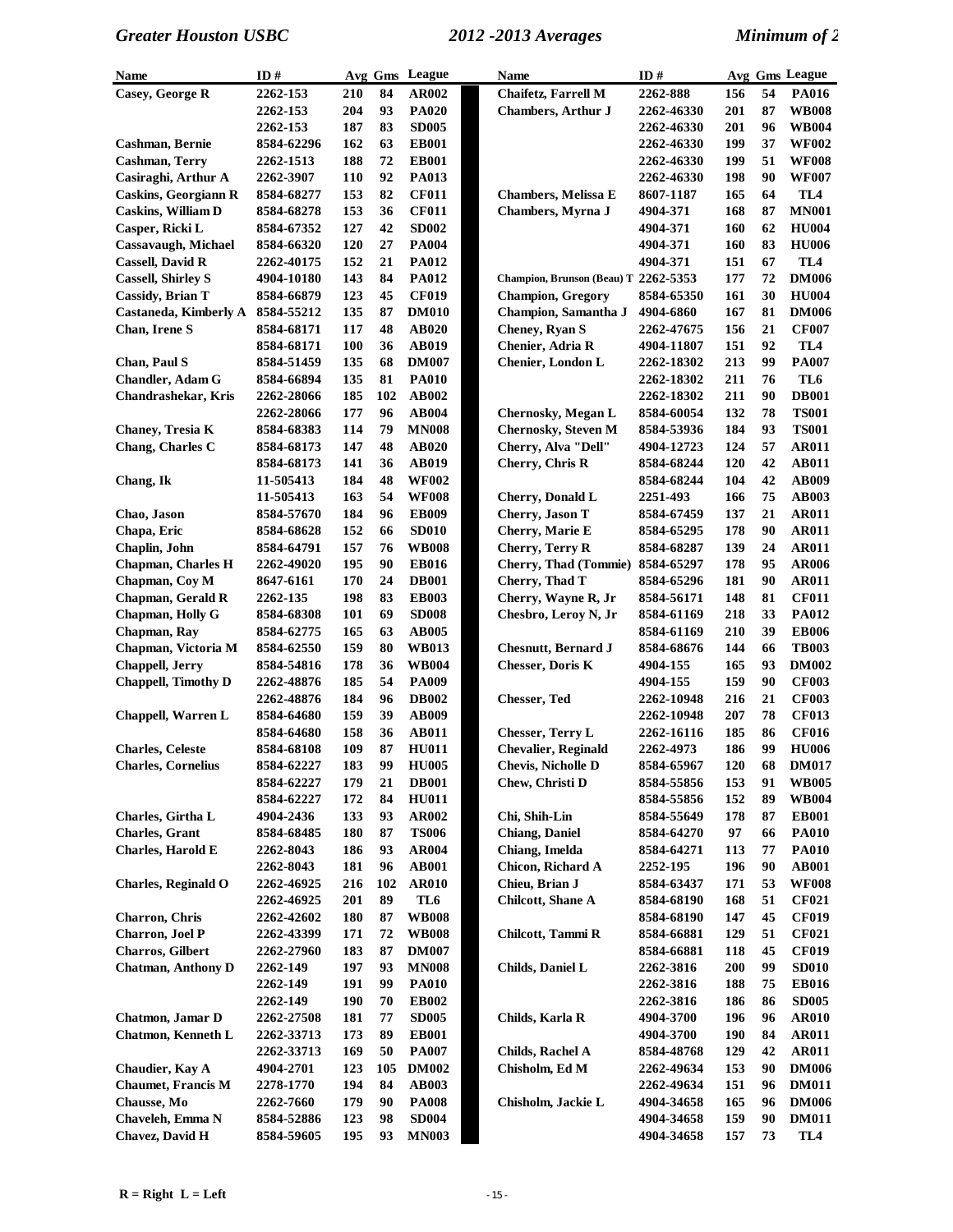| <b>Name</b>                          | ID#        |            |            | Avg Gms League | Name                              | ID#        |            |     | Avg Gms League  |
|--------------------------------------|------------|------------|------------|----------------|-----------------------------------|------------|------------|-----|-----------------|
| Chavez, Julie                        | 8688-38989 | 109        | 102        | <b>AB006</b>   | Chisholm, Torin J                 | 8584-68686 | 104        | 30  | <b>PA004</b>    |
| <b>Chavez</b> , Mario                | 2262-44019 | 175        | 81         | <b>DM010</b>   | Chitty, Fred L                    | 2262-4395  | 165        | 96  | AB004           |
| <b>Chavez, Rose</b>                  | 8584-52262 | 132        | 67         | <b>AR011</b>   | Chitwood, Sally V                 | 4870-4     | 185        | 46  | TL <sub>4</sub> |
|                                      | 8584-52262 | 127        | 99         | <b>AR008</b>   | Choate, Alma L                    | 4864-142   | 151        | 87  | <b>AB008</b>    |
| Chavez, Samantha                     | 6745-6381  | 174        | 21         | <b>AR008</b>   |                                   | 4864-142   | 150        | 90  | AB016           |
|                                      | 6745-6381  | 172        | 85         | <b>AR011</b>   | Chodash, Neil                     | 2262-24778 | 191        | 72  | <b>PA016</b>    |
| Cheairs, Nikita P                    | 2262-3145  | 203        | 72         | <b>PA012</b>   | Chovanec, John M                  | 2262-2896  | 203        | 44  | <b>SD005</b>    |
|                                      | 2262-3145  | 201        | 78         | <b>PA007</b>   | Chovanec, Wanda M                 | 4904-1112  | 196        | 57  | TL4             |
| Cheatham, Anita A                    | 4904-4514  | 153        | 96         | <b>SD006</b>   | Chow, David W                     | 8584-67353 | 164        | 87  | <b>SD002</b>    |
|                                      | 4904-4514  | 143        | 90         | <b>SD005</b>   | Chriestmon, Duana L               | 8584-68216 | 114        | 24  | <b>SD003</b>    |
| Cheatham, William, Jr                | 2262-10705 | 194        | 87         | <b>SD006</b>   | <b>Christ, DeLores J</b>          | 4585-588   | 140        | 63  | <b>TS003</b>    |
|                                      | 2262-10705 | 188        | 80         | <b>SD005</b>   | <b>Christ, James R</b>            | 2262-23463 | 170        | 60  | <b>DM007</b>    |
| Chee, Lilian                         | 8584-58888 | 125        | 105        | <b>DM002</b>   |                                   | 2262-23463 | 161        | 66  | <b>EB001</b>    |
| Chelakis, Gino S                     | 8584-50016 | 143        | 42         | <b>PA004</b>   | <b>Christian, Dennis K</b>        | 8584-54023 | 169        | 93  | <b>CF016</b>    |
| <b>Chenevert, Tammy A</b>            | 4871-99    | 164        | 63         | TL4            | Christian, Justin O               | 5539-73    | 210        | 87  | <b>TS001</b>    |
|                                      | 5539-73    | 209        | 30         | <b>PA007</b>   | <b>Claunch</b> , Steve T          | 8584-68865 | 186        | 45  | AB012           |
| Christie, Daniel J                   | 8584-65608 | 147        | 51         | <b>CF021</b>   | <b>Claxton, Eric C</b>            | 8584-63621 | 160        | 48  | AB012           |
|                                      | 8584-65608 | 147        | 51         | <b>CF019</b>   | Clay, Billy W                     | 2262-2545  | 201        | 96  | <b>PA023</b>    |
| Christie, Helen L                    | 4904-28193 | 156        | 93         | <b>HU002</b>   |                                   | 2262-2545  | 196        | 106 | <b>SD010</b>    |
| Christie, LaShaundra L 4904-30457    |            | 184        | 98         | <b>PA007</b>   | Clay, Jo Ann                      | 4904-3122  | 134        | 92  | <b>SD010</b>    |
|                                      | 4904-30457 | 176        | 78         | <b>WF009</b>   | Clayton, James J                  | 6745-6965  | 175        | 96  | <b>MN013</b>    |
| <b>Christie, Laurence D</b>          | 8584-50571 | 178        | 75         | <b>WF009</b>   | Clayton, John D                   | 6745-6966  | 153        | 99  | <b>MN013</b>    |
| Christie, Melissa N                  | 8584-65610 | 119        | 42         | <b>CF019</b>   |                                   | 6745-6966  | 148        | 39  | <b>MN005</b>    |
|                                      | 8584-65610 | 119        | 51         | <b>CF021</b>   | Clayton, Joseph M                 | 2262-13739 | 179        | 87  | <b>AR002</b>    |
| <b>Christie, Scott T</b>             | 2262-38265 | 188        | 99         | <b>HU002</b>   | Clayton, Kevin I                  | 6745-3508  | 213        | 93  | <b>WF007</b>    |
|                                      | 2262-38265 | 185        | 96         | <b>HU004</b>   | Clayton, Norwood J                | 8584-63976 | 184        | 90  | <b>WF007</b>    |
| Christoph, La Rue(Chris) J10-1955483 |            | 214        | 87         | <b>DM007</b>   | Cleaver, Jaime K                  | 4904-22633 | 207        | 99  | <b>DM007</b>    |
| Chu, Illona J                        | 8584-68474 | 139        | 63         | <b>TS003</b>   | Clem, Skip                        | 2262-47584 | 166        | 96  | <b>WB013</b>    |
| Chu, Larry J                         | 8584-68247 | 165        | 63         | <b>TS003</b>   | <b>Clement</b> , Gary W           | 2262-9148  | 167        | 99  | <b>HU002</b>    |
| Chude, Sharon M                      | 8584-59172 | 148        | 93         | <b>CF014</b>   | <b>Clement</b> , Kelly L          | 8584-49662 | 138        | 99  | <b>HU002</b>    |
| Chumchal, Pete A, Jr                 | 9046-8121  | 158        | 90         | <b>DM007</b>   | Clement, Paulette C               | 4889-2592  | 137        | 39  | <b>TS005</b>    |
| Church, Cherry J                     | 4904-10169 | 130        | 65         | <b>MN010</b>   | <b>Clemmons, Aaron C</b>          | 8584-68729 | 145        | 36  | <b>AB011</b>    |
| Church, James J                      | 2262-24041 | 148        | 96         | <b>MN010</b>   | Clemmons, Cynthia A               | 8584-65928 | 146        | 39  | <b>AB009</b>    |
| <b>Chuter, Ernest L</b>              | 8584-60808 | 146        | 57         | <b>AB005</b>   |                                   | 8584-65928 | 142        | 36  | <b>AB011</b>    |
| Chuter, Tina R                       | 8584-60807 | 134        | 63         | <b>AB005</b>   | Clemons, Jonathan E               | 8584-60983 | 166        | 82  | <b>EB016</b>    |
|                                      | 8584-60807 | 133        | 33         | <b>AB012</b>   | <b>Clench</b> , Mark              | 8584-64610 | 147        | 87  | <b>CF002</b>    |
| Cillis, Shane M                      | 9046-6328  | 201        | 69         | <b>WB008</b>   | <b>Clench, Whitney E</b>          | 8584-67622 | 105        | 93  | <b>MN013</b>    |
|                                      | 9046-6328  | 200        | 69         | <b>WB004</b>   | <b>Clepper, Barry G</b>           | 8584-56242 | 135        | 72  | <b>DM014</b>    |
|                                      | 9046-6328  | 129        | 78         | <b>AB001</b>   | Cleveland, LaZondria G 8584-67570 |            | 172        | 105 | <b>PA020</b>    |
| Cipriani, Angela                     | 8584-68467 | 101        | 41         | <b>MN010</b>   | Cline, Jordan M                   | 8584-60948 | 163        | 96  | <b>HU002</b>    |
| Cirlos, Lupe, Sr                     | 2262-2916  | 163        |            | 60 AR003       | Cloy, Brenda C                    | 8584-68670 | 109        | 63  | <b>TB001</b>    |
| Cirlos, Sylvia                       | 4904-2805  | 150        | 90         | <b>AR003</b>   | Cloy, Tommy E                     | 8584-68671 | 112        | 66  | <b>TB001</b>    |
| Cisneros, Doris A                    | 8584-62529 | 121        | 83         | <b>SD008</b>   | Coats, Darrell L                  | 2262-8310  | 210        | 87  | <b>CF016</b>    |
| <b>Cisneroz, Frank A</b>             | 2287-490   | 217        | 96         | <b>AB004</b>   | <b>Coats, Eileen R</b>            | 4904-17988 | 149        | 90  | <b>CF008</b>    |
| <b>Cisneroz, Manuela</b>             | 4904-15542 | 140        | 87         | <b>AR001</b>   | Coats, Kenneth R, Sr              | 2262-9091  | 200        | 96  | <b>WF007</b>    |
| Citizen, Christopher D               | 8584-68454 | 169        | 72         | <b>DB009</b>   |                                   | 2262-9091  | 198        | 96  | <b>SD005</b>    |
| Citizen, Joseph I                    | 2262-918   | 154        | 60         | <b>SD002</b>   | Coats, Michael G                  | 2262-4759  | 215        | 87  | <b>CF016</b>    |
| Clann, Kellie L                      | 8072-6545  | 172        | 69         | <b>CF003</b>   | <b>Coats, Veronica V</b>          | 4904-9354  | 177        | 96  | <b>WF007</b>    |
| Clarac, Richard M                    | 2222-655   | 230        | 96         | <b>AB017</b>   |                                   | 4904-9354  | 177        | 97  | TL <sub>4</sub> |
| Claridge, Lisa A                     | 8584-56429 | <b>110</b> | 96         | <b>AB015</b>   | Cobb, Joe                         | 2262-7016  | 198        | 81  | <b>DM010</b>    |
| Clark, Bill                          | 11-621042  | 115        | 48         | <b>CF003</b>   |                                   | 2262-7016  | 188        | 96  | <b>WF007</b>    |
| Clark, Carl A, Sr                    | 2262-27852 | 172        | 48         | <b>CF011</b>   |                                   | 2262-7016  | 185        | 45  | <b>WF002</b>    |
| Clark, Casey K                       | 4904-22433 | 223        | 71         | <b>MN006</b>   |                                   | 2262-7016  | 185        | 48  | <b>WF008</b>    |
|                                      | 4904-22433 | 212        | 61         | TL6            | Coburn, Brittany M                | 8004-2104  | 166        | 30  | <b>AB006</b>    |
|                                      | 4904-22433 | 206        | 63         | <b>DB001</b>   | Coburn, David R, Jr               | 2252-590   | 213        | 99  | <b>AB006</b>    |
| <b>Clark, Cathy</b>                  | 4904-20420 | 155        | 66         | <b>DM009</b>   | Cochran, Brent A                  | 8128-3379  | 202        | 27  | <b>WB005</b>    |
| Clark, Donna L                       | 4904-2557  | 183        | 93         | <b>AR011</b>   | Cochran, Janet L                  | 4904-25796 | 105        | 88  | <b>MN001</b>    |
|                                      | 4904-2557  | 172        | 96         | TL4            | Cochran, Linda I                  | 8584-64231 | 99         | 90  | <b>HU005</b>    |
| Clark, Etheleen G                    | 4904-31066 | <b>110</b> | <b>101</b> | <b>AB016</b>   | Cockrell, Jessica                 | 8584-66625 | <b>130</b> | 99  | <b>WB005</b>    |
| Clark, George C                      | 2262-7584  | 162        | 87         | <b>HU006</b>   | Cockrell, Melanie D               | 4904-17358 | 144        | 51  | <b>EB009</b>    |
| Clark, Hazel M                       | 4904-2916  | 148        | 61         | <b>SD006</b>   | <b>Cockrell, Randal B</b>         | 2262-21375 | 198        | 78  | <b>EB009</b>    |
|                                      | 4904-2916  | 146        | 46         | <b>PA013</b>   | Cockrum, Janet E                  | 2852-2230  | 150        | 72  | <b>DM011</b>    |
| Clark, Jane                          | 8584-61091 | 87         | 60         | <b>TB003</b>   | Cockrum, Jeremy N                 | 219-777    | 202        | 93  | <b>DM011</b>    |
|                                      |            |            |            |                |                                   |            |            |     |                 |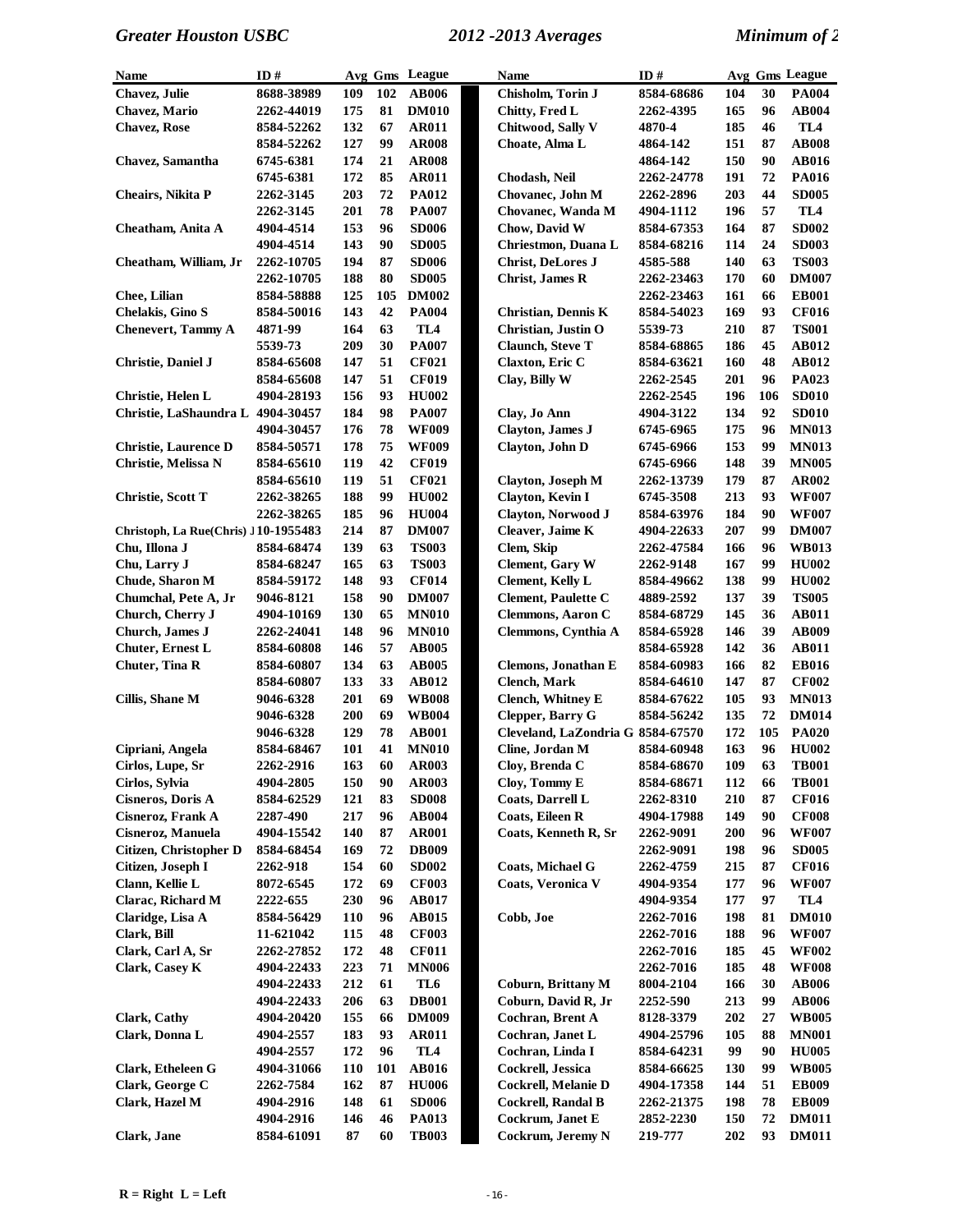| Name                         | ID#        |     |     | Avg Gms League  | <b>Name</b>                           | ID#              |     |          | <b>Avg Gms League</b> |
|------------------------------|------------|-----|-----|-----------------|---------------------------------------|------------------|-----|----------|-----------------------|
| Clark, Jeff W                | 2287-132   | 232 | 99  | AR009           | Codina, Rolando                       | 2262-31347       | 165 | 21       | <b>PA008</b>          |
|                              | 2287-132   | 226 | 102 | <b>AR010</b>    | Cody, Shirley W                       | 4904-379         | 153 | 102      | <b>DB002</b>          |
| Clark, John F                | 2262-26040 | 204 | 78  | <b>DM009</b>    |                                       | 4904-379         | 152 | 99       | <b>MN009</b>          |
| Clark, Marie M               | 4904-24137 | 157 | 96  | <b>DM005</b>    |                                       | 4904-379         | 150 | 96       | <b>MN008</b>          |
|                              | 4904-24137 | 154 | 99  | <b>HU006</b>    | Coe, Linda L                          | 4904-33825       | 109 | 99       | <b>DM005</b>          |
|                              | 4904-24137 | 150 | 80  | <b>WF012</b>    | Cogbill, Alford J                     | 2262-3167        | 199 | 99       | <b>AB008</b>          |
| <b>Clark, Patrick D</b>      | 2262-9031  | 156 | 63  | TL <sub>6</sub> |                                       | 2262-3167        | 196 | 90       | <b>AR004</b>          |
| Clark, Patrick D, Sr         | 2278-3766  | 165 | 68  | <b>WB006</b>    |                                       | 2262-3167        | 190 | 57       | TL <sub>2</sub>       |
| <b>Clark, Ronald</b>         | 2262-27179 | 190 | 87  | <b>DM006</b>    | Coglianese, Karen A                   | 8584-66446       | 107 | 42       | AB009                 |
| Clark, Sherri L              | 4904-1448  | 129 | 72  | <b>DM019</b>    |                                       | 8584-66446       | 107 | 42       | <b>AB011</b>          |
| Clark, Susan T               | 8584-59343 | 135 | 64  | <b>EB015</b>    | <b>Coglianese, William D</b>          | 8584-66445       | 142 | 42       | AB009                 |
| Clark, Todd A                | 8584-52754 | 210 | 24  | <b>DB001</b>    |                                       | 8584-66445       | 142 | 42       | <b>AB011</b>          |
| <b>Clark, Tommy R</b>        | 2262-29486 | 207 | 99  | <b>DB001</b>    | Cohen, Jay                            | 8584-68429       | 173 | 57       | <b>DM012</b>          |
| Clark, Tracy L               | 2262-18679 | 218 | 47  | <b>DB010</b>    | <b>Cohen, Wendy</b>                   | 8584-59795       | 160 | 90       | PA016                 |
|                              | 2262-18679 | 209 | 108 | <b>DB001</b>    | <b>Coker</b> , Brian M                | 8584-54843       | 195 | 105      | <b>DB001</b>          |
| Clarkson, Marilyn A          | 4904-23501 | 149 | 87  | <b>WB001</b>    |                                       | 8584-54843       | 183 | 96       | <b>HU004</b>          |
| <b>Coker, Leatice E</b>      | 9046-8193  | 131 | 80  | <b>CF008</b>    | <b>Colston, Russell R</b>             | 2262-12868       | 222 | 57       | <b>AB006</b>          |
| <b>Coker, Robert D</b>       | 8584-68030 | 153 | 80  | <b>CF008</b>    |                                       | 2262-12868       | 217 | 102      | AR009                 |
| Colbert, JoAnn M             | 4904-24262 | 125 | 78  | <b>MN006</b>    |                                       | 2262-12868       | 217 | 102      | <b>AB004</b>          |
| Colbert, Lieana S            | 8584-58031 | 125 | 90  | <b>MN006</b>    |                                       | 2262-12868       | 202 | 63       | TL6                   |
| <b>Colbert, Patsy J</b>      | 4904-792   | 125 | 81  | <b>MN006</b>    | <b>Colston, Terry G</b>               | 8584-57418       | 171 | 96       | <b>TS006</b>          |
| <b>Colbert, Rusty (Mark)</b> | 8584-58032 | 145 | 93  | <b>MN006</b>    | <b>Colvard, Maureen E</b>             | 4904-23505       | 115 | 45       | <b>WB001</b>          |
| Colburn, Angela F            | 8584-54934 | 123 | 93  | <b>MN006</b>    | Comb, F Leon                          | 8584-68755       | 111 | 36       | <b>TB002</b>          |
| Colburn, Rayferd L           | 8584-54935 | 166 | 93  | <b>MN006</b>    | Combs, Hank H                         | 2262-39725       | 206 | 87       | <b>MN003</b>          |
| <b>Colclasure, Dale L</b>    | 8584-59152 | 174 | 78  | <b>HU002</b>    | Comer, Elton L                        | 8584-68166       | 126 | 30       | <b>AB020</b>          |
| Cole, Carolyn M              | 4912-134   | 138 | 39  | <b>TS003</b>    |                                       | 8584-68166       | 116 | 26       | AB019                 |
| Cole, Carter L               | 8584-68215 | 120 | 45  | <b>SD009</b>    | Comparetto, Lynn H                    | 4904-3974        | 141 | $77\,$   | <b>EB015</b>          |
|                              | 8584-68215 | 114 | 33  | <b>SD003</b>    | Comperry, Christopher 18584-59061     |                  | 138 | 66       | <b>DM014</b>          |
| <b>Cole, Charles E</b>       | 8584-63794 | 147 | 66  | <b>DM014</b>    | <b>Compton, Charles M</b>             | 2262-5318        | 189 | 78       | <b>WB007</b>          |
|                              | 8584-63794 | 137 | 24  | <b>PA004</b>    |                                       | 2262-5318        | 181 | 93       | <b>WB008</b>          |
| Cole, Cheryl Y               | 4904-409   | 191 | 96  | <b>HU006</b>    | Compton, Larry A                      | 8584-60524       | 120 | 99       | <b>WB007</b>          |
| Cole, Doug A                 | 8584-66217 | 178 | 96  | <b>SD002</b>    | <b>Compton, Robert W</b>              | 8584-49873       | 148 | 86       | <b>WB007</b>          |
| Cole, Gary R                 | 2262-10747 | 182 | 87  | <b>TS003</b>    | Concepcion, Ricky M, Sr 2262-9890     |                  | 206 | 98       | <b>SD010</b>          |
| Cole, Hester R               | 8584-53935 | 142 | 21  | <b>MN006</b>    |                                       | 2262-9890        | 204 | 87       | <b>EB003</b>          |
| Cole, Mark J                 | 8584-68085 | 122 | 90  | <b>DM008</b>    |                                       | 2262-9890        | 203 | 60       | <b>SD014</b>          |
| Cole, Priscilla N            | 8584-66693 | 158 | 96  | <b>SD002</b>    |                                       | 2262-9890        | 155 | 92       | <b>EB001</b>          |
| Cole, Ronald J               | 2262-5146  | 128 | 81  | <b>PA010</b>    | Concepcion, Vangie C                  | 4904-4405        | 198 | 95       | <b>EB001</b>          |
| <b>Cole, Ronald R</b>        | 9046-6991  | 189 | 56  | <b>MN006</b>    |                                       | 4904-4405        | 163 | 63       | <b>SD014</b>          |
| <b>Cole, Tropanny</b>        | 2262-5852  | 202 | 76  | TL6             |                                       | 4904-4405        | 158 | 108      | <b>SD010</b>          |
|                              | 2262-5852  | 202 | 102 | <b>SD010</b>    | Coney, Arthur L                       | <b>2262-6880</b> | 198 | 105      | <b>SD010</b>          |
|                              | 2262-5852  | 199 | 95  | <b>PA007</b>    |                                       | 2262-6880        | 195 | 81       | <b>SD005</b>          |
|                              | 2262-5852  | 187 | 104 | $\bf DB001$     | <b>Coney, Doris M</b>                 | 4904-1257        | 170 | 95       | <b>SD010</b>          |
| <b>Coleman, Anthony A</b>    | 8584-57637 | 179 | 66  | <b>EB003</b>    | Conghuyen, Phuongtam 8584-67735       |                  | 129 | 101      | <b>WB008</b>          |
|                              | 8584-57637 | 173 | 90  | <b>EB007</b>    | Congi, Russ J                         | 2262-30762       | 206 | 84       | <b>CF011</b>          |
| Coleman, Irma R              | 8584-66078 | 126 | 78  | <b>EB007</b>    | <b>Conklin, James A</b>               | 8584-57863       | 149 | 48       | <b>WF002</b>          |
| Coleman, Janice F            | 4904-34253 | 152 | 90  | <b>SD006</b>    |                                       | 8584-57863       | 148 | 51       | <b>WF008</b>          |
| Coleman, Linda C             | 8584-53296 | 129 | 96  | <b>MN013</b>    | Conklin, Joann H                      | 4904-4107        | 116 | 62       | <b>AB007</b>          |
| Coleman, Lisa C              | 4904-5199  | 170 | 96  | <b>AR011</b>    | <b>Conley, Warren M</b>               | 2262-1911        | 196 | 78       | <b>TS001</b>          |
| Coleman, Milton              | 2262-5713  | 194 | 93  | <b>MN009</b>    | <b>Conner, Charles E</b>              | 2262-34071       | 121 | 93       | <b>DM001</b>          |
|                              | 2262-5713  | 178 | 96  | <b>HU006</b>    | <b>Connolly, Kimberly</b>             | 8584-61603       | 151 | 60       | <b>EB009</b>          |
| Coleman, Myrtle L            | 4904-1537  | 155 | 101 | AR002           | <b>Connolly, Michael E</b>            | 2262-1953        | 169 | 63       | <b>EB009</b>          |
| Coleman, Steven T, Sr        | 8584-53472 | 161 | 90  | <b>MN013</b>    | <b>Connolly, Theresa A</b>            | 4904-23500       | 151 | 30       | <b>EB009</b>          |
| <b>Coleman, Torrey J</b>     | 8584-60426 | 175 | 83  | <b>WF009</b>    | Connor, Virginia (Ginny) S 4904-20641 |                  | 157 | 93       | <b>AB002</b>          |
|                              | 8584-60426 | 172 | 77  | <b>SD006</b>    |                                       | 4904-20641       | 155 | 96       | <b>AB016</b>          |
| Colley, John                 | 8584-59596 | 165 | 87  | <b>SD005</b>    | Conover, Chris A                      | 2262-42856       | 222 | 84       | <b>AR010</b>          |
|                              |            |     |     |                 |                                       |                  |     |          |                       |
| Collier, Michael W           | 2262-2020  | 188 | 90  | <b>EB003</b>    |                                       | 2262-42856       | 217 | 81<br>90 | <b>AR006</b>          |
| Collier, Todd D              | 2262-11956 | 192 | 99  | <b>SD006</b>    | Contello, Joe A                       | 2262-34358       | 169 |          | <b>DM011</b>          |
|                              | 2262-11956 | 186 | 96  | <b>SD005</b>    | Conti, Chelsea Lyn                    | 8584-68650       | 117 | 42       | <b>AB020</b>          |
| Collins, Aaron, Jr           | 8626-2909  | 197 | 75  | AR003           | Conti, Taylor M                       | 8584-67616       | 170 | 81       | <b>AB003</b>          |
| Collins, Angelica Q          | 4904-33494 | 142 | 90  | <b>SD002</b>    | Contreras, Joe                        | 8584-60038       | 168 | 75       | <b>AB015</b>          |
| <b>Collins, Betty G</b>      | 8584-52932 | 159 | 105 | <b>AR008</b>    | Contreras, Stella                     | 8584-62458       | 114 | 96       | <b>WB005</b>          |
| Collins, Calvin R, II        | 8584-65805 | 146 | 87  | <b>HU011</b>    | <b>Conway, David S</b>                | 8584-66557       | 127 | 93       | <b>WB013</b>          |
| Collins, Clint J             | 2240-1706  | 169 | 89  | <b>PA008</b>    | Conway, Linda G                       | 8584-63893       | 118 | 72       | <b>EB001</b>          |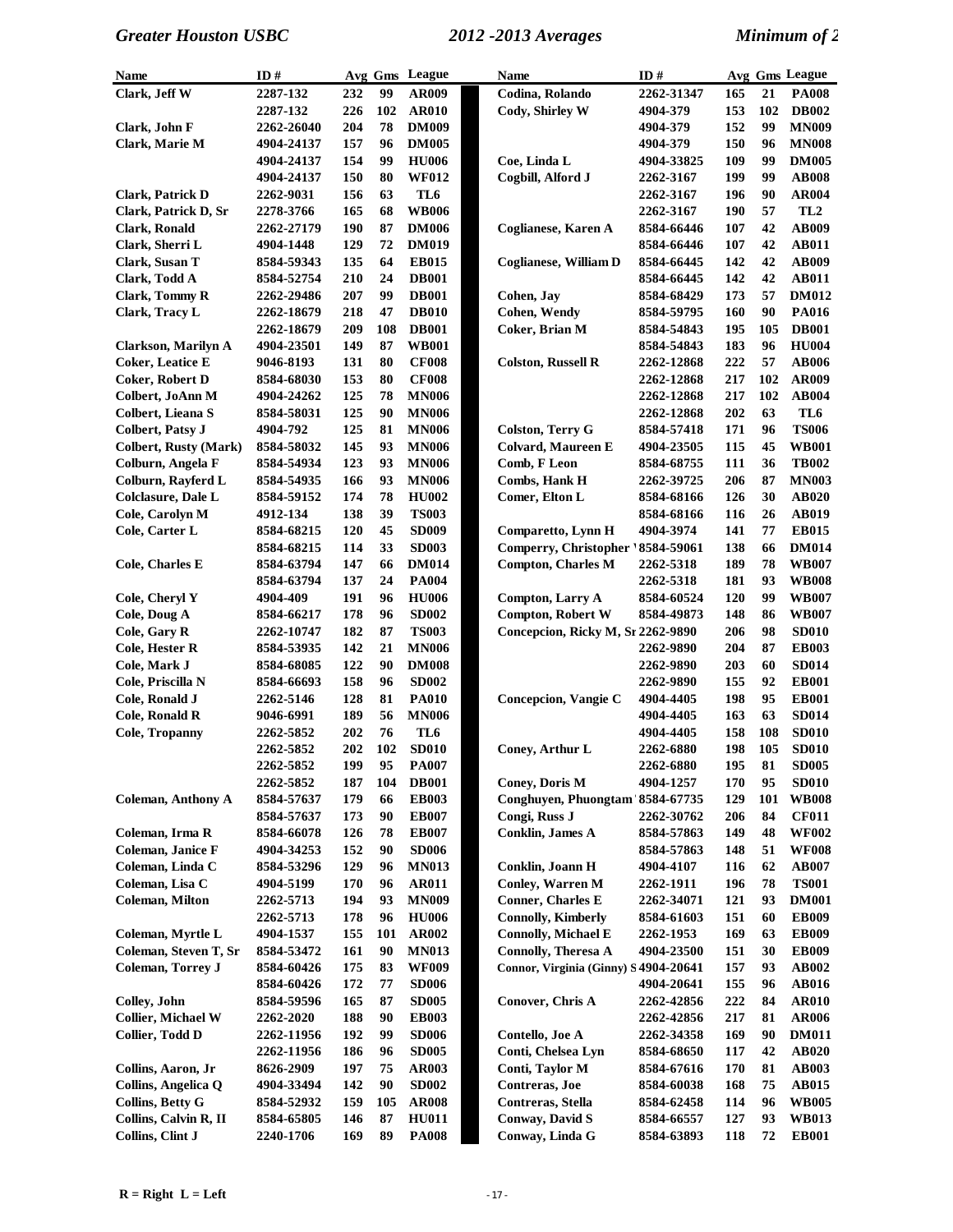| <b>Name</b>                 | ID#        |     |     | Avg Gms League  | Name                       | ID#        |     |     | Avg Gms League  |
|-----------------------------|------------|-----|-----|-----------------|----------------------------|------------|-----|-----|-----------------|
| <b>Collins, Darlene</b>     | 4904-24348 | 182 | 63  | <b>AR006</b>    | Conway, Michael O          | 8584-63892 | 125 | 48  | <b>EB001</b>    |
|                             | 4904-24348 | 175 | 99  | <b>AR003</b>    | Coody, Emma B              | 4904-2052  | 153 | 99  | <b>MN001</b>    |
|                             | 4904-24348 | 165 | 84  | <b>SD005</b>    | <b>Cook, Anthony H</b>     | 2262-6735  | 210 | 75  | <b>PA018</b>    |
| Collins, Darvon L           | 8584-56354 | 186 | 87  | <b>PA012</b>    | Cook, Beth                 | 8584-50991 | 157 | 87  | <b>WF007</b>    |
| Collins, James (Bob) R      | 2262-336   | 215 | 93  | <b>CF006</b>    |                            | 8584-50991 | 155 | 96  | <b>WB008</b>    |
|                             | 2262-336   | 208 | 99  | <b>CF003</b>    | Cook, Carolyn S            | 4904-29024 | 166 | 90  | <b>CF011</b>    |
| <b>Collins, Kenric M</b>    | 2262-31841 | 210 | 85  | <b>PA020</b>    |                            | 4904-29024 | 161 | 96  | <b>CF005</b>    |
|                             | 2262-31841 | 204 | 26  | <b>PA007</b>    | Cook, Charlie B            | 2262-944   | 165 | 72  | <b>SD005</b>    |
| <b>Collins, Monique</b>     | 8584-54337 | 178 | 89  | <b>SD006</b>    | Cook, Chris M              | 4904-8396  | 150 | 99  | <b>WB013</b>    |
|                             | 8584-54337 | 173 | 33  | <b>SD005</b>    |                            | 4904-8396  | 147 | 24  | <b>DB002</b>    |
| <b>Collins, Patrick W</b>   | 2262-39124 | 177 | 90  | <b>CF003</b>    | Cook, James L, Jr          | 2278-1655  | 202 | 102 | <b>MN005</b>    |
|                             | 2262-39124 | 175 | 84  | <b>CF001</b>    |                            | 2278-1655  | 200 | 93  | <b>MN006</b>    |
| <b>Collins, Ralph E</b>     | 8584-60984 | 178 | 79  | <b>AR006</b>    |                            | 2278-1655  | 196 | 24  | <b>DB006</b>    |
| <b>Collins, Shonathon P</b> | 8584-64331 | 180 | 93  | <b>CF018</b>    |                            | 2278-1655  | 186 | 54  | TL <sub>2</sub> |
| Collins, Thomas G           | 8584-54530 | 186 | 93  | <b>SD002</b>    | Cook, Jerry C              | 2262-41427 | 170 | 93  | <b>CF011</b>    |
| Collom, Cash A              | 2262-50103 | 175 | 73  | <b>DM008</b>    |                            | 2262-41427 | 166 | 90  | <b>CF025</b>    |
| <b>Colson, Nicole E</b>     | 8584-67623 | 103 | 87  | <b>MN013</b>    |                            | 2262-41427 | 161 | 99  | <b>CF005</b>    |
| Cook, Kelly D               | 8584-61015 | 105 | 93  | <b>CF011</b>    | Correa, Michelle S         | 8584-58858 | 139 | 96  | <b>HU004</b>    |
| Cook, Landa A               | 4904-16331 | 153 | 96  | <b>AB007</b>    |                            | 8584-58858 | 137 | 96  | <b>HU006</b>    |
| Cook, Michael A             | 6745-1726  | 217 | 90  | <b>CF016</b>    | Correa, Robert C           | 8584-59680 | 175 | 96  | <b>MN009</b>    |
|                             | 6745-1726  | 214 | 54  | <b>CF002</b>    |                            | 8584-59680 | 172 | 42  | <b>MN008</b>    |
| Cook, Michael F             | 2262-33683 | 202 | 72  | <b>CF002</b>    |                            | 8584-59680 | 162 | 99  | <b>HU005</b>    |
|                             | 2262-33683 | 180 | 24  | TL6             | Cortez, Diama M            | 4904-12706 | 133 | 60  | PA012           |
| Cook, Rosanne C             | 4904-23826 | 144 | 93  | <b>CF002</b>    | Cortez, Gabriel D, Sr      | 8584-61981 | 165 | 86  | <b>DB002</b>    |
| Cook, Ryan                  | 8584-67935 | 166 | 96  | <b>WB004</b>    | Cortez, Johnny, III        | 2262-13464 | 170 | 105 | <b>DB002</b>    |
| Cook, Sal A                 | 8584-64614 | 194 | 84  | <b>DM002</b>    |                            | 2262-13464 | 164 | 99  | <b>HU002</b>    |
|                             | 8584-64614 | 181 | 50  | <b>DM017</b>    | Cortez, Robert A           | 11-43430   | 196 | 102 | <b>DB002</b>    |
| Cook, Zackary A             | 8584-68109 | 113 | 47  | <b>HU001</b>    | <b>Cortez, Shelly R</b>    | 4904-2179  | 161 | 107 | <b>DB002</b>    |
|                             | 8584-68109 | 111 | 30  | <b>HU008</b>    |                            | 4904-2179  | 160 | 102 | <b>HU002</b>    |
| Cooke, Bobbie G             | 4904-5367  | 131 | 101 | <b>DM002</b>    | <b>Cosand, Bradley D</b>   | 2262-49706 | 203 | 96  | <b>WB004</b>    |
| Cool, Alex                  | 8584-68335 | 132 | 36  | <b>CF015</b>    |                            | 2262-49706 | 202 | 27  | <b>WB005</b>    |
| Coomes, James E             | 2262-203   | 192 | 93  | <b>EB001</b>    | <b>Cosand, Jessica</b>     | 8584-65192 | 133 | 96  | <b>WB004</b>    |
| Cooper, Andra S             | 4904-34437 | 118 | 90  | <b>MN006</b>    | Costagliola, Emily         | 4904-15479 | 111 | 90  | <b>TS005</b>    |
| Cooper, Anthony             | 2262-10467 | 166 | 102 | <b>WB005</b>    | <b>Costello, Daniel</b>    | 8584-60327 | 179 | 46  | <b>AB015</b>    |
| Cooper, Arlie J             | 2262-50062 | 160 | 90  | <b>MN006</b>    | Costello, Debra E          | 4904-20263 | 125 | 21  | <b>TS002</b>    |
| Cooper, Butch               | 971-2411   | 220 | 45  | <b>CF016</b>    | <b>Costello, Michele A</b> | 4904-34468 | 111 | 75  | <b>AB015</b>    |
| Cooper, Cathleen M          | 8584-64077 | 145 | 36  | <b>WB005</b>    | <b>Costello, Timothy D</b> | 8584-66723 | 162 | 81  | <b>AB015</b>    |
| Cooper, Cecil               | 8584-68248 | 183 | 78  | <b>TS003</b>    | Cote, Don W                | 8647-6020  | 219 | 102 | <b>AR010</b>    |
| Cooper, Gary D              | 2278-2649  | 199 | 60  | <b>DM011</b>    | Cote, Patricia A           | 5250-1753  | 162 | 21  | <b>EB009</b>    |
| Cooper, Helen S             | 4904-3395  | 168 | 96  | <b>MN009</b>    | Cotten, Barbara L          | 4904-3666  | 147 | 84  | <b>CF010</b>    |
|                             | 4904-3395  | 164 | 93  | <b>HU006</b>    | Cotten, David C            | 8584-66349 | 197 | 36  | <b>SD002</b>    |
| Cooper, Johnny H            | 2262-23105 | 211 | 84  | <b>CF002</b>    |                            | 8584-66349 | 191 | 90  | <b>SD005</b>    |
| Cooper, Joseph D            | 2262-46051 | 178 | 53  | <b>EB016</b>    | Cotton, Bryan K            | 8584-63799 | 131 | 56  | <b>PA004</b>    |
| Cooper, Marcy E             | 4904-15814 | 157 | 90  | <b>CF002</b>    | Cotton, Lavona L           | 8584-68249 | 64  | 78  | <b>TS003</b>    |
| Cooper, Ralph G             | 2262-169   | 189 | 99  | AR002           | Coulston, Stephen J        | 8584-65522 | 121 | 33  | <b>WF005</b>    |
|                             | 2262-169   | 184 | 94  | <b>AR005</b>    |                            | 8584-65522 | 121 | 42  | <b>WF001</b>    |
| Cooper, Ronald W            | 2262-1850  | 175 | 89  | <b>EB016</b>    | Coulter, Jeffrey L         | 8584-54057 | 130 | 69  | <b>EB009</b>    |
| Coover, Paul F              | 2262-318   | 204 | 75  | PA023           | Courcier, Stephanie J      | 3309-80    | 149 | 96  | <b>WB008</b>    |
| Copley, Cheryl A            | 4864-188   | 182 | 51  | <b>AR010</b>    | Coursey, James L, Jr       | 2262-47182 | 179 | 101 | <b>WB005</b>    |
| Copley, James W             | 2222-1979  | 208 | 90  | <b>AR010</b>    | <b>Coursey, Jeane R</b>    | 4904-18996 | 106 | 93  | <b>CF008</b>    |
| Corbello, Dana K            | 4904-29471 | 123 | 60  | <b>MN013</b>    | <b>Court, Wendee</b>       | 4904-27718 | 135 | 36  | <b>WF005</b>    |
| Corbello, George G, Jr      | 2262-41915 | 188 | 96  | <b>MN013</b>    |                            | 4904-27718 | 132 | 30  | <b>WF001</b>    |
|                             | 2262-41915 | 186 | 78  | <b>MN002</b>    | <b>Courtney</b> , Meghan   | 8584-67895 | 90  | 30  | <b>TS001</b>    |
| Corbett, Jessie             | 4904-28720 | 174 | 24  | <b>AB001</b>    | Cousby, Helen L            | 4904-1515  | 176 | 53  | <b>EB016</b>    |
| Cordani, Joseph A           | 2262-16821 | 182 | 66  | <b>AB016</b>    | Coutu, Lou E               | 4904-33436 | 119 | 66  | <b>TB003</b>    |
|                             | 2262-16821 | 177 | 87  | <b>AB008</b>    | Cover, John M              | 8584-68141 | 152 | 33  | AB019           |
| Corder, Ken S               | 2262-46870 | 160 | 45  | <b>WB004</b>    |                            | 8584-68141 | 146 | 48  | <b>AB020</b>    |
|                             | 2262-46870 | 160 | 45  | <b>AR011</b>    | <b>Coverson, Louise</b>    | 4904-5041  | 176 | 87  | <b>PA007</b>    |
| Cordero, Rebecca A          | 4904-33691 | 209 | 57  | <b>DM006</b>    |                            | 4904-5041  | 175 | 95  | <b>SD006</b>    |
|                             | 4904-33691 | 204 | 69  | <b>DM007</b>    | Covington, Virginia C      | 8584-46836 | 117 | 105 | <b>WB002</b>    |
|                             | 4904-33691 | 201 | 74  | TL <sub>4</sub> | Cowart, James D, III       | 2262-49425 | 197 | 87  | <b>DB006</b>    |
|                             | 4904-33691 | 197 | 33  | <b>DM010</b>    | Cox, Charlene U            | 4904-31266 | 101 | 48  | <b>TB003</b>    |
| Cork, Rich                  | 2262-44044 | 179 | 102 | AB004           | Cox, Daudi                 | 9046-8883  | 122 | 48  | <b>DB003</b>    |
|                             |            |     |     |                 |                            |            |     |     |                 |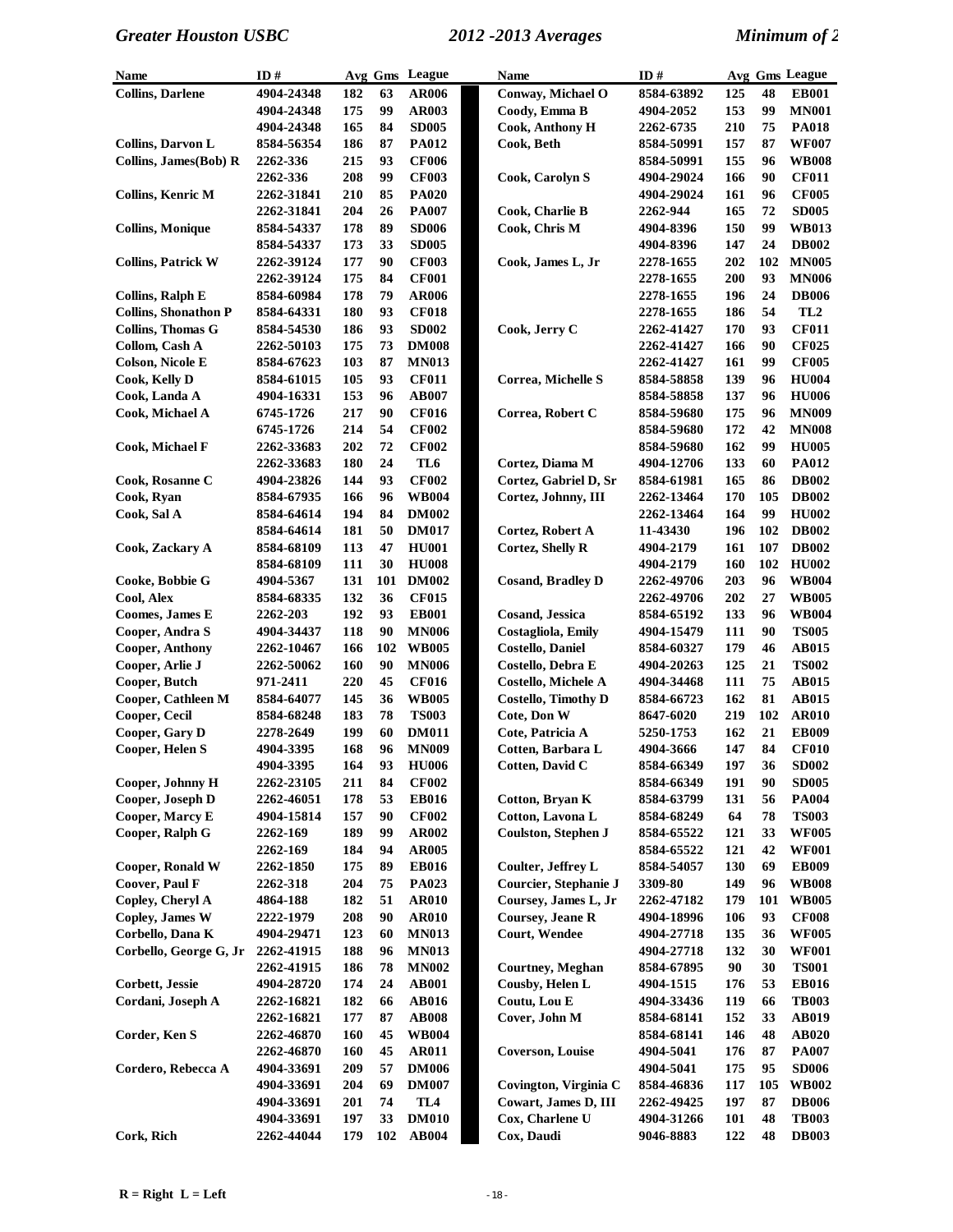| Name                                   | ID#        |     |     | Avg Gms League  | <b>Name</b>                      | ID#              |     |     | Avg Gms League |
|----------------------------------------|------------|-----|-----|-----------------|----------------------------------|------------------|-----|-----|----------------|
| Corkery, Tom J                         | 2262-2853  | 169 | 74  | <b>DM011</b>    | Cox, Ed O                        | 2262-46906       | 141 | 84  | <b>TB003</b>   |
| Corkill, Pamela S                      | 8584-48100 | 148 | 76  | <b>AB004</b>    | Cox, Erika                       | 9046-8882        | 103 | 48  | <b>DB003</b>   |
| Corkill, Randall G                     | 2262-50081 | 210 | 96  | AB004           | Cox, Gina G                      | 4904-11991       | 144 | 93  | <b>TS002</b>   |
| Corl, Christian C                      | 2262-17261 | 194 | 74  | <b>AB015</b>    |                                  | 4904-11991       | 139 | 93  | <b>TS005</b>   |
| Cormier, David W                       | 2262-10255 | 223 | 75  | <b>AB006</b>    | Cox, Hal P                       | 2262-8505        | 197 | 93  | AB002          |
|                                        | 2262-10255 | 216 | 87  | <b>AB003</b>    | Cox, James C                     | 6745-21          | 205 | 50  | TL6            |
| Cornejo, Christian C                   | 8584-60416 | 173 | 94  | <b>PA010</b>    |                                  | 6745-21          | 201 | 78  | <b>SD005</b>   |
| Cornelison, Mike J                     | 859-99     | 188 | 99  | <b>CF003</b>    | Cox, Julia T                     | 4904-1516        | 154 | 87  | <b>SD005</b>   |
| Cornelius, Geneta C                    | 8584-64031 | 134 | 45  | <b>TB002</b>    | Cox, Mary Jo                     | 4904-12116       | 206 | 54  | TL4            |
|                                        | 8584-64031 | 131 | 45  | <b>TB003</b>    |                                  | 4904-12116       | 206 | 71  | <b>CF003</b>   |
| <b>Cornell, Charles C</b>              | 2262-1635  | 208 | 93  | <b>CF003</b>    | Cox, Melvin L                    | 6745-78          | 193 | 51  | TL6            |
| <b>Cornell, Elaine</b>                 | 4904-5720  | 128 | 93  | <b>CF003</b>    |                                  | 6745-78          | 193 | 88  | <b>SD005</b>   |
| <b>Cornett, Keith B</b>                | 8584-61394 | 119 | 42  | <b>HU008</b>    | Cox, Sandie                      | 8584-66082       | 122 | 86  | <b>WB006</b>   |
| Corporron, Kay M                       | 4904-5570  | 129 | 91  | <b>EB015</b>    | Cox, Sandra K                    | 4904-34780       | 177 | 84  | PA013          |
| Corpuz, Mel R                          | 4904-19528 | 170 | 45  | <b>SD014</b>    | <b>Cox-Miller, Tonye P</b>       | 4939-13718       | 133 | 102 | <b>SD010</b>   |
|                                        | 4904-19528 | 162 | 45  | <b>EB001</b>    | <b>Crabtree, Randall W</b>       | 2262-3807        | 206 | 87  | <b>MN005</b>   |
| Correa, Danna L                        | 8584-56844 | 119 | 45  | <b>CF015</b>    |                                  | 2262-3807        | 204 | 23  | <b>MN002</b>   |
| Correa, Juan A                         | 2262-45641 | 192 | 45  | <b>CF015</b>    |                                  | <b>2262-3807</b> | 198 | 75  | <b>MN006</b>   |
| Craft, Daniel R, Sr                    | 2262-19112 | 181 | 98  | <b>DM003</b>    |                                  | <b>2262-8520</b> | 156 | 82  | <b>WB006</b>   |
|                                        | 2262-19112 | 164 | 96  | <b>MN008</b>    | Crump, Charles "ShoNu 2262-17329 |                  | 208 | 77  | <b>DM010</b>   |
| Craig, Bryan S                         | 9046-8360  | 166 | 35  | <b>DB003</b>    |                                  | 2262-17329       | 205 | 78  | TL5            |
| Craig, Dickie V                        | 8584-62428 | 107 | 93  | <b>MN007</b>    |                                  | 2262-17329       | 195 | 88  | <b>HU006</b>   |
| Craig, Rose T                          | 8584-67699 | 121 | 96  | <b>MN007</b>    | Crump, John W                    | 8584-68285       | 147 | 93  | <b>CF018</b>   |
| Craine, Mattie J                       | 4904-1136  | 148 | 99  | <b>AR003</b>    | Crunk, Virgil W                  | 2262-867         | 192 | 89  | <b>CF008</b>   |
| Cramer, Angela D                       | 8584-50352 | 160 | 55  | <b>SD002</b>    | Crush, James F                   | 2262-45922       | 167 | 75  | <b>AR011</b>   |
|                                        | 8584-50352 | 157 | 74  | <b>SD004</b>    |                                  | 2262-45922       | 163 | 69  | <b>AR006</b>   |
| Cramer, Michael J                      | 8584-68858 | 134 | 42  | <b>AB012</b>    |                                  | 2262-45922       | 157 | 62  | <b>AR001</b>   |
| Cramer, Pamela R                       | 4904-7472  | 151 | 51  | <b>SD002</b>    | <b>Crusor, Danielle</b>          | 8584-67451       | 90  | 72  | <b>WF009</b>   |
|                                        | 4904-7472  | 149 | 59  | <b>SD004</b>    | Cruz, Jose                       | 2262-6375        | 182 | 80  | <b>EB001</b>   |
| Crane, Carla L                         | 4904-5075  | 150 | 65  | <b>CF003</b>    | Cruz, Rubin A                    | 8584-67896       | 146 | 75  | <b>TS001</b>   |
| Craver, Louis H                        | 2262-36901 | 176 | 99  | <b>SD006</b>    | Cruz, Sylvia                     | 4904-27719       | 109 | 42  | <b>WF001</b>   |
| Crawford (Penrice), Myron T 10-1200730 |            | 205 | 64  | TL6             |                                  | 4904-27719       | 104 | 42  | <b>WF005</b>   |
|                                        | 10-1200730 | 201 | 27  | <b>HU006</b>    | Cryer, Adam J                    | 8584-47338       | 193 | 65  | <b>PA012</b>   |
| Crawford, David L                      | 2262-43796 | 167 | 87  | <b>MN005</b>    | <b>Cubos, Gilbert</b>            | 6745-6317        | 179 | 69  | <b>PA012</b>   |
| <b>Crawford, Hamilton E</b>            | 2262-499   | 184 | 96  | <b>PA012</b>    | Cudd, Julia N                    | 8584-65279       | 111 | 67  | <b>MN010</b>   |
| Crawford, Lakesha M                    | 6745-175   | 199 | 39  | <b>PA007</b>    | <b>Cuellar, Rudy</b>             | 2262-45586       | 186 | 99  | <b>MN005</b>   |
|                                        | 6745-175   | 196 | 68  | TL <sub>4</sub> |                                  | 2262-45586       | 183 | 90  | <b>DB005</b>   |
| Crawford, Norman E                     | 8584-50832 | 146 | 105 | <b>DM002</b>    | <b>Cuevas, Jimmy</b>             | 8584-50617       | 214 | 93  | <b>AR003</b>   |
| Crawford, Steven L                     | 2287-1110  | 222 | 32  | <b>AR011</b>    | Culbertson, Bryan D              | 2262-2055        | 201 | 93  | <b>EB003</b>   |
|                                        | 2287-1110  | 220 | 21  | AR009           | Culbreth, Rhonda V               | 4904-28156       | 124 | 97  | <b>MN013</b>   |
|                                        | 2287-1110  | 220 | 39  | AR003           | Cullen, Michael G                | 2262-1824        | 166 | 96  | AR005          |
|                                        | 2287-1110  | 218 | 36  | <b>AR005</b>    | Culp, Carol A                    | 4904-28752       | 145 | 93  | <b>MN001</b>   |
| Crear, Christopher B                   | 2262-43577 | 159 | 60  | <b>HU004</b>    | Culpepper, Lou E                 | 4904-2830        | 129 | 94  | <b>AR006</b>   |
| <b>Credeur, Dudley J</b>               | 2262-45657 | 157 | 72  | <b>PA009</b>    | Cummings, Ron C                  | 2262-43445       | 155 | 27  | <b>WB004</b>   |
| Credeur, Mina L                        | 4904-34007 | 105 | 69  | <b>PA009</b>    |                                  | 2262-43445       | 151 | 99  | <b>WB013</b>   |
| Creeden, Michael R                     | 2262-28235 | 156 | 96  | <b>SD002</b>    | Cummins, Bryan G                 | 2226-5810        | 229 | 39  | <b>AB004</b>   |
| Creeden, Pamela A                      | 4904-19693 | 144 | 76  | <b>SD001</b>    | Cummins, Gary E                  | 2278-662         | 181 | 78  | <b>WB005</b>   |
|                                        | 4904-19693 | 139 | 65  | <b>SD002</b>    | Cunningham, Erik E               | 2287-745         | 237 | 54  | <b>AR009</b>   |
| <b>Creekmore, Sandy L</b>              | 4904-25665 | 141 | 87  | <b>WB001</b>    |                                  | 2287-745         | 233 | 96  | <b>AR010</b>   |
| <b>Creswell, Jimmie R</b>              | 4904-2160  | 143 | 77  | <b>CF014</b>    | Cunningham, Jamie C              | 8584-67870       | 98  | 75  | <b>TS005</b>   |
| Cribb, Mandy M                         | 4904-7275  | 182 | 66  | <b>WB008</b>    | Cunningham, John B               | 2262-137         | 160 | 93  | <b>AR010</b>   |
| Cripe, Raymond L                       | 2262-37843 | 117 | 96  | <b>PA010</b>    |                                  | 2262-137         | 160 | 96  | <b>AR009</b>   |
| Crippen, Bobby                         | 8584-65416 | 177 | 84  | <b>TB002</b>    | Cunningham, Leshaundr 8584-67482 |                  | 146 | 54  | <b>AR008</b>   |
| Crisp, O.L. (Johnny)                   | 2262-1614  | 125 | 48  | <b>DM003</b>    | Cunningham, Marcus J 8584-52933  |                  | 198 | 54  | TL6            |
| Cromer, Ernest E                       | 2262-3471  | 196 | 93  | <b>DM002</b>    | Cunningham, Mary Ann 4904-20167  |                  | 171 | 90  | <b>WF007</b>   |
|                                        | 2262-3471  | 195 | 90  | <b>DM012</b>    | Cuny, Marti S                    | 8584-56822       | 123 | 90  | <b>TS005</b>   |
|                                        | 2262-3471  | 194 | 90  | <b>DM003</b>    | Cupelli, Chris H                 | 8584-67838       | 163 | 102 | <b>HU002</b>   |
| Cromer, Essie V                        | 4904-33695 | 135 | 93  | <b>DM012</b>    | Cupelli, Kay K                   | 8584-67655       | 123 | 96  | <b>HU002</b>   |
| Cronan, Kathleen M                     | 8584-54659 | 164 | 84  | <b>CF011</b>    | <b>Cupito, Tony W</b>            | 8584-66549       | 145 | 42  | <b>TS001</b>   |
|                                        | 8584-54659 | 162 | 36  | <b>CF021</b>    | <b>Cupples, Timothy A</b>        | 2226-11899       | 188 | 60  | TL6            |
|                                        | 8584-54659 | 162 | 42  | <b>CF019</b>    | Curbello, Zelma M                | 4904-6829        | 131 | 92  | <b>AR004</b>   |
| Cronin, William J                      | 2262-12060 | 151 | 90  | <b>WB006</b>    | Curish, Fran                     | 8584-48134       | 153 | 93  | <b>EB009</b>   |
| Crosby, Brandon J                      | 8584-68577 | 138 | 60  | <b>CF005</b>    |                                  | 8584-48134       | 150 | 87  | <b>SD002</b>   |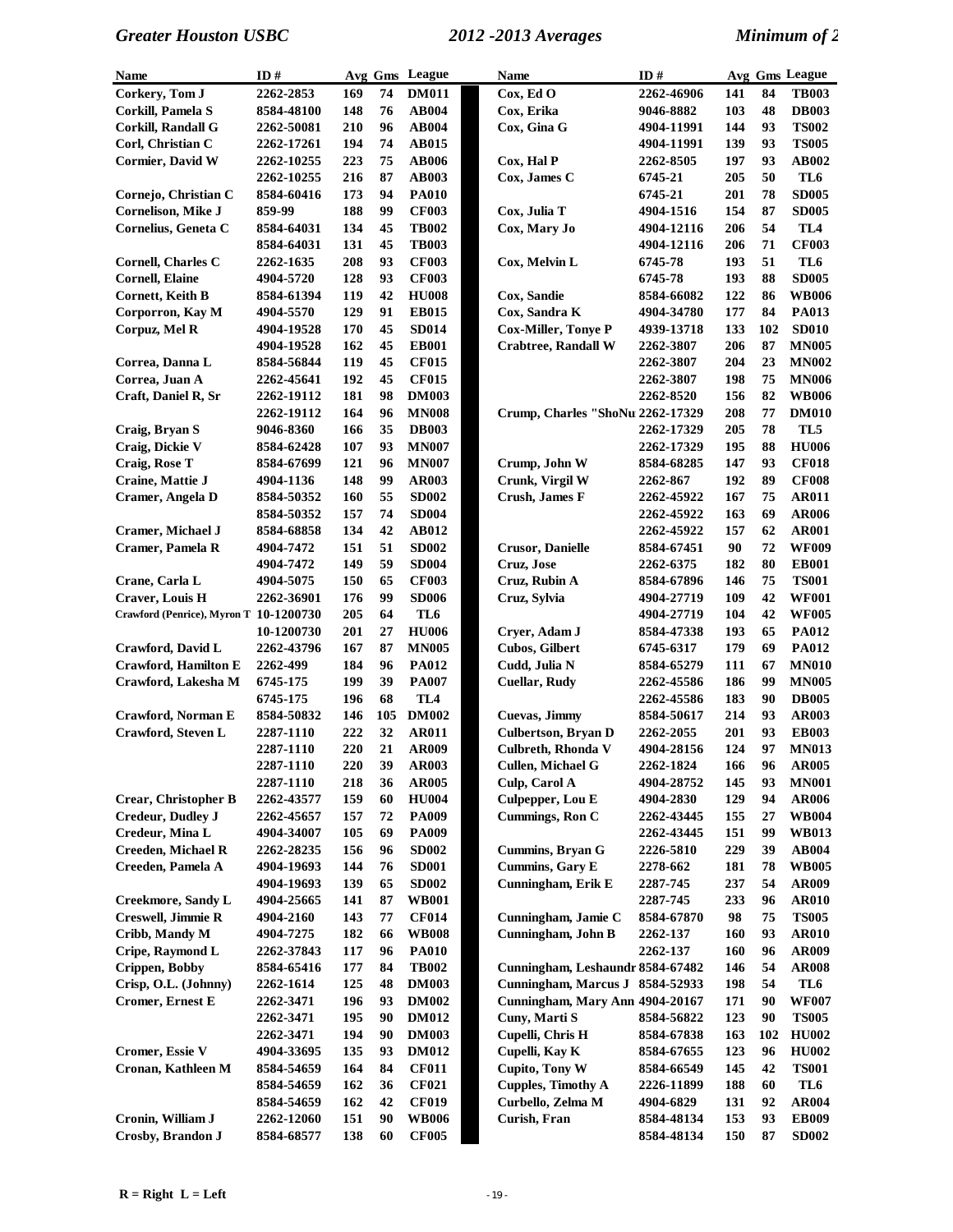| Name                                 | ID#        |     |     | Avg Gms League  | Name                      | ID#        |            |     | Avg Gms League |
|--------------------------------------|------------|-----|-----|-----------------|---------------------------|------------|------------|-----|----------------|
| Crosby, Joseph G                     | 8584-66563 | 174 | 42  | <b>CF005</b>    | Currens, Kenneth L        | 8584-62865 | 151        | 90  | <b>TS002</b>   |
| Crosby, Katheryn R                   | 8584-66564 | 193 | 96  | <b>CF005</b>    | Currin, Brad              | 8584-65954 | 174        | 72  | <b>PA008</b>   |
| <b>Crosby, Nolan R</b>               | 8584-65547 | 153 | 84  | <b>CF016</b>    | Curry, Amy E              | 8584-56268 | 134        | 102 | <b>CF008</b>   |
| <b>Cross, Anthony W</b>              | 8584-58565 | 188 | 51  | <b>DB001</b>    | Curry, Lesli W            | 4904-3437  | 166        | 48  | <b>WF002</b>   |
| Cross, Eddie B                       | 8584-57593 | 180 | 60  | <b>MN009</b>    |                           | 4904-3437  | 159        | 45  | <b>WF008</b>   |
|                                      | 8584-57593 | 179 | 75  | <b>MN008</b>    | <b>Curry, Rodney</b>      | 2262-47    | 195        | 90  | <b>EB003</b>   |
| Cross, Timothy M                     | 8584-67654 | 172 | 96  | <b>HU002</b>    | Curry, Steven F           | 2262-1157  | 180        | 48  | <b>WF002</b>   |
| Crossan, Cody B                      | 8647-6366  | 205 | 63  | <b>AR005</b>    |                           | 2262-1157  | 179        | 33  | <b>WF008</b>   |
| <b>Crouch, Michael W</b>             | 8584-68311 | 176 | 96  | <b>PA013</b>    | Curtis, Arthur J          | 2262-18796 | 161        | 32  | <b>WF009</b>   |
| <b>Crouch, Robert W</b>              | 8584-65346 | 159 | 81  | <b>AR001</b>    | <b>Curtis, Charlene A</b> | 4904-8287  | 154        | 45  | <b>AB001</b>   |
|                                      | 8584-65346 | 157 | 78  | <b>AR004</b>    | Curtis, Jerry C           | 2262-30735 | 190        | 88  | <b>DM002</b>   |
| Crouch, Susan S                      | 8584-68312 | 129 | 93  | <b>PA013</b>    |                           | 2262-30735 | 187        | 93  | <b>DM003</b>   |
| Crow, Dave M                         | 2262-2494  | 196 | 99  | <b>EB001</b>    | Curtis, Larry E, Jr       | 2262-49994 | 211        | 72  | <b>DM010</b>   |
|                                      | 2262-2494  | 193 | 93  | <b>CF011</b>    | Curtis, Shannon L         | 8584-67100 | 145        | 89  | <b>DB010</b>   |
| Crow, Marion J                       | 2262-2058  | 162 | 84  | <b>DM003</b>    | <b>Curvey, Rodney R</b>   | 2262-9230  | 201        | 75  | <b>CF016</b>   |
|                                      | 2262-2058  | 155 | 75  | <b>PA021</b>    | Cusac, Karen              | 4885-3263  | 127        | 78  | <b>WB005</b>   |
|                                      | 2262-2058  | 147 | 60  | PA022           | Cusac, William J          | 157-19891  | 177        | 99  | <b>WB005</b>   |
| Crowlery, David G                    | 8584-58106 | 178 | 36  | <b>MN002</b>    | <b>Cutler, Douglas M</b>  | 8584-67879 | 121        | 45  | <b>TB002</b>   |
| Crumbaugh, Dale R                    | 2262-8520  | 162 | 78  | <b>WB013</b>    | Cutshall, Jerry L, Jr     | 2262-6854  | 200        | 90  | <b>CF016</b>   |
| Czeczinski, Petro (Pete) 12262-25970 |            | 210 | 102 | <b>AB017</b>    | Darjean, Dwayne D         | 2262-15645 | 183        | 62  | TL6            |
|                                      | 2262-25970 | 202 | 108 | <b>AB006</b>    | Darr, Karen R             | 8584-52498 | 132        | 90  | <b>EB007</b>   |
| Czernohus, Allen A                   | 2262-1560  | 164 | 96  | <b>DB002</b>    | Darrington, Lillian A     | 4904-5205  | 160        | 78  | <b>AR006</b>   |
| Czernohus, Gail                      | 4904-868   | 130 | 87  | <b>DB002</b>    | Darst, Chris              | 8584-67555 | 155        | 87  | <b>PA012</b>   |
| Czernohus, Robbie L                  | 8584-67736 | 185 | 21  | <b>WB004</b>    | Darville, James P         | 2262-5131  | 206        | 99  | <b>PA020</b>   |
|                                      | 8584-67736 | 176 | 90  | <b>WB008</b>    |                           | 2262-5131  | 204        | 93  | <b>PA010</b>   |
| D'Abramo, Salvatore                  | 8584-61120 | 154 | 93  | <b>CF025</b>    | Darville, Linda J         | 8584-66411 | 105        | 27  | <b>HU002</b>   |
|                                      | 8584-61120 | 143 | 54  | <b>CF002</b>    | Dasigenis, Sandy          | 8584-47975 | 123        | 69  | <b>SD002</b>   |
| Dahlem, Brian D                      | 8713-3061  | 167 | 24  | TL <sub>6</sub> | Dastur, Arnie K           | 4904-2619  | 120        | 87  | <b>WB003</b>   |
| Dahringer, Donna L                   | 4904-25954 | 131 | 75  | <b>SD002</b>    | Daubs, Gretchen N         | 9046-7234  | 167        | 92  | <b>CF001</b>   |
| Dahringer, Stephanie R 8584-62596    |            | 168 | 69  | <b>SD002</b>    | Daugherty, Douglas A      | 2262-12596 | 204        | 74  | <b>SD002</b>   |
| Dahringer, Thomas C                  | 6745-2865  | 220 | 92  | <b>SD005</b>    | Daughtry, April           | 8584-58112 | 155        | 64  | <b>SD010</b>   |
|                                      | 6745-2865  | 207 | 87  | <b>SD002</b>    |                           | 8584-58112 | 154        | 28  | <b>EB016</b>   |
|                                      | 6745-2865  | 206 | 78  | <b>EB003</b>    | D'Aunoy, Deborah M        | 4904-5445  | 143        | 99  | <b>WB002</b>   |
| Daic, Angela F                       | 4904-2033  | 121 | 80  | <b>MN001</b>    | Davalos, Andres F         | 6773-356   | 230        | 48  | <b>AR003</b>   |
| Daic, Nanette S                      | 4904-2030  | 145 | 94  | <b>MN001</b>    |                           | 6773-356   | 227        | 96  | <b>AR009</b>   |
| Daigle, Marilyn A                    | 4904-15958 | 130 | 87  | <b>CF002</b>    | Davey, Zachary A          | 2262-36870 | 181        | 75  | <b>CF001</b>   |
| Daigle, Mark R                       | 2262-44956 | 193 | 78  | <b>CF002</b>    | Davidson, Doug B          | 2278-2711  | 145        | 80  | <b>MN009</b>   |
| Daigle, Raymond                      | 2262-29775 | 192 | 93  | <b>CF002</b>    | Davidson, Grover R        | 2262-49087 | 135        | 87  | <b>SD008</b>   |
| Daigle, Stephanie                    | 8584-52212 | 140 | 84  | <b>CF002</b>    | Davidson, Raymonde G      | 4904-19457 | 141        | 95  | <b>MN008</b>   |
| Dailey, Martha A                     | 4904-18814 | 137 | 92  | <b>MN002</b>    |                           | 4904-19457 | 139        | 88  | <b>MN001</b>   |
| Daily, M Anne                        | 4904-8122  | 182 | 48  | AB020           | Davidson, Thomas J        | 8584-55498 | 104        | 95  | <b>MN008</b>   |
|                                      | 4904-8122  | 181 | 36  | <b>AB019</b>    | Davignon, James S         | 2262-32533 | 205        | 93  | <b>CF018</b>   |
|                                      | 4904-8122  | 165 | 84  | <b>CF002</b>    |                           | 2262-32533 | 202        | 75  | <b>CF011</b>   |
| Dair, Edmond W                       | 2262-36527 | 187 | 90  | <b>EB003</b>    | Davila, Christopher       | 8584-68172 | 128        | 48  | AB020          |
|                                      | 2262-36527 | 185 | 90  | <b>PA023</b>    |                           | 8584-68172 | 103        | 36  | AB019          |
| Dale, Chris J                        | 8584-57996 | 183 | 30  | AR013           | Davila, Melissa R         | 8584-48125 | 163        | 66  | AR003          |
| Dale-Washington, Catrir 8584-67955   |            | 111 | 87  | PA023           | Davis, Anderson L         | 2262-41615 | 178        | 93  | <b>SD006</b>   |
| Daley, Jennifer L                    | 3589-21774 | 158 | 78  | <b>MN003</b>    | Davis, Anna W             | 4904-28985 | 160        | 92  | <b>DM006</b>   |
|                                      | 3589-21774 | 158 | 91  | <b>MN007</b>    | Davis, Barbara F          | 4931-33    | 194        | 33  | <b>AR011</b>   |
|                                      | 3589-21774 | 156 | 72  | <b>MN013</b>    | Davis, Belle              | 8584-68406 | 102        | 78  | <b>AB018</b>   |
|                                      | 3589-21774 | 154 | 78  | <b>MN005</b>    | Davis, Brad M             | 8584-59503 | 144        | 33  | <b>PA012</b>   |
| Daley, Kelli S                       | 8584-64807 | 155 | 96  | <b>SD002</b>    | Davis, Brian K            | 8584-67693 | 179        | 96  | <b>MN007</b>   |
| Daley, Philip E                      | 2262-33478 | 200 | 90  | <b>EB009</b>    | Davis, Brian P            | 2226-1254  | 224        | 87  | PA023          |
|                                      | 2262-33478 | 193 | 63  | TL6             | Davis, Carol E            | 8584-66130 | <b>110</b> | 78  | <b>WF009</b>   |
| Daley, Rolland (Rook) J              | 8584-57078 | 171 | 102 | <b>AB001</b>    | Davis, Cedric             | 2262-29782 | 175        | 79  | <b>EB010</b>   |
|                                      | 8584-57078 | 161 | 35  | <b>AB019</b>    | Davis, Cheryl R           | 8584-67737 | 139        | 102 | <b>WB008</b>   |
|                                      | 8584-57078 | 159 | 45  | AB020           | Davis, Christian M        | 8584-64294 | 164        | 93  | <b>PA012</b>   |
| Dame, Ardelle F                      | 8584-67513 | 86  | 77  | <b>CF025</b>    | Davis, Daniel W           | 8584-57809 | 182        | 90  | <b>WF007</b>   |
| Dammel, Tari D                       | 4904-550   | 189 | 33  | TL <sub>2</sub> | Davis, Danny J            | 2262-27620 | 173        | 66  | <b>PA018</b>   |
|                                      | 4904-550   | 188 | 36  | PA023           | Davis, David P            | 2262-6443  | 218        | 30  | <b>CF003</b>   |
| Dammel, Terry C                      | 2262-3611  | 173 | 51  | TL <sub>2</sub> |                           | 2262-6443  | 215        | 84  | <b>CF011</b>   |
|                                      | 2262-3611  | 168 | 33  | PA023           |                           | 2262-6443  | 205        | 93  | <b>CF016</b>   |
| D'Andrea, Brian T                    | 9042-2700  | 163 | 90  | <b>TS006</b>    | Davis, Dean A             | 2262-18295 | 188        | 58  | <b>AR003</b>   |
|                                      |            |     |     |                 |                           |            |            |     |                |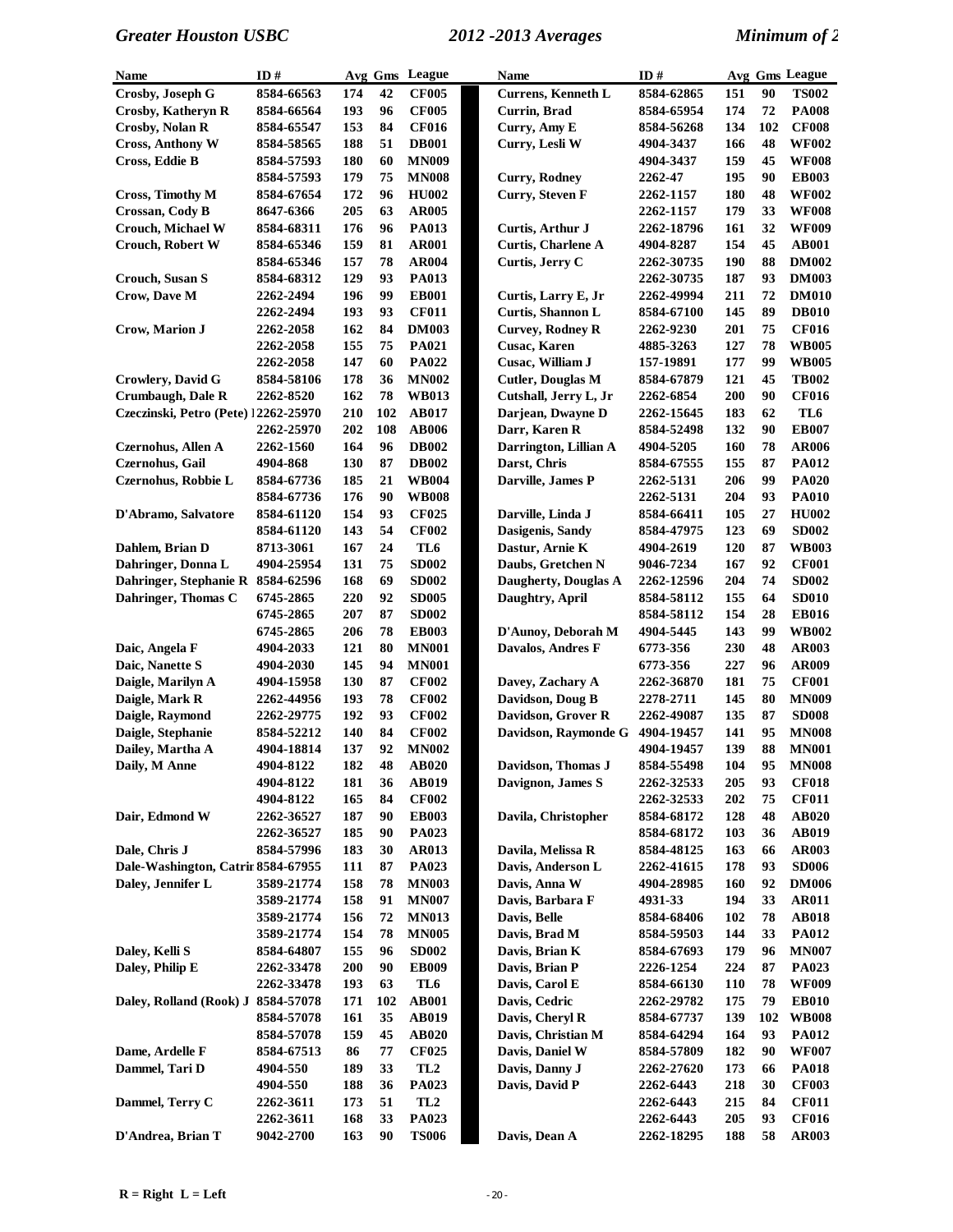| Name                                | ID#        |            |     | Avg Gms League  | Name                               | ID#        |            |     | Avg Gms League |
|-------------------------------------|------------|------------|-----|-----------------|------------------------------------|------------|------------|-----|----------------|
| Dang, Doan B                        | 8584-68063 | 170        | 42  | <b>EB004</b>    | Davis, Dennis A                    | 2262-4910  | 209        | 51  | <b>DM011</b>   |
| Dang, Roger                         | 8584-65590 | 177        | 90  | <b>EB004</b>    | Davis, Doug                        | 8584-68389 | 140        | 78  | <b>AB018</b>   |
| Daniel, Steve D                     | 2262-3033  | 193        | 75  | <b>DB009</b>    | Davis, Eddie, Jr                   | 2262-43351 | 172        | 57  | <b>DM006</b>   |
| Daniels, Carolyn                    | 8584-49272 | 131        | 75  | <b>TB003</b>    | Davis, Gary W                      | 2262-22785 | 194        | 75  | <b>EB003</b>   |
| Daniels, John M                     | 2262-29579 | 162        | 45  | <b>CF019</b>    | Davis, George M                    | 2262-50374 | 188        | 60  | <b>EB003</b>   |
|                                     | 2262-29579 | 161        | 51  | <b>CF021</b>    | Davis, Gregory O                   | 2262-31364 | 218        | 68  | <b>PA012</b>   |
| Daniels, Lynda                      | 4885-3019  | 174        | 105 | TL4             |                                    | 2262-31364 | 210        | 81  | <b>PA007</b>   |
| Danis, Mark G                       | 2262-50012 | 164        | 87  | <b>DB009</b>    | Davis, James                       | 2222-2525  | 220        | 84  | <b>AR006</b>   |
| Danish, Helen K                     | 4904-35146 | 140        | 78  | <b>WB010</b>    | Davis, Jean                        | 3125-74    | 154        | 33  | <b>DB002</b>   |
| Dannhaus, Gary L                    | 8584-68031 | 118        | 21  | <b>CF008</b>    | Davis, John A                      | 2262-164   | 203        | 72  | AR002          |
| Dannhaus, Janet                     | 4904-13603 | 118        | 75  | <b>CF008</b>    |                                    | 2262-164   | 199        | 21  | <b>EB016</b>   |
| Dantin, Jimmy T                     | 8584-64411 | 171        | 93  | <b>AB017</b>    |                                    | 2262-164   | 197        | 24  | <b>SD005</b>   |
| Danziger, Larry                     | 2262-41613 | <b>100</b> | 84  | <b>PA010</b>    |                                    | 2262-164   | 195        | 93  | <b>PA020</b>   |
| Darby, Edwin W                      | 2262-42695 | 163        | 96  | <b>HU004</b>    |                                    | 2262-164   | 190        | 75  | PA012          |
| Darby, Neil                         | 2262-48469 | 182        | 93  | <b>EB002</b>    | Davis, John C                      | 2262-11974 | 171        | 87  | AR002          |
|                                     | 2262-48469 | 178        | 81  | <b>EB003</b>    |                                    | 2262-11974 | 166        | 102 | <b>PA020</b>   |
| Darden, Nina B                      | 8584-61502 | 111        | 40  | <b>DM017</b>    | Davis, Justin D                    | 2262-23252 | 169        | 96  | <b>SD005</b>   |
| Darden, Ramona A                    | 4904-1662  | 153        | 84  | <b>PA006</b>    |                                    | 2262-23252 | 159        | 69  | <b>EB016</b>   |
| Dargin, James F                     | 2262-4599  | 178        | 93  | <b>AR002</b>    | Davis, Keenis E                    | 2262-37743 | 160        | 21  | <b>WB004</b>   |
|                                     | 2262-4599  | 176        | 102 | <b>DB002</b>    | Davis, Kenneth R                   | 2262-496   | 185        | 96  | <b>SD006</b>   |
| Davis, Leroy C, Jr                  | 2262-18292 | 188        | 93  | <b>AR003</b>    | DeCarlo, Patricia A                | 4904-1450  | 155        | 84  | <b>DM019</b>   |
|                                     | 2262-18292 | 173        | 76  | TL6             | Decuir, Allinda R                  | 4904-17103 | 112        | 84  | <b>PA012</b>   |
| Davis, Leslie M                     | 8584-56358 | 110        | 63  | <b>PA012</b>    | Decuir, Wilton                     | 8584-56149 | 163        | 99  | <b>MN009</b>   |
| Davis, Levy, Jr                     | 2262-40372 | 191        | 94  | <b>AR006</b>    |                                    | 8584-56149 | 154        | 96  | <b>MN008</b>   |
| Davis, Lillo J                      | 8584-66847 | 161        | 78  | <b>DB007</b>    | Dedmon, Dennis J                   | 2262-69    | 229        | 24  | <b>AR010</b>   |
|                                     |            |            | 27  |                 |                                    |            |            | 90  |                |
| Davis, Linda D                      | 8584-67220 | 117        | 50  | <b>SD006</b>    |                                    | 2262-69    | 228        | 99  | <b>AR011</b>   |
| Davis, Marla R                      | 4904-10163 | 135<br>123 | 90  | <b>SD001</b>    |                                    | 2262-69    | 220<br>139 | 93  | AR009          |
| Davis, Martha                       | 8584-58584 |            |     | <b>CF003</b>    | Dees, Kevin H                      | 2262-42387 |            |     | <b>TS001</b>   |
| Davis, Michael (Bruce) E2262-50286  |            | 170        | 81  | <b>DB006</b>    |                                    | 2262-42387 | 137        | 87  | <b>TS002</b>   |
| Davis, Michael C                    | 273-424    | 164        | 69  | <b>TB001</b>    | Dees, Rena G                       | 4904-29860 | 128        | 81  | <b>TS002</b>   |
| Davis, Michelle A                   | 4904-3566  | 204        | 86  | TL <sub>4</sub> |                                    | 4904-29860 | 118        | 90  | <b>TS001</b>   |
| Davis, Mike                         | 8584-67288 | 183        | 84  | AB002           | DeFatta, Joe                       | 8584-56919 | 173        | 96  | <b>DM002</b>   |
| Davis, Mollie E                     | 4904-190   | 133        | 93  | <b>DM002</b>    | DeFatta, Lucille (Luke)            | 8584-55997 | 149        | 99  | <b>DM002</b>   |
|                                     | 4904-190   | 131        | 72  | <b>DM015</b>    | DeFriend, Derrick D                | 8584-53744 | 154        | 21  | <b>WF002</b>   |
| Davis, Pamela                       | 4904-14924 | 136        | 81  | <b>WF007</b>    | Degala, Agustin(Gus) B             | 2262-33109 | 189        | 72  | <b>SD014</b>   |
| Davis, Pete S                       | 2262-607   | 163        | 90  | <b>DM007</b>    |                                    | 2262-33109 | 187        | 93  | <b>EB010</b>   |
| Davis, Robert E, Jr                 | 8584-67483 | 168        | 102 | <b>WB008</b>    |                                    | 2262-33109 | 186        | 98  | <b>PA010</b>   |
|                                     | 8584-67483 | 163        | 63  | <b>WB011</b>    | Degala, John M                     | 6745-4655  | 144        | 36  | <b>PA010</b>   |
| Davis, Ronaldo C                    | 2262-22786 | 190        | 72  | <b>EB003</b>    | Degala, Ralph X                    | 8584-57602 | 172        | 72  | <b>PA010</b>   |
| Davis, Rufus N                      | 2262-6562  | 177        | 96  | <b>SD006</b>    | DeGayner, Steve L                  | 8584-65876 | 144        | 45  | <b>CF015</b>   |
| Davis, Sandy S                      | 4904-19242 | 146        | 87  | <b>WB008</b>    | DeGeorge, Frank G, III 2262-8461   |            | 213        | 87  | <b>CF016</b>   |
| Davis, Sharon A                     | 4904-8693  | 181        | 84  | <b>EB001</b>    | Degraff, Marshall D                | 8584-56054 | 181        | 93  | <b>MN006</b>   |
|                                     | 4904-8693  | 174        | 96  | <b>PA007</b>    | DeGregorio, Donald P, J 2262-5185  |            | 184        | 108 | <b>DB002</b>   |
| Davis, Shawn P                      | 8584-63733 | 185        | 63  | AB015           | DeHovos, Fred R                    | 2294-11436 | 171        | 33  | <b>WF001</b>   |
|                                     | 8584-63733 | 183        | 78  | <b>AB017</b>    |                                    | 2294-11436 | 167        | 33  | <b>WF005</b>   |
| Davis, Tammy L                      | 8584-58007 | 167        | 93  | AR003           | DeJesus, Mel M                     | 2262-3253  | 148        | 30  | <b>EB005</b>   |
| Davis, Terence L                    | 8584-53441 | 177        | 76  | AR003           |                                    | 2262-3253  | 136        | 30  | <b>FP001</b>   |
|                                     | 8584-53441 | 163        | 30  | TL6             | Del Campo, John                    | 8584-58187 | 193        | 96  | <b>DB007</b>   |
| Davis, Timothy                      | 2252-331   | 191        | 102 | <b>AB006</b>    | Del Campo, John, IV                | 8584-58188 | 184        | 51  | <b>DB007</b>   |
| Davis, Wayne A                      | 2262-41339 | 185        | 96  | <b>DM006</b>    | Del Rosario, Arthur G              | 8584-65080 | 174        | 59  | <b>SD011</b>   |
| Davis, Wendy                        | 8584-68125 | 107        | 42  | <b>SD007</b>    | Del Rosario, Doreen Y              | 8584-67540 | 133        | 87  | <b>SD010</b>   |
| Davis, Wes J                        | 9046-8879  | 134        | 42  | <b>DB003</b>    | Del Rosario, Malhorie Y 8584-67519 |            | 130        | 21  | <b>SD010</b>   |
| Davis, William A                    | 8584-62692 | 150        | 102 | <b>HU002</b>    | Del Rosario, Marlo G               | 8584-65081 | 192        | 73  | <b>SD011</b>   |
| Davis, William B                    | 8584-58583 | 162        | 102 | <b>CF003</b>    |                                    | 8584-65081 | 185        | 105 | <b>SD010</b>   |
| Dawson, Carol A                     | 8584-67786 | 102        | 84  | HUY03           | Delaney, Michael W                 | 2262-40105 | 148        | 69  | <b>EB002</b>   |
| Dawson, Jeremy J                    | 6745-6037  | 165        | 52  | HUY03           | DeLaPena, Luis L                   | 8584-56626 | 178        | 63  | <b>EB001</b>   |
| Dawson, John W                      | 2262-4162  | 195        | 81  | <b>EB006</b>    |                                    | 8584-56626 | 171        | 25  | <b>EB005</b>   |
| Dawson, Timothy J                   | 6745-6036  | 165        | 88  | HUY03           |                                    | 8584-56626 | 169        | 27  | <b>FP001</b>   |
| Day, Aaron E                        | 8584-56238 | 165        | 75  | <b>DM014</b>    |                                    | 8584-56626 | 167        | 63  | <b>EB003</b>   |
| Day, Glenn                          | 8584-56241 | 160        | 33  | <b>DM014</b>    | Delasbour, Desiree C               | 4904-4114  | 158        | 44  | <b>HU006</b>   |
| Day, Kari J                         | 4904-28225 | 142        | 93  | <b>TS004</b>    | <b>DeLeon</b> , Andrew             | 2262-29021 | 207        | 87  | <b>CF011</b>   |
| Daza, Diego                         | 6745-876   | 161        | 42  | <b>WF008</b>    | Deleon, Gilbert                    | 8584-68421 | 144        | 21  | <b>AB004</b>   |
| Daza, Francisco (Bong) / 8584-65076 |            | 147        | 93  | <b>SD011</b>    | Deleon, Jaime                      | 2262-47111 | 205        | 99  | <b>WB005</b>   |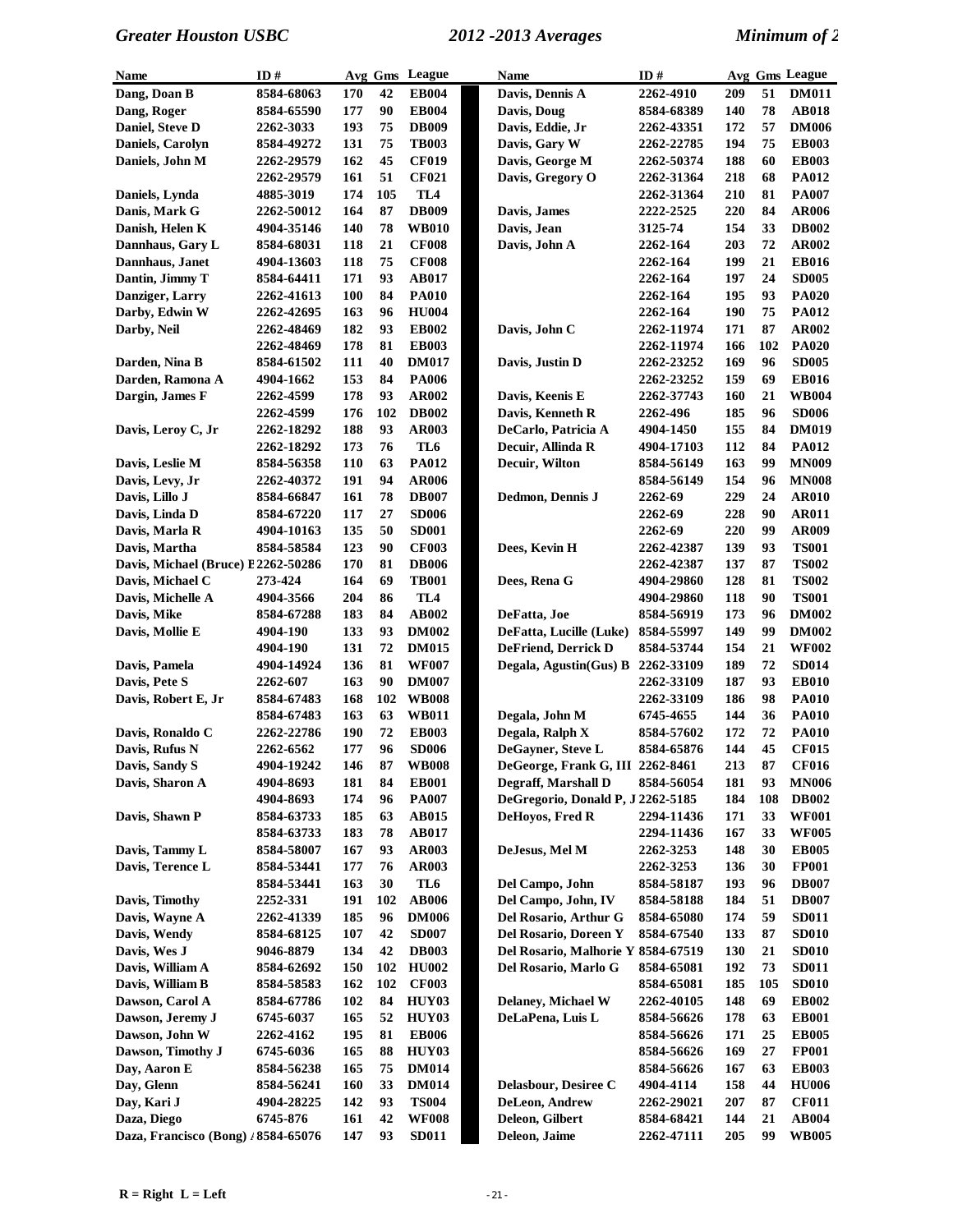| Name                                 | ID#              |            | Avg Gms | League          | Name                              | ID#               |     |     | Avg Gms League |
|--------------------------------------|------------------|------------|---------|-----------------|-----------------------------------|-------------------|-----|-----|----------------|
| De Jesus, Michael (Mike) V           | 8584-56632       | 157        | 21      | <b>SD010</b>    |                                   | 2262-47111        | 188 | 87  | <b>CF011</b>   |
| De La Cruz, Alexexande 8584-65855    |                  | 187        | 81      | <b>WB005</b>    | DeLeon, Jose D                    | 8584-47739        | 161 | 61  | <b>TSY01</b>   |
| Deadessis, Luis F, Jr                | 2262-44030       | 201        | 96      | <b>TS001</b>    | DeLeon, Rosalinda G               | 8584-55461        | 154 | 69  | <b>SD014</b>   |
| Dean, Jennifer M                     | 8584-56842       | 121        | 33      | <b>CF015</b>    |                                   | 8584-55461        | 150 | 39  | <b>FP001</b>   |
| Dean, Kemmerton K                    | 2262-8093        | 203        | 84      | <b>DM006</b>    |                                   | 8584-55461        | 147 | 48  | <b>EB005</b>   |
|                                      | 2262-8093        | 198        | 81      | <b>HU004</b>    |                                   | 8584-55461        | 147 | 92  | <b>EB001</b>   |
|                                      | <b>2262-8093</b> | 193        | 44      | <b>AR002</b>    | DeLeon, Sesinando(Ding) C 2262-86 |                   | 217 | 24  | <b>EB001</b>   |
| Dean, Matthew C                      |                  | 227        | 96      | <b>MN006</b>    |                                   | 2262-86           | 210 | 27  | <b>EB005</b>   |
|                                      | 2262-48991       |            |         |                 |                                   |                   |     |     |                |
|                                      | 2262-48991       | 220        | 87      | <b>DB009</b>    |                                   | 2262-86           | 204 | 33  | <b>EB003</b>   |
| Dean, Reginald T                     | 2262-13051       | 162        | 81      | <b>HU004</b>    | Delgado, Nigel J                  | <b>2262-140</b>   | 193 | 87  | PA023          |
| Dean, Sue                            | 8584-67948       | 115        | 51      | <b>PA022</b>    | Delgado, Rich D                   | 2262-4590         | 200 | 72  | AB003          |
| Deary, Frances F                     | 4904-5522        | 157        | 54      | <b>SD006</b>    | Delgado, S Lynn                   | 4904-5612         | 151 | 48  | PA023          |
|                                      | 4904-5522        | 155        | 96      | <b>SD005</b>    | <b>Delling, Frances</b>           | 4904-1798         | 174 | 96  | <b>PA006</b>   |
| Deary, James P                       | 8584-56305       | 176        | 90      | <b>MN013</b>    |                                   | 4904-1798         | 170 | 93  | PA013          |
| Deatherage, Kerry                    | 8584-68408       | 98         | 63      | <b>AB018</b>    | Delling, Kenneth A                | 2262-8435         | 214 | 75  | PA013          |
| DeBose, Anne C                       | 4904-5380        | 173        | 30      | <b>WB009</b>    | DelosSantos, Ericson M            | 2262-13388        | 171 | 24  | <b>PA001</b>   |
|                                      | 4904-5380        | 164        | 42      | TL <sub>4</sub> |                                   | 2262-13388        | 171 | 102 | <b>AB001</b>   |
| DeBose, Kyle                         | 2262-47112       | 183        | 90      | <b>WB004</b>    | Delozier, Phillip W               | 8584-59712        | 163 | 96  | <b>DM002</b>   |
|                                      | 2262-47112       | 178        | 66      | <b>WB005</b>    | DeMatteis, Doris N                | 4904-33651        | 147 | 67  | <b>SD014</b>   |
| DeBose, Wilbert                      | 2262-8463        | 166        | 30      | <b>WB009</b>    | Deming, Aline E                   | 4904-2603         | 136 | 78  | <b>CF025</b>   |
|                                      |                  |            | 51      |                 |                                   |                   |     |     |                |
| Debow, Doyel A                       | 8584-67920       | 141        |         | <b>SD011</b>    |                                   | 4904-2603         | 134 | 81  | <b>CF006</b>   |
| Deming, John R                       | 2262-31592       | 151        | 45      | <b>CF025</b>    | Diaz, Mileyda                     | 8584-57492        | 178 | 96  | <b>TS001</b>   |
| Demontigy, Chris D                   | 8584-68727       | 146        | 27      | <b>CF021</b>    | Dicerbo, Joseph C                 | 8584-60353        | 172 | 51  | AB005          |
| DeMott, Ron D                        | 2262-829         | 202        | 87      | <b>TS001</b>    |                                   | 8584-60353        | 166 | 45  | AB012          |
|                                      | 2262-829         | 199        | 90      | <b>SD008</b>    | Dickens, Lori                     | 8584-68890        | 129 | 33  | <b>CF011</b>   |
| Denman, Cody A                       | 8584-63683       | 158        | 36      | <b>MN013</b>    | Dickerson, Faye L                 | 8584-49399        | 144 | 75  | <b>TS003</b>   |
| Denmon, Pamela Y                     | 4904-33497       | 178        | 87      | <b>DM010</b>    | Dickerson, Jerome I               | <b>2262-10890</b> | 202 | 84  | <b>CF011</b>   |
|                                      | 4904-33497       | 167        | 68      | TL <sub>4</sub> |                                   | <b>2262-10890</b> | 201 | 87  | <b>PA007</b>   |
|                                      | 4904-33497       | 160        | 90      | <b>WF007</b>    |                                   | 2262-10890        | 199 | 89  | <b>WF007</b>   |
|                                      | 4904-33497       | 158        | 96      | $HU$ 004        |                                   | 2262-10890        | 197 | 108 | TL6            |
| Denney, Vie                          | 4904-8708        | 127        | 66      | <b>AR008</b>    | Dickerson, Raphael R              | 6745-2211         | 219 | 93  | <b>WF007</b>   |
| Dennis, Brian K                      | 2262-45246       | 211        | 51      | <b>MN008</b>    |                                   | 6745-2211         | 211 | 42  | TL6            |
|                                      | 2262-45246       | 205        | 30      | <b>MN005</b>    |                                   | 6745-2211         | 209 | 96  | <b>PA007</b>   |
|                                      |                  |            | 78      |                 |                                   |                   |     | 84  |                |
| Dennis, Charles G                    | 8584-67473       | 132        |         | <b>PA004</b>    | Dickerson, Stephen                | 8584-56314        | 175 |     | <b>TS003</b>   |
| Dennis, Chris C                      | 8584-62575       | 202        | 96      | <b>MN005</b>    | Dickinson, Craig W                | <b>2262-19301</b> | 188 | 95  | <b>MN002</b>   |
| Dennis, Darryl J                     | 2262-35209       | 230        | 93      | <b>AR005</b>    | Dickson, Susan F                  | 8584-54797        | 141 | 93  | <b>PA002</b>   |
|                                      | 2262-35209       | 216        | 74      | TL6             | Didier, Daniel A                  | 2262-42359        | 161 | 60  | <b>PA004</b>   |
|                                      | 2262-35209       | 212        | 93      | <b>PA007</b>    | Diehl, Adam                       | 8584-66576        | 135 | 84  | <b>DM011</b>   |
|                                      | 2262-35209       | 210        | 50      | <b>EB016</b>    | Diep, Koo                         | 8584-66391        | 175 | 54  | <b>EB004</b>   |
| Dennis, Janette A                    | 4904-31901       | 151        | 63      | <b>MN005</b>    | Diethrich, John W                 | 8584-65457        | 167 | 99  | <b>PA008</b>   |
|                                      | 4904-31901       | 148        | 81      | <b>MN001</b>    | Dietrich, Debbie F                | 8584-66755        | 158 | 42  | <b>CF023</b>   |
|                                      | 4904-31901       | 144        | 72      | <b>MN008</b>    |                                   | 8584-66755        | 156 | 27  | <b>CF009</b>   |
| Dennis, Lawrence, Jr                 | 2262-4369        | 209        | 25      | <b>PA007</b>    | Dietrich, Larry J                 | 2262-5665         | 167 | 108 | <b>AB002</b>   |
|                                      | 2262-4369        | 209        | 69      | TL6             |                                   | 2262-5665         | 164 | 108 | AB006          |
| <b>Dennis, Nicholas D</b>            | 6745-5867        | 204        | 69      | <b>EB016</b>    | Diggs, Dorothy J                  | 4904-4444         | 136 | 92  | <b>AR003</b>   |
|                                      | 6745-5867        | 203        | 66      | TL6             | Dillard, Marilyn                  | 4904-4768         | 157 | 74  | <b>CF014</b>   |
|                                      | 6745-5867        | 199        | 73      | <b>EB003</b>    | Dillard, Mary J                   | 8584-67689        | 133 | 63  | <b>PA006</b>   |
| Dennison, Mary E                     | 4871-623         | 152        | 87      | AB015           | Dillard, Russell W                | 2240-999          | 181 | 75  | <b>PA008</b>   |
| Denny, Cindy A                       | 4904-9152        | 128        | 90      | <b>AR008</b>    | Dilling, Keith L                  | 8584-67522        | 107 | 99  | <b>CF003</b>   |
| Dent, Robert E                       |                  | 172        | 96      |                 | Dillon, Brenda P                  |                   | 151 | 34  | <b>EB016</b>   |
|                                      | 2262-4737        |            |         | <b>DM003</b>    |                                   | 4904-2170         |     |     |                |
|                                      | 2262-4737        | 168        | 102     | <b>DM002</b>    | Dillon, Douglas E                 | 2262-1488         | 200 | 33  | <b>PA001</b>   |
| Denton, Christopher D                | 8584-66171       | <b>110</b> | 68      | <b>PA010</b>    |                                   | 2262-1488         | 194 | 99  | <b>AR002</b>   |
| Denton, Kathryn A                    | 8584-64272       | 75         | 93      | <b>PA010</b>    |                                   | 2262-1488         | 194 | 108 | <b>PA020</b>   |
| Denton, Robert D                     | 8584-64273       | 125        | 68      | <b>PA010</b>    | Dillon, Matt                      | 8584-67921        | 184 | 78  | AB017          |
| Depenbrock, Wayne                    | 8584-57218       | 193        | 99      | <b>WB013</b>    | DiLuzio, Gina R                   | 8584-67871        | 121 | 99  | <b>TS005</b>   |
| Derby, Lawrence(JR) K, Jr 8584-47096 |                  | 213        | 63      | <b>CF005</b>    | Dindore, Benjamin M               | 6745-6202         | 104 | 42  | <b>CF007</b>   |
|                                      | 8584-47096       | 211        | 71      | <b>DB010</b>    | Dioneda, Mel                      | 2262-36384        | 172 | 72  | <b>CF002</b>   |
|                                      | 8584-47096       | 210        | 78      | <b>CF011</b>    | Dirden, Dolee, Jr                 | 2262-1058         | 181 | 99  | <b>HU006</b>   |
|                                      | 8584-47096       | 207        | 93      | <b>CF003</b>    | DiSioudi, Louis C                 | 2262-48780        | 187 | 68  | <b>DM003</b>   |
|                                      | 8584-47096       | 201        | 90      | <b>CF013</b>    | Ditmore, Cynthia S                | 4904-13604        | 198 | 93  | PA023          |
| Dermody, Mike D                      | 8584-68778       | 139        | 51      | <b>WB005</b>    | Divenanzo, David S                | 962-202           | 180 | 96  | <b>SD002</b>   |
| Derr, Chris R                        | 2262-37372       | 145        | 105     | <b>AB002</b>    | Divenanzo, Deborah A              | 3608-9            | 175 | 96  | <b>SD002</b>   |
| Derrick, Rex Sr A                    | 2262-1537        | 204        | 33      | <b>MN002</b>    | Diver, Craig A                    | 2262-3106         | 218 | 78  | <b>WB005</b>   |
|                                      |                  |            |         |                 |                                   |                   |     |     |                |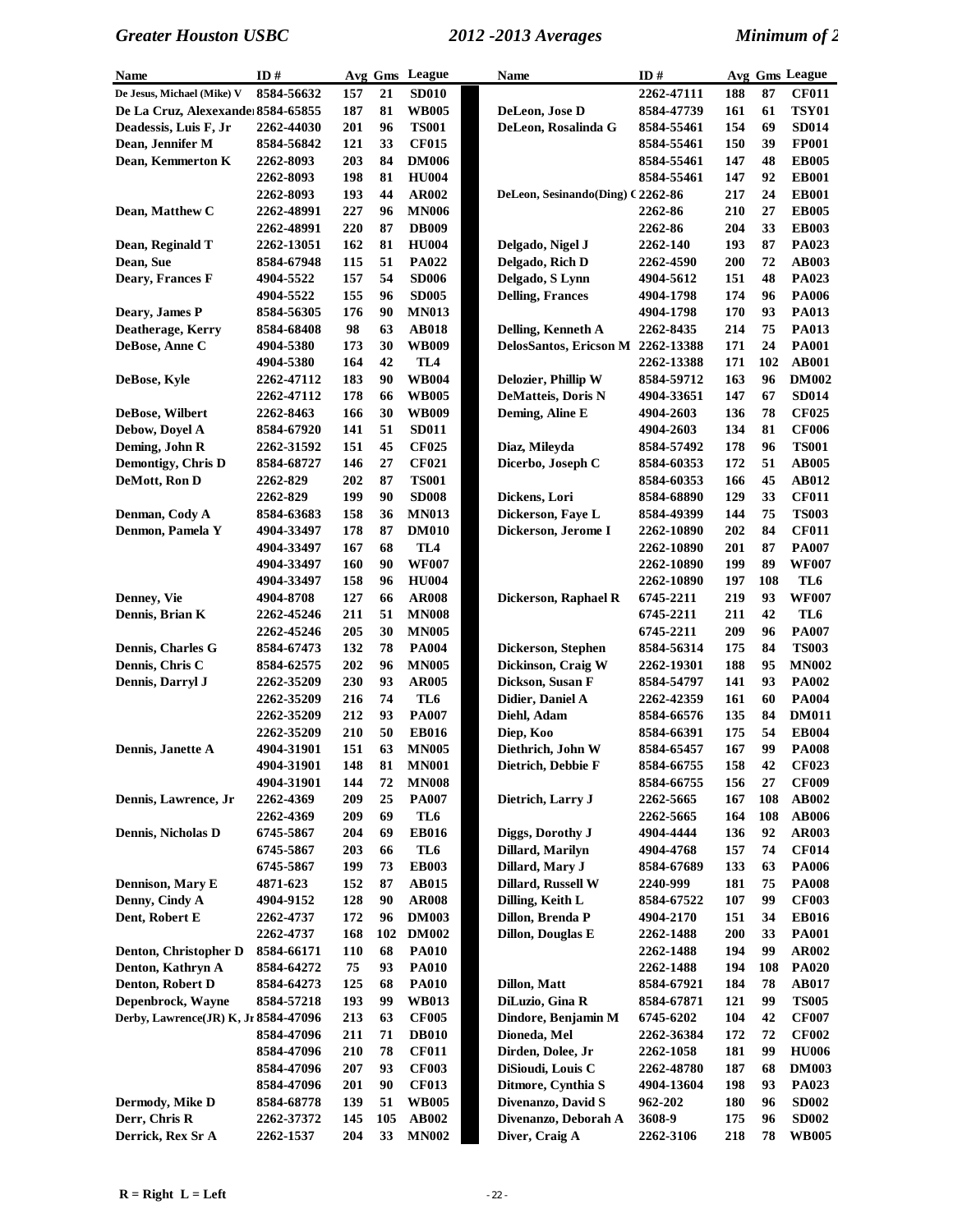| Name                                 | ID#        |            |          | Avg Gms League               | <b>Name</b>                           | ID#                      |            |     | Avg Gms League |
|--------------------------------------|------------|------------|----------|------------------------------|---------------------------------------|--------------------------|------------|-----|----------------|
|                                      | 2262-1537  | 183        | 50       | <b>MN005</b>                 | Diver, Jerald W, Jr                   | 9046-6720                | 214        | 46  | <b>DB001</b>   |
| Derrick, Rex, Jr                     | 6745-399   | 190        | 63       | <b>MN005</b>                 | Dix, Claude D                         | 2262-1668                | 170        | 33  | <b>PA001</b>   |
| Derrick, William                     | 6745-2792  | 161        | 87       | <b>MN005</b>                 | Dixon, Donna                          | 8584-60001               | 106        | 27  | <b>DM007</b>   |
| Desadier, Lee D                      | 8584-53639 | 134        | 96       | <b>TS002</b>                 | Dixon, Janese M                       | 8584-62170               | 113        | 67  | <b>AR008</b>   |
| DeSalvo, Jerald M                    | 2262-14729 | 203        | 99       | AB002                        | Dixon, Jeremy M                       | 8584-68851               | 185        | 48  | <b>AB012</b>   |
| Desel, John A                        | 2262-5849  | 175        | 99       | <b>TS001</b>                 | Dixon, Walter B                       | 2262-715                 | 158        | 95  | <b>DM003</b>   |
| DeSha, Mary E                        | 4904-31680 | 122        | 57       | <b>MN009</b>                 |                                       | 2262-715                 | 151        | 87  | <b>DM012</b>   |
| DeShazo, George E                    | 2262-7027  | 200        | 96       | <b>EB001</b>                 | Doak, Stephanie A                     | 8584-68336               | 126        | 36  | <b>CF015</b>   |
| Desimpelaere, Edward C 8584-57079    |            | 163        | 29       | <b>AB019</b>                 | Doakes, Tangela K                     | 4904-16243               | 195        | 96  | <b>PA007</b>   |
|                                      | 8584-57079 | 160        | 42       | AB020                        |                                       | 4904-16243               | 190        | 76  | TL4            |
| Detamore, Hazel P                    | 4904-28005 | 135        | 88       | <b>PA006</b>                 | Doan, Hung T                          | 8584-56269               | 212        | 99  | <b>EB006</b>   |
| Dever, Eddie L                       | 2262-31537 | 199        | 91       | <b>WB013</b>                 |                                       | 8584-56269               | 192        | 21  | <b>EB003</b>   |
| DeVillez, Becky                      | 4904-25704 | 147        | 84       | <b>AB007</b>                 | Dobbins, Walter, IV                   | 8584-55930               | 196        | 90  | <b>SD006</b>   |
| Devillier, Kris M                    | 4904-34540 | 160        | 96       | <b>SD002</b>                 | Dobbs, Brandon E                      | 8584-51152               | 191        | 33  | <b>AR003</b>   |
| Devine, Autumn R                     | 8584-65374 | 99         | 90       | <b>CF005</b>                 | Dobek, George S                       | 8584-67595               | 132        | 78  | <b>DM003</b>   |
| Devlin, Cheryl                       | 8584-62533 | 132        | 84       | <b>TS003</b>                 | Dobson, Jon                           | 8584-64742               | 148        | 72  | <b>DM014</b>   |
| Devlin, Edward W                     | 2262-44223 | 186        | 87       | <b>TS003</b>                 |                                       | 8584-64742               | 142        | 68  | <b>PA004</b>   |
| Devos, Frank J                       | 8584-60517 | 159        | 84       | AB002                        | Dodge, Cristin A                      | 6745-3244                | 169        | 42  | <b>AR011</b>   |
| Deweese, Fred K                      | 8584-68728 | 131        | 33       | <b>AB011</b>                 |                                       | 6745-3244                | 166        | 94  | <b>AR006</b>   |
| DeWitt, Cathy J                      | 4904-29720 | 142        | 48       | <b>WF005</b>                 | Dodge, Gregory A                      | 2262-34859               | 209        | 42  | <b>AR011</b>   |
|                                      | 4904-29720 | 141        | 48       | <b>WF001</b>                 |                                       | 2262-34859               | 209        | 72  | <b>AR009</b>   |
| Diaz, Angel                          | 8584-68146 | 118        | 35       | <b>SD007</b>                 | Dodge, Jerry H                        | 2262-4898                | 145        | 45  | <b>DM003</b>   |
|                                      | 2262-4898  | 143        | 21       | <b>DM001</b>                 | Dove, John                            | 8584-68482               | 158        | 93  | <b>TS006</b>   |
|                                      | 2262-4898  | 139        | 63       | <b>DM012</b>                 | Dowd, David S                         | 8584-68313               | 180        | 57  | PA013          |
| Dodson, Jeffrey (Scott) S 2262-10397 |            | 218        | 93       | <b>WF007</b>                 | Dowell, Joyce                         | 4904-33371               | 132        | 90  | <b>TS004</b>   |
|                                      | 2262-10397 | 217        | 72       | TL6                          | Dowling, Debbie C                     | 8584-53901               | 150        | 53  | <b>SD002</b>   |
|                                      | 2262-10397 | 216        | 30       | <b>DB001</b>                 | Dowson, Thomas E                      | 2262-44968               | 196        | 87  | <b>EB003</b>   |
| Doehrman, Beth A                     | 4904-33352 | 181        | 84       | <b>AR011</b>                 | Doyle, Barry R                        | 960-561                  | 220        | 99  | <b>DB001</b>   |
| Doherty, Delisle L                   | 8584-54145 | 154        | 84       | <b>CF018</b>                 | Doyle, Billy R                        | 8584-67933               | 116        | 21  | <b>WB004</b>   |
| Doherty, Megan S                     | 8584-59806 | 108        | 90       | <b>CF018</b>                 | Doyle, Christina M                    | 4904-26198               | 175        | 39  | <b>DB001</b>   |
| Doherty, Nicholas K                  | 8584-48594 | 175        | 87       | <b>TS001</b>                 |                                       | 4904-26198               | 174        | 93  | <b>HU002</b>   |
|                                      | 8584-48594 | 174        | 86       | <b>CF018</b>                 | Doyle, Deborah A                      | 4904-26197               | 160        | 102 | <b>HU002</b>   |
| Dohrer, Phil                         | 8584-62651 | 189        | 90       | <b>CF025</b>                 | Doyle, Douglas J                      | 2262-35920               | 208        | 99  | <b>DB001</b>   |
| Dohse, Mark A                        | 2262-14863 | 163        | 96       | <b>SD002</b>                 |                                       | 2262-35920               | 205        | 27  | <b>HU002</b>   |
| Doi, Jeffrey J                       | 8584-68134 | <b>110</b> | 36       | AB019                        | Doyle, James P, Sr                    | 2262-35921               | 200        | 102 | <b>DB001</b>   |
|                                      | 8584-68134 | 109        | 42       | <b>AB020</b>                 |                                       | 2262-35921               | 195        | 102 | <b>DB002</b>   |
| Dolores, Regine M                    | 8584-67354 | 125        | 54       | <b>SD002</b>                 |                                       | 2262-35921               | 189        | 90  | TL6            |
| Dominguez, Freddie                   | 8584-65761 | 177        | 87       | <b>DB005</b>                 |                                       | 2262-35921               | 186        | 96  | <b>HU002</b>   |
| Dominguez, Jennie                    | 11-434963  | 117        | 86       | <b>DB005</b>                 | Doyle, Jim                            | 8584-67425               | 181        | 75  | <b>AR006</b>   |
| Donahue, Brianna B                   | 8584-60669 | 105        | 39       | <b>CF003</b>                 | Doyle, Terri L                        | 4904-4019                | 153        | 77  | <b>SD008</b>   |
| Donalson, Katherine L                | 8584-61607 | 152        | 48       | <b>WF008</b>                 | Dozier, Gary D                        | 8584-68276               | 205        | 68  | <b>DB010</b>   |
| Donalson, Norman R                   | 2262-48725 | 157        | 54       | <b>WF008</b>                 | Drachenberg, Shane L                  | 2262-36090               | 150        | 45  | <b>SD008</b>   |
|                                      | 2262-48725 | 155        | 48       | <b>WF002</b>                 | Draia, Douglas R                      | 8584-58800               | 199        | 108 | <b>AB006</b>   |
| Donate, Cherise A                    | 8584-58731 | 164        | 90       | <b>DB002</b>                 | Drake, Ariana                         | 6745-1020                | 191        | 90  | <b>CF005</b>   |
| Donnell, Beau B                      | 8584-67625 | <b>120</b> | 79       | <b>MN013</b>                 | Drake, Brian W                        | 2262-28784               | 207        | 102 | <b>AB003</b>   |
| Donnelly, Linda                      | 8584-62853 | 170        | 90       | <b>CF005</b>                 | Drake, Ed                             | 2262-13566               | 171        | 90  | <b>PA008</b>   |
| Dooley, Karen S                      | 4904-7395  | 186        | 75       | <b>CF011</b>                 | Drake, Norma                          | 4904-4150                | 150        | 42  | <b>CF008</b>   |
|                                      | 4904-7395  | 183        | 69       | <b>CFY05</b>                 | Drew, Jon W                           | 8584-68121               | 125        | 42  | <b>SD007</b>   |
|                                      | 4904-7395  | 179        | 77       | <b>CF014</b>                 | Drews, John W                         | 8584-66577               | 176        | 66  | <b>DM011</b>   |
| Dora, Helen                          | 4904-1638  | 152        | 85       | <b>PA013</b>                 | Dreyer, Bryan L                       | 2262-40574               | 173        | 87  | <b>MN005</b>   |
|                                      | 4904-1638  | 147        | 58       | PA002                        | Dreyer, Donna K                       | 4904-34874               | 173        | 87  | <b>MN005</b>   |
|                                      | 4904-1638  | 145        | 60       | <b>PA003</b>                 | Driver, Joe W                         | 10-1966736               | 165        | 90  | <b>EB002</b>   |
| Dornak, Frank M                      | 2262-5634  | 184        | 93       | <b>DB009</b>                 | Droddy, Lee                           | 9046-7803                | 186        | 44  | <b>WF008</b>   |
| Dornak, John P                       | 2262-10719 | 216        | 102      | <b>CF003</b>                 |                                       | 9046-7803                | 176        | 36  | <b>WF002</b>   |
| Dorozynski, Raymond C                | 2262-17290 | 125        | 102      | <b>AB016</b>                 | Drop, Richard I                       | 8584-59246               | 208        | 95  | AR009          |
| Dorris, Jennifer J                   | 4904-4131  | 171        | 96       | <b>TS002</b>                 |                                       | 8584-59246               | 203        | 24  | <b>AR011</b>   |
| Dorris, Kenneth W                    | 2262-5476  | 167        | 91       | <b>TS002</b>                 |                                       |                          | 154        | 96  | <b>HU002</b>   |
| Dorris, Korey W                      | 6745-1925  | 200        | 59       | <b>TS001</b>                 | Drost, Gordy J<br><b>Drost, Patty</b> | 8584-64950<br>8584-65410 | 109        | 102 | <b>HU002</b>   |
|                                      |            | 175        | 93       |                              |                                       |                          |            | 90  | <b>WB006</b>   |
| Dorsey, Catherine D                  | 4904-855   |            |          | AR002                        | Drott, Sally A                        | 4904-21988               | 141        | 90  | <b>PA016</b>   |
|                                      | 4904-855   | 155<br>155 | 84<br>90 | <b>SD006</b>                 | Druckman, Barry<br>Drungle, Peter L   | 2262-45692               | 120        | 96  | <b>TS001</b>   |
| Doster, Janet S<br>Doster, Tommy A   | 4904-9349  | 180        | 69       | <b>AR011</b><br><b>AR011</b> |                                       | 2262-41842               | 208<br>202 | 99  | <b>EB006</b>   |
| Dotson, Hiram B                      | 2262-14868 |            | 96       |                              |                                       | 2262-41842               | 154        | 90  | <b>SD002</b>   |
|                                      | 2262-953   | 188        |          | <b>PA007</b>                 | Dryden, Amy C                         | 8584-67355               |            |     |                |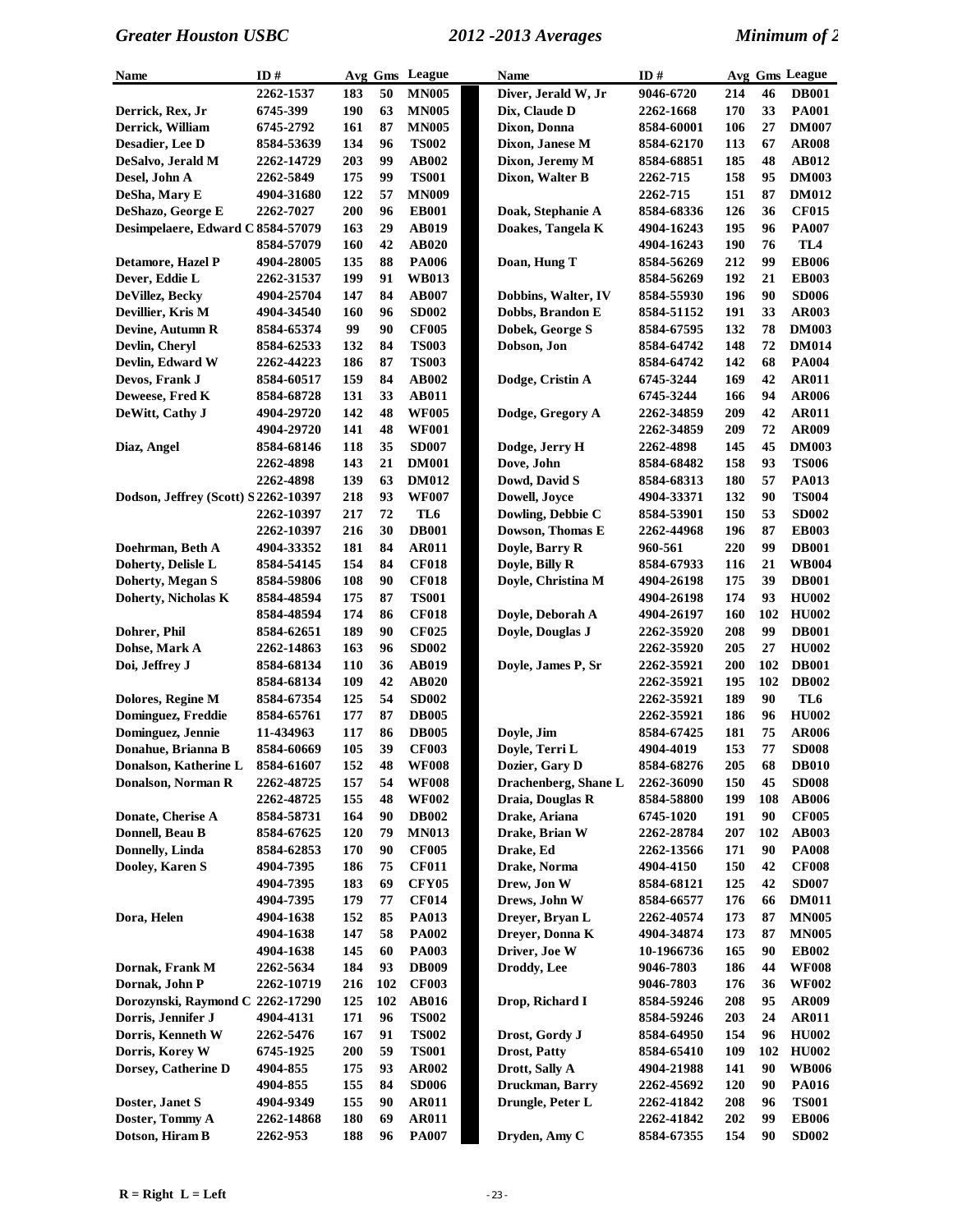| <b>Name</b>                      | ID#        |     |     | Avg Gms League  | Name                        | ID#        |     |     | Avg Gms League  |
|----------------------------------|------------|-----|-----|-----------------|-----------------------------|------------|-----|-----|-----------------|
| Dotson, Irene M                  | 4904-21934 | 157 | 78  | <b>MN008</b>    | Duarte, Anna S              | 8584-52197 | 141 | 36  | PA023           |
|                                  | 4904-21934 | 146 | 87  | <b>DM003</b>    | Dubin, Lenny L              | 2262-11478 | 206 | 68  | PA016           |
|                                  | 4904-21934 | 145 | 42  | <b>MN009</b>    |                             | 2262-11478 | 193 | 63  | PA012           |
| Dotson, James E                  | 2262-30978 | 158 | 42  | <b>MN009</b>    | Dublin, Jared               | 8584-68352 | 157 | 75  | <b>PA016</b>    |
|                                  | 2262-30978 | 158 | 90  | <b>DM003</b>    | Dubois, Bill                | 8584-52815 | 144 | 96  | <b>MN008</b>    |
|                                  | 2262-30978 | 156 | 90  | <b>MN008</b>    |                             | 8584-52815 | 136 | 90  | <b>MN009</b>    |
| Dotson, Joe, III                 | 2262-34170 | 199 | 27  | <b>DM001</b>    | DuBois, Mary                | 8584-68545 | 124 | 63  | AB002           |
|                                  | 2262-34170 | 192 | 78  | <b>PA018</b>    | Dubov, Walter               | 2262-37844 | 135 | 72  | PA021           |
|                                  | 2262-34170 | 187 | 30  | <b>DM002</b>    | Duchaine, Robert C          | 997-169    | 149 | 72  | <b>CF025</b>    |
| Doubrava, Chad T                 | 2262-44160 | 204 | 98  | <b>WB005</b>    | Duckett, Brandon            | 6745-2455  | 198 | 24  | <b>DB001</b>    |
|                                  | 2262-44160 | 200 | 99  | <b>DB001</b>    | Dudley, LaDonna R           | 8584-58160 | 158 | 33  | <b>CF008</b>    |
| Doubrava, Melissa A              | 4904-30652 | 133 | 72  | <b>WB005</b>    |                             | 8584-58160 | 152 | 75  | <b>CF003</b>    |
| Doucet, Cassandra J              | 4904-2440  | 175 | 89  | <b>SD005</b>    | Dudley, Robert A            | 8584-58162 | 197 | 24  | <b>CF016</b>    |
|                                  | 4904-2440  | 172 | 70  | <b>EB016</b>    |                             | 8584-58162 | 197 | 102 | <b>CF003</b>    |
| Dougan, Roger                    | 2262-13866 | 106 | 90  | <b>DM003</b>    | Dueitt, Janice L            | 4904-1053  | 144 | 51  | <b>DM011</b>    |
| Dougherty, Heather M             | 4904-24470 | 120 | 39  | <b>CF015</b>    | Duelm, Betty K              | 4904-33821 | 121 | 75  | <b>TB003</b>    |
| Dougherty, Marcus A              | 8584-53112 | 185 | 54  | <b>DM014</b>    | Duelm, Robert               | 2262-44915 | 161 | 87  | <b>TB003</b>    |
|                                  | 8584-53112 | 181 | 71  | <b>PA004</b>    | Duff, Velma J               | 4904-980   | 173 | 108 | <b>DB002</b>    |
|                                  | 8584-53112 | 174 | 91  | TL5             |                             | 4904-980   | 166 | 95  | <b>HU006</b>    |
| Douglas, Brian C                 | 2262-45691 | 163 | 78  | <b>PA016</b>    | Duffield, Lonnie G          | 2262-47516 | 175 | 99  | <b>MN013</b>    |
| Douglas, LaVerne G               | 4946-97    | 194 | 95  | AB004           | Dugas, Phillip E            | 8584-62225 | 185 | 78  | <b>HU011</b>    |
|                                  | 4946-97    | 186 | 95  | TL <sub>4</sub> | Duke, John (Tommy)          | 8584-54014 | 205 | 24  | TL <sub>2</sub> |
| Douglas, Richmond L              | 2251-148   | 208 | 81  | <b>AB003</b>    |                             | 8584-54014 | 200 | 66  | <b>AR004</b>    |
| Duke, Karen P                    | 8584-61560 | 134 | 51  | TL <sub>2</sub> | <b>Eager, Kelly</b>         | 8584-60043 | 138 | 37  | <b>HU011</b>    |
| Duke, Kelly E                    | 8584-64295 | 154 | 96  | <b>AR008</b>    |                             | 8584-60043 | 131 | 47  | <b>HU005</b>    |
| Duke, Kevin                      | 8647-6403  | 163 | 54  | <b>AB002</b>    | <b>Eager, Matthew</b>       | 8584-65387 | 175 | 90  | <b>HU005</b>    |
| Duke, Kevin D                    | 2262-47825 | 193 | 39  | <b>PA008</b>    |                             | 8584-65387 | 170 | 78  | <b>HU011</b>    |
|                                  | 2262-47825 | 189 | 84  | <b>PA013</b>    | Eager, Robin K              | 8584-59195 | 182 | 72  | <b>HU005</b>    |
| Duke, Ted J                      | 8584-61561 | 188 | 54  | TL <sub>2</sub> |                             | 8584-59195 | 175 | 84  | <b>HU011</b>    |
| Dulaney, Lillian                 | 4904-2212  | 121 | 90  | <b>MN001</b>    | Earle, Beverly J            | 4904-5126  | 134 | 89  | <b>TS003</b>    |
| Dulay, Salvador C                | 2262-47928 | 167 | 42  | <b>EB005</b>    |                             | 4904-5126  | 132 | 96  | <b>CF025</b>    |
|                                  | 2262-47928 | 152 | 27  | <b>FP001</b>    | Earle, Robert E             | 2262-808   | 165 | 93  | <b>CF025</b>    |
| Dumas, Alan                      | 2262-18819 | 171 | 24  | <b>PA007</b>    |                             | 2262-808   | 163 | 86  | <b>TS003</b>    |
| Dunbar, Curtis J                 | 2262-49426 | 196 | 48  | <b>DB003</b>    | Early, Peter H              | 2251-83    | 188 | 102 | <b>AB017</b>    |
| Dunbar, Jason M                  | 2262-40736 | 199 | 102 | <b>MN005</b>    | Early, Terri N              | 8584-48212 | 125 | 102 | <b>AB017</b>    |
|                                  | 2262-40736 | 196 | 63  | <b>HU005</b>    | Earnest, Jerry W            | 8584-67882 | 172 | 93  | <b>HU006</b>    |
| Duncan, Brad                     | 8584-66548 | 214 | 87  | <b>TS001</b>    | <b>Earthly, Travis S</b>    | 8584-57676 | 179 | 84  | <b>EB009</b>    |
| Duncan, Irene J                  | 4904-540   | 135 | 98  | <b>DM004</b>    | Easley, Larry M             | 8584-68310 | 111 | 96  | <b>SD008</b>    |
| Duncan, Jim                      | 8584-49611 | 160 | 93  | <b>DM007</b>    | <b>Easley, Margaret Ann</b> | 8584-48066 | 138 | 90  | <b>SD001</b>    |
| <b>Duncan, Terrence</b>          | 971-1051   | 197 | 39  | <b>WF009</b>    | Eason, Marvin L, Jr         | 2262-6123  | 186 | 83  | <b>CF016</b>    |
|                                  | 971-1051   | 192 | 96  | <b>PA007</b>    | East, Rutha M               | 4904-647   | 145 | 93  | <b>DM004</b>    |
| Duncan, W C                      | 2262-4063  | 178 | 102 | <b>DM002</b>    | Easter, Mark H              | 2262-42927 | 194 | 87  | <b>EB001</b>    |
|                                  | 2262-4063  | 171 | 99  | <b>DM006</b>    | Easter, Wanda D             | 4904-31881 | 129 | 91  | <b>EB001</b>    |
| Duncan-Rose, Sabrina B 3614-3661 |            | 212 | 93  | <b>PA007</b>    | <b>Easterling, Jason R</b>  | 8584-64062 | 144 | 30  | <b>TB002</b>    |
|                                  | 3614-3661  | 210 | 75  | TL4             | Eaves, John C               | 2262-39447 | 160 | 36  | <b>CF019</b>    |
| Dunham, Byron C                  | 2262-6535  | 170 | 54  | <b>MN005</b>    | Eaves, Joy H                | 4904-27954 | 85  | 21  | <b>CF019</b>    |
|                                  | 2262-6535  | 168 | 98  | <b>HU006</b>    | Eckermann, Shana R          | 8584-63943 | 116 | 93  | <b>AB006</b>    |
|                                  | 2262-6535  | 166 | 76  | TL6             | <b>Eckhardt</b> , Denese D  | 4904-1568  | 142 | 33  | <b>SD004</b>    |
| Dunham, Josie D                  | 4904-20407 | 138 | 95  | <b>DB006</b>    | Eddy, Jerry D               | 2262-1122  | 210 | 96  | PA023           |
| Dunham, Kathy S                  | 4904-2587  | 141 | 81  | <b>AB017</b>    |                             | 2262-1122  | 202 | 87  | <b>EB003</b>    |
| Dunham, Wakie                    | 2262-2966  | 192 | 102 | <b>AB017</b>    | <b>Edelheit</b> , Harry B   | 2262-27352 | 161 | 70  | <b>PA016</b>    |
| Dunlap, Don                      | 2262-47613 | 129 | 66  | <b>WB005</b>    | <b>Edgar</b> , Dana         | 4904-29640 | 139 | 84  | <b>SD008</b>    |
| Dunlap, Pamela J                 | 8584-48442 | 125 | 77  | <b>WB005</b>    | Edwards, Cynthia M          | 4904-963   | 176 | 87  | <b>SD005</b>    |
| Duplechaine, Sandy D             | 4904-1351  | 192 | 66  | <b>PA012</b>    |                             | 4904-963   | 173 | 107 | TL1             |
| Dupree, Donald B                 | 8584-62033 | 197 | 99  | AB002           | Edwards, Davis L, Jr        | 8584-58724 | 190 | 93  | <b>HU004</b>    |
| Dupree, Gary D                   | 2262-514   | 227 | 99  | <b>EB001</b>    | <b>Edwards, Dolly J</b>     | 8584-48636 | 159 | 87  | <b>PA003</b>    |
|                                  | 2262-514   | 215 | 48  | <b>SD002</b>    | Edwards, Eric L             | 157-25854  | 212 | 78  | <b>AB017</b>    |
| Dupree, Joey P                   | 2262-31132 | 185 | 90  | <b>TS001</b>    | <b>Edwards</b> , Frank      | 2262-2762  | 213 | 30  | <b>CF005</b>    |
| Dupuy, David                     | 2243-3038  | 192 | 60  | <b>PA004</b>    |                             | 2262-2762  | 209 | 84  | <b>CF016</b>    |
| Duque, Jilian R                  | 8584-66425 | 105 | 45  | <b>WF008</b>    |                             | 2262-2762  | 207 | 36  | <b>CF011</b>    |
| Duran, Yvonne S                  | 8584-51001 | 146 | 90  | <b>CF011</b>    | <b>Edwards</b> , Gale D     | 4904-12912 | 151 | 40  | <b>PA018</b>    |
| Durant, Edward L, Jr             | 8584-47271 | 163 | 66  | <b>HU005</b>    | Edwards, Ira G              | 8584-65461 | 135 | 96  | <b>SD001</b>    |
| Duren, Tony A                    | 8584-68841 | 147 | 33  | <b>MN007</b>    | Edwards, Jerome, Jr         | 2262-20200 | 211 | 99  | <b>SD010</b>    |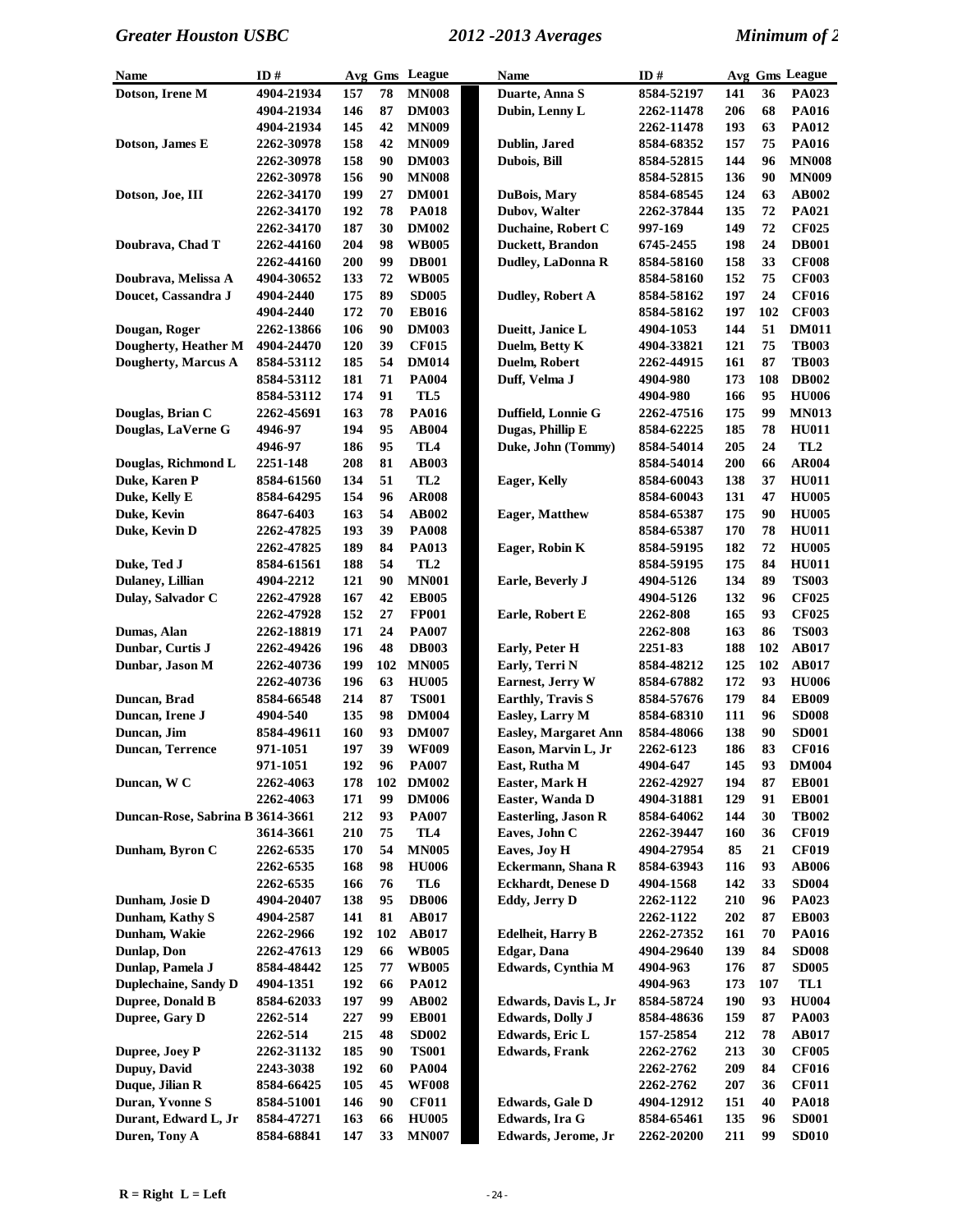| Name                          | ID#        |     | Avg Gms | League          | Name                                | ID#               |            |     | Avg Gms League |
|-------------------------------|------------|-----|---------|-----------------|-------------------------------------|-------------------|------------|-----|----------------|
| Durham, Gwen K                | 8584-64673 | 141 | 93      | AB016           |                                     | 2262-20200        | 207        | 102 | TL5            |
| Durham, Richard M             | 8584-68194 | 129 | 21      | <b>CF019</b>    |                                     | 2262-20200        | 204        | 75  | <b>SD005</b>   |
| Durling, Tara M               | 4904-28346 | 128 | 42      | <b>CF015</b>    | <b>Edwards, Kenneth R</b>           | 2262-18325        | 214        | 102 | <b>AR002</b>   |
| Durman, Katherine             | 8584-68681 | 90  | 27      | <b>MN002</b>    |                                     | 2262-18325        | 210        | 90  | <b>PA020</b>   |
| Duron, Andrew                 | 2262-12880 | 195 | 99      | <b>AR003</b>    |                                     | 2262-18325        | 195        | 73  | TL6            |
| Duron, Benny                  | 2262-964   | 189 | 93      | AR003           | <b>Edwards, Lawrence K</b>          | 8584-58114        | 172        | 42  | <b>SD005</b>   |
|                               | 2262-964   | 186 | 93      | <b>AR011</b>    |                                     | 8584-58114        | 170        | 51  | <b>SD006</b>   |
| Dusek, Sabrina E              | 4904-4664  | 171 | 89      | <b>MN006</b>    |                                     | 8584-58114        | 170        | 108 | <b>SD010</b>   |
| Dushkin, Dianna               | 4904-32288 | 127 | 72      | <b>PA003</b>    | <b>Edwards, Mack C</b>              | 2262-15188        | 194        | 92  | <b>EB001</b>   |
| Duvall, Evan M                | 8584-68243 | 162 | 42      | <b>AB011</b>    |                                     | 2262-15188        | 193        | 99  | <b>SD006</b>   |
|                               | 8584-68243 | 147 | 39      | <b>AB009</b>    |                                     | 2262-15188        | 190        | 21  | <b>SD010</b>   |
| <b>Duvall, Grace</b>          | 4904-28274 | 161 | 80      | <b>CF011</b>    |                                     | 2262-15188        | 190        | 89  | <b>SD005</b>   |
| Duvall, Marcel, Sr            | 2262-1671  | 211 | 99      | <b>CF005</b>    | <b>Edwards</b> , Minot              | 8584-60029        | 154        | 87  | <b>PA009</b>   |
|                               | 2262-1671  | 210 | 96      | <b>CF016</b>    | Edwards, Ovie J                     | 4904-32476        | 129        | 90  | <b>DM003</b>   |
|                               | 2262-1671  | 208 | 99      | <b>CF013</b>    |                                     | 4904-32476        | 123        | 93  | <b>MN008</b>   |
|                               | 2262-1671  | 207 | 93      | <b>CF011</b>    | <b>Edwards, Trey J</b>              | 8584-68122        | 175        | 24  | <b>SD003</b>   |
| Dye, Gayle                    | 4904-5116  | 173 | 79      | <b>CFY05</b>    |                                     | 8584-68122        | 121        | 30  | <b>SD007</b>   |
| Dyer, Jeremy W                | 2262-50092 | 208 | 93      | <b>AR005</b>    | Edwards, Wilbert L                  | <b>2262-20129</b> | 202        | 90  | <b>AR005</b>   |
| Dver, Johnny F                | 2262-1212  | 215 | 99      | <b>AR005</b>    |                                     |                   | 191        | 72  | <b>SD005</b>   |
|                               |            |     |         |                 |                                     | <b>2262-20129</b> |            |     |                |
|                               | 2262-1212  | 213 | 96      | <b>AR004</b>    |                                     | <b>2262-20129</b> | 121        | 33  | <b>SD003</b>   |
|                               | 2262-1212  | 197 | 33      | TL <sub>2</sub> |                                     | <b>2262-20129</b> | 119        | 27  | <b>SD009</b>   |
| Dyer, Vanessa K               | 6745-733   | 176 | 87      | <b>CF011</b>    | <b>Edwards</b> , Willie M           | 4904-1695         | 98         | 96  | <b>DM005</b>   |
| Dyer, William L               | 2262-2893  | 224 | 90      | <b>EB006</b>    | Egan, Bob W                         | 2262-47987        | 179        | 96  | <b>MN006</b>   |
| Dymora, Tim A                 | 2262-18054 | 185 | 99      | <b>DM009</b>    | Egan, Cheryl R                      | 4904-6392         | 193        | 96  | <b>SD005</b>   |
|                               | 4904-6392  | 182 | 105     | TL1             | Elzy, Bobbie J                      | 8584-64309        | 153        | 79  | <b>AR005</b>   |
| Eggert, Charles W, Jr         | 8584-47341 | 182 | 81      | <b>EB003</b>    | Elzy, Jo Ann                        | 8584-57781        | 168        | 99  | <b>AR005</b>   |
|                               | 8584-47341 | 178 | 96      | <b>PA023</b>    |                                     | 8584-57781        | 158        | 79  | TL4            |
| <b>Ehlers, Robert</b>         | 8584-68743 | 179 | 21      | <b>WB004</b>    | Emhuff, David C                     | 8584-55837        | 181        | 98  | <b>AB001</b>   |
|                               | 8584-68743 | 175 | 33      | <b>WB008</b>    | Ener, Timothy J                     | 2262-42713        | 186        | 78  | <b>WF007</b>   |
| <b>Ehrentraut, Chris H</b>    | 8584-68123 | 133 | 36      | <b>SD007</b>    | Eng, Edwin                          | 2262-3534         | 205        | 99  | <b>DM009</b>   |
| Eichberger, Leroy C           | 2262-1357  | 166 | 87      | <b>SD002</b>    | <b>Engelhardt</b> , Barett          | 8584-68711        | 150        | 63  | <b>HU005</b>   |
| <b>Eickenhorst</b> , Jeanette | 8584-67974 | 119 | 66      | <b>WB007</b>    | <b>England, Bradley J</b>           | <b>2262-43400</b> | 141        | 99  | <b>WB008</b>   |
| Eickenhorst, Steven E         | 8584-67973 | 138 | 63      | <b>WB007</b>    | <b>Engle, Holly</b>                 | 8584-62174        | 127        | 28  | <b>CF002</b>   |
| Eickholt, Jeff T              | 8584-65254 | 114 | 33      | <b>PA008</b>    | Engle, James E                      | <b>2262-48540</b> | 124        | 95  | <b>CF002</b>   |
| Eidman, Carol                 | 4904-29909 | 100 | 71      | <b>PA003</b>    | <b>Engle, James M</b>               | 2291-197          | 229        | 75  | <b>AR010</b>   |
| <b>Eklund, Chris V</b>        | 2262-47486 | 177 | 93      | <b>AB015</b>    | <b>English, Doris J</b>             | 4904-1486         | 166        | 105 | <b>PA020</b>   |
| Elam, Thomas J                | 2262-1225  | 164 | 96      | <b>WB006</b>    | Ennis, Todd S                       | 8584-64741        | 138        | 73  | <b>DM014</b>   |
| Elemeuwa, Angela M            | 4904-24782 | 160 | 24      | <b>PA018</b>    | <b>Enriquez, Grace</b>              | 4904-30106        | 127        | 84  | <b>TS005</b>   |
| Elizondo, Austin R            | 8584-46889 | 209 | 93      | <b>MN005</b>    | Erck, James C                       | 2262-15585        | 183        | 108 | AB002          |
| <b>Ellebberger, Mary S</b>    | 8584-68719 | 88  | 48      | <b>CF021</b>    | Erdman-Martinez, Anna 4904-26280    |                   | 160        | 93  | <b>CF011</b>   |
| Elledge, Ben E                | 2262-2068  | 187 | 90      | <b>SD008</b>    | Eror, Jill L                        | 4904-3598         | 142        | 57  | <b>SD004</b>   |
|                               | 2262-2068  | 182 | 84      | <b>SD002</b>    | Eror, Michael C                     | 2262-3426         | 184        | 96  | <b>EB003</b>   |
| Ellenberger, Michael F        | 8584-68723 | 117 | 36      | <b>CF021</b>    | Ervin, Curtis (Jay) J               | 2262-26054        | 187        | 81  | <b>SD002</b>   |
| Elley, Brian D                | 2262-4580  | 216 | 52      | <b>PA004</b>    | Escamilla, Jesse, Jr                | 2401-6888         | 205        | 81  | <b>CF005</b>   |
| <b>Elliff, George</b>         | 2262-4579  | 170 | 89      | <b>SD002</b>    | Escamilla, Joseph (Joe) / 6745-3167 |                   | 202        | 93  | <b>CF013</b>   |
| Elliott, Dan L                | 8584-67528 | 120 | 75      | <b>CF003</b>    |                                     | 6745-3167         | 199        | 98  | <b>CF001</b>   |
| <b>Elliott</b> , Janet D      | 8584-67534 | 141 | 90      | <b>CF003</b>    |                                     | 6745-3167         | 198        | 93  | <b>CF005</b>   |
| <b>Elliott, Mike R</b>        | 2262-38502 | 204 | 101     | <b>MN005</b>    | Escobar, Isaac                      | 8584-55404        | 163        | 95  | <b>SD010</b>   |
|                               | 2262-38502 | 201 | 90      | <b>MN007</b>    | Escobar, Rosalinda T                | 8584-56676        | 141        | 63  | <b>SD008</b>   |
| <b>Ellis, Alice</b>           | 8584-58982 | 105 | 30      | AR003           |                                     | 8584-56676        | 140        | 102 | <b>SD010</b>   |
| Ellis, Andrew J               | 6745-6369  | 156 | 42      | <b>WB005</b>    | <b>Escobar, Yesica</b>              | 8584-66081        | <b>100</b> | 96  | <b>WF003</b>   |
| <b>Ellis, Aubrey V</b>        | 8584-62912 | 187 | 99      | <b>SD010</b>    | <b>Escobar-Cervantes, Micaela</b>   | 4904-151          | 167        | 75  | <b>SD002</b>   |
|                               | 8584-62912 | 184 | 45      | <b>SD005</b>    | Escobedo, Raul "Max"                | 2262-3714         | 189        | 96  | <b>DM011</b>   |
| Ellis, Brian H                | 8584-60157 | 170 | 84      | AR003           | Escobedo, Teresa G                  | 4904-1525         | 182        | 86  | <b>DM011</b>   |
| Ellis, Charles N              | 8584-62733 | 191 | 90      | <b>DM006</b>    | Esparza, Johney, Jr                 | 2262-25510        | 209        | 96  | <b>AR011</b>   |
| Ellis, Don S, Jr              | 2262-2712  | 186 | 54      | <b>EB006</b>    |                                     | <b>2262-25510</b> | 201        | 99  | AR009          |
| Ellis, Elliott E, Jr          | 2262-10761 | 216 | 66      | AR002           | Esparza, Miriam G                   | 4904-34057        | 137        | 89  | <b>EB010</b>   |
| Ellis, G Don, Sr              | 2262-4621  | 187 | 96      | <b>EB006</b>    | <b>Espindle, Paul F</b>             | 8584-68453        | 145        | 75  | <b>DM002</b>   |
| Ellis, Janice M               | 4904-1492  | 186 | 96      | AR002           | Espinoza, Louisa                    | 4904-5948         | 127        | 47  | <b>AR001</b>   |
| Ellis, Jean C                 | 4904-7081  | 140 | 102     | <b>DM002</b>    | Espinoza, Maria M                   | 8584-64773        | 129        | 93  | <b>AR003</b>   |
| Ellis, Lorna R                | 4904-26022 | 149 | 51      | <b>DM014</b>    | <b>Esquivel, Ricardo</b>            | 8584-62057        | 193        | 81  | <b>CF011</b>   |
|                               | 4904-26022 | 146 | 59      | <b>DM012</b>    |                                     | 8584-62057        | 189        | 83  | <b>TS001</b>   |
|                               | 4904-26022 | 146 | 60      | <b>DM019</b>    | Estay, Angela I                     | 4904-35071        | 133        | 93  | <b>DB006</b>   |
|                               |            |     |         |                 |                                     |                   |            |     |                |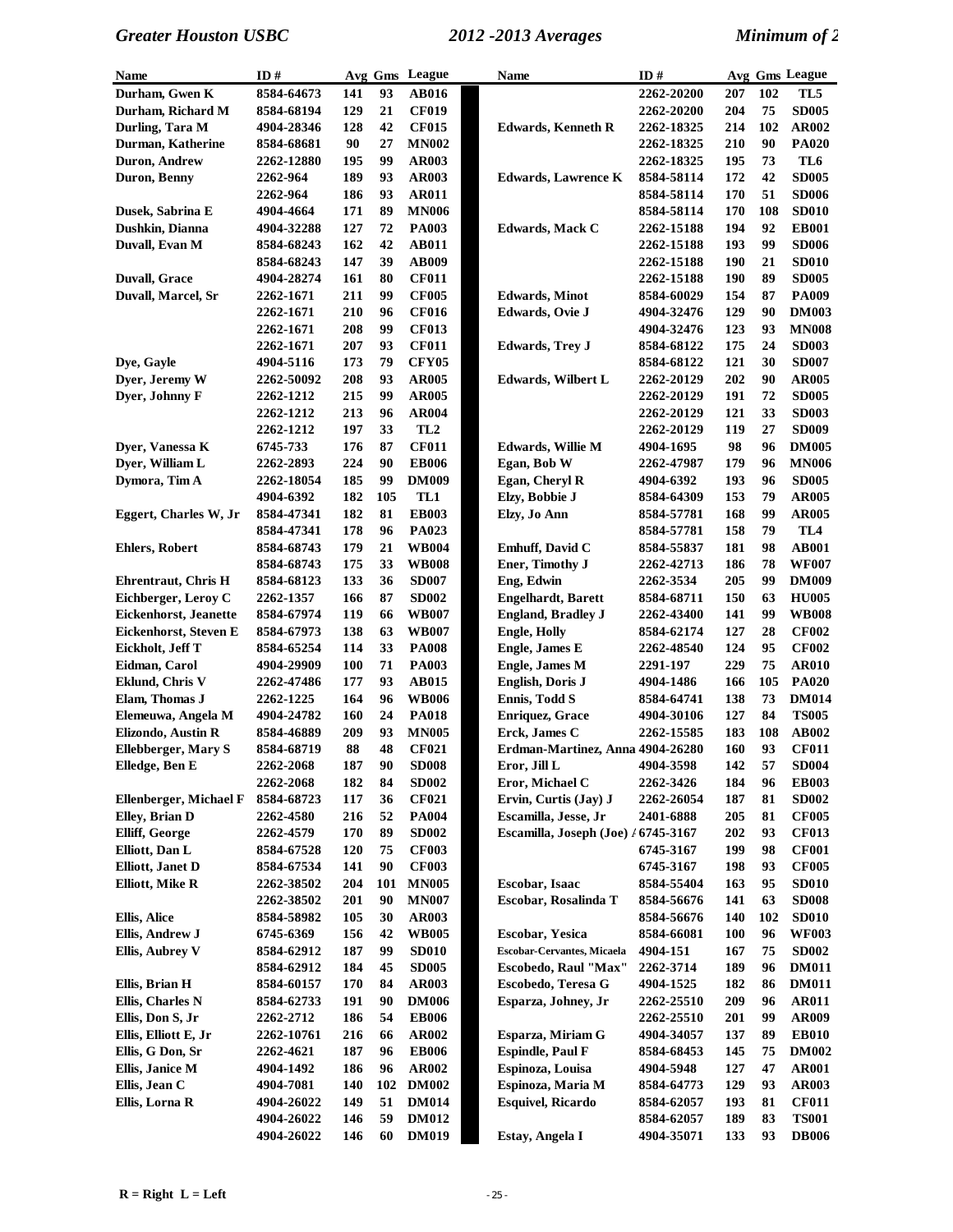| <b>Name</b>                        | ID#        | Avg Gms |     | League          | Name                                   | ID#        |     |     | Avg Gms League |
|------------------------------------|------------|---------|-----|-----------------|----------------------------------------|------------|-----|-----|----------------|
| Ellis, Mae B                       | 8584-47995 | 172     | 99  | <b>MN008</b>    | <b>Estay, Klint R</b>                  | 8584-48997 | 163 | 87  | <b>DB006</b>   |
|                                    | 8584-47995 | 172     | 99  | <b>MN009</b>    | <b>Esters, Constance S</b>             | 8584-58772 | 219 | 102 | AB002          |
| Ellis, Michael R, Jr               | 11-497646  | 165     | 66  | <b>WB007</b>    |                                        | 8584-58772 | 210 | 99  | <b>AB006</b>   |
| Ellis, Nicole A                    | 11-497652  | 121     | 87  | <b>WB007</b>    |                                        | 8584-58772 | 205 | 82  | TL4            |
| Ellis, Rhonda D                    | 4904-1292  | 150     | 87  | <b>SD006</b>    | Estrada, Aaron H                       | 8584-49553 | 182 | 78  | <b>SD002</b>   |
| Ellis, Ron D                       | 2262-3895  | 185     | 61  | <b>EB016</b>    | Estrada, Ruben J                       | 8647-6870  | 135 | 78  | <b>CF011</b>   |
| Ellis, Virgil R                    | 2262-23226 | 146     | 80  | <b>DM002</b>    | Estrada, Ryan R                        | 369-30682  | 174 | 36  | <b>SD010</b>   |
| <b>Ellison, James B</b>            | 8584-50049 | 210     | 79  | <b>DM006</b>    | Eu, Bradford                           | 8584-55872 | 164 | 87  | PA012          |
|                                    | 8584-50049 | 208     | 60  | <b>DM007</b>    | Eu, Norma L                            | 8584-62802 | 129 | 66  | PA012          |
|                                    | 8584-50049 | 207     | 76  | <b>DM011</b>    | Eubanks, Edna J                        | 4904-986   | 157 | 27  | <b>AR002</b>   |
| Ellison, John W                    | 2262-41713 | 192     | 72  | <b>CF003</b>    | Eubanks, Lloyd H                       | 8584-52561 | 175 | 99  | <b>AR002</b>   |
| <b>Ellisor, Agnes S</b>            | 4904-370   | 152     | 90  | <b>DB007</b>    | Evans, Edna L                          | 4904-31793 | 113 | 93  | <b>AR006</b>   |
| Ellisor, Terry L                   | 8584-47299 | 177     | 84  | <b>DB007</b>    | Evans, James D                         | 2262-1616  | 183 | 81  | <b>CF016</b>   |
| <b>Ellsworth, Kimberly L</b>       | 8584-65536 | 112     | 48  | <b>AR013</b>    | Evans, James M                         | 1560-9037  | 206 | 96  | <b>TS006</b>   |
| Elmes, Stan                        | 8584-68797 | 121     | 24  | <b>EB009</b>    | Evans, Jeremy L                        | 2262-42104 | 217 | 96  | <b>AR010</b>   |
| <b>Elmore, Cindy D</b>             | 8584-66786 | 108     | 78  | <b>CF011</b>    |                                        | 2262-42104 | 204 | 93  | <b>PA012</b>   |
| <b>Elmore, Heather R</b>           | 4904-25472 | 165     | 84  | <b>SD002</b>    | <b>Evans, Junenill</b>                 | 11-54327   | 163 | 67  | <b>DM010</b>   |
| Elmore, Virginia M                 | 4904-3877  | 150     | 87  | <b>SD002</b>    | Evans, KeJuana M                       | 4904-20385 | 188 | 24  | <b>AR006</b>   |
| Elo, Marshall A                    | 2262-40327 | 188     | 76  | PA007           |                                        | 4904-20385 | 187 | 81  | <b>PA007</b>   |
|                                    | 2262-40327 | 178     | 70  | TL6             |                                        | 4904-20385 | 185 | 81  | <b>PA020</b>   |
|                                    | 2262-40327 | 175     | 102 | <b>DB002</b>    |                                        | 4904-20385 | 184 | 44  | <b>AR011</b>   |
| Els, Carl E                        | 8584-65851 | 179     | 68  | <b>TS002</b>    | Evans, Latricia S                      | 11-43429   | 137 | 93  | <b>EB009</b>   |
|                                    | 8584-65851 | 176     | 27  | <b>PA007</b>    | Evans, Mark E                          | 2262-39589 | 192 | 30  | <b>DB001</b>   |
| Elsenheimer, Michael R 1598-713    |            | 182     | 101 | <b>AB017</b>    | Evans, Raashon A                       | 8584-57667 | 196 | 96  | <b>EB009</b>   |
| <b>Elsenheimer, Patricia</b>       | 4904-27826 | 182     | 102 | AB017           | Evans, Ryan A                          | 8584-67327 | 137 | 108 | <b>AB006</b>   |
| Evans, Tammy K                     | 4904-13088 | 169     | 90  | <b>TS005</b>    | Faulin, Douglas E                      | 2251-86    | 180 | 90  | AB015          |
| Evans, Taylor N                    | 6745-584   | 212     | 24  | <b>PA008</b>    | <b>Faulk, Colleen H</b>                | 4904-12360 | 113 | 81  | <b>MN001</b>   |
|                                    | 6745-584   | 211     | 75  | <b>AR010</b>    | <b>Faulk, Janice L</b>                 | 8584-62714 | 138 | 102 | <b>DB002</b>   |
|                                    | 6745-584   | 205     | 80  | <b>PA012</b>    | <b>Faulk, Zachariah T</b>              | 8584-56294 | 147 | 90  | <b>SD008</b>   |
| <b>Evans, Wayne</b>                | 8584-67793 | 154     | 55  | <b>DM003</b>    | <b>Faultry, Deana</b>                  | 8584-59772 | 115 | 93  | <b>EB010</b>   |
| Evans, William W                   | 2262-37069 | 140     | 102 | <b>WB007</b>    | <b>Faunce</b> , Brandon J              | 8584-65704 | 155 | 89  | <b>MN006</b>   |
| Evelo, Bill                        | 2262-1331  | 170     | 99  | <b>DM007</b>    | Fauvie, Jeff W                         | 8584-68717 | 113 | 42  | <b>CF021</b>   |
| Evelo, Charles(Rusty) R 2262-41667 |            | 193     | 93  | <b>SD002</b>    | <b>Fawcett, Ashley A</b>               | 4904-29708 | 178 | 33  | <b>AR005</b>   |
| Evelo, Sissie                      | 4904-3032  | 149     | 93  | <b>DM004</b>    |                                        | 4904-29708 | 177 | 66  | <b>AB006</b>   |
|                                    | 4904-3032  | 149     | 96  | <b>DM007</b>    | Feagans, James L                       | 2262-1915  | 180 | 72  | <b>CF001</b>   |
| <b>Evenson, Monte C</b>            | 2262-31805 | 172     | 51  | <b>TB001</b>    | <b>Feagans</b> , Susan                 | 4904-20824 | 141 | 87  | <b>CF001</b>   |
| Everett, Keith A                   | 2262-3208  | 155     | 78  | <b>PA012</b>    | Featheringham, Thomas (Chir 2262-36513 |            | 200 | 93  | <b>DB010</b>   |
| Everitt, Nicole L                  | 4904-34169 | 205     | 24  | <b>WF007</b>    | <b>Feathers, Melody S</b>              | 4904-3518  | 157 | 45  | <b>CF007</b>   |
|                                    | 4904-34169 | 203     | 98  | <b>CF001</b>    |                                        | 4904-3518  | 157 | 48  | <b>CF017</b>   |
|                                    | 4904-34169 | 202     | 80  | <b>CF011</b>    | Febre, Honeylet                        | 8584-67612 | 121 | 81  | <b>SD001</b>   |
|                                    | 4904-34169 | 199     | 54  | <b>CF013</b>    | Feggins, Jimmy                         | 8584-60307 | 175 | 82  | <b>DB009</b>   |
|                                    | 4904-34169 | 187     | 21  | <b>CF005</b>    | Feiwell, Allison M                     | 8584-68218 | 91  | 33  | <b>SD003</b>   |
| Everts, Karla J                    | 8584-49565 | 163     | 74  | <b>CF011</b>    | Felan, Natalie                         | 8584-68520 | 129 | 27  | <b>AB001</b>   |
| <b>Exnicious, Brandon P</b>        | 2262-44966 | 164     | 39  | <b>PA008</b>    | Felder, Jim K                          | 2262-1443  | 162 | 48  | <b>EB005</b>   |
| Eyerman, William R                 | 2262-6768  | 180     | 99  | <b>HU002</b>    |                                        | 2262-1443  | 157 | 99  | <b>EB001</b>   |
| <b>Evler, Robert F</b>             | 8584-55922 | 188     | 105 | <b>DB001</b>    |                                        | 2262-1443  | 155 | 87  | <b>EB003</b>   |
| Eyman, Ronnie W                    | 2262-9616  | 183     | 72  | <b>WF007</b>    |                                        | 2262-1443  | 135 | 39  | <b>FP001</b>   |
| Ezimako, Racheal T                 | 8584-47190 | 144     | 27  | <b>SD006</b>    | Feldhaus, Loretta L                    | 4904-5212  | 131 | 95  | <b>DM005</b>   |
| Fairbanks, Carrie M                | 4904-26729 | 153     | 51  | TL <sub>2</sub> | Feldman, Jennifer E                    | 8584-54441 | 136 | 93  | <b>WF003</b>   |
|                                    | 4904-26729 | 147     | 96  | <b>EB001</b>    | Feldman, Paul                          | 8584-59389 | 162 | 96  | <b>WF003</b>   |
| <b>Fairbanks, Ronald G</b>         | 2262-37481 | 186     | 60  | <b>PA011</b>    | Feller, Sandra K                       | 8584-48209 | 144 | 70  | <b>CF003</b>   |
|                                    | 2262-37481 | 184     | 90  | <b>EB001</b>    | <b>Felton, David W</b>                 | 2262-23967 | 144 | 81  | <b>PA004</b>   |
|                                    | 2262-37481 | 182     | 95  | <b>PA022</b>    | Fendell, Donna L                       | 8584-49989 | 137 | 93  | <b>AB007</b>   |
|                                    | 2262-37481 | 177     | 54  | TL <sub>2</sub> | Fenn, Harold                           | 2262-4375  | 142 | 87  | <b>DB005</b>   |
|                                    | 2262-37481 | 170     | 30  | <b>PA001</b>    | Fenske, Eileen                         | 4904-2235  | 148 | 93  | <b>PA013</b>   |
| Falco, Anthony J, III              | 2262-32771 | 204     | 51  | <b>AB003</b>    | Fenstermacher, Karl L                  | 2262-17010 | 201 | 84  | <b>WB004</b>   |
| <b>Falco, Charles</b>              | 2262-133   | 235     | 108 | <b>AB003</b>    | Feraco, John R                         | 6745-3954  | 205 | 39  | <b>CF005</b>   |
|                                    | 2262-133   | 232     | 93  | <b>AR009</b>    | Ferguson, Bryan                        | 11-539084  | 204 | 78  | <b>CF013</b>   |
| Faltisek, Julia L                  | 8647-6202  | 216     | 24  | <b>AR010</b>    | Ferguson, Kelli D                      | 8584-67721 | 137 | 90  | <b>WF007</b>   |
| Fancher, Jeffrey                   | 2243-7326  | 193     | 86  | <b>TS002</b>    | <b>Fernandez, David R</b>              | 2262-42737 | 150 | 75  | <b>DM014</b>   |
| Fancher, Jody B                    | 2262-6285  | 209     | 96  | <b>MN013</b>    |                                        | 2262-42737 | 140 | 69  | <b>PA004</b>   |
|                                    | 2262-6285  | 206     | 71  | <b>MN002</b>    | Fernandez, Sid                         | 2262-22273 | 183 | 72  | <b>SD014</b>   |
| Fancher, Kayla A                   | 4904-33056 | 156     | 72  | <b>MN013</b>    |                                        | 2262-22273 | 178 | 107 | <b>SD010</b>   |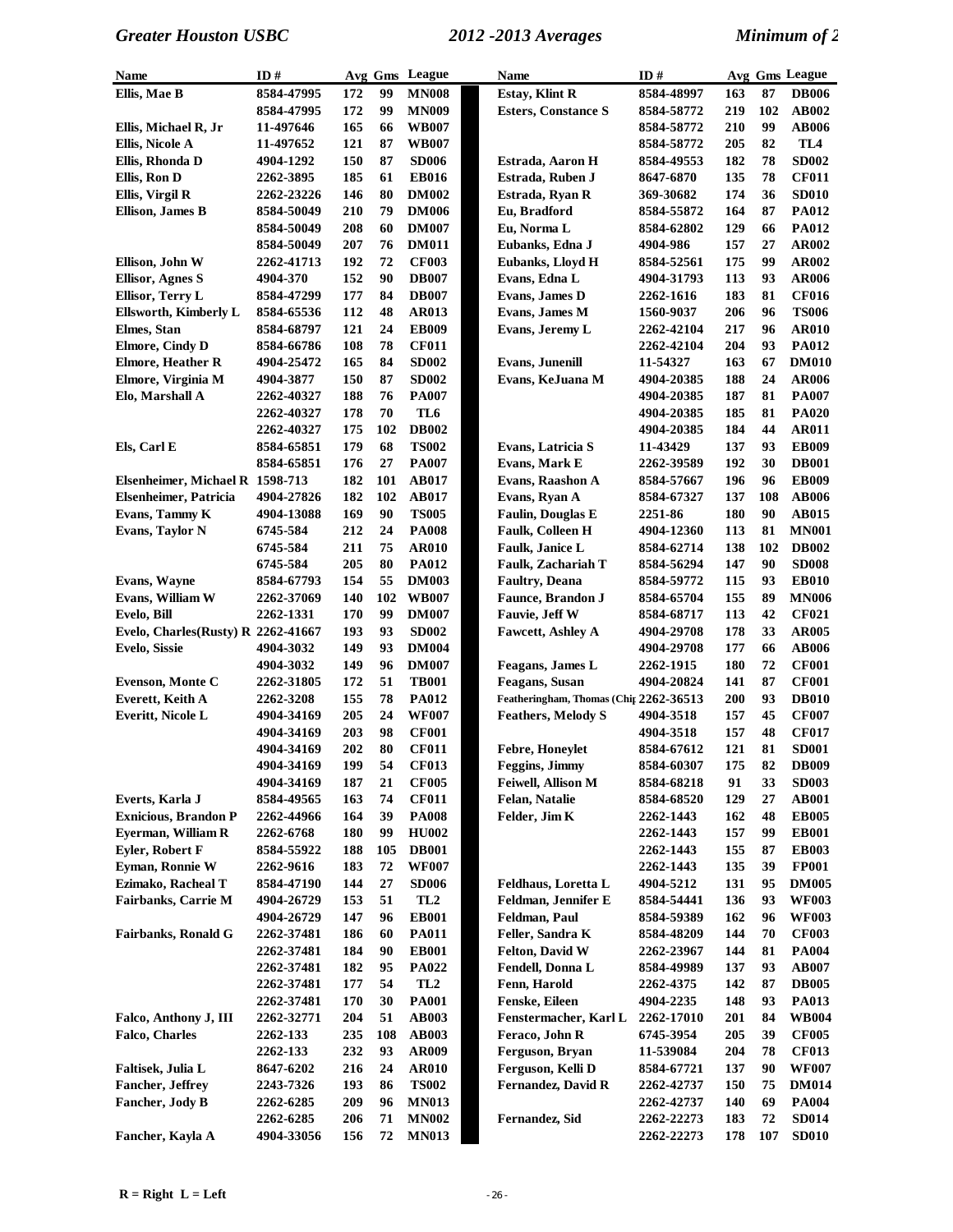| Name                                | ID#        |     |     | Avg Gms League  | Name                               | ID#        |            |     | Avg Gms League  |
|-------------------------------------|------------|-----|-----|-----------------|------------------------------------|------------|------------|-----|-----------------|
|                                     | 4904-33056 | 147 | 21  | <b>MN002</b>    | Ferrante, Christopher J 8584-66578 |            | 163        | 87  | <b>DM011</b>    |
| Farber, Edward F                    | 9-10244    | 214 | 21  | <b>PA016</b>    | <b>Ferrante</b> , Thomas           | 8584-66579 | 165        | 93  | <b>DM011</b>    |
|                                     | 9-10244    | 208 | 75  | <b>PA012</b>    | Ferrer, Abraham(Abe) E2262-24512   |            | 188        | 105 | <b>SD010</b>    |
| Farber, Randal S                    | 8584-50309 | 128 | 81  | <b>PA016</b>    |                                    | 2262-24512 | 185        | 45  | <b>SD014</b>    |
| Fares, Douglas L                    | 2262-741   | 190 | 99  | PA023           | Ferrer, Eugenio B                  | 2262-29379 | 177        | 45  | <b>EB003</b>    |
|                                     | 2262-741   | 179 | 72  | <b>TS001</b>    |                                    | 2262-29379 | 177        | 94  | <b>SD010</b>    |
| Farias, Matt                        | 2262-48209 | 209 | 90  | <b>DM007</b>    |                                    | 2262-29379 | 173        | 33  | <b>SD014</b>    |
| Farias, Richard R                   | 2262-5524  | 189 | 78  | <b>AR003</b>    | Ferrier, Walter N, III             | 971-7294   | 221        | 99  | <b>PA007</b>    |
| Farias, Rick N                      | 2262-9788  | 206 | 99  | <b>AR003</b>    | Ferring, Edmund J, Jr              | 2262-1000  | 117        | 27  | <b>MN008</b>    |
| Farias, Roy                         | 2262-181   | 172 | 93  | <b>EB001</b>    |                                    | 2262-1000  | 115        | 22  | <b>MN009</b>    |
| <b>Farley</b> , Jean                | 4904-2433  | 164 | 84  | <b>PA008</b>    | Ferris, Ryan A                     | 8584-67811 | 155        | 66  | <b>AB015</b>    |
|                                     | 4904-2433  | 158 | 59  | TL <sub>4</sub> | <b>Feuchtinger</b> , Diane G       | 4904-6546  | 147        | 66  | <b>WB001</b>    |
| Farley, John L                      | 2262-2496  | 135 | 36  | <b>CF001</b>    | <b>Fiedler, Sandy</b>              | 8584-54490 | 153        | 80  | <b>PA003</b>    |
| <b>Farlow, Carolyn A</b>            | 4904-1316  | 169 | 93  | <b>AB015</b>    |                                    | 8584-54490 | 150        | 93  | <b>PA006</b>    |
|                                     |            | 163 | 96  | <b>AB007</b>    | Field, Anna L                      |            | 151        | 75  | <b>PA007</b>    |
|                                     | 4904-1316  |     |     |                 |                                    | 4904-28554 |            | 84  |                 |
| <b>Farlow, Robert W</b>             | 2222-1924  | 208 | 57  | <b>AB015</b>    | Field, Lance C                     | 2262-36528 | 191<br>199 |     | <b>EB003</b>    |
| Farmer, Charles E                   | 2262-23361 | 188 | 87  | <b>DM006</b>    | Field, Robert J                    | 2262-19946 |            | 93  | <b>CF011</b>    |
| <b>Farris, Haynes</b>               | 2262-720   | 190 | 93  | <b>AR005</b>    | <b>Fielding, Elaine M</b>          | 4904-24645 | 177        | 87  | <b>TS002</b>    |
|                                     | 2262-720   | 187 | 99  | <b>AR002</b>    |                                    | 4904-24645 | 171        | 93  | <b>TS005</b>    |
| <b>Farrow, Mary F</b>               | 4904-1306  | 163 | 93  | <b>AR004</b>    | <b>Fielding, Michael E</b>         | 2262-14204 | 174        | 84  | <b>TS002</b>    |
|                                     | 4904-1306  | 161 | 55  | TL <sub>2</sub> | <b>Fields, Darnell M</b>           | 4904-8089  | 170        | 102 | <b>AR002</b>    |
| <b>Farrow, Vernell</b>              | 4904-1342  | 116 | 99  | <b>PA011</b>    |                                    | 4904-8089  | 166        | 105 | <b>PA020</b>    |
|                                     | 4904-1342  | 113 | 96  | AR001           | Fields, David L                    | 2262-18875 | 201        | 90  | <b>AR010</b>    |
| Fasone, Ann M                       | 8584-55275 | 140 | 90  | <b>WF007</b>    | <b>Fields</b> , Jimmy              | 2262-19574 | 223        | 102 | <b>AR010</b>    |
|                                     | 8584-55275 | 138 | 102 | <b>CF003</b>    |                                    | 2262-19574 | 219        | 102 | <b>AR009</b>    |
| Faul, Karla L                       | 3614-1757  | 144 | 21  | <b>WB001</b>    | <b>Fields, Kelly</b>               | 8584-62172 | 115        | 67  | <b>AR006</b>    |
| Fields, Larry J                     | 2262-37857 | 201 | 75  | TL6             | <b>Fletcher</b> , Jeremy B         | 2262-46493 | 200        | 42  | <b>TS001</b>    |
| Fields, Marilyn J                   | 4880-2039  | 143 | 96  | <b>AR001</b>    | <b>Fletcher, Santos H</b>          | 4904-34164 | 159        | 81  | <b>TS001</b>    |
| Fields, Michael J                   | 2262-43717 | 172 | 90  | <b>EB003</b>    |                                    | 4904-34164 | 154        | 54  | TL <sub>4</sub> |
| <b>Fields, Ronald D</b>             | 2262-7886  | 162 | 75  | <b>EB016</b>    | <b>Fleury, August J</b>            | 8584-48543 | 146        | 72  | <b>WF009</b>    |
| <b>Fields, Russell J</b>            | 8004-1365  | 204 | 69  | <b>AR011</b>    | Flewellen, Brenda K                | 4904-4170  | 144        | 84  | <b>DM019</b>    |
| <b>Fields, Sheddric D</b>           | 2262-44548 | 182 | 90  | <b>EB003</b>    | Flinn, Kelly                       | 6745-3912  | 161        | 30  | <b>SD002</b>    |
| Fife, Barbara J                     | 4904-3435  | 142 | 99  | <b>MN002</b>    | Flinn, Mary J                      | 4904-25896 | 156        | 96  | <b>SD001</b>    |
| Figley, Steve K                     | 8584-65548 | 175 | 84  | <b>CF016</b>    |                                    | 4904-25896 | 154        | 93  | <b>SD002</b>    |
| Figliola, Michael A                 | 2262-5626  | 210 | 60  | <b>DM014</b>    | <b>Flocks, Billy</b>               | 2262-34637 | 212        | 47  | <b>WB005</b>    |
| Figures-Allen, Lisa Rene 8584-58955 |            | 140 | 90  | <b>EB009</b>    |                                    | 2262-34637 | 204        | 54  | <b>DB001</b>    |
| Filkins, Jacquelyn A                | 8584-48214 | 156 | 85  | <b>DM010</b>    | <b>Flores, Annayvonne</b>          | 4904-32317 | 144        | 96  | <b>AB006</b>    |
| <b>Filkins, Robert R</b>            | 8584-48213 | 174 | 93  | <b>DM010</b>    | Flores, Brenda D                   | 8584-59526 | 141        | 96  | <b>AR005</b>    |
| Fillip, Joan                        | 4904-4332  | 158 | 93  | <b>CF010</b>    | <b>Flores, D Marie</b>             | 4931-346   | 175        | 57  | <b>AR011</b>    |
| <b>Filthaut, Carolynne J</b>        | 4904-7333  | 145 | 95  | <b>TS005</b>    | Flores, Edmund R, Jr               | 2262-44820 | 148        | 55  | TL <sub>2</sub> |
| Finch, Kyle                         | 8584-68391 | 121 | 48  | <b>AB018</b>    | <b>Flores, Frank G</b>             | 2262-12131 | 189        | 99  | <b>MN002</b>    |
| <b>Finch, Tracey</b>                | 8584-68407 | 79  | 24  | <b>AB018</b>    |                                    | 2262-12131 | 187        | 93  | <b>MN006</b>    |
| Fine, Cleo B                        | 4904-659   | 131 | 72  | <b>DM002</b>    | <b>Flores, Jesse E</b>             | 2287-758   | 192        | 69  | <b>AR011</b>    |
| <b>Finger, Lawrence B</b>           | 2262-2669  | 176 | 87  | <b>PA016</b>    | <b>Flores, Jessie</b>              | 8584-55946 | 144        | 108 | <b>AB006</b>    |
| Finister, Vannie B                  | 8584-48464 | 198 | 93  | <b>HU006</b>    | <b>Flores, Kristal S</b>           | 8584-68291 | 109        | 75  | <b>TS002</b>    |
|                                     | 8584-48464 | 196 | 36  | <b>HU005</b>    | <b>Flores, Louis</b>               | 8584-59010 | 156        | 96  | <b>AR005</b>    |
|                                     | 8584-48464 | 196 | 96  | <b>HU002</b>    | Flores, Melissa A                  | 4904-21518 | 158        | 72  | <b>TS005</b>    |
|                                     | 8584-48464 | 194 | 90  | <b>HU004</b>    | <b>Flores, Patsy A</b>             | 4904-31510 | 168        | 57  | TL <sub>2</sub> |
| <b>Finkelstein, Mark A</b>          | 2262-43080 | 211 | 90  | <b>PA016</b>    | Flores, Ricardo B                  | 8584-57604 | 138        | 30  | <b>HU008</b>    |
|                                     |            | 209 | 87  |                 |                                    |            | 124        | 42  | <b>EB005</b>    |
|                                     | 2262-43080 |     |     | <b>PA012</b>    | Floresca, Clarita S                | 8584-56623 |            |     |                 |
| <b>Finley, Mark E</b>               | 2262-40044 | 227 | 21  | <b>PA007</b>    | Flournoy, Willie J, Jr             | 8584-67414 | 129        | 65  | <b>EB003</b>    |
|                                     | 2262-40044 | 223 | 96  | <b>TS001</b>    | Flowers, Michael (Mike) 2262-4874  |            | 212        | 90  | <b>CF011</b>    |
| <b>Finley, Randy N</b>              | 2262-13403 | 143 | 33  | <b>PA004</b>    |                                    | 2262-4874  | 205        | 75  | <b>SD002</b>    |
| Finn, Ilana                         | 8584-68353 | 91  | 30  | <b>PA016</b>    | <b>Flowers</b> , Tina              | 8584-66209 | 116        | 85  | <b>AB008</b>    |
| First, Skip                         | 1905-5042  | 164 | 84  | <b>CF005</b>    | Flowers, Travis L                  | 2262-9688  | 193        | 87  | <b>DM010</b>    |
| <b>Fischer, Howard S</b>            | 2262-44145 | 199 | 90  | <b>TB001</b>    | Floyd, William                     | 8584-67486 | 145        | 84  | <b>WB008</b>    |
| <b>Fischer, Kimberly S</b>          | 8584-64088 | 119 | 89  | <b>TB001</b>    |                                    | 8584-67486 | 141        | 78  | <b>WB011</b>    |
| Fisher, Adam G                      | 8584-62922 | 195 | 67  | <b>PA013</b>    | <b>Flucas, Kenneth E</b>           | 1842-7258  | 191        | 80  | <b>PA012</b>    |
| Fisher, Debora L                    | 4904-28977 | 155 | 78  | <b>CF005</b>    |                                    | 1842-7258  | 188        | 90  | <b>DM010</b>    |
| <b>Fisher, Donnie J</b>             | 2278-141   | 215 | 75  | <b>DB001</b>    |                                    | 1842-7258  | 183        | 93  | <b>EB001</b>    |
| Fisher, Edwin W                     | 1-1119     | 167 | 24  | <b>PA008</b>    | Flucas, Melba A                    | 8584-53844 | 161        | 90  | <b>DM010</b>    |
| <b>Fisher, Gregory A</b>            | 2262-45113 | 199 | 60  | <b>AR011</b>    |                                    | 8584-53844 | 158        | 78  | <b>PA012</b>    |
|                                     | 2262-45113 | 193 | 74  | <b>AR006</b>    | Fluellen, Eddie J                  | 8584-58057 | 181        | 63  | <b>WB008</b>    |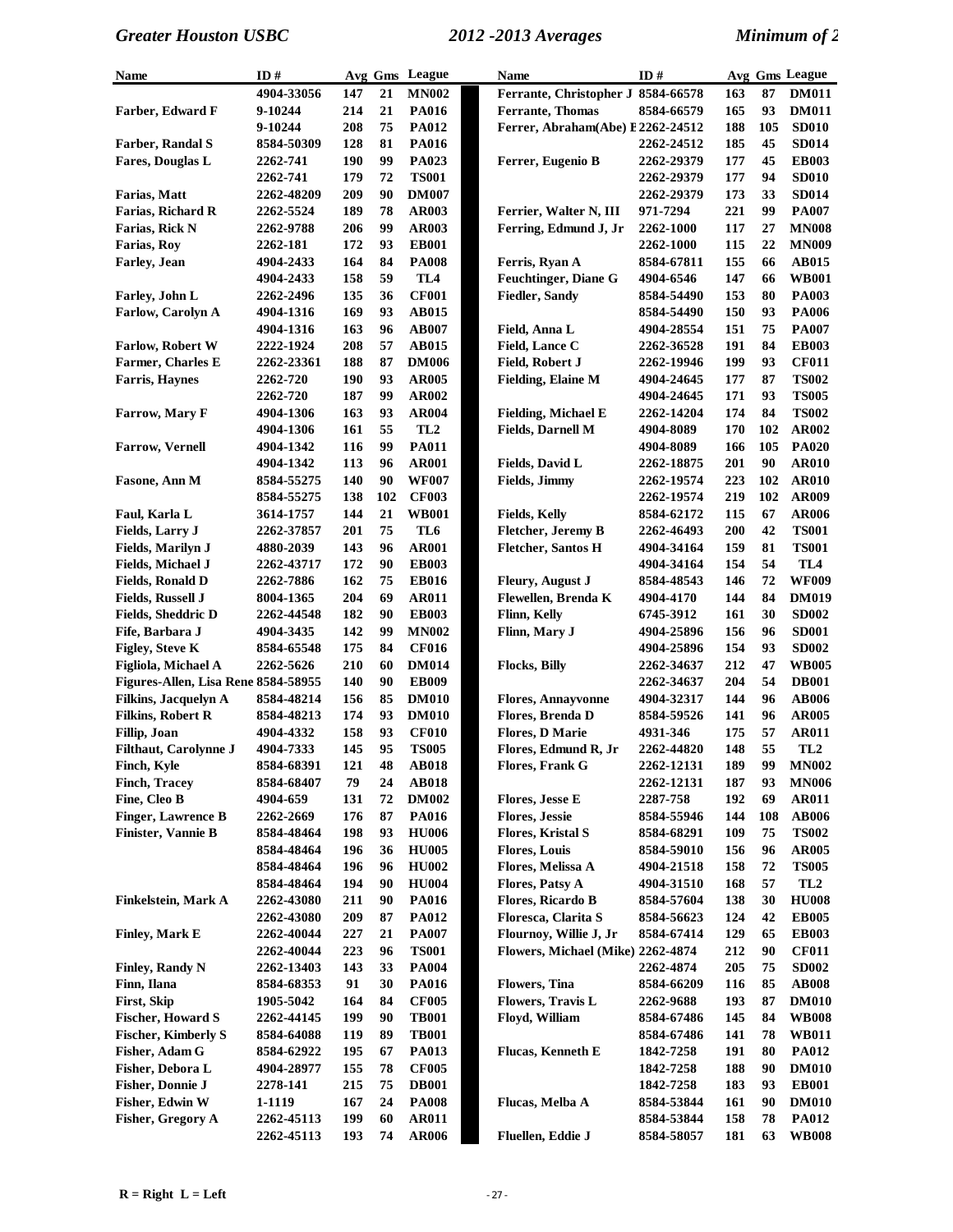| <b>Name</b>                         | ID#        |     |            | Avg Gms League  | <b>Name</b>                        | ID#               |     |            | Avg Gms League |
|-------------------------------------|------------|-----|------------|-----------------|------------------------------------|-------------------|-----|------------|----------------|
| Fisher, Sherri G                    | 4904-1487  | 196 | 29         | <b>EB016</b>    | Fobbs, Darris E                    | 2262-5054         | 189 | 90         | <b>DB010</b>   |
| Fisher, Woodley D                   | 8584-49159 | 173 | 90         | <b>WB008</b>    | <b>Foerster, Kevin S</b>           | 6745-4872         | 215 | 97         | <b>CF013</b>   |
| <b>Fisseler, Doris A</b>            | 4904-6740  | 124 | 78         | <b>EB015</b>    | Fogler, Earl E                     | 8584-57742        | 139 | 72         | PA023          |
| <b>Fitzgerald, Dedric R</b>         | 960-1622   | 221 | 87         | <b>PA007</b>    | Foglesong, Jeff S                  | 10-1293760        | 204 | 96         | <b>WB008</b>   |
|                                     | 960-1622   | 211 | 96         | <b>DB001</b>    | Foglesong, Natashia A              | 4904-23664        | 181 | 84         | <b>WB008</b>   |
| Fitzgerald, Lisa D                  | 4904-17873 | 143 | 76         | <b>DM019</b>    | Foley, Nancy C                     | 8584-68302        | 133 | 46         | <b>SD004</b>   |
| Fitzgerald, Teneshia L              | 3603-8187  | 220 | 86         | <b>PA007</b>    | Foley, Paula M                     | 4904-506          | 174 | 77         | <b>MN001</b>   |
|                                     | 3603-8187  | 219 | 90         | TL4             | Foley, Richard                     | 2262-6873         | 199 | 36         | <b>SD002</b>   |
|                                     | 3603-8187  | 204 | 90         | <b>DB001</b>    | Folger, Sherrie                    | 8584-67705        | 76  | 72         | <b>CF002</b>   |
| Fitzwilliam, Robert G               | 2262-1579  | 213 | 93         | <b>DM007</b>    | Folk, Corinne I                    | 4904-28925        | 143 | 78         | <b>AR001</b>   |
|                                     | 2262-1579  | 205 | 72         | <b>EB006</b>    |                                    | 4904-28925        | 141 | 68         | <b>AR004</b>   |
|                                     | 2262-1579  | 204 | 71         | <b>DM011</b>    | Fontenot, Aubrey D                 | <b>2262-26008</b> | 199 | 80         | <b>WF007</b>   |
| Flagg, Jarriett                     | 8584-65770 | 162 | 84         | <b>HU011</b>    | Fontenot, Charles E, II            | 8584-54623        | 178 | 108        | <b>SD010</b>   |
| Flakes, Luther E                    | 8584-60950 | 156 | 99         | <b>HU002</b>    | Fontenot, Melissa M                | 8584-65214        | 150 | 81         | <b>PA012</b>   |
| Flanagan, Donald R                  | 2262-48049 | 200 | 87         | <b>AR002</b>    | <b>Fontenot</b> , Troy             | 8584-65215        | 170 | 60         | PA012          |
|                                     | 2262-48049 | 182 | 75         | <b>WF009</b>    | Foo, Ken G                         | 8624-21137        | 218 | 42         | AR009          |
|                                     | 2262-48049 | 177 | 93         | <b>HU004</b>    | Foote, Angela R                    | 4904-27281        | 163 | 84         | <b>DM006</b>   |
| Flannery, Ginger L                  | 4904-2942  | 136 | 90         | PA023           | Foote, Earl B                      | 2262-38383        | 163 | 72         | <b>DM006</b>   |
| <b>Flannery, Richard E</b>          | 2262-3501  | 173 | 60         | <b>EB003</b>    | Foots, Lynn F                      | 4904-9964         | 146 | 96         | <b>HU004</b>   |
|                                     | 2262-3501  | 165 | 90         | PA023           |                                    | 4904-9964         | 146 | 105        | <b>PA020</b>   |
| <b>Fleener</b> , Mike               | 8584-56615 | 205 | 68         | <b>TS001</b>    | Ford, Annette M                    | 4904-17339        | 142 | 63         | AB007          |
| Fleming, Gary L                     | 2262-34287 | 194 | 30         | <b>DM006</b>    | Ford, Charlotte G                  | 8584-59320        | 115 | 93         | <b>HU004</b>   |
|                                     | 2262-34287 | 183 | 96         | <b>DM008</b>    | Ford, David E                      | 2262-7878         | 195 | 44         | <b>HU006</b>   |
| <b>Fleming</b> , Justin             | 6745-3512  | 180 | 21         | <b>DM008</b>    | Ford, David L, Sr                  | 2262-644          | 192 | 96         | <b>DM006</b>   |
| Fleming, Marsha E                   | 4934-769   | 132 | 61         | <b>PA006</b>    | Ford, Deneen M                     | 8584-64181        | 120 | 76         | <b>HU004</b>   |
|                                     | 4934-769   | 130 | 66         | <b>PA002</b>    | Ford, John S                       | 8584-66829        | 175 | 81         | <b>DM007</b>   |
| Flernandez, Cameron A 8584-67718    |            | 171 | 91         | <b>WF007</b>    | Ford, Martha A                     | 4885-1370         | 150 | 43         | <b>MN009</b>   |
| Ford, Melvin P                      | 2262-9195  | 206 | 27         | <b>SD006</b>    | <b>Francois, Robert P</b>          | 8584-48668        | 200 | 39         | <b>PA020</b>   |
|                                     | 2262-9195  | 205 | 108        | <b>PA020</b>    |                                    | 8584-48668        | 199 | 92         | <b>PA007</b>   |
|                                     | 2262-9195  | 198 | 96         | <b>SD005</b>    | Frank, Lana S                      | 4904-2980         | 131 | 72         | <b>MN001</b>   |
| Foreman, Betty J                    | 8584-48056 | 147 | 84         | <b>AB002</b>    | Franklin, Calvin R                 | 2262-42918        | 187 | 42         | <b>EB001</b>   |
| Foreman, David L                    | 8584-62261 | 150 | 87         | <b>WB013</b>    | Franklin, Keith D                  | 2262-415          | 196 | 78         | TL6            |
| Foreman, John F                     | 8584-48057 | 157 | 96         | <b>AB002</b>    | Franklin, Kelvin R                 | 8584-51606        | 151 | 45         | <b>WF002</b>   |
| Foreman, Samantha L                 | 8584-50522 | 141 | 36         | <b>WB013</b>    |                                    | 8584-51606        | 136 | 50         | <b>WF008</b>   |
| Fornet, Erinn L                     | 8584-63711 | 134 | 96         | <b>MN013</b>    | Franklin, Ramona N                 | 8584-60364        | 119 | 86         | <b>WF009</b>   |
| Fornet, Kyle                        | 6745-2434  | 218 | 96         | <b>MN013</b>    | Franks, Harrel D                   | 8584-67995        | 112 | 90         | <b>CF003</b>   |
| Forrest, Atwaun A                   | 2262-21524 | 170 | ${\bf 71}$ | <b>EB003</b>    | Franks, Sandra M                   | 8584-67994        | 102 | 78         | <b>CF003</b>   |
| Forster, Alan J                     | 6745-8202  | 106 | 93         | <b>MN013</b>    | Frantz, Jeffrey                    | 2287-352          | 204 | 96         | <b>AB004</b>   |
| Forteza, Tamara J                   | 4904-26406 | 169 | 32         | <b>AR005</b>    | Fraser, John D, Jr                 | <b>2262-49530</b> | 192 | 78         | <b>MN003</b>   |
|                                     | 4904-26406 | 166 | 33         | <b>AR011</b>    |                                    | <b>2262-49530</b> | 187 | 81         | <b>MN006</b>   |
|                                     | 4904-26406 | 161 | 57         | TL4             | Frassetto, Steven C                | 8584-66604        | 170 | 96         | <b>WB005</b>   |
| <b>Fosnight, Robert L</b>           | 9035-1912  | 145 | 42         | <b>HU008</b>    | Fravel, Clyde E, III               | 2262-1206         | 222 | 99         | <b>PA008</b>   |
|                                     | 9035-1912  | 144 | 54         | <b>HU001</b>    | Fravel, Ellen C                    | 4904-11009        | 106 | 96         | <b>WB002</b>   |
| Foss, Lydia B                       | 4904-6653  | 126 | 81         | <b>AB016</b>    | <b>Fravel, Emily</b>               | 9143-2580         | 201 | 85         | <b>PA012</b>   |
| Foster, Bill                        | 8584-62812 | 154 | 93         | <b>CF018</b>    | Fravel, Mike E                     | 2287-774          | 224 | 93         | <b>AR010</b>   |
| Foster, Clay                        | 2262-1278  | 205 | 93         | <b>WF007</b>    | Frazer, Lee                        | 8584-57769        | 193 | 90         | <b>MN005</b>   |
|                                     | 2262-1278  | 195 | 99         | <b>WB007</b>    |                                    | 8584-57769        | 186 | 78         | <b>DB006</b>   |
| Foster, David C                     | 8584-65255 | 185 | 96         | <b>PA008</b>    | Frazier, Clifford L                | 2262-42223        | 139 | 48         | <b>WF005</b>   |
| <b>Foster, Dennis E</b>             | 2262-4610  | 191 | 77         | TL6             |                                    | 2262-42223        | 134 | 33         | <b>WF001</b>   |
|                                     | 2262-4610  | 191 | 88         | <b>HU006</b>    | Frazier, Herbert                   | 2262-4906         | 167 | 93         | <b>PA011</b>   |
| Foster, Donna G                     | 4904-831   | 162 | 99         | <b>DB002</b>    |                                    | 2262-4906         | 158 | <b>100</b> | <b>AR002</b>   |
| <b>Foster, James I</b>              | 2262-6796  | 153 | 99         | <b>SD006</b>    | Frazier, Leon                      | 8584-63903        | 151 | 90         | <b>WF012</b>   |
| Foster, Karen                       | 4885-2973  | 181 | 45         | TL <sub>4</sub> | Frazier, Leslie R                  | 2262-14736        | 181 | 87         | <b>CF016</b>   |
| Foster, Ronnie (Veronic: 4904-20617 |            | 150 | 96         | <b>WB002</b>    | Frechette, Lynda (Frenc 4904-11547 |                   | 166 | 99         | <b>AB017</b>   |
|                                     | 4904-20617 | 149 | 87         | <b>CF018</b>    | Frederick, John E                  | 2262-1936         | 187 | 63         | <b>AB003</b>   |
| Foster, Sean C                      | 8584-61404 | 211 | 108        | <b>DB001</b>    |                                    | 2262-1936         | 184 | 93         | <b>AB001</b>   |
|                                     | 8584-61404 | 209 | 89         | <b>DB010</b>    | <b>Freed, Rick F</b>               | 118-4107          | 184 | 105        | <b>DB001</b>   |
|                                     | 8584-61404 | 207 | 74         | <b>DB002</b>    | Freedman, Patricia E               | 9046-5397         | 147 | 33         | <b>MN009</b>   |
|                                     | 8584-61404 | 206 | 93         | <b>WB005</b>    |                                    | 9046-5397         | 138 | 87         | <b>MN008</b>   |
|                                     | 8584-61404 | 201 | 78         | <b>HU004</b>    | Freedman, Zach P                   | 8584-68455        | 138 | 75         | <b>DM011</b>   |
| Foster, Vickie L                    | 4904-24512 | 147 | 97         | <b>CF003</b>    | Freeman, Aaron K                   | 8584-68032        | 148 | 72         | <b>CF008</b>   |
|                                     | 4904-24512 | 145 | 57         | <b>CF008</b>    | Freeman, Elizabeth                 | 6745-6729         | 144 | 92         | HUY03          |
| <b>Fothergill, Denise</b>           | 8584-66603 | 130 | 96         | <b>WB005</b>    | Freeman, Frank E                   | 8584-60680        | 200 | 96         | <b>EB006</b>   |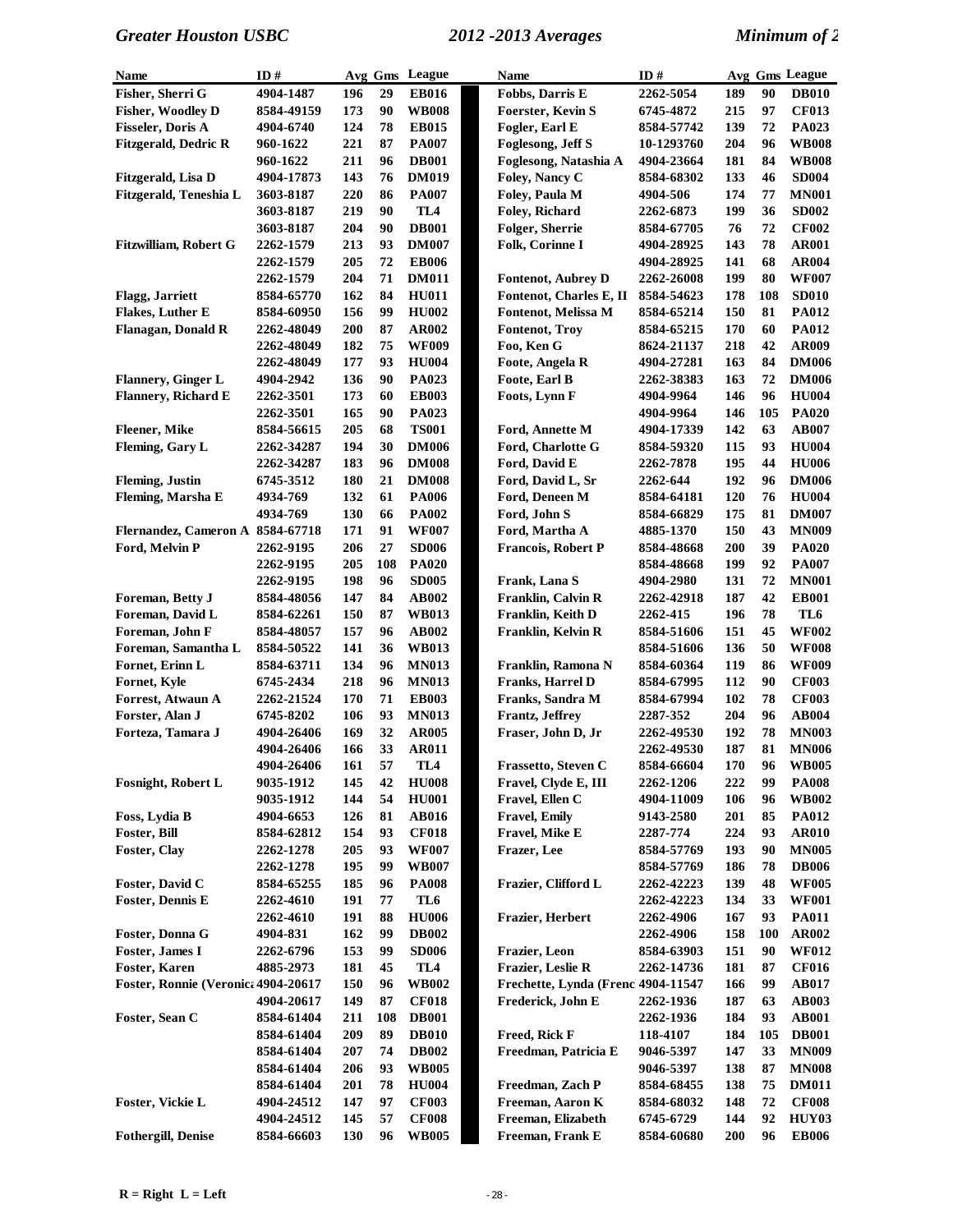| <b>Name</b>                       | ID#               |     |            | Avg Gms League  | <b>Name</b>                         | ID#        |     |            | Avg Gms League    |
|-----------------------------------|-------------------|-----|------------|-----------------|-------------------------------------|------------|-----|------------|-------------------|
| Fought, Donald E                  | 2262-44240        | 177 | 90         | <b>SD002</b>    |                                     | 8584-60680 | 199 | 41         | <b>EB010</b>      |
|                                   | 2262-44240        | 174 | 96         | PA023           | Freeman, James L                    | 2262-955   | 173 | 87         | <b>DM003</b>      |
| <b>Fought, Douglas A</b>          | 2262-42928        | 208 | 30         | <b>SD002</b>    |                                     | 2262-955   | 172 | 87         | <b>DM012</b>      |
|                                   | 2262-42928        | 206 | 96         | <b>TS001</b>    | Freeman, Julia M                    | 6745-6038  | 189 | 68         | HUY03             |
|                                   | 2262-42928        | 204 | 99         | PA023           |                                     | 6745-6038  | 177 | 33         | COY <sub>02</sub> |
| Fought, Mandi                     | 4904-12143        | 193 | 80         | <b>PA023</b>    | Freeman, LeMond B                   | 4904-978   | 154 | 77         | <b>DM003</b>      |
|                                   | 4904-12143        | 188 | 88         | <b>TS001</b>    |                                     | 4904-978   | 154 | 77         | <b>DM012</b>      |
| Foutch, Amanda                    | 8584-68514        | 131 | 63         | <b>WB005</b>    | Freeman, Oscar R                    | 2262-35641 | 193 | 96         | <b>SD005</b>      |
| Fox, Douglas R                    | 8584-68585        | 133 | 45         | <b>MN013</b>    |                                     | 2262-35641 | 191 | 90         | <b>EB016</b>      |
| Fox, Gilbert                      | 8584-54375        | 163 | 36         | <b>CF023</b>    | Freeman, Renee                      | 8584-51114 | 114 | 99         | <b>CF005</b>      |
|                                   | 8584-54375        | 157 | 38         | <b>CF009</b>    | Freeman, Ricky A                    | 2262-46143 | 202 | 99         | <b>CF013</b>      |
| Fox, Jason L                      | 2278-1424         | 216 | 78         | <b>DB001</b>    |                                     | 2262-46143 | 199 | 39         | <b>DM008</b>      |
| Fox, Patty A                      | 4904-2841         | 139 | 93         | <b>WB003</b>    |                                     | 2262-46143 | 197 | 36         | <b>DM011</b>      |
| Frachtman, Rick                   | 8584-60229        | 176 | 36         | <b>PA016</b>    | Freeman, Terrell (TJ) E, 6745-6035  |            | 187 | 92         | HUY03             |
| <b>France</b> , Justin            | 8584-65190        | 162 | 75         | <b>WB004</b>    | Freemont, Elizabeth A               | 4904-3025  | 131 | 84         | <b>SD001</b>      |
| Francis, Annie M                  | 4904-901          | 149 | 78         | <b>PA020</b>    |                                     | 4904-3025  | 118 | 96         | <b>CF006</b>      |
|                                   | 4904-901          | 141 | 55         | TL <sub>4</sub> | Freestone, Mack A                   | 2222-1593  | 161 | 90         | <b>AB016</b>      |
| <b>Francis, Dennis L</b>          | 2262-25524        | 227 | 93         | <b>AR010</b>    | French, Deborah A                   | 4904-24694 | 116 | 83         | <b>MN001</b>      |
| Francis, Floyd (Bodey) G2262-1255 |                   | 183 | 96         | <b>DM001</b>    | French, Jeff                        | 8584-66490 | 151 | 96         | <b>MN006</b>      |
|                                   | 2262-1255         | 181 | 102        | <b>DM002</b>    |                                     | 2262-7358  | 230 | 87         | <b>AR011</b>      |
|                                   |                   |     | 99         |                 | Freund, Larry A                     |            |     | 36         |                   |
|                                   | 2262-1255         | 180 |            | <b>DM012</b>    |                                     | 2262-7358  | 228 |            | AR003             |
| <b>Francis, Michael S</b>         | 8584-66025        | 209 | 105        | <b>AB003</b>    |                                     | 2262-7358  | 226 | 93         | <b>AR010</b>      |
| Francis, Sherman J                | <b>2262-24093</b> | 193 | 86         | <b>PA007</b>    |                                     | 2262-7358  | 218 | 90         | AR009             |
| Francis, Vina                     | 4904-3327         | 125 | 78         | <b>PA021</b>    | Frickey, David E                    | 8584-49438 | 215 | 60         | <b>AB017</b>      |
| Francois, David J                 | 2262-954          | 188 | 78         | <b>PA020</b>    | Fridrich, Andra E                   | 8584-66590 | 89  | 69         | <b>TS002</b>      |
|                                   | 2262-954          | 179 | 81         | <b>PA007</b>    | Fridrich, Lacie L                   | 4904-31167 | 138 | 96         | <b>TS002</b>      |
|                                   | 2262-954          | 175 | 87         | <b>EB016</b>    | Fridrich, Michael (Brent 2262-18226 |            | 185 | 84         | <b>TS002</b>      |
| <b>Francois, Jerald P</b>         | <b>2222-1960</b>  | 195 | 84         | <b>DM003</b>    | Fridrich, Ryan A                    | 2262-40123 | 139 | 87         | <b>TS002</b>      |
| Fridye, John J                    | 157-13155         | 158 | 92         | <b>AR001</b>    | Gailes, Chris                       | 9046-5923  | 190 | 54         | PA012             |
|                                   | 157-13155         | 141 | 99         | <b>AB016</b>    | Gaines, Dezrein I                   | 1293-340   | 199 | 49         | AR002             |
| Fridye, Tom A                     | 2262-7262         | 215 | 99         | <b>AR001</b>    |                                     | 1293-340   | 198 | 75         | <b>PA020</b>      |
|                                   | 2262-7262         | 213 | 108        | <b>PA020</b>    | Gaines, J. J. M                     | 971-7435   | 201 | 102        | TL5               |
| Frieda, Wade E                    | 9046-7026         | 169 | 45         | <b>CF001</b>    | Gaines, Robert B, Jr                | 2262-45450 | 212 | 42         | <b>WF002</b>      |
| Friedman, Idie                    | 2951-347          | 146 | 81         | <b>WB010</b>    |                                     | 2262-45450 | 206 | 102        | TL5               |
| Friedrich, Luanne M               | 4904-4928         | 135 | 93         | <b>WB003</b>    |                                     | 2262-45450 | 205 | 75         | <b>SD005</b>      |
| Friedrichs, Kathy A               | 4904-31503        | 176 | 99         | <b>CF005</b>    |                                     | 2262-45450 | 193 | 39         | <b>CF015</b>      |
| <b>Friedrichs, Ross G</b>         | 2262-44891        | 184 | 99         | <b>CF005</b>    | <b>Gainous, Mark A</b>              | 8584-48350 | 174 | 96         | <b>HU002</b>      |
| Friedrichsen, Cody A              | 8584-67972        | 187 | 99         | <b>AB004</b>    | Galiette, Stephen J                 | 2262-30650 | 175 | 69         | <b>SD002</b>      |
| Friels, David W                   | 8584-49068        | 184 | 48         | <b>WF002</b>    | Galindo, Jose R                     | 8584-64615 | 104 | 99         | <b>DM002</b>      |
|                                   | 8584-49068        | 176 | ${\bf 77}$ | <b>WF009</b>    | Gallagher, Sue                      | 4904-34855 | 146 | 42         | <b>AB009</b>      |
|                                   | 8584-49068        | 173 | 45         | <b>HU004</b>    | Gallaway, Jay L                     | 2262-36543 | 178 | ${\bf 70}$ | <b>AB001</b>      |
| Friels, Tawanna S                 | 8584-67456        | 135 | 36         | <b>HU004</b>    | Galle, Ronald A                     | 2262-1288  | 183 | 96         | <b>WB008</b>      |
|                                   | 8584-67456        | 132 | 48         | <b>WF002</b>    | Gallien, Crawford J                 | 2262-18271 | 176 | 96         | <b>EB001</b>      |
|                                   | 8584-67456        | 124 | 74         | <b>WF009</b>    |                                     | 2262-18271 | 172 | 96         | <b>SD005</b>      |
| Fritz, Jeff                       | 2262-49877        | 198 | 87         | <b>SD002</b>    | Gallien, Dorothy L                  | 8584-58107 | 160 | 69         | <b>MN006</b>      |
| Froehlich, Kevin E                | 2262-24374        | 211 | 87         | <b>DM007</b>    | <b>Gallien, Michael A</b>           | 2262-15149 | 155 | 66         | <b>PA018</b>      |
| Frohnheiser, Jason S              | 8584-68043        | 147 | 54         | <b>MN006</b>    | Gallien, Nelia, Jr                  | 2262-1486  | 149 | 96         | <b>MN006</b>      |
| Fronczek, Joe W                   | 8584-68177        | 191 | 33         | <b>AB019</b>    | Gallier, Jeff L                     | 2229-730   | 186 | 24         | <b>AB002</b>      |
|                                   | 8584-68177        | 183 | 48         | <b>AB020</b>    | Gallo, Joy                          | 4904-3973  | 137 | 75         | <b>EB015</b>      |
| Frosch, David                     | 8584-68356        | 158 | 44         | <b>PA016</b>    | Galtney, Kelly J                    | 2262-50113 | 180 | 93         | <b>HU004</b>      |
| Fry, Benny P                      | 8584-67110        | 152 | 99         | <b>DB002</b>    | <b>Galtney, Michelle D</b>          | 4904-34655 | 139 | 90         | <b>HU004</b>      |
| <b>Fuente, Rene R</b>             | 2262-38964        | 203 | 80         | <b>AR006</b>    | Galvan, Jorge L                     | 2222-1534  | 180 | 42         | <b>AB015</b>      |
| <b>Fuentes</b> , Efren            | 8584-66656        | 173 | 93         | <b>AR011</b>    | Galvin, Steve W                     | 8584-63586 | 173 | 93         | <b>SD002</b>      |
| <b>Fuentes, Gus</b>               | 8584-66648        | 183 | 93         | <b>AR011</b>    | Gamache, Cici                       | 4904-19454 | 144 | 86         | <b>SD001</b>      |
| <b>Fuentes, Monica A</b>          | 4904-364          | 191 | 104        | TL4             | Gamble, Amos C                      | 2262-10934 | 195 | 96         | <b>SD005</b>      |
| <b>Fuentes, Rick</b>              | 2262-5958         | 179 | 81         | <b>CF003</b>    | Gammon, Jordan A                    | 8584-63993 | 187 | 84         | <b>AR005</b>      |
| Fuge, Dawn M                      | 5011-35478        | 143 | 93         | <b>CF011</b>    |                                     | 8584-63993 | 182 | 96         | <b>AR006</b>      |
| Fuller, Jarrod D                  | 8584-57344        | 169 | 37         | <b>AR011</b>    | <b>Gammon, Wayne S</b>              | 2262-38130 | 205 | 96         | <b>AR006</b>      |
|                                   | 8584-57344        | 160 | 48         | <b>PA010</b>    | Gann, Terry M                       | 8584-64591 | 174 | 75         | <b>WB004</b>      |
| Fuller, Joe A                     | 2261-57           | 191 | 66         | TL6             |                                     | 8584-64591 | 167 | 81         | <b>WB011</b>      |
| Fuller, Kyedrick A                | 8584-53565        | 177 | 85         | <b>DB009</b>    | Gant, Sullivan (OD)                 | 2262-23248 | 160 | 108        | <b>PA020</b>      |
| Fuller, Wilbur G, Jr              | 8584-56700        | 190 | 93         | <b>DB009</b>    |                                     | 2262-23248 | 158 | 99         | <b>PA011</b>      |
|                                   | 8584-56700        | 173 | 96         | <b>HU006</b>    | <b>Garant, Robert W</b>             | 2262-40686 | 202 | 45         | <b>CF019</b>      |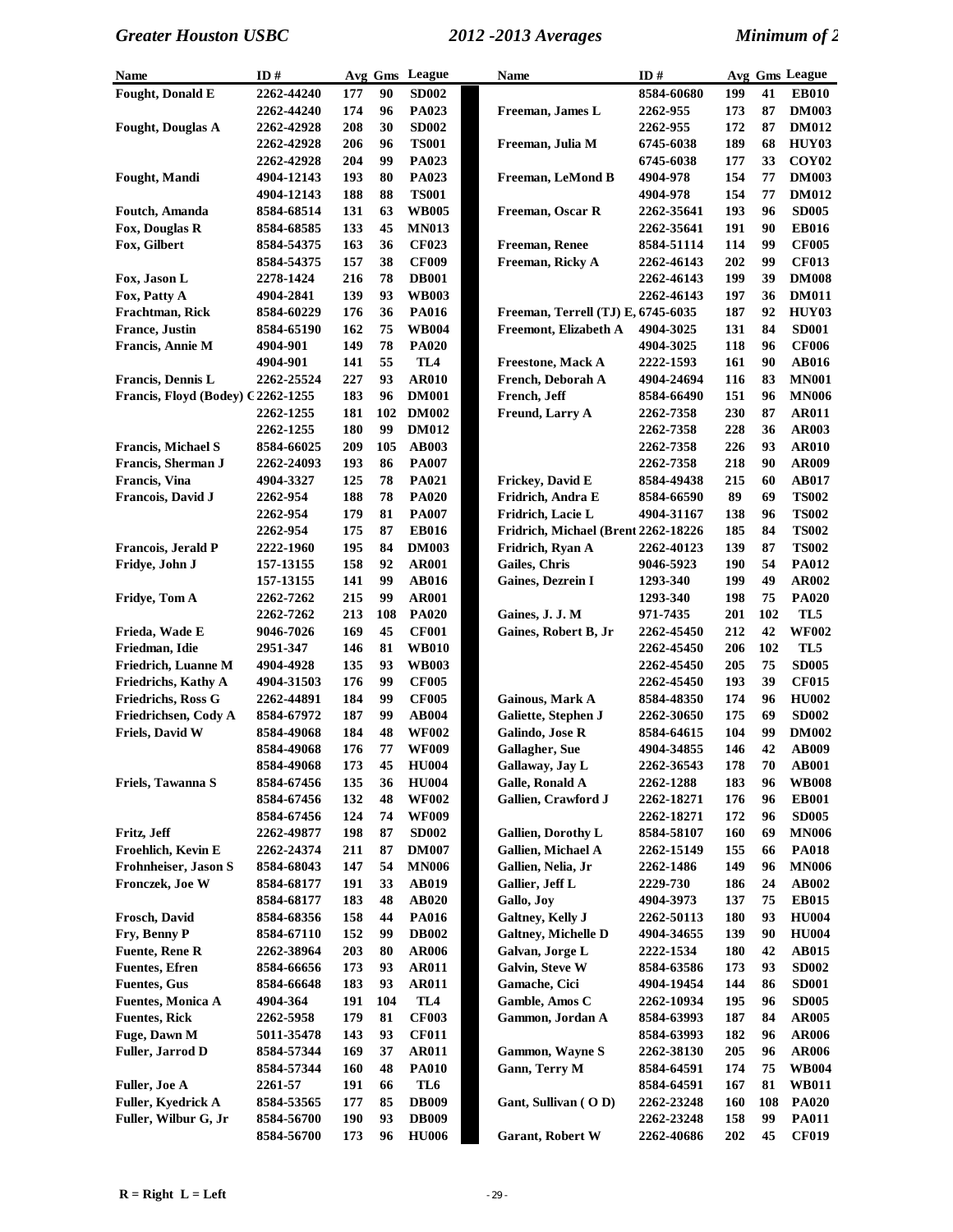| <b>Name</b>                       | ID#        |     |        | Avg Gms League  | Name                      | ID#        |     |     | Avg Gms League  |
|-----------------------------------|------------|-----|--------|-----------------|---------------------------|------------|-----|-----|-----------------|
| Fuller, Wilbur G, Sr              | 2262-11348 | 179 | 84     | <b>DB009</b>    |                           | 2262-40686 | 199 | 48  | <b>CF021</b>    |
| <b>Fulton, Chris L</b>            | 2261-929   | 187 | 78     | <b>WB005</b>    | Garay, Alicia             | 4904-15868 | 126 | 21  | <b>AR003</b>    |
| Fulton, Sheri L                   | 4904-32109 | 134 | 96     | <b>MN013</b>    | Garay, Alyssa             | 8584-60532 | 150 | 51  | <b>AR003</b>    |
| Funches-Mulkey, Gloria 4904-33908 |            | 167 | 78     | <b>AB016</b>    | Garay, William            | 2262-23323 | 189 | 21  | <b>AR003</b>    |
|                                   | 4904-33908 | 163 | 75     | <b>AB008</b>    | Garcia, Adalbert          | 2262-44770 | 187 | 30  | <b>CF005</b>    |
| <b>Funk, Mary</b>                 | 8584-68492 | 113 | 36     | <b>WF008</b>    | Garcia, Alex              | 8584-51309 | 175 | 90  | <b>CF018</b>    |
|                                   | 8584-68492 | 108 | 48     | <b>WF002</b>    |                           | 8584-51309 | 173 | 51  | <b>CF011</b>    |
| <b>Funnell, Phil</b>              | 2262-36062 | 186 | 99     | <b>WB013</b>    | Garcia, Angel             | 8584-60985 | 208 | 72  | <b>AR005</b>    |
| <b>Furbush, Janice B</b>          | 8584-53671 | 138 | 32     | <b>SD005</b>    |                           | 8584-60985 | 208 | 87  | <b>AR003</b>    |
| <b>Furst, Heather</b>             | 8584-66443 | 115 | 38     | <b>AB011</b>    | Garcia, Angie D           | 4904-11510 | 127 | 75  | <b>MN002</b>    |
|                                   | 8584-66443 | 115 | 39     | <b>AB009</b>    | Garcia, Benny R           | 2262-2101  | 169 | 93  | <b>CF018</b>    |
| Furst, Sarah N                    | 11-492267  | 133 | 105    | <b>AB006</b>    | Garcia, Christina A       | 4904-19187 | 193 | 83  | TL <sub>4</sub> |
| Futch, Adam W                     | 6745-1894  | 217 | 99     | <b>TS001</b>    | Garcia, Daniel A          | 8584-68867 | 156 | 45  | AB012           |
| <b>Futch, Courtney M</b>          | 8584-65266 | 202 | 99     | <b>TS001</b>    | Garcia, David R           | 8584-66280 | 209 | 48  | <b>AB012</b>    |
|                                   | 8584-65266 | 199 | 24     | <b>CF003</b>    |                           | 8584-66280 | 205 | 60  | <b>AB005</b>    |
| Gabriel, Ruby J                   | 4904-24084 | 120 | 83     | <b>HU004</b>    | Garcia, Dustin K          | 6745-275   | 221 | 30  | <b>CF016</b>    |
| Gadsen, Henry L                   | 2262-9952  | 197 | 96     | <b>PA012</b>    |                           | 6745-275   | 220 | 90  | <b>CF001</b>    |
|                                   | 2262-9952  | 194 | 85     | <b>EB016</b>    |                           | 6745-275   | 208 | 70  | <b>CFY05</b>    |
|                                   | 2262-9952  | 187 | 83     | <b>PA007</b>    | Garcia, Edward B          | 2262-9161  | 200 | 101 | <b>MN002</b>    |
| Gafford, Marvin D                 | 8584-48404 | 187 | 24     | <b>HU008</b>    | Garcia, Gracie            | 8584-48806 | 133 | 80  | <b>AR008</b>    |
| Gafford, Milinda S                | 8584-48399 | 139 | 30     | <b>HU008</b>    | Garcia, Jamie D           | 8584-61611 | 131 | 24  | <b>WF008</b>    |
| Gage, Joseph E                    | 8584-64237 | 191 | 96     | <b>DB001</b>    | Garcia, Jared T           | 6745-6579  | 162 | 48  | <b>AB012</b>    |
|                                   | 8584-64237 | 190 | 90     | <b>HU005</b>    | Garcia, Juan L            | 2262-50369 | 190 | 51  | <b>DM007</b>    |
| Gaidys, Al                        | 8584-59199 | 172 | 84     | <b>HU005</b>    |                           | 2262-50369 | 187 | 75  | <b>DM011</b>    |
| Gaidys, Joseph A                  | 8584-59200 | 160 | 21     | <b>DB001</b>    | Garcia, Kendra A          | 9-10838    | 189 | 84  | <b>CF001</b>    |
|                                   | 8584-59200 | 155 | 93     | <b>HU005</b>    | Garcia, Lee, Jr           | 2262-18913 | 185 | 90  | <b>WB005</b>    |
| Gaidys, Susan L                   | 8584-59201 | 127 | 84     | <b>HU005</b>    | Garcia, Luis E, III       | 6745-3058  | 218 | 90  | <b>DM008</b>    |
| Gailes, Candace L                 | 4904-32477 | 179 | 90     | <b>PA012</b>    |                           | 6745-3058  | 214 | 93  | <b>DM010</b>    |
|                                   | 4904-32477 | 173 | 79     | TL <sub>4</sub> |                           | 6745-3058  | 201 | 87  | TL6             |
| Garcia, Manuel                    | 2287-1692  | 218 | 60     | TL6             |                           | 8584-62299 | 173 | 79  | PA012           |
| Garcia, Marie C                   | 8584-66263 | 103 | 74     | <b>AB006</b>    |                           | 8584-62299 | 170 | 21  | <b>SD003</b>    |
| Garcia, Mario                     | 2228-670   | 208 | 78     | <b>AB006</b>    | Garza, Daniel R           | 2262-42366 | 194 | 60  | <b>AR003</b>    |
| Garcia, Mario                     | 8584-68142 | 163 | 48     | <b>AB020</b>    | Garza, David M            | 2262-13840 | 181 | 69  | <b>DM010</b>    |
|                                   | 8584-68142 | 141 | 36     | <b>AB019</b>    | Garza, Felicitas N        | 4904-27058 | 141 | 96  | <b>AR003</b>    |
| Garcia, Monica                    | 8584-62377 | 121 | 78     | <b>TS006</b>    | Garza, Jesse A            | 2262-12694 | 206 | 96  | <b>WB005</b>    |
| Garcia, Pablo E, Jr               | 8584-61609 | 173 | 45     | <b>WF008</b>    | Garza, Joe G              | 8584-64769 | 176 | 72  | <b>AR003</b>    |
| Garcia, Paul G                    | 2228-907   | 243 | 27     | <b>AR003</b>    | Garza, Lisa M             | 4904-24421 | 154 | 99  | <b>WB005</b>    |
|                                   | 2228-907   | 234 | 84     | <b>AR011</b>    | Garza, Lorraine           | 4866-58    | 160 | 58  | TL4             |
| Garcia, Raymond J                 | 2262-43998 | 200 | 92     | <b>CF018</b>    | Garza, Luis               | 8584-54945 | 182 | 69  | <b>HU002</b>    |
| Garcia, Richard M                 | 8647-5953  | 210 | 99     | <b>CF013</b>    | Garza, Melissa            | 8584-55682 | 125 | 37  | <b>AR008</b>    |
| Garcia, Sotero                    | 296-5337   | 193 | $90\,$ | <b>DM010</b>    |                           | 8584-55682 | 122 | 30  | <b>AR011</b>    |
| Garcia, Tammy L                   | 4904-12236 | 142 | 93     | <b>CF018</b>    | Garza, Michael A          | 8584-47594 | 186 | 96  | <b>DM007</b>    |
| Garcia, Theobaldo R               | 2321-16981 | 210 | 30     | <b>CF016</b>    |                           | 8584-47594 | 183 | 99  | <b>DM006</b>    |
| Garcia, Thuy                      | 8584-68301 | 95  | 69     | <b>EB015</b>    | Garza, Michael A          | 8584-50149 | 206 | 35  | <b>AR011</b>    |
| Garcia, Trey A                    | 8584-68866 | 149 | 45     | AB012           |                           | 8584-50149 | 206 | 98  | <b>AR006</b>    |
| <b>Gardiner, Stephon F</b>        | 8584-68119 | 145 | 30     | <b>SD003</b>    |                           | 8584-50149 | 202 | 91  | <b>AR003</b>    |
|                                   | 8584-68119 | 143 | 21     | <b>SD009</b>    | Garza, Robert L           | 2262-3236  | 199 | 84  | <b>AR003</b>    |
|                                   | 8584-68119 | 141 | 39     | <b>SD007</b>    | Garza, Silvestre          | 2262-9375  | 214 | 102 | <b>HU002</b>    |
| Gardner, Carol A                  | 4904-14788 | 206 | 93     | <b>CF005</b>    | Garza, Steve L            | 2262-37723 | 180 | 68  | <b>MN002</b>    |
|                                   | 4904-14788 | 205 | 93     | <b>WF007</b>    | Garza, Wanda F            | 4904-5308  | 162 | 69  | <b>DM015</b>    |
|                                   | 4904-14788 | 205 | 96     | <b>CF013</b>    |                           | 4904-5308  | 160 | 54  | <b>DM002</b>    |
|                                   | 4904-14788 | 198 | 84     | TL <sub>4</sub> |                           | 4904-5308  | 160 | 72  | <b>DB009</b>    |
| Gardner, David P                  | 8584-53483 | 222 | 72     | <b>CF016</b>    |                           | 4904-5308  | 159 | 54  | <b>DM001</b>    |
|                                   | 8584-53483 | 222 | 81     | <b>CF005</b>    |                           | 4904-5308  | 159 | 78  | <b>DM012</b>    |
|                                   | 8584-53483 | 209 | 84     | <b>CF013</b>    |                           | 4904-5308  | 159 | 94  | <b>DM004</b>    |
| Gardner, Jimmy G                  | 2262-1404  | 144 | 96     | <b>DB007</b>    |                           | 4904-5308  | 154 | 91  | <b>DM005</b>    |
| Gardner, John J                   | 2278-884   | 212 | 108    | <b>DB001</b>    | Gaskin, Deborah           | 4904-6269  | 182 | 81  | <b>AR005</b>    |
| Gardner, Keith E                  | 2262-62    | 189 | 21     | AB002           |                           | 4904-6269  | 170 | 100 | TL4             |
| Gardner, Mona J                   | 4904-2055  | 141 | 93     | <b>MN001</b>    | <b>Gaspard, Patrick N</b> | 8584-60784 | 152 | 90  | <b>WB004</b>    |
| <b>Garivey, Robert M</b>          | 2226-6650  | 164 | 90     | <b>EB007</b>    | <b>Gaspard, Samuel J</b>  | 8584-60783 | 153 | 51  | <b>WB004</b>    |
| <b>Garner</b> , Betty             | 4904-34715 | 136 | 99     | <b>DB004</b>    | <b>Gasson, Robert W</b>   | 2262-22738 | 202 | 96  | <b>EB003</b>    |
| Garner, David C                   | 2262-31690 | 200 | 84     | <b>SD005</b>    |                           | 2262-22738 | 192 | 21  | PA023           |
|                                   | 2262-31690 | 199 | 102    | TL5             | <b>Gates, Terrance</b>    | 2262-48131 | 179 | 78  | <b>WB008</b>    |
|                                   |            |     |        |                 |                           |            |     |     |                 |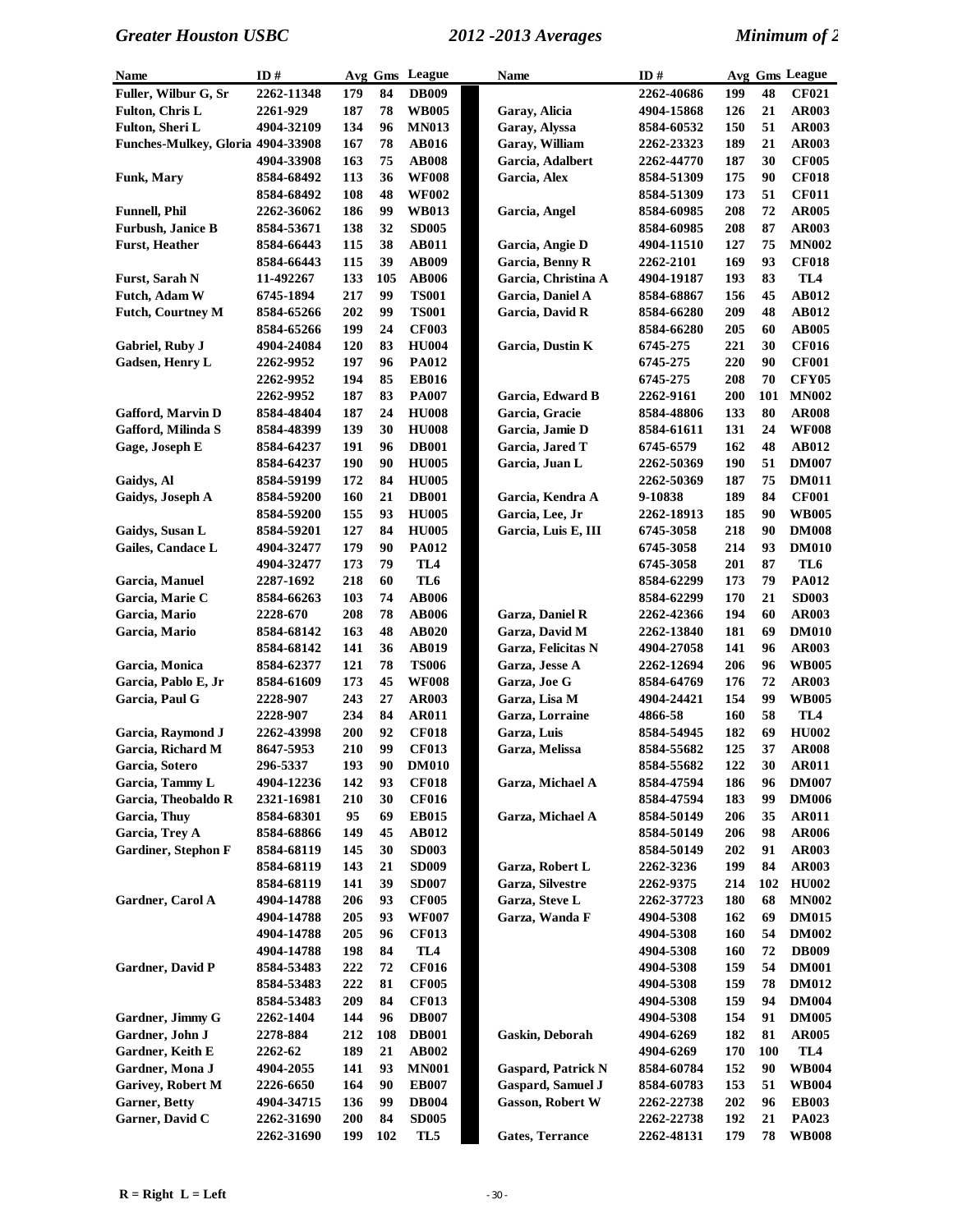| Name                       | ID#                      |            |          | Avg Gms League               | Name                              | ID#        |     |     | Avg Gms League  |
|----------------------------|--------------------------|------------|----------|------------------------------|-----------------------------------|------------|-----|-----|-----------------|
|                            | 2262-31690               | 196        | 47       | <b>PA004</b>                 |                                   | 2262-48131 | 178 | 33  | <b>WB004</b>    |
| Garner, David L            | 2262-4123                | 166        | 84       | <b>DB009</b>                 | <b>Gatewood, Mike R</b>           | 8584-54698 | 188 | 99  | <b>DM007</b>    |
| Garner, Deborah J          | 4904-1880                | 138        | 21       | <b>HU004</b>                 | <b>Gatewood, Terry L</b>          | 8584-56709 | 121 | 84  | <b>DM007</b>    |
| Garner, Edna R             | 4904-29157               | 159        | 84       | <b>PA012</b>                 | Gathright, Robert (Bob) 11-638782 |            | 192 | 99  | <b>AB008</b>    |
| Garner, Holly G            | 4904-6415                | 191        | 67       | <b>MN005</b>                 |                                   | 11-638782  | 186 | 51  | TL <sub>2</sub> |
| Garner, Ira C              | 2262-4219                | 127        | 102      | <b>CF008</b>                 | Gathright, Vivian D               | 4904-4880  | 144 | 51  | TL <sub>2</sub> |
| Garner, Lee M              | 2262-14685               | 160        | 75       | <b>MN005</b>                 | Gatlin, Linda                     | 4904-10111 | 148 | 96  | AR002           |
|                            | 2262-14685               | 157        | 96       | <b>DM006</b>                 | <b>Gatmen, Arthur E</b>           | 8584-68295 | 190 | 24  | <b>FP001</b>    |
| Garner, Ron H              | 8584-60239               | 184        | 96       | <b>DB004</b>                 | Gault, Benjamin G                 | 6745-5038  | 160 | 48  | <b>CF017</b>    |
| <b>Garner, Samuel F</b>    | 116-10590                | 204        | 87       | <b>MN002</b>                 |                                   | 6745-5038  | 150 | 38  | <b>CF007</b>    |
| Garner, Tobie              | 4904-1571                | 130        | 102      | <b>SD004</b>                 | Gautier, Chuck                    | 2251-70    | 189 | 99  | <b>AB003</b>    |
| Garnett, Sean M            | 8584-53723               | 187        | 75       | <b>WF009</b>                 | Gaw, Benny                        | 2262-1450  | 197 | 33  | <b>EB003</b>    |
|                            | 8584-53723               | 183        | 54       | <b>WF008</b>                 |                                   | 2262-1450  | 194 | 99  | PA023           |
|                            | 8584-53723               | 175        | 35       | <b>WF002</b>                 | Gay, Patricia C                   | 4904-34536 | 198 | 84  | <b>SD005</b>    |
| <b>Garrett, Beatrice B</b> | 4904-2277                | 143        | 87       | <b>DM003</b>                 | Gay, Sam G                        | 8584-55035 | 206 | 84  | <b>DM007</b>    |
|                            | 4904-2277                | 136        | 84       | <b>DM012</b>                 | Gayle, Joe                        | 2262-13748 | 167 | 51  | <b>CF016</b>    |
| Garrett, Dawn E            | 4866-39                  | 170        | 66       | TL <sub>4</sub>              | Gaylor, Carolyn I                 | 4904-18127 | 139 | 51  | <b>WF007</b>    |
| Garrett, Doris J           | 4904-3053                | 155        | 89       | AR002                        |                                   | 4904-18127 | 136 | 93  | <b>EB001</b>    |
| Garrett, Leslie B          | 8584-63222               | 122        | 96       | <b>AB007</b>                 | Gazaway, Stacy L                  | 4904-8178  | 169 | 99  | <b>CF002</b>    |
| Garrett, Stephen D         | 9046-8362                | 129        | 48       | <b>DB003</b>                 |                                   | 4904-8178  | 163 | 84  | <b>CF011</b>    |
| <b>Garrily, Doreen E</b>   | 3603-12836               | 147        | 30       | <b>HU008</b>                 | <b>Gearhart</b> , James A         | 960-7014   | 214 | 25  | <b>CF005</b>    |
| <b>Garrison, Mark S</b>    | 2262-8456                | 200        | 102      | <b>CF003</b>                 |                                   | 960-7014   | 202 | 69  | <b>CF013</b>    |
| Garrison, Nancy L          | 4904-4832                | 130        | 84       | <b>AB007</b>                 | <b>Geasland, Ronald C</b>         | 2262-19052 | 171 | 99  | <b>AB008</b>    |
| <b>Garrity, Michael D</b>  | 960-6824                 | 168        | 33       | <b>HU008</b>                 |                                   | 2262-19052 | 169 | 108 | <b>AB006</b>    |
| Gartman, Rose F            |                          | 138        | 99       | <b>WB006</b>                 |                                   |            | 167 | 102 | <b>AB016</b>    |
|                            | 8584-52700               |            |          |                              |                                   | 2262-19052 | 158 | 93  | <b>SD002</b>    |
| <b>Garwood, Carol Sue</b>  | 4904-20884<br>4904-20884 | 155<br>153 | 87<br>84 | <b>DM003</b><br><b>DM015</b> | Gebert, Celeste<br>Gee, John O    | 4904-25955 | 176 | 45  | <b>CF023</b>    |
|                            |                          | 199        |          |                              |                                   | 2262-17540 |     |     |                 |
| Garza, Buddy               | 2287-348                 |            | 78       | <b>AR003</b>                 |                                   | 2262-17540 | 160 | 39  | <b>CF009</b>    |
| Garza, Charlie             | 8584-62299               | 186        | 38       | <b>SD009</b>                 | Gehrke, Jack W                    | 2262-35137 | 176 | 84  | PA023           |
|                            | 8584-62299               | 179        | 39       | TL6                          | Geisler, David                    | 8584-63337 | 174 | 93  | <b>WB011</b>    |
| Gelera, Rodney             | 8584-67205               | 186        | 108      | <b>SD010</b>                 | Gilbert, Billy G                  | 8584-58320 | 118 | 102 | <b>MN008</b>    |
|                            | 8584-67205               | 180        | 98       | <b>SD011</b>                 | <b>Gilbert, Mindy</b>             | 8584-68401 | 131 | 90  | <b>AB018</b>    |
| Gentris, Adrienne B        | 8584-60596               | 130        | 84       | <b>HU005</b>                 | Gilbreath, Eva D                  | 4904-29582 | 132 | 96  | <b>MN007</b>    |
| Gentris, Crystal           | 8584-60594               | 102        | 94       | <b>HU005</b>                 |                                   | 4904-29582 | 131 | 90  | <b>MN003</b>    |
| Gentris, Troy D, Jr        | 8584-60595               | 159        | 96       | <b>HU005</b>                 | Gilbreath, Jay A                  | 2262-41295 | 168 | 99  | <b>MN003</b>    |
| Gentris, Troy D, Sr        | 8584-60593               | 153        | 88       | <b>HU005</b>                 |                                   | 2262-41295 | 166 | 99  | <b>MN007</b>    |
| Genzer, Bunny E            | 4904-11734               | 147        | 93       | <b>WF003</b>                 | Giles, Allen E                    | 8584-53139 | 200 | 85  | <b>DB010</b>    |
| George, Chris A            | 2262-20220               | 216        | 96       | <b>TS001</b>                 | Gilford, Mary Ann                 | 4904-20613 | 130 | 21  | TL1             |
| George, Helen A            | 4904-5400                | 118        | 90       | <b>WB006</b>                 |                                   | 4904-20613 | 130 | 23  | <b>SD005</b>    |
| George, Kenneth            | 8584-65711               | 169        | 54       | <b>WF008</b>                 | Gillard, William D                | 8584-66167 | 204 | 51  | <b>CF023</b>    |
|                            | 8584-65711               | 168        | 45       | <b>WF002</b>                 |                                   | 8584-66167 | 196 | 96  | <b>CF016</b>    |
|                            | 8584-65711               | 163        | 30       | <b>CF018</b>                 |                                   | 8584-66167 | 187 | 45  | <b>CF009</b>    |
| George, Ollie T            | 8584-63577               | 184        | 87       | <b>HU006</b>                 | Gilley, Steven M                  | 8584-61269 | 174 | 90  | PA023           |
| George, Winston G          | 2262-50613               | 180        | 79       | <b>DB010</b>                 | Gilliam, R. Tim                   | 8584-49636 | 208 | 42  | <b>TS001</b>    |
| Georgiadis, Alex           | 8584-56249               | 148        | 81       | <b>TS002</b>                 |                                   | 8584-49636 | 205 | 29  | <b>EB001</b>    |
| Gepayo, Anthony            | 8584-67374               | 146        | 24       | <b>SD002</b>                 |                                   | 8584-49636 | 193 | 86  | <b>EB006</b>    |
| Geppner, Julius F          | 2262-659                 | 144        | 81       | <b>MN009</b>                 | Gilmore, Brandi K                 | 4904-9467  | 196 | 96  | AB004           |
| Geraci, Stephen A          | 8584-68614               | 116        | 51       | <b>CF017</b>                 | Gilmore, Ellen J                  | 4904-2550  | 136 | 44  | <b>WB001</b>    |
| Gerber, Marty E            | 8584-60670               | 171        | 78       | <b>CF003</b>                 | <b>Gilmour, Muriel</b>            | 8584-66079 | 116 | 81  | <b>EB007</b>    |
| Gerbermann, Alvin L        | 2262-48898               | 188        | 87       | <b>SD002</b>                 | Gimblin, Judson                   | 8584-55039 | 196 | 93  | <b>DB010</b>    |
| Gerbermann, Denise         | 8584-55870               | 152        | 71       | <b>SD002</b>                 | <b>Gimblin, Margaret</b>          | 8584-62624 | 111 | 56  | <b>DB010</b>    |
| Gerhardt, Kenneth S        | 2262-3897                | 204        | 62       | <b>MN009</b>                 | Gimblin, Nathaniel E              | 8584-63720 | 177 | 63  | <b>DB010</b>    |
| Gerhardt, Sandy W          | 4904-3749                | 162        | 21       | <b>MN009</b>                 | Ginns, James E, Jr                | 2262-40393 | 193 | 81  | <b>DM017</b>    |
| Gersteman, Lady E          | 3314-2274                | 148        | 99       | <b>AR001</b>                 | Giordano, Michael                 | 2262-35467 | 184 | 87  | <b>SD008</b>    |
| Gersteman, Robert L        | 2222-2000                | 115        | 93       | <b>AR001</b>                 | Gips, Jane                        | 4904-620   | 131 | 84  | <b>SD004</b>    |
| Gerstner, Jason A          | 2222-849                 | 202        | 96       | <b>AR005</b>                 | Gipson, Wendy C                   | 2262-46689 | 146 | 87  | <b>DM004</b>    |
| Gerstner, Kerry G          | 4864-303                 | 172        | 56       | <b>AR005</b>                 | <b>Gist, James</b>                | 8584-67813 | 175 | 33  | <b>AB015</b>    |
| Gertson, Carolyn B         | 8584-61217               | 116        | 90       | <b>HU005</b>                 | <b>Gitch, Brittany K</b>          | 8584-49582 | 119 | 53  | <b>DM007</b>    |
| <b>Gessner, Phillip</b>    | 2278-3768                | 215        | 108      | <b>DB001</b>                 | <b>Gittins, Alex</b>              | 8584-64389 | 164 | 63  | <b>PA012</b>    |
|                            | 2278-3768                | 210        | 99       | <b>CF013</b>                 | <b>Givens, Peyton D</b>           | 2262-8790  | 172 | 68  | <b>SD010</b>    |
| Gette, Deborah L           | 4904-34064               | 147        | 90       | <b>WB004</b>                 | Givigliano, Jennifer R            | 4904-24228 | 203 | 96  | <b>AR006</b>    |
| <b>Gette, Mark D</b>       | 2262-43973               | 218        | 99       | <b>WB005</b>                 |                                   | 4904-24228 | 201 | 78  | <b>AR011</b>    |
| Gette, Mary L              | 8584-47213               | 148        | 87       | <b>WB002</b>                 | Givigliano, Michael J             | 2262-5786  | 223 | 99  | <b>AR006</b>    |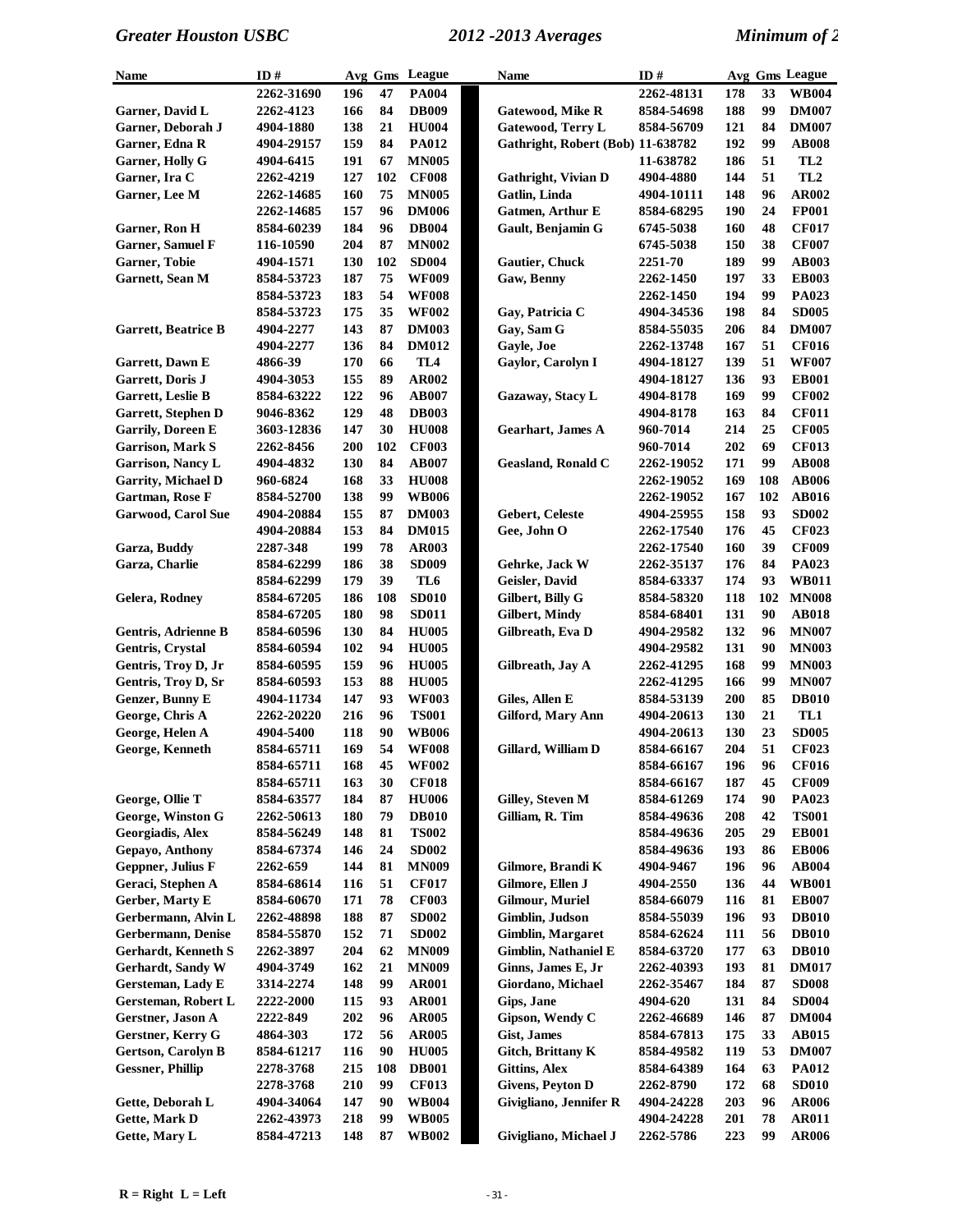| <b>Name</b>                        | ID#               |     |    | Avg Gms League | <b>Name</b> |                            | ID#        |     |     | Avg Gms League |
|------------------------------------|-------------------|-----|----|----------------|-------------|----------------------------|------------|-----|-----|----------------|
| Geyer, Helen T                     | 4904-7300         | 130 | 90 | <b>CF025</b>   |             |                            | 2262-5786  | 221 | 96  | <b>AR011</b>   |
| Geyer, Neil                        | 8584-49728        | 171 | 93 | AB016          |             |                            | 2262-5786  | 209 | 48  | TL6            |
| Ghetzler, Lila                     | 4904-2102         | 68  | 21 | AB007          |             | Glade, Alice               | 4904-2874  | 112 | 75  | <b>PA002</b>   |
| Giacona, Cindy C                   | 4904-12314        | 145 | 48 | <b>DB005</b>   |             | Glaser, Jack I             | 8584-67977 | 146 | 79  | <b>WB008</b>   |
| Giacona, Frank, Jr                 | 2262-5981         | 191 | 68 | <b>DB005</b>   |             | <b>Glaser, Phyllis T</b>   | 8584-67978 | 109 | 56  | <b>WB008</b>   |
| Giacona, James A                   | 6745-863          | 199 | 51 | <b>DB005</b>   |             | Glasgow, Cynthia S         | 4931-1953  | 150 | 84  | <b>MN005</b>   |
| Giaimis, Edward T                  | 2262-30409        | 206 | 99 | <b>AB003</b>   |             | Glasgow, Floyd (Randy)     | 2262-48178 | 197 | 102 | <b>MN005</b>   |
| Giang, Quunh Q                     | 8584-68069        | 175 | 78 | <b>EB004</b>   |             | Glaze, Cleveland           | 2262-2568  | 152 | 90  | <b>SD005</b>   |
| Gibbs, Aaron J                     | 8584-68039        | 133 | 21 | <b>PA009</b>   |             | Gleckler, Tracy L          | 8584-68337 | 118 | 42  | <b>CF015</b>   |
| Gibbs, Arthur R                    | 2262-29585        | 162 | 75 | <b>WB006</b>   |             | Glenn, Cheryl A            | 4904-16031 | 166 | 90  | <b>AB007</b>   |
| <b>Gibbs, Paulette F</b>           | 4904-14299        | 121 | 38 | <b>TS003</b>   |             | Glenn, Debbie              | 8584-61973 | 127 | 96  | <b>MN002</b>   |
| Gibbs, Roshanda E                  | 8584-68560        | 146 | 51 | <b>AR011</b>   |             | Glenn, Jesse A, Jr         | 2262-10033 | 200 | 100 | <b>MN002</b>   |
| Gibson, Anthony (Tony)             | 2262-41510        | 180 | 81 | <b>EB001</b>   |             | Glenn, Johnny F            | 2262-10035 | 186 | 95  | <b>MN002</b>   |
| Gibson, Christopher L              | 1956-11465        | 166 | 99 | <b>HU005</b>   |             | Glenn, Kevin W             | 8584-61975 | 163 | 78  | <b>MN002</b>   |
| Gibson, Donna S                    | 8584-64229        | 151 | 99 | <b>HU005</b>   |             | Glenn, Kirsten G           | 4904-32942 | 178 | 83  | <b>CF008</b>   |
| Gibson, Earnest, III               | 2262-48764        | 189 | 87 | <b>DM017</b>   |             | Glenn, Ray D               | 2262-1458  | 188 | 90  | <b>WB005</b>   |
|                                    | 2262-48764        | 184 | 78 | <b>DM011</b>   |             | Glenn, Sandra K            | 4904-8256  | 132 | 98  | <b>MN002</b>   |
|                                    | 2262-48764        | 181 | 59 | <b>AR006</b>   |             | <b>Glenn, Tracey A</b>     | 8584-67792 | 95  | 30  | <b>MN002</b>   |
| Gibson, Gibby, IV                  | <b>2262-41610</b> | 204 | 77 | <b>DM017</b>   |             | <b>Glidden, Nicholas R</b> | 2262-29628 | 207 | 99  | <b>CF013</b>   |
| Gibson, Gordon R                   | 9392-17847        | 179 | 93 | <b>DM011</b>   |             | Glienke, Greg              | 8584-58832 | 180 | 96  | <b>AB001</b>   |
|                                    | 9392-17847        | 162 | 99 | <b>EB001</b>   |             | Gloeckl, Glenn M           | 2262-15126 | 202 | 81  | <b>CF016</b>   |
| Gibson, Gordon R, III              | 8584-64645        | 155 | 44 | <b>EB001</b>   |             | Gloeckl, Terry J           | 4904-3949  | 190 | 90  | <b>CF010</b>   |
| Gibson, Linda M                    | 4904-28289        | 162 | 86 | <b>EB001</b>   |             | Glona, Betty A             | 4904-29887 | 135 | 99  | <b>SD004</b>   |
| Gibson, Marion L                   | 4904-33642        | 135 | 77 | <b>EB015</b>   |             | Gloria, Bobby W            | 8584-57729 | 179 | 84  | <b>DM011</b>   |
| Gibson, Rose M                     | 4904-34992        | 125 | 60 | <b>DM011</b>   |             | <b>Glover, Donnie R</b>    | 2262-739   | 167 | 96  | <b>EB010</b>   |
|                                    | 4904-34992        | 117 | 60 | <b>DM017</b>   |             | Glover, James A            | 2262-22142 | 171 | 93  | <b>CF008</b>   |
|                                    | 4904-34992        | 110 | 76 | <b>AR006</b>   |             | Gober, Brian L             | 11-212883  | 180 | 45  | <b>AB012</b>   |
| <b>Gidney, Aaron</b>               | 2262-36261        | 200 | 87 | <b>DM011</b>   |             |                            | 11-212883  | 172 | 42  | <b>AB005</b>   |
| <b>Gidney</b> , Daniel             | 2262-1247         | 188 | 90 | <b>DM011</b>   |             | Goddard, David R           | 10-8631    | 178 | 63  | <b>CF016</b>   |
| Gifford, Alan H                    | 8703-2097         | 197 | 48 | <b>AB017</b>   |             |                            | 10-8631    | 172 | 72  | TL6            |
|                                    | 8703-2097         | 185 | 30 | <b>AB015</b>   |             | Goddard, James A           | 8584-67643 | 170 | 51  | <b>CF023</b>   |
|                                    | 8584-67643        | 148 | 21 | <b>CF016</b>   |             |                            | 2262-47068 | 106 | 45  | <b>CF019</b>   |
| Godfrey, Scott G                   | 8584-68574        | 112 | 21 | <b>AB015</b>   |             | Gonzales, Veronica S       | 4904-6443  | 171 | 87  | <b>SD005</b>   |
| <b>Godfroy, Jenifer N</b>          | 4904-29976        | 149 | 63 | <b>AB005</b>   |             |                            | 4904-6443  | 170 | 84  | <b>SD002</b>   |
| Godfroy, Ronald J                  | 2262-42590        | 232 | 63 | <b>AB005</b>   |             | Gonzalez, Beth             | 4904-21659 | 166 | 95  | PA013          |
|                                    | 2262-42590        | 227 | 48 | AB012          |             | <b>Gonzalez, Carlos E</b>  | 2262-9729  | 205 | 92  | <b>PA013</b>   |
| Goduto, Justine K                  | 8626-4099         | 159 | 79 | <b>AB016</b>   |             | Gonzalez, Israel           | 8584-62187 | 131 | 93  | <b>WB006</b>   |
|                                    | 8626-4099         | 157 | 67 | <b>AB008</b>   |             | Gonzalez, Jairo J          | 8584-62734 | 155 | 80  | <b>DM015</b>   |
| Goehring, John M                   | 2262-228          | 143 | 60 | <b>EB007</b>   |             |                            | 8584-62734 | 150 | 87  | PA013          |
| Goehring, Lina C                   | 4904-34           | 109 | 95 | <b>EB007</b>   |             | Gonzalez, Jesus E          | 8584-66654 | 185 | 96  | <b>AR006</b>   |
| Goetz, Michael "Eric"              | 8584-59504        | 164 | 66 | PA023          |             | Gonzalez, Jesus, Jr        | 2262-5344  | 222 | 99  | <b>AR010</b>   |
| Goff, George                       | 8584-52546        | 161 | 96 | <b>TS002</b>   |             | Gonzalez, Jose G           | 2262-32784 | 198 | 84  | <b>MN003</b>   |
| Goins, Don G                       | 2262-13953        | 209 | 93 | <b>AB004</b>   |             | Gonzalez, Joseph M         | 8584-68257 | 143 | 75  | <b>HU005</b>   |
| Goins, Janice                      | 4904-8674         | 154 | 85 | AB004          |             | Gonzalez, Lalo, III        | 8584-53491 | 171 | 51  | <b>PA012</b>   |
| Goins, Mark A                      | 2262-28711        | 202 | 87 | AB004          |             | Gonzalez, Laura E          | 8584-67897 | 114 | 63  | <b>TS001</b>   |
| Goldberg, Jay R                    | 2262-50215        | 163 | 87 | <b>PA016</b>   |             | Gonzalez, Liz A            | 4904-5797  | 124 | 55  | <b>TS001</b>   |
| Golde, Craig N                     | <b>2262-2860</b>  | 113 | 78 | <b>PA004</b>   |             | Gonzalez, Luis E           | 8584-46884 | 165 | 36  | <b>SD008</b>   |
| Goldman, David P                   | 971-11908         | 207 | 99 | <b>WB007</b>   |             | Gonzalez, Millie M         | 8584-62186 | 129 | 75  | <b>WB006</b>   |
| Goldman, Gilbert M, III 2262-28285 |                   | 219 | 45 | <b>TS002</b>   |             | <b>Gonzalez, Raphael S</b> | 8584-53713 | 171 | 81  | <b>AR006</b>   |
|                                    | 2262-28285        | 219 | 93 | <b>DM011</b>   |             | Gonzalez, Robert           | 2262-26341 | 175 | 69  | <b>AR006</b>   |
|                                    | 2262-28285        | 208 | 78 | <b>CF013</b>   |             | Gonzalez, Robert A         | 2262-50692 | 168 | 90  | <b>TS001</b>   |
|                                    | 2262-28285        | 206 | 48 | <b>CF005</b>   |             | Gonzalez, Rosita J         | 4212-17583 | 158 | 92  | <b>DM015</b>   |
| Goldsmith, Jennifer                | 4904-33701        | 123 | 87 | <b>MN002</b>   |             |                            | 4212-17583 | 148 | 94  | <b>PA013</b>   |
| <b>Goldsmith, Raymond T</b>        | 2262-48024        | 199 | 96 | <b>MN002</b>   |             | <b>Gonzalez, Rupert</b>    | 8584-59309 | 155 | 54  | <b>AR003</b>   |
| <b>Goldstein, Reuven</b>           | 2262-49945        | 137 | 57 | <b>PA016</b>   |             | Gonzalez, Yoly C           | 4904-32331 | 180 | 86  | <b>CF002</b>   |
| Goldstein, Terry M                 | 4904-33828        | 136 | 57 | <b>PA016</b>   |             | Gooch, Cathy               | 11-462439  | 109 | 94  | <b>MN002</b>   |
| Goldston, Walter L                 | 2262-45590        | 222 | 43 | <b>PA013</b>   |             | Goodchild, Jim W           | 2262-27453 | 164 | 54  | <b>PA004</b>   |
|                                    | <b>2262-45590</b> | 220 | 99 | <b>PA020</b>   |             | Gooden, Lamar E            | 2262-3418  | 167 | 77  | <b>DM003</b>   |
|                                    | <b>2262-45590</b> | 215 | 95 | <b>PA008</b>   |             |                            | 2262-3418  | 165 | 77  | <b>DM012</b>   |
| Goleman, Robert                    | 8584-57968        | 155 | 96 | <b>WB013</b>   |             |                            | 2262-3418  | 158 | 81  | <b>MN008</b>   |
| <b>Gombash, Derek I</b>            | 8584-56652        | 123 | 85 | <b>MN010</b>   |             | Goodie, Kevin L            | 2262-16787 | 193 | 66  | <b>SD005</b>   |
| Gomes, Jason J                     | 8584-68148        | 143 | 24 | <b>SD007</b>   |             | <b>Gooding</b> , David     | 2262-48465 | 150 | 48  | <b>PA004</b>   |
| Gomez, Alex                        | 8584-67466        | 141 | 66 | <b>PA004</b>   |             | <b>Gooding, Sharon M</b>   | 4904-29801 | 156 | 96  | <b>WB001</b>   |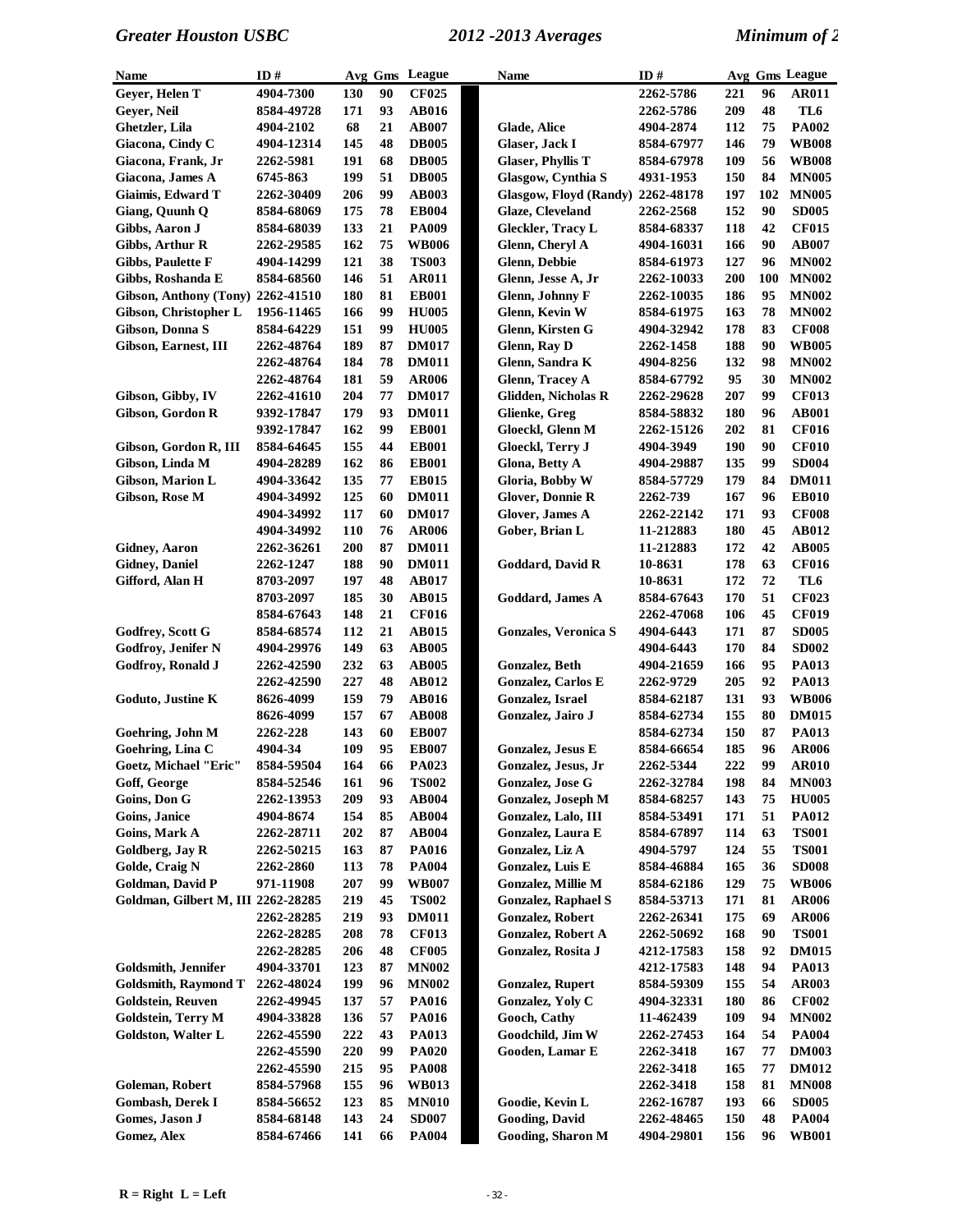| Name                                | ID#        |     |     | Avg Gms League  | <b>Name</b>              | ID#        |     |     | Avg Gms League  |
|-------------------------------------|------------|-----|-----|-----------------|--------------------------|------------|-----|-----|-----------------|
| <b>Gomez, Andrea</b>                | 4904-11217 | 176 | 59  | <b>EB001</b>    | Goodman, Darrell J       | 2262-5627  | 166 | 75  | <b>HU011</b>    |
| Gomez, Cipriano, Jr                 | 2262-41006 | 191 | 90  | <b>EB001</b>    | Goodman, Yuping C        | 4864-1137  | 153 | 42  | <b>AR008</b>    |
| Gomez, Frank                        | 8584-68151 | 131 | 27  | <b>SD007</b>    | Goodrum, Sarah J         | 4904-13938 | 170 | 54  | <b>PA004</b>    |
| Gomez, Herbert L                    | 8584-47163 | 201 | 72  | <b>EB003</b>    |                          | 4904-13938 | 166 | 74  | TL4             |
|                                     | 8584-47163 | 196 | 34  | <b>EB001</b>    | Goodwin, Alma Jane       | 4904-5517  | 167 | 45  | <b>AR011</b>    |
| Gomez, Johnny M                     | 2262-3223  | 185 | 69  | <b>EB001</b>    | Goodwin, Angel           | 9046-8104  | 133 | 65  | <b>WB013</b>    |
| Gomez, Jose B                       | 8584-67403 | 138 | 90  | <b>EB001</b>    | Goodwin, Beverly J       | 4904-2463  | 153 | 75  | <b>AR005</b>    |
| Gomez, Lilly                        | 8584-67377 | 110 | 87  | <b>TS006</b>    | Goodwin, Michael W       | 2290-48    | 198 | 87  | <b>MN009</b>    |
| Gomez, Manny A                      | 2262-15463 | 182 | 33  | <b>EB005</b>    |                          | 2290-48    | 197 | 96  | <b>MN005</b>    |
| Gomez, Rosario K                    | 4904-11448 | 174 | 27  | <b>EB005</b>    |                          | 2290-48    | 195 | 77  | <b>MN008</b>    |
|                                     | 4904-11448 | 158 | 24  | <b>FP001</b>    | Goodwin, Nancy E         | 4904-5413  | 161 | 93  | <b>AR005</b>    |
| Gomez, Susano I                     | 2262-6557  | 219 | 102 | <b>PA008</b>    | <b>Goodwin, Roxane F</b> | 4927-156   | 183 | 96  | <b>MN005</b>    |
|                                     | 2262-6557  | 217 | 96  | <b>PA012</b>    | Goodwin, William D       | 2262-8710  | 225 | 48  | <b>AR005</b>    |
| <b>Gonzales, Annette J</b>          | 4904-10554 | 153 | 48  | <b>WF005</b>    |                          | 2262-8710  | 224 | 48  | <b>AR009</b>    |
|                                     | 4904-10554 | 151 | 27  | <b>WF001</b>    |                          | 2262-8710  | 221 | 89  | <b>AR011</b>    |
| Gonzales, Edna                      | 4904-2521  | 139 | 87  | <b>WB010</b>    |                          | 2262-8710  | 221 | 90  | <b>AR003</b>    |
| <b>Gonzales, Frank R</b>            | 2262-12382 | 174 | 39  | <b>WF001</b>    |                          | 2262-8710  | 220 | 93  | <b>AR010</b>    |
|                                     | 2262-12382 | 163 | 48  | <b>WF005</b>    | Goodyear, Charlette      | 4904-33144 | 151 | 51  | <b>WB010</b>    |
| Gonzales, Jeana L                   | 4864-926   | 180 | 90  | <b>AR005</b>    |                          | 4904-33144 | 150 | 93  | <b>WB003</b>    |
|                                     | 4864-926   | 174 | 42  | TL <sub>2</sub> | Goolsby, Marilyn J       | 8584-48421 | 136 | 87  | <b>AR004</b>    |
| <b>Gonzales, Jesus</b>              | 8584-58971 | 148 | 36  | <b>SD007</b>    | Gorby, Terri L           | 4864-549   | 168 | 63  | TL <sub>4</sub> |
| <b>Gonzales, Libby R</b>            | 4904-28385 | 156 | 105 | <b>DB002</b>    | Gordner, Paul L          | 2262-30965 | 171 | 87  | <b>AR001</b>    |
| <b>Gonzales, Mike</b>               | 8584-56131 | 180 | 102 | <b>SD011</b>    | Gordon, Alma             | 4904-31920 | 122 | 96  | <b>PA011</b>    |
| <b>Gonzales, Patricia H</b>         |            | 146 | 101 | <b>SD011</b>    |                          |            | 150 | 36  | <b>SD014</b>    |
|                                     | 8584-56132 |     | 75  | <b>SD002</b>    | Gore, Joyce M            | 4904-34511 |     | 96  |                 |
| Gonzales, Regina J                  | 8584-66696 | 137 | 48  |                 |                          | 4904-34511 | 150 | 36  | <b>EB007</b>    |
| Gonzales, Robert (Bobby 8584-54948  |            | 164 | 99  | <b>HU002</b>    | Gorka, David G           | 8584-68633 | 114 |     | <b>PA004</b>    |
| <b>Gonzales, Rollin N</b>           | 11-427933  | 194 |     | <b>MN005</b>    | Gorka, Mary V            | 4904-2132  | 123 | 78  | <b>DM003</b>    |
| <b>Gonzales, Ronnie R</b>           | 2262-7250  | 226 | 93  | <b>AR005</b>    | Gorski, Kevin M          | 8584-60969 | 158 | 39  | <b>PA008</b>    |
|                                     | 2262-7250  | 225 | 48  | <b>AR009</b>    | Gosnell, Ryan            | 8584-56042 | 196 | 56  | <b>TS001</b>    |
|                                     | 2262-7250  | 219 | 54  | TL <sub>2</sub> | Goss, Larry E            | 8584-61454 | 182 | 96  | <b>HU002</b>    |
|                                     | 2262-7250  | 219 | 87  | AR003           |                          | 8584-61454 | 180 | 44  | <b>CF016</b>    |
| <b>Gonzales, Stephen</b>            | 2262-47068 | 191 | 45  | <b>CF021</b>    | Gotera, Carmen           | 4904-24650 | 134 | 90  | <b>TS005</b>    |
| Gould, Freddie J                    | 2262-19477 | 131 | 81  | <b>PA018</b>    | Gray, Arque L            | 2262-21904 | 188 | 103 | <b>DB002</b>    |
| Gould, Thelma                       | 4904-28176 | 113 | 81  | <b>PA018</b>    | Gray, Carol              | 2748-727   | 147 | 57  | <b>MN001</b>    |
| Gourley, Joseph W                   | 8584-53484 | 185 | 90  | <b>CF013</b>    |                          | 2748-727   | 145 | 96  | <b>MN008</b>    |
| Grace, Thomas G                     | 2262-7535  | 165 | 78  | <b>PA011</b>    | <b>Gray, Donald B</b>    | 8584-49973 | 200 | 96  | <b>AR001</b>    |
| Graddick, Charles A, III 2262-28271 |            | 202 | 72  | <b>AR011</b>    |                          | 8584-49973 | 195 | 96  | <b>AR004</b>    |
|                                     | 2262-28271 | 187 | 89  | <b>HU006</b>    | Gray, Jamil R            | 2262-26364 | 206 | 102 | <b>AR002</b>    |
| Graddick, Sanita A                  | 4904-32671 | 180 | 24  | <b>DM005</b>    |                          | 2262-26364 | 191 | 89  | <b>PA020</b>    |
|                                     | 4904-32671 | 176 | 24  | <b>AR002</b>    | Gray, Jeff K             | 8584-51406 | 173 | 90  | <b>CF011</b>    |
|                                     | 4904-32671 | 172 | 92  | <b>AR011</b>    | Gray, Krystell           | 8584-51407 | 135 | 86  | <b>CF011</b>    |
|                                     | 4904-32671 | 170 | 85  | <b>HU006</b>    | Gray, Sandra L           | 4904-18895 | 151 | 91  | <b>TS005</b>    |
|                                     | 4904-32671 | 163 | 98  | TL4             | Gray, Wilbur C, Jr       | 2262-5256  | 187 | 81  | CF016           |
| Grady, Norman M                     | 1662-5686  | 166 | 90  | <b>SD008</b>    |                          | 2262-5256  | 182 | 24  | <b>CF011</b>    |
| Graham, Aretha B                    | 8584-57232 | 162 | 102 | <b>AR008</b>    |                          | 2262-5256  | 179 | 96  | <b>CF003</b>    |
| Graham, Benjamin K                  | 8584-64390 | 194 | 93  | <b>PA013</b>    |                          | 2262-5256  | 172 | 71  | TL6             |
|                                     | 8584-64390 | 189 | 87  | <b>PA012</b>    | Greb, Wanda W            | 4904-218   | 151 | 95  | <b>DM002</b>    |
| Graham, Donna                       | 8584-64202 | 122 | 96  | <b>TS002</b>    |                          | 4904-218   | 148 | 95  | <b>DM003</b>    |
| Graham, Gene (Ray) R                | 2262-2540  | 223 | 96  | <b>DM007</b>    |                          | 4904-218   | 147 | 93  | <b>DM001</b>    |
|                                     | 2262-2540  | 216 | 99  | TL6             |                          | 4904-218   | 141 | 78  | <b>DM012</b>    |
| Graham, Jackie E                    | 4904-3448  | 185 | 99  | <b>AR008</b>    | <b>Green, Albert B</b>   | 8584-60428 | 133 | 63  | <b>HU004</b>    |
|                                     | 4904-3448  | 179 | 87  | AR004           | Green, Alfred            | 2262-48765 | 184 | 61  | <b>DM011</b>    |
|                                     | 4904-3448  | 179 | 96  | <b>AR005</b>    |                          | 2262-48765 | 180 | 66  | <b>DM017</b>    |
|                                     | 4904-3448  | 175 | 57  | TL <sub>2</sub> |                          | 2262-48765 | 163 | 76  | <b>AR006</b>    |
| Graham, Jason N                     | 8584-63263 | 203 | 96  | <b>CF016</b>    | Green, Arthur L          | 2262-35702 | 161 | 21  | <b>WF009</b>    |
| <b>Graham, Louise A</b>             | 4904-19807 | 167 | 96  | <b>WB008</b>    | <b>Green, Betty</b>      | 4904-33384 | 113 | 90  | <b>DM005</b>    |
|                                     | 4904-19807 | 164 | 96  | <b>WB005</b>    | Green, Brad L            | 2226-3745  | 215 | 27  | <b>WB007</b>    |
|                                     | 4904-19807 | 160 | 99  | <b>WB007</b>    |                          | 2226-3745  | 211 | 84  | <b>CF013</b>    |
| <b>Graham, Marcus T</b>             | 8584-66845 | 161 | 93  | <b>DB007</b>    | Green, Carol L           | 8584-67645 | 128 | 77  | <b>WB003</b>    |
| Graham, Margaretta                  | 4904-70    | 155 | 87  | <b>DM002</b>    | <b>Green, Charles</b>    | 2262-47820 | 130 | 41  | <b>PA016</b>    |
|                                     | 4904-70    | 151 | 93  | <b>PA013</b>    | Green, Cory L            | 2262-37945 | 213 | 21  | AR009           |
|                                     | 4904-70    | 142 | 21  | AR004           |                          | 2262-37945 | 213 | 93  | <b>DM011</b>    |
| Graham, Michael, II                 | 8584-68344 | 179 | 96  | <b>DB007</b>    |                          | 2262-37945 | 198 | 58  | TL6             |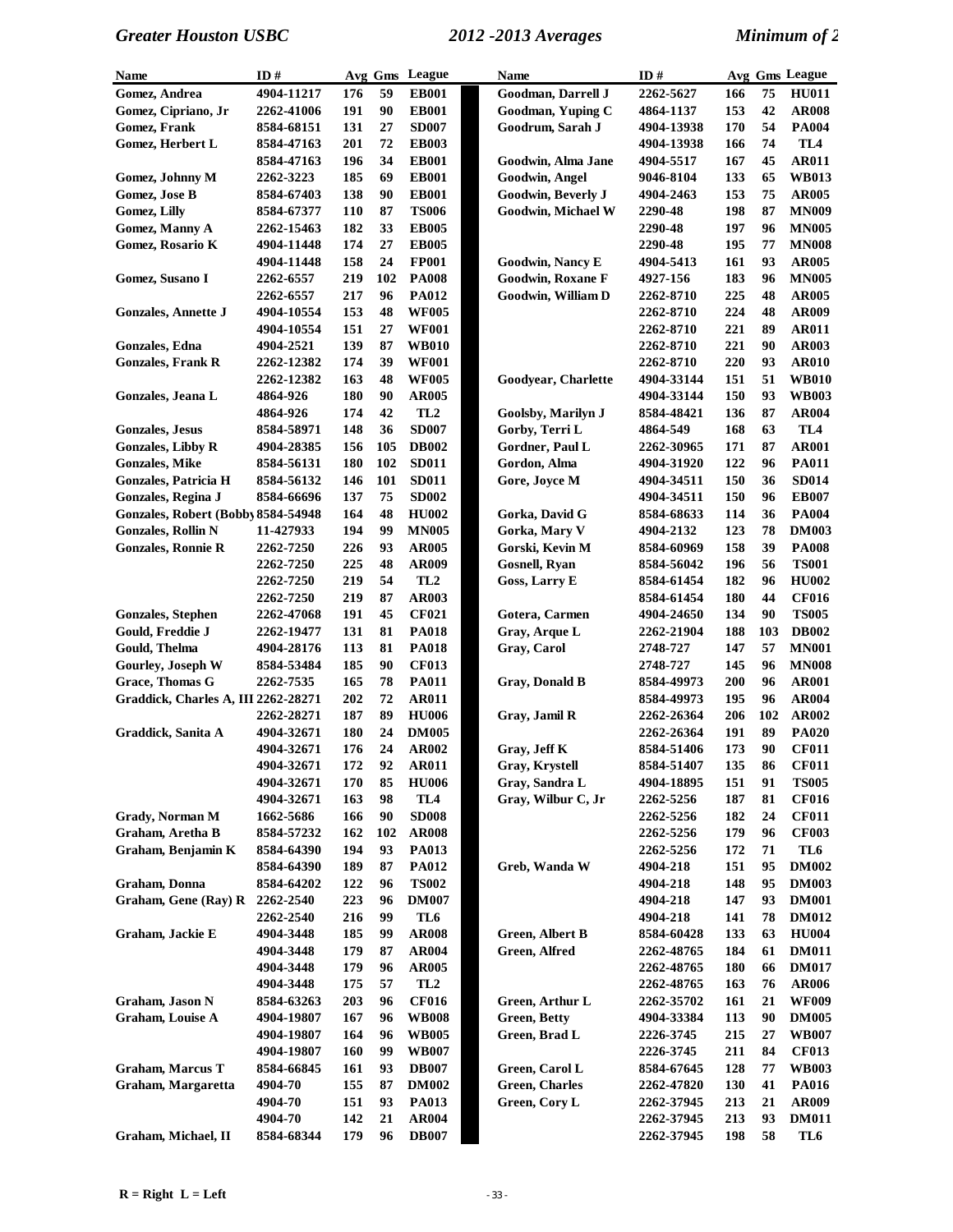| <b>Name</b>                 | ID#                    |            |          | Avg Gms League               | Name                                           | ID#                      |            |          | Avg Gms League               |
|-----------------------------|------------------------|------------|----------|------------------------------|------------------------------------------------|--------------------------|------------|----------|------------------------------|
| Graham, Randy, III          | 8551-2224              | 180        | 36       | <b>TS002</b>                 | Green, Crystalina D                            | 8584-58947               | 105        | 72       | <b>MN001</b>                 |
| Graham, Randy, Sr           | 8584-62742             | 193        | 93       | <b>CF016</b>                 | Green, Curley J                                | 8584-64734               | 148        | 99       | <b>SD006</b>                 |
|                             | 8584-62742             | 191        | 96       | <b>TS002</b>                 | Green, Edith C                                 | 4904-14509               | 129        | 96       | <b>DM007</b>                 |
| <b>Graham, Troy G</b>       | 2262-2898              | 182        | 90       | <b>DM002</b>                 | Green, Eric D                                  | 2228-336                 | 204        | 99       | <b>WB005</b>                 |
|                             | 2262-2898              | 182        | 93       | <b>AR004</b>                 | Green, Gary W                                  | 2262-34345               | 164        | 72       | <b>PA012</b>                 |
|                             | 2262-2898              | 175        | 90       | <b>PA013</b>                 | Green, Glendon A                               | 4904-4688                | 150        | 99       | <b>SD006</b>                 |
| <b>Gralheer, Brandon</b>    | 6745-6794              | 175        | 54       | <b>AR005</b>                 | Green, Greg K                                  | 2262-30492               | 173        | 57       | <b>WF007</b>                 |
| Granada, Mary D             | 3614-8436              | 146        | 96       | <b>DB004</b>                 |                                                | 2262-30492               | 172        | 60       | <b>DB001</b>                 |
| Granger, Ray A              | 2262-1259              | 144        | 83       | <b>DM006</b>                 | Green, Harry L                                 | 8584-60957               | 165        | 91       | <b>DM009</b>                 |
| <b>Grant, Allison G</b>     | 8584-48794             | 139        | 54       | <b>PA013</b>                 | Green, Jennifer L                              | 8584-59766               | 106        | 45       | <b>CF019</b>                 |
| <b>Grant, Charles A</b>     | 8584-67445             | 182        | 72       | <b>WF009</b>                 | Green, John T, Jr                              | 8584-49994               | 208        | 30       | <b>PA007</b>                 |
|                             | 8584-67445             | 180        | 87       | <b>TS006</b>                 | Green, Leilani C                               | 4904-27908               | 151        | 99       | <b>AB008</b>                 |
| Grant, Debra B              | 8584-65838             | 117        | 93       | <b>SD010</b>                 |                                                | 4904-27908               | 140        | 75       | PA012                        |
| Grant, J D, Jr              | 2262-11852             | 191        | 93       | <b>HU006</b>                 | Green, Linda M                                 | 4904-6964                | 154        | 102      | <b>WB005</b>                 |
|                             | 2262-11852             | 183        | 90       | <b>EB016</b>                 | Green, Marquis A                               | 8584-57782               | 164        | 31       | <b>AR006</b>                 |
| <b>Grant, Jarrett D</b>     | 6745-4894              | 221        | 50       | <b>CFY05</b>                 | Green, Mecalandria L                           | 8584-56326               | 134        | 41       | <b>HU004</b>                 |
|                             | 6745-4894              | 221        | 78       | <b>CF011</b>                 | Green, Niki M                                  | 4904-23075               | 121        | 78       | <b>WB007</b>                 |
|                             | 6745-4894              | 219        | 63       | <b>CF013</b>                 | <b>Green, Preston H</b>                        | 8584-62899               | 126        | 96       | <b>TS006</b>                 |
| <b>Grant</b> , Joyce J      | 4904-31612             | 139        | 98       | <b>WB002</b>                 | Green, Rasco, Jr                               | 2262-48445               | 173        | 54       | <b>PA009</b>                 |
| <b>Grant, Raymond K</b>     | 2262-667               | 166        | 96       | <b>DB002</b>                 | Green, Ray E                                   | 2262-8039                | 194        | 86       | PA012                        |
| <b>Grant, Robert A</b>      | 2262-44058             | 213        | 81       | <b>EB003</b>                 | <b>Green, Rodney S</b>                         | <b>2262-34050</b>        | 214        | 96       | <b>PA007</b>                 |
|                             | 2262-44058             | 206        | 57       | <b>SD005</b>                 |                                                | <b>2262-34050</b>        | 202        | 84       | TL6                          |
| <b>Grant, Robert A</b>      | 8584-62204             | 180        | 82       | <b>SD002</b>                 |                                                | <b>2262-34050</b>        | 200        | 96       | <b>DB001</b>                 |
| Grant, Walter L             | 2262-3923              | 215        | 91       | <b>DM011</b>                 | <b>Green, Samuel H</b>                         | 2262-24326               | 177        | 102      | <b>AB008</b>                 |
|                             | 2262-3923<br>2262-3923 | 215<br>214 | 96<br>72 | <b>DM001</b><br><b>DM002</b> |                                                | 2262-24326<br>8584-60958 | 158<br>153 | 90<br>97 | <b>PA012</b><br><b>DM009</b> |
|                             | 2262-3923              | 210        | 21       | <b>DM010</b>                 | Green, Tana I<br>Green, Tomica C               | 8584-58729               | 142        | 83       | <b>PA007</b>                 |
|                             | 2262-3923              | 208        | 51       | <b>DM015</b>                 |                                                | 8584-58729               | 140        | 98       | <b>MN002</b>                 |
|                             | 2262-3923              | 207        | 93       | <b>DM003</b>                 | Green, Victoria J                              | 1663-34174               | 174        | 45       | <b>WF007</b>                 |
| <b>Graves, Dave</b>         | 2262-26430             | 172        | 75       | <b>WF007</b>                 |                                                | 1663-34174               | 169        | 63       | <b>HU006</b>                 |
| <b>Graves, Druann R</b>     | 4904-6053              | 155        | 72       | <b>PA004</b>                 | <b>Greenamoyer</b> , Gary D                    | 2262-1444                | 187        | 99       | PA023                        |
| Gray, Andrea                | 7331-549               | 151        | 73       | <b>MN006</b>                 | Greene, Cari                                   | 4904-15598               | 132        | 99       | <b>AB016</b>                 |
| Gray, Angelia D             | 8584-59453             | 170        | 81       | <b>DB002</b>                 | Greene, Carl                                   | 8584-62727               | 184        | 90       | <b>DM010</b>                 |
| Greene, Ethel L             | 4904-14989             | 139        | 84       | <b>EB002</b>                 | <b>Griffith, Frances L</b>                     | 4904-1808                | 160        | 102      | <b>DB002</b>                 |
| Greene, Howard L            | 2262-47946             | 187        | 93       | <b>AR010</b>                 | Griffith, Jerry D                              | 2262-9446                | 186        | 36       | <b>HU005</b>                 |
| <b>Greene, Thomas R</b>     | 2262-29602             | 200        | 90       | <b>TS001</b>                 | Griffith, Jerry D, Jr                          | 8584-67133               | 131        | 36       | <b>HU005</b>                 |
| Greene, William K           | 2262-39198             | 141        | 99       | <b>AB016</b>                 | Griffith, Johnnie F                            | <b>2262-420</b>          | 177        | 24       | TL6                          |
| Greenfield, Ellen M         | 4904-34638             | 124        | 95       | <b>SD004</b>                 |                                                | <b>2262-420</b>          | 174        | 108      | <b>DB002</b>                 |
| Greenhalgh, Jan G           | 2262-25847             | 207        | 81       | AB002                        | Griffith, Lori J                               | 8746-35346               | 150        | 81       | <b>TS002</b>                 |
|                             | 2262-25847             | 203        | 84       | <b>AB003</b>                 | Griffith, Pamela J                             | 4904-2261                | 152        | 84       | <b>CF003</b>                 |
| <b>Greenlee, Alex</b>       | 8584-67375             | 141        | 42       | <b>SD009</b>                 | Griffith, Robert M                             | 8584-65286               | 186        | 81       | <b>TS002</b>                 |
|                             | 8584-67375             | 136        | 81       | <b>SD002</b>                 | Griffith, Shannon G                            | 2262-1786                | 202        | 93       | <b>CF016</b>                 |
| Greenoe, June A             | 4904-23668             | 137        | 90       | <b>WB006</b>                 |                                                | 2262-1786                | 202        | 99       | <b>CF003</b>                 |
| <b>Greenshield, Nancy H</b> | 4904-5687              | 161        | 95       | <b>DB002</b>                 | Griffith, Troy (T J ) A, J12262-30631          |                          | 200        | 96       | <b>HU005</b>                 |
| <b>Greenwood</b> , Jenny    | 8584-62385             | 121        | 93       | <b>CF003</b>                 | Griffith, Troy A, Sr                           | 2262-6096                | 176        | 51       | <b>HU005</b>                 |
| Greenwood, Mary C           | 4904-965               | 153        | 87       | <b>AR001</b>                 | Griggs, Jon R                                  | 8584-65630               | 161        | 99       | <b>WB005</b>                 |
|                             | 4904-965               | 147        | 42       | TL <sub>2</sub>              | Griggs, Keith L                                | 2262-14433               | 161        | 45       | <b>WF009</b>                 |
| Greenwood, Richard E        | 2357-9395              | 205        | 99       | <b>CF003</b>                 | Grill, Michael G                               | 2262-727                 | 214        | 96       | <b>CF016</b>                 |
| Greer, Nikki D              | 4904-11905             | 177        | 87       | TL4                          |                                                | 2262-727                 | 214        | 96       | <b>CF011</b>                 |
| Greer, Tyrone L             | 2262-23502             | 189        | 75       | <b>PA012</b>                 | <b>Grimes, Marcus E</b>                        | 2262-32298               | 212        | 84       | <b>AR002</b>                 |
|                             | 2262-23502             | 188        | 93       | <b>SD005</b>                 |                                                | 2262-32298               | 208        | 96       | <b>PA020</b>                 |
| Gregersen, Benjamin L       | 8584-65439             | 163        | 87       | <b>MN013</b>                 | Grimm, Carolyn J                               | 4904-33730               | 140        | 87       | <b>DB002</b>                 |
| Gregersen, Donald G         | 2262-33866             | 171        | 90       | <b>MN013</b>                 | Grindstaff, Lisa A                             | 4904-5916                | 132        | 87       | <b>WB010</b>                 |
| Gregg, William              | 8584-67109             | 175        | 93       | <b>DB002</b>                 | Grisham, Kameran B                             | 6789-42                  | 214        | 108      | <b>AB003</b>                 |
| Gregorio, Oscar R           | 2262-8607              | 202        | 33       | <b>EB005</b>                 | Grissom, Teddy R                               | <b>2262-13670</b>        | 167        | 90       | <b>AR004</b>                 |
|                             | 2262-8607              | 202        | 78       | <b>EB003</b>                 | Groce, Katie S                                 | 4904-33353               | 154        | 42       | <b>AB012</b>                 |
|                             | 2262-8607              | 198        | 42       | <b>FP001</b>                 |                                                | 4904-33353               | 150        | 63       | AB005                        |
| <b>Gregory, Dennis J</b>    | 2262-37050             | 178        | 78       | <b>DB005</b>                 | Grons, Chris                                   | 6745-7655                | 195        | 99       | <b>WB007</b>                 |
| Gregory, Emma T             | 4904-2002              | 122        | 93       | <b>DB004</b>                 | Grosch, Scott E                                | 8584-64838               | 186        | 102      | <b>CF008</b>                 |
| Gregory, Jenna K            | 4904-35073             | 143        | 33       | <b>TB001</b>                 | Gross, Jeffrey                                 | 8584-68358               | 149        | 72       | <b>PA016</b>                 |
| Greif, Jerry L              | 8584-65314             | 212        | 75       | <b>AB016</b>                 | Gross, Ori                                     | 8584-66021               | 153        | 60       | <b>PA016</b>                 |
| Greiner, Amie L             | 8584-65261             | 140<br>144 | 67<br>87 | <b>AR011</b>                 | Grundman, Donna D<br><b>Grundmeyer, Nicole</b> | 8584-59791               | 144<br>142 | 45<br>62 | <b>AR013</b><br><b>WB008</b> |
| Gresham, Brad B             | 8584-61112             |            |          | <b>WF007</b>                 |                                                | 4904-30529               |            |          |                              |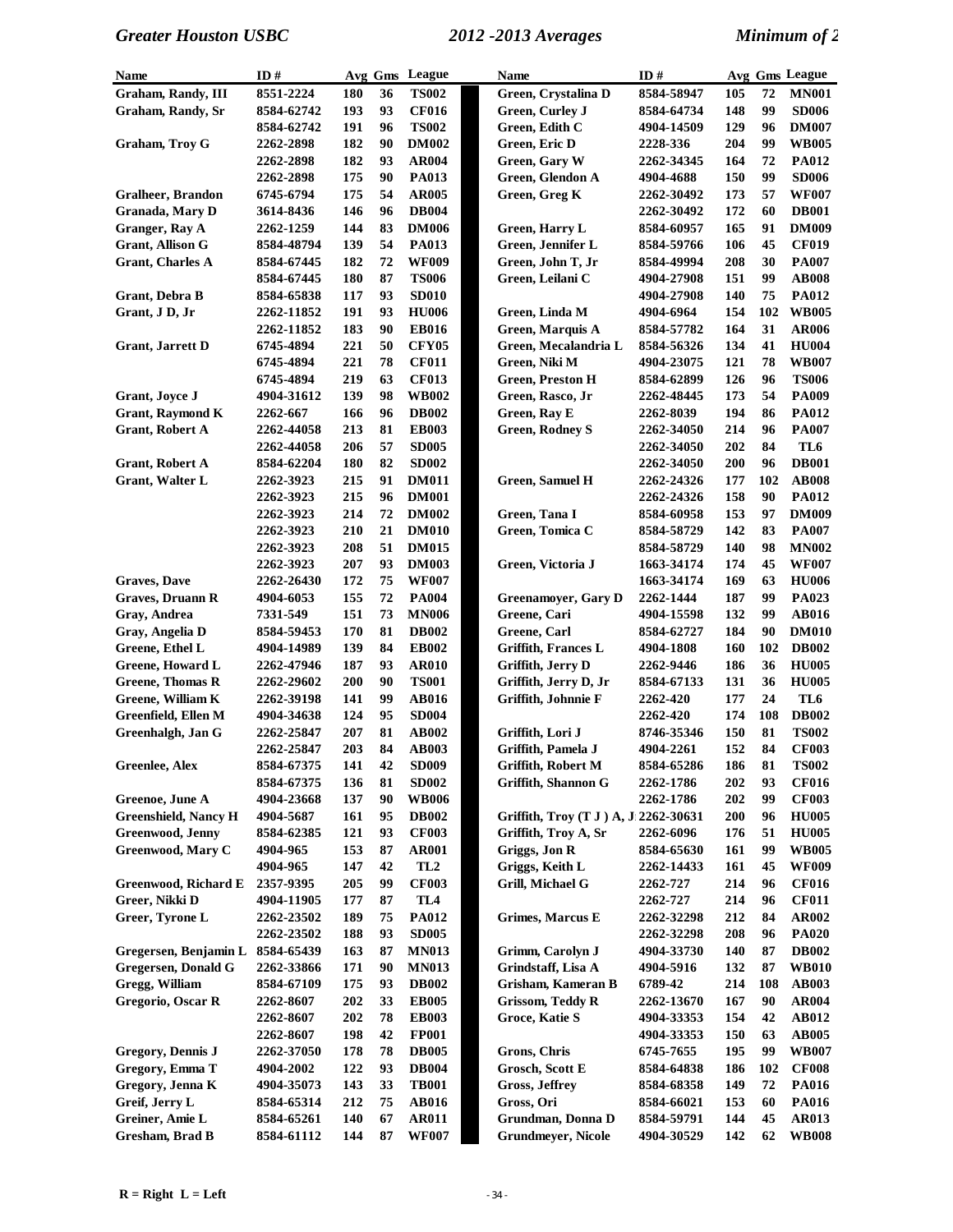| Name                                      | ID#                         |            | Avg Gms  | League                | Name                                           | ID#                      |            |          | Avg Gms League               |
|-------------------------------------------|-----------------------------|------------|----------|-----------------------|------------------------------------------------|--------------------------|------------|----------|------------------------------|
| <b>Gressett</b> , Kristin                 | 8584-66626                  | 126        | 87       | <b>WB004</b>          | Grupa, Darren L                                | 8584-64936               | 168        | 96       | <b>HU005</b>                 |
| Grettenberg, Jaime D                      | 8584-52902                  | 144        | 87       | <b>MN002</b>          | <b>Grzelczyk</b> , Francis J                   | 2262-10788               | 171        | 93       | <b>CF025</b>                 |
| Grettenberg, Joshua W                     | 8584-54939                  | 173        | 102      | <b>MN002</b>          | Grzelczyk, Janice A                            | 4904-674                 | 152        | 96       | <b>CF025</b>                 |
| Grey, Lin                                 | 8584-48857                  | 149        | 93       | <b>TB002</b>          | Guadagnola, Elaine L                           | 4904-27097               | 162        | 45       | <b>WB005</b>                 |
| Grice, Krystal K                          | 8584-66260                  | 190        | 93       | <b>AB006</b>          | Guadagnola, Vincent J                          | 2262-37982               | 187        | 36       | <b>WB005</b>                 |
| Grice, Marguerite                         | 4904-803                    | 141        | 87       | TL1                   | Gualandri, Todd A                              | 519-5729                 | 186        | 78       | <b>AB004</b>                 |
| Grice, Michele A                          | 8584-64403                  | 136        | 54       | <b>WF008</b>          | <b>Guandique, Ruth I</b>                       | 8584-50567               | 116        | 90       | <b>EB010</b>                 |
|                                           | 8584-64403                  | 130        | 30       | <b>WF002</b>          | Gudat, Brenda J                                | 4904-29992               | 146        | 81       | <b>WB004</b>                 |
| Grieco, Michael A                         | 1156-452                    | 197        | 63       | <b>DB001</b>          | <b>Gudat, Mike</b>                             | 8584-62147               | 179        | 27       | <b>WB004</b>                 |
| Griffin, Al C                             | 2262-17882                  | 189        | 42       | <b>TS001</b>          | Guderyon, Josh M                               | 8584-65726               | 176        | 87       | <b>PA012</b>                 |
| <b>Griffin</b> , Betty S                  | 4904-3016                   | 153        | 63       | <b>DM008</b>          | Guerra, Bobby                                  | 8584-58053               | 159        | 84       | <b>TB001</b>                 |
|                                           | 4904-3016                   | 152        | 69       | <b>DM003</b>          | Guerra, Jesse, III                             | 2262-3317                | 190        | 90       | <b>AR003</b>                 |
| Griffin, Darius                           | 8584-57661                  | 179        | 45       | <b>EB009</b>          | Guerrant, Christopher T 2287-3485              |                          | 184        | 48       | <b>DM011</b>                 |
| Griffin, James L                          | 2262-4253                   | 178        | 60       | <b>DM008</b>          | Guerrero, Jay J                                | 2262-45057               | 183        | 66       | <b>DM014</b>                 |
| Griffin, Jerry R                          | 8584-67919                  | 171        | 42       | <b>SD009</b>          | <b>Guerrero, Mary T</b>                        | 4889-22598               | 129        | 39       | <b>CF015</b>                 |
|                                           | 8584-67919                  | 158        | 105      | <b>SD011</b>          | Guevara, Angela M                              | 8584-49381               | 189        | 67       | <b>AR005</b>                 |
| Griffin, Jo A                             | 8584-55508                  | 103        | 76       | <b>TS003</b>          | <b>Guevara, Anthony R</b>                      | 8584-55847               | 191        | 92       | <b>AR003</b>                 |
| Griffin, John (Andy) A                    | 2262-1640                   | 189        | 72       | <b>CF016</b>          | Guevara, Joe R                                 | 2262-47847               | 188        | 70       | <b>AR005</b>                 |
| Griffin, John D                           | 2262-640                    | 207        | 90       | <b>DM008</b>          | Guevara, Johnny                                | 8584-62713               | 181        | 85       | <b>MN002</b>                 |
|                                           | 2262-640                    | 198        | 84       | <b>PA008</b>          |                                                | 8584-62713               | 179        | 90       | <b>WB004</b>                 |
| Griffin, Leland A                         | 2262-639                    | 184        | 93       | <b>DM008</b>          | Guevara, Joseph R                              | 8584-63357               | 166        | 84       | <b>AR005</b>                 |
|                                           | 2262-639                    | 183        | 96       | <b>DM003</b>          | Guggia, Robert L                               | 251-65                   | 207        | 90       | <b>WB007</b>                 |
| Griffin, Marsha F                         | 11-96591                    | 185        | 90       | <b>DM008</b>          | Guidry, Cleve T                                | 2262-521                 | 145        | 99       | <b>DM003</b>                 |
|                                           | 11-96591                    | 175<br>189 | 72       | <b>PA004</b>          |                                                | 2262-521                 | 142        | 90       | <b>PA022</b>                 |
| Griffin, Richard G                        | 2262-7782<br>2262-7782<br>L | 178        | 93<br>27 | PA023<br><b>PA001</b> | Guidry, Kevin W                                | 8584-64627<br>8584-61180 | 171<br>178 | 95<br>78 | <b>AR006</b><br><b>CF018</b> |
| Griffin, Veniece Y                        | 8584-68710                  | 137        | 35       | <b>SD009</b>          | Guidry, Todd R<br><b>Guillemette, Robert R</b> | 8584-64306               | 145        | 51       | <b>WF008</b>                 |
|                                           | 8584-68710                  | 134        | 105      | <b>SD011</b>          |                                                | 8584-64306               | 143        | 48       | <b>WF002</b>                 |
| Griffin, Willie, Jr                       | 8584-47983                  | 200        | 66       | <b>PA007</b>          | <b>Guillory, Catherine</b>                     | 4904-18600               | 150        | 93       | <b>HU006</b>                 |
|                                           | 8584-47983                  | 194        | 90       | <b>HU006</b>          | Guillory, Diana M                              | 4904-35169               | 139        | 87       | <b>MN001</b>                 |
| Griffis, Louise                           | 4904-23078                  | 117        | 87       | <b>TS003</b>          | Guillory, Donald R, Jr                         | 8584-49642               | 205        | 96       | AB017                        |
|                                           | 4904-23078                  | 114        | 93       | <b>CF025</b>          | Guillory, James O                              | 8584-64180               | 157        | 42       | <b>HU008</b>                 |
| Griffith, Donald A                        | 8584-64748                  | 154        | 102      | <b>WB005</b>          |                                                | 8584-64180               | 155        | 51       | <b>HU001</b>                 |
| Griffith, Elizabeth N                     | 8584-54368                  | 122        | 78       | <b>HU005</b>          | <b>Guillory, Joseph R</b>                      | 2262-26828               | 124        | 86       | <b>HU006</b>                 |
| Guillory, Marsha R                        | 4904-8081                   | 171        | 99       | <b>AR006</b>          | Hafemann, Heather J                            | 8584-58246               | 151        | 70       | PA023                        |
|                                           | 4904-8081                   | 170        | 87       | <b>PA018</b>          | Hafemann, Jeremy J                             | 2534-2148                | 210        | 90       | PA023                        |
|                                           | 4904-8081                   | 164        | 96       | <b>PA012</b>          | Hager, Denise G                                | 8584-59585               | 105        | 27       | <b>WF008</b>                 |
| <b>Guillory, Matthew C</b>                | 2262-17819                  | 196        | 54       | TL <sub>6</sub>       | Hagerty, Carla J                               | 4904-34968               | 159        | 99       | <b>AR005</b>                 |
|                                           | 2262-17819                  | 191        | 92       | <b>HU006</b>          | <b>Hagerty, Matthew J</b>                      | 2262-50093               | 156        | 99       | <b>AR005</b>                 |
| Guinn, Barbara J                          | 8584-62771                  | 124        | 81       | <b>PA009</b>          | Hagler, Anna M                                 | 4904-5218                | 147        | 75       | <b>DM004</b>                 |
| <b>Guinn, David (Boonie) L 2262-42019</b> |                             | 207        | 48       | <b>CF011</b>          | Hagler, Frances A                              | 4904-5965                | 154        | 93       | <b>AR002</b>                 |
| Guinto, Faustino C                        | 8584-64675                  | 135        | 42       | <b>AB016</b>          |                                                | 4904-5965                | 146        | 69       | TL1                          |
| Guinto, Virginia P                        | 8584-64674                  | 45         | 94       | <b>AB016</b>          |                                                | 4904-5965                | 145        | 81       | <b>PA007</b>                 |
| <b>Gullette, Alvin B</b>                  | 2262-1499                   | 192        | 83       | <b>AR005</b>          | <b>Hagler, Jacquelyn S</b>                     | 8584-58874               | 132        | 102      | <b>WB007</b>                 |
| Gullette, Kenny M                         | 2262-1361                   | 220        | 87       | <b>CF013</b>          |                                                | 8584-58874               | 127        | 90       | <b>WB011</b>                 |
| Gumina, Gerald A                          | 2262-36494                  | 197        | 90       | <b>AB003</b>          | Hagood, Gerry J                                | 2262-36577               | 194        | 45       | <b>AB017</b>                 |
|                                           | 2262-36494                  | 195        | 77       | <b>AR009</b>          | Hagopian, Alan A                               | 8584-68434               | 111        | 63       | <b>PA004</b>                 |
| Gunnels, Todd K                           | 2262-50193                  | 187        | 78       | <b>MN002</b>          | Hahn, Alvin R, II                              | 2262-49433               | 153        | 87       | <b>WB013</b>                 |
| Gunter, Barbara A                         | 4904-2811                   | 135        | 87       | <b>WB010</b>          | Hahn, Johnny L                                 | 2262-41710               | 151        | 27       | <b>MN006</b>                 |
| Gunter, Jack C                            | 2262-1592                   | 173        | 96       | <b>WB006</b>          | Hahn, Lexina S                                 | 4904-12269               | 170        | 87       | <b>CF003</b>                 |
| <b>Gunter, Korey D</b>                    | 2262-50176                  | 201        | 96       | <b>DB001</b>          | Hahn, Matthew M                                | 8584-67290               | 212        | 102      | <b>AB002</b>                 |
|                                           | 2262-50176                  | 193        | 83       | TL6                   | Hahn, Ray L                                    | 2262-37485               | 182        | 60       | <b>WB006</b>                 |
|                                           | 2262-50176                  | 190        | 93       | <b>HU004</b>          | Hajdik, Louis B                                | 8584-63844               | 195        | 99       | <b>WB008</b>                 |
| Gurka, Todd C                             | 8584-53847                  | 180        | 96       | <b>WF007</b>          |                                                | 8584-63844               | 193        | 93       | <b>WB004</b>                 |
| Gurski, Ben J                             | 2262-2385                   | 190        | 90       | <b>DM003</b>          | Hajduk, Jason A                                | 2262-47678               | 179        | 30       | <b>CF007</b>                 |
|                                           | 2262-2385                   | 181        | 93       | <b>DM001</b>          | Halbert, Brandon                               | 8584-58511               | 158        | 80       | <b>TS001</b>                 |
| Gurski, Gwynn G                           | 4904-3243                   | 154        | 69       | <b>PA013</b>          | Hale, Alisha C                                 | 8584-58386               | 156        | 80       | <b>PA010</b>                 |
| Gurski, Ray L                             | 8584-57186                  | 167        | 81       | <b>DM001</b>          | Hale, Casey                                    | 2262-29828               | 166        | 60       | <b>EB003</b>                 |
|                                           | 8584-57186                  | 163        | 78       | <b>DM003</b>          | Hale, Gary A                                   | 2262-8573                | 202        | 78       | <b>DB001</b>                 |
| <b>Guseman, Benny F</b>                   | 2262-45980                  | 181        | 93       | <b>DM011</b>          |                                                | 2262-8573                | 196        | 84       | <b>DB010</b>                 |
| <b>Gustafson, Paul R</b>                  | 2262-45694                  | 156        | 75       | <b>PA016</b>          |                                                | 2262-8573                | 196        | 108      | <b>DB002</b>                 |
| <b>Guster, Kathy K</b>                    | 8647-4995                   | 136        | 78       | <b>TS001</b>          |                                                | 2262-8573                | 188        | 106      | TL6                          |
| Guthridge, John P                         | 8584-65290                  | 142        | 60       | <b>MN008</b>          | Hale, George M, Jr                             | 2262-49163               | 199        | 89       | <b>DM007</b>                 |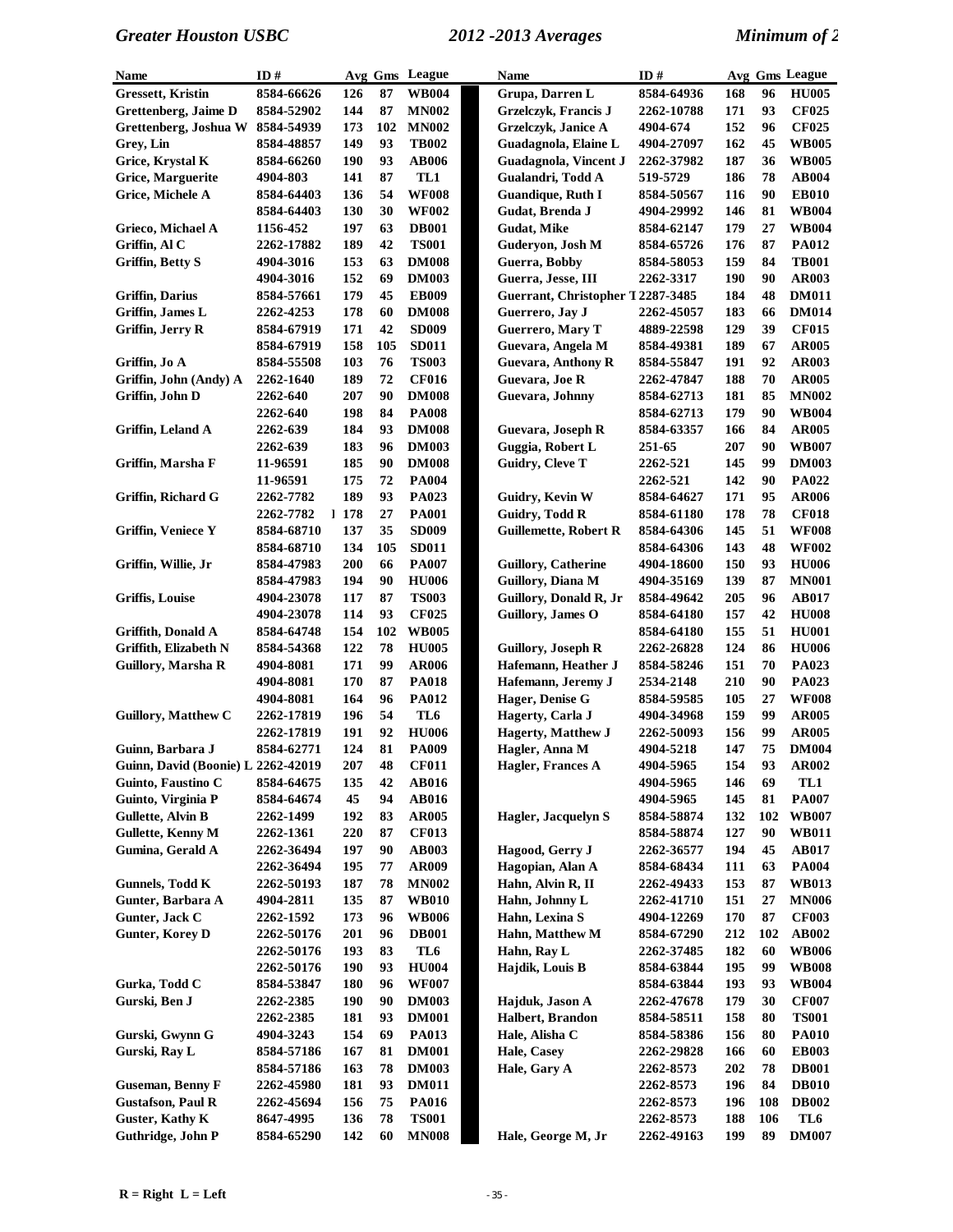| Name                        | ID#        | Avg Gms    |     | League       | Name                                  | ID#        |            |     | Avg Gms League  |
|-----------------------------|------------|------------|-----|--------------|---------------------------------------|------------|------------|-----|-----------------|
|                             | 8584-65290 | 142        | 60  | <b>MN007</b> | Hale, Willie C                        | 8584-57904 | 184        | 21  | <b>CF016</b>    |
|                             | 8584-65290 | 137        | 57  | <b>MN009</b> | Haley, Danny D, Jr                    | 2262-23772 | 190        | 89  | <b>DB002</b>    |
| <b>Guthridge, Steve M</b>   | 8584-59570 | 141        | 93  | <b>MN007</b> | Haley, David A                        | 2262-31606 | 222        | 102 | <b>MN005</b>    |
| Guthrie, Edward A, Jr       | 8584-66849 | 165        | 75  | <b>CF005</b> | <b>Haley, Douglas J</b>               | 2262-32529 | 210        | 95  | <b>DB001</b>    |
| Guthrie, Orville Q          | 8584-55940 | 162        | 96  | <b>DM007</b> |                                       | 2262-32529 | 208        | 62  | <b>DB009</b>    |
| Guthrie, Skip A             | 2262-49147 | 198        | 93  | <b>CF013</b> | Haley, Julie P                        | 4904-28358 | 197        | 33  | TL4             |
|                             |            | 208        | 21  | <b>WF007</b> |                                       |            | 194        | 68  | <b>DB002</b>    |
| <b>Gutierrez, Anthony E</b> | 2262-36952 |            |     |              |                                       | 4904-28358 |            |     |                 |
| Gutierrez, Barbara G        | 4904-836   | 175        | 45  | <b>EB009</b> | Halik, Wesley A                       | 2222-485   | 194        | 54  | TL <sub>2</sub> |
| Gutierrez, Christopher      | 6745-999   | 174        | 39  | <b>WB005</b> | Hall, Armilda M                       | 4904-1018  | 161        | 51  | <b>AR001</b>    |
| Gutierrez, Jessica N        | 4904-23753 | 176        | 93  | <b>AB006</b> | Hall, Bonnie R                        | 4931-2360  | 188        | 96  | <b>AR005</b>    |
| Gutierrez, Laurie           | 8584-65666 | 145        | 63  | <b>PA010</b> |                                       | 4931-2360  | 169        | 73  | TL1             |
| <b>Gutierrez, Manuel</b>    | 2262-33404 | 164        | 84  | <b>EB001</b> | Hall, Charles A                       | 2262-4186  | 177        | 99  | <b>AR001</b>    |
| <b>Gutierrez, Michael E</b> | 2262-2031  | 193        | 90  | <b>EB003</b> | Hall, Clint A                         | 2262-35639 | 161        | 92  | <b>EB001</b>    |
| Gutierrez, Phyllis A        | 4904-25549 | 140        | 96  | <b>DM003</b> | Hall, Craig D                         | 2262-34354 | 106        | 41  | <b>TB003</b>    |
|                             | 4904-25549 | 140        | 102 | <b>DM002</b> | Hall, Danea L                         | 4904-29644 | 150        | 42  | <b>SD009</b>    |
| Gutzman, Hugh G             | 2262-23545 | 150        | 33  | <b>TS003</b> |                                       | 4904-29644 | 147        | 36  | <b>SD003</b>    |
| Gwiscz, Diva R              | 4885-286   | 198        | 81  | <b>CF005</b> | Hall, David J                         | 2262-45414 | 188        | 102 | <b>AB017</b>    |
|                             | 4885-286   | 190        | 78  | <b>CF013</b> | <b>Hall, Dempsey</b>                  | 8584-64735 | 141        | 72  | <b>SD006</b>    |
| Haag, David                 | 8584-67814 | 210        | 96  | AB015        | Hall, Donna B                         | 4904-14120 | 163        | 75  | <b>AB007</b>    |
| Haag, Orpha S               | 8584-49278 | 134        | 93  | <b>WB002</b> |                                       | 4904-14120 | 160        | 51  | TL <sub>2</sub> |
| Haag, Richard J             | 2262-3328  | 210        | 81  | <b>AB015</b> | Hall, Eugene E                        | 2262-5774  | 185        | 77  | <b>EB003</b>    |
|                             | 2262-3328  | 210        | 90  | <b>AB016</b> | Hall, Gary E                          | 2262-42614 | 196        | 87  | <b>CF005</b>    |
| Haas, Cynthia M             | 4904-19571 | 140        | 87  | TS004        |                                       | 2262-42614 | 189        | 84  | <b>CF016</b>    |
| Haberman, Mark A            | 2262-5392  | 154        | 93  | <b>CF001</b> |                                       |            | 183        | 42  | <b>WB008</b>    |
|                             |            |            | 21  |              |                                       | 2262-42614 | 125        | 99  | <b>MN001</b>    |
|                             | 2262-5392  | 146        |     | <b>CF005</b> | Hall, Gay Nell                        | 4904-2032  |            |     |                 |
| Hable, Karen S              | 4904-23923 | 149        | 74  | <b>MN005</b> | Hall, Jack J                          | 8584-47364 | 196        | 96  | PA023           |
| Hable, Pat E                | 2278-3463  | 206        | 96  | <b>MN005</b> | <b>Hall, Jack R</b>                   | 2262-35088 | 176        | 96  | <b>WB005</b>    |
| Hablizel, Christine         | 4904-33576 | 143        | 90  | <b>WF003</b> | Hall, Jacque D                        | 4904-14261 | 162        | 96  | <b>SD005</b>    |
| Hablizel, Conrad F          | 2262-34792 | 184        | 85  | <b>WF003</b> | Hall, Jamil                           | 2262-35055 | 200        | 68  | <b>DB010</b>    |
| Hablizel, Jackie            | 8584-63457 | 102        | 90  | <b>WF003</b> | Hall, Jane A                          | 4904-1949  | 106        | 87  | <b>MN009</b>    |
| Hackney, James B, Jr        | 2262-16828 | 162        | 90  | <b>EB016</b> |                                       | 4904-1949  | 105        | 80  | <b>MN008</b>    |
| Hackney, Janis M            | 4904-34937 | 159        | 89  | <b>EB016</b> | Hall, Jeffrey D                       | 2262-18706 | 166        | 54  | TL <sub>2</sub> |
| <b>Hadley, Bill E</b>       | 2262-49366 | 173        | 96  | <b>DM003</b> | Hall, Joanie L                        | 8584-67476 | 109        | 94  | <b>MN002</b>    |
|                             | 2262-49366 | 170        | 99  | <b>DM002</b> | Hall, Joyce A                         | 4904-23789 | 131        | 90  | <b>EB001</b>    |
| Haenelt, Merlyon L          | 8584-59006 | 121        | 33  | <b>DM005</b> | Hall, Kay W                           | 4904-1778  | 155        | 90  | <b>DB006</b>    |
| Hall, Leon, III             | 2262-7885  | 180        | 63  | <b>EB016</b> |                                       | 2262-38808 | 171        | 96  | <b>MN008</b>    |
| Hall, Linda R               | 8584-53309 | 180        | 72  | <b>DB002</b> | Haney, Tanya                          | 8584-65740 | 109        | 90  | <b>SD010</b>    |
|                             | 8584-53309 | 179        | 93  | <b>PA020</b> | <b>Hanks, Dolores</b>                 | 4904-3146  | 141        | 47  | <b>AR008</b>    |
| Hall, Robert L              | 2262-7179  | 182        | 87  | <b>AB003</b> | Hanks, Kimberly                       | 6745-5465  | 106        | 52  | <b>AR008</b>    |
| Hall, Sandra L              | 4904-1387  | 132        | 81  | <b>MN009</b> | Hanks, Thaddeus L, III 10-1971194     |            | 165        | 96  | <b>DM007</b>    |
|                             | 4904-1387  | 129        | 81  | <b>MN008</b> | Hanlon, Camille                       | 4904-20502 | 133        | 85  | CF002           |
| Hall, Stephanie G           | 4904-24861 | 164        | 87  | <b>DB010</b> | Hanlon, Paul J                        | 2262-28970 | 173        | 99  | <b>CF002</b>    |
| Hall, Susan S               | 8584-48618 | 136        | 75  | <b>WB010</b> | Hann, Steven R                        | 2262-9046  | 225        | 60  | <b>AR009</b>    |
| Hall, Vickie L              | 8584-66219 | 106        | 90  | <b>TB003</b> |                                       | 2262-9046  | 210        | 63  | <b>AR010</b>    |
| Halsey, Eric D              | 8584-66529 | 175        | 102 | <b>MN005</b> | Hanna, Alice A                        | 4904-24031 | 140        | 81  | <b>WB001</b>    |
| Hamaker, Richard P          | 2262-3545  | 208        | 96  | <b>CF011</b> |                                       | 4904-24031 | 140        | 99  | <b>WB006</b>    |
|                             | 2262-3545  | 207        | 93  | <b>CF005</b> | Hanna, Bob C                          | 2262-33904 | 151        | 99  | <b>WB006</b>    |
| Hamby, Johnny P             | 6767-1719  | 199        | 60  | <b>AB006</b> | Hanna, Johnny P                       | 2278-750   | 222        | 108 | <b>DB001</b>    |
| <b>Hamilton, Clarence</b>   | 8584-65799 | 187        | 77  | TL6          | Hanselman, Gayle A                    | 4904-34202 | 156        | 90  | <b>CF005</b>    |
| Hamilton, Edward R          | 8584-56651 | 175        | 30  | <b>MN010</b> |                                       | 4904-34202 | 154        | 93  | <b>CF001</b>    |
| <b>Hamilton, Frances D</b>  | 4904-848   | 156        | 99  | <b>PA011</b> | Hanselman, Roger W                    | 2262-48978 | 191        | 96  | <b>CF001</b>    |
|                             | 4904-848   | 149        | 96  | <b>PA022</b> |                                       | 2262-48978 | 183        | 93  | <b>CF005</b>    |
| Hamilton, Herbert W         | 2262-19482 | 144        | 81  | <b>PA018</b> | Hansen, James N                       | 2262-45541 | 165        | 72  | <b>DM012</b>    |
| Hamilton, Julius            | 8584-67123 | 175        | 89  | <b>HU005</b> |                                       | 2262-45541 | 162        | 75  | <b>DM003</b>    |
| Hamilton, Markeith          | 8584-60030 | 144        | 33  | <b>PA009</b> |                                       | 2262-45541 | 159        | 63  | <b>DM002</b>    |
| Hamilton, Rudy A            | 2262-24703 | 186        | 87  | <b>WB006</b> | Hansen, Tammy M                       | 8584-48878 | 153        | 60  | <b>MN007</b>    |
|                             | 2262-24703 | 184        | 87  | <b>SD005</b> | Hansen, Tom C                         | 2262-16018 | 144        | 45  | <b>PA009</b>    |
| Hamilton, Sandra M          | 8584-68620 | 102        | 42  | <b>DM015</b> | Hansford, Marlon K                    | 8584-49800 | 172        | 96  | <b>HU004</b>    |
| Hamlin, Kye D               | 2262-7969  | 193        | 71  | <b>CF016</b> | Hanson, Brandon A                     | 8584-67393 | <b>110</b> | 27  | <b>WB005</b>    |
|                             |            | 180        | 86  |              |                                       |            | 146        | 90  |                 |
| Hamm, Danny D               | 2262-41321 | 127        | 39  | <b>MN006</b> | Hanson, Curtis A<br>Hanson, Heather M | 8584-56298 |            |     | <b>SD008</b>    |
| Hamm, Jamie L               | 8584-50869 |            |     | <b>MN006</b> |                                       | 8584-61010 | 127        | 87  | <b>SD008</b>    |
| Hamm, Ryan M                | 2262-40149 | <b>200</b> | 90  | <b>MN006</b> | Harakal, Michael A                    | 8584-67073 | 187        | 93  | <b>MN006</b>    |
|                             | 2262-40149 | <b>200</b> | 93  | <b>MN003</b> | Harasim, Janet W                      | 8584-66898 | 119        | 84  | <b>PA010</b>    |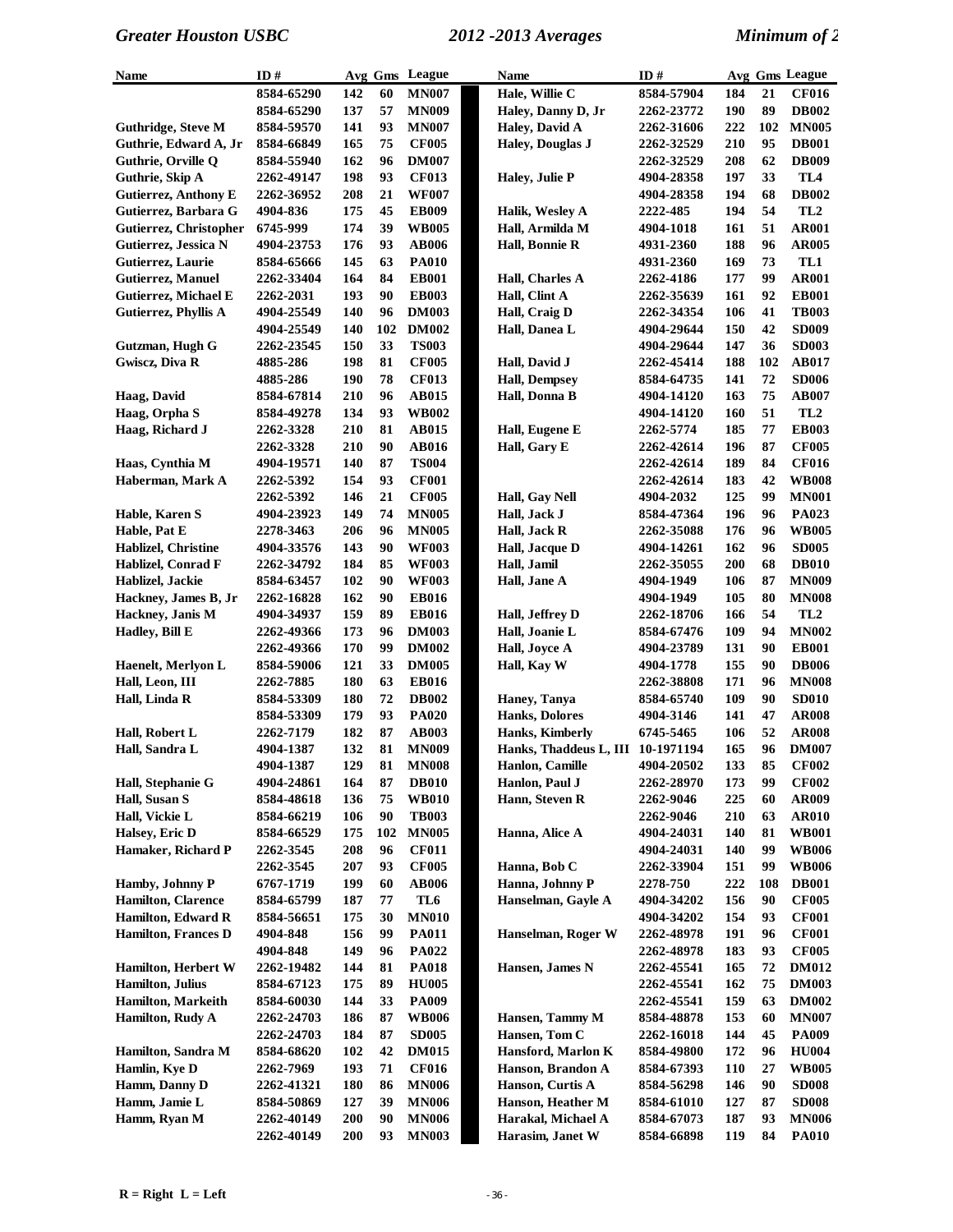| <b>Name</b>                        | ID#                    |            |          | Avg Gms League               | <b>Name</b>                           | ID#         |            |           | Avg Gms League               |
|------------------------------------|------------------------|------------|----------|------------------------------|---------------------------------------|-------------|------------|-----------|------------------------------|
| Hammerle, Ben L                    | 2262-3177              | 187        | 45       | <b>AB012</b>                 | Harasim, Sonja M                      | 8584-66899  | 145        | 66        | <b>PA010</b>                 |
|                                    | 2262-3177              | 186        | 60       | <b>AB005</b>                 | Harber, Caroline F                    | 4904-2611   | 125        | 90        | <b>WB003</b>                 |
| Hammerle, Dylan B                  | 6745-7754              | 184        | 51       | <b>AB005</b>                 | Harden, Thomas R, III                 | 1034-320296 | 194        | 87        | <b>CF016</b>                 |
|                                    | 6745-7754              | 183        | 33       | <b>AB012</b>                 | Harder, Russell T                     | 8584-50019  | 163        | 45        | <b>AR011</b>                 |
| Hammerle, Jason L                  | 2262-41117             | 202        | 42       | AB012                        | Hardin, Jerry W                       | 8584-64583  | 170        | 108       | <b>AB006</b>                 |
|                                    | 2262-41117             | 192        | 48       | <b>AB005</b>                 | Hardin, Rosemary                      | 8584-64582  | 121        | 108       | <b>AB006</b>                 |
| Hammond, Adrienne M                | 4904-16506             | 143        | 87       | <b>CF011</b>                 | <b>Harding, Aubrey G</b>              | 8584-58263  | 139        | 27        | <b>DM012</b>                 |
| Hammonds, Ida M                    | 4904-1457              | 177        | 74       | TL <sub>4</sub>              |                                       | 8584-58263  | 131        | 33        | <b>DM001</b>                 |
|                                    | 4904-1457              | 177        | 87       | <b>DB002</b>                 | Harding, La Juan                      | 4904-23574  | 131        | 96        | <b>DM005</b>                 |
| Hammons, Freda                     | 4886-623               | 154        | 63       | <b>HU002</b>                 | Harding, Luke A                       | 8584-68445  | 131        | 21        | <b>SD002</b>                 |
|                                    | 4886-623               | 153        | 81       | <b>MN009</b>                 | Hardison, Cleveland T                 | 2262-2153   | 150        | 73        | <b>EB007</b>                 |
|                                    | 4886-623               | 148        | 90       | <b>MN002</b>                 | Hardy, Kendra L                       | 4904-807    | 186        | 50        | TL <sub>2</sub>              |
|                                    | 4886-623               | 146        | 51       | <b>MN008</b>                 | Hardy, Larry N                        | 2262-12300  | 165        | 30        | <b>MN005</b>                 |
| Hammons, Gloria                    | 4904-33935             | 128        | 102      | <b>CF003</b>                 |                                       | 2262-12300  | 159        | 36        | <b>MN002</b>                 |
| Hammons, Joseph R, Jr 2262-47064   |                        | 143        | 87       | <b>CF006</b>                 | Hardy, Lynn                           | 8584-64749  | 125        | 81        | <b>WB005</b>                 |
|                                    | 2262-47064             | 137        | 99       | <b>CF003</b>                 | Hardy, Mark W                         | 2262-47500  | 169        | 64        | <b>DM014</b>                 |
| <b>Hampton</b> , Mike              | 8584-62378             | 161        | 84       | <b>TS006</b>                 | Hardy, Naomi                          | 4931-2597   | 121        | 87        | <b>MN009</b>                 |
| Hancock, Gary D                    | 8584-60572             | 129        | 71       | <b>PA004</b>                 | Hardy, Robert J                       | 265-8649    | 151        | 45        | <b>CF019</b>                 |
| Hancock, Jim                       | 2262-7663              | 177        | 90       | <b>PA008</b>                 | Hardy, Terri D                        | 4904-28014  | 133        | 27        | <b>HU004</b>                 |
|                                    | 2262-7663              | 174        | 76       | <b>PA013</b>                 | Hardy, William E, Sr                  | 2222-2274   | 164        | 90        | <b>AR004</b>                 |
| Hancock, John (Scott) S 2262-32826 |                        | 195        | 99       | <b>EB001</b>                 |                                       | 2222-2274   | 162        | 96        | <b>AR001</b>                 |
| Hancock, John B                    | 2262-32825             | 149        | 75       | <b>EB001</b>                 | Hare, Elbert L, III                   | 2278-2236   | 177        | 45        | <b>CF016</b>                 |
| <b>Hancock, McKenley</b>           | 8584-53747             | 139        | 39       | <b>WF002</b>                 | Haren, Loretta R                      | 4904-18576  | 159        | 102       | <b>CF003</b>                 |
|                                    | 8584-53747             | 137        | 42       | <b>WF008</b>                 | Haren, Ronald P                       | 2262-1687   | 197        | 99        | <b>CF003</b>                 |
| Hancock, Susan G                   | 4904-458               | 150        | 87       | <b>PA002</b>                 |                                       | 2262-1687   | 196        | 96        | <b>CF016</b>                 |
|                                    | 4904-458               | 149        | 42       | <b>PA008</b>                 | Hargrove, James D, III                | 2262-38477  | 180        | 90        | <b>HU004</b>                 |
|                                    | 4904-458               | 149        | 93       | <b>PA003</b>                 | Hargrove, James D, Jr                 | 8584-56151  | 174        | 96        | <b>HU006</b>                 |
|                                    | 4904-458               | 149        | 93       | <b>PA013</b>                 |                                       | 8584-56151  | 169        | 93        | <b>HU004</b>                 |
| Hancock, Wallace G, Jr 6745-1300   |                        | 154        | 48       | <b>SD008</b>                 | Harkness, Michael L                   | 2262-23331  | 194        | 66        | <b>SD002</b>                 |
| Handegard, John L                  | 1560-4037              | 228        | 33       | <b>EB006</b>                 | Harlan, Lisa A                        | 4848-115    | 163        | 96        | <b>MN002</b>                 |
|                                    | 1560-4037              | 199        | 24       | <b>WB007</b>                 | Harlan, William J                     | 2262-36033  | 126        | 93        | <b>MN002</b>                 |
| Handy, James R                     | 2287-3474              | 172        | 99       | <b>AR001</b>                 | Harm, Ron G                           | 2262-2067   | 180        | 102       | <b>WB005</b>                 |
| Haney, Dorene R                    | 4904-5498              | 145        | 102      | <b>MN009</b>                 | Harmeier, Sandra G                    | 8584-48797  | 164        | 21        | <b>MN002</b>                 |
| Haney, James E                     | 6745-236               | 217        | 93       | <b>SD010</b>                 |                                       | 8584-48797  | 159        | 96        | <b>DB002</b>                 |
|                                    | 6745-236               | 205        | 93       | PA023                        | Harmon, Arnesha J                     | 8584-46768  | 125        | 81        | <b>PA004</b>                 |
| Haney, Michael J                   | 2262-38808             | 174        | 99       | <b>MN009</b>                 |                                       | 8584-46768  | 121        | 106       | TL1                          |
| Harmon, Barbara A                  | 8584-66776             | 94         | 85       | <b>PA012</b>                 | Harrison, Bernard D                   | 2262-45452  | 187        | 71        | <b>AB002</b>                 |
| Harmon, Ernest                     | 2262-21176             | 194        | 81       | <b>DM010</b>                 | Harrison, Cade E                      | 2262-6779   | 224        | 88        | <b>MN007</b>                 |
| Harmon, Kenneth M                  | 2262-16502             | 210        | 72       | <b>PA004</b>                 | Harrison, Christopher G 2252-138      |             | 223        | 72        | <b>AR010</b>                 |
|                                    | 2262-16502             | 198        | 84       | <b>PA012</b>                 |                                       | 2252-138    | 210        | 30        | <b>AB006</b>                 |
| Harmon, Sterling L, II             | 8584-46784             | 168        | 81       | <b>PA004</b>                 | Harrison, Cody L                      | 11-163098   | 134        | 99        | <b>MN007</b>                 |
|                                    | 8584-46784             | 163        | 96       | TL5                          | Harrison, Colleen B                   | 8584-60767  | 126        | 79        | <b>WB013</b>                 |
| Harms, Benji D                     | 8584-65544             | 116        | 54       | <b>DM014</b>                 | Harrison, David W                     | 2262-48868  | 193        | 42        | <b>CF016</b>                 |
| Harness, Charlie                   | 8584-67101             | 191        | 102      | <b>DB002</b>                 | Harrison, Earl L                      | 2262-1931   | 184        | 99        | <b>MN009</b>                 |
| Harness, Donna                     | 8584-67102             | 147        | 105      | <b>DB002</b>                 |                                       | 2262-1931   | 173        | 99        | <b>MN008</b>                 |
| Haro, Jorge E                      | 2262-37595             | 187        | 75       | <b>PA009</b>                 | Harrison, Gary W                      | 2262-25520  | 178        | 66        | <b>SD005</b>                 |
|                                    | 2262-37595             | 186        | 48       | <b>PA012</b>                 | Harrison, Hattie M                    | 4904-19144  | 135        | 99        | <b>MN008</b>                 |
| Harp, Nick M                       | 8584-68649             | 122        | 42       | <b>AB020</b>                 | Harrison, Henry E<br>Harrison, Joan R | 6745-3334   | 176        | 87        | <b>PA008</b>                 |
| Harper, Chad M                     | 2262-30324             | 179        | 85       | <b>AR011</b>                 | Harrison, Randy W                     | 4904-2523   | <b>140</b> | 75        | <b>DM005</b>                 |
| Harper, John H, III                | 2262-1528              | 223        | 75       | TL6                          |                                       | 8584-58163  | 192        | 90        | <b>SD005</b><br><b>SD002</b> |
| Harper, John S                     | 2262-1528              | 217        | 81<br>93 | <b>DB001</b>                 | Harrison, Shawn T                     | 8584-58163  | 188        | 93        |                              |
| Harper, William E                  | 2262-3476<br>2262-7251 | 193<br>208 | 96       | <b>CF005</b><br><b>AR011</b> | Harrison, Velasta "Kay" 4904-21426    | 2262-1300   | 168<br>143 | 102<br>82 | AB004<br><b>MN008</b>        |
|                                    | 2262-7251              | 208        | 99       | <b>AR006</b>                 |                                       | 4904-21426  | 138        | 78        | <b>MN009</b>                 |
| Harrell, Charles (Chuck) 11-24190  |                        | 138        | 90       | <b>CF005</b>                 | Harrison, Vickie L                    | 8584-47830  | 169        | 94        | <b>MN007</b>                 |
| Harrell, Dawn R                    | 4904-10839             | 152        | 75       | <b>DM019</b>                 | Harrison, Virgil E                    | 8584-60768  | 167        | 81        | <b>WB013</b>                 |
| Harrell, Gwendolyn C               | 4904-11355             | 138        | 49       | <b>HU006</b>                 | Harrison, William E                   | 348-7005    | 167        | 40        | <b>WB006</b>                 |
| Harrell, Ken                       | 8584-62722             | 130        | 78       | <b>DM015</b>                 | Harrist, Jonathan D                   | 8584-68144  | 194        | 48        | AB020                        |
| Harrell, Levonne                   | 2262-42996             | 175        | 59       | <b>EB002</b>                 |                                       | 8584-68144  | 172        | 36        | <b>AB019</b>                 |
|                                    | 2262-42996             | 171        | 75       | <b>PA010</b>                 | Harshaw, John M, Sr                   | 2262-23707  | 211        | 90        | <b>MN006</b>                 |
| <b>Harrington, Keith S</b>         | 2262-21088             | 138        | 74       | <b>DM015</b>                 | Harshbarger, Rhonda K 8584-47198      |             | 131        | 42        | <b>CF009</b>                 |
| Harris, Alvin K                    | 2262-37964             | 163        | 93       | <b>WB006</b>                 |                                       | 8584-47198  | 125        | 36        | <b>CF023</b>                 |
| Harris, Arthur B                   | 2262-3370              | 161        | 96       | <b>EB001</b>                 | Harshman, Jack D                      | 2262-46650  | 161        | 87        | <b>WB006</b>                 |
|                                    |                        |            |          |                              |                                       |             |            |           |                              |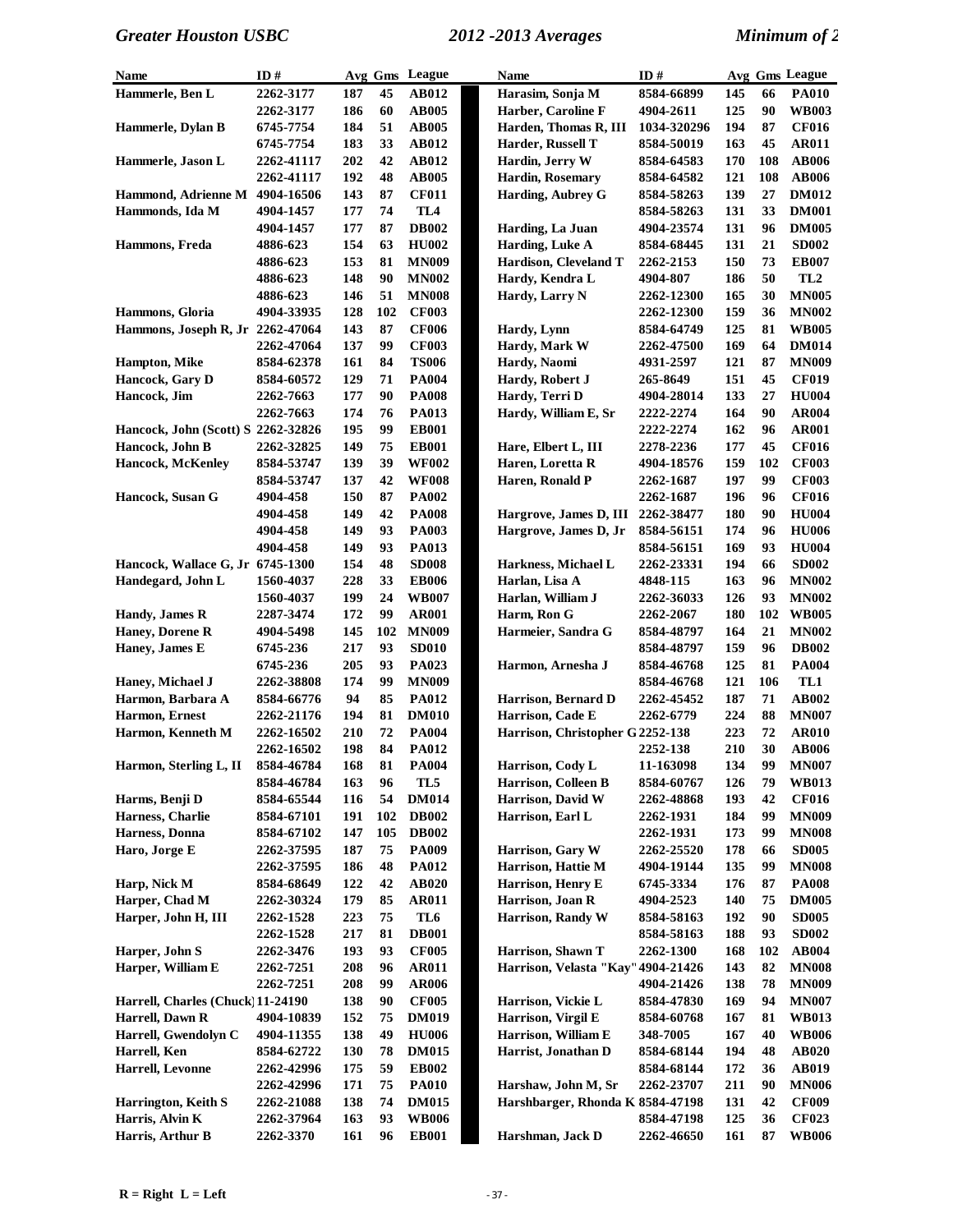| Name                               | ID#               |     |     | Avg Gms League            | <b>Name</b>                        | ID#         |     |     | Avg Gms League  |
|------------------------------------|-------------------|-----|-----|---------------------------|------------------------------------|-------------|-----|-----|-----------------|
| Harris, Betty I                    | 2859-2496         | 154 | 96  | <b>WB006</b>              | Hart, Doris E                      | 8584-56077  | 121 | 72  | <b>WB006</b>    |
| Harris, Christopher D              | 2262-23334        | 214 | 99  | <b>SD006</b>              | Hart, Richard                      | 8584-65754  | 148 | 99  | <b>MN003</b>    |
|                                    | 2262-23334        | 209 | 94  | <b>SD005</b>              | Hartensteiner, Michael V2262-766   |             | 153 | 90  | <b>WF003</b>    |
| Harris, Danny                      | 8584-48263        | 174 | 48  | <b>WF003</b>              | Hartensteiner, Stephen A2262-3717  |             | 161 | 53  | <b>WF003</b>    |
| Harris, Darrel L                   | 8584-68037        | 145 | 96  | <b>EB010</b>              | Harthcock, Peggy K                 | 4904-17422  | 130 | 63  | <b>CF010</b>    |
| Harris, Gary R                     | 2243-6249         | 183 | 36  | <b>PA008</b>              | Hartman, Billie M                  | 4904-4930   | 128 | 99  | <b>AR001</b>    |
| Harris, Glen D, Jr                 | 8584-51792        | 199 | 90  | <b>AR006</b>              |                                    | 4904-4930   | 124 | 94  | <b>AR004</b>    |
| Harris, Gwendolyn F                | 8584-59028        | 152 | 76  | <b>AR003</b>              | Hartman, Debra A                   | 8584-55764  | 149 | 44  | AR011           |
|                                    | 8584-59028        | 137 | 96  | <b>AR006</b>              | Hartman, Don E                     | 2262-4632   | 165 | 87  | <b>EB001</b>    |
| Harris, Jermaine                   | 8584-67638        | 126 | 56  | <b>AR006</b>              | Hartman, James A, Sr               | 384-11445   | 215 | 93  | <b>AR011</b>    |
| Harris, Kenneth A                  | 2262-22992        | 170 | 51  | TL <sub>2</sub>           | Hartwig, Phyne                     | 4904-15996  | 137 | 78  | <b>WB010</b>    |
|                                    |                   | 169 | 72  | <b>EB002</b>              | Harvat, John P                     |             | 154 | 93  | <b>WB013</b>    |
| Harris, Larson                     | 11-39132          |     |     |                           |                                    | 2262-29909  |     |     |                 |
| Harris, Leroy B                    | <b>2287-610</b>   | 197 | 96  | <b>AR011</b>              | Harvell, Randall M                 | 8584-64080  | 158 | 66  | <b>WB005</b>    |
| Harris, Lillie M                   | 4904-987          | 163 | 69  | <b>SD005</b>              | Harvey, Alice M                    | 4904-2167   | 123 | 65  | <b>CF014</b>    |
|                                    | 4904-987          | 159 | 67  | TL1                       | Harvey, Brenda C                   | 4904-24526  | 137 | 63  | <b>PA002</b>    |
|                                    | 4904-987          | 158 | 78  | <b>EB016</b>              | Harvey, Cecilia M                  | 8584-60101  | 116 | 21  | <b>WB008</b>    |
| Harris, Lori J                     | 4904-14974        | 167 | 87  | <b>WF009</b>              |                                    | 8584-60101  | 115 | 30  | <b>DB002</b>    |
| Harris, Martha F                   | 8584-68377        | 108 | 78  | <b>DB009</b>              | Harvey, Edward L                   | 8584-67712  | 179 | 63  | <b>DM002</b>    |
| Harris, Mary L                     | 3527-78           | 153 | 102 | <b>MN002</b>              | Harvey, Maurice P                  | 2262-12011  | 173 | 66  | <b>CF016</b>    |
| Harris, Matthew K                  | 6745-628          | 190 | 84  | <b>CF003</b>              | <b>Harvey</b> , Sally              | 8584-59295  | 113 | 97  | <b>DB002</b>    |
| Harris, Michael E                  | 2252-81           | 209 | 27  | <b>AB003</b>              | Harvey, Wayne A                    | 2262-12008  | 192 | 108 | <b>DB002</b>    |
| Harris, Michael R                  | 2262-47937        | 142 | 99  | <b>SD006</b>              |                                    | 2262-12008  | 190 | 93  | <b>CF016</b>    |
| Harris, Otik J                     | 8584-60949        | 143 | 96  | <b>HU002</b>              |                                    | 2262-12008  | 182 | 80  | <b>WB008</b>    |
| Harris, Patricia A                 | 4904-1572         | 136 | 84  | <b>SD004</b>              | Harwerth, Craig H                  | 2262-47742  | 195 | 63  | <b>DM008</b>    |
| Harris, Patricia A                 | 4904-6113         | 163 | 69  | <b>WF003</b>              | Harwood, Norma F                   | 4904-32533  | 145 | 60  | <b>SD001</b>    |
| Harris, Ray C                      | 8584-63920        | 189 | 102 | <b>HU002</b>              |                                    | 4904-32533  | 144 | 90  | <b>SD008</b>    |
| Harris, Robert E                   | <b>2262-12018</b> | 187 | 87  | <b>DM007</b>              | Haskins, Judi B                    | 4904-18731  | 177 | 108 | <b>DB002</b>    |
| Harris, Robert L                   | 2262-12428        | 191 | 88  | <b>EB003</b>              | Haskins, Wray C                    | 2262-27006  | 198 | 21  | <b>DB006</b>    |
| Harris, Scott L                    | 8584-58806        | 172 | 81  | <b>WF009</b>              |                                    | 2262-27006  | 193 | 108 | <b>DB002</b>    |
| Harris, Sharon D                   | 4904-32204        | 154 | 99  | <b>SD006</b>              | Haslund, Jessica R                 | 6778-10     | 198 | 90  | TL <sub>4</sub> |
| Harris, Steven B                   | 8584-67444        | 175 | 72  | <b>WF009</b>              | Hassler, Carrie L                  | 4904-26380  | 153 | 26  | <b>WB003</b>    |
| Harris, Sue G                      | 4904-1558         | 169 | 63  | <b>SD014</b>              |                                    | 4904-26380  | 152 | 30  | <b>WB005</b>    |
|                                    | 4904-1558         | 167 | 108 | <b>SD010</b>              | Hassler, Harold(Mike) N 2262-36860 |             | 164 | 30  | <b>WB005</b>    |
| <b>Harris, Terrence</b>            | 8584-65139        | 198 | 90  | <b>PA007</b>              | <b>Hasting, Anthony</b>            | 1034-250069 | 203 | 96  | <b>SD006</b>    |
|                                    | 8584-65139        | 197 | 101 | <b>MN002</b>              |                                    | 1034-250069 | 198 | 96  | <b>SD002</b>    |
| Harris, Wendell (Ray) R 8584-49756 |                   | 152 | 87  | TL5                       | <b>Hasting, Patricia</b>           | 3727-942    | 172 | 84  | <b>SD002</b>    |
| Harris, William R                  | 2262-24018        | 178 | 75  | <b>AB002</b>              | <b>Hastings</b> , Aaron            | 8584-67557  | 139 | 69  | <b>WB004</b>    |
| Hatch, Robert W, IV                | 8584-67652        | 143 | 57  | <b>HU002</b>              |                                    | 2262-1380   | 193 | 69  | <b>CF011</b>    |
| <b>Hatchett</b> , Bernice B        | 3161-6329         | 165 | 96  | <b>WB002</b>              | Hearn, Holli H                     | 8584-58997  | 165 | 69  | <b>PA004</b>    |
|                                    | 3161-6329         | 160 | 99  | <b>WB003</b>              | Hearne, Travis F                   | 2222-1961   | 186 | 73  | <b>SD005</b>    |
|                                    | 3161-6329         | 157 | 90  | $\mathbf{W}\mathbf{B008}$ | Heath, Charles (Casey) (2252-667   |             | 191 | 98  | <b>WB007</b>    |
| Hatten, George, III                | 2262-19354        | 121 | 69  | <b>DM003</b>              |                                    | 2252-667    | 181 | 98  | <b>DM007</b>    |
| Hatton, Al J                       | 2262-713          | 186 | 60  | <b>AR002</b>              | <b>Heath, Forrest D</b>            | 2262-28375  | 182 | 84  | <b>TS001</b>    |
| Hatton, Doris (Dee)                | 4904-30695        | 123 | 42  | <b>SD004</b>              | Heath, Lauren Z                    | 8584-62746  | 142 | 99  | <b>DM007</b>    |
| <b>Hatton, William R</b>           |                   |     | 33  |                           | <b>Heathcott</b> , Ed B            |             |     | 90  |                 |
|                                    | 8584-61623        | 177 |     | <b>AB016</b>              | Heathcott, Richard A               | 8584-67949  | 169 |     | PA022           |
| Hauck, Susan K                     | 8584-59394        | 116 | 51  | <b>TS005</b>              |                                    | 2262-3791   | 203 | 99  | <b>CF005</b>    |
| Haupt, Thomas J                    | 8584-54454        | 191 | 59  | <b>CF001</b>              | Heaton, Lynn E                     | 4904-1271   | 132 | 93  | <b>CF011</b>    |
| <b>Hausler, Matthew D</b>          | 11-43526          | 203 | 90  | <b>AR005</b>              | Heaton, Robert L, Jr               | 2262-6247   | 157 | 96  | <b>CF011</b>    |
|                                    | 11-43526          | 198 | 24  | <b>AB006</b>              | Hebert, Curtis A                   | 2262-48496  | 153 | 102 | <b>AB002</b>    |
| Havely, Rebecca A                  | 4904-1280         | 174 | 75  | <b>CF005</b>              | Hebert, Joshua D                   | 8584-67439  | 88  | 51  | <b>DM014</b>    |
|                                    | 4904-1280         | 169 | 89  | <b>CF010</b>              | Hebert, Leon D                     | 8626-3387   | 164 | 87  | <b>SD005</b>    |
| Havemann, Donald G                 | 2262-49371        | 197 | 90  | <b>DM007</b>              | Hebert, Lyn                        | 8584-67713  | 101 | 84  | <b>DM002</b>    |
| Havemann, Nettie M                 | 4877-523          | 150 | 75  | <b>TS003</b>              | Heckman, David J, Sr               | 2065-1046   | 197 | 93  | <b>MN009</b>    |
| Hawk, Thomas J                     | 8584-52521        | 196 | 84  | <b>CF005</b>              |                                    | 2065-1046   | 190 | 93  | <b>MN008</b>    |
| Hawkins, Amy                       | 8584-64612        | 104 | 87  | <b>CF002</b>              | Hedge, Linita                      | 8584-58164  | 177 | 36  | <b>EB016</b>    |
| Hawkins, Barbara J                 | 4904-32343        | 134 | 81  | <b>WF009</b>              |                                    | 8584-58164  | 176 | 96  | <b>SD005</b>    |
| Hawkins, Bessie L                  | 4904-3468         | 135 | 61  | <b>WF012</b>              |                                    | 8584-58164  | 175 | 96  | <b>SD006</b>    |
| Hawkins, Gary R                    | 2262-45971        | 124 | 81  | <b>WF009</b>              | Hedgepath, Carol                   | 4904-19008  | 114 | 87  | <b>MN001</b>    |
| Hawkins, Jimmie E                  | 8584-67237        | 141 | 48  | <b>PA022</b>              | Hedger, William M                  | 8584-62116  | 151 | 21  | <b>PA004</b>    |
|                                    | 8584-67237        | 137 | 24  | <b>PA001</b>              | Hedges, Delois J                   | 8584-53230  | 133 | 93  | <b>TB003</b>    |
| Hawkins, Johnny, Jr                | 2287-910          | 203 | 102 | <b>PA020</b>              | Hedrick, Barbara M                 | 4904-14864  | 155 | 93  | <b>AR004</b>    |
|                                    | 2287-910          | 195 | 82  | <b>WF012</b>              | <b>Hedrick</b> , Tony M            | 2262-29673  | 146 | 93  | <b>AR004</b>    |
|                                    | 2287-910          | 193 | 99  | <b>DM002</b>              | Heflin, Virginia C                 | 8584-54225  | 115 | 93  | <b>TB003</b>    |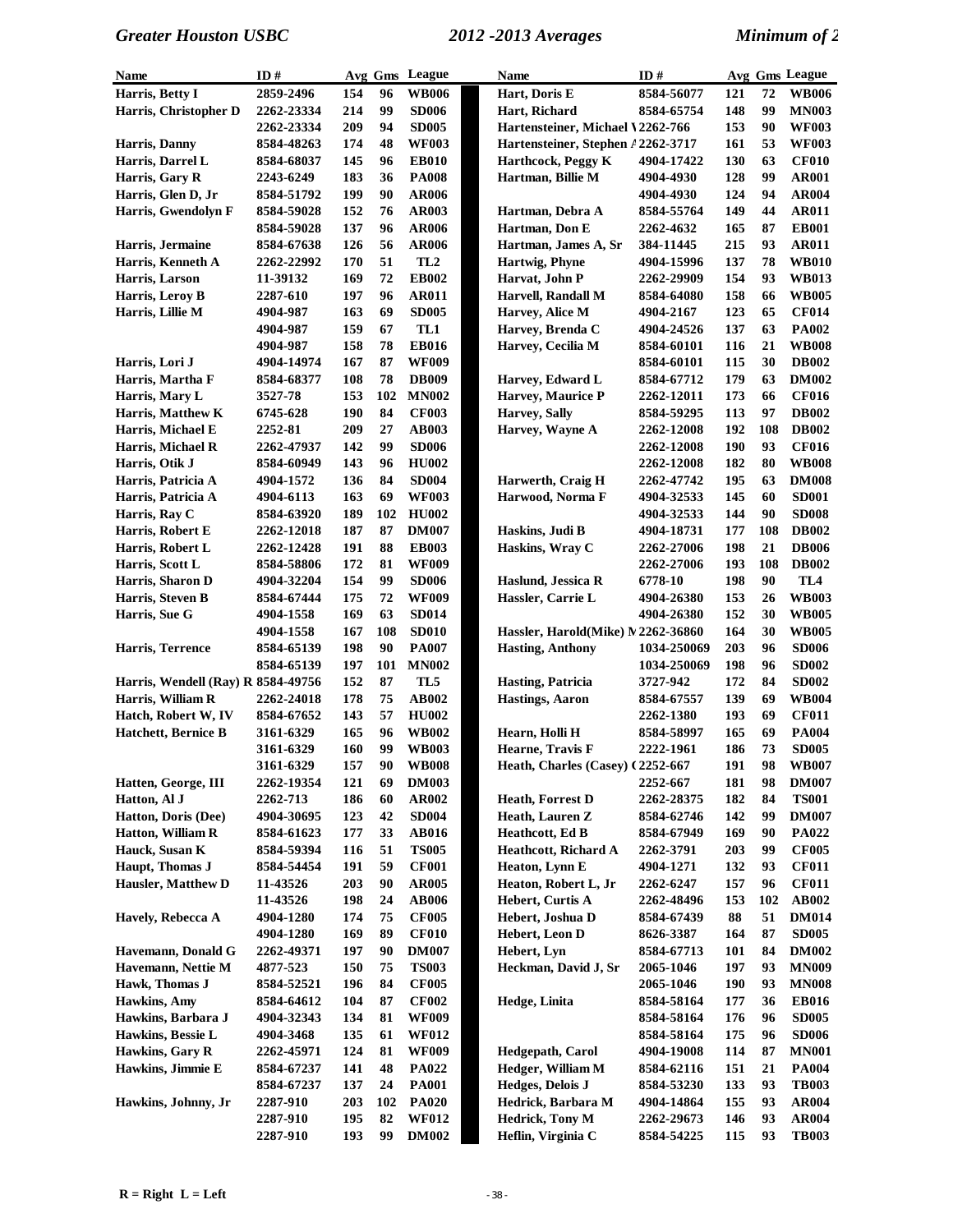| Name                               | ID#        |     |     | Avg Gms League  | Name                               | ID#        |            |     | Avg Gms League  |
|------------------------------------|------------|-----|-----|-----------------|------------------------------------|------------|------------|-----|-----------------|
| Hawley, Mark E                     | 8584-58836 | 165 | 102 | <b>AB001</b>    | Hefner, Carol S                    | 11-370682  | 131        | 96  | <b>WB007</b>    |
| Hay, Rita D                        | 8584-57509 | 135 | 72  | <b>TS003</b>    | Hefner, Danny G, Sr                | 2262-1718  | 198        | 90  | <b>DM008</b>    |
| Haycock, Patrick                   | 8584-67834 | 134 | 39  | <b>MN010</b>    |                                    | 2262-1718  | 191        | 93  | <b>WB006</b>    |
| Hayes, Charles L                   | 8584-62076 | 193 | 93  | <b>CF005</b>    |                                    | 2262-1718  | 190        | 96  | <b>WB007</b>    |
| Hayes, Judith D                    | 8584-67937 | 94  | 48  | <b>DM007</b>    | Hegefeld, Ryan                     | 8584-64030 | 151        | 90  | <b>CF008</b>    |
| Hayes, Sean H                      | 8584-68111 | 141 | 48  | <b>HU001</b>    | Hegefeld, Wayne                    | 8584-64027 | 161        | 102 | <b>CF008</b>    |
|                                    | 8584-68111 | 136 | 31  | <b>HU008</b>    | Heger, Jacob C                     | 6745-339   | 230        | 72  | <b>WF007</b>    |
| Hayes-Cornin, Monica S 4904-33753  |            | 173 | 96  | <b>SD006</b>    |                                    | 6745-339   | 228        | 102 | <b>DB001</b>    |
|                                    | 4904-33753 | 172 | 50  | TL <sub>4</sub> |                                    | 6745-339   | 227        | 97  | <b>CF013</b>    |
|                                    | 4904-33753 | 171 | 99  | <b>SD010</b>    | Heger, Rita D                      | 6745-4219  | 200        | 45  | <b>WF007</b>    |
| Haynes, Jessica M                  | 8647-5212  | 195 | 81  | <b>AR010</b>    |                                    | 6745-4219  | 197        | 76  | TL <sub>4</sub> |
|                                    | 8647-5212  | 189 | 86  | TL <sub>4</sub> |                                    | 6745-4219  | 194        | 94  | <b>CF013</b>    |
| <b>Haynes, Robert</b>              | 2262-42339 | 142 | 81  | <b>DB002</b>    | Heidel, Vicki S                    | 4904-27496 | 134        | 30  | <b>DM007</b>    |
|                                    | 2262-42339 | 131 | 72  | <b>WB013</b>    | Heider, Trace (TJ) J               | 6745-3624  | 225        | 69  | <b>CF005</b>    |
| Haynes, Sawang                     | 4904-10885 | 148 | 87  | <b>AB016</b>    |                                    | 6745-3624  | 223        | 93  | <b>CF011</b>    |
|                                    | 4904-10885 | 145 | 90  | <b>AB008</b>    | Heiman, Amy L                      | 4904-17871 | 144        | 98  | <b>TS001</b>    |
| Haynes, Sharon M                   | 4904-30738 | 143 | 75  | <b>WB013</b>    | Heimen, Karl D                     | 8584-59885 | 114        | 26  | <b>AB019</b>    |
|                                    | 4904-30738 | 135 | 92  | <b>DB002</b>    | Hein, A J                          | 4904-2530  | 158        | 72  | <b>DM011</b>    |
| Hayward, Alice M                   | 4904-12520 | 170 | 75  | <b>CF003</b>    |                                    | 4904-2530  | 151        | 95  | TL <sub>4</sub> |
| Hayward, Frank, III                | 2262-627   | 187 | 95  | <b>PA013</b>    | Heineman, Michael J                | 2262-6202  | 210        | 69  | TL6             |
|                                    | 2262-627   | 184 | 24  | <b>PA008</b>    | Heinitz, Sarah M                   | 9046-8756  | 120        | 21  | <b>DB003</b>    |
| Hayward, Sandra J                  | 4904-718   | 156 | 80  | <b>PA013</b>    | Heino, Todd A                      | 8584-68162 | 165        | 39  | <b>AB020</b>    |
| Haywood, Georgetta                 | 8584-63295 | 149 | 105 | <b>DM002</b>    |                                    | 8584-68162 | 162        | 36  | <b>AB019</b>    |
|                                    | 8584-63295 | 145 | 93  | <b>WF012</b>    | Heinrich, Melanie A                | 4904-24158 | 100        | 39  | <b>WF002</b>    |
| Haywood, Robert                    | 8584-68196 | 168 | 48  | <b>SD009</b>    |                                    | 4904-24158 | 96         | 51  | <b>WF008</b>    |
|                                    | 8584-68196 | 162 | 36  | <b>SD003</b>    | Heitman, Arnold (Trey), 2262-15091 |            | 181        | 90  | <b>CF018</b>    |
| Haywood, Robert E, Sr              | 8584-62513 | 185 | 99  | <b>DM002</b>    | Heitman, Kelly A                   | 4904-9388  | 153        | 90  | <b>CF018</b>    |
|                                    | 8584-62513 | 176 | 81  | <b>WF012</b>    | Heitman, Mary A                    | 8584-59043 | 138        | 96  | <b>MN008</b>    |
| Haywood, Willie M                  | 2262-23128 | 183 | 93  | <b>SD005</b>    |                                    | 8584-59043 | 136        | 84  | <b>MN001</b>    |
|                                    | 2262-23128 | 182 | 24  | <b>SD006</b>    | Hellman, Judson N                  | 8584-60970 | 141        | 84  | <b>PA008</b>    |
|                                    | 2262-23128 | 181 | 96  | <b>EB001</b>    | Helmandollar, Brenda L 4904-4435   |            | 137        | 93  | <b>CF025</b>    |
| Hazlett, Karen M                   | 4904-2504  | 148 | 84  | <b>WB010</b>    |                                    | 4904-4435  | 132        | 57  | <b>TS003</b>    |
| Heard, Marlon T                    | 2262-32479 | 193 | 90  | <b>SD010</b>    | Helmandollar, John P               | 2262-5058  | 199        | 93  | <b>CF025</b>    |
| Heard, Roberta P                   | 4904-23009 | 148 | 96  | <b>SD010</b>    |                                    | 2262-5058  | 195        | 71  | <b>TS003</b>    |
| Hearn, Charles F                   | 2262-1380  | 199 | 35  | <b>DM003</b>    | Helmig, Steve R                    | 2262-7797  | 163        | 93  | <b>EB001</b>    |
|                                    | 2262-1380  | 195 | 29  | <b>DM002</b>    |                                    | 2262-7797  | 162        | 93  | <b>SD002</b>    |
|                                    | 2262-1380  | 195 | 30  | <b>DM011</b>    | Helms, Dustin L                    | 8584-62113 | 125        | 21  | <b>PA004</b>    |
|                                    | 2262-1380  | 194 | 99  | <b>DM006</b>    | Helms, Susan T                     | 4904-27527 | 131        | 42  | <b>TB003</b>    |
| Helper, Julaine                    | 4904-32714 | 125 | 75  | <b>DM015</b>    | Hermes, Bob A                      | 8626-2692  | 212        | 96  | <b>AR005</b>    |
|                                    | 4904-32714 | 122 | 80  | <b>CF025</b>    | Hermes, Judy A                     | 8584-63671 | 147        | 99  | <b>AR005</b>    |
| Hemann, Kevin A                    | 8584-66593 | 154 | 30  | <b>PA010</b>    | Hernandez, Adam                    | 2262-36073 | 145        | 36  | <b>TS001</b>    |
| Hemann, Kim K                      | 8584-51220 | 163 | 90  | <b>PA003</b>    | Hernandez, Ana G                   | 8584-68371 | 87         | 24  | <b>DB009</b>    |
|                                    | 8584-51220 | 162 | 96  | <b>PA002</b>    | Hernandez, Angela                  | 8584-62316 | 127        | 90  | <b>PA002</b>    |
| Hemann, Scott M                    | 8584-51515 | 191 | 30  | <b>PA010</b>    | <b>Hernandez, Anthony</b>          | 8584-62743 | 216        | 96  | <b>DM006</b>    |
| Hembrey, Emanuel D                 | 2262-39420 | 178 | 75  | <b>EB016</b>    | Hernandez, Daniel                  | 2251-270   | 177        | 99  | <b>AB004</b>    |
| Hempfling, Carol L                 | 4904-34003 | 124 | 96  | <b>MN005</b>    | Hernandez, Eusebio, Jr             | 8584-66619 | 171        | 96  | <b>WB004</b>    |
| <b>Hempfling, David W</b>          | 2262-6976  | 210 | 102 | <b>MN005</b>    | <b>Hernandez, Freddy</b>           | 2222-591   | 162        | 21  | TL <sub>2</sub> |
| Hemphill, Cleophus                 | 2262-33691 | 174 | 69  | <b>SD006</b>    | Hernandez, Gabriel A               | 8584-56028 | <b>180</b> | 75  | <b>AR011</b>    |
| Hemphill, David E                  | 8584-53727 | 194 | 81  | <b>WF009</b>    | Hernandez, Hubert                  | 2262-3241  | 208        | 30  | <b>AR005</b>    |
| Hemphill, Linda G                  | 4904-2496  | 183 | 96  | <b>DM005</b>    |                                    | 2262-3241  | 206        | 85  | <b>AR003</b>    |
| Henderson, Arthur J, II 2262-37487 |            | 204 | 108 | <b>AB006</b>    | Hernandez, Humberto, I 2241-3212   |            | 160        | 48  | <b>AR011</b>    |
| Henderson, Barbara                 | 4904-2465  | 122 | 96  | <b>AR005</b>    | Hernandez, Jerry D                 | 2262-42224 | 173        | 45  | <b>WF005</b>    |
| Henderson, Byron D                 | 8584-60320 | 159 | 78  | <b>HU004</b>    | Hernandez, M. Narcy                | 4904-2471  | 183        | 89  | <b>AR003</b>    |
| Henderson, Dana E                  | 8584-57718 | 124 | 42  | <b>WF007</b>    | Hernandez, Marco A, Jr 6745-955    |            | 217        | 60  | <b>AR003</b>    |
| Henderson, Gary L                  | 2262-17670 | 193 | 87  | <b>PA012</b>    |                                    | 6745-955   | 213        | 57  | <b>AR011</b>    |
| Henderson, Glenn E                 | 2262-46046 | 187 | 90  | <b>AR006</b>    | Hernandez, Mark A                  | 2262-4769  | 210        | 30  | <b>AR009</b>    |
| Henderson, Jeff S                  | 8004-2476  | 168 | 93  | <b>AB002</b>    |                                    | 2262-4769  | 210        | 84  | <b>AR011</b>    |
| Henderson, Joe                     | 2262-45483 | 194 | 84  | <b>WF007</b>    |                                    | 2262-4769  | 203        | 93  | <b>AR003</b>    |
| Henderson, Ken R                   | 2262-3933  | 192 | 93  | <b>TS006</b>    | Hernandez, Monica A                | 4904-22425 | 161        | 95  | <b>DM006</b>    |
| <b>Henderson, Larry D</b>          | 8584-68580 | 215 | 24  | <b>MN009</b>    | Hernandez, Monica M                | 4904-31132 | 170        | 99  | AB004           |
|                                    | 8584-68580 | 211 | 54  | <b>MN008</b>    | Hernandez, Myrtle                  | 4904-1679  | 116        | 96  | <b>PA002</b>    |
|                                    | 8584-68580 | 201 | 39  | <b>DM003</b>    | Hernandez, Patricia F              | 4904-33805 | 167        | 93  | <b>AR003</b>    |
| Henderson, Latoya S                | 8584-59322 | 120 | 96  | <b>HU004</b>    | Hernandez, Ralph                   | 8584-48374 | 161        | 78  | <b>DM012</b>    |
|                                    |            |     |     |                 |                                    |            |            |     |                 |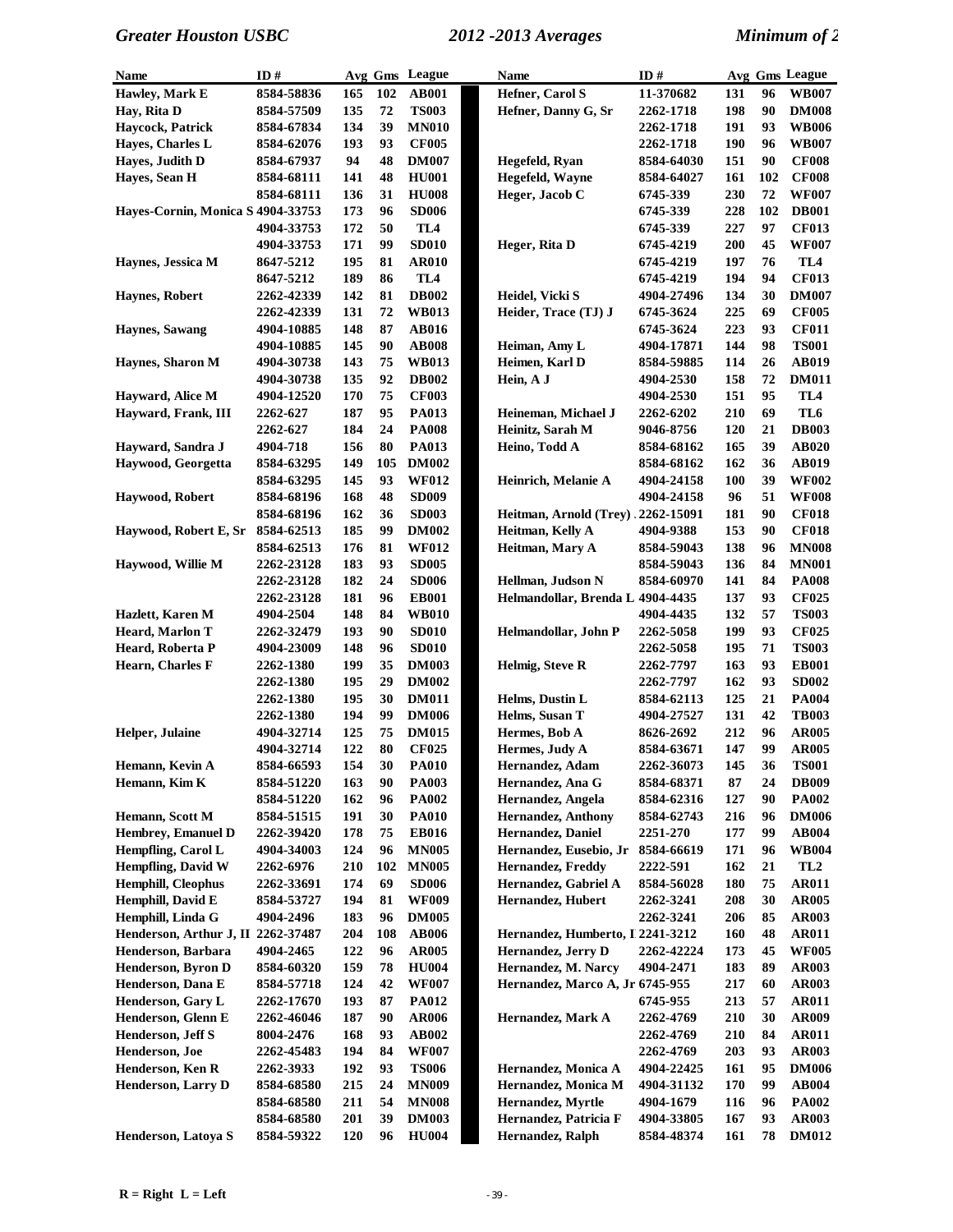| Name                              | ID#        |            | Avg Gms | League          | Name                                | ID#        |     |     | Avg Gms League |
|-----------------------------------|------------|------------|---------|-----------------|-------------------------------------|------------|-----|-----|----------------|
| Henderson, Lovie A                | 4904-2062  | 129        | 79      | <b>MN001</b>    |                                     | 8584-48374 | 158 | 87  | <b>DM003</b>   |
| <b>Henderson, Malique Y</b>       | 4904-27859 | 179        | 108     | <b>AB006</b>    | <b>Hernandez, Raymond</b>           | 2262-48225 | 187 | 93  | <b>AR003</b>   |
| Henderson, Marci L                | 4904-32135 | 153        | 74      | <b>CF001</b>    | Hernandez, Revnaldo                 | 2262-3238  | 191 | 93  | <b>EB001</b>   |
| Henderson, Margaret A 8584-65963  |            | 136        | 90      | <b>WB002</b>    | Herold, Mike D                      | 8584-57275 | 188 | 90  | <b>WB004</b>   |
| <b>Henderson, Mary L</b>          | 8004-2475  | 164        | 93      | AB002           | Herrera, Jesus M                    | 8584-63264 | 165 | 66  | <b>CF011</b>   |
| Henderson, Nayron D               | 8584-50248 | 201        | 33      | <b>CF016</b>    | Herrera, Katherine D                | 4904-8646  | 141 | 81  | <b>AR004</b>   |
| Henderson, Robert C               | 2262-1814  | 165        | 96      | <b>AR005</b>    | Herrera, Lupe, Sr                   | 2262-18668 | 184 | 51  | <b>DM010</b>   |
| Henderson, Stuart L               | 2262-11014 | 206        | 93      | <b>CF001</b>    | Herrera, Michael                    | 9046-8582  | 122 | 47  | <b>DB003</b>   |
|                                   | 2262-11014 | 204        | 78      | <b>CF016</b>    | Herrera, Oscar Z                    | 8647-7035  | 183 | 99  | <b>DM009</b>   |
| Henderson, Tom                    | 2262-43594 | 169        | 96      | <b>HU004</b>    | Herrin, Tim K                       | 8584-64618 | 210 | 93  | <b>AB001</b>   |
|                                   |            |            |         | <b>PA009</b>    |                                     |            |     |     |                |
| Hendrick, Stephanie F             | 4904-5009  | 162        | 66      |                 | <b>Herrington, Daniel W</b>         | 8584-60573 | 131 | 75  | <b>PA004</b>   |
|                                   | 4904-5009  | 161        | 66      | <b>PA010</b>    | Herron, James B, Jr                 | 2262-42262 | 183 | 98  | <b>DM003</b>   |
| Heniger, Claude O                 | 8624-21934 | 222        | 27      | <b>PA012</b>    | Hertel, Carol                       | 8584-68442 | 99  | 63  | <b>SD004</b>   |
|                                   | 8624-21934 | 221        | 51      | <b>PA008</b>    | Herzberg, Alan K                    | 2262-33369 | 160 | 108 | <b>DB002</b>   |
|                                   | 8624-21934 | 216        | 87      | <b>PA020</b>    | Herzberg, Betty                     | 4904-23608 | 123 | 96  | <b>DB002</b>   |
|                                   | 8624-21934 | 215        | 81      | <b>PA013</b>    | Hess, Raymond J, Jr                 | 2262-9792  | 187 | 90  | <b>WB005</b>   |
| <b>Henley, Margaret V</b>         | 4904-34166 | 183        | 23      | TL <sub>4</sub> |                                     | 2262-9792  | 185 | 96  | <b>WB008</b>   |
|                                   | 4904-34166 | 182        | 78      | <b>PA007</b>    |                                     | 2262-9792  | 179 | 54  | <b>WB011</b>   |
| Hennick, Corbin K                 | 6745-4169  | 180        | 60      | <b>WB008</b>    | <b>Hester, Lamonte D</b>            | 8584-58086 | 149 | 83  | <b>DM010</b>   |
| Henning, Ron G                    | 2262-2407  | 184        | 85      | <b>WB007</b>    | Hester, Steve R                     | 2262-13073 | 182 | 63  | <b>PA007</b>   |
| Henning, Shirley M                | 4904-7985  | 142        | 66      | <b>WB007</b>    |                                     | 2262-13073 | 177 | 38  | <b>EB016</b>   |
| Henry, Chris D                    | 2287-3574  | 137        | 99      | <b>AR001</b>    | Heughan, Perry D                    | 2262-5990  | 176 | 72  | <b>PA012</b>   |
| Henry, Craig B                    | 2262-1686  | 208        | 93      | <b>CF011</b>    | Hevle, Glenda K                     | 4904-2927  | 144 | 102 | <b>WB002</b>   |
| Henry, Jason C                    | 2262-32416 | 220        | 27      | AB002           | Heye, Bob                           | 2262-37785 | 170 | 101 | <b>WB007</b>   |
|                                   | 2262-32416 | 220        | 81      | <b>AB003</b>    | Hiatt, Jack                         | 8584-65563 | 179 | 87  | <b>CF018</b>   |
|                                   |            |            |         |                 |                                     |            |     | 81  |                |
|                                   | 2262-32416 | 216        | 96      | <b>AB004</b>    | Hibdon, Ron W                       | 150-84     | 118 |     | <b>TB003</b>   |
| Henry, Jenna M                    | 8584-56433 | 195        | 87      | <b>AB004</b>    | Hickerson, Marsha A                 | 4904-21433 | 123 | 72  | <b>DM008</b>   |
|                                   | 8584-56433 | 194        | 87      | AB002           | <b>Hickey</b> , James A             | 2222-1132  | 235 | 53  | <b>AR009</b>   |
| Henry, Michael W                  | 2262-4224  | 182        | 92      | <b>PA012</b>    | Hickman, Cindy J                    | 4889-9637  | 144 | 84  | <b>CF001</b>   |
| Henry, Vera J                     | 8584-65195 | 149        | 102     | <b>SD004</b>    | Hickman, David O                    | 2243-1002  | 227 | 87  | <b>CF001</b>   |
| Henry, Vivian K                   | 8584-64577 | 126        | 96      | <b>WB001</b>    |                                     | 2243-1002  | 216 | 78  | <b>CF013</b>   |
| Henry, William P                  | 6745-631   | 175        | 93      | <b>CF011</b>    | Hickman, Odell                      | 2243-325   | 143 | 90  | <b>CF025</b>   |
| Henske, Lu B                      | 4904-4359  | 160        | 93      | <b>WB003</b>    | Hicks, Alan D                       | 2262-22691 | 202 | 96  | <b>AR005</b>   |
| Hensley, Danny L                  | 2262-11944 | 164        | 92      | <b>AR004</b>    | Hicks, Anita L                      | 4904-18432 | 154 | 93  | <b>AR005</b>   |
| Hensley, Olan K                   | 2262-11558 | 143        | 96      | <b>TS002</b>    | Hicks, Arlesha M                    | 4904-33001 | 167 | 108 | <b>PA020</b>   |
| Hensley, Scott E                  | 8584-56386 | 207        | 75      | <b>CF011</b>    |                                     | 4904-33001 | 163 | 79  | <b>PA007</b>   |
| Henson, William G                 | 2262-2544  | 175        | 102     | <b>SD010</b>    |                                     | 4904-33001 | 161 | 95  | <b>PA010</b>   |
| Herbert, Nicole                   | 11-356793  | 164        | 81      | <b>PA012</b>    | Hicks, Donna M                      | 8584-56916 | 118 | 32  | <b>WF008</b>   |
| Hermann, Patty D                  | 4904-5555  | 140        | 63      | <b>AB007</b>    |                                     | 8584-56916 | 111 | 31  | <b>WF002</b>   |
| Hicks, Harry A, Sr                | 2262-172   | 156        | 33      | <b>WF007</b>    |                                     | 2262-20039 | 194 | 99  | AB002          |
|                                   |            | 166        | 93      | <b>PA007</b>    |                                     | 8584-67118 | 172 |     | 105 AB002      |
| Hicks, Jeanie M                   | 4904-1371  |            |         |                 | Hodge, Joshua L                     |            |     |     |                |
|                                   | 4904-1371  | 156        | 99      | <b>PA010</b>    | Hodge, Zach D                       | 8584-63442 | 146 | 48  | <b>WF008</b>   |
| Hicks, Kenneth W                  | 2262-8775  | 201        | 102     | <b>MN005</b>    | Hoecker, Robert M                   | 8626-3156  | 183 | 102 | <b>AB016</b>   |
|                                   | 2262-8775  | 183        | 96      | <b>HU006</b>    |                                     | 8626-3156  | 179 | 96  | <b>AR001</b>   |
| Hicks, Mike G                     | 2262-37092 | 194        | 93      | <b>PA008</b>    | Hoepfl, Patsy A                     | 4904-2116  | 149 | 75  | <b>WF003</b>   |
| Hicks, Shelia R                   | 4904-12519 | 165        | 86      | <b>AR011</b>    | Hoff, Larry W                       | 2262-6669  | 203 | 92  | <b>MN006</b>   |
| Hicks, Wilhelminia                | 8584-48411 | 157        | 93      | <b>WB005</b>    | Hoff, Susan B                       | 4904-35103 | 126 | 81  | <b>WB010</b>   |
| Hidalgo, Ann M                    | 8584-60492 | 123        | 54      | <b>DM019</b>    | Hoffman, Craig S                    | 2262-49725 | 191 | 90  | <b>CF016</b>   |
| Higbie, Sue E                     | 4864-233   | 144        | 78      | <b>AR001</b>    | Hoffman, James (Jim) H 8584-61019   |            | 182 | 90  | <b>CF011</b>   |
| Highlender, Mike A                | 8584-68281 | 214        | 96      | <b>CF011</b>    | Hoffman, John D                     | 546-70     | 196 | 101 | <b>SD010</b>   |
| <b>Hightower, Carey R</b>         | 2262-34207 | <b>190</b> | 69      | <b>AR006</b>    | Hoffman, Josh G                     | 8584-61020 | 167 | 90  | <b>CF011</b>   |
| Hightower, Christopher 8584-60150 |            | 172        | 69      | <b>EB010</b>    | Hoffman, Kelly L                    | 8584-59581 | 131 | 87  | <b>CFY05</b>   |
| <b>Hilal, Catherine</b>           | 4904-17803 | 150        | 80      | <b>SD002</b>    | Hoffman, Keryl T                    | 8584-68503 | 119 | 51  | <b>CF011</b>   |
| Hilal, Sam                        | 2262-8442  | 153        | 93      | <b>SD002</b>    | Hoffman, Kimberly A                 | 4904-19596 | 159 | 66  | <b>DM006</b>   |
| Hill, Austin, Jr                  | 8584-65946 | 185        | 84      | <b>EB009</b>    | Hoffman, Michael (Mike 2262-19196   |            | 208 | 96  | <b>DB001</b>   |
| Hill, Cynthia L                   | 8584-68076 | 127        | 81      | <b>DM011</b>    |                                     | 2262-19196 | 205 | 87  | <b>HU002</b>   |
|                                   |            |            |         |                 |                                     |            |     |     |                |
| Hill, Darla K                     | 8584-56612 | 132        | 87      | <b>DM007</b>    | Hoffman, Paul G, Sr                 | 2262-4588  | 179 | 93  | <b>CF011</b>   |
| Hill, Forrest D                   | 2262-47427 | 119        | 96      | <b>CF003</b>    | Hoffman, Robert K                   | 2262-48945 | 202 | 87  | <b>CF011</b>   |
| Hill, Francis M                   | 4904-443   | 126        | 87      | <b>PA012</b>    | Hoffman, Wilmer J                   | 10-1881842 | 192 | 72  | <b>CF011</b>   |
| Hill, Jeremy C                    | 8584-61363 | 179        | 78      | <b>HU004</b>    | Hoffmaster, Stephen E               | 2262-35497 | 189 | 96  | <b>DM007</b>   |
| Hill, Jimmy                       | 8584-67815 | 149        | 90      | <b>AB015</b>    | Hoffmeister, Christopher 8584-65513 |            | 168 | 69  | <b>PA013</b>   |
| Hill, John R                      | 8584-56186 | 179        | 96      | <b>CF008</b>    | Hoffpauir, Gary R                   | 8584-66559 | 120 | 96  | <b>WB013</b>   |
|                                   | 8584-56186 | 174        | 87      | <b>MN006</b>    | Hofherr, Norman S                   | 2262-22255 | 174 | 93  | <b>EB010</b>   |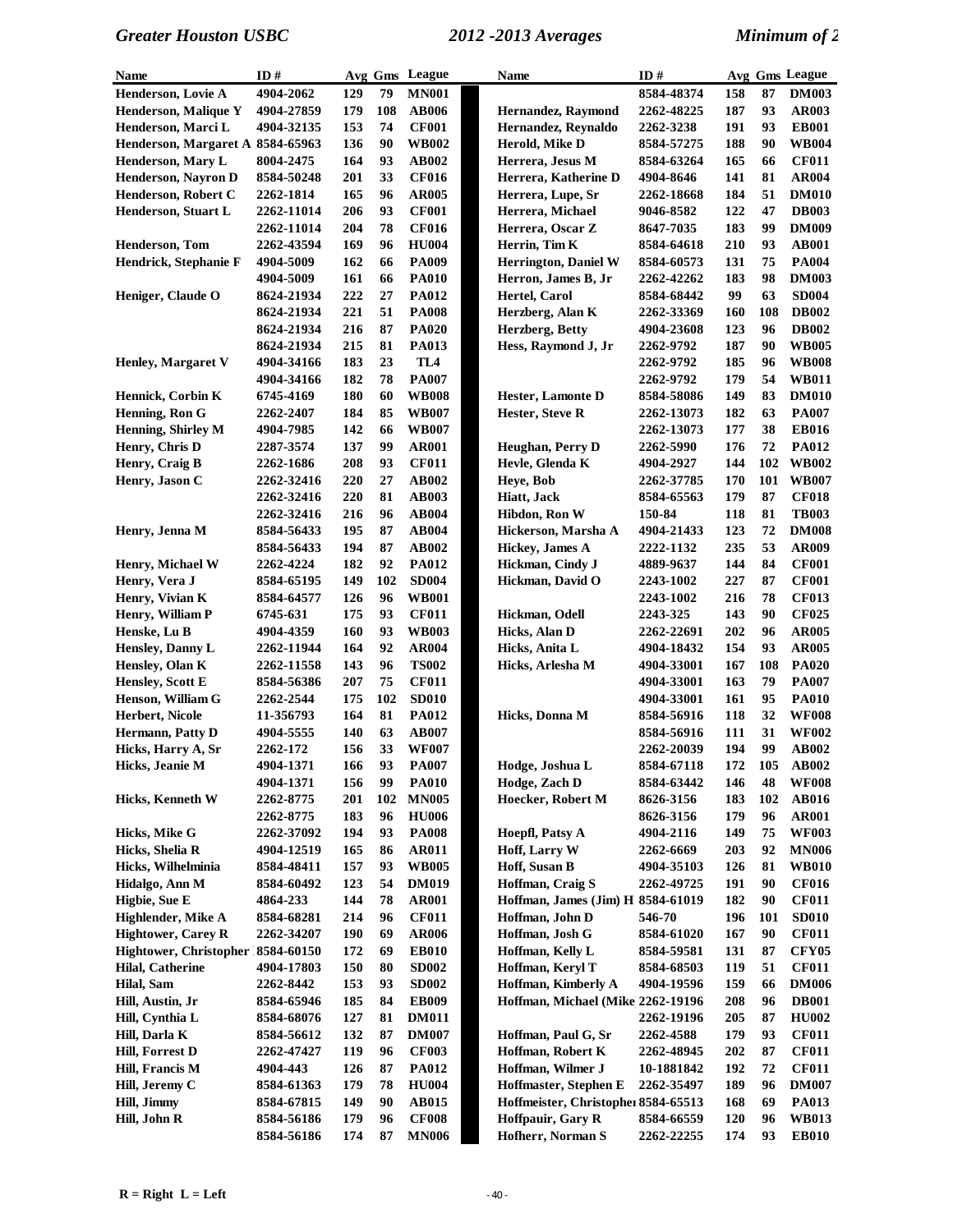| Name                                | ID#        |     |     | Avg Gms League    | Name                        | ID#        |     |     | Avg Gms League |
|-------------------------------------|------------|-----|-----|-------------------|-----------------------------|------------|-----|-----|----------------|
| Hill, John T                        | 2262-32540 | 201 | 98  | <b>CF008</b>      | <b>Hofstetter, Thomas R</b> | 2262-9281  | 190 | 102 | <b>PA008</b>   |
| Hill, Johnny L                      | 2262-3701  | 152 | 87  | <b>PA012</b>      | Hogan, Chris L              | 8584-68150 | 164 | 39  | <b>SD007</b>   |
| Hill, Lauren D                      | 8584-64631 | 114 | 99  | <b>MN001</b>      | Hogan, Helen J              | 4904-2422  | 140 | 66  | <b>CF011</b>   |
| Hill, Mildred                       | 4904-4914  | 155 | 96  | <b>PA002</b>      | Hogan, Jennifer K           | 8584-67146 | 133 | 93  | <b>TS002</b>   |
|                                     | 4904-4914  | 153 | 87  | PA023             | Hogue, Peter W              | 2262-3369  | 163 | 48  | <b>EB001</b>   |
| Hill, Stacy B                       | 8584-56431 | 189 | 72  | <b>AB015</b>      | Hojnacki, Maria             | 8584-67319 | 131 | 96  | <b>AB006</b>   |
| Hill, Steve M                       | 8584-68077 | 199 | 69  | <b>DM011</b>      | Hojnacki, Michael P         | 8004-2877  | 138 | 96  | <b>AB006</b>   |
| Hilliard, Daniel B                  | 8647-6701  | 162 | 24  | <b>AR005</b>      | Hoke, Gail E                | 8584-50044 | 182 | 74  | <b>WF007</b>   |
| Hilliard, Terrius D, Jr             | 5938-3167  | 168 | 24  | COY <sub>02</sub> | Holaday, Vicki              | 8584-65692 | 162 | 102 | <b>AB004</b>   |
| Hilligoss, Edward A                 | 8584-64466 | 221 | 93  | <b>DM011</b>      | Holcomb, Anthony R          | 8584-67914 | 108 | 93  | <b>MN005</b>   |
|                                     | 8584-64466 | 220 | 99  | <b>DM006</b>      | Holcome, Randy L            | 385-6391   | 203 | 93  | <b>WF007</b>   |
|                                     | 8584-64466 | 205 | 90  | TL6               |                             | 385-6391   | 198 | 72  | TL6            |
| Hilmes, Bob                         | 8584-68250 | 139 | 75  | <b>TS003</b>      | Holden, Carolyn             | 8584-68799 | 150 | 21  | <b>WB008</b>   |
| Hilton, Patricia A                  | 4904-34109 | 147 | 81  | <b>DM019</b>      | Holden, Louise M            | 8584-55905 | 128 | 41  | <b>WF008</b>   |
|                                     | 4904-34109 | 142 | 69  | <b>DM014</b>      | Holden, Rick D              | 8584-50492 | 187 | 83  | <b>PA012</b>   |
| Hinkle, Kathy M                     | 8584-67873 | 131 | 75  | <b>TS005</b>      |                             | 8584-50492 | 182 | 42  | <b>SD005</b>   |
| Hinkley, Lisa M                     | 8584-61076 | 112 | 48  | <b>DM007</b>      | Holder, Barry A             | 8584-62754 | 144 | 93  | <b>AB017</b>   |
| Hinkley, Silvia F                   | 8584-50838 | 146 | 66  | <b>DM007</b>      | Holdman, Quincy L, Sr       | 2262-712   | 180 | 99  | <b>PA007</b>   |
| Hinojosa, Arnold R                  | 8584-66279 | 182 | 48  | <b>AB012</b>      | Holicek, Bill J             | 2262-34527 | 146 | 99  | <b>DM012</b>   |
|                                     | 8584-66279 | 179 | 60  | <b>AB005</b>      | Holicek, Sue E              | 4904-1210  | 147 | 99  | <b>DM012</b>   |
| Hinojosa, Juan J                    | 11-347761  | 157 | 36  | <b>AB011</b>      | Holkan, Margaret S          | 8584-67894 | 118 | 81  | AB016          |
| Hinojosa, Nicholas                  | 8584-66045 | 129 | 69  | <b>WB004</b>      | Holkan, Robert K            | 8584-67893 | 167 | 87  | AB016          |
| Hinojosa, Rheanna G                 | 8127-4982  | 118 | 63  | <b>WB004</b>      | Hollan, Celestine           | 4904-5154  | 158 | 78  | <b>DM010</b>   |
| Hinski, Tommie C                    | 4904-1891  | 116 | 30  | <b>AR004</b>      | <b>Holland, Carolyn S</b>   | 4904-20699 | 177 | 54  | <b>DM011</b>   |
| <b>Hipp, Paul</b>                   | 2262-48452 | 185 | 27  | <b>MN005</b>      |                             | 4904-20699 | 177 | 93  | <b>DM004</b>   |
| Hippe, Gerd W                       | 2262-9175  | 149 | 79  | <b>EB007</b>      | Holland, Elizabeth A        | 8584-64967 | 118 | 92  | <b>HU004</b>   |
| Hirst, James E                      | 8584-62263 | 155 | 96  | <b>WB013</b>      | <b>Holland, Mike P</b>      | 2262-10173 | 194 | 75  | <b>DM011</b>   |
| Hiser, Johnny A                     | 8584-63800 | 128 | 66  | <b>PA004</b>      | <b>Holland, Reed</b>        | 8584-67394 | 135 | 99  | <b>WB005</b>   |
| Hitchens, Elton D                   | 8584-61405 | 171 | 84  | <b>DB010</b>      | Holland, Ryan P             | 2262-41008 | 218 | 86  | <b>PA007</b>   |
| Hitchens, Michael A                 | 2354-10988 | 179 | 74  | <b>PA007</b>      | Holleran, Mike              | 2262-47424 | 191 | 94  | <b>DM007</b>   |
| Hitt, Bill A                        | 2262-3761  | 202 | 93  | <b>MN006</b>      | Holley, Christopher         | 8584-51822 | 195 | 99  | <b>EB001</b>   |
| Hixson, Dwayne (Sherald 8584-54421) |            | 129 | 99  | <b>DM003</b>      | Holley, James J             | 8584-68853 | 202 | 45  | AB012          |
|                                     | 8584-54421 | 129 | 99  | <b>DM012</b>      | Holley, Linda D             | 4904-3055  | 147 | 75  | <b>AR011</b>   |
| Hlad, Patricia L                    | 3227-3752  | 166 | 87  | <b>TS002</b>      | Holley, Mildred E           | 4904-492   | 140 | 96  | <b>DM002</b>   |
| Hoang, Annie T                      | 8584-66248 | 135 | 101 | <b>WB005</b>      |                             | 4904-492   | 140 | 96  | <b>DM003</b>   |
| Hobbs, Glen E                       | 8584-60251 | 177 | 30  | <b>WF002</b>      |                             | 4904-492   | 140 | 96  | <b>DM001</b>   |
|                                     | 8584-60251 | 168 | 42  | <b>WF008</b>      |                             | 4904-492   | 136 | 96  | <b>DM012</b>   |
| Hobbs, Paul E                       | 2262-42965 | 184 | 89  | <b>SD002</b>      | <b>Holliday, Marques L</b>  | 2262-6926  | 196 | 72  | <b>PA007</b>   |
| Hocutt, Sylvia F                    | 4866-13    | 157 | 102 | TL <sub>4</sub>   |                             | 2262-6926  | 191 | 81  | <b>SD006</b>   |
| Hodge, Hunter L                     | 2262-20039 | 196 | 84  | <b>AR005</b>      | Hollins, Christie S         | 8584-64266 | 129 | 99  | <b>PA010</b>   |
| Hollins, Robert L                   | 2262-48025 | 188 | 95  | <b>HU004</b>      | Hordge, Fred R              | 8584-54764 | 156 | 104 | <b>DB002</b>   |
| Hollins, Robert L, Jr               | 8584-60083 | 179 | 24  | <b>HU004</b>      | Hordge, Kyonnie R           | 8584-59323 | 138 | 102 | <b>DB002</b>   |
| Hollins, Vanessa A                  | 4904-709   | 161 | 96  | <b>HU004</b>      | Horgan, Joseph P            | 8584-68695 | 127 | 39  | <b>WF005</b>   |
| <b>Hollis, Betty S</b>              | 4904-31392 | 154 | 73  | <b>CF018</b>      | Horn, Debbie                | 8584-65193 | 142 | 21  | <b>WB009</b>   |
|                                     | 4904-31392 | 145 | 63  | <b>WF007</b>      | Horn, Dennis                | 2262-23455 | 169 | 21  | <b>WB009</b>   |
| Hollis, Christine N                 | 8584-65152 | 129 | 50  | <b>CF018</b>      | Horn, Earline L             | 4904-542   | 148 | 96  | <b>DM004</b>   |
|                                     | 8584-65152 | 121 | 54  | <b>WF007</b>      | Horn, Herbert J             | 2262-6495  | 183 | 81  | <b>PA012</b>   |
| Hollis, James E                     | 2262-24322 | 221 | 87  | <b>CF018</b>      |                             | 2262-6495  | 181 | 42  | <b>MN013</b>   |
|                                     | 2262-24322 | 221 | 98  | <b>CF003</b>      |                             | 2262-6495  | 173 | 83  | <b>PA007</b>   |
|                                     | 2262-24322 | 210 | 93  | <b>WF007</b>      | Horn, Keith D, Jr           | 2278-2488  | 202 | 66  | <b>WB005</b>   |
| Hollis, Jonell H                    | 8584-57721 | 133 | 84  | <b>WF007</b>      | Horner, Cheryl              | 8584-67326 | 132 | 105 | <b>AB006</b>   |
| Hollis, Michael E                   | 2262-36260 | 212 | 93  | <b>CF003</b>      | Horner, Kathern Y           | 4904-6356  | 151 | 93  | <b>AB007</b>   |
|                                     | 2262-36260 | 208 | 60  | <b>CF018</b>      | Horner, Norman P            | 8584-51003 | 193 | 78  | <b>TS001</b>   |
| Hollis, Patrick E                   | 2262-42625 | 212 | 93  | <b>CF018</b>      | Horst, Mary M               | 4904-3888  | 189 | 87  | <b>CF005</b>   |
|                                     | 2262-42625 | 211 | 96  | <b>WF007</b>      | Hosea, Marlene (Pat) P      | 4904-5180  | 156 | 21  | <b>MN001</b>   |
| Hollis, Susan J                     | 4904-27723 | 160 | 86  | <b>WB001</b>      |                             | 4904-5180  | 153 | 102 | <b>MN008</b>   |
| Hollmer, Karen J                    | 4904-2671  | 127 | 27  | <b>EB001</b>      | Hosey, Geri                 | 4904-4035  | 149 | 87  | <b>CF018</b>   |
| Hollmer, Michael T, Sr              | 2262-1746  | 198 | 87  | <b>EB001</b>      | Hosey, Steve E              | 2262-6180  | 178 | 76  | <b>CF018</b>   |
|                                     | 2262-1746  | 192 | 84  | <b>EB003</b>      | Hoskins, Noema M            | 11-571562  | 132 | 93  | <b>TB003</b>   |
| Holloway, Eric B                    | 8584-58603 | 179 | 93  | <b>CF016</b>      | <b>Houck, Garrett W</b>     | 8584-60216 | 134 | 81  | <b>WB004</b>   |
| Holly, Desmond D                    | 2262-44493 | 191 | 59  | TL6               | Houck, Louise L             | 8584-56982 | 140 | 90  | <b>WB004</b>   |
| Holm, Emily                         | 8584-67545 | 113 | 51  | <b>AB001</b>      | Houdyshell, Sherry L        | 8626-3254  | 140 | 89  | <b>AB015</b>   |
| <b>Holm, Matthew</b>                | 8584-67546 | 147 | 45  | <b>AB001</b>      | Houdyshell, Steven A        | 2262-20259 | 209 | 96  | <b>AB015</b>   |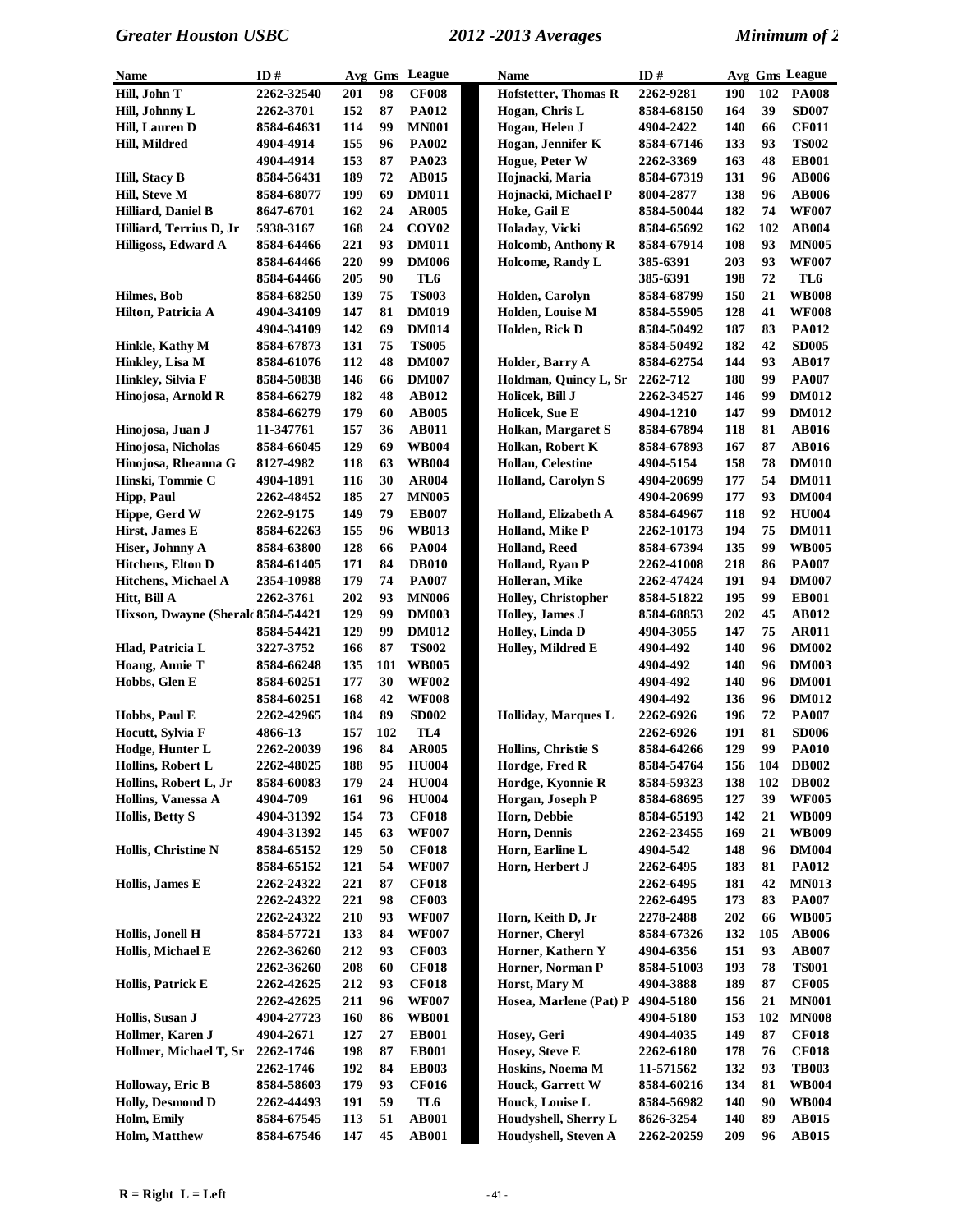| Name                             | ID#        |     |     | Avg Gms League  | <b>Name</b>               | ID#        |     |     | Avg Gms League |
|----------------------------------|------------|-----|-----|-----------------|---------------------------|------------|-----|-----|----------------|
| Holman, Salvatore J              | 2262-27116 | 201 | 27  | <b>TS002</b>    | House, Charles L, Jr      | 2222-2045  | 138 | 26  | <b>AR006</b>   |
| Holmes, Charles, Jr              | 2262-1396  | 161 | 69  | <b>HU006</b>    | Houston, Jean R           | 4904-3904  | 143 | 96  | <b>EB001</b>   |
|                                  | 2262-1396  | 160 | 87  | AR002           | <b>Houston, Troy B</b>    | 2262-6955  | 206 | 85  | TL6            |
|                                  | 2262-1396  | 157 | 90  | <b>MN009</b>    | Houth, George N           | 2262-32742 | 165 | 96  | <b>AB006</b>   |
| Holmes, Duke N, S                | 2262-8341  | 175 | 81  | <b>DM008</b>    | Houth, Yvette Y           | 4931-101   | 146 | 80  | <b>AB006</b>   |
|                                  | 2262-8341  | 170 | 67  | TL6             | Howard, Alfred H          | 8584-60946 | 172 | 62  | <b>HU002</b>   |
| Holmes, Felecia                  | 8584-63641 | 170 | 35  | TL <sub>4</sub> | Howard, Brahana L         | 8584-60809 | 135 | 75  | <b>AB015</b>   |
|                                  | 8584-63641 | 170 | 76  | <b>DB010</b>    | <b>Howard, Dinah S</b>    | 8584-48742 | 115 | 69  | <b>DM010</b>   |
|                                  | 8584-63641 | 169 | 56  | <b>WB005</b>    | Howard, Lakisha D         | 8584-68282 | 134 | 87  | <b>CF011</b>   |
| Holmes, Robert                   | 8584-66427 | 170 | 48  | <b>WF002</b>    | Howard, Lillie M          | 8584-60094 | 143 | 90  | <b>WB006</b>   |
|                                  | 8584-66427 | 166 | 102 | <b>DM002</b>    | Howard, Michael V         | 8584-66243 | 141 | 48  | <b>CF021</b>   |
| <b>Holoubek, George</b>          | 2262-42557 | 144 | 99  | <b>EB001</b>    |                           | 8584-66243 | 134 | 42  | <b>CF019</b>   |
| Holoubek, Margaret P             | 4904-29952 | 123 | 87  | <b>EB001</b>    | Howell, Dane C            | 9046-8352  | 140 | 42  | <b>DB003</b>   |
| Holsome, Barbara S               | 4904-496   | 160 | 102 | <b>CF003</b>    | <b>Howell, Mary Ann</b>   | 4904-9773  | 142 | 88  | <b>AB016</b>   |
|                                  | 4904-496   | 155 | 93  | <b>CF008</b>    | Howell, Rob L             | 8584-65673 | 172 | 42  | <b>WF008</b>   |
| Holsome, Welton C                | 2262-4425  | 180 | 54  | <b>CF008</b>    |                           | 8584-65673 | 172 | 48  | <b>WF002</b>   |
|                                  | 2262-4425  | 177 | 99  | <b>CF003</b>    | Howse, Curtis L           | 2262-6294  | 221 | 61  | TL6            |
| Holstead, Cathy M                | 8584-57008 | 137 | 91  | <b>EB007</b>    | Howton, Jack              | 2262-5863  | 191 | 84  | <b>CF025</b>   |
| Holt, Toby                       | 8584-67532 | 124 | 24  | <b>PA008</b>    |                           | 2262-5863  | 185 | 93  | <b>WB006</b>   |
| Holthaus, Michael J              | 8647-6404  | 187 | 69  | <b>AB002</b>    | <b>Howton, Mozelle S</b>  | 4904-1205  | 121 | 48  | <b>WB006</b>   |
| Holtkamp, Betty L                | 4904-2506  | 128 | 78  | <b>WB010</b>    | Hoyer, Jo Ann M           | 4904-25076 | 115 | 52  | <b>WB010</b>   |
| Holyfield, Watson                | 2262-2613  | 211 | 75  | <b>DM011</b>    | Hoyt, Stephen D           | 2262-23336 | 189 | 87  | <b>MN002</b>   |
| Holzhauser, Neva L               | 4904-2738  | 97  | 48  | <b>EB015</b>    | Hrabar, Stephanie         | 8584-66382 | 115 | 72  | <b>DM002</b>   |
| Hon, Randy C                     | 8584-56330 | 166 | 93  | <b>WB005</b>    |                           | 8584-66382 | 114 | 81  | <b>DM001</b>   |
| Honey, Theresa                   | 8584-68418 | 114 | 35  | <b>PA010</b>    | Hrabovsky, Brett W        | 2305-1980  | 203 | 87  | <b>EB001</b>   |
| Honora, Leroy J                  | 2262-350   | 185 | 85  | <b>EB001</b>    | Hruby, Michelle L         | 8584-67817 | 129 | 93  | AB015          |
| Hood, Diana K                    | 8584-50286 | 139 | 36  | <b>WF005</b>    | <b>Hsieh, Phillip</b>     | 8584-55648 | 178 | 78  | <b>SD011</b>   |
|                                  | 8584-50286 | 131 | 42  | <b>WF001</b>    | <b>Hsieh, Ying-Ping</b>   | 8584-63040 | 126 | 27  | <b>EB001</b>   |
| Hoopengardner, Ilene H 4904-1895 |            | 89  | 69  | <b>AR004</b>    | Hsieh, Yung-Kuei          | 2262-16874 | 174 | 105 | <b>SD011</b>   |
|                                  | 4904-1895  | 87  | 75  | <b>AR001</b>    | Hubbard, Donald C         | 2262-6008  | 207 | 90  | <b>EB016</b>   |
| Hooper, Richard M                | 2262-42551 | 167 | 81  | <b>HU006</b>    |                           | 2262-6008  | 206 | 87  | <b>SD005</b>   |
| Hopke, Lita M                    | 4904-32422 | 152 | 63  | <b>SD002</b>    |                           | 2262-6008  | 200 | 30  | <b>SD006</b>   |
|                                  | 4904-32422 | 150 | 90  | <b>SD004</b>    | Hubbard, Julie F          | 4904-16039 | 139 | 90  | <b>CF014</b>   |
| Hopke, Scott                     | 8584-60313 | 175 | 54  | <b>SD002</b>    | <b>Hubbell, Gregory S</b> | 2376-7425  | 170 | 39  | <b>MN005</b>   |
| Hopkins, Jerry L                 | 8584-66900 | 131 | 72  | <b>PA010</b>    | Hubbell, Nancy G          | 8584-65095 | 147 | 54  | <b>AB005</b>   |
| Hopkins, Larry C                 | 2262-34939 | 167 | 96  | <b>WB006</b>    |                           | 8584-65095 | 146 | 39  | <b>AB012</b>   |
| Hoppas, Larry P                  | 2262-9715  | 177 | 105 | <b>DB002</b>    |                           | 8584-65095 | 140 | 89  | <b>EB010</b>   |
| Hopper, Deborah L                | 4904-31587 | 137 | 84  | <b>WB004</b>    | Huber, Gina M             | 4904-17010 | 160 | 89  | <b>SD010</b>   |
|                                  | 4904-31587 | 128 | 93  | <b>CF011</b>    | Hubert, Cory D            | 8584-59972 | 178 | 72  | <b>DM010</b>   |
| Hopper, Roger C                  | 2262-45254 | 186 | 80  | <b>WB007</b>    | Huckabay, Greg S          | 9046-8156  | 165 | 45  | <b>DB002</b>   |
| Horace, Marcell L                | 4904-3058  | 133 | 63  | <b>SD006</b>    | Hudgeons, Cheryl R        | 8584-61095 | 144 | 99  | <b>WB008</b>   |
| Hudman, Ronald C                 | 8584-56193 | 179 | 93  | <b>AR010</b>    | Hutchinson, Marlene D     | 8584-67984 | 110 | 84  | <b>AB007</b>   |
| Hudson, Helen M                  | 4904-774   | 157 | 93  | <b>PA011</b>    | <b>Hutchinson, Mary R</b> | 4904-25045 | 179 | 99  | <b>CF001</b>   |
| Hudson, Michael                  | 8584-62924 | 222 | 57  | <b>PA008</b>    | Hutchinson, Michael E     | 2262-52    | 187 | 69  | <b>AB016</b>   |
| Hudson, Patrick W                | 8584-65991 | 202 | 51  | <b>CF023</b>    | Hutchinson, Trudy E       | 8584-62468 | 109 | 75  | <b>WB010</b>   |
|                                  | 8584-65991 | 196 | 96  | <b>CF008</b>    | Hutton, Bryant A          | 2262-47314 | 187 | 29  | <b>WF009</b>   |
|                                  | 8584-65991 | 179 | 42  | <b>CF009</b>    | Hux, Raymond W, Jr        | 2262-47169 | 216 | 102 | <b>AB003</b>   |
| Hudson, Virgil R                 | 2262-6384  | 228 | 99  | <b>AR006</b>    | Huynh, Steven V           | 8584-52150 | 182 | 84  | <b>EB004</b>   |
|                                  | 2262-6384  | 221 | 48  | <b>AR011</b>    | Huynh, Vincent            | 8584-48736 | 169 | 78  | <b>EB004</b>   |
| Huebel, Dorothy A                | 4904-31849 | 131 | 87  | <b>EB015</b>    | Hybner, Brian L           | 2262-44344 | 174 | 84  | <b>WB013</b>   |
| Huerta, Hector M                 | 2262-48153 | 146 | 39  | <b>HU005</b>    |                           | 2262-44344 | 174 | 84  | <b>CF008</b>   |
| Huff, Bryan E                    | 6745-6708  | 208 | 33  | <b>EB004</b>    | Hybner, Philip L, Jr      | 2262-374   | 173 | 93  | <b>CF008</b>   |
| Huffman, Carol A                 | 4904-33281 | 118 | 81  | <b>TS005</b>    | Hysaw, Angela M           | 3614-4352  | 209 | 92  | <b>DB002</b>   |
| Huffman, Chad D                  | 2252-84    | 206 | 63  | <b>AR010</b>    |                           | 3614-4352  | 208 | 99  | <b>PA007</b>   |
| Huffman, Jarrett                 | 2287-3329  | 169 | 56  | <b>AR005</b>    |                           | 3614-4352  | 204 | 93  | <b>DB001</b>   |
|                                  | 2287-3329  | 162 | 32  | TL <sub>2</sub> |                           | 3614-4352  | 203 | 92  | TL4            |
| Huggett, Kim M                   | 8584-67636 | 99  | 57  | <b>AR006</b>    | Ibrom, Kristina D         | 8584-57569 | 167 | 87  | <b>AR010</b>   |
| Hughes, Charles A                | 8584-64081 | 147 | 36  | <b>TB001</b>    | Ibrom, Sterlin J          | 8584-57570 | 188 | 87  | <b>AR010</b>   |
| Hughes, Connie L                 | 4904-12200 | 159 | 96  | <b>AB007</b>    | Iken, George N            | 2262-36202 | 152 | 69  | <b>SD014</b>   |
|                                  | 4904-12200 | 159 | 102 | <b>AB004</b>    |                           | 2262-36202 | 140 | 99  | <b>PA021</b>   |
| Hughes, David M                  | 8626-3727  | 194 | 93  | <b>AB006</b>    | Ildebrando, Barbara       | 4904-4053  | 152 | 66  | <b>DM005</b>   |
|                                  | 8626-3727  | 192 | 66  | <b>AB002</b>    |                           | 4904-4053  | 151 | 78  | <b>DM004</b>   |
| Hughes, Jesse R                  | 2262-3409  | 158 | 48  | <b>PA018</b>    | Iles, Faye M              | 4904-4163  | 130 | 87  | <b>HU004</b>   |
|                                  |            |     |     |                 |                           |            |     |     |                |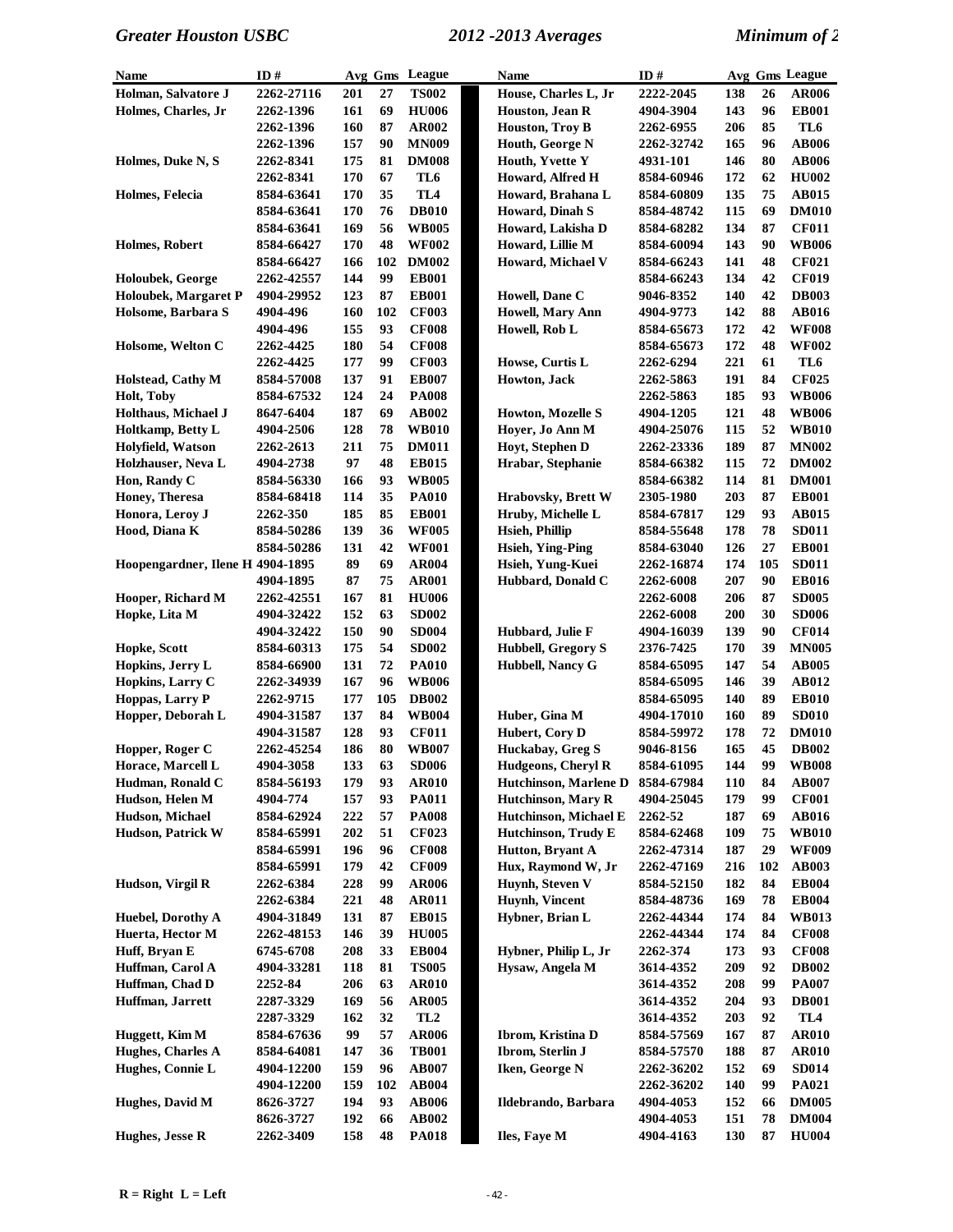| Name                              | ID#        |            |     | Avg Gms League | <b>Name</b>                           | ID#        |            |     | Avg Gms League  |
|-----------------------------------|------------|------------|-----|----------------|---------------------------------------|------------|------------|-----|-----------------|
| Hughes, Lee                       | 2262-256   | 168        | 51  | <b>SD002</b>   | Ilustre, Ed                           | 2262-40249 | 179        | 54  | <b>SD010</b>    |
| Hughes, Lisa M                    | 8584-67898 | 128        | 90  | <b>TS001</b>   |                                       | 2262-40249 | 174        | 57  | <b>SD014</b>    |
| Hughes, Lori D                    | 8626-3728  | 150        | 51  | <b>AB002</b>   | Ilustre, Joseph(Joe) B                | 8584-56631 | 196        | 66  | <b>SD010</b>    |
|                                   | 8626-3728  | 150        | 85  | <b>AB006</b>   | Ingerman, Josetta                     | 4904-1730  | 149        | 37  | <b>DB005</b>    |
| <b>Hughes, Melissa Ming</b>       | 4954-22    | 164        | 93  | <b>DB006</b>   | Ingka, Pelima A                       | 2262-48081 | 199        | 39  | <b>WF001</b>    |
| Hughes, Michelle A                | 8584-64082 | 114        | 31  | <b>TB001</b>   |                                       | 2262-48081 | 190        | 78  | <b>EB010</b>    |
| Hughes, Mike                      | 2262-3040  | 189        | 88  | <b>CF016</b>   |                                       | 2262-48081 | 188        | 84  | TL6             |
| Hughes, Richard                   | 2222-1579  | 186        | 102 | <b>AB006</b>   |                                       | 2262-48081 | 185        | 66  | <b>PA004</b>    |
| Hughes, Virgil A                  | 2262-31025 | 158        | 96  | <b>MN005</b>   | <b>Ingram, Anton R</b>                | 8584-61400 | 204        | 22  | <b>DB010</b>    |
| Hugley, Areshia L                 | 8584-67516 | 115        | 33  | <b>SD010</b>   |                                       | 8584-61400 | 199        | 24  | <b>WB005</b>    |
| Hugley, Jerry L                   | 8584-67517 | 191        | 33  | <b>SD010</b>   | Ingram, Donna L                       | 4904-2621  | 138        | 89  | <b>WB003</b>    |
| Huhn, Stephen C                   | 8584-65304 | 144        | 75  | <b>PA009</b>   | Inman, John A                         | 8584-60390 | 182        | 21  | <b>WB005</b>    |
| Humbarger, Wendy L                | 8584-54870 | 119        | 90  | <b>CF011</b>   | Inman, Shannon J                      | 8584-57779 | 128        | 76  | <b>WB008</b>    |
| Humes, Laymon, Jr                 | 2262-8382  | 178        | 96  | <b>SD005</b>   | Irion, James (Chip) S                 | 2262-7948  | 225        | 45  | <b>WF008</b>    |
|                                   | 2262-8382  | 172        | 45  | <b>EB001</b>   |                                       | 2262-7948  | 205        | 60  | <b>TS001</b>    |
| Hummell, Robert L                 | 8584-65381 | 113        | 96  | <b>HU005</b>   | <b>Irion, Mason S</b>                 | 6745-7905  | 205        | 93  | <b>TS002</b>    |
| Humphrey, Linda K                 | 4904-16868 | 142        | 36  | <b>WB002</b>   | Irion, Wendy L                        | 4904-9727  | 151        | 96  | <b>TS001</b>    |
| <b>Humphrey, Matthew T</b>        | 11-370039  | 163        | 94  | <b>SD011</b>   | <b>Irizarry, Augustine</b>            | 2262-11385 | 150        | 80  | <b>CF002</b>    |
| Humphreys, Harold T               | 8584-63587 | 145        | 78  | <b>WB006</b>   | <b>Irizarry, Dee R</b>                | 4904-951   | 149        | 87  | <b>CF002</b>    |
| Hunt, Derek W                     | 9046-8353  | 122        | 42  | <b>DB003</b>   | Irizarry, Fred                        | 2262-39369 | 185        | 96  | <b>AR011</b>    |
| Hunt, Meor T                      | 2262-28233 | 215        | 99  | <b>AR002</b>   | Irizarry, Margie M                    | 4904-8009  | 159        | 72  | <b>AR011</b>    |
|                                   | 2262-28233 | 204        | 96  | <b>PA020</b>   | Irvin, Daniel L                       | 2262-3858  | 214        | 93  | AB002           |
|                                   |            | 163        | 96  | <b>CF003</b>   |                                       |            | 164        | 79  | <b>MN013</b>    |
| Hunt, William T, Jr               | 2262-26600 | 171        | 78  | <b>EB016</b>   | Irving, Larrina D<br>Irwin, Jessica L | 8584-53471 | 117        | 35  | <b>HU008</b>    |
| Hunter, Anita K                   | 4904-6382  |            |     | <b>MN005</b>   |                                       | 8584-68110 |            |     |                 |
| Hunter, Caleb R                   | 8584-52656 | 210        | 96  |                |                                       | 8584-68110 | 113        | 21  | <b>HU001</b>    |
| Hunter, Jonas                     | 8584-57660 | 147        | 93  | <b>EB009</b>   | Irwin, Mary L                         | 8584-68785 | 87         | 48  | <b>HU001</b>    |
| Hunter, Kathleen M                | 4904-2005  | 155        | 108 | <b>DB002</b>   | Irwin, Mike                           | 8584-68787 | 124        | 54  | <b>HU001</b>    |
| Hurst, Gina N                     | 8584-65353 | 131        | 87  | <b>HU005</b>   | Isenbarger, Debra J                   | 8584-55250 | 115        | 90  | <b>AB017</b>    |
| Hurst, Jeff P                     | 2262-3875  | 215        | 87  | <b>DM006</b>   | Isgur, Jacob                          | 2262-49947 | 184        | 69  | <b>PA016</b>    |
| Hurt, Donald L                    | 2262-39507 | 146        | 92  | <b>WB006</b>   | Isidro, Earl                          | 8584-68140 | 155        | 31  | <b>AB019</b>    |
| Hurt, Treva J                     | 4904-30195 | 133        | 92  | <b>WB006</b>   | Isley, Pat C                          | 4904-22598 | 124        | 81  | <b>DM015</b>    |
| Husser, Mary J                    | 4904-34651 | 141        | 86  | <b>WB010</b>   | Istre, Douglas M                      | 8584-59294 | 181        | 84  | <b>DB002</b>    |
| Hutcherson, Vicky C               | 4904-393   | 173        | 81  | <b>DB004</b>   | Itam, Paul                            | 8584-65485 | 159        | 87  | <b>WB004</b>    |
| Hutchins, Timm                    | 8584-59541 | 215        | 93  | <b>TS001</b>   | Iv, Henry                             | 8584-67585 | 186        | 75  | <b>WB004</b>    |
| Hutchinson, Andrew (An 2262-33461 |            | 212        | 45  | <b>CF011</b>   | Iven, Cody N                          | 8584-68854 | 143        | 45  | <b>AB012</b>    |
|                                   | 2262-33461 | 210        | 98  | <b>CF001</b>   | Ivey, Allan                           | 8584-64606 | 175        | 42  | <b>WF005</b>    |
|                                   | 2262-33461 | 207        | 45  | <b>CF013</b>   |                                       | 8584-64606 | 171        | 39  | <b>WF001</b>    |
|                                   | 2262-33461 | 205        | 45  | <b>CF016</b>   | Ivey, Jim D                           | 2262-1985  | 180        | 90  | <b>DM008</b>    |
| Hutchinson, Andrew (Hu 2262-33462 |            | 177        | 51  | <b>WB008</b>   | Ivie, Heather                         | 8584-68393 | 123        | 90  | <b>AB018</b>    |
|                                   | 2262-33462 | 167        | 39  | <b>CF001</b>   | Ivy, LaCheryl A                       | 8584-50745 | 184        | 67  | TL <sub>4</sub> |
| Hutchinson, Bobbie A              | 8584-65241 | 150        | 51  | <b>HU001</b>   |                                       | 8584-50745 | 172        | 96  | <b>HU006</b>    |
|                                   | 8584-65241 | 148        | 42  | <b>HU008</b>   | Jablonski, Jean M                     | 4904-1284  | 152        | 84  | <b>EB009</b>    |
|                                   | 4904-1284  | 147        | 78  | <b>TS001</b>   | James, Jimmy D                        | 8584-68714 | 152        | 48  | <b>CF021</b>    |
|                                   | 4904-1284  | 146        | 93  | <b>PA023</b>   | James, John G                         | 2262-35591 | 172        | 99  | <b>EB010</b>    |
| Jackson, Adrian L                 | 2262-29781 | 183        | 99  | <b>EB010</b>   | James, Martha M                       | 8584-68716 | 115        | 51  | <b>CF021</b>    |
| <b>Jackson, Allen R</b>           | 2278-3486  | 196        | 68  | TL6            | <b>James-Mitchell, Tammy</b>          | 4904-5848  | 185        | 75  | <b>PA020</b>    |
| Jackson, Annie P                  | 4904-1500  | 175        | 51  | <b>DM005</b>   | Jamison, Mysti D                      | 4871-816   | 187        | 51  | TL4             |
|                                   | 4904-1500  | 172        | 48  | <b>DM004</b>   | Janda, Richard A                      | 2262-3217  | 166        | 60  | <b>CF002</b>    |
|                                   | 4904-1500  | 161        | 39  | <b>HU002</b>   | Janda, Sandy J                        | 4904-2936  | 149        | 90  | <b>CF002</b>    |
| <b>Jackson</b> , Ashley           | 8584-67899 | 104        | 87  | <b>TS001</b>   | Jandik, Charlene A                    | 4904-31615 | 146        | 74  | <b>WB001</b>    |
| Jackson, Barbara                  | 8584-67558 | 95         | 38  | <b>PA012</b>   | Janes, Jimmy D                        | 2262-35096 | 155        | 66  | <b>PA004</b>    |
| Jackson, Barbara A                | 4904-20238 | 146        | 93  | <b>SD006</b>   | Janisch, April D                      | 10-1227622 | 162        | 62  | <b>AR006</b>    |
| Jackson, Bill P                   | 2262-41986 | 155        | 96  | <b>WF007</b>   | Janitz, Kenny W                       | 8584-63311 | 171        | 93  | <b>CF016</b>    |
| Jackson, Carlyn J                 | 4904-3085  | 155        | 99  | <b>HU006</b>   |                                       | 8584-63311 | 170        | 21  | <b>CF001</b>    |
| Jackson, Christopher S            | 8584-61322 | 181        | 98  | AB002          | Janos, David E                        | 2262-928   | 158        | 72  | <b>SD002</b>    |
| <b>Jackson, Constance F</b>       | 4904-15549 | 98         | 76  | <b>PA011</b>   | Janson, Gary A                        | 2262-14733 | 208        | 45  | <b>TS002</b>    |
| <b>Jackson</b> , Doug             | 2262-4668  | 202        | 24  | <b>DM006</b>   |                                       | 2262-14733 | 202        | 87  | <b>CF016</b>    |
| <b>Jackson, Dustin R</b>          | 11-12835   | <b>190</b> | 81  | <b>DM008</b>   | Jara, Alma G                          | 8647-5028  | 141        | 78  | <b>AB007</b>    |
| Jackson, Eddina D                 | 4904-9293  | 153        | 93  | <b>EB010</b>   | Jara, Francisco S                     | 8584-67231 | <b>200</b> | 66  | <b>DM006</b>    |
| Jackson, Edgar L                  | 2262-21438 | 185        | 74  | <b>SD006</b>   | Jarosz, Billy J                       | 8584-66637 | 130        | 99  | <b>WB008</b>    |
|                                   | 2262-21438 | 183        | 108 | <b>SD010</b>   | Jarreau, Don J                        | 8584-65688 | 181        | 102 | <b>MN009</b>    |
|                                   | 2262-21438 | 182        | 102 | <b>AR010</b>   |                                       | 8584-65688 | 178        | 102 | <b>MN008</b>    |
| Jackson, Frederick G              | 2262-19864 | 196        | 93  | <b>DM010</b>   | Jarrell, Irene M                      | 4904-27170 | 157        | 66  | <b>MN002</b>    |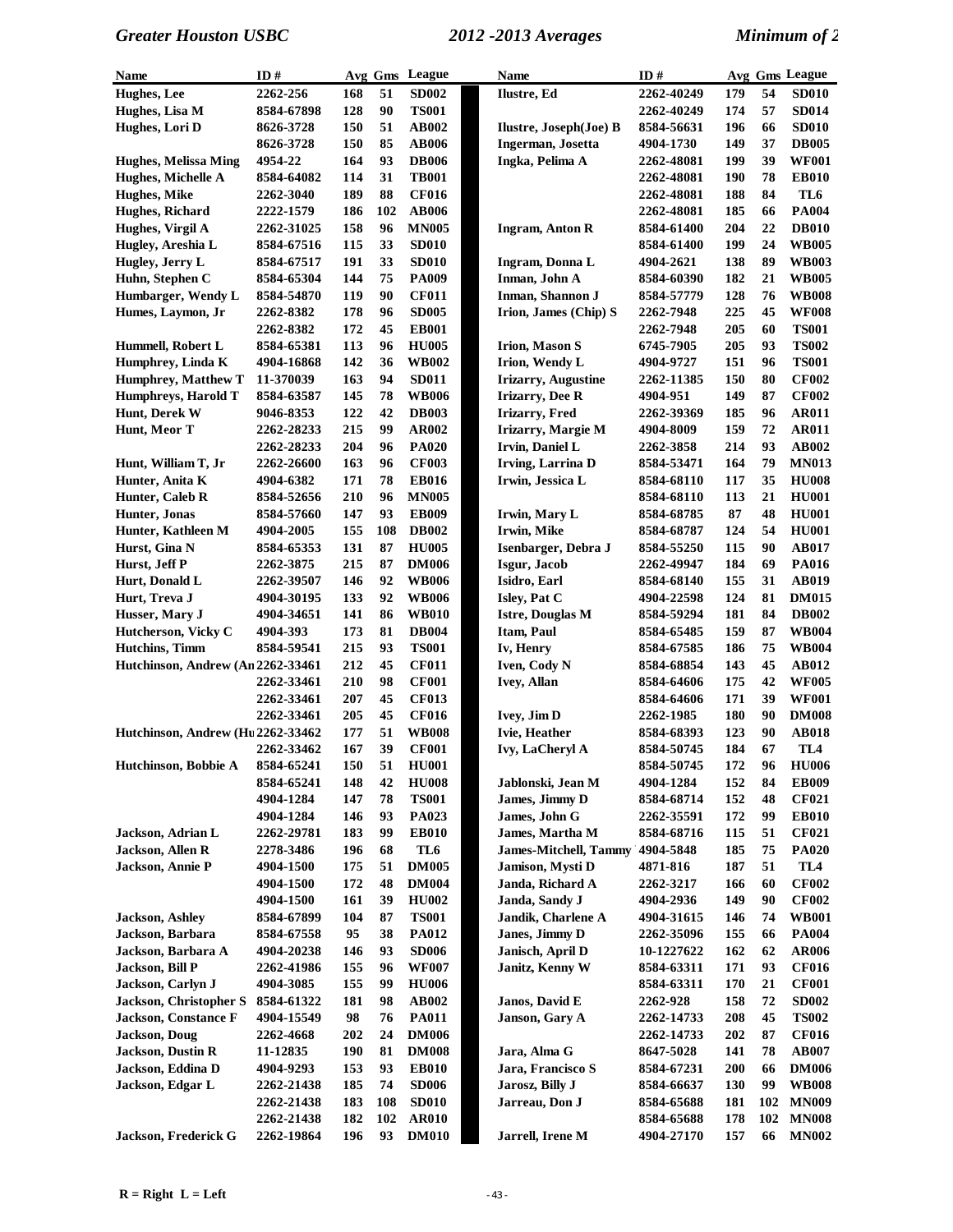| Name                        | ID#              |            | Avg Gms | League       | <b>Name</b>                         | ID#        |     |     | Avg Gms League |
|-----------------------------|------------------|------------|---------|--------------|-------------------------------------|------------|-----|-----|----------------|
| Jackson, G. Jeanne J        | 8584-46805       | 130        | 87      | <b>HU004</b> |                                     | 4904-27170 | 157 | 81  | <b>MN008</b>   |
| Jackson, Gary O             | 2262-50295       | 153        | 96      | <b>EB010</b> | Jarrell, Jerry W                    | 2262-24970 | 195 | 102 | <b>MN008</b>   |
| Jackson, Goldy L            | 8584-62960       | 147        | 87      | <b>EB002</b> |                                     | 2262-24970 | 192 | 102 | <b>MN002</b>   |
| Jackson, Heather A          | 8584-61323       | 127        | 96      | AB002        | Jarvis, Breatha M                   | 4904-33499 | 133 | 93  | <b>HU004</b>   |
| Jackson, J C                | 2262-31816       | 183        | 96      | <b>AB017</b> | Jarvis, Robert                      | 2262-45249 | 191 | 88  | <b>HU006</b>   |
| Jackson, Jarrel J           | 8584-68707       | 176        | 48      | <b>SD009</b> |                                     | 2262-45249 | 187 | 90  | <b>HU004</b>   |
| Jackson, Kelli              | 8584-68061       | <b>120</b> | 74      | <b>DM019</b> | Jasmin, Michael A                   | 8584-48550 | 211 | 75  | <b>CF018</b>   |
| Jackson, Leon               | 8584-68317       | 154        | 92      | <b>PA013</b> |                                     | 8584-48550 | 208 | 87  | <b>WF012</b>   |
| Jackson, Leon C             | 2262-3764        | 187        | 75      | <b>PA009</b> |                                     | 8584-48550 | 204 | 96  | <b>WF007</b>   |
| Jackson, Limmie M           | 4904-21930       | 102        | 90      | <b>DM003</b> |                                     | 8584-48550 | 202 | 96  | <b>WB004</b>   |
| Jackson, Mike L             | 2262-36387       | 132        | 69      | <b>CF002</b> | Jasmin, Troy B                      | 8584-53722 | 165 | 81  | <b>WF012</b>   |
| Jackson, Sharmira B         | 4904-28979       | 118        | 60      | <b>EB010</b> |                                     | 8584-53722 | 163 | 93  | <b>WB004</b>   |
| <b>Jackson</b> , Steven     | 8584-68062       | 140        | 75      | <b>EB004</b> |                                     | 8584-53722 | 160 | 78  | <b>CF018</b>   |
| <b>Jackson, Timothy E</b>   | 8584-63895       | 186        | 99      | <b>EB001</b> |                                     | 8584-53722 | 158 | 93  | <b>WF007</b>   |
| Jackson, Wanda G            | 4904-9294        | 153        | 93      | <b>EB010</b> | Jasso, Charles N                    | 2262-21540 | 197 | 87  | <b>TS006</b>   |
| Jackson, Wendell C          | 2262-10881       | 196        | 96      | <b>HU006</b> | Jasso, Dawn M                       | 4931-317   | 188 | 93  | <b>TS006</b>   |
| Jacobs, Cindy J             | 4904-33122       | 140        | 99      | <b>WB002</b> | Jattar, David J                     | 6745-3844  | 209 | 96  | <b>AR005</b>   |
| Jacobs, Deb A               | 4152-4060        | 197        | 72      | <b>CF011</b> | Jay, John D                         | 4904-27462 | 224 | 90  | <b>PA007</b>   |
|                             | 4152-4060        | 189        | 81      | <b>CF003</b> |                                     | 4904-27462 | 220 | 87  | PA012          |
| Jacobs, James W             | 8584-65239       | 204        | 42      | <b>CF019</b> |                                     | 4904-27462 | 219 | 90  | <b>PA008</b>   |
|                             | 8584-65239       | 203        | 72      | <b>CF003</b> | Jay, Kelly R                        | 4904-3547  | 211 | 84  | PA013          |
|                             | 8584-65239       | 201        | 84      | <b>CF011</b> |                                     | 4904-3547  | 211 | 87  | PA012          |
| Jacobs, Jim D               | 716-3672         | 211        | 78      | <b>CF003</b> |                                     | 4904-3547  | 207 | 93  | <b>PA008</b>   |
|                             | 716-3672         | 209        | 90      | <b>CF011</b> | Jee, Jason R                        | 2262-50102 | 162 | 78  | <b>EB003</b>   |
| Jacobs, Joshua A            | <b>381-4710</b>  | 153        | 21      | <b>CF007</b> | Jeffers, Don A                      | 2262-830   | 200 | 93  | <b>TS001</b>   |
| Jacobs, Patricia K          | 4904-27927       | 132        | 24      | <b>TS002</b> | Jeffers, Ruth E                     | 4904-28553 | 139 | 81  | <b>DM009</b>   |
|                             | 4904-27927       | 130        | 27      | <b>TS005</b> | Jeffers-March, Joyce                | 8584-66735 | 128 | 96  | <b>AB015</b>   |
| <b>Jacobs, Roy P</b>        | 8584-62867       | 125        | 69      | <b>TS002</b> | Jefferson, Christopher L 2262-13595 |            | 198 | 96  | <b>AR002</b>   |
| Jacobs, Susan R             | 4904-33734       | 178        | 59      | <b>WB001</b> |                                     | 2262-13595 | 196 | 102 | <b>PA020</b>   |
| Jacobsen, Lora V            | 8584-67387       | 91         | 91      | <b>AR005</b> |                                     | 2262-13595 | 193 | 99  | <b>PA007</b>   |
| Jaehne, Brandon K           | 2262-44686       | 192        | 78      | <b>DM008</b> | Jefferson, Edward, Jr               | 2262-3965  | 186 | 60  | <b>PA007</b>   |
| Jaehne, Carl P              | <b>2262-2103</b> | 154        | 90      | <b>DM008</b> |                                     | 2262-3965  | 182 | 93  | <b>HU006</b>   |
| Jaehne, Darrel W            | 8584-49115       | 199        | 36      | <b>DM006</b> | Jefferson, James K                  | 2262-16174 | 178 | 83  | <b>SD005</b>   |
|                             | 8584-49115       | 195        | 96      | <b>DM008</b> | Jefferson, Tiffany R                | 4904-33638 | 200 | 59  | <b>DM006</b>   |
| Jaensch, Rudy L             | 2262-47529       | 178        | 81      | <b>PA004</b> |                                     | 4904-33638 | 185 | 63  | <b>WF007</b>   |
| Jamar, Trudy G              | 8584-61987       | 145        | 54      | <b>PA002</b> | Jeffries, Waddell                   | 8584-62479 | 177 | 101 | <b>PA020</b>   |
|                             | 8584-61987       | 145        | 90      | <b>PA003</b> | <b>Jelks, Roosevelt L</b>           | 8584-64083 | 126 | 29  | <b>TB001</b>   |
| <b>Jamerson, Earnest</b>    | 2262-33396       | 185        | 71      | <b>DM009</b> | Jenkens, Sylla C                    | 8584-68449 | 159 | 75  | <b>DM007</b>   |
|                             | 2262-33396       | 178        | 93      | <b>EB009</b> | Jenkins, Bob W                      | 2262-29679 | 143 | 36  | <b>SD003</b>   |
| James, Edward               | 8647-6452        | 165        | 94      | <b>AR006</b> | Jenkins, Calvin V                   | 2262-65    | 177 | 71  | <b>SD005</b>   |
| James, Gary N               | 2262-1989        | 222        | 93      | <b>CF011</b> | <b>Jenkins, Donald R</b>            | 8584-67453 | 115 | 59  | <b>WF009</b>   |
|                             | 2262-1989        | 221        | 99      | <b>CF013</b> | Jenkins, Freely A                   | 2262-18095 | 196 | 99  | <b>HU006</b>   |
| James, Jackie L             | 2262-937         | 167        | 87      | <b>AR011</b> | Jenkins, Joe L                      | 8584-53737 | 158 | 48  | <b>WF002</b>   |
|                             | 8584-53737       | 158        | 66      | <b>WF009</b> | <b>Johnson, Gregory H</b>           | 2262-49400 | 181 | 39  | AB012          |
| Jenkins, Sharon L           | 4904-3408        | 159        | 42      | <b>SD009</b> | Johnson, Guylaine "Guy 8584-49522   |            | 151 | 95  | <b>WB004</b>   |
|                             | 4904-3408        | 148        | 36      | <b>SD003</b> | Johnson, Henry, Jr                  | 2262-1059  | 168 | 93  | <b>DM003</b>   |
| Jenkins, Tom F              | 8584-67472       | 85         | 57      | <b>PA004</b> |                                     | 2262-1059  | 166 | 84  | <b>DM012</b>   |
| Jenkins, Tyler C            | 8584-68450       | 118        | 78      | <b>DM007</b> | Johnson, Howard T                   | 2262-28109 | 206 | 62  | <b>DM017</b>   |
| <b>Jenkins-Winn, Maxine</b> | 4904-1407        | 177        | 93      | <b>CF011</b> | Johnson, Jean                       | 4904-1928  | 144 | 95  | <b>EB001</b>   |
| Jennings, Karen M           | 4904-33277       | 158        | 79      | <b>WB003</b> | Johnson, Jeanette                   | 4904-2544  | 145 | 96  | <b>SD002</b>   |
| Jennings, Michael T         | 8584-65287       | 188        | 93      | <b>TS002</b> | Johnson, Jerry L                    | 2262-1713  | 169 | 96  | <b>DM007</b>   |
| Jennings, Michele M         | 4904-30107       | 156        | 96      | <b>TS002</b> | Johnson, Jewl B                     | 2348-12261 | 207 | 90  | <b>DM007</b>   |
|                             | 4904-30107       | 154        | 98      | <b>TS005</b> |                                     | 2348-12261 | 204 | 99  | <b>PA007</b>   |
| Jensen, Bruce A             | 8584-67376       | 192        | 54      | <b>SD002</b> |                                     | 2348-12261 | 196 | 69  | <b>WF007</b>   |
| Jernigan, Jennifer A        | 4904-8996        | 173        | 68      | <b>PA007</b> |                                     | 2348-12261 | 195 | 73  | TL6            |
|                             | 4904-8996        | 171        | 34      | <b>WF007</b> | Johnson, John D                     | 2262-44191 | 150 | 94  | <b>DM002</b>   |
| Jesionowski, Darryl         | 486-2781         | 182        | 51      | AB003        |                                     | 2262-44191 | 145 | 99  | <b>DM001</b>   |
| Jess, Alan G                | 8584-48367       | 154        | 92      | <b>WB006</b> | <b>Johnson, Johnny D</b>            | 2262-42705 | 201 | 77  | <b>SD010</b>   |
| Jester, Mike S              | 2262-42630       | 157        | 75      | <b>PA004</b> |                                     | 2262-42705 | 199 | 21  | <b>SD005</b>   |
| Jeter, William L, III       | 8584-59986       | 172        | 82      | <b>MN003</b> |                                     | 2262-42705 | 198 | 81  | <b>SD006</b>   |
| Jevas, Louis J              | 2262-45471       | 169        | 99      | <b>AB006</b> | Johnson, Jules E                    | 8584-61296 | 179 | 54  | PA023          |
| Jimenez, John R             | 2251-323         | 167        | 93      | AB003        | Johnson, Kevin D                    | 2262-28985 | 176 | 91  | <b>DM010</b>   |
| Joachim, Anne L             | 4904-7585        | 139        | 90      | <b>PA016</b> |                                     | 2262-28985 | 169 | 92  | <b>EB016</b>   |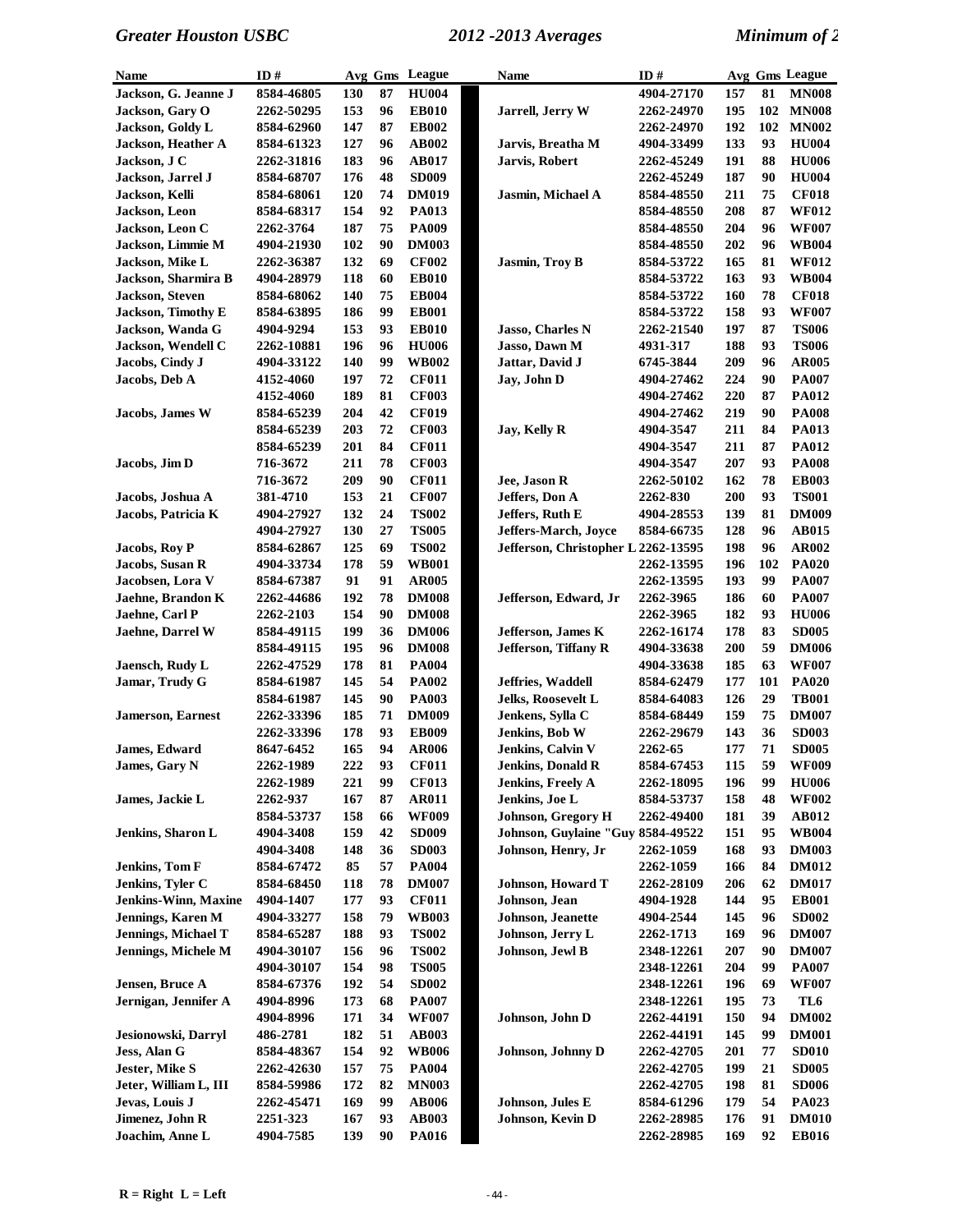| Name                       | ID#               |     |            | Avg Gms League  | <b>Name</b>                              | ID#        |     |     | Avg Gms League |
|----------------------------|-------------------|-----|------------|-----------------|------------------------------------------|------------|-----|-----|----------------|
| Joe, John E                | 2262-3532         | 215 | 99         | <b>DM009</b>    | <b>Johnson</b> , Larry                   | 2262-1847  | 195 | 96  | <b>AR002</b>   |
| <b>Joffrion, Gerald G</b>  | 2262-27346        | 189 | 81         | <b>WF009</b>    |                                          | 2262-1847  | 190 | 91  | <b>PA020</b>   |
| <b>Johansen, Darrell W</b> | 8584-66698        | 156 | 78         | <b>SD002</b>    | Johnson, Lee A                           | 8584-63929 | 167 | 99  | <b>MN013</b>   |
| Johns, Carol A             | 4904-31268        | 124 | 93         | <b>TB003</b>    | Johnson, Lewis E                         | 8584-65359 | 132 | 99  | <b>HU005</b>   |
| Johns, Carroll L           | 2262-49686        | 135 | 90         | <b>TB003</b>    | Johnson, Lorie A                         | 4904-18969 | 155 | 75  | <b>HU002</b>   |
| Johns, Cathy G             | 8584-67537        | 107 | 48         | <b>SD010</b>    | Johnson, Mary K                          | 4904-442   | 167 | 102 | <b>AR002</b>   |
| Johns, David M             | 8584-67538        | 151 | 57         | <b>SD010</b>    |                                          | 4904-442   | 166 | 105 | <b>PA020</b>   |
| Johns, Ophelia B           | <b>3924-230</b>   | 146 | 91         | <b>HU004</b>    | <b>Johnson</b> , Mary N                  | 4904-3833  | 157 | 69  | <b>SD005</b>   |
| <b>Johns, Thomas R</b>     | 1299-275          | 172 | 90         | <b>HU004</b>    |                                          | 4904-3833  | 145 | 70  | TL4            |
| <b>Johnsen, Nicholas P</b> | 2262-46121        | 221 | 94         | <b>SD002</b>    | Johnson, Matt W                          | 2262-22724 | 164 | 60  | <b>EB001</b>   |
|                            |                   |     |            |                 |                                          |            |     |     |                |
| Johnson, Ada               | 4904-14877        | 143 | 81         | PA023           | Johnson, Melvin L                        | 2262-31343 | 177 | 77  | <b>PA007</b>   |
| Johnson, Alvin             | 2262-11099        | 168 | 63         | <b>PA010</b>    | Johnson, Nick H                          | 8584-65478 | 135 | 57  | <b>TS002</b>   |
|                            | 2262-11099        | 162 | 54         | <b>PA018</b>    | <b>Johnson, Noal (Sonny) E 2262-3155</b> |            | 171 | 96  | <b>MN008</b>   |
| <b>Johnson</b> , Andrew    | 8584-62634        | 170 | 96         | <b>PA012</b>    |                                          | 2262-3155  | 165 | 96  | <b>MN009</b>   |
| <b>Johnson</b> , Angel     | 8584-68436        | 92  | 33         | <b>PA004</b>    | <b>Johnson, Patsy R</b>                  | 4904-30269 | 137 | 96  | <b>PA010</b>   |
| <b>Johnson, Barry W</b>    | 2262-15259        | 159 | 99         | <b>CF005</b>    | Johnson, Paul D                          | 8584-60763 | 201 | 108 | <b>AB003</b>   |
| Johnson, Brenda F          | 8584-64233        | 119 | 81         | <b>HU005</b>    | Johnson, Perry L                         | 2262-35000 | 188 | 63  | <b>PA004</b>   |
| Johnson, Carl D            | 8584-54684        | 156 | 89         | <b>WB004</b>    | Johnson, Richard L                       | 8584-56078 | 160 | 63  | <b>WB006</b>   |
| Johnson, Charles B         | 8584-59113        | 203 | 99         | <b>WB005</b>    | Johnson, Rodney A                        | 2262-25370 | 188 | 41  | <b>DM014</b>   |
| Johnson, Chris             | 8584-62925        | 155 | 85         | PA013           | <b>Johnson, Rodney W</b>                 | 2262-8195  | 178 | 84  | <b>DM006</b>   |
| Johnson, Curt L            | 2262-1310         | 208 | 87         | <b>CF016</b>    | Johnson, Ruth A                          | 8584-56079 | 147 | 96  | <b>WB006</b>   |
| Johnson, Cynthia A         | 4904-10374        | 141 | 105        | <b>AB006</b>    | Johnson, Ruth S                          | 4904-31714 | 116 | 102 | <b>DM002</b>   |
| Johnson, D. J. (Diana) J   | 4904-5106         | 158 | 99         | <b>CF005</b>    |                                          | 4904-31714 | 115 | 96  | <b>DM001</b>   |
| Johnson, Darryl T          | 2262-45308        | 165 | 33         | <b>SD007</b>    | Johnson, Sandra M                        | 4904-4846  | 173 | 99  | <b>HU006</b>   |
| Johnson, David J           | 8584-61636        | 192 | 108        | AB003           | Johnson, Sherman J                       | 2262-21003 | 169 | 90  | <b>EB001</b>   |
| Johnson, David P           | 8584-58810        | 191 | 108        | <b>AB003</b>    | Johnson, Sherry L                        | 8584-62047 | 155 | 60  | <b>CF002</b>   |
| Johnson, Deandre D         | 2262-48031        | 177 | 57         | <b>SD005</b>    | Johnson, Stacie E                        | 4904-14482 | 148 | 66  | <b>EB001</b>   |
|                            |                   |     |            |                 |                                          |            |     |     |                |
|                            | <b>2262-48031</b> | 176 | 90         | TL5             | Johnson, T J                             | 2262-27299 | 224 | 90  | PA012          |
| Johnson, Denarviz A        | 2262-4428         | 184 | 52         | <b>EB002</b>    | Johnson, Terrell B, Jr                   | 2222-2582  | 204 | 93  | <b>SD006</b>   |
| Johnson, Dennis D          | 2262-38486        | 167 | 84         | <b>DM003</b>    |                                          | 2222-2582  | 199 | 96  | <b>SD005</b>   |
| Johnson, Derek D           | 2262-41534        | 218 | 98         | <b>AR010</b>    |                                          | 2222-2582  | 190 | 47  | <b>DM017</b>   |
|                            | 2262-41534        | 213 | 39         | <b>AR009</b>    | <b>Johnson, Timothy W</b>                | 1928-240   | 199 | 93  | <b>TS001</b>   |
|                            | 2262-41534        | 209 | 62         | TL <sub>6</sub> |                                          | 1928-240   | 194 | 39  | <b>TS002</b>   |
| Johnson, Donna M           | 8584-65203        | 93  | 63         | <b>TS005</b>    | Johnson, Veronica M                      | 8584-65743 | 128 | 33  | <b>SD003</b>   |
| Johnson, Dorothy J         | 4904-3364         | 152 | 90         | <b>DM007</b>    |                                          | 8584-65743 | 127 | 48  | <b>SD009</b>   |
| Johnson, Earl, Jr          | 2262-22760        | 153 | 90         | <b>MN008</b>    | Johnson, Veronica V                      | 4867-3467  | 194 | 85  | TL4            |
|                            | 2262-22760        | 149 | 93         | <b>MN009</b>    |                                          | 4867-3467  | 191 | 90  | <b>WB005</b>   |
| Johnson, Eddie E           | 2262-21710        | 206 | 63         | <b>SD005</b>    |                                          | 4867-3467  | 190 | 30  | <b>DB002</b>   |
|                            | 2262-21710        | 205 | 51         | <b>EB003</b>    | Johnson, Walter Rock J 2262-956          |            | 201 | 90  | <b>EB003</b>   |
|                            | <b>2262-21710</b> | 203 | 96         | TL5             |                                          | 2262-956   | 193 | 48  | PA023          |
|                            | 2262-21710        | 199 | ${\bf 77}$ | <b>EB016</b>    | Johnson, Warren                          | 8584-62820 | 184 | 78  | <b>PA018</b>   |
| Johnson, Gloria F          | 4904-959          | 165 | 93         | <b>DM005</b>    | Johnson, Willie J                        | 2262-7487  | 188 | 96  | <b>HU006</b>   |
|                            | 4904-959          | 165 | 99         | AR002           | Johnson, Yolanda J                       | 4904-24226 | 155 | 76  | TL4            |
|                            | 4904-959          | 160 | 87         | <b>HU006</b>    |                                          | 4904-24226 | 150 | 78  | <b>PA007</b>   |
| Johnson, Zachary           | 8584-62205        | 138 | 39         | <b>SD009</b>    | Jones, Johnnie E                         | 2262-45330 | 183 | 102 | <b>WB008</b>   |
|                            | 8584-62205        | 128 | 30         | <b>SD011</b>    |                                          | 2262-45330 | 171 | 96  | <b>HU006</b>   |
| Joiner, Georgia N          | 8584-48102        | 126 | 93         | AB002           | Jones, Jonathan J                        | 2262-4916  | 195 | 96  | <b>WB008</b>   |
| Joines, Gilbert W          | 2262-12823        | 195 | 74         | <b>WF007</b>    |                                          | 2262-4916  | 185 | 90  | <b>HU006</b>   |
|                            |                   |     | 84         |                 | Jones, Karen L                           |            | 96  |     |                |
| Jolivet, Gerard            | 2262-12551        | 174 |            | <b>HU006</b>    |                                          | 8584-59561 |     | 84  | <b>MN010</b>   |
| Jolivet, Marilyn C         | 4904-960          | 153 | 81         | <b>HU006</b>    | Jones, Kernie (Speer) J                  | 11-631167  | 110 | 30  | <b>PA012</b>   |
| Jonas, Fernando A          | 8584-58119        | 170 | 88         | <b>EB016</b>    | <b>Jones, Larry</b>                      | 8584-67818 | 176 | 42  | <b>AB015</b>   |
|                            | 8584-58119        | 170 | 99         | <b>EB001</b>    | Jones, Larry D                           | 2262-24634 | 180 | 49  | <b>SD006</b>   |
|                            | 8584-58119        | 170 | 108        | <b>SD010</b>    |                                          | 2262-24634 | 179 | 33  | <b>TS002</b>   |
| Jones, Amanda M            | 8584-68338        | 129 | 36         | <b>CF015</b>    | <b>Jones, Larry K</b>                    | 8584-56942 | 139 | 77  | <b>MN007</b>   |
| Jones, Anthony, Jr         | 2262-8269         | 218 | 93         | <b>DB001</b>    | <b>Jones, Lindsey</b>                    | 9046-8589  | 111 | 45  | <b>DB003</b>   |
|                            | 2262-8269         | 211 | 76         | <b>PA007</b>    | Jones, Maggie M                          | 4904-1523  | 148 | 81  | <b>CF002</b>   |
|                            | 2262-8269         | 204 | 62         | TL6             | <b>Jones, Mark R</b>                     | 2262-4298  | 203 | 72  | <b>CF005</b>   |
| Jones, Bennie R            | 2262-29194        | 173 | 81         | <b>PA012</b>    | Jones, Michael B                         | 2262-17638 | 176 | 87  | <b>HU004</b>   |
| Jones, Bessie M            | 4904-22204        | 121 | 96         | <b>MN008</b>    | <b>Jones, Mike</b>                       | 9046-8628  | 181 | 99  | <b>MN003</b>   |
| Jones, Brian G             | 8584-65775        | 173 | 96         | <b>HU005</b>    | Jones, Mike C                            | 8584-63742 | 115 | 63  | <b>PA018</b>   |
|                            | 8584-65775        | 166 | 87         | <b>HU011</b>    | Jones, Nikki L                           | 8584-56650 | 139 | 82  | <b>MN010</b>   |
| Jones, Casandra D          | 4904-11996        | 168 | 90         | <b>AR011</b>    | Jones, Norman C                          | 8584-62346 | 205 | 84  | <b>CFY05</b>   |
|                            | 4904-11996        | 167 | 105        | <b>PA020</b>    | <b>Jones, Norris</b>                     | 2262-2456  | 164 | 96  | <b>PA012</b>   |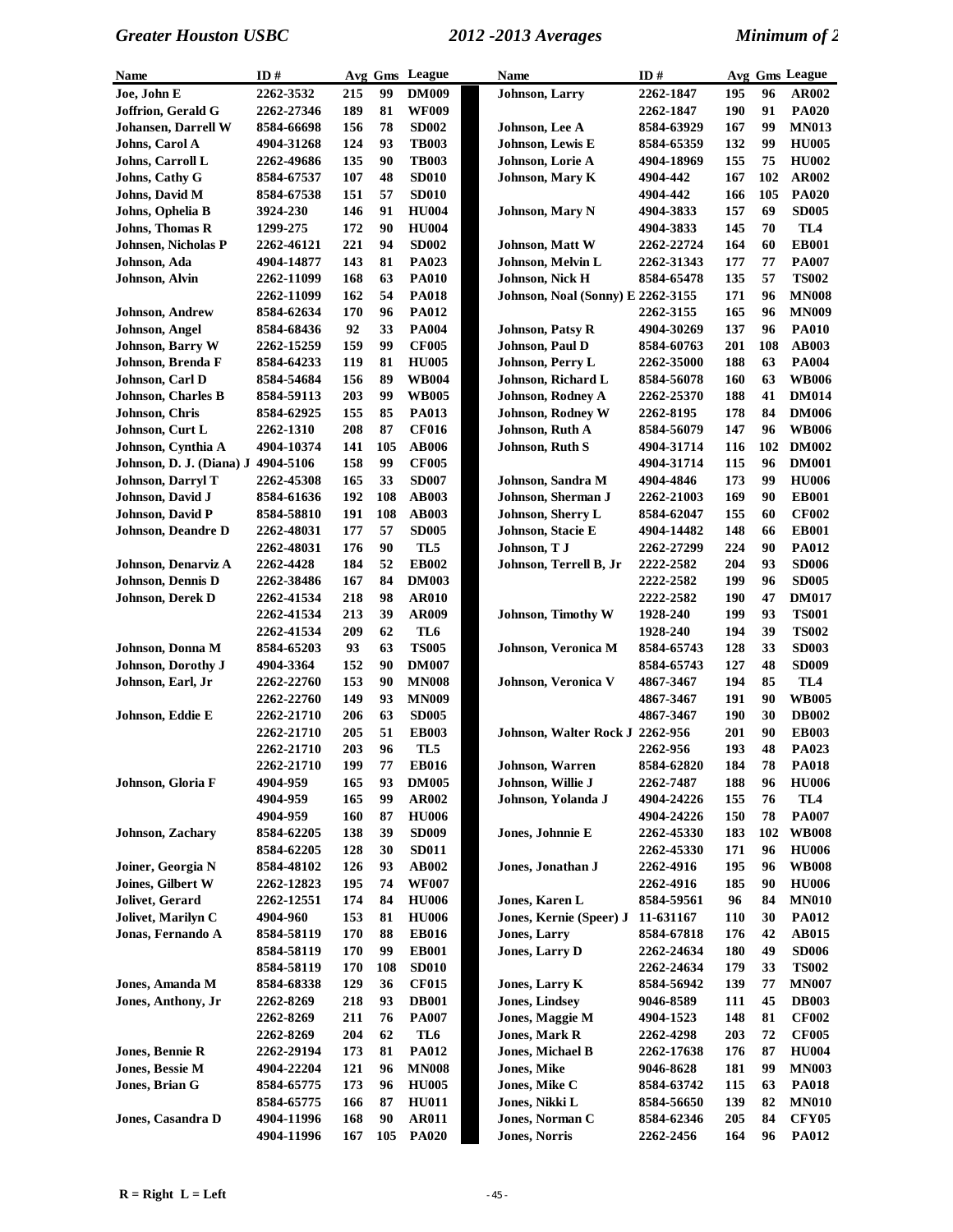| Name                      | ID#                      |     |     | Avg Gms League  | Name                    | ID#        |             |     | Avg Gms League |
|---------------------------|--------------------------|-----|-----|-----------------|-------------------------|------------|-------------|-----|----------------|
| Jones, Chris J            | 8584-57943               | 198 | 35  | <b>EB009</b>    | Jones, Ozell M          | 4904-5701  | 134         | 90  | <b>PA011</b>   |
|                           | 8584-57943               | 180 | 81  | <b>EB010</b>    | <b>Jones, Randal B</b>  | 2262-27697 | 220         | 33  | AR002          |
| <b>Jones, Courtney M</b>  | 8584-66671               | 116 | 80  | <b>DM007</b>    |                         | 2262-27697 | 202         | 87  | <b>PA007</b>   |
|                           | 8584-66671               | 113 | 93  | <b>DM006</b>    |                         | 2262-27697 | 196         | 96  | TL6            |
| Jones, Craig R            | 2262-49907               | 197 | 93  | <b>SD005</b>    |                         | 2262-27697 | 192         | 37  | PA012          |
| Jones, Curtis L           | 2262-2722                | 192 | 96  | <b>DM007</b>    | Jones, Richard L        | 2222-213   | 164         | 96  | AB016          |
| Jones, David E            | 2262-4751                | 213 | 80  | <b>PA012</b>    | <b>Jones, Robert</b>    | 2262-711   | 191         | 86  | <b>MN002</b>   |
| Jones, David L            | 2262-42495               | 201 | 87  | <b>AR002</b>    | Jones, Ronnie L         | 2262-43115 | 151         | 48  | <b>MN008</b>   |
|                           | 2262-42495               | 196 | 96  | <b>SD006</b>    | Jones, Sallie A         | 4904-7896  | 141         | 90  | <b>EB007</b>   |
|                           | 2262-42495               | 192 | 87  | <b>SD005</b>    | Jones, Sandi L          | 4904-25708 | 147         | 87  | <b>SD004</b>   |
| Jones, Dennis C           | 2262-46999               | 179 | 63  | AR002           | Jones, Sherman M        | 2262-710   | 181         | 99  | AR003          |
| <b>Jones, Desmond</b>     | 10-1169665               | 180 | 92  | <b>PA007</b>    |                         | 2262-710   | 179         | 30  | <b>PA001</b>   |
| Jones, Dina H             | 4904-20029               | 146 | 49  | <b>AB017</b>    |                         | 2262-710   | 176         | 99  | PA023          |
| <b>Jones, Dolly D</b>     | 8584-67093               | 112 | 45  | <b>WF002</b>    | Jones, Stevie D         | 8584-67719 | 182         | 95  | <b>WF007</b>   |
|                           | 8584-67093               | 107 | 45  | <b>WF008</b>    | Jones, Sumantha M       | 4904-1713  | 169         | 81  | PA012          |
|                           | 8584-67093               | 107 | 54  | TL <sub>2</sub> |                         | 4904-1713  | 165         | 84  | <b>SD005</b>   |
| Jones, Donna R            | 4904-16176               | 181 | 77  | <b>PA012</b>    | <b>Jones, Tammy</b>     | 8584-68666 | 106         | 45  | <b>TB001</b>   |
|                           | 4904-16176               | 178 | 108 | TL <sub>4</sub> | Jones, Thelma Lee M     | 4904-4172  | 132         | 78  | <b>EB002</b>   |
| Jones, Dwain A            | 2262-371                 | 159 | 81  | TL6             | Jones, Thomas E         | 8584-54628 | 218         | 96  | <b>CF013</b>   |
| Jones, Eddie              | 8584-67967               | 119 | 96  | PA023           |                         | 8584-54628 | 215         | 39  | <b>CF016</b>   |
| Jones, Elizabeth G        |                          | 123 | 24  | <b>CF017</b>    |                         | 8584-54628 | 214         | 79  | <b>CFY05</b>   |
| Jones, Elizabeth H        | 8584-68930<br>4904-17966 | 167 | 78  | <b>WB001</b>    | Jones, Wanda E          | 4864-209   | 142         | 99  | AB016          |
| Jones, Emerson, Jr        |                          | 158 | 42  | <b>AR011</b>    | Jones, William A, Sr    | 2262-492   | 203         | 84  | <b>EB016</b>   |
|                           | 8584-47380<br>2262-4565  | 184 | 89  |                 | Jones, Winferd (Wil) L  |            | 209         | 90  | <b>DM015</b>   |
| Jones, Emerson, Sr        |                          |     |     | <b>AR011</b>    |                         | 2262-3016  |             | 102 |                |
|                           | 2262-4565                | 172 | 105 | <b>PA020</b>    |                         | 2262-3016  | 209         |     | <b>DM002</b>   |
| <b>Jones, Evelyn</b>      | 4904-1141                | 168 | 99  | <b>DM007</b>    |                         | 2262-3016  | 206         | 96  | <b>DM003</b>   |
| Jones, Everette J         | 8584-51019               | 194 | 39  | TL6             |                         | 2262-3016  | 195         | 45  | <b>CF003</b>   |
|                           | 8584-51019               | 194 | 96  | <b>EB006</b>    | Jordan, Aaron R         | 8584-63395 | 129         | 48  | <b>WF005</b>   |
|                           | 8584-51019               | 193 | 37  | <b>PA008</b>    |                         | 8584-63395 | 125         | 48  | <b>WF001</b>   |
|                           | 8584-51019               | 191 | 21  | <b>EB016</b>    | Jordan, Aaron, Jr       | 8584-63396 | 152         | 48  | <b>WF005</b>   |
|                           | 8584-51019               | 191 | 93  | <b>PA012</b>    |                         | 8584-63396 | 148         | 39  | <b>WF001</b>   |
| <b>Jones, Frank D</b>     | 9046-8583                | 173 | 48  | <b>DB003</b>    | Jordan, Calvin L        | 2262-45089 | 179         | 78  | <b>PA018</b>   |
| <b>Jones, Frederick A</b> | 2262-38270               | 168 | 83  | <b>EB016</b>    |                         | 2262-45089 | 175         | 93  | <b>SD006</b>   |
| Jones, Gale J             | 4904-584                 | 149 | 60  | <b>MN008</b>    | Jordan, Diana Y         | 8584-48274 | 164         | 96  | <b>AR011</b>   |
| Jones, Glenda F           | 4904-2149                | 157 | 91  | <b>PA012</b>    | Jordon, Mickey A        | 2262-42330 | 214         | 44  | AR003          |
|                           | 4904-2149                | 157 | 108 | <b>PA020</b>    | Jorgensen, Andrew M     | 8584-50235 | 178         | 51  | <b>CF021</b>   |
|                           | 4904-2149                | 156 | 90  | AR002           |                         | 8584-50235 | 172         | 39  | <b>WB004</b>   |
|                           | 4904-2149                | 153 | 89  | TL <sub>4</sub> |                         | 8584-50235 | 169         | 45  | <b>CF019</b>   |
| <b>Jones, Heather D</b>   | 4931-2787                | 191 | 54  | TL <sub>4</sub> | Jortner, Sheila         | 8584-64663 | 137         | 93  | <b>WB003</b>   |
| Jones, Henry B, III       | 6745-426                 | 182 | 78  | <b>PA012</b>    | <b>Joseph</b> , Barry J | 2262-6811  | 181         | 98  | <b>WB008</b>   |
| Jones, Henry S            | 2262-42011               | 205 | 84  | PA007           | Joseph, Carla P         | 8584-65262 | 115         | 93  | <b>AR011</b>   |
| Jones, James H            | 2262-43334               | 191 | 33  | <b>PA012</b>    | Joseph, Jeffery W       | 2262-36677 | 170         | 95  | <b>HU004</b>   |
| Jones, Jeffrey C          | 2262-5404                | 233 | 24  | <b>AR010</b>    | Joseph, Melissa T       | 4904-7295  | 135         | 75  | <b>CF002</b>   |
| Jones, Jennifer           | 8584-65166               | 171 | 95  | <b>WB007</b>    | Joseph, Michael A       | 2262-46967 | 149         | 89  | <b>MN003</b>   |
| Jones, Jerrie J           | 4904-4927                | 148 | 99  | <b>WB003</b>    | Joseph, Stephen, Sr     | 11-458575  | 198         | 99  | <b>TS001</b>   |
|                           | 11-458575                | 192 | 69  | <b>WF009</b>    |                         | 2262-7177  | 177         | 105 | <b>DB002</b>   |
|                           | 11-458575                | 184 | 81  | <b>CF011</b>    | Karber, Jeannie M       | 4904-13637 | 157         | 81  | <b>WB011</b>   |
| Josey, Bertha             | 4904-49                  | 133 | 98  | <b>DM004</b>    | Karickhoff, Richard L   | 1479-135   | 183         | 99  | <b>MN002</b>   |
|                           | 4904-49                  | 127 | 99  | <b>DM005</b>    | Karickhoff, Susan K     | 4904-1180  | 145         | 96  | <b>MN002</b>   |
| <b>Josey, Katherine F</b> | 8584-62210               | 155 | 34  | <b>DM015</b>    | Karkosky, David J       | 8584-60560 | 151         | 42  | <b>TB002</b>   |
|                           | 8584-62210               | 150 | 45  | <b>DM005</b>    |                         | 8584-60560 | 145         | 66  | <b>TB003</b>   |
|                           | 8584-62210               | 148 | 50  | <b>DM004</b>    | Karkosky, Edward C      | 8584-59268 | 96          | 66  | <b>TB003</b>   |
| Josey, Tom C              | 2262-1146                | 150 | 99  | <b>DM012</b>    | <b>Karlok, Thomas P</b> | 8607-1128  | ${\bf 208}$ | 102 | <b>AB017</b>   |
|                           | 2262-1146                | 145 | 99  | <b>DM003</b>    | Karr, Patrick J         | 2262-8342  | 172         | 45  | PA013          |
| Joshua, Carvin E          | 2262-43186               | 180 | 96  | <b>EB010</b>    | Kase, Jeff A            | 2262-7569  | 170         | 84  | <b>PA016</b>   |
| Joubert, Emma L           | 4904-849                 | 126 | 93  | PA023           | Kaspar, Kenneth R       | 2262-2690  | 193         | 90  | PA013          |
| Joy, JoAnn                | 4904-31616               | 146 | 93  | <b>WB002</b>    |                         | 2262-2690  | 191         | 96  | <b>PA008</b>   |
| Joyner, Rhonda K          | 8599-56646               | 163 | 83  | <b>SD002</b>    | Kaspar, Kyle H          | 11-480780  | 128         | 93  | PA012          |
| Joyner, Thomas M          | 8599-56647               | 193 | 68  | <b>SD002</b>    | Kasselman, Billy P      | 2262-6065  | 203         | 69  | <b>AR011</b>   |
| Jozwiak, Allan J          | 2262-697                 | 189 | 99  | <b>DM009</b>    | Kasselman, Erik J       | 6745-367   | 232         | 75  | <b>AR009</b>   |
| Jules, Bobby E            | 2262-27939               | 199 | 79  | <b>PA007</b>    |                         | 6745-367   | 230         | 84  | <b>AR010</b>   |
|                           | 2262-27939               | 190 | 63  | <b>EB016</b>    |                         | 6745-367   | 219         | 87  | TL6            |
| Julian, Chuck W           | 2262-282                 | 155 | 84  | <b>AR004</b>    | Kataoka, Reo W          | 2262-4212  | 200         | 96  | <b>MN002</b>   |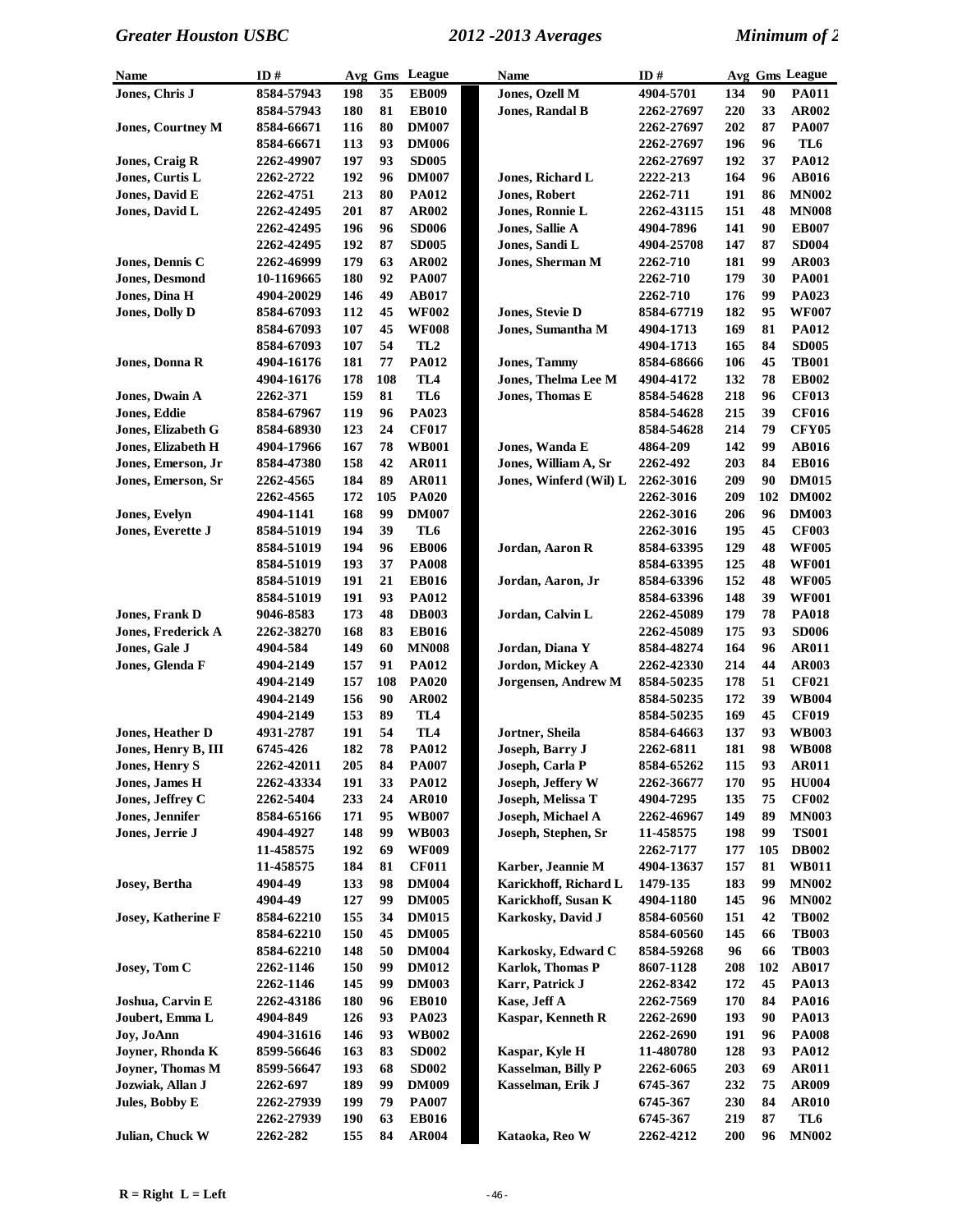| Name                    | ID#        |     |     | Avg Gms League | <b>Name</b>                      | ID#        |     |     | Avg Gms League  |
|-------------------------|------------|-----|-----|----------------|----------------------------------|------------|-----|-----|-----------------|
|                         | 2262-282   | 151 | 87  | <b>AR001</b>   | Katz, Chuck D                    | 8584-57679 | 171 | 81  | <b>EB001</b>    |
| Julian, Loretta B       | 4904-31305 | 144 | 96  | <b>AR004</b>   | Kaupp, Henry J, Jr               | 8584-57471 | 166 | 87  | <b>AB016</b>    |
|                         | 4904-31305 | 141 | 99  | <b>AR001</b>   | Kavanshansky, Kathryn 4904-33261 |            | 146 | 42  | <b>MN008</b>    |
| Jupiter, Eric K         | 971-1864   | 173 | 42  | <b>WF002</b>   | <b>Kavanshansky, Roger</b>       | 8584-68581 | 135 | 84  | <b>MN008</b>    |
|                         | 971-1864   | 165 | 48  | <b>WF008</b>   | Kay, Betty J                     | 8584-65379 | 124 | 54  | <b>HU005</b>    |
| Juppe, Mary F           | 4904-21315 | 127 | 97  | <b>CF014</b>   | <b>Keal, Louetta</b>             | 4946-116   | 194 | 85  | TL4             |
| Jurek, Michael A        | 6745-4762  | 197 | 54  | TL6            | Kearse, Toni N                   | 4904-26830 | 174 | 80  | <b>MN001</b>    |
|                         | 6745-4762  | 196 | 93  | <b>TS001</b>   | <b>Keeling, Rob</b>              | 8584-57823 | 131 | 77  | <b>PA004</b>    |
| Jurgielewicz, Katie L   | 8584-49583 | 110 | 87  | <b>CF018</b>   | Keener, Alice H                  | 9035-1559  | 155 | 73  | TL4             |
| Justice, Michael L      | 2262-2662  | 218 | 87  | <b>AR011</b>   | Kehr, Jason W                    | 8584-62301 | 186 | 45  | <b>SD009</b>    |
|                         | 2262-2662  | 212 | 79  | TL6            |                                  | 8584-62301 | 185 | 33  | <b>SD006</b>    |
|                         | 2262-2662  | 210 | 93  | <b>SD005</b>   |                                  | 8584-62301 | 183 | 93  | <b>SD005</b>    |
| Kaatz, Alicia A         | 8584-52548 | 141 | 33  | <b>TS005</b>   |                                  | 8584-62301 | 178 | 33  | <b>SD003</b>    |
|                         | 8584-52548 | 137 | 84  | <b>TS002</b>   | Keim, Nancy R                    | 8584-61594 | 138 | 90  | <b>AB001</b>    |
| Kaatz, Chris L          | 8584-52549 | 182 | 96  | <b>TS002</b>   | Keiser, Jane P                   | 4904-3175  | 132 | 69  | <b>MN008</b>    |
| Kahlich, James L        | 2262-764   | 153 | 96  | <b>WF003</b>   | Keith, Connie L                  | 4904-24393 | 163 | 74  | <b>PA004</b>    |
| Kaighen, Rodney         | 8584-58791 | 203 | 48  | <b>AB020</b>   | Keliin, Carl A                   | 2262-15690 | 208 | 84  | <b>CF016</b>    |
|                         | 8584-58791 | 203 | 108 | <b>AB006</b>   | Keller, Carol S                  | 4904-25095 | 158 | 96  | <b>WB008</b>    |
|                         | 8584-58791 | 199 | 63  | <b>AB005</b>   |                                  | 4904-25095 | 155 | 102 | <b>WB002</b>    |
|                         | 8584-58791 | 189 | 36  | <b>AB019</b>   | Keller, Jessica C                | 8584-55893 | 139 | 70  | <b>CF003</b>    |
|                         | 8584-58791 | 189 | 45  | <b>AB012</b>   | Keller, Michael W                | 2262-34377 | 178 | 90  | <b>WB008</b>    |
| Kaighen, Sondra         | 8584-58790 | 168 | 33  | <b>AB012</b>   | Kellett, Becky                   | 4904-30721 | 118 | 84  | <b>PA009</b>    |
|                         | 8584-58790 | 165 | 63  | <b>AB005</b>   | Kelley, Bette M                  | 4904-1460  | 159 | 90  | <b>CF005</b>    |
|                         | 8584-58790 | 164 | 96  | <b>AB006</b>   | <b>Kelley, Derrick L</b>         | 2262-45775 | 198 | 64  | <b>EB016</b>    |
| Kain, Leona H           | 4904-2180  | 183 | 99  | <b>AB001</b>   | Kelley, Mary Beth                | 4904-2000  | 122 | 90  | <b>DB004</b>    |
| Kain, Robert R          | 2262-1918  | 187 | 93  | <b>AR004</b>   | Kellev, Michael P                | 2228-241   | 210 | 59  | <b>MN013</b>    |
|                         | 2262-1918  | 175 | 96  | <b>AR001</b>   |                                  | 2228-241   | 202 | 78  | <b>MN005</b>    |
|                         | 2262-1918  | 141 | 100 | <b>AB001</b>   |                                  | 2228-241   | 201 | 96  | <b>MN002</b>    |
| Kainer, Ann Marie       | 4904-1731  | 136 | 52  | <b>DB005</b>   | Kelley, Rhoda L                  | 4871-205   | 142 | 95  | <b>MN002</b>    |
| Kainer, Jimmie B        | 2262-2195  | 158 | 90  | <b>DB005</b>   | Kelley, Richard L                | 2262-2061  | 172 | 90  | PA022           |
| Kaiser, Chris W         | 1560-6396  | 236 | 30  | <b>AB003</b>   |                                  | 2262-2061  | 170 | 99  | <b>PA008</b>    |
|                         | 1560-6396  | 220 | 105 | <b>AB006</b>   |                                  | 2262-2061  | 168 | 96  | PA021           |
| Kaleh, Joe T            | 2262-2980  | 165 | 93  | <b>TB002</b>   | Kelley, Ryan M                   | 2262-39583 | 152 | 78  | <b>PA004</b>    |
| Kalisek, Randall J      | 2262-32352 | 170 | 90  | <b>SD002</b>   | <b>Kelley, Sarah S</b>           | 8584-64109 | 117 | 75  | <b>PA004</b>    |
| Kallus, Anton P         | 2262-763   | 139 | 87  | <b>DM002</b>   | Kellner, John Michael            | 6745-198   | 197 | 63  | <b>EB001</b>    |
|                         | 2262-763   | 135 | 84  | <b>DM001</b>   | Kellogg, Vanida                  | 4904-33976 | 126 | 25  | <b>CFY05</b>    |
| Kallus, Dennis J        | 2262-37049 | 156 | 75  | <b>DB005</b>   |                                  | 4904-33976 | 123 | 27  | <b>CF014</b>    |
| Kamin, Dawn             | 4904-8019  | 157 | 93  | <b>SD001</b>   | Kellum, Bettye                   | 4904-335   | 165 | 75  | <b>DM006</b>    |
| Kanaby, Philip T        | 8584-59186 | 198 | 78  | <b>CF016</b>   |                                  | 4904-335   | 165 | 87  | <b>MN008</b>    |
| Kanatani, Brandon       | 8584-63845 | 156 | 66  | <b>WB004</b>   |                                  | 4904-335   | 158 | 51  | TL4             |
| Kane, Gary M            | 2262-2639  | 151 | 84  | <b>AB001</b>   | Kellum, Darron O                 | 8584-57473 | 182 | 31  | $\bold{M N007}$ |
|                         | 2262-2639  | 149 | 96  | <b>AB003</b>   | Kelly, Bennie L                  | 2262-506   | 168 | 99  | <b>SD006</b>    |
| Kane, Owen F            | 2262-39172 | 163 | 87  | <b>WB006</b>   |                                  | 2262-506   | 162 | 96  | <b>PA011</b>    |
| Kapuza, Henry           | 2262-7177  | 195 | 36  | <b>CF011</b>   | Kelly, Elliott G                 | 2262-36405 | 189 | 75  | <b>SD006</b>    |
|                         | 2262-7177  | 178 | 93  | <b>DB009</b>   | Kelly, James H                   | 8584-68385 | 132 | 95  | <b>MN008</b>    |
|                         | 2262-7177  | 178 | 96  | <b>CF001</b>   | Kelly, Jennifer C                | 4904-35238 | 154 | 84  | <b>DM011</b>    |
| Kelly, Maegan M         | 6745-8325  | 186 | 30  | <b>DM011</b>   | Kimsey, Scott H                  | 8584-54654 | 191 | 93  | PA023           |
| <b>Kelly, Maudine</b>   | 8584-68386 | 139 | 99  | <b>MN008</b>   | Kinard, Matt                     | 8584-67819 | 129 | 48  | AB015           |
| Kelly, Mike             | 8584-67939 | 141 | 78  | <b>DM007</b>   | Kinard, Tonya G                  | 8584-68806 | 101 | 30  | <b>WB004</b>    |
| Kelly, Sabrina M        | 4931-1826  | 181 | 98  | <b>AR005</b>   | Kincannon, Garv                  | 8584-68527 | 169 | 90  | <b>WB004</b>    |
| Kelly, Steve B          | 8584-53525 | 188 | 51  | <b>CF023</b>   | Kincannon, Lindle H              | 2262-1855  | 213 | 102 | <b>AB016</b>    |
|                         | 8584-53525 | 180 | 36  | <b>CF009</b>   |                                  | 2262-1855  | 203 | 57  | TL <sub>2</sub> |
| Kelly, William, Jr      | 9035-1783  | 201 | 81  | <b>SD006</b>   | Kindle, Marquis L                | 2262-2564  | 219 | 62  | <b>AR005</b>    |
|                         | 9035-1783  | 200 | 93  | <b>SD005</b>   |                                  | 2262-2564  | 206 | 81  | TL6             |
| Kemp, Eddie L           | 2262-34928 | 170 | 45  | <b>CF015</b>   | Kindler, Joshua D                | 8584-66406 | 159 | 90  | <b>HU005</b>    |
| Kemper, David R         | 8584-68777 | 185 | 24  | <b>WF007</b>   | Kindler, Ron L                   | 8584-66405 | 159 | 96  | <b>HU005</b>    |
| Kempski, Cecilia F      | 4904-6211  | 154 | 51  | <b>SD014</b>   | King, Arthur D                   | 8584-47384 | 142 | 99  | <b>HU002</b>    |
|                         | 4904-6211  | 153 | 69  | <b>SD010</b>   | King, Bill D                     | 2262-719   | 162 | 30  | <b>PA001</b>    |
| Kempski, Lee            | 2262-20760 | 162 | 57  | <b>SD014</b>   |                                  | 2262-719   | 161 | 86  | <b>EB016</b>    |
|                         | 2262-20760 | 155 | 87  | <b>SD010</b>   | <b>King, Bradley R</b>           | 2262-38594 | 203 | 90  | <b>PA012</b>    |
| Kendrick, Connie        | 8584-61376 | 143 | 42  | <b>HU008</b>   |                                  | 2262-38594 | 200 | 81  | PA023           |
|                         | 8584-61376 | 140 | 51  | <b>HU001</b>   | King, Charles E                  | 2262-49391 | 197 | 86  | <b>AR005</b>    |
| <b>Kennedy, Bobby R</b> | 2262-18162 | 189 | 48  | <b>TS006</b>   |                                  | 2262-49391 | 192 | 77  | <b>AB006</b>    |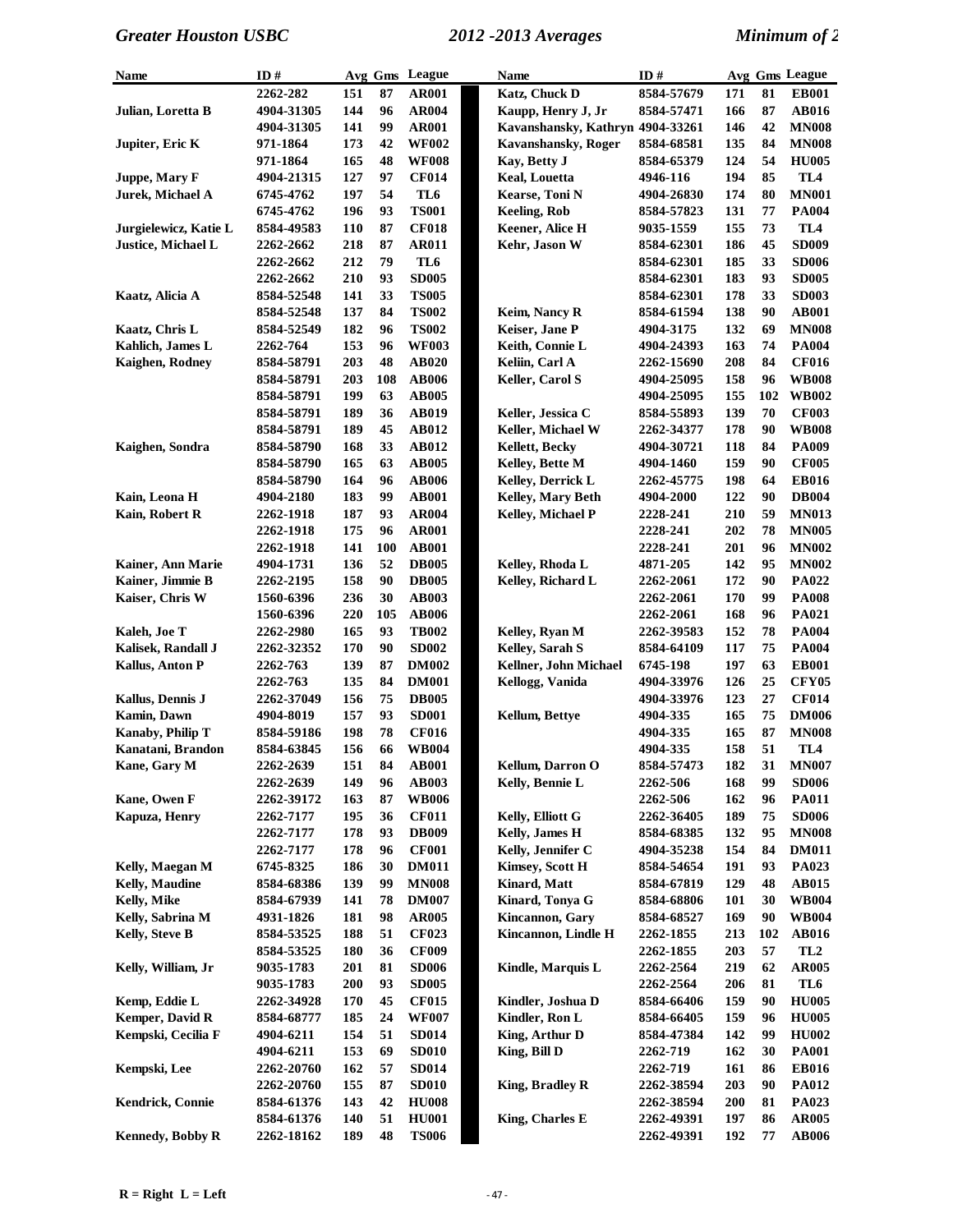| <b>Name</b>                  | ID#              |     |     | Avg Gms League  | Name                       | ID#        |     |     | Avg Gms League |
|------------------------------|------------------|-----|-----|-----------------|----------------------------|------------|-----|-----|----------------|
|                              | 2262-18162       | 184 | 54  | <b>CF005</b>    | <b>King, Daniel B</b>      | 2262-2504  | 172 | 108 | <b>PA020</b>   |
| <b>Kennedy, Chris</b>        | 9046-8759        | 156 | 45  | <b>DB003</b>    |                            | 2262-2504  | 169 | 96  | <b>SD005</b>   |
| <b>Kennedy, Daniel C</b>     | 2262-8935        | 169 | 99  | <b>AB016</b>    | King, Dawn A               | 4904-4853  | 184 | 60  | <b>DM007</b>   |
| <b>Kennedy, Melody</b>       | 4904-971         | 132 | 90  | <b>CF011</b>    | King, Don R                | 1293-29    | 181 | 81  | <b>TS002</b>   |
| <b>Kennedy</b> , Paula M     | 4904-14834       | 102 | 47  | <b>AB007</b>    | King, Emma G               | 4904-1520  | 123 | 93  | <b>CF018</b>   |
| Kennedy, Wayne E             | 2262-466         | 147 | 65  | <b>DM003</b>    | King, James M              | 8584-63881 | 161 | 84  | TL5            |
| Kent, Phillip R, Jr          | 8584-61085       | 182 | 81  | <b>DM010</b>    | King, Joyce J              | 4904-2508  | 136 | 93  | <b>WB010</b>   |
| Kephart, Addie               | 4904-3646        | 126 | 93  | <b>MN009</b>    | King, Mary K               | 4904-17597 | 160 | 75  | PA023          |
| Kephart, Arden               | <b>2262-2470</b> | 156 | 93  | <b>MN008</b>    | King, Nancy G              | 8584-57879 | 143 | 99  | <b>AB016</b>   |
|                              | <b>2262-2470</b> | 154 | 93  | <b>MN009</b>    | King, Nancy J              | 4904-28784 | 145 | 87  | <b>TS003</b>   |
| <b>Kerley</b> , James        | 8584-63679       | 156 | 84  | <b>MN009</b>    | King, Paul R               | 2262-24027 | 181 | 84  | <b>PA012</b>   |
|                              | 8584-63679       | 153 | 90  | <b>MN008</b>    |                            | 2262-24027 | 180 | 90  | PA023          |
| Kerr, Leon                   | 2262-2441        | 161 | 66  | <b>DM001</b>    | King, Rickey A             | 8584-68677 | 191 | 30  | <b>DB007</b>   |
|                              | 2262-2441        | 160 | 68  | <b>DM002</b>    | King, Robbie               | 4904-27724 | 158 | 69  | <b>WB001</b>   |
|                              | 2262-2441        | 157 | 62  | <b>DM003</b>    | King, Robert J, Jr         | 2262-9531  | 198 | 92  | <b>DM007</b>   |
| Kerr, Michael B              | 8584-59618       | 171 | 69  | <b>DM014</b>    | King, Rodney A             | 8584-51395 | 216 | 42  | <b>CF021</b>   |
| Kerr, Ronnie E, Jr           | 2287-1683        | 171 | 45  | <b>PA004</b>    |                            | 8584-51395 | 208 | 36  | <b>CF019</b>   |
| Kerr-Smith, Pamela J         | 8584-67155       | 122 | 93  | <b>TS001</b>    |                            | 8584-51395 | 203 | 45  | <b>CF016</b>   |
| Kesseler, John(Jack) H       | 2262-49477       | 170 | 90  | <b>WB006</b>    | King, Roy L                | 8584-54511 | 139 | 87  | <b>WF009</b>   |
| Kessler, Joshua K            | 2262-38286       | 183 | 93  | <b>EB003</b>    | King, Shawn B              | 8584-56040 | 191 | 93  | <b>WB013</b>   |
| Kessler, Leslie J            | 2262-783         | 175 | 84  | <b>DM015</b>    | King, William D            | 8584-55810 | 181 | 78  | <b>WB011</b>   |
| Kessler, Roderick L          | 2262-38287       | 154 | 90  | <b>EB003</b>    | Kingsbury, Tiffany L       | 8584-65096 | 122 | 62  | <b>EB010</b>   |
| <b>Kessler, Walter S</b>     | 2061-7164        | 201 | 93  | <b>CF011</b>    | Kinney, John A             | 2262-5704  | 206 | 92  | <b>EB003</b>   |
| Kestler, Elbert (Bo) L       | 8584-67232       | 140 | 45  | <b>WF005</b>    | Kinsella, Jerry C          | 2262-2637  | 153 | 105 | <b>AB003</b>   |
|                              | 8584-67232       | 131 | 45  | <b>WF001</b>    |                            | 2262-2637  | 150 | 102 | <b>AB001</b>   |
| Kettles, Susan K             | 8584-62902       | 136 | 66  | <b>DM019</b>    | Kinton, Anna L             | 4904-2826  | 159 | 99  | <b>DM009</b>   |
| <b>Key, Doug</b>             | 2262-39909       | 180 | 105 | <b>DB002</b>    | Kirby, Jason L             | 8584-48353 | 163 | 96  | <b>HU004</b>   |
| Key, Nacrissa A              | 4866-30          | 181 | 84  | TL <sub>4</sub> | Kirby, Thomas R            | 2262-38885 | 202 | 60  | <b>TS001</b>   |
| <b>Keys, Haven</b>           | 8584-64296       | 169 | 84  | PA023           | Kirk, Robert W, Jr         | 8584-68425 | 218 | 66  | <b>PA007</b>   |
| Keyworth, Kelly W            | 11-191138        | 79  | 84  | <b>CF025</b>    |                            | 8584-68425 | 202 | 33  | <b>HU006</b>   |
| Kieffer, Cathy A             | 4904-24577       | 163 | 78  | <b>SD002</b>    | Kirk-Hanna, Cheri J        | 8584-64529 | 155 | 93  | <b>SD002</b>   |
| Kieffer, Keith A             | 2262-29761       | 209 | 42  | <b>SD009</b>    | Kirkland, Debbie A         | 4904-2214  | 178 | 54  | <b>DM011</b>   |
|                              | 2262-29761       | 205 | 36  | <b>SD003</b>    | <b>Kirkland, Michael F</b> | 2287-3335  | 218 | 75  | <b>AR002</b>   |
|                              | 2262-29761       | 204 | 90  | <b>SD002</b>    |                            | 2287-3335  | 205 | 39  | <b>AR009</b>   |
| Kiel, Amanda M               | 8584-51522       | 144 | 87  | <b>SD008</b>    | <b>Kirkland, Richard</b>   | 8584-54823 | 177 | 54  | <b>WB004</b>   |
| Kiel, Mary Ann               | 4904-20758       | 145 | 58  | <b>TS001</b>    | Kirkman, Kenneth W         | 8171-1351  | 213 | 63  | <b>AB005</b>   |
| Kilcullen, Edward G          | 2262-18870       | 180 | 87  | <b>PA008</b>    |                            | 8171-1351  | 196 | 36  | <b>AB012</b>   |
| Killebrew, Dan L             | 8584-65251       | 202 | 102 | <b>MN005</b>    | Kirkman, Susan D           | 8647-6568  | 162 | 63  | <b>AB005</b>   |
| <b>Killebrew</b> , Dianne    | 4904-33491       | 140 | 93  | <b>EB010</b>    |                            | 8647-6568  | 151 | 48  | <b>AB012</b>   |
| Killebrew, Mike S            | 8584-56912       | 190 | 87  | <b>EB010</b>    | Kitchen, Barshayla R       | 4904-35317 | 193 | 46  | <b>DM006</b>   |
| Killingsworth, Gary M        | 8584-48453       | 129 | 60  | <b>DM014</b>    | Kitchen, Donald J          | 8584-62858 | 216 | 82  | <b>PA007</b>   |
| <b>Kim, Danny</b>            | 8584-66428       | 171 | 54  | <b>WF008</b>    |                            | 8584-62858 | 213 | 64  | <b>EB016</b>   |
|                              | 8584-66428       | 169 | 33  | <b>WF002</b>    | Kitchen, Rose J            | 4904-3498  | 169 | 51  | <b>SD006</b>   |
| Kime, Tim A                  | 8584-50896       | 176 | 96  | <b>AB001</b>    | Kite, Gerry L, Jr          | 2262-10485 | 206 | 93  | <b>DM006</b>   |
| Kimpton, Dennis L            | 8584-56033       | 153 | 90  | <b>MN008</b>    | Kitkoski, Archie P, Jr     | 2262-4882  | 207 | 75  | <b>DB005</b>   |
| <b>Kimsey, Kaleigh B</b>     | 8584-65524       | 113 | 24  | <b>WF005</b>    | <b>Kitsos, Steve</b>       | 2262-16868 | 171 | 96  | <b>EB003</b>   |
|                              | 8584-65524       | 101 | 36  | <b>WF001</b>    | <b>Klages, Robert V</b>    | 2262-28077 | 189 | 42  | <b>CF007</b>   |
|                              | 2262-28077       | 182 | 42  | <b>CF017</b>    | Kontz, Joan M              | 4904-2613  | 108 | 99  | <b>WB003</b>   |
| Klare, Eric J                | 6745-4869        | 193 | 45  | <b>CF009</b>    | Konvicka, Edwin A          | 2262-39301 | 182 | 99  | <b>CF001</b>   |
|                              | 6745-4869        | 190 | 48  | <b>CF023</b>    | Konvicka, Neal A           | 2262-39302 | 190 | 99  | <b>CF001</b>   |
| <b>Klare, Kenneth W</b>      | 2262-37772       | 192 | 45  | <b>CF009</b>    | Konvicka, Nolan A          | 2262-45052 | 148 | 30  | <b>CF001</b>   |
|                              | 2262-37772       | 192 | 50  | <b>CF023</b>    | Koop, William C            | 2222-2764  | 191 | 87  | <b>AR004</b>   |
| Klare, Laura K               | 4904-21316       | 159 | 51  | <b>CF023</b>    | Korn, Bret A               | 2262-11380 | 202 | 79  | <b>CF005</b>   |
|                              | 4904-21316       | 146 | 45  | <b>CF009</b>    | Korn, Derrick A            | 6745-3577  | 196 | 81  | <b>CF005</b>   |
|                              | 4904-21316       | 145 | 84  | <b>CF006</b>    | Kostrzynski, Victoria J    | 9046-8584  | 125 | 48  | <b>DB003</b>   |
| Klaus, Frank J               | <b>2262-7803</b> | 164 | 42  | <b>TB001</b>    | Koteras, John A            | 2262-3870  | 212 | 90  | <b>CF016</b>   |
| Klein, Barry M               | 8584-61182       | 151 | 60  | <b>MN006</b>    | Koteras, Marty J           | 2262-7227  | 173 | 50  | <b>DM011</b>   |
| <b>Kleinsteuber</b> , Steven | 8584-66127       | 140 | 99  | <b>TS001</b>    | Kottwitz, Nancy S          | 8584-58637 | 120 | 89  | <b>PA003</b>   |
| <b>Klenert, Christine G</b>  | 4904-16076       | 127 | 76  | <b>CF005</b>    |                            | 8584-58637 | 108 | 76  | <b>EB015</b>   |
| <b>Klesel, Holly G</b>       | 4904-2676        | 168 | 78  | <b>WF007</b>    | Kowalski, Lora I           | 4904-25931 | 106 | 73  | <b>EB015</b>   |
| <b>Klesel, Thomas P</b>      | 2262-2423        | 207 | 81  | <b>WF007</b>    | Kozlowski, Kay M           | 8584-67536 | 115 | 51  | <b>SD010</b>   |
| Kleusch, David M             | 8584-68860       | 151 | 27  | AB012           | Kozlowski, Tom M           | 8584-67535 | 138 | 60  | <b>SD010</b>   |
| Klovenski, Mathew W          | 8584-67435       | 150 | 75  | <b>DM014</b>    | Kraatz, Edward E, Jr       | 2262-8696  | 194 | 48  | <b>PA009</b>   |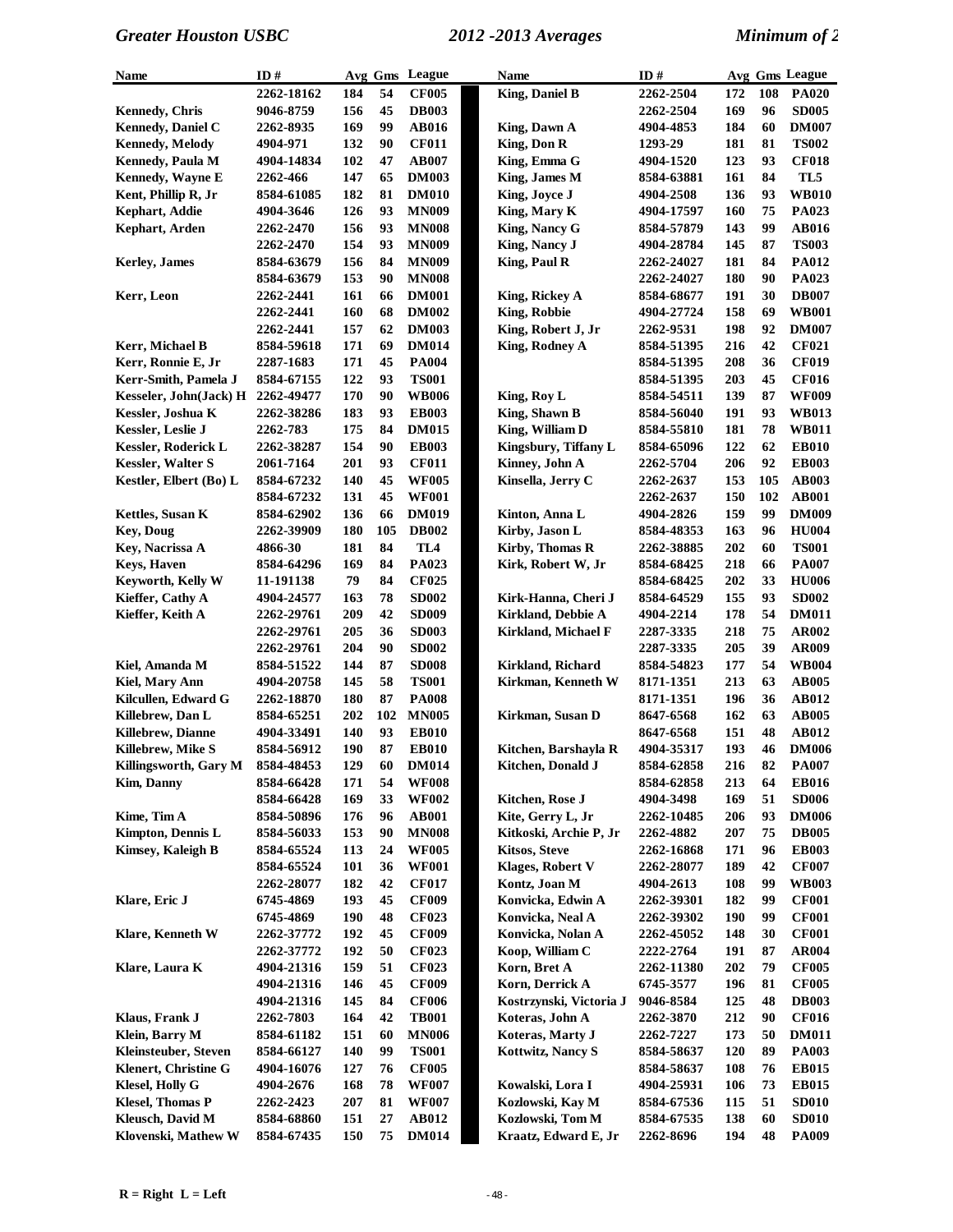| Name                       | ID#        |     |     | Avg Gms League | Name                                | ID#        |            |     | Avg Gms League  |
|----------------------------|------------|-----|-----|----------------|-------------------------------------|------------|------------|-----|-----------------|
| Klug, Colleen K            | 8584-57496 | 118 | 77  | <b>MN008</b>   | Kramer, Donald C, Sr                | 2262-1970  | 212        | 102 | <b>PA020</b>    |
| Klug, Robert H             | 8584-57497 | 198 | 99  | <b>MN008</b>   |                                     | 2262-1970  | 211        | 96  | AR002           |
| Knape, Stephen A           | 2222-42    | 215 | 54  | <b>AR010</b>   | Krantz, Keith E                     | 2262-4560  | 182        | 72  | <b>CF002</b>    |
| Knight, Donnie H           | 8584-67547 | 182 | 89  | <b>AB001</b>   | Kratzer, John D                     | 2262-42531 | 144        | 42  | <b>WB007</b>    |
| Knight, Lindsav            | 8584-67548 | 106 | 81  | <b>AB001</b>   |                                     | 2262-42531 | 142        | 87  | <b>WB011</b>    |
| Knight, Robert C           | 8584-63620 | 177 | 48  | AB012          | Kratzer, Tina M                     | 4904-29898 | 138        | 93  | <b>WB011</b>    |
| Knight, Stephenie D        | 8584-67915 | 124 | 75  | <b>MN005</b>   |                                     | 4904-29898 | 136        | 96  | <b>WB003</b>    |
| Knighton, Janis K          | 4904-17001 | 131 | 81  | <b>DB009</b>   | <b>Krause</b> , James A             | 1290-1920  | 177        | 108 | <b>AB006</b>    |
| Knippers, Randall L        | 2262-18304 | 199 | 45  | <b>CF019</b>   | <b>Kreger, Rene</b>                 | 4904-10060 | 184        | 42  | TL <sub>2</sub> |
|                            | 2262-18304 | 194 | 48  | <b>CF021</b>   | Kreger, Richard G                   | 2262-439   | 197        | 96  | AB016           |
| <b>Knistautas, Anthony</b> | 8584-65325 | 135 | 36  | <b>AB005</b>   |                                     | 2262-439   | 193        | 48  | TL <sub>2</sub> |
| Knoblock, Mark             | 8626-3001  | 186 | 90  | <b>AR005</b>   | Krenek, Fred L                      | 2262-39449 | 202        | 96  | <b>TS006</b>    |
|                            | 8626-3001  | 180 | 107 | <b>AB006</b>   | Krenek, John C                      | 2262-4342  | 194        | 90  | <b>CF002</b>    |
| Knoblock, Pamela           | 8626-3002  | 162 | 99  | <b>AR005</b>   | <b>Krenek, Russell W</b>            | 2262-50030 | 182        | 72  | <b>WB008</b>    |
|                            | 8626-3002  | 160 | 108 | <b>AB006</b>   | Kretzschmar, Larry W                | 2262-1114  | 209        | 93  | <b>SD002</b>    |
| Knott, Johnnie R           | 2262-1556  | 131 | 105 | <b>DB002</b>   | Krindinti, Prasaad                  | 8584-67233 | 114        | 39  | <b>WF001</b>    |
| Knott, Judy G              | 4904-4488  | 154 | 108 | <b>DB002</b>   | Krol, Kristy D                      | 4864-459   | 223        | 92  | <b>AR010</b>    |
| Knott, Kellie              | 8584-67900 | 94  | 99  | <b>TS001</b>   | Krolczyk, Christian C               | 2262-25987 | 180        | 96  | <b>HU002</b>    |
| Knowles, Emily W           | 4904-24167 | 157 | 29  | <b>TB001</b>   | <b>Krolczyk, Thomas</b>             | 8584-68741 | 136        | 24  | <b>HU002</b>    |
| Knox, Franklin             | 8584-67820 | 157 | 75  | AB015          | Kropik, Milton G                    | 8584-46806 | 174        | 57  | <b>MN009</b>    |
| Knox, Kevin P              |            | 144 | 51  | <b>CF021</b>   |                                     |            | 172        | 57  | <b>MN008</b>    |
| Knox, Wilma                | 8584-68720 | 99  | 30  | <b>CF021</b>   | Krueger, John F                     | 8584-46806 | 203        | 77  | <b>DM003</b>    |
|                            | 8584-68721 |     |     |                |                                     | 2262-14375 |            |     |                 |
| Kob, Linnea                | 4904-25753 | 156 | 102 | <b>PA002</b>   |                                     | 2262-14375 | 201        | 86  | <b>DM009</b>    |
|                            | 4904-25753 | 153 | 90  | <b>PA013</b>   |                                     | 2262-14375 | 197        | 66  | <b>DM008</b>    |
|                            | 4904-25753 | 153 | 93  | <b>PA003</b>   | Kruger, Clay H                      | 2262-6364  | 208        | 42  | <b>WF002</b>    |
| Kobak, Donna W             | 8584-55050 | 117 | 69  | <b>DM002</b>   |                                     | 2262-6364  | 206        | 44  | <b>WF008</b>    |
| Kobos, Christine M         | 8584-54956 | 156 | 90  | <b>SD002</b>   |                                     | 2262-6364  | 206        | 78  | <b>WF007</b>    |
| Koch, Jerry C              | 8584-62795 | 158 | 87  | <b>DB005</b>   |                                     | 2262-6364  | 183        | 59  | <b>TSY01</b>    |
| Koch, Martha A             | 4904-4103  | 151 | 90  | <b>DB005</b>   | Kruger, Glenda S                    | 4904-24256 | 131        | 74  | <b>TSY01</b>    |
| Koch, William E            | 8584-62998 | 149 | 78  | <b>AR004</b>   | Krupp, Jennifer                     | 6745-4965  | 176        | 85  | <b>CF005</b>    |
| Koepke, Dean E             | 8584-62007 | 136 | 108 | <b>AB002</b>   | Krupp, Michael L, Sr                | 8584-56605 | 211        | 87  | <b>CF005</b>    |
| Kohler, Mary M             | 4904-478   | 146 | 75  | <b>DM015</b>   |                                     | 8584-56605 | 196        | 66  | TL6             |
|                            | 4904-478   | 143 | 84  | <b>DM005</b>   | Krupp, Mike, Jr                     | 2262-50160 | 224        | 93  | AR009           |
| Kojis, Leonard P, Jr       | 2262-280   | 213 | 99  | <b>EB006</b>   |                                     | 2262-50160 | 206        | 95  | TL6             |
|                            | 2262-280   | 198 | 96  | <b>EB001</b>   |                                     | 2262-50160 | 189        | 78  | <b>CF005</b>    |
| Kokenes, David E           | 2262-27826 | 147 | 69  | <b>PA004</b>   | Kruppa, Donald E                    | 2262-20414 | 216        | 92  | <b>SD002</b>    |
| Kolb, Ginny                | 8584-65434 | 101 | 60  | <b>TS003</b>   |                                     | 2262-20414 | 214        | 91  | <b>SD005</b>    |
|                            | 8584-65434 | 99  | 63  | <b>TSY01</b>   | Ku, Alexander                       | 8584-66429 | 172        | 39  | <b>WF008</b>    |
| Kolb, Hans J               | 8584-65435 | 144 | 72  | <b>TS003</b>   |                                     | 8584-66429 | 159        | 27  | <b>WF002</b>    |
|                            | 8584-65435 | 139 | 66  | <b>TSY01</b>   | Kubala, James R                     | 8584-55137 | 169        | 60  | <b>EB003</b>    |
| Kolenovsky, Eddie H        | 2251-459   | 209 | 60  | <b>AB003</b>   | Kubena, Kathryn                     | 4904-35249 | 118        | 90  | <b>DM005</b>    |
| Kolle, S Joana             | 4939-15703 | 153 | 63  | <b>SD011</b>   | Kubiak, Michael D                   | 8584-68381 | 148        | 51  | <b>DB005</b>    |
| Kolloway, Kristine K       | 10-1957727 | 123 | 89  | <b>DM011</b>   | Kubis, Sabina E                     | 4904-2510  | 139        | 90  | <b>WB010</b>    |
| Kominczak, Kenneth W       | 2262-19580 | 165 | 84  | <b>DM006</b>   | Kubis, Stephen C                    | 2262-3679  | <b>180</b> | 78  | <b>WB008</b>    |
| Kominczak, Paulette M      | 4904-9470  | 151 | 78  | <b>DM006</b>   | Kuehl, Gordon A                     | 2262-44668 | 111        | 45  | <b>PA010</b>    |
| Konar, George O, Jr        | 2262-4358  | 169 | 75  | <b>PA004</b>   | Kuehl, Sandra T                     | 4904-31344 | 163        | 93  | <b>PA010</b>    |
| Konikowski, Ann            | 8584-68303 | 108 | 72  | <b>SD004</b>   |                                     | 4904-31344 | 163        | 93  | <b>PA003</b>    |
| Konrad, John M             | 2262-36368 | 224 | 99  | <b>AB017</b>   |                                     | 4904-31344 | 162        | 90  | <b>PA002</b>    |
| Kuhn, Alexander C          | 6913-1381  | 219 | 93  | <b>AB003</b>   | Lanclos, Clement (Joe) J 2262-31604 |            | 218        | 99  | <b>MN005</b>    |
| Kunschizk, Chris L         | 8584-65277 | 154 | 87  | <b>MN007</b>   | Land, Bonnie S                      | 4904-818   | 182        | 84  | <b>AB006</b>    |
| Kurinsky, Erin O           | 8584-65854 | 106 | 90  | <b>TS005</b>   | Land, Chris E                       | 2220-767   | 210        | 36  | <b>MN006</b>    |
| Kurtz, Kris B              | 8584-63023 | 150 | 96  | <b>PA008</b>   | Land, Clint A                       | 5931-43    | 233        | 89  | <b>SD005</b>    |
| Kuykendall, Elston R       | 2262-634   | 215 | 93  | <b>CF006</b>   |                                     | 5931-43    | 228        | 87  | <b>SD002</b>    |
|                            | 2262-634   | 211 | 24  | <b>CF023</b>   |                                     | 5931-43    | 223        | 75  | <b>EB003</b>    |
|                            | 2262-634   | 210 | 59  | <b>CF003</b>   |                                     | 5931-43    | 216        | 78  | TL6             |
|                            | 2262-634   | 207 | 87  | <b>CF011</b>   | Lander, Laura J                     | 8584-59593 | 114        | 84  | <b>WB002</b>    |
|                            | 2262-634   | 201 | 24  | <b>CF016</b>   | <b>Landers, Thomas W</b>            | 8584-58647 | 149        | 45  | <b>EB003</b>    |
|                            | 2262-634   | 199 | 54  | TL6            | Lando, Rita F                       | 4864-760   | 140        | 81  | <b>AR001</b>    |
| <b>Kuykendall, Larry</b>   | 2262-1046  | 211 | 57  | <b>DM003</b>   | Landrith, Shawn A                   | 356-3358   | 213        | 84  | <b>AB003</b>    |
|                            | 2262-1046  | 208 | 45  | <b>MN009</b>   | Landry, Albert                      | 2262-2477  | 217        | 99  | <b>MN008</b>    |
|                            | 2262-1046  | 205 | 89  | <b>DM006</b>   |                                     | 2262-2477  | 204        | 42  | <b>HU002</b>    |
|                            | 2262-1046  | 203 | 90  | <b>MN008</b>   |                                     | 2262-2477  | <b>201</b> | 27  | <b>MN009</b>    |
| Kwan, Wayne, Jr            | 2262-8820  | 186 | 108 | TL6            |                                     | 2262-2477  | 199        | 96  | <b>HU004</b>    |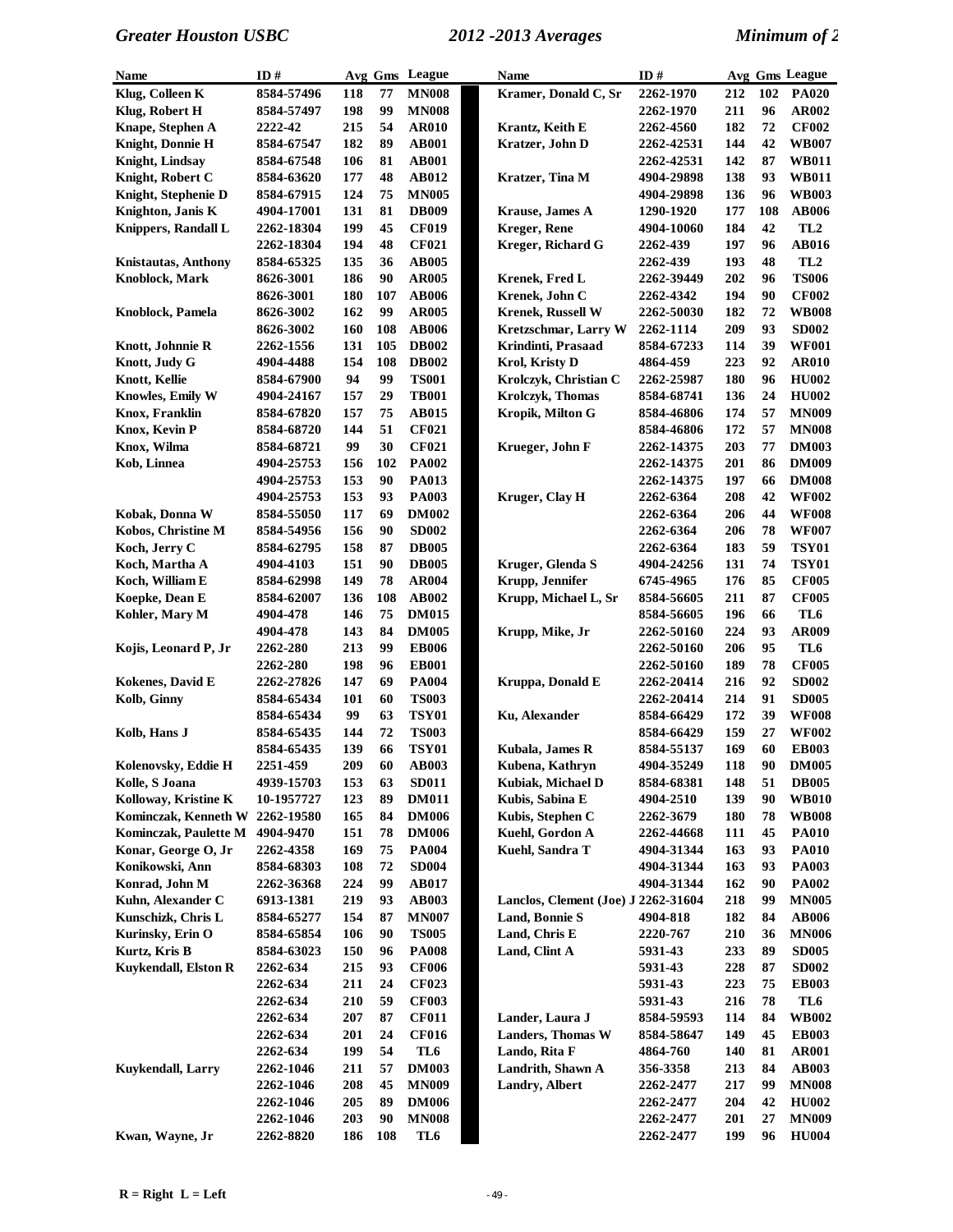| Name                               | ID#               |            |          | Avg Gms League               | <b>Name</b>              | ID#              |            |          | Avg Gms League               |
|------------------------------------|-------------------|------------|----------|------------------------------|--------------------------|------------------|------------|----------|------------------------------|
| Kwan, Wayne, Sr                    | 2262-14910        | 172        | 52       | TL2                          | Landry, Cheryl D         | 4904-13462       | 196        | 69       | AR002                        |
|                                    | 2262-14910        | 168        | 87       | <b>PA012</b>                 |                          | 4904-13462       | 183        | 66       | TL <sub>4</sub>              |
|                                    | 2262-14910        | 167        | 24       | <b>PA023</b>                 | Landry, Glenn P          | 2262-7788        | 166        | 90       | PA009                        |
| LaBoda, Michael G                  | 8584-50316        | 172        | 68       | <b>CF011</b>                 | Landry, Keith B          | 2262-10518       | 193        | 96       | <b>SD006</b>                 |
| Laboski, Jon-Michael               | 8584-65358        | 152        | 78       | <b>CF002</b>                 | <b>Landry, Lawrence</b>  | 2262-48069       | 172        | 87       | <b>MN009</b>                 |
| Labrenz, Carol A                   | 4904-2823         | 143        | 90       | <b>TS005</b>                 |                          | 2262-48069       | 170        | 102      | <b>MN008</b>                 |
| Labrode, Richard E                 | 2262-3329         | 146        | 90       | <b>AB016</b>                 | Landry, Lester J         | <b>2262-2506</b> | 209        | 99       | <b>AR002</b>                 |
|                                    | 2262-3329         | 144        | 102      | <b>AB008</b>                 |                          | <b>2262-2506</b> | 205        | 51       | <b>SD002</b>                 |
| LaBuff, Corey Beth                 | 8584-68181        | 108        | 45       | <b>AB020</b>                 |                          | 2262-2506        | 202        | 24       | <b>SD010</b>                 |
|                                    | 8584-68181        | 103        | 36       | <b>AB019</b>                 |                          | <b>2262-2506</b> | 198        | 96       | <b>SD006</b>                 |
| LaBuff, Skyler J                   | 8584-68175        | 169        | 45       | <b>AB020</b>                 |                          | 2262-2506        | 195        | 78       | <b>EB016</b>                 |
|                                    | 8584-68175        | 158        | 36       | <b>AB019</b>                 |                          | 2262-2506        | 194        | 96       | <b>SD005</b>                 |
| Lacaze, Randall E                  | 8584-65564        | 185        | 78       | <b>CF018</b>                 | <b>Landry, Matthew D</b> | 8584-68041       | 112        | 75       | <b>PA009</b>                 |
| <b>Lachney</b> , David M           | 2262-10828        | 178        | 96       | <b>AB001</b>                 | Landry, Nina G           | 8584-56597       | 130        | 90       | PA009                        |
| Lackhansingh, Sharon               | 8584-68316        | 114        | 96       | <b>SD008</b>                 | Lane, Sammie L           | 2262-21644       | 195        | 75       | <b>PA007</b>                 |
| Lacy, Leroy, Jr                    | 2262-36705        | 216        | 87       | <b>AR002</b>                 | Lang, Caleb T            | 8584-68731       | 162        | 66       | <b>HU005</b>                 |
|                                    | 2262-36705        | 211        | 72       | <b>AR010</b>                 | Langtry, Tina M          | 4904-24586       | 166        | 78       | <b>TS002</b>                 |
|                                    | 2262-36705        | 207        | 83       | <b>PA020</b>                 |                          | 4904-24586       | 160        | 21       | <b>CF014</b>                 |
| Ladage, Richard(Rick) L 2262-47795 |                   | 156        | 93       | <b>WB008</b>                 | Lanier, Charles F        | 8584-58362       | 210        | 30       | <b>TS003</b>                 |
| Ladd, Steve                        | 8584-56606        | 174        | 36       | <b>WB004</b>                 | Lankford, Jay            | 2262-7433        | 192        | 93       | <b>MN009</b>                 |
| <b>Lafferty, Jennifer B</b>        | 8584-56624        | 162        | 105      | <b>SD010</b>                 |                          | 2262-7433        | 181        | 93       | <b>MN008</b>                 |
|                                    | 8584-56624        | 156        | 99       | <b>PA010</b>                 | Lannon, Scott            | 8584-49405       | 194        | 36       | <b>HU008</b>                 |
| LaFitte, Audra L                   | 4931-1956         | 158        | 76       | <b>MN006</b>                 | Lantzsch, Gladys A       | 4904-33901       | 176        | 84       | <b>DM011</b>                 |
| LaFitte, Margie N                  | 2262-43860        | 153        | 96       | <b>MN006</b>                 |                          | 4904-33901       | 170        | 84       | <b>DM006</b>                 |
| LaFleur, Joseph                    |                   | 167        | 90       |                              | Lantzsch, Stanley D      |                  | 128        | 74       | <b>DM011</b>                 |
| Lafnette, Belinda D                | 8584-49153        | 121        | 53       | <b>PA010</b><br><b>SD005</b> | Lanza, Gordon J          | 2262-48433       | 202        | 81       | <b>EB001</b>                 |
|                                    | 4904-27315        | 188        | 96       |                              |                          | 2227-204         | 98         | 93       | <b>MN005</b>                 |
| Lafnette, Walter B                 | 2262-2505         |            | 90       | <b>SD006</b>                 | Lapaglia, Ronda L        | 4904-26370       |            | 90       |                              |
|                                    | 2262-2505         | 184        | 54       | <b>SD005</b>                 | Lara, Peter T            | 2262-44778       | 139        |          | <b>WB006</b>                 |
| Lafon, Terry L                     | 8584-66846        | 122<br>193 |          | <b>DB007</b>                 | Lares, Mary M            | 8584-67627       | 107<br>150 | 60       | <b>MN013</b>                 |
| Lagrone, Keith E                   | 2262-47614        |            | 84<br>78 | <b>WB013</b>                 | Larson, Marlene          | 4904-5580        |            | 96<br>96 | <b>DM012</b>                 |
| Lahrmann, Steven J                 | 8584-61021        | 183<br>204 | 39       | <b>CF011</b>                 | Larson, Timothy J        | 2262-5452        | 166<br>129 | 93       | <b>SD002</b><br><b>SD002</b> |
| Lahti, David W                     | 2262-14227        |            |          | <b>DM008</b>                 | Larson, Vanessa          | 8584-60490       |            |          |                              |
| Lahti, Ray J                       | 2262-3259         | 206        | 81       | <b>DM008</b>                 | Larson, William J        | 2262-1150        | 185        | 93       | <b>CF016</b>                 |
| Laigaie, Susan L                   | 8584-48697        | 130        | 71       | <b>CF014</b>                 | Lartique, Marty A        | 2262-15433       | 187        | 93       | <b>CF016</b>                 |
| Laine, Rick                        | 8584-54824        | 199        | 96       | <b>WB004</b>                 |                          | 2262-15433       | 185        | 99       | <b>CF003</b>                 |
| Lake, Charlotte K                  | 8584-64972        | 131        | 84       | <b>WB010</b>                 | <b>Lasky, Anthony</b>    | 6745-506         | 216        | 42       | TL <sub>6</sub>              |
| Lakey, Louise T                    | 4904-25686        | 124        | 47       | <b>WB003</b>                 | Lasof, Carole B          | 8584-50569       | 106        | 81       | <b>EB015</b>                 |
| Lakey, Owen T                      | 2262-47634        | 149        | 93       | <b>SD010</b>                 | Lassalle, Kathy M        | 2859-1496        | 143        | 24       | <b>MN008</b>                 |
| Lala, Cassaundra L                 | 4946-237          | 202        | 94       | <b>AB002</b>                 |                          | 2859-1496        | 141        | 84       | <b>MN009</b>                 |
| Lala, Ernest R                     | 2262-47398        | 205        | 103      | <b>AB003</b>                 | <b>Lassalle, Robert</b>  | 226-967          | 186        | 87       | <b>MN009</b>                 |
| Lallinger, Michael J               | <b>2262-17570</b> | 170        | 84       | <b>PA010</b>                 | Lasseigne, Troy J        | 8584-67980       | <b>140</b> | 24       | <b>MN003</b>                 |
| Lamb, Andrew J                     | 2262-34916        | 166        | 60       | <b>AB008</b>                 | Latchley, Vanessa G      | 4904-12907       | 129        | 66       | <b>PA012</b>                 |
| Lambeth, Ray L                     | 2222-790          | 197        | 90       | <b>AR005</b>                 | Latchley, Walter, Jr     | 2262-18262       | 159        | 84       | <b>PA012</b>                 |
| <b>Lammers, Katherine E</b>        | 6455-4175         | 200        | 93       | <b>AR005</b>                 | Lathan, James A          | 8584-55897       | <b>200</b> | 94       | AR002                        |
|                                    | 6455-4175         | 194        | 86       | <b>SD006</b>                 |                          | 8584-55897       | 179        | 96       | <b>PA020</b>                 |
| Lanberg, Donna G                   | 4904-25688        | 142        | 105      | <b>WB002</b>                 | Lathan, Larry N          | 2262-7043        | 218        | 102      | <b>AR002</b>                 |
| Lancaster, Alex T                  | 6745-6537         | 207        | 24       | <b>EB003</b>                 |                          | 2262-7043        | 193        | 99       | <b>HU006</b>                 |
|                                    | 6745-6537         | 189        | 84       | <b>DB001</b>                 | Latimer, Frank R         | 2262-8034        | 203        | 93       | <b>EB003</b>                 |
| Lancaster, Brandon L               | 8584-65940        | 202        | 93       | <b>MN005</b>                 | Lau, Kenny               | 2321-6313        | 209        | 96       | <b>CF005</b>                 |
| Laubach, Trynton C                 | 6745-1987         | 206        | 81       | <b>AB015</b>                 |                          | 8584-61374       | 173        | 24       | TL6                          |
| Laubach, William B                 | 8584-62803        | 153        | 81       | PA023                        |                          | 8584-61374       | 171        | 48       | <b>HU001</b>                 |
| Laube, Bob L                       | 8584-64825        | 177        | 54       | <b>MN003</b>                 |                          | 8584-61374       | 161        | 36       | <b>HU008</b>                 |
| Laud, Josie                        | 4904-2552         | 146        | 90       | <b>WB004</b>                 | Ledbetter, James R, III  | 8584-51948       | 166        | 21       | <b>DM009</b>                 |
| Lauderdale, Charles B              | 8626-3319         | 138        | 93       | <b>AB006</b>                 | LeDee, Herb              | <b>2262-6250</b> | 173        | 99       | <b>DB002</b>                 |
| Laufenberg, David J                | 8584-62379        | 147        | 90       | <b>TS003</b>                 | <b>Ledet, Diane S</b>    | 8584-61092       | 115        | 90       | <b>TB003</b>                 |
|                                    | 8584-62379        | 144        | 78       | <b>TSY01</b>                 | Ledet, Steven P          | 8584-66267       | 138        | 84       | <b>TB003</b>                 |
| Laufenberg, Janie                  | 8584-65476        | 86         | 45       | <b>TSY01</b>                 | Ledgister, Brandon       | 6745-3559        | 184        | 57       | <b>WB005</b>                 |
| Laufenberg, Tim P, Sr              | 8584-55166        | 162        | 84       | <b>TSY01</b>                 | Lee, Abby K              | 4904-31992       | 108        | 87       | <b>CF025</b>                 |
| Laufman, Ron D                     | 8584-68359        | 111        | 72       | <b>PA016</b>                 | Lee, Andrew C            | 8584-68544       | 174        | 45       | <b>AB020</b>                 |
| Laukaitus, Cathy                   | 8584-58852        | 127        | 93       | <b>CF005</b>                 | Lee, Andrew W            | 2262-24137       | 189        | 93       | <b>MN008</b>                 |
| <b>Laukaitus, Garrett M</b>        | 8584-68578        | 148        | 57       | <b>CF005</b>                 |                          | 2262-24137       | 186        | 87       | <b>MN009</b>                 |
| Laukaitus, Joe C                   | 8584-67886        | 135        | 93       | <b>CF005</b>                 | Lee, Charles E           | 2262-594         | 199        | 102      | <b>AR002</b>                 |
| Laurence, Mike P                   | 8584-67794        | 128        | 81       | <b>MN013</b>                 |                          | 2262-594         | 195        | 108      | <b>PA020</b>                 |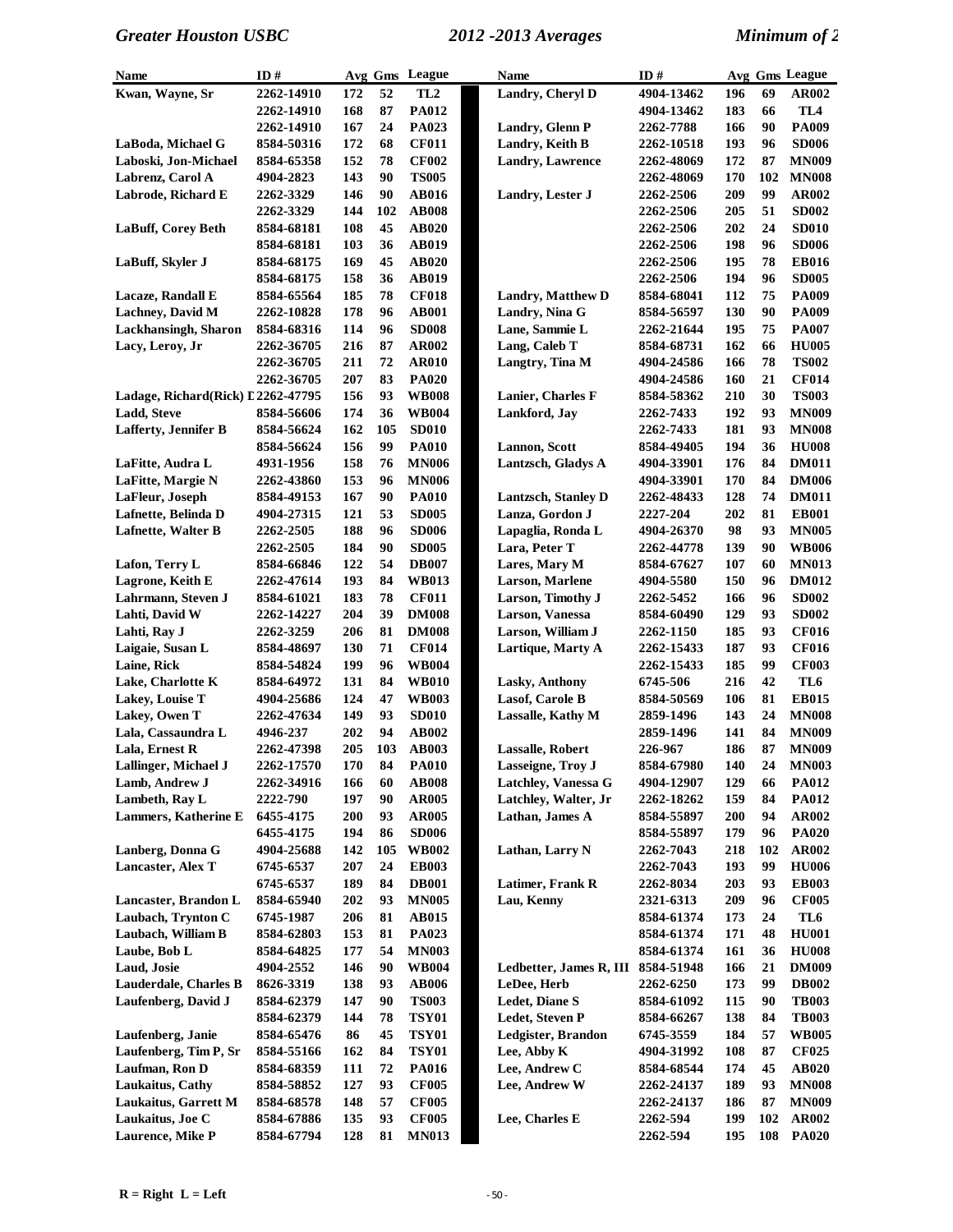| <b>Name</b>                         | ID#        |     | Avg Gms | League          | Name                      | ID#        |     |     | Avg Gms League  |
|-------------------------------------|------------|-----|---------|-----------------|---------------------------|------------|-----|-----|-----------------|
| Lauritsen, Sherri E                 | 8584-65511 | 136 | 84      | <b>WB010</b>    |                           | 2262-594   | 188 | 64  | TL6             |
| Lauterbach, Marianna                | 4904-24591 | 152 | 78      | <b>TS002</b>    |                           | 2262-594   | 187 | 96  | PA023           |
| Lavigne, Henry, Jr                  | 2262-15260 | 186 | 87      | TL6             | Lee, Don J                | 2262-48742 | 206 | 96  | <b>CF005</b>    |
|                                     | 2262-15260 | 183 | 87      | <b>EB016</b>    | Lee, Edward               | 8584-59115 | 176 | 23  | <b>WB005</b>    |
|                                     | 2262-15260 | 182 | 99      | <b>PA007</b>    | Lee, Herbert J            | 2262-4227  | 172 | 90  | <b>HU006</b>    |
| Lavy, Lisetta A                     | 8584-68056 | 105 | 75      | <b>DM019</b>    | Lee, Janet F              | 8584-64745 | 135 | 81  | <b>WB005</b>    |
| Lawless, Nathan C                   | 8584-66033 | 163 | 75      | <b>DM008</b>    | Lee, June                 | 9035-1705  | 135 | 92  | <b>HU004</b>    |
| Lawrence, Brian K                   | 2262-18784 | 177 | 84      | <b>PA012</b>    | Lee, Kena L               | 4904-33665 | 167 | 21  | <b>AR011</b>    |
| <b>Lawrence, Frances V</b>          | 8584-65436 | 106 | 69      | <b>TS003</b>    |                           | 4904-33665 | 163 | 52  | <b>MN006</b>    |
| Lawrence, James A                   | 2262-1919  | 148 | 90      | <b>AB001</b>    | Lee, Linda J              | 4904-21603 | 101 | 89  | <b>EB007</b>    |
| Lawrence, Lisa K                    | 4934-782   | 163 | 96      | <b>AB007</b>    | Lee, Marie S              | 4904-469   | 154 | 85  | <b>PA006</b>    |
| <b>Lawrence, Michelle</b>           | 8584-67138 | 107 | 75      | <b>PA012</b>    |                           | 4904-469   | 150 | 87  | <b>PA003</b>    |
| Lawrence, Myrna L                   | 4904-15391 | 133 | 81      | <b>CF011</b>    | Lee, Mathew L             | 8584-53485 | 171 | 24  | <b>WB007</b>    |
| <b>Lawrence, Shelley D</b>          | 4864-36    | 134 | 60      | TL <sub>4</sub> |                           | 8584-53485 | 164 | 84  | <b>WF007</b>    |
| Laws, Allen C                       | 2278-3219  | 187 | 84      | <b>HU002</b>    | Lee, Patricia D           | 4904-13221 | 172 | 60  | <b>PA010</b>    |
| Laws, Johnnie C                     | 4904-28743 | 128 | 90      | <b>PA006</b>    | Lee, Torrey A             | 2262-40089 | 185 | 80  | <b>SD005</b>    |
| Lawson, Brian                       | 8584-68413 | 124 | 63      | <b>AB018</b>    | Lee, Wesley J             | 8584-67143 | 159 | 33  | <b>SD010</b>    |
| Lawson, Francisca M                 | 4904-338   | 137 | 75      | <b>TS002</b>    |                           | 8584-67143 | 150 | 45  | <b>SD009</b>    |
| Lawson, Janice A                    | 8584-58842 | 151 | 71      | <b>CF005</b>    | Lee, William, Jr          | 8584-68833 | 216 | 26  | <b>HU006</b>    |
| Lawson, June M                      | 4904-5614  | 202 | 59      | TL <sub>4</sub> | Leesekamp, Linan M        | 6745-3200  | 166 | 75  | <b>CF011</b>    |
|                                     | 4904-5614  | 193 | 51      | <b>PA007</b>    | LeFavour, Grace           | 8584-48722 | 122 | 96  | <b>MN008</b>    |
| Lawson, Tameka R                    | 8584-60371 | 124 | 72      | <b>WF009</b>    | Leftwich, Michael J       | 8584-58876 | 170 | 96  | <b>WB005</b>    |
| Lazard, Brian M                     | 2262-22248 | 202 | 77      | <b>SD005</b>    | Legacy, Salangi T         | 8584-46878 | 147 | 75  | <b>DM019</b>    |
|                                     | 2262-22248 | 198 | 82      | <b>EB016</b>    | Lege, Mark                | 2262-33365 | 188 | 105 | <b>DB002</b>    |
| Lazo, Cory                          | 8584-68513 | 184 | 57      | <b>WB005</b>    | Legendre, Louis A         | 8584-53176 | 199 | 45  | <b>CF023</b>    |
| Lazo, Jose R                        | 6745-8052  | 211 | 96      | <b>AR011</b>    |                           | 8584-53176 | 192 | 45  | <b>CF009</b>    |
| Le, Andy T                          | 8647-5348  | 209 | 84      | <b>AR005</b>    | <b>Leggett, Richard R</b> | 8584-68427 | 127 | 21  | PA023           |
| Le, Coung D                         | 8584-68067 | 156 | 45      | <b>EB004</b>    | LeGrand, Bellenthia       | 4904-29820 | 145 | 75  | <b>PA018</b>    |
| Le, Don T                           | 8584-57929 | 189 | 93      | <b>EB001</b>    | Lehmann, Rebecca L        | 4904-24414 | 129 | 85  | <b>WB008</b>    |
| Le, Kevin                           | 8584-68068 | 163 | 45      | <b>EB004</b>    | Lehr, Thomas P            | 2262-42966 | 211 | 39  | <b>CF019</b>    |
| Le, Tony T                          | 2262-49988 | 203 | 93      | <b>EB004</b>    |                           | 2262-42966 | 207 | 33  | <b>PA008</b>    |
|                                     | 2262-49988 | 202 | 77      | <b>EB006</b>    | Leicht, Sherri A          | 4904-15398 | 142 | 78  | <b>WB001</b>    |
|                                     | 2262-49988 | 201 | 72      | <b>EB003</b>    | Leigh, Victoria C         | 4904-15688 | 140 | 99  | <b>EB001</b>    |
| Le, Vinh B                          | 8584-52247 | 186 | 81      | <b>EB006</b>    | Leija, Jonathan M         | 6745-3085  | 217 | 96  | <b>CF016</b>    |
| Leago, Kim                          | 8584-68390 | 141 | 84      | <b>AB018</b>    |                           | 6745-3085  | 211 | 93  | <b>CF011</b>    |
| Leal, Leo                           | 2262-32664 | 184 | 69      | <b>HU005</b>    | LeJeune, Joe              | 8584-54668 | 193 | 99  | PA023           |
|                                     | 2262-32664 | 178 | 72      | TL6             | Lelaurn, Matt S           | 8584-68120 | 182 | 42  | <b>SD007</b>    |
| Leal, Marie Y                       | 4904-34152 | 137 | 33      | <b>HU005</b>    | LeMay, Douglas W          | 8584-66488 | 190 | 66  | <b>DM014</b>    |
| Leasman, Brenda S                   | 8584-65135 | 139 | 102     | <b>MN005</b>    | <b>Lemelle, Manuel</b>    | 2262-9858  | 188 | 21  | <b>WB005</b>    |
| Leasman, Jerel L                    | 8584-65136 | 152 | 96      | <b>MN005</b>    | Lemmonds, Carrie A        | 8584-64893 | 157 | 87  | <b>AB001</b>    |
| Leatherman, John $(J.D)$ 2262-31348 |            | 160 | 99      | <b>MN002</b>    | Lemon, John W, II         | 2262-29418 | 187 | 98  | <b>HU006</b>    |
| Leavitt, Marissa A                  | 8584-60396 | 138 | 36      | <b>AB004</b>    | Lemon, Rovce C            | 2262-50272 | 145 | 82  | <b>PA011</b>    |
| Leavitt, Terri L                    | 4904-2138  | 184 | 78      | <b>AB004</b>    | Lemons, Christopher C     | 2262-48181 | 177 | 87  | <b>EB003</b>    |
| LeBlanc, Beau                       | 8584-68046 | 188 | 78      | <b>MN006</b>    | Lemos, Rebecca A          | 4904-29645 | 133 | 78  | <b>SD008</b>    |
| <b>LeBlanc, Donald W</b>            | 2262-49412 | 181 | 96      | <b>SD005</b>    | Lengvel, Scott D          | 2262-47594 | 187 | 98  | <b>CF008</b>    |
|                                     | 2262-49412 | 179 | 105     | <b>SD010</b>    | Lenick, Jeff S            | 8584-58600 | 176 | 95  | <b>CF016</b>    |
| LeBlanc, Nicki A                    | 8584-49079 | 119 | 101     | <b>SD011</b>    | Lennon, Penny L           | 8584-48605 | 145 | 33  | <b>WB009</b>    |
| LeBrane, Joseph L                   | 2262-40649 | 142 | 89      | <b>EB001</b>    | Lentz, Chris L            | 2262-26550 | 217 | 96  | <b>DM011</b>    |
| LeCroy, Jerry(Dennis) D 8584-61374  |            | 184 | 39      | <b>DB001</b>    | Lentz, Jay M              | 2262-1153  | 189 | 93  | <b>PA012</b>    |
|                                     | 8584-61374 | 177 | 102     | <b>DB002</b>    | Lentz, Kay                | 8584-62736 | 159 | 83  | <b>DM011</b>    |
| Lentz, Laura A                      | 8584-62720 | 165 | 86      | <b>PA012</b>    | Lewis, Jessie C           | 2262-2233  | 162 | 89  | <b>HU004</b>    |
| Lentz, Rebecca J                    | 8584-60303 | 122 | 27      | <b>DM011</b>    | Lewis, Kari L             | 8584-64940 | 129 | 90  | <b>WB013</b>    |
| Lenued, Barbara J                   | 4904-1883  | 127 | 78      | <b>PA011</b>    | Lewis, LeeVan             | 2262-34082 | 187 | 95  | <b>PA007</b>    |
|                                     | 4904-1883  | 122 | 42      | TL2             | Lewis, Morris W           | 2262-6524  | 199 | 102 | <b>AR002</b>    |
| Lenued, Grant, Jr                   | 2262-128   | 167 | 24      | <b>PA001</b>    |                           | 2262-6524  | 194 | 108 | <b>PA020</b>    |
|                                     | 2262-128   | 166 | 83      | <b>PA021</b>    |                           | 2262-6524  | 193 | 92  | <b>AR004</b>    |
|                                     | 2262-128   | 164 | 84      | <b>PA022</b>    |                           | 2262-6524  | 192 | 57  | TL <sub>2</sub> |
|                                     | 2262-128   | 163 | 84      | <b>PA011</b>    | Lewis, Robert A           | 2300-198   | 145 | 48  | TL <sub>2</sub> |
|                                     | 2262-128   | 160 | 50      | TL2             | Lewis, Ronald E           | 8584-52733 | 178 | 75  | <b>HU006</b>    |
| Leonard, Donald L                   | 8584-66560 | 148 | 99      | <b>WB013</b>    | Lewis, Steven E           | 2262-17850 | 185 | 69  | <b>DM014</b>    |
| <b>Leonard, Jeffrey S</b>           | 8584-48215 | 181 | 33      | <b>CF021</b>    | Lewis, Tracy A            | 8584-67727 | 123 | 62  | <b>WB013</b>    |
|                                     | 8584-48215 | 169 | 27      | <b>CF019</b>    | Lewis, Vincent E          | 2262-22191 | 184 | 93  | <b>SD002</b>    |
| Leonard, Michael A                  | 8584-50237 | 156 | 33      | <b>CF021</b>    | Lewison, Brian P          | 2222-1267  | 209 | 99  | <b>AB004</b>    |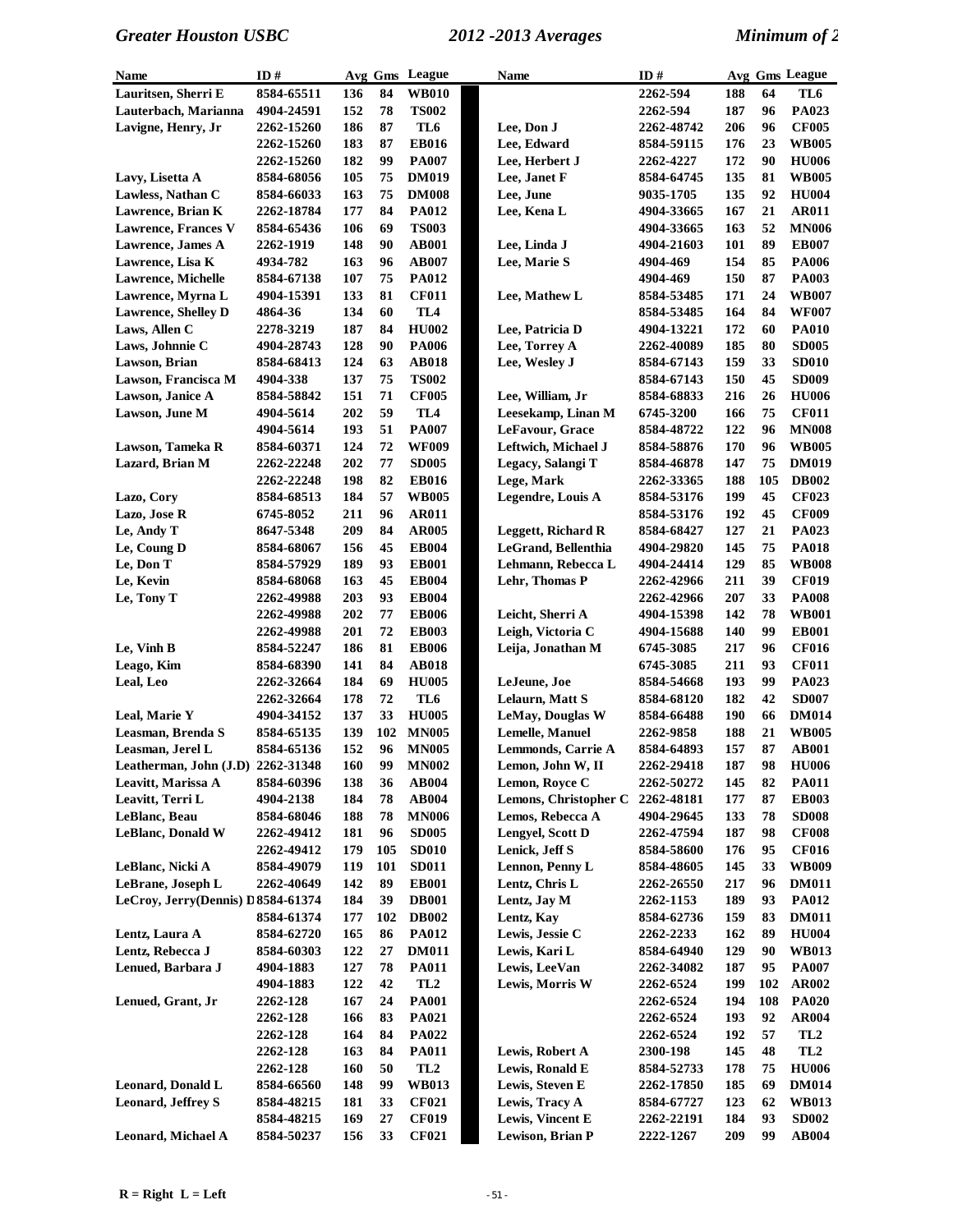| Name                               | ID#                     |            | Avg Gms  | League       | <b>Name</b>                 | ID#               |            |          | Avg Gms League  |
|------------------------------------|-------------------------|------------|----------|--------------|-----------------------------|-------------------|------------|----------|-----------------|
| <b>Leonard, Tony</b>               | 8584-67902              | 133        | 90       | <b>TS001</b> | Lewison, Renae L            | 4864-941          | 144        | 48       | AB012           |
| Leonard, Zachary A                 | 8584-65604              | 173        | 42       | <b>CF019</b> | Liesch, Pam M               | 8584-65125        | 120        | 78       | <b>WB008</b>    |
|                                    | 8584-65604              | 172        | 36       | <b>WB004</b> | Liesch, Tammy R             | 8584-61037        | 128        | 93       | <b>WB008</b>    |
| Leonhart, Chad D                   | 2262-35216              | 225        | 99       | <b>TS001</b> | <b>Liggins</b> , Diane      | 4904-18291        | 165        | 90       | <b>EB001</b>    |
|                                    | 2262-35216              | 221        | 78       | <b>PA007</b> |                             | 4904-18291        | 161        | 74       | <b>EB016</b>    |
| Leonhart, George (Rich) 2262-27547 |                         | 181        | 96       | <b>TS001</b> | <b>Liggins, Leandre</b>     | 8584-58363        | 201        | 78       | <b>TS001</b>    |
| Leonhart, Shanna J                 | 4904-34841              | 169        | 65       | <b>TS001</b> | <b>Liggins, Robert</b>      | 1838-2327         | 164        | 99       | <b>MN009</b>    |
| Lepler, Charles M                  | 2262-451                | 200        | 99       | <b>DM006</b> |                             | 1838-2327         | 158        | 99       | <b>MN008</b>    |
|                                    | 2262-451                | 190        | 48       | <b>DM008</b> | Lightsey, Warren L          | 2262-2100         | 176        | 105      | <b>DM002</b>    |
| Lepler, Patricia A                 | 4904-1834               | 160        | 91       | <b>DM006</b> |                             | 2262-2100         | 175        | 96       | <b>DM006</b>    |
| Lesak, M Denise                    | 4904-23077              | 151        | 75       | <b>TS006</b> |                             | 2262-2100         | 172        | 93       | <b>DM008</b>    |
| Leslie, John A                     | 2262-1221               | 197        | 96       | <b>CF016</b> | Ligon, Kevin W              | 2262-4371         | 224        | 29       | <b>AR010</b>    |
| Lester, Rick P                     | 2262-1609               | 194        | 84       | <b>WF007</b> |                             | 2262-4371         | 217        | 77       | <b>AR002</b>    |
| Leta, Joseph P                     | 2262-25141              | 190        | 99       | PA022        | Ligons, Harry D, III        | 2262-1071         | 147        | 57       | <b>MN002</b>    |
|                                    | 2262-25141              | 189        | 96       | <b>PA021</b> | Ligons, Patricia A          | 4904-3057         | 156        | 98       | TL4             |
|                                    | 2262-25141              | 187        | 33       | <b>PA001</b> |                             | 4904-3057         | 155        | 101      | <b>MN002</b>    |
| Lethermon, Mary A                  | 8584-48383              | 150        | 93       | <b>DB002</b> | Liladrie, Devon             | 8584-67208        | 165        | 72       | <b>SD011</b>    |
|                                    | 8584-48383              | 147        | 87       | <b>HU004</b> | Lillard, Bill T, Sr         | 2262-1998         | 177        | 87       | PA013           |
| <b>Letson, David B</b>             | 2262-8047               | 134        | 102      | <b>AB004</b> | <b>Lillard, Dorothy J</b>   | 4904-1665         | 141        | 93       | <b>PA006</b>    |
| Leu, Katherine F                   | 8584-67956              | 149        | 99       | PA023        | Lilley, Dorothy J           | 8584-65441        | 174        | 99       | <b>MN013</b>    |
| Leu, Leeland K                     | 2262-3793               | 178        | 99       | PA023        | Lilley, Evelyn C            | 4904-2206         | 136        | 24       | <b>AR011</b>    |
| Leung, Raymond                     | 2262-27103              | 184        | 84       | <b>MN002</b> | Lilley, Lester L, Jr        | 2262-4218         | 201        | 96       | <b>AR011</b>    |
| Levesque, Celia A                  | 8584-49734              | 110        | 82       | <b>DB002</b> | Lilley, Lester L, Sr        | 2262-2283         | 158        | 81       | <b>AR011</b>    |
| Levesque, Gerry                    | 120-1852                | 213        | 99       | <b>DB002</b> | Lillev, Theresa M           | 4904-6381         | 190        | 69       | TL <sub>4</sub> |
| Levier, Solomon R                  | 2262-24408              | 197        | 36       | <b>AR002</b> |                             | 4904-6381         | 189        | 84       | <b>AR011</b>    |
|                                    |                         | 184        | 67       | TL6          | <b>Lilly, Ronald</b>        |                   | 115        | 36       | <b>AR005</b>    |
| Levigne, Stevelyn D                | 2262-24408<br>4904-3439 | 166        | 99       | <b>HU006</b> | Lim, Hayman                 | 8584-67332        | 212        | 96       | <b>CF016</b>    |
|                                    |                         |            |          |              |                             | 8584-50111        | 159        | 72       |                 |
|                                    | 4904-3439               | 165<br>189 | 101      | <b>MN002</b> | Lim, Moe N                  | 4904-1152         |            | 84       | <b>SD014</b>    |
| Levis, Sandra A                    | 4904-27153              |            | 96<br>54 | <b>AR005</b> |                             | 4904-1152         | 152<br>144 | 90       | <b>SD010</b>    |
| Levy, Gail F                       | 8584-65197              | 108        |          | <b>SD004</b> |                             | 4904-1152         |            |          | <b>PA010</b>    |
| Levy, Mark E                       | 2262-1447               | 165        | 93<br>93 | <b>PA013</b> | Limbrick, Trench J          | 8584-47089        | 167        | 90<br>84 | PA013           |
|                                    | 2262-1447               | 162<br>195 | 93       | <b>PA010</b> | Limhrick, Patrick C         | 8584-68320        | 141        | 84       | PA013           |
| Lew, Calvin                        | 2262-49115              |            |          | <b>CF016</b> | Lindell, Bob E              | 2262-40903        | 186        |          | <b>WB005</b>    |
| Lew, Edwin                         | 2262-50001              | 187        | 96       | <b>CF016</b> | Lindemann, Annie C          | 9046-8880         | 118        | 45       | <b>DB003</b>    |
| Lew, Jarmon                        | 2262-49117              | 216        | 96       | <b>CF016</b> | Lindemann, Mark A           | 2262-24776        | 214        | 45       | <b>DB003</b>    |
| Lew, Susan L                       | 8584-56771              | 137        | 33       | <b>EB005</b> | Linder, Thomas J            | 2262-39710        | 183        | 93       | <b>CF016</b>    |
|                                    | 8584-56771              | 133        | 26       | <b>FP001</b> | Lindley, Cathy J            | 4904-10379        | 157        | 33       | <b>WB009</b>    |
| Lewallen, John A                   | 2262-27625              | 165        | 90       | <b>PA009</b> | <b>Lindley</b> , Glenn      | 8584-52505        | 172        | 87       | <b>CF008</b>    |
|                                    | 2262-27625              | 162        | 96       | <b>PA010</b> | <b>Lindquist, Gregory E</b> | 8584-49741        | 147        | 75       | PA021           |
| Lewandowski, Marion M2262-9146     |                         | 195        | 84       | <b>DB005</b> | Lindsay, Henriella          | 8584-67901        | 121        | 72       | <b>TS001</b>    |
| Lewandowski, Tony R                | 2262-17742              | 184        | 90       | <b>DB005</b> | Lindsey, Eddie C            | <b>2262-15110</b> | 205        | 85       | <b>MN009</b>    |
| Lewis, Charley L                   | 2262-1493               | 193        | 102      | <b>CF003</b> |                             | 2262-15110        | 205        | 93       | <b>DB002</b>    |
|                                    | 2262-1493               | 189        | 66       | <b>CF002</b> |                             | 2262-15110        | 189        | 87       | <b>HU006</b>    |
|                                    | 2262-1493               | 187        | 93       | <b>CF016</b> | Lindsey, JoAnn              | 4904-3536         | 153        | 102      | <b>DM002</b>    |
|                                    | 2262-1493               | 181        | 48       | TL6          | <b>Lindsey, Noreen L</b>    | 4904-26757        | 201        | 27       | <b>MN009</b>    |
| Lewis, Darryl J                    | 10-1799733              | 172        | 93       | <b>HU006</b> |                             | 4904-26757        | 199        | 96       | <b>DB002</b>    |
| Lewis, Earline                     | 4904-1140               | 155        | 24       | <b>DM007</b> |                             | 4904-26757        | 192        | 67       | TL4             |
| Lewis, Elaine M                    | 5000-11375              | 174        | 22       | <b>HU005</b> |                             | 4904-26757        | 183        | 96       | <b>HU006</b>    |
| Lewis, Faye                        | 4904-3121               | 124        | 79       | <b>PA011</b> | <b>Lindsey, Sammie R</b>    | 8584-67874        | 112        | 73       | <b>PA010</b>    |
| Lewis, James E                     | 8584-64939              | 149        | 99       | <b>WB013</b> | Linebarger, Chris           | 8584-68396        | 139        | 63       | <b>AB018</b>    |
| Lewis, Jehiel H                    | 2354-24135              | 191        | 63       | <b>HU006</b> | Linebarger, Glen            | 8584-68404        | 131        | 72       | <b>AB018</b>    |
| Linehan, Kimarie                   | 4904-1454               | 133        | 60       | <b>SD002</b> | Loftin, Jason J             | 8584-68033        | 163        | 84       | <b>CF008</b>    |
| Linehan, Tim C                     | 2262-3029               | 182        | 90       | <b>SD002</b> | Loftis, Geoffrey            | 6745-3665         | 169        | 42       | <b>CF015</b>    |
| Linn, Floyd W                      | 2262-2208               | 204        | 59       | <b>AB002</b> | Logan, Christopher S        | 8584-66608        | 158        | 102      | <b>WB005</b>    |
| <b>Linstrum, Audrey S</b>          | 8584-67839              | 131        | 90       | <b>AB017</b> | Logan, Ron D                | 2262-45928        | 153        | 93       | <b>DM011</b>    |
| Linstrum, Craig                    | 8584-67840              | 139        | 90       | <b>AB017</b> | Lohman, Brian W             | 8584-64029        | 164        | 95       | <b>CF008</b>    |
| Linthicum, Edward J                | 2262-2261               | 215        | 93       | <b>AR005</b> | Long, Angela C              | 8584-57424        | 114        | 93       | <b>MN006</b>    |
|                                    | 2262-2261               | 213        | 87       | <b>AR004</b> | Long, Antonella S           | 4904-1968         | 181        | $27\,$   | <b>CF003</b>    |
| Linthicum, Faye A                  | 4904-1302               | 160        | 89       | <b>AR004</b> |                             | 4904-1968         | 176        | 93       | <b>SD002</b>    |
| Lipscombe, Alicia                  | 4904-26652              | 123        | 84       | <b>PA018</b> | Long, Jordan B              | 8584-63736        | 162        | 27       | <b>SD002</b>    |
| Lipscombe, William K               | 2262-37366              | 169        | 81       | <b>PA018</b> | Long, Larry A               | 2262-4651         | 174        | 43       | <b>SD002</b>    |
| Lira, Frances D                    | 4904-34264              | 121        | 89       | <b>WB006</b> | Long, Loerna(Kaye) K        | 8584-65730        | 124        | 84       | <b>SD010</b>    |
| Liskey, Alan J                     | 1708-7944               | 178        | 84       | <b>CF016</b> | Long, Malinda S             | 2930-5751         | 173        | 90       | <b>DM010</b>    |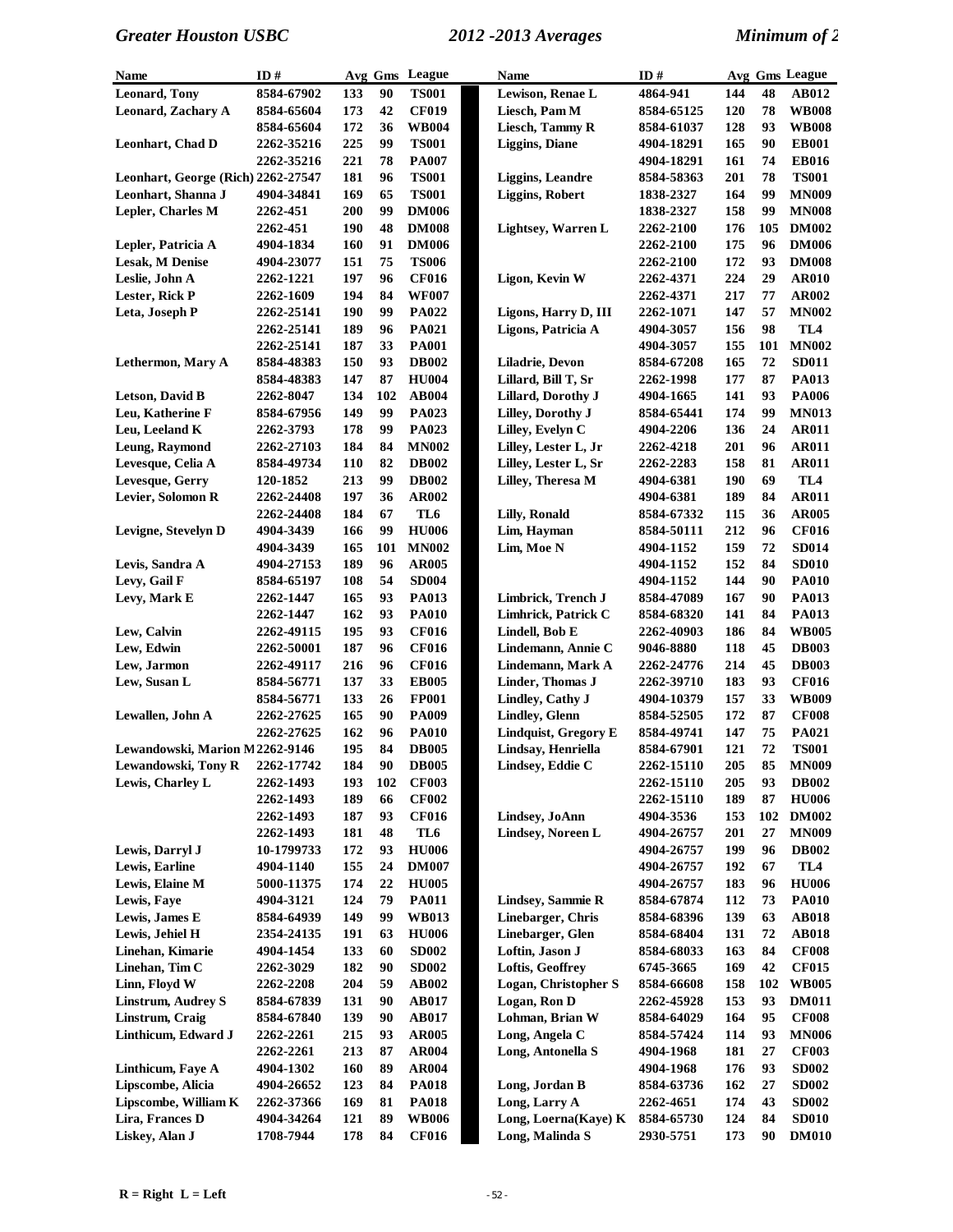| <b>Name</b>                         | ID#              |            |     | Avg Gms League | <b>Name</b>                        | ID#        |     |     | Avg Gms League    |
|-------------------------------------|------------------|------------|-----|----------------|------------------------------------|------------|-----|-----|-------------------|
| Listvan, Jerry L                    | 2262-50542       | 179        | 51  | <b>CF023</b>   | Longstreet, Mark J                 | 8584-67191 | 143 | 66  | <b>TSY01</b>      |
|                                     | 2262-50542       | 175        | 45  | <b>CF009</b>   | Lonzo, Ray J                       | 8584-59796 | 137 | 48  | <b>PA016</b>      |
| Listvan, Matthew J                  | 2262-48895       | 209        | 51  | <b>CF023</b>   | Loomer, Gary L                     | 2262-10405 | 179 | 81  | <b>DB001</b>      |
|                                     | 2262-48895       | 193        | 40  | <b>CF009</b>   |                                    | 2262-10405 | 171 | 78  | <b>HU002</b>      |
| Liszcz, Charles J                   | 8584-64624       | 148        | 84  | <b>AB008</b>   |                                    | 2262-10405 | 171 | 102 | TL6               |
|                                     | 8584-64624       | 144        | 69  | AB017          | Loomer, Sheila M                   | 4904-6342  | 164 | 93  | <b>HU002</b>      |
| Litcher, Jolyn T                    | 8584-63406       | 132        | 51  | <b>AB002</b>   | Lopes, Carleton J                  | 2262-4946  | 202 | 81  | <b>DM008</b>      |
| Litonjua, Tara Alain H              | 8584-68708       | 123        | 45  | <b>SD009</b>   | Lopez, Adela                       | 4904-28194 | 136 | 102 | <b>HU002</b>      |
| Little, Andrew C                    | 8584-66282       | 165        | 63  | <b>AB005</b>   | Lopez, Amanda M                    | 8584-49320 | 198 | 102 | <b>EB006</b>      |
| Little, Billy H                     | 8584-66015       | 175        | 90  | <b>DB007</b>   | Lopez, Angela M                    | 8584-49491 | 130 | 96  | <b>WB005</b>      |
| Little, Dee                         | 8584-66843       | 106        | 92  | <b>DB007</b>   | Lopez, Ann                         | 8584-55457 | 137 | 48  | <b>EB005</b>      |
| Little, Dianna L                    | 8584-52786       | 64         | ### | <b>SD011</b>   | Lopez, Barbie M                    | 8584-55908 | 157 | 69  | AB015             |
| Little, John W, II                  | 8584-66014       | 179        | 90  | <b>DB007</b>   | Lopez, Daniel J                    | 8584-51825 | 171 | 90  | <b>WB008</b>      |
| Little, John, III                   | 6745-3013        | 193        | 93  | <b>DB007</b>   | Lopez, Jessie, Jr                  | 2262-15855 | 142 | 100 | AB016             |
| Little, Kristin S                   | 8584-66727       | 130        | 60  | <b>AB005</b>   | Lopez, Jimmy J                     | 8584-64771 | 217 | 72  | <b>AR003</b>      |
| Little, Kyle M                      | 8584-52788       | 156        | 99  | <b>SD011</b>   | Lopez, Jose R                      | 8584-58889 | 127 | 93  | <b>DM002</b>      |
| Little, Mason E                     | 8584-52785       | 153        | 50  | <b>SD011</b>   | Lopez, Steven M                    | 2262-28850 | 156 | 76  | <b>PA004</b>      |
| Little, Sandra (Sandy) A 4904-707   |                  | 125        | 90  | <b>EB001</b>   | Lopez, Steven R                    | 2262-27483 | 197 | 95  | <b>WB005</b>      |
| Little, Tom T                       | 2262-323         | 171        | 96  | <b>EB001</b>   | Lopez, Zsa-Zsa M                   | 4904-34391 | 105 | 21  | <b>MN006</b>      |
| Little-Bloom, Debbie K              | 8584-59460       | 133        | 99  | <b>WB007</b>   | Lordo, Jessa L                     | 9143-2657  | 203 | 57  | <b>CF011</b>      |
| Littleton, April L                  | 8584-66023       | 101        | 77  | <b>SD002</b>   |                                    | 9143-2657  | 201 | 60  | <b>CF005</b>      |
| Littleton, Michael                  | 6745-293         | 173        | 75  | <b>SD002</b>   | Lorenz, William (Bubba) 2262-1347  |            | 172 | 87  | <b>EB001</b>      |
| Litton, Kevin L                     | 8584-68133       | 163        | 42  | <b>AB020</b>   | Lorkovic, Katie                    | 8584-66718 | 114 | 75  | AB015             |
|                                     | 8584-68133       | 158        | 33  | <b>AB019</b>   | Lorraine, Robert (Rob) 18584-68845 |            | 156 | 27  | <b>TS002</b>      |
| Livingston, Bob (Robert) 2262-49758 |                  | 151        | 96  | <b>MN008</b>   | Lorts, Earlene K                   | 4904-34737 | 139 | 39  | <b>TS002</b>      |
| Livingston, Chris A                 | 8584-47279       | 153        | 62  | <b>DB002</b>   | Lorts, Edmond D, Sr                | 2262-1608  | 179 | 33  | <b>TS002</b>      |
| <b>Livingston, David</b>            | 8584-54672       | 121        | 93  | <b>TB002</b>   | Lorts, Edmond R                    | 2262-5545  | 225 | 96  | <b>CF016</b>      |
| Livingston, Debra                   | 4904-34610       | 146        | 62  | <b>HU006</b>   |                                    | 2262-5545  | 218 | 23  | <b>DM008</b>      |
| <b>Livingston, James W</b>          | 2262-3419        | 202        | 83  | <b>MN008</b>   |                                    | 2262-5545  | 214 | 45  | <b>TS002</b>      |
|                                     | 2262-3419        | 194        | 78  | <b>DM003</b>   | Lorts, Lee E                       | 2262-1597  | 227 | 21  | <b>CF016</b>      |
|                                     | 2262-3419        | 184        | 73  | <b>HU006</b>   |                                    | 2262-1597  | 225 | 51  | <b>TS002</b>      |
| Livingston, Joan S                  | 4904-28799       | 161        | 96  | <b>MN008</b>   | Lory, James R                      | 2262-34473 | 169 | 99  | <b>WB013</b>      |
| <b>Livingston, Michele K</b>        | 4904-31445       | 138        | 96  | <b>TB002</b>   | Lory, Jeannie L                    | 4904-17114 | 139 | 93  | <b>WB013</b>      |
|                                     | 4904-31445       | 135        | 95  | <b>CF005</b>   | Lott, Claudia A                    | 8626-3801  | 105 | 93  | <b>AB006</b>      |
| <b>Livingston, Russell R</b>        | 2262-38181       | 182        | 98  | <b>CF005</b>   | Lott, Gary J                       | 120-6213   | 207 | 87  | <b>AB006</b>      |
|                                     | 2262-38181       | 172        | 96  | <b>TB002</b>   | Lott, James R                      | 1289-4     | 221 | 87  | <b>AB006</b>      |
| Llanas, Daniel M                    | 8584-59792       | 143        | 45  | <b>AR013</b>   | Lott, Kris                         | 2262-47362 | 155 | 42  | <b>AB003</b>      |
| Llave, Jacinto A                    | 2262-20203       | 212        | 45  | <b>EB005</b>   | Lou, Jeffrey L                     | 2262-4329  | 171 | 33  | <b>DB001</b>      |
|                                     | 2262-20203       | 205        | 88  | <b>EB003</b>   | Loughlin, Dena                     | 4904-33137 | 130 | 84  | <b>CF002</b>      |
|                                     | 2262-20203       | 203        | 77  | <b>EB001</b>   |                                    | 4904-33137 | 128 | 87  | <b>CF025</b>      |
|                                     | 2262-20203 1 181 |            | 42  | <b>FP001</b>   | Loughlin, Marilyn G                | 4904-2822  | 145 | 93  | <b>TS005</b>      |
| Lloyd, Michael H                    | 8584-61513       | 123        | 87  | <b>MN013</b>   | Lounsbury, Jay J                   | 2262-48901 | 193 | 39  | <b>SD002</b>      |
| Lobdell, Hattie                     | 4904-1348        | 123        | 96  | <b>EB007</b>   | Louvier, Dennis J                  | 2262-44908 | 186 | 87  | <b>CF016</b>      |
| Locke, Mary                         | 8584-60737       | 123        | 60  | <b>PA023</b>   | Louvier, Natasha R                 | 5011-34925 | 123 | 51  | <b>CF021</b>      |
| Lockett, William A                  | 2262-29830       | 210        | 21  | <b>SD005</b>   |                                    | 5011-34925 | 119 | 42  | <b>CF019</b>      |
| Lockey, Randy T                     | 2287-548         | 213        | 48  | AB012          | Love, Donna M                      | 8584-52850 | 142 | 87  | <b>WB011</b>      |
| Loeb, Richard M                     | 2262-11125       | 210        | 84  | <b>PA008</b>   | Love, Helen                        | 4904-31020 | 124 | 74  | <b>WF009</b>      |
| Loeser, Rick N                      | 2262-45697       | 186        | 81  | <b>PA016</b>   | Love, Paula V                      | 8584-50008 | 145 | 71  | <b>HU006</b>      |
| Loeser, Robert A                    | 2262-4382        | 153        | 87  | <b>PA016</b>   | Love, Robert, Jr                   | 2262-44263 | 142 | 77  | <b>WF009</b>      |
| Loffredo, Robert N                  | 2262-10496       | 214        | 21  | PA013          | Loveall, John K                    | 8584-66109 | 157 | 63  | <b>PA004</b>      |
|                                     | 2262-10496       | 212        | 21  | <b>EB006</b>   |                                    | 8584-66109 | 147 | 24  | COY <sub>02</sub> |
|                                     | 2262-10496       | 209        | 81  | <b>PA008</b>   | Loveall, Regina L                  | 4865-126   | 205 | 72  | <b>PA004</b>      |
| Loveless, Adam J                    | 8584-62302       | 152        | 45  | <b>PA012</b>   | Luong, Binh                        | 8584-65538 | 150 | 48  | <b>AR013</b>      |
| Lovell, Courtney N                  | 8584-68090       | 124        | 96  | <b>DB002</b>   | Luper, Don L                       | 2262-3935  | 195 | 102 | <b>DB002</b>      |
| Lovell, Darrell A                   | 6745-44          | 223        | 102 | <b>DB001</b>   |                                    | 2262-3935  | 184 | 75  | <b>MN009</b>      |
| Lovell, Hubert I                    | 8584-68318       | 113        | 87  | <b>SD008</b>   | Lurton, Jill                       | 4904-24108 | 133 | 51  | <b>CF010</b>      |
| Lovell, James A                     | 2262-2628        | 218        | 69  | <b>DB001</b>   |                                    | 4904-24108 | 133 | 96  | <b>CF014</b>      |
| Lowe, Mariel J                      | 8584-59262       | 136        | 72  | <b>PA012</b>   |                                    | 4904-24108 | 129 | 93  | <b>CF018</b>      |
| Lowery, Astrid H                    | 8584-66371       | 112        | 90  | <b>AB008</b>   | Lurton, Scott D                    | 2262-3778  | 179 | 60  | <b>CF025</b>      |
| Lowrance, Carol C                   | 8584-62791       | <b>101</b> | 60  | <b>TS005</b>   |                                    | 2262-3778  | 176 | 87  | <b>CF018</b>      |
| Lowrie, Jonathan W                  | 2287-1443        | 205        | 101 | <b>PA008</b>   | Lusk, Billy                        | 8584-64803 | 183 | 99  | <b>DM007</b>      |
|                                     | 2287-1443        | 190        | 60  | <b>SD008</b>   | Lusk, Geneva                       | 8584-60370 | 130 | 36  | <b>CF021</b>      |
| Lowry, Jettie B                     | 4904-2227        | 177        | 96  | <b>DM009</b>   |                                    | 8584-60370 | 116 | 42  | <b>CF019</b>      |
|                                     |                  |            |     |                |                                    |            |     |     |                   |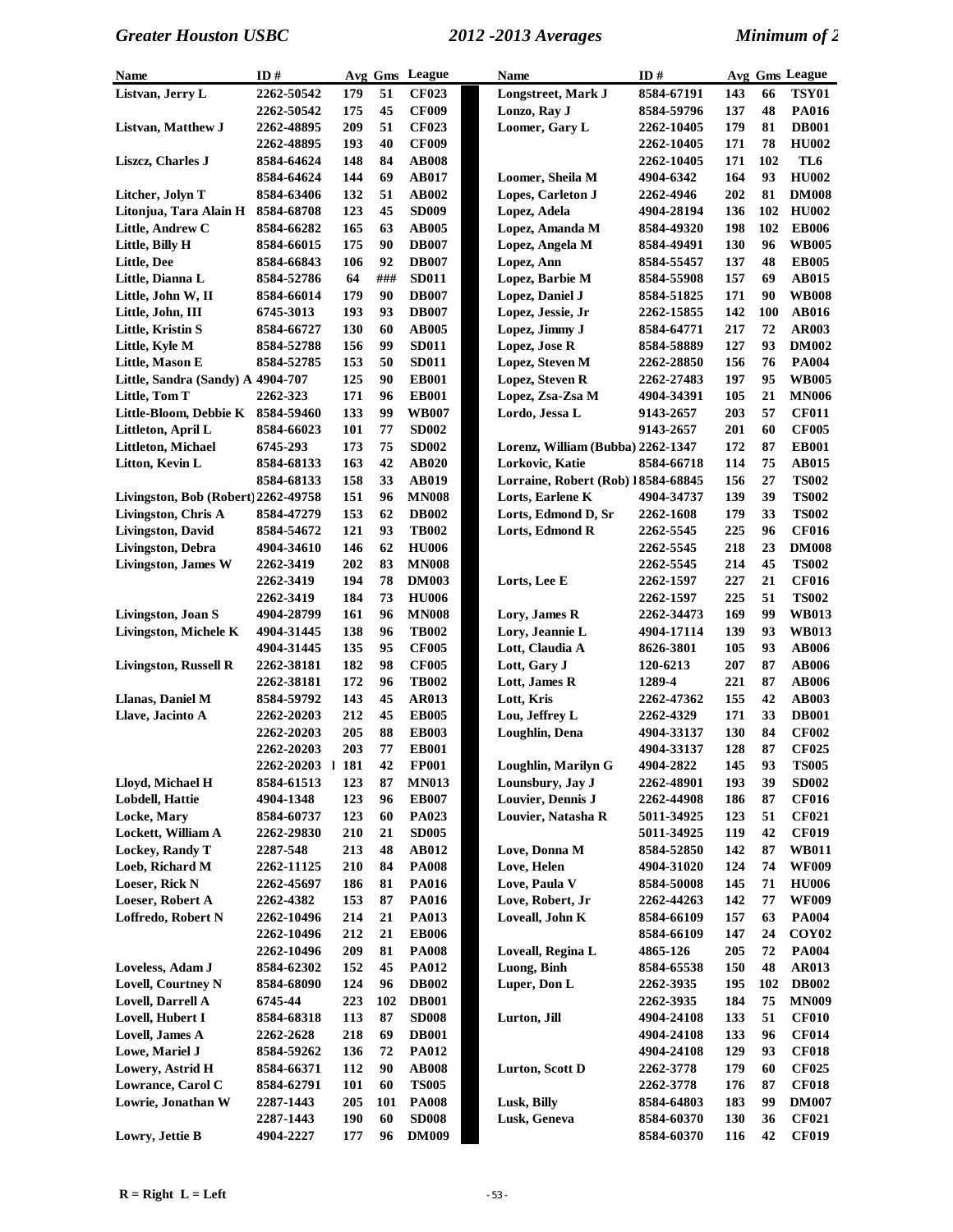| Name                               | ID#         |     |     | Avg Gms League  | <b>Name</b>                     | ID#        |     |     | Avg Gms League  |
|------------------------------------|-------------|-----|-----|-----------------|---------------------------------|------------|-----|-----|-----------------|
|                                    | 4904-2227   | 169 | 93  | <b>DM004</b>    | Lusk, Robert J                  | 8584-57745 | 134 | 93  | <b>AB006</b>    |
| Lowry, Mark A                      | 2262-7637   | 205 | 96  | <b>DM009</b>    | Lusk, Terry L                   | 8584-55588 | 168 | 24  | <b>DM007</b>    |
| Loyd, John S                       | 2222-372    | 180 | 90  | <b>AR005</b>    | Lusk, William A                 | 8584-60424 | 131 | 36  | <b>CF019</b>    |
| Lozano, Angela M                   | 4904-28907  | 127 | 32  | <b>AR003</b>    |                                 | 8584-60424 | 127 | 45  | <b>CF021</b>    |
| Lozano, Frank V, Jr                | 2262-1728   | 168 | 90  | <b>DM011</b>    | Lutes, Larry D                  | 2262-30285 | 161 | 93  | <b>EB010</b>    |
|                                    | 2262-1728   | 163 | 85  | <b>DM010</b>    | Lux, James R                    | 8584-56115 | 195 | 21  | <b>WB007</b>    |
|                                    | 2262-1728   | 162 | 91  | <b>DM007</b>    | Lux, Pamela M                   | 8584-56116 | 160 | 99  | <b>WB007</b>    |
|                                    | 2262-1728   | 161 | 91  | <b>DM008</b>    | Luyties, Karen M                | 4904-7544  | 164 | 77  | <b>WB003</b>    |
|                                    | 2262-1728   | 161 | 93  | <b>DM006</b>    | Luzio, Christopher R            | 1864-13537 | 208 | 93  | <b>CF016</b>    |
| Lozano, Robert E, Sr               | 8584-51197  | 184 | 69  | <b>DM011</b>    | Ly, Byran T                     | 2262-46612 | 175 | 96  | <b>EB004</b>    |
| Lozano, Robert S                   | 2262-46212  | 189 | 83  | <b>AR011</b>    | Ly, John C                      | 2262-49516 | 192 | 98  | <b>AR005</b>    |
| Lozano, Sandra K                   | 4940-318    | 182 | 51  | <b>DM008</b>    | Ly, Phil H                      | 2262-35981 | 169 | 93  | <b>EB004</b>    |
|                                    | 4940-318    | 180 | 42  | <b>DM007</b>    | Lyle, Robert S                  | 8584-61610 | 159 | 70  | <b>DM002</b>    |
|                                    | 4940-318    | 176 | 42  | <b>DM009</b>    |                                 | 8584-61610 | 155 | 48  | <b>WF002</b>    |
| Lu, Annie H                        | 8647-6051   | 181 | 99  | <b>AR005</b>    |                                 | 8584-61610 | 143 | 48  | <b>WF008</b>    |
|                                    | 8647-6051   | 179 | 99  | <b>AR006</b>    | Lynch, Bob M                    | 2262-7404  | 206 | 90  | <b>CF005</b>    |
| Lucas, Charlene M                  | 8584-56914  | 108 | 75  | <b>EB015</b>    | Lynch, Coby K                   | 2262-44959 | 222 | 99  | <b>CF005</b>    |
| Lucas, Keith B                     | 266-1623    | 184 | 72  | <b>SD005</b>    | Lynch, Deanna M                 | 4904-35279 | 178 | 95  | <b>CF005</b>    |
|                                    | 266-1623    | 180 | 47  | <b>SD010</b>    | Lynch, Donald A                 | 2262-32882 | 187 | 96  | <b>DM001</b>    |
|                                    | 266-1623    | 175 | 63  | <b>SD006</b>    | Lynch, Jason H                  | 8584-67549 | 120 | 41  | <b>AB001</b>    |
| Lucas, Marci L                     | 8584-59644  | 153 | 54  | <b>CF005</b>    | Lynch, Sandy L                  | 4904-31626 | 109 | 72  | <b>CF005</b>    |
| Lucas, Mike J                      | 8584-65500  | 129 | 45  | <b>CF015</b>    | Lynch, Woody                    | 2262-1164  | 159 | 69  | <b>MN008</b>    |
| Lucas, Ronald W                    | 2262-1653   | 208 | 39  | <b>DM008</b>    | Lynn, Lawrence A                | 2262-33825 | 125 | 87  | PA016           |
|                                    | 2262-1653   | 195 | 99  | <b>CF005</b>    | Lynn, Michael C                 | 2262-1819  | 195 | 96  | <b>AR011</b>    |
| Lucas, Tina                        | 8584-65499  | 130 | 45  | <b>CF015</b>    |                                 | 2262-1819  | 195 | 99  | <b>AR005</b>    |
| Lucenio, Marino C                  | 2262-9717   | 181 | 81  | <b>SD010</b>    |                                 | 2262-1819  | 188 | 102 | AR002           |
|                                    | 2262-9717   | 181 | 99  | <b>PA010</b>    | Lyons, Evelyn I                 | 4904-33278 | 136 | 96  | <b>WB003</b>    |
|                                    | 2262-9717   | 179 | 63  | <b>SD014</b>    | Lyons, Nick                     | 8584-67983 | 170 | 92  | <b>WB008</b>    |
|                                    | 2262-9717   | 177 | 81  | <b>EB003</b>    | Lyons, Robert L, Jr             | 2262-7560  | 157 | 30  | TL <sub>2</sub> |
| Lucenti, James V                   | 2262-22311  | 162 | 96  | <b>MN002</b>    | Ma, Quyen T                     | 8584-67333 | 109 | 92  | <b>AR005</b>    |
| Lucenti, Rosemarie E               | 4904-15149  | 137 | 42  | <b>MN002</b>    | Ma, Tan (Tommy) N               | 8584-46901 | 202 | 99  | <b>AR005</b>    |
| Lucero, Ted L                      | 8584-48639  | 179 | 90  | <b>CF011</b>    |                                 | 8584-46901 | 197 | 41  | <b>AR013</b>    |
| Luckett, Gary C                    | 2262-21329  | 193 | 87  | <b>EB001</b>    | Ma, Vinh N                      | 2262-49517 | 197 | 96  | <b>AR005</b>    |
| Luckett, Robert C                  | 2262-24216  | 161 | 80  | <b>PA004</b>    | Maas, Elaine R                  | 8584-61625 | 119 | 87  | <b>AB016</b>    |
| Ludeke, Travis M                   | 8647-6406   | 190 | 105 | AB002           | Mabowitz, Steven W              | 1635-13606 | 199 | 78  | <b>PA004</b>    |
| Luecke, Jay                        | 2262-11081  | 201 | 84  | <b>DB009</b>    | Mabry, Randy M                  | 8584-65360 | 140 | 99  | <b>HU005</b>    |
| Luedde, Lisa J                     | 8584-65220  | 104 | 78  | PA023           | MacDonald, Jonathan M8584-68145 |            | 162 | 48  | <b>AB020</b>    |
| Luffet, Fred C                     | 8584-67560  | 177 | 75  | <b>PA012</b>    |                                 | 8584-68145 | 144 | 24  | AB019           |
| Luisi, Chris J                     | 2262-43951  | 176 | 66  | <b>MN007</b>    | Mace, Zachary A                 | 11-2810    | 174 | 57  | <b>TB001</b>    |
| Luke, Loren F                      | 2262-41896  | 200 | 63  | <b>DM006</b>    | <b>MacGregor, Daniel J</b>      | 8584-67855 | 129 | 43  | <b>WF003</b>    |
| Lukeman, Janet M                   | 8584-64971  | 125 | 84  | <b>WB010</b>    | MacGregor, Sandy A              | 8584-67857 | 95  | 58  | <b>WF003</b>    |
| Lummus, Ingeborg E                 | 4904-2777   | 113 | 99  | <b>MN008</b>    | Machac, Ronnie                  | 2262-49164 | 160 | 42  | <b>DM007</b>    |
| Luna, Christine                    | 8584-51473  | 134 | 92  | <b>AR005</b>    | <b>Mack, Frances</b>            | 4904-32672 | 149 | 66  | <b>AB001</b>    |
| Luna, Rudolf (Rudy), Jr 2262-28882 |             | 190 | 42  | <b>AR013</b>    | Mack, Garry                     | 2262-46587 | 182 | 99  | <b>AB001</b>    |
| Lundy, Brett A                     | 2262-30408  | 220 | 102 | <b>AB003</b>    | Mack, Hilda                     | 4904-30554 | 124 | 81  | <b>CF014</b>    |
|                                    | 2262-30408  | 216 | 105 | <b>AB006</b>    | Mack, Reola J                   | 4904-23905 | 134 | 96  | <b>PA010</b>    |
| Lundy, Jesse J                     | 1034-25197  | 217 | 75  | <b>AB003</b>    | Mack, Scott G                   | 2262-43676 | 198 | 72  | <b>EB001</b>    |
| Lundy, Jessie R                    | 1034-206390 | 177 | 84  | <b>AB003</b>    | <b>Macken</b> , Don R           | 8584-61105 | 159 | 75  | <b>DB006</b>    |
| Lundy, Kaye D                      | 3727-64     | 156 | 105 | <b>AB006</b>    | Mackvandian, Andrea             | 6745-3132  | 126 | 93  | <b>CF005</b>    |
| Lundy, Vicki L                     | 4931-2862   | 162 | 102 | <b>AB006</b>    | Maclennan, Stacie J             | 8584-53968 | 137 | 84  | <b>WB005</b>    |
| Lungaro, Gail E                    | 8584-68855  | 131 | 48  | AB012           | <b>MacMurray, Bruce M</b>       | 8584-59645 | 199 | 78  | <b>MN005</b>    |
| <b>Lunsford, Margaret H</b>        | 4904-24275  | 119 | 30  | <b>DM015</b>    |                                 | 8584-59645 | 198 | 99  | <b>MN013</b>    |
| Lunsford, Tom                      | 2262-48918  | 106 | 84  | <b>DM015</b>    |                                 | 8584-59645 | 180 | 75  | <b>HU002</b>    |
| <b>MacMurray, Peter B</b>          | 8584-66711  | 154 | 27  | <b>HU002</b>    | Manbeck, Calvin D               | 2262-48666 | 161 | 102 | <b>MN005</b>    |
|                                    | 8584-66711  | 149 | 96  | <b>MN013</b>    | <b>Manbeck, Tammy D</b>         | 8584-60941 | 130 | 102 | <b>MN005</b>    |
| MacMurray, Rosemarie 4904-32350    |             | 111 | 90  | <b>MN013</b>    | Mandani, Angela M               | 4931-2817  | 182 | 59  | <b>AR006</b>    |
| Macon, Mary F                      | 4904-1502   | 160 | 72  | TL <sub>4</sub> |                                 | 4931-2817  | 181 | 69  | <b>AB006</b>    |
| Maddin, Jon D                      | 8584-58149  | 199 | 54  | AB015           |                                 | 4931-2817  | 178 | 21  | <b>AR011</b>    |
|                                    | 8584-58149  | 188 | 87  | <b>AB003</b>    |                                 | 4931-2817  | 173 | 64  | TL <sub>4</sub> |
| <b>Maddox</b> , Alex               | 8584-68446  | 106 | 36  | <b>DM014</b>    | Mandarino, Brittny A            | 8584-65532 | 117 | 74  | <b>DM019</b>    |
| Maddox, Kevin M, Sr                | 2262-45115  | 193 | 93  | <b>AR006</b>    | <b>Mandell</b> , Maxene         | 4904-12456 | 140 | 93  | <b>AB007</b>    |
| <b>Madison, Allen W</b>            | 2262-2461   | 206 | 35  | AR002           | <b>Mandell, Paul B</b>          | 2262-42991 | 145 | 48  | <b>DM014</b>    |
|                                    | 2262-2461   | 201 | 90  | <b>PA020</b>    | Mandola, Frank A                | 2262-44957 | 185 | 78  | <b>CF002</b>    |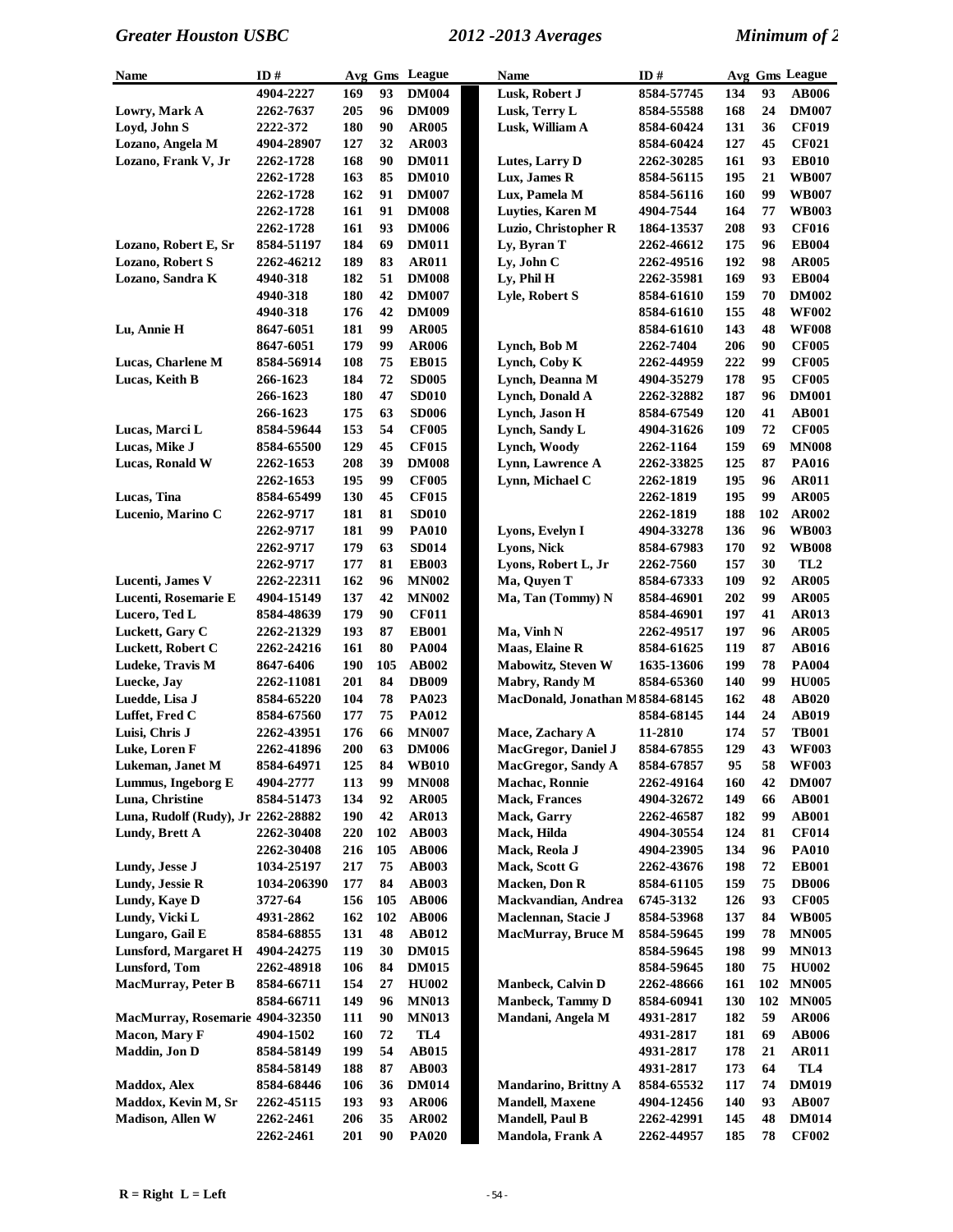| Name                              | ID#        |            |     | Avg Gms League               | <b>Name</b>                      | ID#                      |     |     | Avg Gms League  |
|-----------------------------------|------------|------------|-----|------------------------------|----------------------------------|--------------------------|-----|-----|-----------------|
|                                   | 2262-2461  | 192        | 57  | <b>SD005</b>                 | Maneffa, Shelia M                | 8584-59396               | 143 | 99  | <b>TS005</b>    |
| <b>Madison, Darrin M</b>          | 971-2762   | 199        | 60  | <b>DM014</b>                 | Manen, Tiffany A                 | 8584-54002               | 136 | 102 | <b>WB007</b>    |
|                                   | 971-2762   | 197        | 81  | <b>PA004</b>                 | <b>Maness, Gary</b>              | 2262-13298               | 180 | 30  | <b>WB008</b>    |
|                                   | 971-2762   | 193        | 90  | TL5                          |                                  | 2262-13298               | 177 | 39  | <b>WB004</b>    |
| <b>Madison, Margie P</b>          | 4904-12169 | 118        | 93  | <b>TB003</b>                 | <b>Maness, Tiffany</b>           | 8584-65196               | 119 | 84  | <b>WB004</b>    |
| <b>Madison, Melvin</b>            | 2262-18809 | 152        | 72  | <b>TB003</b>                 | Mangold, Edward A, III 2262-3084 |                          | 195 | 90  | <b>CF016</b>    |
| Madole, Kathy O                   | 8584-67408 | 121        | 72  | <b>EB001</b>                 |                                  | 2262-3084                | 185 | 87  | <b>WB004</b>    |
| Madole, R. Scott                  | 2262-34445 | 155        | 75  | <b>EB001</b>                 | Manila, Joe Q                    | 2266-2770                | 177 | 45  | <b>PA010</b>    |
| Madrigal, Jeorge M                | 8647-5079  | 205        | 54  | <b>AB006</b>                 | Manley, Rich A                   | 10-1968312               | 215 | 90  | <b>DM006</b>    |
| <b>Madrigal, Raul</b>             | 2287-427   | 209        | 96  | <b>AB006</b>                 | <b>Manley, Stephen A</b>         | 624-36762                | 202 | 69  | <b>DM006</b>    |
| Magboo, Marissa M                 | 8584-57598 | 148        | 45  | <b>EB005</b>                 | Mann, Ed K                       | 2262-48619               | 176 | 101 | <b>MN005</b>    |
| Magee, Edward A                   | 2262-5433  | 216        | 87  | <b>DM008</b>                 | Mann, James E                    | 2262-4301                | 206 | 75  | <b>MN013</b>    |
|                                   | 2262-5433  | 215        | 87  | <b>WF007</b>                 | Mann, Karen L                    | 4904-34005               | 129 | 96  | <b>MN005</b>    |
|                                   |            | 214        | 93  | TL <sub>6</sub>              | Mann, Kirk D                     |                          | 192 | 90  | <b>CF013</b>    |
|                                   | 2262-5433  |            |     |                              |                                  | 2262-14587               |     |     |                 |
| <b>Magzen</b> , Tom H             | 2262-43766 | 148        | 78  | <b>PA016</b>                 | Mann, Terry L                    | 8584-60834               | 180 | 87  | <b>CF018</b>    |
| Mah, Bob W                        | 2262-6426  | 154        | 90  | PA021                        | Mannigel, Rochelle L             | 8584-68457               | 119 | 65  | <b>DM011</b>    |
| Mahaffey, Kent C, IV              | 1591-635   | 205        | 85  | <b>TS001</b>                 | <b>Manning, Drew H</b>           | 8584-63756               | 111 | 69  | <b>PA004</b>    |
| Mahlmeister, Lisa                 | 4904-14005 | 155        | 65  | <b>WB008</b>                 | Manning, Floyd, Jr               | 2262-2175                | 162 | 99  | <b>HU006</b>    |
| Mahon, James (Pat) P              | 2262-37326 | 190        | 93  | <b>WB007</b>                 | Manns-Arnett, Anita N            | 929-14222                | 226 | 87  | <b>PA007</b>    |
| <b>Maidlow, Kenneth W</b>         | 2262-9290  | 158        | 83  | <b>CF011</b>                 | Manoloff, Mike C                 | 11-368995                | 204 | 105 | <b>SD011</b>    |
| Maierhofer, Mary F                | 300-47835  | 187        | 93  | <b>EB009</b>                 |                                  | 11-368995                | 200 | 102 | <b>WB007</b>    |
|                                   | 300-47835  | 183        | 90  | PA023                        | Manor, Rogdrick L                | 8584-57002               | 179 | 89  | <b>MN002</b>    |
| Maierhofer, Thomas A, 12262-36280 |            | 205        | 102 | <b>EB006</b>                 | Manuel, Bonie J                  | 2262-19440               | 200 | 42  | <b>EB005</b>    |
|                                   | 2262-36280 | 202        | 99  | PA023                        |                                  | 2262-19440               | 189 | 30  | <b>FP001</b>    |
| <b>Maignaud, Sidney D</b>         | 2262-2666  | 154        | 96  | <b>PA012</b>                 | <b>Manuel</b> , Dawn F           | 4904-904                 | 169 | 101 | <b>DB002</b>    |
| Makara, Chris R                   | 2262-36651 | 184        | 90  | <b>PA012</b>                 | Maples, Calvin A                 | 8647-4989                | 178 | 75  | <b>AR004</b>    |
| <b>Makaransky, Sheryl M</b>       | 8584-62935 | 132        | 78  | <b>TS001</b>                 |                                  | 8647-4989                | 175 | 51  | TL <sub>2</sub> |
| <b>Makransky, Tony J</b>          | 8584-62934 | 151        | 96  | <b>TS001</b>                 | Maples, Donna G                  | 8647-4988                | 115 | 52  | TL <sub>2</sub> |
| Malcom, Marti L                   | 4904-9811  | 147        | 99  | <b>TS005</b>                 | Marburger, Patsy M               | 4904-31269               | 123 | 81  | <b>TB003</b>    |
| <b>Maldonado, Alice R</b>         | 4904-7849  | 170        | 99  | <b>AR003</b>                 | March, Kip D                     | 309-132                  | 216 | 63  | <b>CF016</b>    |
| Maldonado, Andrew, III 2262-25436 |            | 221        | 93  | <b>AR003</b>                 | March, Russell A                 | 2262-3394                | 217 | 96  | AB015           |
| Maldonado, David, Sr              | 2262-2515  | 192        | 27  | <b>WB005</b>                 |                                  | 2262-3394                | 198 | 33  | <b>PA001</b>    |
| Maldonado, Leonard                | 2262-9962  | 190        | 84  | <b>AR005</b>                 | <b>Marcks, Randy</b>             | 2262-45397               | 199 | 78  | <b>DM011</b>    |
| Maldonado, Oscar                  | 2262-19409 | 183        | 99  | <b>AR003</b>                 |                                  | 2262-45397               | 194 | 92  | <b>PA008</b>    |
| Maldonado, Shawn C                | 2287-3396  | 238        | 85  | <b>WF007</b>                 | Mardeusz, Kurtis C               | 8584-52134               | 164 | 92  | <b>EB001</b>    |
|                                   | 2287-3396  | 235        | 45  | TL6                          | Marek, Debra D                   | 8584-63972               | 126 | 87  | <b>DB007</b>    |
|                                   | 2287-3396  | 233        | 93  | <b>DB001</b>                 | Marek, Paul E                    | 2262-35                  | 217 | 96  | <b>CF013</b>    |
|                                   | 2287-3396  | 228        | 99  | <b>PA007</b>                 | Marek, Stacie L                  | 4904-11676               | 173 | 21  | <b>WF007</b>    |
| <b>Maldonado, Tony</b>            | 9-9444     | 224        | 66  | <b>WB004</b>                 | Marinelli, Mark A                | 2262-665                 | 199 | 69  | <b>MN010</b>    |
|                                   | 9-9444     | 220        | 98  | <b>DB001</b>                 | <b>Marino, Sammy</b>             | 2262-9030                | 176 | 87  | <b>DB005</b>    |
|                                   | 9-9444     | 219        |     | 102 WB005                    | Mark, Ronnie A                   | 8584-57121               | 153 | 53  | <b>PA016</b>    |
| Maligaya, Beth S                  | 8584-54175 | 160        | 39  | <b>FP001</b>                 | Markel, Christian J              | 8584-46938               | 182 | 84  | <b>CF011</b>    |
| Maligaya, Meynard A               | 2262-49965 | 175        | 39  | <b>FP001</b>                 | Markle, Linda                    | 8584-68788               | 112 | 51  | <b>HU001</b>    |
| Malinak, Sharon K                 | 4904-5872  | 149        | 95  |                              | Marks, Cherri H                  |                          | 148 | 96  | <b>MN006</b>    |
| Malixi, Rex A                     | 8584-63704 | 187        | 63  | <b>SD001</b><br><b>PA010</b> | Marks, Lavita S                  | 8584-52973<br>8584-68058 | 99  | 54  | <b>DM019</b>    |
|                                   | 8584-53001 | 99         | 57  | AB015                        |                                  |                          | 224 | 96  |                 |
| <b>Mallar, Renee</b>              |            |            |     |                              | Marks, Michael L                 | 2262-47328               |     |     | <b>MN006</b>    |
| Malone, Ed T                      | 8584-54959 | <b>200</b> | 96  | <b>SD006</b>                 |                                  | 2262-47328               | 219 | 99  | <b>DB001</b>    |
|                                   | 8584-54959 | 192        | 81  | <b>PA018</b>                 |                                  | 2262-47328               | 214 | 90  | TL6             |
| Malone, Garry C                   | 2262-18291 | 178        | 92  | <b>AR011</b>                 | Markuson, Elsie A                | 4904-945                 | 130 | 87  | <b>CF010</b>    |
| Malone, Rob S                     | 8584-54327 | 185        | 84  | <b>MN013</b>                 | Markwalter, Vince J              | 2262-3843                | 205 | 102 | <b>SD011</b>    |
| <b>Malonson, Robert C</b>         | 2262-38569 | 203        | 93  | <b>PA007</b>                 |                                  | 2262-3843                | 204 | 42  | <b>SD009</b>    |
|                                   | 2262-38569 | <b>200</b> | 87  | <b>HU006</b>                 | Markwalter, Wendy K              | 8584-67918               | 164 | 97  | <b>SD011</b>    |
| Mamone, Lee A                     | 2262-8736  | 199        | 93  | <b>TS006</b>                 | <b>Marquardt</b> , Theresa       | 4885-1982                | 156 | 84  | <b>DM015</b>    |
|                                   | 2262-8736  | 194        | 90  | <b>CF005</b>                 | Marr, John G                     | 2262-12813               | 175 | 57  | <b>PA004</b>    |
| Marro, DeEtta K                   | 8584-52102 | 139        | 41  | <b>PA012</b>                 | <b>Martinez, Hillary D</b>       | 8584-67378               | 114 | 69  | <b>SD002</b>    |
| Marro, James P                    | 2287-377   | 216        | 75  | PA023                        | Martinez, Israel                 | 2262-31583               | 218 | 33  | <b>DM006</b>    |
|                                   | 2287-377   | 208        | 75  | <b>PA012</b>                 |                                  | 2262-31583               | 212 | 42  | <b>CF011</b>    |
| Marron, Eva J                     | 4904-347   | 153        | 87  | <b>DM004</b>                 | <b>Martinez, Janice S</b>        | 4904-24916               | 169 | 54  | <b>DM019</b>    |
|                                   | 4904-347   | 150        | 78  | <b>AR003</b>                 | <b>Martinez</b> , Jeanette       | 8647-6990                | 124 | 93  | <b>DM009</b>    |
| Marron, Gabriel                   | 2262-3240  | 179        | 96  | AR003                        | Martinez, Jessica C              | 4904-25213               | 142 | 87  | <b>CF011</b>    |
| Marsh, Henry A, Sr                | 971-359    | 169        | 47  | <b>TS002</b>                 | Martinez, Joe L                  | 9046-7013                | 165 | 89  | <b>DB005</b>    |
|                                   | 971-359    | 169        | 84  | <b>TS003</b>                 | Martinez, Joshua                 | 6745-658                 | 203 | 90  | <b>AR003</b>    |
| Marsh, Lois M                     | 4904-23475 | 163        | 90  | <b>MN005</b>                 | <b>Martinez, Kathy</b>           | 8584-54859               | 143 | 81  | <b>DB005</b>    |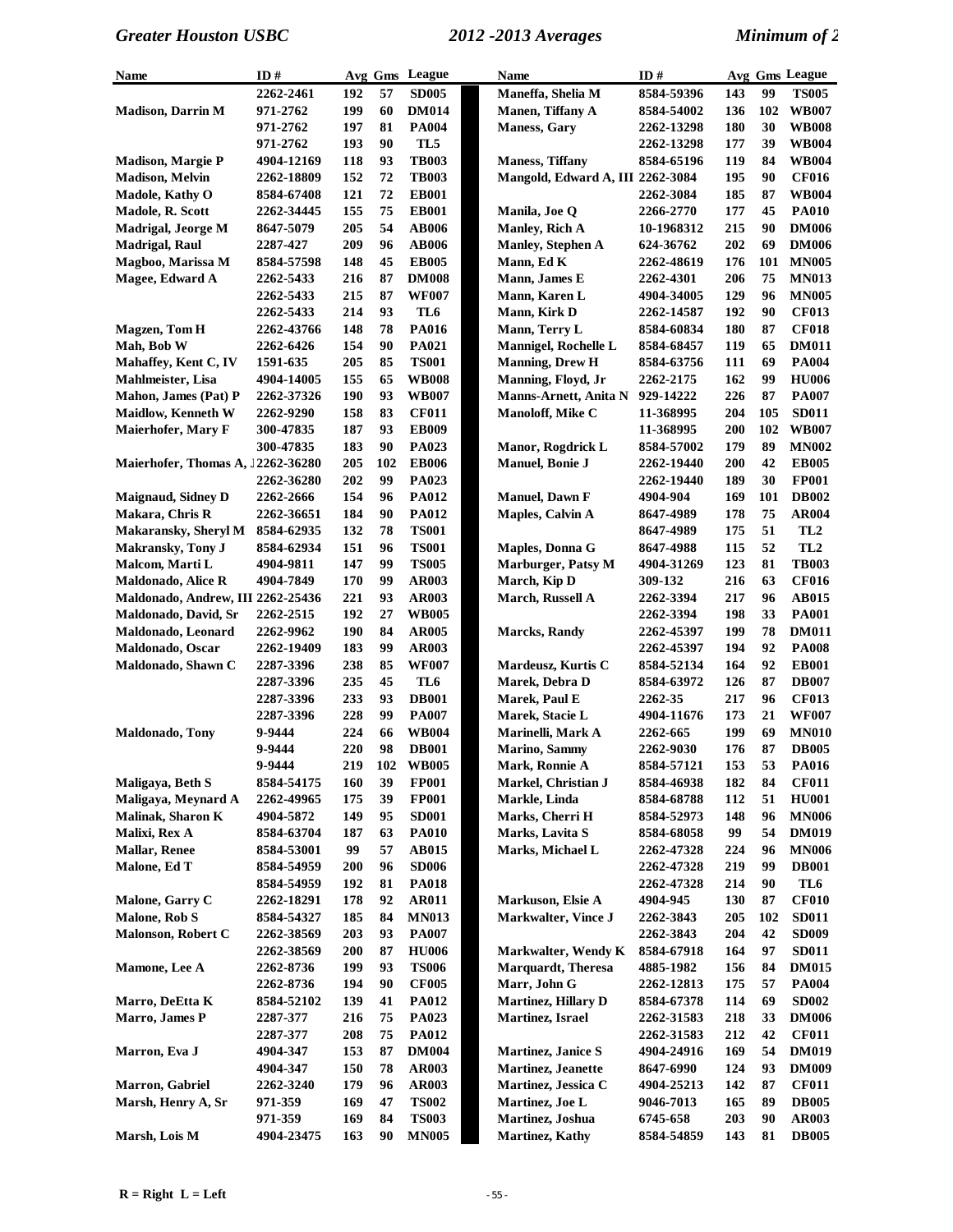| Name                               | ID#        |     |     | Avg Gms League  | Name                        | ID#        |     |     | Avg Gms League  |
|------------------------------------|------------|-----|-----|-----------------|-----------------------------|------------|-----|-----|-----------------|
| Marsh, Patsy L                     | 4904-2532  | 134 | 39  | TL4             | Martinez, Kiani R           | 8584-65593 | 164 | 78  | <b>EB004</b>    |
|                                    | 4904-2532  | 129 | 29  | <b>AR002</b>    | <b>Martinez, Kimberly N</b> | 8584-65919 | 106 | 75  | <b>DB005</b>    |
| Marsh, Steven M                    | 9046-6471  | 213 | 99  | <b>MN002</b>    | Martinez, Linda             | 8584-66680 | 106 | 36  | <b>DM008</b>    |
|                                    | 9046-6471  | 213 | 102 | <b>MN005</b>    | <b>Martinez</b> , Lisa      | 4904-4666  | 156 | 79  | <b>AR003</b>    |
| Marshall, Clara M                  | 4904-5183  | 129 | 99  | <b>SD001</b>    | Martinez, Luis M            | 8584-59012 | 194 | 99  | <b>AR010</b>    |
| <b>Marshall, Genevieve P</b>       | 4904-2428  | 154 | 89  | <b>PA013</b>    | Martinez, Lydia             | 8584-60652 | 155 | 87  | <b>WB004</b>    |
| Marshall, John                     | 8584-59204 | 158 | 48  | <b>HU005</b>    | <b>Martinez, Mark A</b>     | 2287-739   | 221 | 99  | <b>AR003</b>    |
| Marshall, Julie G                  | 8584-59205 | 109 | 57  | <b>HU005</b>    | <b>Martinez, Melissa R</b>  | 8584-63996 | 118 | 93  | <b>AR006</b>    |
| Marshall, Leonard M                | 2226-1611  | 173 | 78  | <b>SD006</b>    | <b>Martinez, Mike R</b>     | 8584-65292 | 151 | 87  | <b>TS002</b>    |
| Marshall, Odell                    | 2262-2525  | 159 | 96  | <b>HU004</b>    |                             | 8584-65292 | 149 | 89  | <b>CF016</b>    |
| Marshall, Steven R                 | 8584-59392 | 128 | 30  | <b>WF003</b>    | <b>Martinez, Paul</b>       | 2262-8601  | 191 | 42  | <b>DB005</b>    |
| Martin, A.D.                       | 8584-64659 | 171 | 80  | <b>WF009</b>    | <b>Martinez, Rafael A</b>   | 2262-27764 | 184 | 90  | <b>PA012</b>    |
| Martin, Alfredia K                 | 4904-26682 | 148 | 84  | <b>HU004</b>    | <b>Martinez, Rodrigo</b>    | 2262-40284 | 170 | 84  | <b>AB006</b>    |
| <b>Martin, Anjanette</b>           | 8584-65396 | 177 | 78  | <b>DM009</b>    | Martinez, Roy, Jr           | 2262-30751 | 215 | 85  | <b>AR011</b>    |
| Martin, Crystal D                  | 4904-8238  | 134 | 90  | <b>CF006</b>    | <b>Martinez</b> , Sal       | 8584-60657 | 161 | 90  | <b>WB004</b>    |
| <b>Martin, Darrell R</b>           | 8584-49016 | 200 | 96  | <b>CF016</b>    | <b>Martinez</b> , Sonya     | 8584-50538 | 120 | 30  | <b>AR003</b>    |
|                                    | 8584-49016 | 193 | 93  | <b>CF018</b>    | <b>Martinez, Steve</b>      | 8584-63846 | 143 | 75  | <b>WB004</b>    |
| Martin, Ed D                       | 2262-42498 | 164 | 60  | <b>PA012</b>    | <b>Martinez, Tony L</b>     | 8584-67380 | 145 | 81  | <b>SD002</b>    |
|                                    | 2262-42498 | 162 | 38  | <b>PA010</b>    | Martinez, Tony N, Jr        | 8584-53029 | 221 | 93  | <b>CF011</b>    |
| Martin, Elena M                    | 8584-49847 | 109 | 95  | <b>MN007</b>    | Martinez, Tony N, Sr        | 2262-3359  | 188 | 96  | <b>CF011</b>    |
| Martin, Fred                       | 8584-63855 | 160 | 66  | <b>HU011</b>    |                             | 2262-3359  | 182 | 87  | <b>DM006</b>    |
| <b>Martin, Howard G</b>            | 2262-10382 | 168 | 93  | <b>AB002</b>    | Martino, Mark A             | 2262-9384  | 158 | 83  | <b>PA008</b>    |
| <b>Martin, Howard V</b>            | 8584-66731 | 142 | 84  | <b>AB018</b>    | Maryland, Cynthia M         | 4948-776   | 179 | 70  | <b>SD005</b>    |
| Martin, Jivaro (Jay)               | 8584-68847 | 174 | 30  | <b>WF012</b>    |                             | 4948-776   | 179 | 75  | <b>CF011</b>    |
| Martin, John P                     | 2262-37303 | 157 | 99  | <b>DM003</b>    |                             | 4948-776   | 177 | 21  | <b>TS001</b>    |
|                                    | 2262-37303 | 156 | 96  | <b>DM012</b>    | Maryland, Van D             | 4915-25    | 208 | 21  | <b>CF016</b>    |
| Martin, Jonathan A                 | 8584-58626 | 190 | 78  | <b>CF008</b>    |                             | 4915-25    | 199 | 81  | <b>CF011</b>    |
| Martin, Jonathan W                 | 8584-52722 | 191 | 102 | <b>WB005</b>    |                             | 4915-25    | 197 | 76  | TL6             |
| Martin, Karen L                    | 8584-53229 | 117 | 93  | <b>TB003</b>    |                             | 4915-25    | 194 | 93  | <b>SD005</b>    |
| Martin, Kristie M                  | 4904-23838 | 137 | 60  | <b>CF018</b>    | Mask, Ken W                 | 2262-43317 | 191 | 69  | <b>WF009</b>    |
| <b>Martin, Kyle</b>                | 8584-59564 | 157 | 85  | <b>MN007</b>    |                             | 2262-43317 | 188 | 96  | <b>HU004</b>    |
| <b>Martin, Laronus R</b>           | 1039-76    | 189 | 24  | <b>SD005</b>    | <b>Mason, Andre L</b>       | 8584-62673 | 172 | 99  | <b>EB010</b>    |
| <b>Martin, London</b>              | 6745-8055  | 191 | 81  | <b>AR011</b>    | <b>Mason, Kathrine A</b>    | 4904-13707 | 152 | 91  | <b>AB007</b>    |
|                                    | 6745-8055  | 172 | 84  | <b>AR006</b>    | Mason, Keith D              | 2262-24184 | 205 | 63  | <b>MN002</b>    |
| <b>Martin, Matthew</b>             | 8584-68725 | 117 | 27  | <b>CF021</b>    |                             | 2262-24184 | 205 | 84  | <b>PA007</b>    |
| <b>Martin, Pauline</b>             | 8584-68846 | 158 | 27  | <b>WF012</b>    |                             | 2262-24184 | 198 | 90  | <b>HU006</b>    |
| <b>Martin, Queen E</b>             | 8584-56727 | 160 | 78  | <b>WF012</b>    | <b>Mason, Stacey D</b>      | 8584-62675 | 195 | 96  | <b>EB010</b>    |
| Martin, Richard A, Jr              | 2262-34121 | 178 | 87  | <b>TS003</b>    | <b>Mason</b> , Troy         | 8584-68629 | 178 | 51  | <b>SD006</b>    |
| <b>Martin, Robert K</b>            | 2262-2258  | 194 | 36  | <b>AR004</b>    | Masone, William C           | 2262-4204  | 178 | 99  | <b>AB004</b>    |
|                                    | 2262-2258  | 182 | 21  | TL <sub>2</sub> | Massa, Jerry J              | 8004-2896  | 140 | 57  | <b>AB005</b>    |
| Martin, Rodney K                   | 8584-62737 | 172 | 96  | <b>DM011</b>    | <b>Masseo, Robert J</b>     | 2262-29735 | 175 | 96  | <b>EB009</b>    |
| <b>Martin, Rosie N</b>             | 4885-2001  | 150 | 93  | <b>WB003</b>    | Massie, Grady, Jr           | 2262-2584  | 163 | 54  | TL <sub>2</sub> |
| <b>Martin, Samuel</b>              | 2262-42460 | 219 | 39  | <b>AR005</b>    | <b>Masterson, Connie R</b>  | 8584-68786 | 102 | 30  | <b>HU001</b>    |
|                                    | 2262-42460 | 209 | 37  | <b>AR003</b>    | <b>Matatall, Paul J</b>     | 2295-594   | 223 | 36  | <b>WF007</b>    |
|                                    | 2262-42460 | 209 | 96  | <b>AR011</b>    | <b>Mathews, Andre W</b>     | 2262-6948  | 217 | 63  | TL6             |
|                                    | 2262-42460 | 207 | 98  | <b>AR006</b>    | <b>Mathews, Roy E</b>       | 2262-2618  | 171 | 105 | <b>AB008</b>    |
| Martin, Sharon L                   | 4904-33338 | 150 | 99  | <b>DM003</b>    |                             | 2262-2618  | 166 | 93  | <b>AB016</b>    |
|                                    | 4904-33338 | 148 | 96  | <b>DM012</b>    | Mathis, Fred, Jr            | 2262-50088 | 184 | 86  | <b>AB015</b>    |
| Martin, Steven A, Jr               | 2287-1575  | 205 | 99  | <b>DB001</b>    | Mathis, Terri E             | 8584-68696 | 131 | 42  | <b>WF005</b>    |
|                                    | 2287-1575  | 192 | 77  | <b>HU002</b>    | Matillano, Rick             | 8584-68153 | 177 | 27  | <b>SD007</b>    |
| <b>Martin, Thomas D</b>            | 8584-49848 | 194 | 93  | <b>MN007</b>    | <b>Matous</b> , Dan         | 2262-50365 | 135 | 96  | <b>AR001</b>    |
| Martin, Willie A                   | 8584-59566 | 140 | 85  | <b>MN002</b>    | <b>Matteson, Nathan D</b>   | 8584-59805 | 115 | 58  | <b>TS001</b>    |
| <b>Martinec, Kenneth J</b>         | 8584-51949 | 203 | 82  | <b>CF013</b>    |                             | 8584-59805 | 115 | 81  | <b>CF018</b>    |
| Martinez, Arturo C                 | 10-1203911 | 189 | 30  | <b>WB004</b>    | Matthews, Allen K, Sr       | 2262-4152  | 161 | 96  | <b>DM003</b>    |
| <b>Martinez</b> , Dalia            | 8584-54864 | 145 | 90  | <b>DB005</b>    |                             | 2262-4152  | 156 | 99  | <b>SD006</b>    |
| <b>Matthews, Andreas H</b>         | 8584-65401 | 192 | 30  | <b>EB001</b>    | <b>McCarthy</b> , Sandy     | 8584-60139 | 147 | 81  | <b>TS006</b>    |
|                                    | 8584-65401 | 186 | 63  | <b>EB009</b>    | <b>McCarty, Heather C</b>   | 8584-63522 | 124 | 42  | <b>AB011</b>    |
| <b>Matthews, Cheryl D</b>          | 4904-1490  | 190 | 83  | TL4             |                             | 8584-63522 | 120 | 42  | <b>AB009</b>    |
| Matthews, Fred C                   | 8584-54621 | 159 | 81  | <b>CF025</b>    | McCarty, Joan               | 8584-68251 | 143 | 86  | <b>TS003</b>    |
| <b>Matthews</b> , Irene            | 4904-23825 | 156 | 95  | <b>DM012</b>    | <b>McCarty, Mickey W</b>    | 8584-63521 | 178 | 36  | <b>AB011</b>    |
| <b>Mattingly, Elaine M</b>         | 4904-34188 | 165 | 108 | <b>AB002</b>    |                             | 8584-63521 | 175 | 42  | AB009           |
| <b>Mattingly, Martin J</b>         | 2262-4707  | 190 | 108 | <b>AB002</b>    | McCarty, Vickie L           | 8584-63520 | 116 | 30  | <b>AB009</b>    |
| Mattox, Matthew (Scott) 2262-35090 |            | 178 | 78  | <b>WB005</b>    |                             | 8584-63520 | 114 | 36  | <b>AB011</b>    |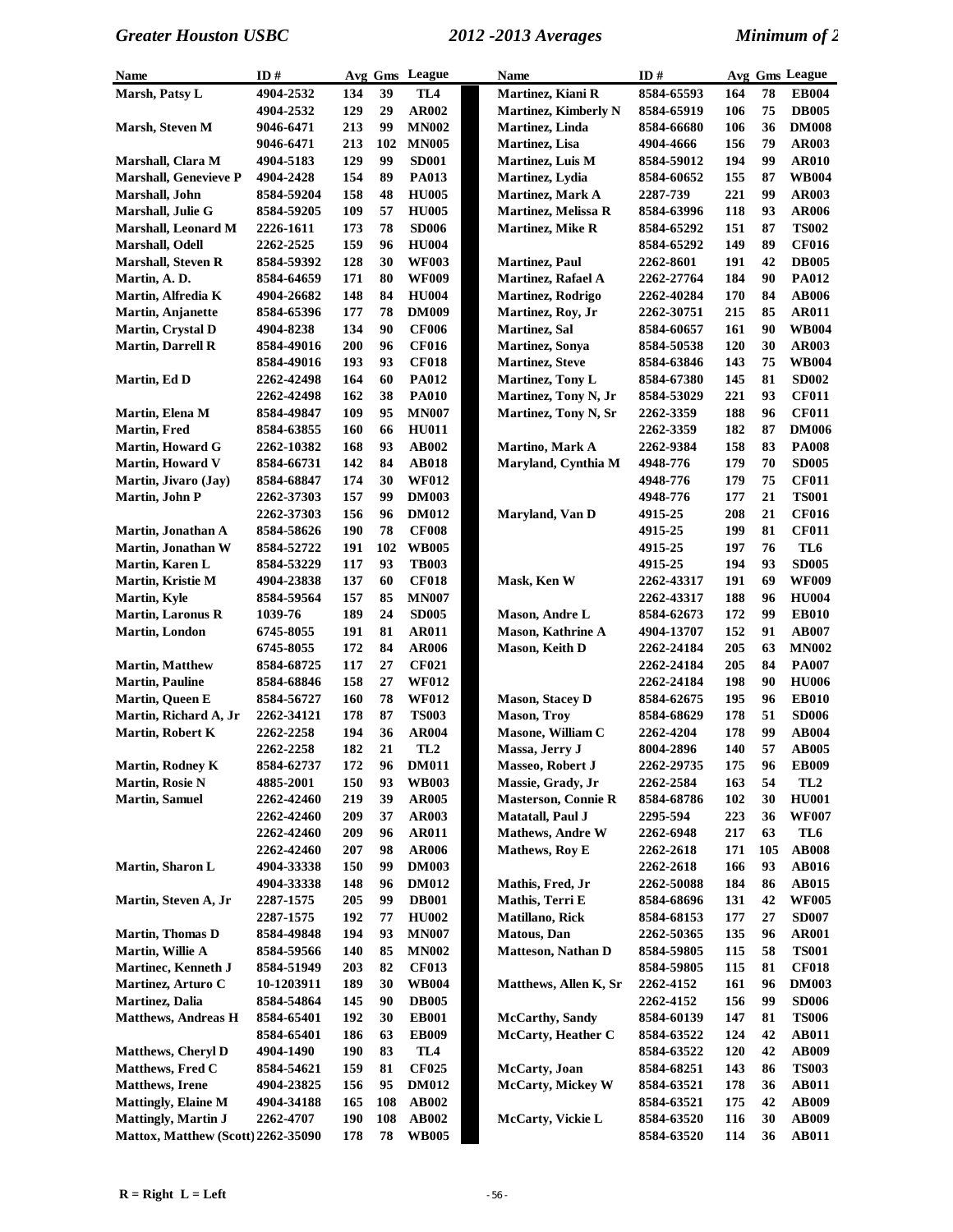| Name                              | ID#               |            |     | Avg Gms League | Name                              | ID#        |            |     | Avg Gms League  |
|-----------------------------------|-------------------|------------|-----|----------------|-----------------------------------|------------|------------|-----|-----------------|
| Mattson, Colleen G                | 8584-68034        | 89         | 99  | <b>CF008</b>   | <b>McCauley, Kris M</b>           | 929-2825   | 201        | 83  | <b>AB003</b>    |
| <b>Mattson, Michael M</b>         | 8584-68035        | 94         | 102 | <b>CF008</b>   | McClain, Felisha R                | 4904-16241 | 176        | 46  | TL <sub>4</sub> |
| Maupin, Steve A                   | 923-504           | 181        | 90  | <b>HU006</b>   | McClain, Robert A, III            | 2262-15434 | 200        | 75  | TL6             |
| Maxey, Charlotte M                | 4904-29966        | 122        | 78  | <b>PA011</b>   |                                   | 2262-15434 | 197        | 81  | <b>PA007</b>    |
| Maxfield, Wylie E                 | <b>2262-26540</b> | 149        | 93  | <b>DM012</b>   | McClain, Stan W                   | 8688-36521 | 203        | 93  | <b>SD005</b>    |
| Maxie, Lee C                      | 2262-501          | 155        | 88  | <b>PA011</b>   |                                   | 8688-36521 | 195        | 80  | <b>EB016</b>    |
| Maxwell, Justin A                 | 6745-880          | 217        | 84  | <b>CF016</b>   |                                   | 8688-36521 | 193        | 45  | <b>EB003</b>    |
|                                   | 6745-880          | 215        | 84  | <b>CF011</b>   | McClellan, Kory G                 | 11-589129  | 182        | 60  | <b>AB015</b>    |
| <b>Maxwell, Tevron D</b>          | 2262-43589        | 188        | 96  | <b>SD005</b>   | McClellan, Michael B              | 8584-64087 | 165        | 69  | <b>WB005</b>    |
|                                   | 2262-43589        | 176        | 96  | TL5            | McClellan, Tina L                 | 4904-31688 | 147        | 93  | <b>CF014</b>    |
| May, Allen W                      | 8584-52697        | 181        | 96  | <b>MN005</b>   | McClendon, Sandra L               | 4904-5563  | 162        | 81  | TL <sub>4</sub> |
| May, Jackie Y                     | 4904-1108         | 158        | 88  | <b>HU006</b>   | McClintock, Joshua B              | 8584-61635 | 204        | 108 | <b>AB003</b>    |
| May, Joe M                        | 2262-2239         | 211        | 58  | <b>DM012</b>   |                                   | 8584-61635 | 202        | 54  | <b>AB002</b>    |
|                                   | 2262-2239         | 210        | 72  | <b>DM007</b>   | McClung, Elissa J                 | 4904-3362  | 144        | 57  | <b>DM012</b>    |
|                                   | 2262-2239         | 208        | 57  | <b>EB016</b>   |                                   | 4904-3362  | 143        | 51  | <b>DM015</b>    |
|                                   | 2262-2239         | 203        | 72  | <b>PA020</b>   |                                   | 4904-3362  | 143        | 54  | <b>DM004</b>    |
|                                   | 2262-2239         | 201        | 69  | <b>PA007</b>   |                                   | 4904-3362  | 142        | 54  | <b>DM005</b>    |
|                                   | 2262-2239         | 200        | 39  | <b>AR002</b>   | <b>McClung, Robert R</b>          | 2262-7898  | 164        | 96  | <b>DM012</b>    |
|                                   | 2262-2239         | 200        | 51  | <b>WF007</b>   |                                   | 2262-7898  | 163        | 90  | <b>DM015</b>    |
|                                   | 2262-2239         | 195        | 30  | <b>HU006</b>   | McClure, Lani L                   | 4904-9355  | 178        | 79  | <b>EB009</b>    |
| May, John G, Jr                   | 2262-49721        | 215        | 99  | <b>EB001</b>   | McCoin, Dan A                     | 8584-67575 | 162        | 39  | <b>CF007</b>    |
|                                   | 2262-49721        | 213        | 48  | <b>EB005</b>   | McCondichie, Darrell A 8584-49915 |            | 171        | 84  | <b>EB009</b>    |
|                                   | 2262-49721        | 211        | 96  | <b>EB003</b>   | McConico, Melvin I, Jr            | 8584-53917 | 178        | 32  | <b>SD006</b>    |
|                                   | 2262-49721        | 194        | 39  | <b>FP001</b>   | <b>McConico, Shirley A</b>        | 4904-1364  | 135        | 81  | <b>SD006</b>    |
| May, Michael A                    | 2262-22533        | 221        | 105 | <b>AB006</b>   | McConnell, Alan                   | 8584-67720 | 133        | 81  | <b>WF007</b>    |
|                                   | 2262-22533        | 220        | 108 | <b>AB003</b>   | <b>McConnell, Darryl</b>          | 2262-49249 | 204        | 95  | <b>WF007</b>    |
|                                   | 2262-22533        | 219        | 89  | <b>AB004</b>   |                                   | 2262-49249 | 201        | 90  | <b>PA007</b>    |
| May, Nida D                       | 4904-34700        | 166        | 45  | <b>EB005</b>   | McConnell, Jason A                | 8584-57982 | 177        | 88  | <b>DB006</b>    |
|                                   | 4904-34700        | 164        | 39  | <b>FP001</b>   | McConnell, Johnny M               | 8584-57983 | 165        | 50  | <b>DB006</b>    |
| May, Shirley A                    | 8584-67506        | 91         | 84  | <b>DM005</b>   | McCord, John C                    | 8584-63710 | 146        | 99  | <b>EB007</b>    |
|                                   | 8584-67506        | 87         | 90  | <b>DM004</b>   | <b>McCordic, Lucy S</b>           | 8584-54461 | 195        | 93  | PA013           |
| Mayerhoff, Mardi G                | 4904-3239         | 157        | 81  | <b>AR004</b>   | McCordic, Michael J               | 2262-46810 | 208        | 99  | <b>CF013</b>    |
|                                   | 4904-3239         | 152        | 84  | <b>AR001</b>   | <b>McCordic, Patrick R</b>        | 2262-44662 | 222        | 98  | <b>CF013</b>    |
| <b>Mayes, Demetrius D</b>         | 2252-288          | 216        | 27  | <b>AR010</b>   | McCordic, Paul H                  | 2262-4234  | 233        | 39  | <b>PA008</b>    |
| Mayes, Pam K                      | 4904-24874        | 147        | 45  | <b>DM011</b>   |                                   | 2262-4234  | 226        | 78  | <b>PA013</b>    |
| Mayne, Robert B                   | 8584-68116        | 166        | 36  | <b>SD007</b>   | McCordic, Pete                    | 2262-7343  | 225        | 99  | <b>CF013</b>    |
| <b>Mayon, Lawrence F</b>          | 2262-2087         | 202        | 99  | <b>PA007</b>   | McCormick, Olea                   | 4904-195   | 127        | 90  | <b>DM003</b>    |
| Mayon, Marie E                    | 4904-18242        | 136        | 75  | PA011          | <b>McCorvey, Allan F</b>          | 2262-32    | 141        | 77  | <b>DM011</b>    |
| <b>Mayon, Shirley W</b>           | 4904-15070        | 129        | 90  | <b>PA011</b>   | McCorvey, Thomas J                | 10-1293767 | 208        | 87  | <b>DM011</b>    |
| Mays, Leo G                       | 2262-2452         | 204        | 78  | <b>PA007</b>   | <b>McCorvey</b> , Tim R           | 2287-1757  | 187        | 81  | <b>DM011</b>    |
| Mays, Rose M                      | 4904-2088         | 139        | 96  | AB007          | McCowin, Tracy E                  | 4904-29802 | 151        | 92  | <b>WB001</b>    |
| Mayse, Chris R                    | 2262-46484        | 179        | 93  | <b>PA010</b>   | McCoy, Greg M                     | 2262-3082  | 190        | 39  | <b>EB006</b>    |
| Mazingo, James M                  | 2262-35082        | 181        | 99  | <b>CF005</b>   | McCrary, Patricia A               | 4904-14189 | 121        | 48  | <b>MN010</b>    |
|                                   | 2262-35082        | 178        | 90  | <b>CF011</b>   | McCray, Alex W                    | 2262-708   | 219        | 95  | <b>AR011</b>    |
| Mazingo, Nancy J                  | 4904-12694        | 156        | 99  | <b>CF005</b>   |                                   | 2262-708   | 218        | 97  | <b>AR003</b>    |
|                                   | 4904-12694        | 152        | 96  | <b>CF011</b>   |                                   | 2262-708   | 212        | 99  | <b>PA007</b>    |
|                                   | 4904-12694        | 149        | 36  | <b>CF018</b>   | McCray, Anthony                   | 8584-67965 | <b>110</b> | 56  | PA023           |
| McAlexander, Barbara 14904-9695   |                   | 142        | 96  | <b>TS002</b>   | <b>McCulley, Suzanne</b>          | 8584-61601 | 155        | 84  | <b>HU005</b>    |
| <b>McAnally, Larry S</b>          | 8584-56026        | 169        | 87  | <b>AR011</b>   | <b>McCulloch</b> , Susan A        | 4904-30452 | 124        | 81  | <b>SD004</b>    |
| <b>McAnally, Martha B</b>         | 8584-67460        | 99         | 84  | <b>AR011</b>   | <b>McCullough, Wesley</b>         | 8584-47515 | 163        | 48  | <b>CF003</b>    |
| McBride, Candi                    | 4904-2691         | 154        | 21  | <b>CF008</b>   | McCullugh, Betty L                | 8584-67854 | 118        | 93  | <b>TB003</b>    |
| <b>McCall, Demetrius D</b>        | 8584-54324        | 202        | 86  | <b>MN002</b>   | <b>McCullum, Albert</b>           | 8584-52286 | 210        | 105 | <b>AB002</b>    |
| <b>McCanless</b> , Bill           | 8584-66886        | 144        | 102 | <b>MN008</b>   |                                   | 8584-52286 | 208        | 78  | <b>AB003</b>    |
| McCanless, James G, Jr 8584-56486 |                   | 203        | 99  | <b>AR009</b>   | <b>McCullum, Peggy A</b>          | 8584-52371 | 133        | 102 | AB002           |
| McCarthy, Alfred J                | 8584-60714        | 158        | 102 | <b>AB016</b>   | McCully, Mike M                   | 8584-68519 | 133        | 60  | <b>AB016</b>    |
| McCarthy, Jim                     | 8584-60138        | 133        | 90  | <b>TS006</b>   | McCurdy, Cheryl A                 | 4885-1561  | 147        | 87  | <b>MN006</b>    |
| <b>McCurdy</b> , Donald F         | 2278-2939         | 193        | 93  | <b>MN006</b>   | McGowan, Sheila M                 | 4904-541   | 144        | 80  | <b>DM003</b>    |
| <b>McCurdy, Ronald E</b>          | 2262-9368         | 176        | 92  | <b>PA021</b>   | <b>McGowan, Thomas E</b>          | 2262-3465  | <b>200</b> | 96  | <b>PA023</b>    |
|                                   | 2262-9368         | 169        | 99  | <b>PA022</b>   | McGrath, Leslie G                 | 8584-59056 | 145        | 59  | <b>WB010</b>    |
|                                   | 2262-9368         | 166        | 42  | <b>PA008</b>   | McGray, Donald J                  | 2262-3819  | 193        | 72  | <b>AR011</b>    |
| McDade, Chris A                   | 2262-6832         | <b>220</b> | 81  | <b>PA012</b>   | McGray, Robin K                   | 4904-4142  | 135        | 75  | <b>AR011</b>    |
| McDade, Michael W                 | 1705-2615         | 197        | 78  | <b>DB001</b>   | McGrew, Kevin A                   | 2262-28205 | 197        | 78  | <b>WB005</b>    |
| McDaniel, Bryan M                 | 2262-45728        | 186        | 45  | <b>CF015</b>   | McGuffie, Phala M                 | 4904-15277 | 163        | 69  | <b>PA007</b>    |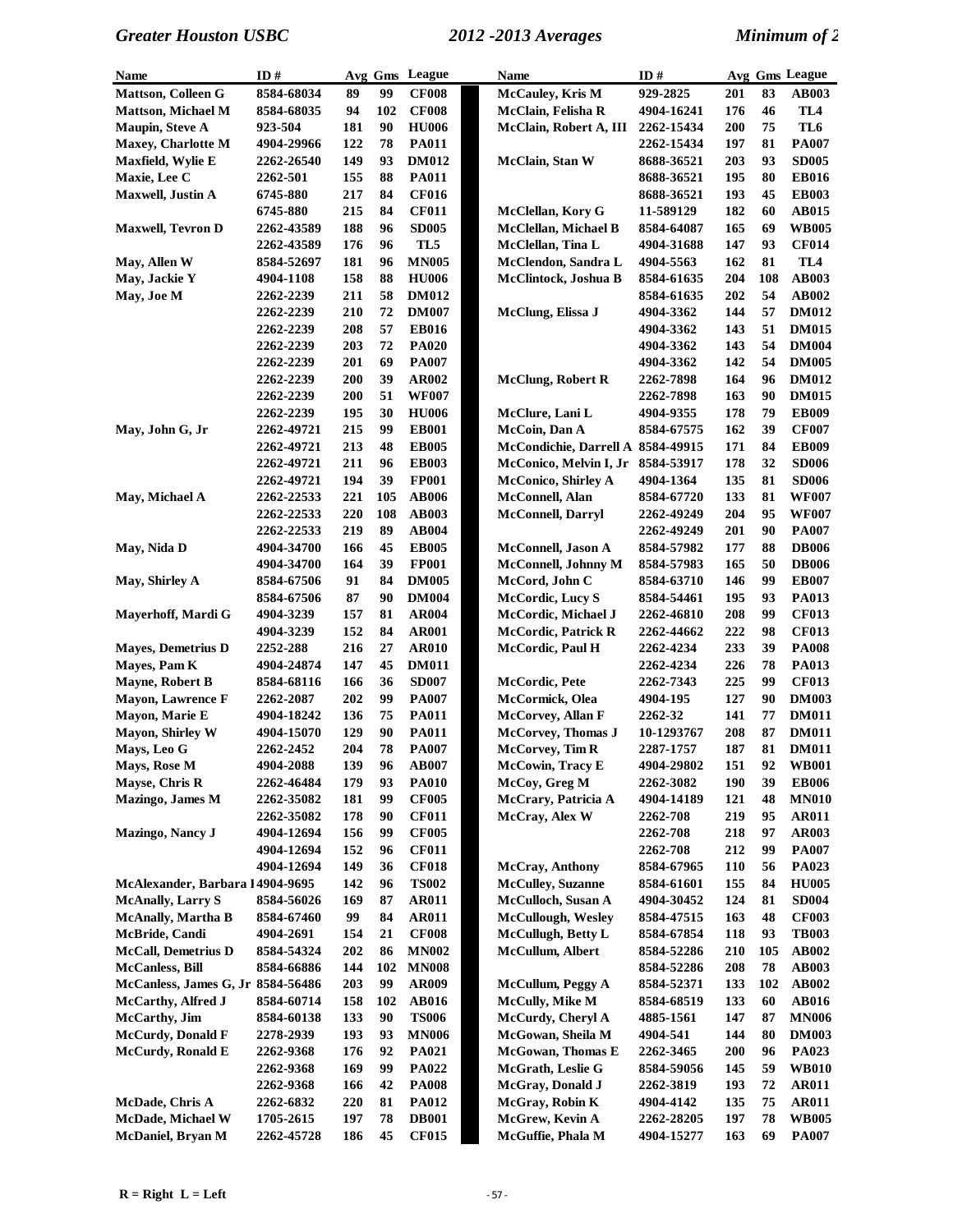| Name                                             | ID#                      |            |            | Avg Gms League               | Name                                     | ID#                      |            |          | Avg Gms League               |
|--------------------------------------------------|--------------------------|------------|------------|------------------------------|------------------------------------------|--------------------------|------------|----------|------------------------------|
| <b>McDaniel, Charlyne D</b>                      | 4904-391                 | 131        | 102        | <b>MN009</b>                 |                                          | 4904-15277               | 162        | 38       | AR002                        |
|                                                  | 4904-391                 | 128        | 102        | <b>MN008</b>                 |                                          | 4904-15277               | 162        | 83       | <b>PA020</b>                 |
| <b>McDaniel, Daniel R</b>                        | 8584-67431               | 174        | 45         | <b>AR006</b>                 | McGuigan, Marie                          | 8584-51240               | 119        | 99       | <b>WB002</b>                 |
| <b>McDaniel, Douglas</b>                         | 8584-62773               | 171        | 63         | <b>AB005</b>                 | <b>McIlwain, Brian R</b>                 | 8584-62405               | 168        | 87       | <b>PA008</b>                 |
|                                                  | 8584-62773               | 169        | 48         | <b>AB012</b>                 | McIntosh, Conny I                        | 8584-65331               | 126        | 90       | <b>DB007</b>                 |
| <b>McDaniel, Kenneth</b>                         | 2262-40916               | 164        | 39         | <b>PA022</b>                 | <b>McIntosh, Steven M</b>                | 8584-65332               | 151        | 93       | <b>DB007</b>                 |
| McDaniel, Linda F                                | 4904-1011                | 166        | 93         | <b>CF010</b>                 | McKee, Ben H                             | 2262-7659                | 189        | 96       | <b>CF016</b>                 |
| McDaniel, Martha A                               | 4904-24623               | 152        | 86         | <b>CF003</b>                 | McKee, E Joyce                           | 4904-160                 | 165        | 93       | <b>CF005</b>                 |
| McDaniel, Orvilla J                              | 4904-23502               | 140        | 70         | <b>WB001</b>                 | McKee, Tricia A                          | 8584-62388               | 93         | 65       | <b>CF014</b>                 |
| <b>McDonald, Brandon</b>                         | 6745-2441                | 191        | 105        | <b>AB002</b>                 | McKeever, Lindsay C                      | 2262-1898                | 208        | 75       | <b>WB005</b>                 |
| McDonald, Daniel L                               | 1858-17993               | 212        | 90         | <b>DM007</b>                 | McKelvey, LaTanya                        | 4931-3179                | 163        | 77       | <b>AR002</b>                 |
|                                                  | 1858-17993               | 206        | 73         | <b>DM011</b>                 |                                          | 4931-3179                | 161        | 71       | <b>AR006</b>                 |
| McDonald, Debra M                                | 4904-2877                | 142        | 78         | <b>PA022</b>                 | McKenzie, Harold C                       | 2262-2294                | 193        | 93       | <b>AB016</b>                 |
| McDonald, Kristina L                             | 6745-8284                | 157        | 90         | <b>DM007</b>                 |                                          | 2262-2294                | 188        | 99       | <b>AB008</b>                 |
|                                                  | 6745-8284                | 152        | 90         | <b>WF007</b>                 | <b>McKibben, Justin S</b>                | 2262-41211               | 182        | 93       | <b>SD002</b>                 |
| McDonald, Martha R                               | 8584-46997               | 173        | 83         | <b>PA020</b>                 | <b>McKinley</b> , Garry                  | 8584-47748               | 140        | 63       | <b>DM008</b>                 |
|                                                  | 8584-46997               | 173        | 87         | <b>PA011</b>                 | <b>McKinney</b> , Dale                   | 2262-418                 | 185        | 90       | <b>DM006</b>                 |
| McDonald, Mona J                                 | 4904-2789                | 97         | 27         | <b>MN009</b>                 |                                          | 2262-418                 | 184        | 30       | <b>DM011</b>                 |
|                                                  | 4904-2789                | 97         | 102        | <b>MN008</b>                 | <b>McKinney</b> , Gabriel                | 8584-64417               | 185        | 88       | <b>HU004</b>                 |
| <b>McDonald, Phyllis L</b>                       | 4904-2677                | 185        | 78         | <b>EB016</b>                 |                                          | 8584-64417               | 181        | 69       | TL6                          |
|                                                  | 4904-2677                | 182        | 96         | <b>SD005</b>                 | <b>McKinney</b> , Jean L                 | 4904-1573                | 158        | 99       | <b>SD004</b>                 |
| Mcdonald, Rolo J                                 | 8584-67291               | 148        | 102        | <b>AB002</b>                 | McKinney, Joan                           | 8584-66730               | 128        | 81       | AB015                        |
| <b>McDonald</b> , Tom                            | 8584-65668               | 126        | 75         | <b>PA010</b>                 | <b>McKinney</b> , Kakic                  | 8584-68771               | 86         | 27       | <b>AB016</b>                 |
| McDonald, Wendi J                                | 8584-63327               | 148        | 87         | <b>AB007</b>                 | <b>McKinney, O'Dell F</b>                | 8584-48678               | 175        | 86       | <b>EB007</b>                 |
| <b>McDonouch</b> , Brian                         | 8584-62534               | 157        | 90         | <b>TS003</b>                 | <b>McKinney, Susan K</b>                 | 8584-62376               | 116        | 87       | <b>WB001</b>                 |
| McDonough, Ellie M                               | 4904-27932               | 126        | 99         | <b>TS005</b>                 | <b>McKinnon</b> , Danielle M             | 3614-8179                | 177        | 99       | TL4                          |
| <b>McDowell, Mary M</b>                          | 8584-68066               | 131        | 75         | <b>DM019</b>                 |                                          | 3614-8179                | 174        | 82       | <b>SD011</b>                 |
| McElhenny, Patricia J                            | 4904-15082               | 156        | 60         | <b>EB010</b>                 | McKnitt, Judi E                          | 8584-59497               | 142        | 90       | <b>WB006</b>                 |
| McFadden, Tiffany L                              | 9-6223                   | 186        | 93         | <b>SD002</b>                 | McKown, Earl C                           | 2262-45180               | 144        | 93       | <b>DM003</b>                 |
| <b>McFarland, Carolyn B</b>                      | 4904-21486               | 145        | 93         | <b>DB006</b>                 | McLain, Donna (Dee Det 8647-6916         |                          | 147        | 66       | <b>AR006</b>                 |
| <b>Mcfarland</b> , Jeffrey A                     | 2262-45085               | 211        | 33         | AB017                        | McLaren, Jack T                          | 8584-62039               | 182        | 105      | AB002                        |
| <b>McFarland, Thomas M</b>                       | 2262-7176                | 221        | 93         | TL <sub>6</sub>              | McLaren, Karen D                         | 8584-64642               | 133        | 98       | AB002                        |
|                                                  | 2262-7176                | 220        | 87         | <b>WF007</b>                 | McLaughlin, James L                      | 8584-66652               | 136        | 78       | <b>AR011</b>                 |
|                                                  | 2262-7176                | 211        | 60         | <b>DB001</b>                 | McLaughlin, Jimmy A                      | 2262-977                 | 209        | 81       | <b>AR010</b>                 |
| <b>McGaskey, Gary</b>                            | 8584-57614               | 215        | 54         | <b>AB002</b>                 | <b>McLaughlin, Patrica</b>               | 4904-34444               | 138        | 36       | <b>WB002</b>                 |
| <b>McGaughey</b> , Joyce K                       | 4904-5081                | 145        | 33         | <b>MN006</b>                 | McLean, Brenda K                         | 4931-1208                | 169        | 78       | <b>AR011</b>                 |
| McGeorge, Patricia A                             | 8584-62094               | 98         | 96         | <b>MN001</b>                 |                                          | 4931-1208                | 166        | 72       | <b>AR005</b>                 |
| McGhee, Gregory W                                | 8584-58200               | 181        | 42         | <b>AR010</b>                 | McLean, Edward L, Sr                     | 2262-5598                | 195        | 91       | <b>EB016</b>                 |
| McGhee, Steven D                                 | 8584-48305               | 206        | 93         | <b>DB010</b>                 |                                          | 2262-5598                | 194        | 27       | <b>EB003</b>                 |
|                                                  | 8584-48305               | 203        | 106        | <b>DB002</b>                 |                                          | 2262-5598                | 186        | 63       | TL6                          |
|                                                  | 8584-48305               | 198        | <b>105</b> | <b>DB001</b>                 | McLean, Lynda                            | 4931-1704                | 158        | 72       | <b>AR005</b>                 |
| McGhee, Wendy A                                  | 4864-522                 | 192        | 87         | <b>AR010</b>                 | <b>McLemore, David M</b>                 | 8584-67108               | 186        | 105      | <b>DB002</b>                 |
| McGilber, Annie L                                | 8584-65330               | 101        | 75         | <b>PA022</b>                 | McLemore, Lois M                         | 8584-65068               | 119        | 102      | <b>SD011</b>                 |
| McGinn, Dennis L                                 | 2262-38224               | 206        | 63         | <b>AB003</b>                 | <b>McMahan, Austin D</b>                 | 2262-3971                | 197        | 102      | <b>DM002</b>                 |
| <b>McGinty, Rosie M</b>                          | 4904-17917               | 108        | 90         | <b>PA011</b>                 |                                          | 2262-3971                | 196        | 90       | <b>DM011</b>                 |
| McGivern, Sean P                                 | 2222-1050                | 223        | 99         | <b>AB003</b>                 |                                          | 2262-3971                | 195        | 84       | <b>DM001</b>                 |
| McGough, Donna L                                 | 8584-53186               | 132        | 46         | <b>CF023</b>                 |                                          | 2262-3971                | 195        | 90       | <b>DM003</b>                 |
|                                                  | 8584-53186               | 127        | 45         | <b>CF009</b>                 | <b>McMahan, Michael R</b>                | 2262-35413               | 207        | 96       | <b>DM011</b>                 |
|                                                  | 8584-53186               | 126        | 84         | <b>CF006</b>                 | McMahon, John F                          | 2262-601                 | 204        | 102      | AB016                        |
| McGough, James D                                 | 8584-53185               | 210        | 45         | <b>CF009</b>                 |                                          | 2262-601                 | 195        | 57       | TL <sub>2</sub>              |
|                                                  | 8584-53185               | 205        | 51         | <b>CF023</b>                 | McMahon, Marilyn J                       | 4904-3668                | 156        | 96       | AB016                        |
|                                                  | 8584-53185               | 194        | 87         | <b>CF016</b>                 | <b>McMahon, Pearline M</b>               | 4904-985                 | 186        | 78       | <b>DM006</b>                 |
| McGough, William B                               | 8584-57139               | 168        | 42         | <b>CF023</b>                 |                                          | 4904-985                 | 176        | 84       | <b>WF007</b>                 |
|                                                  | 8584-57139               | 163        | 41         | <b>CF009</b>                 |                                          | 4904-985                 | 171        | 81       | <b>EB016</b>                 |
| McGowan, Cassidy L                               | 6745-1016                | 181        | 83         | PA023                        | <b>McManus</b> , George                  | 2262-29751               | 159        | 96       | <b>DM011</b>                 |
| McGowan, Judy M                                  | 4904-4404                | 150        | 72         | PA023                        | McManus, Mary A                          | 4904-3153                | 123        | 66       | $\mathbf{DM}007$             |
| McGowan, Maurice                                 | 2262-10688               | 190<br>118 | 93<br>81   | <b>PA007</b>                 |                                          | 4904-3153                | 123<br>211 | 89<br>96 | <b>DM011</b><br><b>MN006</b> |
| <b>McManus, Robert J</b>                         | 4904-3153                | 154        | 96         | <b>EB001</b>                 | Meeks, Lloyd G<br><b>Megason</b> , Scott | 2262-24840               | 183        | 88       |                              |
|                                                  | 2262-23106               |            |            | <b>CF002</b>                 |                                          | 2262-23119               |            |          | <b>CF001</b>                 |
| McMath, Dupree, III                              | 11-13432                 | 190        | 62         | <b>EB004</b>                 | Mehl, Leslie A                           | 8688-33903               | 199        | 92       | <b>MN002</b>                 |
| McMillan, Heather L<br><b>McMillan, Robert G</b> | 8584-65395               | 105<br>187 | 77<br>84   | <b>DM009</b>                 | Mehok, Carol                             | 8688-33903               | 197<br>139 | 38<br>93 | <b>MN003</b>                 |
|                                                  | 8584-55024<br>8584-55024 | 184        | 75         | <b>DM003</b><br><b>DM001</b> | Mehok, Jordan                            | 8584-69121<br>8584-69120 | 163        | 81       | <b>SD011</b><br><b>SD011</b> |
|                                                  |                          |            |            |                              |                                          |                          |            |          |                              |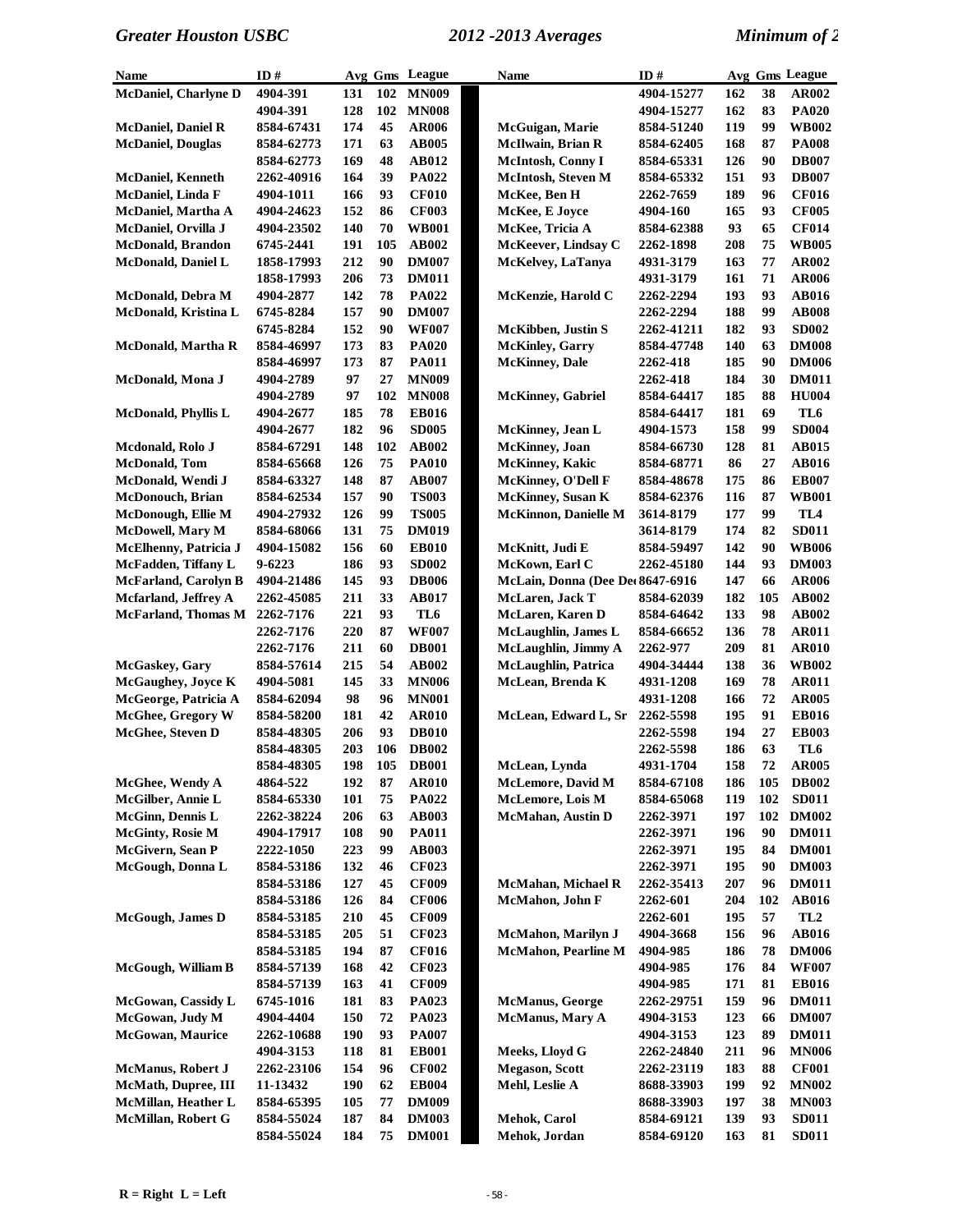| Name                               | ID#               |     |     | Avg Gms League                        | Name                               | ID#         |      |     | Avg Gms League |
|------------------------------------|-------------------|-----|-----|---------------------------------------|------------------------------------|-------------|------|-----|----------------|
| McMillian, Stephen                 | 8584-67940        | 151 | 84  | <b>DM007</b>                          | Mehok, Roger                       | 8584-69117  | 172  | 90  | <b>SD011</b>   |
| <b>McMullen, Dale W</b>            | 8584-59217        | 206 | 99  | <b>CF005</b>                          | <b>Mehornay</b> , Bobby            | 4904-9315   | 138  | 93  | <b>AB016</b>   |
|                                    | 8584-59217        | 200 | 96  | <b>CF013</b>                          |                                    | 4904-9315   | 134  | 102 | <b>AB008</b>   |
| <b>McMullen, Michael D</b>         | 8584-59218        | 183 | 80  | <b>CF005</b>                          | Meigs, H. Douglas                  | 8584-67474  | 111  | 51  | <b>PA004</b>   |
| <b>McMullen, Tammy</b>             | 8584-59219        | 194 | 96  | <b>CF005</b>                          | <b>Meinhart, Peggy L</b>           | 4904-3204   | 130  | 39  | <b>TB003</b>   |
| McMurray, Wayne O                  | 2262-5514         | 186 | 107 | <b>PA020</b>                          | <b>Meinhart</b> , Tom              | 8584-68187  | 161  | 33  | <b>PA001</b>   |
|                                    | 2262-5514         | 175 | 102 | <b>AR002</b>                          | Meisetschlaeger, Chris             | 8584-53378  | 188  | 93  | <b>WF007</b>   |
| McMurtry, Thomas, III 2262-4354    |                   | 191 | 102 | <b>AB002</b>                          | Mejia, Adam A                      | 2262-24698  | 227  | 96  | <b>AR003</b>   |
| <b>McNally, Georgette H</b>        | 4904-604          | 193 | 72  | <b>AR004</b>                          | Mejia, Jesse R                     | 8584-60167  | 185  | 21  | <b>AR003</b>   |
|                                    | 4904-604          | 189 | 86  | <b>AR008</b>                          |                                    | 8584-60167  | 161  | 30  | AR013          |
|                                    | 4904-604          | 174 | 36  | TL <sub>2</sub>                       | Melcer, Randall A                  | 9046-7257   | 190  | 93  | <b>DM007</b>   |
| McNamara, Thomas A                 | 2262-42843        | 142 | 87  | <b>WB006</b>                          | Melchor, Daniel, Jr                | 6745-659    | 223  | 96  | <b>AB002</b>   |
| McNaughton, Jim C                  | 2262-39780        | 189 | 99  | <b>WB008</b>                          |                                    | 6745-659    | 218  | 80  | AR011          |
| <b>McNeal, Lawrence C</b>          | 8584-64872        | 149 | 81  | <b>AB001</b>                          | Melchor, Daniel, Sr                | 2262-18924  | 169  | 87  | <b>AR011</b>   |
| <b>McNeel</b> , William B          | 8584-56988        | 152 | 96  | <b>PA011</b>                          | Melchor, Mary E                    | 4904-2812   | 169  | 96  | <b>AR011</b>   |
| <b>McNeil, Charles L</b>           | 2262-23900        | 175 | 99  | <b>PA020</b>                          | Melghem, Oscar J                   | 2287-3330   | 211  | 95  | <b>AR005</b>   |
| McNew, Jorinda L                   | 4904-24852        | 146 | 89  | <b>CF005</b>                          |                                    | 2287-3330   | 211  | 102 | <b>AR010</b>   |
| McNitt, Gary G                     | 2262-2974         | 163 | 87  | <b>CF005</b>                          |                                    | 2287-3330   | 207  | 86  | <b>AR009</b>   |
| McNulty, Lorei V                   | 4904-1213         | 176 | 88  | <b>TS001</b>                          | Melia, Robert F                    | 2262-3481   | 173  | 96  | PA013          |
| <b>McNulty, Steve D</b>            | 2262-43552        | 161 | 81  | <b>TS001</b>                          | <b>Menard</b> , Arthur             | 11-11977    | 161  | 96  | <b>MN002</b>   |
| McPeters, Richard C                | 2262-18315        | 209 | 93  | <b>CF011</b>                          | <b>Mendeloff, Gary A</b>           | 2262-49949  | 155  | 78  | <b>PA016</b>   |
| McPhail, Mikey                     | 8584-68009        | 175 | 30  | <b>CF003</b>                          | Mendiola, Letecia A                | 8584-68651  | 100  | 24  | <b>AB020</b>   |
| McQueen, Clarence, III 6745-7396   |                   | 201 | 81  | <b>PA010</b>                          | Mendoza, Julie M                   | 4904-2222   | 128  | 72  | <b>HU005</b>   |
| McQueen, Clarence, Jr              | 2262-151          | 224 | 96  | <b>PA007</b>                          | <b>Menke, Peter</b>                | 8584-68647  | 164  | 21  | <b>WB013</b>   |
|                                    | 2262-151          | 215 | 72  | TL <sub>6</sub>                       | Mentzel, Linda H                   | 8584-65345  | 120  | 57  | <b>AB007</b>   |
| <b>Mcqueen, Lawrence</b>           | 2262-34028        | 188 | 61  | <b>PA018</b>                          | Mercado, Mary                      | 8584-67821  | 91   | 72  | <b>AB015</b>   |
| McQueen, Teresa J                  | 4904-31734        | 173 | 39  | <b>PA007</b>                          | Meredith, Jorcie (Joy) M10-1799834 |             | 165  | 93  | <b>DB010</b>   |
| McQurter, Lindsay A                | 8584-57038        | 143 | 93  | <b>CF011</b>                          | <b>Meredith, Roger S</b>           | 8584-65551  | 174  | 84  | <b>CF016</b>   |
| McQurter, Lonnie P, III 8584-68011 |                   | 218 | 36  | <b>CF003</b>                          | Meredith, William (Bo) (2262-32621 |             | 193  | 93  | <b>DB010</b>   |
| McQurter, Lonnie P, III 6745-601   |                   | 211 | 93  | <b>CF011</b>                          | Merritt, Lester A                  | 2262-48766  | 150  | 77  | <b>DM017</b>   |
| McQurter, Lonnie P, Jr 2262-335    |                   | 219 | 99  | <b>CF003</b>                          |                                    | 2262-48766  | 141  | 37  | <b>DM011</b>   |
|                                    | 2262-335          | 215 | 24  | <b>CF011</b>                          | Merritt, Starlina M                | 8584-67637  | 87   | 23  | <b>AR006</b>   |
|                                    | 2262-335          | 209 | 90  | <b>CF016</b>                          | Merriweather, Devin L              | 3675-284864 | 127  | 84  | PA012          |
| <b>McQurter, Tammy L</b>           | 4904-6970         | 153 | 24  | <b>CF003</b>                          | Merten, Dale G                     | 8584-63528  | 108  | 69  | <b>TB003</b>   |
| McRae, John D                      | 8584-65084        | 123 | 42  | AB012                                 | Merten, Don A                      | 8584-63529  | 134  | 81  | <b>TB003</b>   |
|                                    | 8584-65084        | 119 | 60  | <b>AB005</b>                          | Messa, Sharon K                    | 4904-33484  | 158  | 96  | <b>DM009</b>   |
| McRae, Lisa S                      | 4931-1532         | 147 | 84  | <b>CF005</b>                          | Messina, Theresa M                 | 8584-55999  | 140  | 94  | <b>DM002</b>   |
| McRae, Sanida (Sandy)              | 4864-906          | 154 | 90  | <b>AR005</b>                          | <b>Meszaros</b> , Jeremy S         | 8584-68349  | 140  | 72  | <b>TB001</b>   |
| <b>McShane</b> , Nancy M           | 8584-67286        | 117 | 102 | <b>AB002</b>                          | Metoyer, Christopher F 2262-22128  |             | 184  | 89  | <b>SD008</b>   |
| <b>McSwain</b> , Wesley J          | 8584-65111        | 168 | 81  | <b>AB015</b>                          |                                    | 2262-22128  | 178  | 102 | TL5            |
| McVey, Pamelia G                   | 4931-411          | 170 | 98  | ${\bf A}{\bf B}{\bf 0}{\bf 0}{\bf 4}$ | Metoyer, Kim D                     | 4904-14890  | 123  | 69  | TL1            |
| <b>Meacham, Annette</b>            | 8584-61602        | 114 | 84  | <b>DM005</b>                          | <b>Metoyer, Reginald E</b>         | 2262-10018  | 230  | 21  | AR002          |
| Meador, Leonard A                  | 2262-12872        | 190 | 96  | <b>DM002</b>                          |                                    | 2262-10018  | 218  | 99  | <b>PA020</b>   |
|                                    | 2262-12872        | 189 | 93  | <b>DM001</b>                          |                                    | 2262-10018  | 209  | 27  | <b>EB003</b>   |
| <b>Meadows, Dave W</b>             | 2262-49043        | 202 | 75  | <b>CF025</b>                          |                                    | 2262-10018  | 209  | 28  | <b>EB016</b>   |
| Meadows, James J                   | 2262-49046        | 154 | 84  | <b>CF025</b>                          |                                    | 2262-10018  | 209  | 96  | ${\bf SDO05}$  |
| Mealy, Brian O                     | 2262-47636        | 191 | 83  | <b>SD010</b>                          | Mettey, Craig A                    | 2262-3282   | 190  | 45  | <b>WF002</b>   |
|                                    | 2262-47636        | 186 | 21  | <b>SD002</b>                          |                                    | 2262-3282   | 175  | 48  | <b>WF008</b>   |
|                                    | 2262-47636        | 186 | 72  | <b>SD006</b>                          | Mettey, Troy A                     | 2262-27749  | 154  | 45  | <b>WF002</b>   |
| <b>Means</b> , Vincent             | 8584-68387        | 161 | 60  | <b>AB018</b>                          | Metzger, Pat                       | 8584-68205  | 82   | 30  | <b>SD003</b>   |
| Mears, Patricia A                  | 4904-31444        | 120 | 76  | <b>TB001</b>                          | Meyer, Christopher B               | 8584-60178  | 160  | 81  | <b>SD002</b>   |
| <b>Mears, Rodney D</b>             | <b>2262-46033</b> | 189 | 86  | <b>TB001</b>                          | Meyer, David W                     | 8584-66561  | 141  | 72  | <b>WB013</b>   |
| Medbury, Lou Ann                   | 4904-3113         | 173 | 87  | <b>EB001</b>                          | Meyer, Kyle R                      | 8584-65256  | 158  | 87  | <b>PA008</b>   |
|                                    | 4904-3113         | 169 | 90  | <b>EB015</b>                          | Meyer, Paul D                      | 2262-24607  | 204  | 90  | <b>CF013</b>   |
| <b>Medbury, Scott T</b>            | 2262-3566         | 152 | 94  | <b>EB001</b>                          |                                    | 2262-24607  | 203  | 93  | <b>EB006</b>   |
| <b>Medbury, Warren S</b>           | 6745-97           | 182 | 90  | <b>EB001</b>                          |                                    | 2262-24607  | 202  | 84  | <b>WB005</b>   |
| <b>Medina</b> , Martin T           | 2262-7953         | 182 | 42  | <b>PA007</b>                          | Meza, Israel                       | 2262-2924   | 224  | 93  | <b>AR011</b>   |
| Medina, Thomas E                   | 8584-54297        | 174 | 48  | <b>AB012</b>                          |                                    | 2262-2924   | 222  | 90  | <b>AR003</b>   |
| Meza, Sid C                        | 2287-740          | 197 | 87  | <b>AR011</b>                          | Miller, Steven M                   | 6745-121    | 220  | 26  | <b>CF016</b>   |
|                                    | 2287-740          | 196 | 81  | <b>AR003</b>                          |                                    | 6745-121    | 219  | 29  | <b>TS001</b>   |
| Miceli-Hoffman, Gina               | 3132-3025         | 140 | 98  | <b>SD010</b>                          |                                    | 6745-121    | 211  | 95  | <b>EB006</b>   |
| Michael, David P                   | 8584-60658        | 167 | 73  | <b>WB004</b>                          |                                    | 6745-121    | 1157 | 95  | <b>EB001</b>   |
| <b>Michael, Debby S</b>            | 4904-25064        | 154 | 93  | <b>WB004</b>                          | Miller, Susan A                    | 4904-21052  | 152  | 72  | <b>TS005</b>   |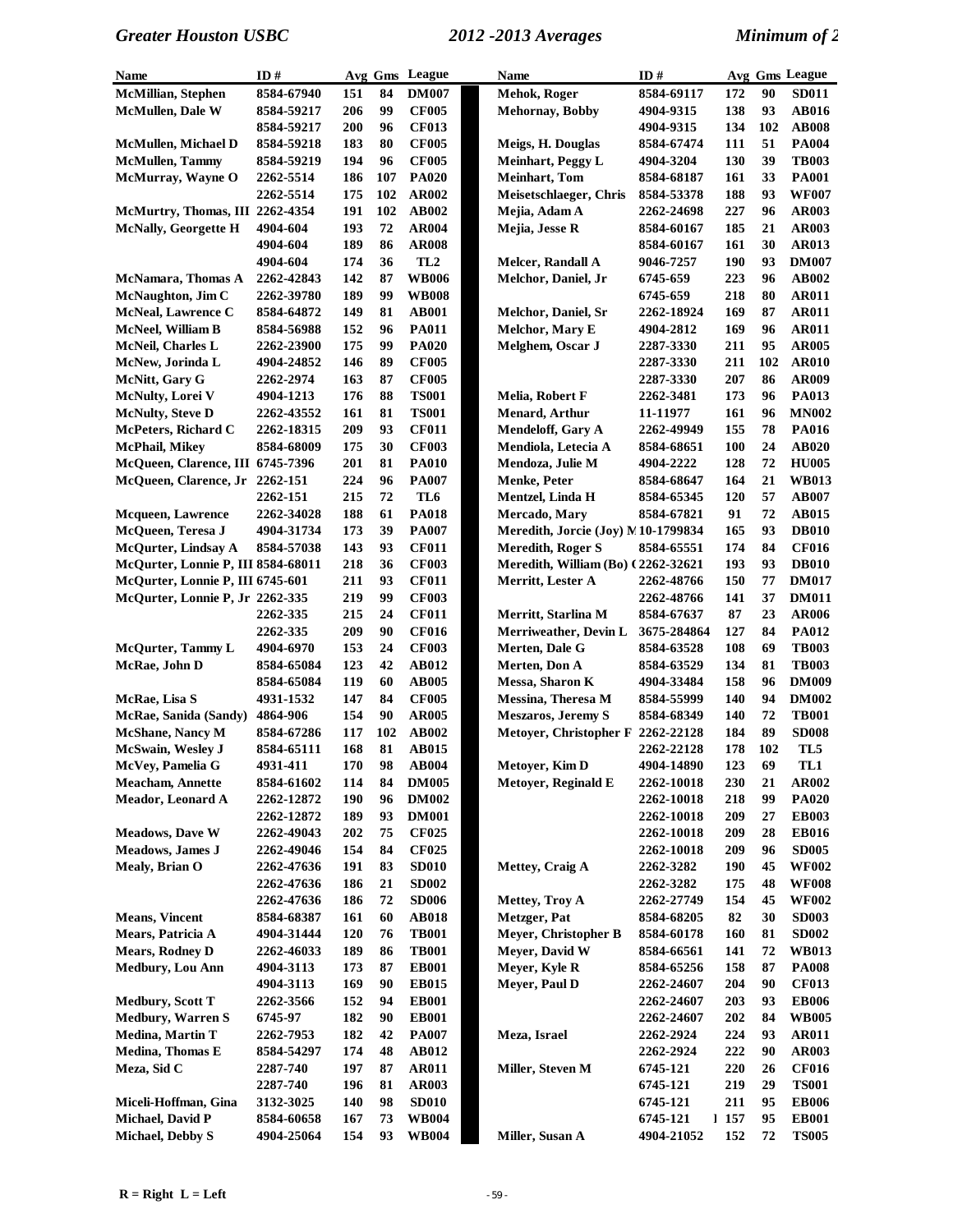| Name                               | ID#        | Avg Gms    |     | League       | <b>Name</b>                    | ID#        |     |     | Avg Gms League |
|------------------------------------|------------|------------|-----|--------------|--------------------------------|------------|-----|-----|----------------|
| Michael, Paul H                    | 2262-44413 | 169        | 90  | <b>EB007</b> | Miller, Todd T                 | 8584-68093 | 186 | 102 | <b>DB002</b>   |
| Michael, Rebecca J                 | 8584-67297 | 108        | 108 | <b>AB002</b> | Miller, Tracy C                | 4904-12271 | 129 | 81  | <b>CF011</b>   |
| <b>Michael, Tommy D</b>            | 2262-35349 | 170        | 87  | <b>WB004</b> | <b>Miller, William Gregory</b> | 987-5727   | 195 | 24  | <b>MN005</b>   |
| Michalak, Eric A                   | 2262-32158 | 207        | 87  | <b>WF007</b> |                                | 987-5727   | 192 | 77  | <b>MN013</b>   |
| <b>Middleton, Andrew P</b>         | 8584-66566 | 170        | 90  | <b>CF001</b> |                                | 987-5727   | 182 | 46  | TL6            |
| <b>Middleton, Craig E</b>          | 2262-27910 | 167        | 75  | <b>PA004</b> |                                | 987-5727   | 182 | 102 | <b>HU002</b>   |
| Midkiff, Daniel P                  | 6745-3289  | 165        | 81  | <b>TB001</b> |                                | 987-5727   | 181 | 99  | <b>HU006</b>   |
| Mielke, Jaymie M                   | 8584-65443 | 123        | 96  | <b>MN013</b> | Millien, Mary M                | 8584-68252 | 67  | 54  | <b>TS003</b>   |
| Mikolas, John L                    | 8584-51532 | 176        | 96  | <b>SD008</b> | Millinich, Kraig K             | 2262-45565 | 120 | 99  | <b>MN013</b>   |
| Mikolas, Kim J                     | 8584-51533 | 142        | 93  | <b>SD008</b> | Mills, Charlie G               | 2287-160   | 239 | 48  | <b>AR009</b>   |
| Mikolasovich, Michael P 8584-67469 |            | 120        | 71  | <b>PA004</b> | Mills, Debra S                 | 4904-33646 | 175 | 99  | <b>MN005</b>   |
| Mikolasovich, Rebecca R8584-67470  |            | 125        | 75  | <b>PA004</b> | Mills, Kirby Z                 | 2262-47990 | 187 | 102 | <b>MN005</b>   |
| Mikulenka, Melanie                 | 8584-68410 | 126        | 84  | <b>AB018</b> | Mills, Michael A               | 8584-65540 | 182 | 48  | <b>AR013</b>   |
| Milazzo, Trisha                    | 8584-68319 | 110        | 69  | <b>SD008</b> | Mills, Michael L               | 2271-106   | 224 | 105 | <b>AB006</b>   |
| Milder, Michael L                  | 2262-24675 | 212        | 93  | <b>TS002</b> |                                | 2271-106   | 216 | 45  | <b>AB015</b>   |
| Miles, Jack                        | 2262-39766 | 176        | 30  | <b>AR006</b> | Mills, Rena D                  | 4946-85    | 198 | 68  | <b>AB006</b>   |
| Miles, Terry W                     | 8584-66347 | 137        | 51  | <b>PA004</b> |                                | 4946-85    | 185 | 65  | <b>AB015</b>   |
| Milette, Michael H                 | 8584-63773 | 193        | 87  | <b>CF013</b> | Mills, Robert L                | 2262-35091 | 164 | 96  | <b>WB005</b>   |
|                                    | 8584-63773 | 185        | 88  | <b>TS002</b> | Milner, Bob W                  | 8584-52463 | 173 | 45  | <b>EB009</b>   |
| Milette, Ritha                     | 8584-64212 | 128        | 93  | <b>TS002</b> | Milton, David J                | 2262-2984  | 207 | 93  | <b>DM007</b>   |
| <b>Milewits, Marvin</b>            | 2262-45698 | 164        | 69  | <b>PA016</b> | Mimms, Helga                   | 8584-57280 | 137 | 93  | PA022          |
| Miller, Annette M                  | 4904-34676 | 160        | 99  | <b>CF005</b> |                                | 8584-57280 | 135 | 78  | <b>PA003</b>   |
| Miller, Barbara A                  | 4904-318   | 158        | 87  | <b>CF003</b> | Mims, Stephanie R              | 4904-33068 | 116 | 76  | <b>AR005</b>   |
| Miller, Brad G                     | 2262-47429 | 220        | 96  | <b>CF005</b> | Minar, Cathy H                 | 8584-65488 | 134 | 80  | <b>EB015</b>   |
| Miller, Brian (Kelly)              | 8584-52244 | 207        | 102 | <b>CF003</b> | Minard, Mark J                 | 546-390    | 199 | 90  | <b>CF016</b>   |
| <b>Miller, Carole A</b>            | 4904-19380 | 140        | 83  | <b>WB008</b> | Minier, Paul D                 | 2243-15024 | 230 | 96  | <b>CF013</b>   |
| Miller, Cody                       | 6745-6270  | 206        | 48  | <b>MN005</b> | Minier, Rick A                 | 2262-34243 | 240 | 42  | <b>CF016</b>   |
| Miller, Colby G                    | 6745-4507  | 176        | 84  | <b>CF011</b> |                                | 2262-34243 | 233 | 84  | <b>CF013</b>   |
| <b>Miller, Courtney D</b>          | 4904-34936 | 143        | 63  | <b>EB016</b> | Mininni, AJ                    | 8584-68114 | 182 | 21  | <b>SD007</b>   |
| Miller, David P                    | 8584-57094 | 183        | 35  | AB019        | Minter, Michael N, Jr          | 8584-59565 | 120 | 90  | <b>MN007</b>   |
|                                    | 8584-57094 | 171        | 39  | <b>AB020</b> | Mintz, Christel H              | 4904-28917 | 154 | 87  | <b>EB001</b>   |
| Miller, Doi                        | 8584-67892 | 155        | 57  | <b>AB016</b> | Miranda, Anita M               | 4904-20880 | 121 | 90  | <b>CF002</b>   |
| Miller, Floyd L                    | 2262-502   | 175        | 93  | <b>SD006</b> | Mire, Lola S                   | 4904-34480 | 146 | 87  | <b>TS002</b>   |
| Miller, Freddie D                  | 8584-61022 | 163        | 48  | <b>CF011</b> | <b>Mireles, Tony</b>           | 2262-1781  | 221 | 42  | <b>CF011</b>   |
| Miller, Gayle E                    | 4904-1692  | 157        | 93  | <b>DM011</b> |                                | 2262-1781  | 221 | 71  | <b>DM006</b>   |
| Miller, George "Ray" R 2262-25361  |            | 196        | 72  | <b>SD010</b> | Mirshak, David W               | 2262-33681 | 215 | 87  | <b>TS001</b>   |
|                                    | 2262-25361 | 193        | 96  | <b>SD006</b> | Mirshak, Kim R                 | 2262-20954 | 174 | 99  | <b>TS001</b>   |
|                                    | 2262-25361 | 191        | 92  | <b>PA007</b> | Mirshak, Michelle              | 8584-56043 | 144 | 90  | <b>TS001</b>   |
| Miller, Gloria G                   | 8584-68476 | 105        | 81  | <b>TS005</b> | Mirshak, Sharon                | 4904-20001 | 117 | 30  | <b>TS001</b>   |
| Miller, Guy M                      | 2262-1229  | 208        | 96  | <b>EB003</b> | Misrack, Ron A                 | 8584-68360 | 134 | 90  | <b>PA016</b>   |
| Miller, Jacqueline                 | 4904-12990 | 171        | 61  | <b>SD005</b> | Missouria, Tonya S             | 4904-20796 | 181 | 68  | TL4            |
| Miller, James E                    | 2294-15591 | 199        | 96  | <b>SD005</b> | Mitchell, Bettye A             | 4904-9080  | 114 | 87  | <b>DM001</b>   |
|                                    | 2294-15591 | 188        | 102 | <b>SD010</b> |                                | 4904-9080  | 114 | 93  | <b>DM002</b>   |
|                                    | 2294-15591 | 183        | 94  | TL5          | Mitchell, Bobby R              | 2262-3834  | 192 | 87  | <b>EB016</b>   |
| Miller, Jim R                      | 2252-224   | 198        | 99  | <b>AR005</b> |                                | 2262-3834  | 191 | 95  | <b>EB001</b>   |
| Miller, John T                     | 8584-57746 | 187        | 42  | <b>PA008</b> |                                | 2262-3834  | 189 | 108 | <b>SD010</b>   |
| Miller, Larry S                    | 2262-5291  | 193        | 78  | <b>AB004</b> |                                | 2262-3834  | 169 | 68  | TL6            |
| Miller, Lorain                     | 4904-3660  | 147        | 88  | <b>AR001</b> | <b>Mitchell, Brandon D</b>     | 6745-6010  | 202 | 54  | <b>SD010</b>   |
| <b>Miller, Nicholas</b>            | 8584-61498 | 197        | 81  | <b>CF011</b> |                                | 6745-6010  | 198 | 81  | <b>SD005</b>   |
| Miller, Ray B                      | 8584-67285 | 189        | 90  | AB002        |                                | 6745-6010  | 191 | 55  | TL6            |
| Miller, Richard                    | 8584-68631 | 158        | 45  | <b>PA008</b> | Mitchell, Charles B            | 2262-9932  | 171 | 90  | <b>DM001</b>   |
| Miller, Rodney V                   | 2262-444   | 180        | 75  | <b>WB005</b> |                                | 2262-9932  | 171 | 93  | <b>DM002</b>   |
|                                    | 2262-444   | <b>180</b> | 78  | <b>WB006</b> | Mitchell, Clarence J           | 8584-60493 | 133 | 81  | <b>AR001</b>   |
| Miller, Ronnie L                   | 6745-565   | 203        | 88  | <b>DB010</b> | Mitchell, Darrell K            | 2262-15285 | 194 | 70  | TL6            |
| Miller, Sally J                    | 4904-1361  | 125        | 35  | <b>EB015</b> |                                | 2262-15285 | 194 | 99  | <b>SD006</b>   |
|                                    | 4904-1361  | 122        | 45  | <b>EB001</b> |                                | 2262-15285 | 192 | 54  | <b>SD010</b>   |
| Miller, Sam                        | 4904-578   | 163        | 70  | <b>PA004</b> | Mitchell, David G              | 2262-428   | 211 | 90  | <b>AB002</b>   |
| Miller, Sean F                     | 2262-26583 | 172        | 36  | <b>EB016</b> |                                | 2262-428   | 207 | 90  | <b>AB003</b>   |
| Miller, Sirinart M                 | 8584-60203 | 152        | 54  | <b>AB008</b> | Mitchell, Derrick A            | 2262-11645 | 202 | 69  | <b>SD005</b>   |
|                                    | 2262-11645 | 199        | 70  | TL6          | Money, Cheryl A                | 4904-26118 | 164 | 90  | <b>CF018</b>   |
| Mitchell, Eric D                   | 2262-7580  | 198        | 81  | <b>SD010</b> |                                | 4904-26118 | 162 | 48  | <b>WF002</b>   |
|                                    | 2262-7580  | 195        | 68  | TL6          |                                | 4904-26118 | 157 | 90  | <b>WF007</b>   |
|                                    | 2262-7580  | 195        | 75  | <b>SD005</b> |                                | 4904-26118 | 154 | 48  | <b>WF008</b>   |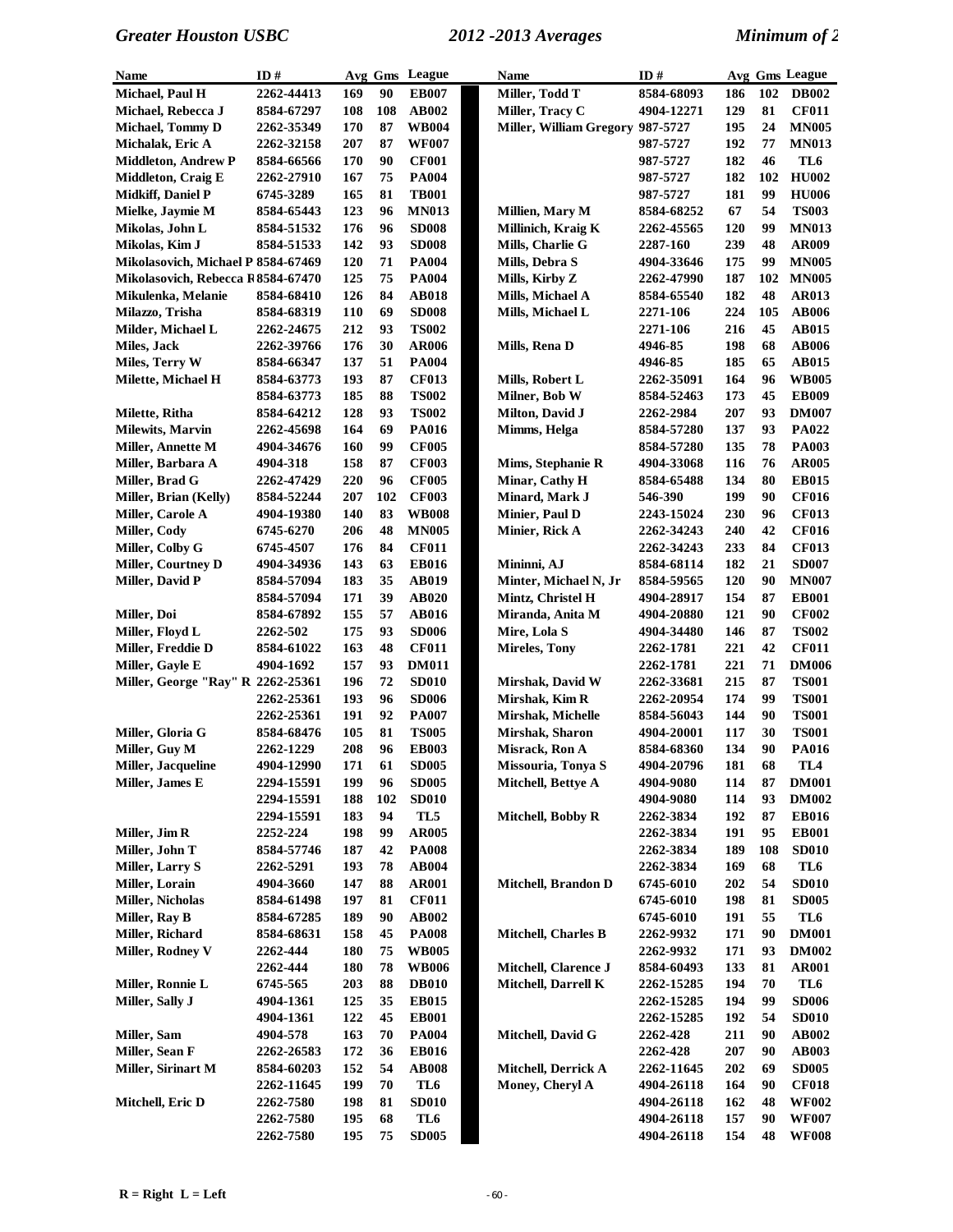| <b>Name</b>                | ID#               |     |     | Avg Gms League  | <b>Name</b>                       | ID#        |     |     | Avg Gms League |
|----------------------------|-------------------|-----|-----|-----------------|-----------------------------------|------------|-----|-----|----------------|
| Mitchell, Jadrian K        | 8584-64223        | 141 | 97  | <b>HU005</b>    | Monk, Deborah N                   | 8584-68443 | 65  | 35  | <b>SD001</b>   |
| Mitchell, Jamie N          | 6745-213          | 213 | 30  | AB002           | Monk, Freda                       | 4904-13027 | 141 | 75  | <b>MN003</b>   |
| Mitchell, Janie            | 4904-14891        | 125 | 86  | <b>SD002</b>    | Monro, David                      | 8584-65171 | 173 | 99  | <b>WB007</b>   |
| Mitchell, Jean             | 4904-860          | 156 | 81  | <b>DM003</b>    | Monro, Deanne                     | 8584-65168 | 164 | 99  | <b>WB007</b>   |
| Mitchell, Jimmy E          | 2262-2767         | 156 | 21  | <b>CF025</b>    | Monroe, Michael A                 | 8584-67722 | 173 | 39  | <b>WF007</b>   |
| <b>Mitchell, Larry</b>     | 8584-63987        | 169 | 99  | <b>WB007</b>    | Montalbano, Michael A 2262-36451  |            | 170 | 87  | <b>WB008</b>   |
| Mitchell, Michael J        | 2262-5210         | 197 | 105 | <b>PA020</b>    | Montemayor, Angela L              | 4904-16108 | 196 | 96  | <b>SD002</b>   |
| <b>Mitchell, Nathaniel</b> | 2262-2533         | 187 | 51  | <b>CF005</b>    | Montemayor, Daniella G 9046-8586  |            | 85  | 36  | <b>DB003</b>   |
| Mitchell, Pat A            | 4904-30159        | 80  | 60  | <b>EB015</b>    | Montemayor, Israel "Izz 2262-28   |            | 218 | 94  | <b>SD002</b>   |
| Mitchell, Reggie L         | 8584-67587        | 187 | 90  | <b>WB004</b>    | <b>Montgomery, Hattie R</b>       | 4904-1885  | 154 | 21  | <b>SD006</b>   |
| Mitchell, Wesley B         | 2287-3134         | 174 | 93  | <b>AB017</b>    | Montgomery, Jesse T               | 8584-68329 | 113 | 45  | <b>AR013</b>   |
| Mitchell, Will L           | 10-1984753        | 152 | 21  | <b>WF009</b>    | Montgomery, Robert L, 2262-491    |            | 169 | 92  | <b>SD006</b>   |
| Mitchener, Lynnette A      | 4904-13110        | 137 | 81  | <b>TS005</b>    | Moody, Mike B                     | 8584-66120 | 134 | 48  | <b>PA008</b>   |
| Mitschke, John P           | <b>2262-40308</b> | 172 | 45  | <b>CF021</b>    | Moolchan, Abdiel                  | 2262-44337 | 187 | 75  | <b>TSY01</b>   |
|                            | 2262-40308        | 157 | 45  | <b>CF019</b>    | Moon, Jeffery M                   | 8584-56619 | 137 | 98  | <b>MN002</b>   |
| Mittendorf, Terry L        | 2262-47223        | 193 | 87  | <b>AR011</b>    | Moon, Roger D                     | 2262-39518 | 189 | 87  | <b>DM011</b>   |
| Miura, Nicholas P          | 8584-64530        | 177 | 87  | <b>SD011</b>    | <b>Moon</b> , Shane               | 8584-64743 | 156 | 72  | <b>DM014</b>   |
| <b>Mobley, Billy D</b>     | 2262-7581         | 185 | 93  | <b>EB001</b>    |                                   | 8584-64743 | 152 | 78  | <b>PA004</b>   |
|                            | 2262-7581         | 179 | 62  | TL6             | <b>Mooney, Kent B</b>             | 8584-56310 | 127 | 33  | <b>PA004</b>   |
|                            | 2262-7581         | 178 | 87  | <b>SD010</b>    | Moore, Andrea S                   | 4904-4218  | 133 | 39  | <b>PA016</b>   |
| <b>Mobley, Nicholas D</b>  | 2262-33420        | 203 | 85  | TL6             | Moore, Anetha G                   | 4904-26239 | 145 | 79  | <b>WF009</b>   |
| Mocek, Caroline M          | 4904-1001         | 138 | 90  | <b>DM008</b>    | Moore, Aubrey D, Jr               | 2262-6845  | 201 | 99  | <b>MN005</b>   |
| <b>Modisette, Donald W</b> | <b>2262-50013</b> | 180 | 51  | <b>DB001</b>    |                                   | 2262-6845  | 193 | 102 | <b>WB005</b>   |
|                            | 2262-50013        | 177 | 78  | <b>DB009</b>    | Moore, Betty J                    | 4904-19724 | 135 | 75  | <b>SD001</b>   |
| Modisette, Donald, Jr      | 6745-8359         | 198 | 78  | <b>DB009</b>    | <b>Moore, Brandy</b>              | 8584-68394 | 118 | 90  | <b>AB018</b>   |
|                            | 6745-8359         | 196 | 45  | <b>DB001</b>    | Moore, Brandy N                   | 8584-68915 | 123 | 27  | <b>TS002</b>   |
| Modrzejewski, Joe D        | 2262-4303         | 189 | 102 | <b>CF003</b>    | Moore, Carrie M                   | 8584-65514 | 130 | 24  | PA013          |
|                            | <b>2262-4303</b>  | 183 | 98  | <b>CF008</b>    | Moore, Charles L                  | 8584-59405 | 198 | 78  | <b>TS002</b>   |
| Moe, Debra D               | 4904-20521        | 128 | 93  | <b>MN002</b>    | <b>Moore, Charles W</b>           | 2262-49274 | 139 | 93  | <b>MN008</b>   |
| Moeller, Gary P            | 2262-9557         | 159 | 87  | <b>AB017</b>    |                                   | 2262-49274 | 137 | 96  | <b>MN009</b>   |
| Moen, Stuart E             | 2262-4628         | 174 | 84  | <b>EB003</b>    | Moore, Chris R                    | 8584-67172 | 160 | 45  | <b>WB005</b>   |
| Moffett, James W           | 2262-369          | 187 | 89  | <b>DM006</b>    | Moore, Cindy L                    | 4904-32425 | 138 | 30  | <b>PA016</b>   |
| Moffitt, Edward L          | 2262-40869        | 228 | 99  | <b>AR009</b>    | Moore, Dawn M                     | 4904-15640 | 164 | 96  | <b>AB017</b>   |
|                            | 2262-40869        | 227 | 96  | <b>AR011</b>    | Moore, Deborah A                  | 4904-5013  | 164 | 90  | <b>EB016</b>   |
|                            | 2262-40869        | 224 | 99  | <b>AR010</b>    |                                   | 4904-5013  | 153 | 108 | TL1            |
| Mogard, Cary J             | 8584-50548        | 214 | 84  | <b>CFY05</b>    | Moore, Dennis M                   | 2262-42936 | 176 | 42  | <b>SD007</b>   |
| Mogard, Shari L            | 4904-2262         | 173 | 86  | <b>CFY05</b>    | Moore, Diane E                    | 4904-3520  | 160 | 60  | <b>MN005</b>   |
|                            | 4904-2262         | 171 | 78  | <b>CF014</b>    | Moore, Gary L, Sr                 | 2262-35798 | 161 | 75  | <b>WB008</b>   |
| <b>Mogollion, Francys</b>  | 8584-59457        | 181 | 42  | <b>PA013</b>    | Moore, James C                    | 2262-32201 | 196 | 99  | <b>DM007</b>   |
|                            | 8584-59457        | 181 | 57  | <b>DM014</b>    |                                   | 2262-32201 | 189 | 66  | <b>DM010</b>   |
| Mohr, Jennifer R           | 8584-65132        | 136 | 78  | <b>MN002</b>    |                                   | 2262-32201 | 187 | 93  | <b>DM011</b>   |
| Mohs, Andrea K             | 8584-56987        | 129 | 81  | <b>TS001</b>    |                                   | 2262-32201 | 165 | 87  | <b>HU006</b>   |
| Mohs, Marilyn K            | 4904-13033        | 168 | 93  | <b>TS001</b>    | Moore, James P                    | 8584-51534 | 189 | 96  | <b>SD008</b>   |
| Mohwinkel, Tessa S         | 4904-13725        | 201 | 99  | <b>AB006</b>    | Moore, Jim                        | 8584-60473 | 141 | 99  | PA022          |
|                            | 4904-13725        | 198 | 85  | TL <sub>4</sub> |                                   | 8584-60473 | 140 | 99  | PA021          |
| <b>Mohwinkel, Thomas A</b> | 2262-5151         | 224 | 90  | AR009           | Moore, John D                     | 2262-34053 | 194 | 69  | <b>HU006</b>   |
|                            | 2262-5151         | 207 | 55  | TL6             |                                   | 2262-34053 | 193 | 98  | <b>DB002</b>   |
| Molenaar, Hank             | 8584-58312        | 160 | 96  | AB015           | Moore, Jonathon A                 | 8584-67471 | 115 | 63  | <b>PA004</b>   |
| Molina, Hector P           | 2262-45083        | 165 | 103 | <b>AB006</b>    | Moore, Kenneth (Kim) N 8584-51536 |            | 162 | 96  | <b>SD008</b>   |
| Molina, Josie              | 8004-2621         | 175 | 96  | AB004           | Moore, Larry                      | 2262-6191  | 207 | 80  | <b>AR002</b>   |
| Molina, Rudy               | 8004-2622         | 172 | 99  | <b>AB004</b>    |                                   | 2262-6191  | 200 | 84  | <b>PA020</b>   |
|                            | 8004-2622         | 164 | 24  | AB002           | Moore, Mary A                     | 4904-21882 | 112 | 90  | <b>WB008</b>   |
| Molitor, Michael A         | 6745-6680         | 195 | 93  | <b>DM006</b>    | Moore, Melissa                    | 6745-7916  | 138 | 42  | <b>PA016</b>   |
|                            | 6745-6680         | 194 | 21  | <b>CF005</b>    | Moore, Perry W                    | 2262-45326 | 172 | 93  | <b>SD008</b>   |
| Mollard, Rita B            | 8584-59106        | 130 | 81  | <b>WB006</b>    | Moore, Ron "Spook" B              | 2262-45699 | 178 | 51  | <b>PA016</b>   |
| Mollard, Tex               | 8584-59105        | 173 | 90  | <b>WB006</b>    | Moore, Ronald K                   | 2262-5596  | 171 | 90  | <b>EB016</b>   |
| Mollett, Phil E            | 8584-56435        | 177 | 93  | AB015           | Moore, Sandra L                   | 8584-50608 | 140 | 81  | <b>WB010</b>   |
| Molsbee, Rick W            | 2287-3544         | 190 | 98  | <b>MN008</b>    | Moore, Steven A                   | 2262-43083 | 168 | 87  | <b>PA016</b>   |
| Mondragon, Julie M         | 4904-8827         | 164 | 96  | <b>CF008</b>    | Moore, Terri A                    | 8584-53337 | 134 | 92  | <b>SD008</b>   |
| <b>Mondragon, Tony R</b>   | 2262-10013        | 189 | 102 | <b>CF008</b>    | Moquin, Gary P                    | 2262-10394 | 163 | 102 | <b>WB005</b>   |
|                            | 2262-10394        | 161 | 99  | <b>WB008</b>    |                                   | 9035-1475  | 136 | 81  | <b>AR006</b>   |
| Moquin, Gary P, II         | 2262-37024        | 161 | 99  | <b>WB008</b>    |                                   | 9035-1475  | 136 | 84  | <b>AR011</b>   |
| Morales, Ismael C          | 8584-56688        | 197 | 51  | <b>SD006</b>    | Moseby, Ike                       | 8584-63342 | 220 | 51  | <b>DB001</b>   |
|                            |                   |     |     |                 |                                   |            |     |     |                |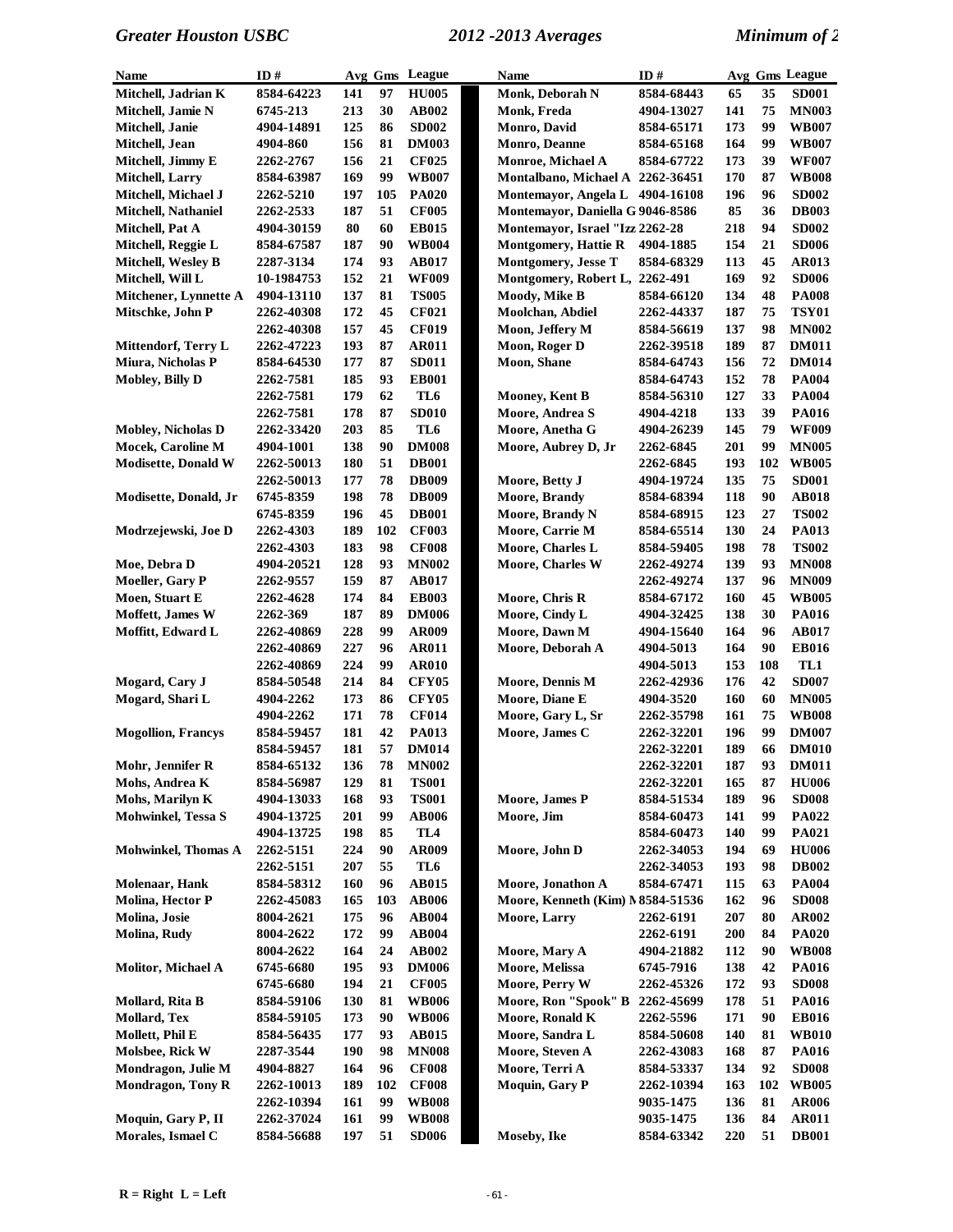| Name                              | ID#        |     | Avg Gms | League          | Name                              | ID#        |            |     | Avg Gms League  |
|-----------------------------------|------------|-----|---------|-----------------|-----------------------------------|------------|------------|-----|-----------------|
|                                   | 8584-56688 | 196 | 93      | <b>SD008</b>    |                                   | 8584-63342 | 217        | 44  | <b>DB010</b>    |
|                                   | 8584-56688 | 193 | 48      | <b>SD005</b>    |                                   | 8584-63342 | 211        | 74  | <b>PA007</b>    |
|                                   | 8584-56688 | 191 | 105     | <b>SD010</b>    |                                   | 8584-63342 | 205        | 69  | TL6             |
| Morales, Mark S                   | 2262-18732 | 201 | 89      | <b>SD002</b>    | <b>Moseley, Tammy N</b>           | 8584-66567 | 129        | 66  | <b>CF005</b>    |
| Moran, Terry S                    | 4904-5091  | 119 | 27      | <b>DM019</b>    | Moseng, Rick A                    | 2262-9317  | 233        | 86  | <b>AR009</b>    |
| Morel, Cindy L                    | 8584-54874 | 193 | 54      | <b>CF011</b>    |                                   | 2262-9317  | 232        | 99  | <b>AR010</b>    |
|                                   | 8584-54874 | 192 | 63      | <b>CF003</b>    |                                   | 2262-9317  | 213        | 79  | <b>WF007</b>    |
| Moreland, Kerry M                 | 4590-13    | 222 | 84      | <b>CF011</b>    | Moses, Reginald C                 | 2262-31246 | 207        | 89  | <b>CF016</b>    |
|                                   |            |     | 84      |                 |                                   |            | 207        | 93  | <b>PA007</b>    |
|                                   | 4590-13    | 220 |         | <b>CF005</b>    |                                   | 2262-31246 |            |     |                 |
|                                   | 4590-13    | 215 | 90      | <b>CF013</b>    |                                   | 2262-31246 | 207        | 102 | <b>DB001</b>    |
|                                   | 4590-13    | 212 | 84      | TL <sub>4</sub> |                                   | 2262-31246 | 194        | 53  | TL6             |
| Moreland, Maria D                 | 4904-18382 | 185 | 93      | <b>EB001</b>    | Moshay, Alida M                   | 4904-1105  | 191        | 78  | <b>AR005</b>    |
| Moreland, Max E                   | 2262-41203 | 177 | 96      | <b>EB001</b>    |                                   | 4904-1105  | 177        | 78  | TL <sub>4</sub> |
| Moreno, Aaron                     | 6745-2794  | 195 | 39      | <b>WF002</b>    | Mosley, Elzie                     | 2262-15881 | 167        | 36  | <b>WB009</b>    |
|                                   | 6745-2794  | 189 | 24      | <b>WF008</b>    | <b>Mosley, Rosetta</b>            | 4904-33683 | 147        | 102 | <b>WB002</b>    |
| Moreno, Adolph E, Jr              | 2262-16189 | 204 | 69      | <b>SD002</b>    | Mosquera, Mercedes R 8584-68340   |            | 81         | 21  | <b>CF015</b>    |
| Moreno, Christina Z               | 4904-20831 | 162 | 36      | <b>WB002</b>    | Mott, Alvin                       | 2229-3901  | 167        | 36  | <b>HU001</b>    |
| Moreno, Mario G                   | 2262-4340  | 182 | 93      | <b>WB005</b>    | <b>Moulder, Robert S</b>          | 2262-45944 | 178        | 93  | <b>AB017</b>    |
|                                   | 2262-4340  | 179 | 99      | <b>WB007</b>    | <b>Moulton, Angelique M</b>       | 8584-50659 | 158        | 78  | <b>WF009</b>    |
|                                   | 2262-4340  | 176 | 90      | <b>CF011</b>    | <b>Moulton, Deverton A</b>        | 8584-50658 | 158        | 81  | <b>WF009</b>    |
| Moreno, Pete E                    | 8584-68746 | 130 | 33      | <b>AR001</b>    | Mowles, Kevin R                   | 2287-193   | 187        | 87  | <b>CF011</b>    |
| Moreno, Rick R                    | 8584-65307 | 146 | 68      | <b>AB006</b>    | Moy, Jeannette (Jo) G             | 4904-29769 | 152        | 93  | <b>AR008</b>    |
| Moreno, Todd D                    | 2270-1658  | 203 | 65      | TL6             | Moya, Tammie M                    | 8584-68127 | 116        | 42  | <b>SD007</b>    |
| Morgan, Diane M                   | 4889-2494  | 128 | 21      | <b>TSY01</b>    | Mrzyglod, Corinne A               | 4904-137   | 157        | 93  | <b>CF018</b>    |
| Morgan, Jerry W                   | 8584-57609 | 188 | 27      | <b>SD005</b>    | <b>Muehr, Dorothy K</b>           | 4904-18288 | 147        | 93  | <b>AR004</b>    |
| Morgan, Judy A                    |            |     | 89      |                 |                                   |            |            | 87  | <b>EB015</b>    |
|                                   | 4904-1167  | 140 |         | <b>WB013</b>    | Mueller, Erna                     | 4904-6744  | 148        |     |                 |
| Morgan, Marvin J                  | 8584-68784 | 163 | 27      | <b>TSY01</b>    | Mueller, Joelle L                 | 4904-19628 | 166        | 78  | <b>PA016</b>    |
| Morgan, William (Billy) 12252-383 |            | 222 | 108     | <b>AB006</b>    | Mueller, Mike S                   | 8584-68505 | 122        | 69  | <b>CF011</b>    |
|                                   | 2252-383   | 213 | 57      | <b>AR010</b>    | Muench, Susan J                   | 4904-1725  | 174        | 99  | AB002           |
| Morin, Robert V                   | 2262-3992  | 187 | 90      | <b>AR003</b>    | Mui, Vu Q                         | 8584-67738 | 168        | 101 | <b>WB008</b>    |
| Moroney, Greg R                   | 8584-68136 | 171 | 48      | <b>AB020</b>    | Muirhead, Rhonda P                | 4904-6418  | 149        | 75  | <b>WB001</b>    |
|                                   | 8584-68136 | 153 | 33      | AB019           | <b>Mulkins, Karen A</b>           | 8584-68652 | 97         | 42  | <b>AB020</b>    |
| Morris, Alexander                 | 8584-66699 | 201 | 96      | <b>SD002</b>    | Mullane, Connie L                 | 8584-65361 | 123        | 87  | <b>HU005</b>    |
| Morris, Angelique M               | 4904-7941  | 198 | 90      | <b>SD002</b>    | Mullane, David                    | 8584-65362 | 144        | 87  | <b>HU005</b>    |
|                                   | 4904-7941  | 185 | 41      | TL <sub>4</sub> | Mullane, John T                   | 8584-65364 | 162        | 24  | <b>HU005</b>    |
| Morris, Carol M                   | 4904-32779 | 148 | 84      | <b>TS003</b>    | Mullane, Liz                      | 8584-65363 | 135        | 90  | <b>HU005</b>    |
| Morris, Donald                    | 8584-68428 | 120 | 84      | <b>DM012</b>    | <b>Mullane</b> , Tommy            | 8584-68259 | 137        | 69  | <b>HU005</b>    |
| Morris, Emma J                    | 4904-34657 | 127 | 93      | <b>HU004</b>    | Mullens, Donald G                 | 2262-10532 | 192        | 21  | <b>MN005</b>    |
| Morris, Gabriel J                 | 8584-68204 | 122 | 30      | <b>SD003</b>    |                                   | 2262-10532 | 181        | 96  | <b>MN008</b>    |
| Morris, Lakeisha T                | 4931-2762  | 188 | 87      | <b>AR005</b>    | Mullikin, Joseph A                | 2262-24442 | 202        | 99  | <b>MN002</b>    |
| Morris, Melvin M                  | 2262-8858  | 171 | 90      | <b>TS003</b>    | <b>Mullikin</b> , Paige           | 8584-67822 | 132        | 93  | <b>AB015</b>    |
| Morris, Nancy J                   | 8584-48376 | 142 | 89      | <b>AR004</b>    | Mullikin, Susan F                 | 4904-9843  | <b>140</b> | 96  | <b>MN002</b>    |
| Morris, Pam K                     | 4904-32001 | 133 | 87      | <b>TB002</b>    | <b>Mullins, James R</b>           | 8584-57805 | 139        | 57  | <b>PA004</b>    |
| Morris, Robbie                    | 4904-29155 | 163 | 88      | <b>DM005</b>    | <b>Mullins</b> , Jeanette         | 8584-62163 | 127        | 87  | <b>MN008</b>    |
|                                   | 4904-29155 | 162 | 98      | <b>DM004</b>    | <b>Mullins, Pat R</b>             | 4904-23949 | 112        | 72  | <b>DM005</b>    |
|                                   |            |     |         |                 |                                   |            |            |     |                 |
|                                   | 4904-29155 | 154 | 69      | <b>HU002</b>    | Mullins, Patsy A                  | 4904-2767  | 127        | 54  | <b>MN009</b>    |
| Morris, Robert W, Sr              | 2262-46114 | 170 | 90      | <b>TB002</b>    |                                   | 4904-2767  | 126        | 36  | <b>MN002</b>    |
| <b>Morris, Silvester</b>          | 2262-49629 | 175 | 96      | <b>HU004</b>    | Mullins, Steven J                 | 2262-1472  | 211        | 99  | <b>MN009</b>    |
| Morrison, Jonathan D              | 6745-3382  | 186 | 21      | <b>WB005</b>    |                                   | 2262-1472  | 207        | 90  | <b>MN008</b>    |
| Morrison, Shannon E               | 4904-4655  | 149 | 77      | <b>PA012</b>    |                                   | 2262-1472  | 206        | 81  | <b>MN002</b>    |
| Morrow, Carolyn (Penny 4904-5472  |            | 162 | 53      | <b>CF005</b>    | Munguia, Antonio (Tony 2262-23842 |            | 178        | 33  | <b>SD003</b>    |
| Morrow, Edric G                   | 6745-1688  | 195 | 87      | <b>DM017</b>    |                                   | 2262-23842 | 177        | 45  | <b>SD009</b>    |
| Morrow, Eric C                    | 2262-6544  | 153 | 94      | <b>CF005</b>    | Munguia, Pedro J                  | 2262-23841 | 175        | 36  | <b>SD003</b>    |
| Morrow, Judith L                  | 8584-63462 | 135 | 90      | <b>MN001</b>    |                                   | 2262-23841 | 174        | 42  | <b>SD009</b>    |
| Morrow, Trenton B                 | 2262-9683  | 180 | 45      | <b>DM017</b>    | Munoz, Roland                     | 2262-50346 | 213        | 81  | <b>AR003</b>    |
| Morton, Johnny A                  | 2262-50453 | 178 | 51      | <b>MN005</b>    | Muras, Allan R                    | 2262-21084 | 185        | 90  | <b>WF007</b>    |
|                                   | 2262-50453 | 169 | 48      | <b>MN013</b>    | <b>Murchison</b> , James K        | 2262-49292 | 192        | 90  | <b>AR011</b>    |
| Morton, Joseph T                  | 2262-38968 | 186 | 84      | <b>CF005</b>    | Murdock, Keith A                  | 2262-45581 | 201        | 90  | <b>EB016</b>    |
| Morton, Myrtle L                  | 4904-2684  | 116 | 51      | <b>DM009</b>    |                                   | 2262-45581 | <b>200</b> | 91  | <b>EB003</b>    |
| Morton, Nathan W                  | 8584-67284 | 163 | 96      | AB002           | <b>Murphy, Dolores T</b>          | 8584-62581 | 128        | 87  | <b>DM005</b>    |
| Moscevsky, Shirley A              | 9035-1475  | 147 | 87      | <b>AB015</b>    | <b>Murphy, Forice P</b>           | 2262-35947 | 206        | 96  | <b>EB003</b>    |
|                                   | 2262-35947 | 201 | 93      | <b>PA007</b>    | Navarro, Gabriel G                | 2262-48335 | 131        | 90  | <b>DB005</b>    |
|                                   |            |     |         |                 |                                   |            |            |     |                 |
|                                   | 2262-35947 | 199 | 30      | <b>PA001</b>    | Navarro, JoRae                    | 4904-33430 | 126        | 71  | <b>DB005</b>    |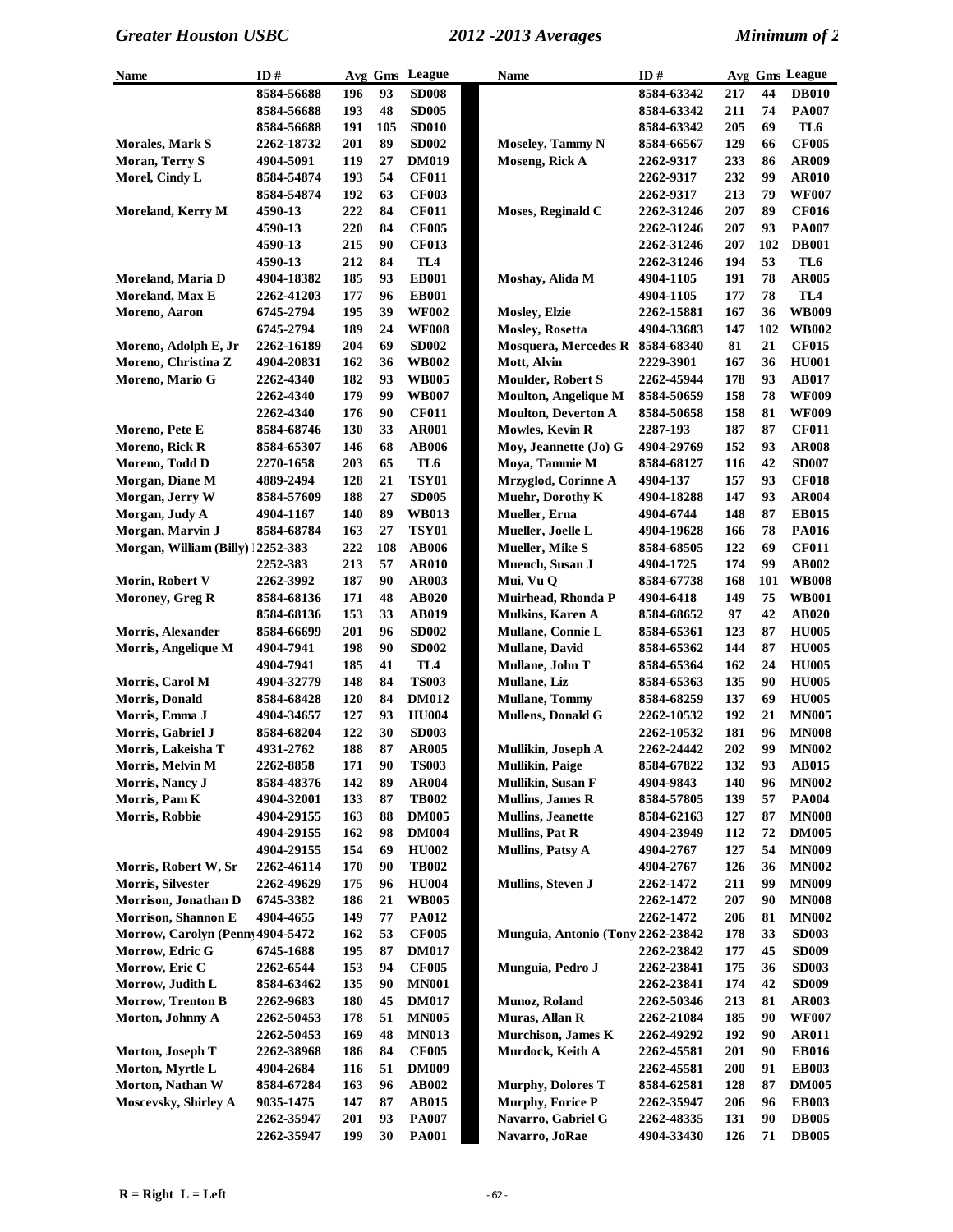| Name                               | ID#        |            |          | Avg Gms League               | Name                                      | ID#        |            |            | Avg Gms League               |
|------------------------------------|------------|------------|----------|------------------------------|-------------------------------------------|------------|------------|------------|------------------------------|
|                                    | 2262-35947 | 192        | 82       | TL6                          | Navarro, Miguel, Jr                       | 2262-48336 | 154        | 84         | <b>DB005</b>                 |
| Murphy, Lorna A                    | 4904-25681 | 137        | 99       | <b>WB003</b>                 | Navarro, Nicholas G                       | 8584-60961 | 166        | 87         | <b>DB005</b>                 |
| Murphy, Tiffane L                  | 8584-65014 | 122        | 28       | <b>HU006</b>                 | Navarro-Baker, Anna                       | 8584-65415 | 103        | 102        | <b>WB008</b>                 |
| Murphy, Walter F                   | 2290-91    | 189        | 103      | TL6                          | Navo, Aida E                              | 4904-1668  | 126        | 62         | <b>PA002</b>                 |
| Murphy, William E                  | 8584-65831 | 177        | 90       | <b>PA013</b>                 | Navo, Butch                               | 2262-40252 | 189        | 86         | <b>EB003</b>                 |
| Murray, Darwin E                   | 2262-1799  | 195        | 96       | <b>PA007</b>                 |                                           | 2262-40252 | 186        | 105        | <b>SD010</b>                 |
| Murray, Gordon C                   | 8584-56250 | 192        | 79       | <b>TS001</b>                 |                                           | 2262-40252 | 185        | 94         | <b>EB001</b>                 |
| Murray, Jason A                    | 2262-46490 | 180        | 93       | <b>WF003</b>                 | Navo, Emy P                               | 4904-29065 | 157        | 93         | <b>SD010</b>                 |
| <b>Murrell, Yvonne</b>             | 4904-17674 | 135        | 96       | <b>DM001</b>                 | Navy, Clint D                             | 2262-31851 | 198        | 78         | <b>SD005</b>                 |
| Murry, Belle L                     | 4904-1575  | 137        | 72       | <b>SD004</b>                 | Navy, Ginger E                            | 4904-22505 | 181        | 86         | <b>PA012</b>                 |
| Murry, Tony F                      | 8584-64393 | 149        | 90       | <b>PA013</b>                 |                                           | 4904-22505 | 180        | 83         | <b>EB016</b>                 |
|                                    | 8584-64393 | 140        | 45       | <b>PA012</b>                 |                                           | 4904-22505 | 176        | 87         | <b>SD005</b>                 |
| <b>Musch, Drew M</b>               | 6742-143   | 208        | 87       | <b>EB003</b>                 |                                           | 4904-22505 | 173        | 86         | TL4                          |
|                                    | 6742-143   | 200        | 27       | COY <sub>02</sub>            | Naylor, Larry D                           | 2262-30761 | 197        | 72         | <b>CF016</b>                 |
|                                    | 6742-143   | 200        | 75       | <b>EB004</b>                 |                                           | 2262-30761 | 191        | 89         | <b>CF001</b>                 |
| <b>Musgrove</b> , Johnny           | 2262-1214  | 213        | 69       | <b>PA008</b>                 | Naylor, Laurie K                          | 4904-13051 | 176        | 30         | <b>CF003</b>                 |
| Muske, Clyde X                     | 2262-45901 | 138        | 93       | <b>DM001</b>                 |                                           | 4904-13051 | 173        | 90         | <b>CF001</b>                 |
| <b>Muske, Darrell W</b>            | 2262-6083  | 162        | 24       | <b>DM002</b>                 | Neal, Faunchetta                          | 4904-1716  | 164        | 90         | <b>PA010</b>                 |
| Muske, Judy A                      | 4904-3538  | 134        | 87       | <b>DM002</b>                 | <b>Neal, Gary E</b>                       | 8584-67941 | 108        | 36         | <b>DM007</b>                 |
| Mustachio, Cathy A                 | 8584-58080 | 145        | 77       | <b>DM019</b>                 | <b>Neal, Jacob R</b>                      | 8584-62452 | 176        | 96         | <b>MN006</b>                 |
| Mye, Helen M                       | 8584-48946 | 116        | 102      | <b>AB017</b>                 | Neal, Melvin L                            | 2262-959   | 173        | 72         | <b>PA010</b>                 |
| <b>Myers, Brittany M</b>           | 8584-66595 | 129        | 85       | <b>TS002</b>                 | <b>Neal, Monta A</b>                      | 2262-22085 | 178        | 87         | <b>PA010</b>                 |
| Myers, Curtis D                    | 2262-11526 | 227        | 33       | <b>AB006</b>                 | Neal, Sherita M                           | 8584-62179 | 144        | 84         | <b>SD005</b>                 |
|                                    | 2262-11526 | 227        | 42       | <b>AB002</b>                 | <b>Neal, Vance M</b>                      | 2262-948   | 145        | 36         | <b>PA010</b>                 |
|                                    | 2262-11526 | 223        | 96       | <b>AB015</b>                 | Necessary, Terry L                        | 8584-64136 | 192        | 102        | <b>CF008</b>                 |
| <b>Mvers, Kelly</b>                | 4904-3858  | 165        | 99       | <b>AB004</b>                 | Needham, Michael L                        | 2287-368   | 218        | 63         | <b>AB004</b>                 |
| <b>Myers, Richard D</b>            | 2262-35300 | 151        | 90       | <b>MN009</b>                 | Neeley, Lee M                             | 2262-41664 | 184        | 78         | <b>TS001</b>                 |
| Myers, Robert G                    |            | 185        | 99       |                              |                                           |            | 128        | 78         | <b>WB006</b>                 |
|                                    | 8584-61359 | 212        | 85       | <b>MN013</b>                 | Neely, Priscilla L<br>Nees, James (Jim) W | 4904-14988 | 149        | 98         | <b>DM012</b>                 |
| Myers, Robert G                    | 2262-12350 |            |          | <b>PA020</b>                 |                                           | 2262-189   |            | 93         |                              |
|                                    | 2262-12350 | 211        | 98<br>33 | AR002                        |                                           | 2262-189   | 147        | 102        | <b>DM001</b><br><b>DM002</b> |
|                                    | 2262-12350 | 207<br>206 | 81       | <b>PA001</b>                 |                                           | 2262-189   | 142<br>228 | 99         | <b>MN002</b>                 |
|                                    | 2262-12350 |            | 44       | <b>PA018</b>                 | Neff, Marty T                             | 2262-42571 |            | 53         |                              |
|                                    | 2262-12350 | 191        |          | <b>EB016</b>                 | Nelms, Troy D                             | 2262-44174 | 179        |            | TL6                          |
| <b>Myers, Ruby A</b>               | 8584-53118 | 123        | 30<br>69 | <b>HU005</b>                 | Nelson, Al S                              | 8584-48662 | 187        | 69         | <b>SD014</b>                 |
| <b>Myers, Shelly S</b>             | 4904-25497 | 162        |          | <b>AB015</b>                 |                                           | 8584-48662 | 174        | 95<br>33   | <b>EB007</b>                 |
| Nabors, Jeffery                    | 8584-68700 | 176        | 48       | <b>WF002</b><br><b>TB003</b> | <b>Nelson, Charles R</b>                  | 2248-5611  | 203        |            | <b>DB009</b>                 |
| Nabors, Kathleen H                 | 4904-33437 | 123        | 90       |                              |                                           | 2248-5611  | 199        | 91<br>99   | <b>DB010</b>                 |
| Nadler, Shawn R                    | 2262-40706 | 174        | 87       | <b>WB005</b>                 |                                           | 2248-5611  | 195        |            | <b>DB002</b>                 |
| Naeseth, Judy M                    | 4904-31689 | 148        | 96       | <b>CF014</b>                 | Nelson, Clare C                           | 4904-5746  | 111        | 96         | <b>AB016</b>                 |
| Naff, Angela F                     | 8584-68182 | 129        | 42       | <b>WB004</b>                 | Nelson, Curtis J                          | 2262-36994 | 171        | 84         | <b>SD002</b>                 |
| Naff, Charles E, Sr                | 2262-391   | 204        | 78       | <b>CF016</b>                 | Nelson, Diane M                           | 4904-12192 | 138        | ${\bf 77}$ | AB004                        |
| Naff, Sharon K                     | 4904-3282  | 163        | 81       | <b>CF008</b>                 | Nelson, Edward L                          | 2262-3955  | 198        | 95         | <b>AB004</b>                 |
| Nagel, Charles A, Sr               | 2262-50636 | 179        | 93       | <b>EB006</b>                 | Nelson, Gilbert C                         | 2262-2520  | 186        | 102        | <b>AB016</b>                 |
| Nagorski, Glenn A                  | 8584-50240 | 209        | 42       | <b>CF007</b>                 | Nelson, Gwynne T                          | 4904-10099 | 168        | 63         | <b>CF014</b>                 |
|                                    | 8584-50240 | 197        | 48       | <b>CF017</b>                 | Nelson, Jerome E                          | 2262-4365  | 199        | 71         | TL6                          |
| Najdowski, Sharon K                | 4904-27762 | 124        | 72       | <b>SD004</b>                 | <b>Nelson, Kenneth B</b>                  | 2262-13996 | 163        | 84         | PA013                        |
| Najjar, Craig T                    | 8584-50808 | 158        | 81       | <b>CF018</b>                 | Nelson, Michael R                         | 2262-1679  | 197        | 56         | <b>CF013</b>                 |
| Najjar, Nancy A                    | 4904-23787 | 129        | 90       | <b>CF018</b>                 | Nelson, Ray F                             | 2262-42875 | 174        | 87         | <b>HU004</b>                 |
| Nam, Sangho                        | 8959-91631 | 188        | 30       | <b>PA004</b>                 | Nemeth, Jeffrey D                         | 8584-58792 | 184        | 108        | <b>AB006</b>                 |
|                                    | 8959-91631 | 172        | 27       | COY <sub>02</sub>            | Nenzoski, Michael S                       | 8584-61349 | 174        | 42         | <b>HU008</b>                 |
| Nanni, Elio P                      | 2262-29938 | 192        | 96       | <b>AR001</b>                 |                                           | 8584-61349 | 170        | 51         | <b>HU001</b>                 |
|                                    | 2262-29938 | 190        | 93       | <b>AB016</b>                 | Nephew, Jay A                             | 1675-5255  | 224        | 72         | <b>AR010</b>                 |
| Napper, Michael S                  | 2287-1894  | 227        | 75       | <b>AR011</b>                 |                                           | 1675-5255  | 1166       | 24         | <b>AR010</b>                 |
| Naputi, Joseph J                   | 2262-36390 | 149        | 66       | <b>CF002</b>                 | Nettles, Nancy W                          | 4904-34558 | 88         | 72         | <b>CF025</b>                 |
| Naquin, Richard M                  | 2262-26295 | 179        | 93       | <b>DM010</b>                 | <b>Neuendorff, Patrick J</b>              | 8584-65996 | 169        | 48         | <b>CF023</b>                 |
| Nardiello, Chris A                 | 8584-68081 | 123        | 57       | <b>DM008</b>                 |                                           | 8584-65996 | 167        | 96         | <b>CF008</b>                 |
| Narvaez, Ruben                     | 8584-58130 | 174        | 78       | <b>CF011</b>                 |                                           | 8584-65996 | 158        | 42         | <b>CF009</b>                 |
| Nathan, Marc R                     | 8584-48628 | 159        | 66       | <b>PA016</b>                 | Neustadt, Glenda A                        | 8584-66407 | 120        | 93         | <b>HU002</b>                 |
| Naugler, Walter (Ted) E 8584-64215 |            | 187        | 90       | <b>TS003</b>                 | <b>Neutton, Charles Lee</b>               | 2262-1693  | 170        | 78         | <b>SD005</b>                 |
|                                    | 8584-64215 | 184        | 96       | <b>TS002</b>                 | <b>Nevitt, Courtney E</b>                 | 4904-30818 | 138        | 21         | <b>TS001</b>                 |
| Navarro, Ester D                   | 8584-53598 | 115        | 48       | <b>EB005</b>                 | New, Shelbie D                            | 6717-17    | 191        | 85         | <b>AR010</b>                 |
|                                    | 8584-53598 | 104        | 39       | <b>FP001</b>                 | Newell, Herbert G                         | 2262-9981  | 150        | 87         | <b>AR001</b>                 |
|                                    | 2262-9981  | 146        | 87       | <b>AR004</b>                 | Nixon, Mike                               | 8584-67399 | 188        | 84         | <b>WB005</b>                 |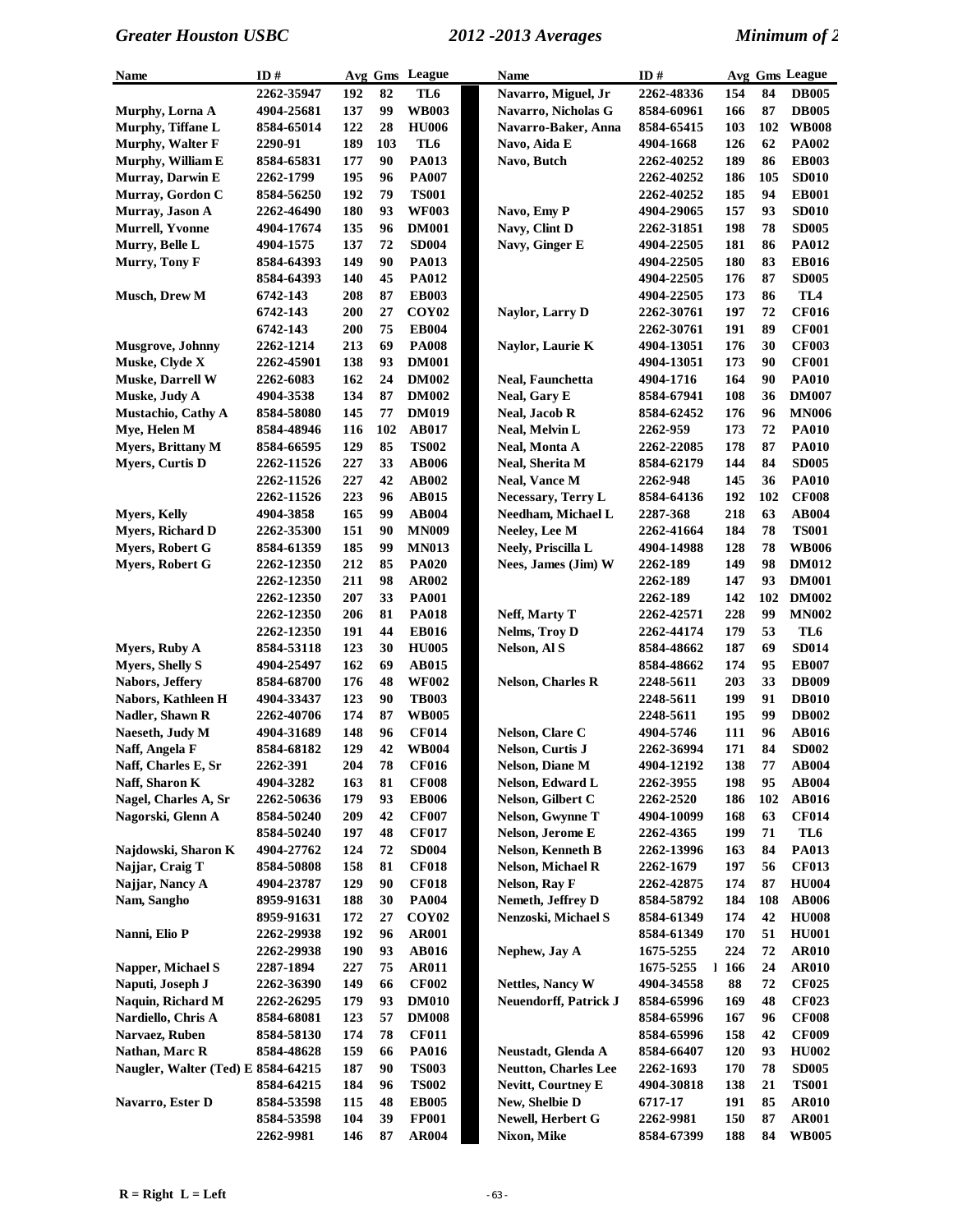| Name                     | ID#        |           |     | Avg Gms League    | <b>Name</b>                    | ID#        |     |     | Avg Gms League  |
|--------------------------|------------|-----------|-----|-------------------|--------------------------------|------------|-----|-----|-----------------|
| Newell, Sidney, Jr       | 2262-47625 | 170       | 96  | <b>HU002</b>      | Noack, Brett                   | 8584-64776 | 183 | 93  | <b>DM006</b>    |
| Newland, Mark A          | 2262-5717  | 191       | 81  | <b>TS006</b>      | Noble, Cheryl A                | 8584-67103 | 153 | 93  | <b>DB010</b>    |
| Newman, Deborah E        | 8584-68648 | 109       | 45  | AB020             | Noble, Dawn L                  | 8584-60858 | 125 | 36  | <b>DB010</b>    |
| <b>Newman, Dustin A</b>  | 8584-68202 | 137       | 33  | <b>SD003</b>      | Noble, James H                 | 8584-65868 | 194 | 93  | <b>DB010</b>    |
| Newman, Henry W          | 2262-2526  | 185       | 102 | <b>HU002</b>      | Nodd, Christopher J            | 8584-66314 | 146 | 21  | <b>PA004</b>    |
|                          | 2262-2526  | 183       | 96  | <b>HU004</b>      | Noftsier, Pamela C             | 4904-8780  | 187 | 90  | <b>CF018</b>    |
| Newman, James G          | 8647-5035  | 184       | 90  | <b>AR005</b>      | Noftsier, Richard W            | 2262-13817 | 214 | 84  | <b>CF018</b>    |
| Newmann, Garland W       | 2287-773   | 223       | 99  | <b>AR010</b>      |                                | 2262-13817 | 214 | 93  | <b>CF016</b>    |
| Newport, Amber L         | 8584-68139 | 126       | 48  | <b>AB020</b>      | Nofuente, Carl A               | 348-70537  | 177 | 63  | <b>SD010</b>    |
|                          | 8584-68139 | 124       | 36  | <b>AB019</b>      |                                | 348-70537  | 177 | 66  | <b>SD011</b>    |
| <b>Newsom, Mayese</b>    | 4904-500   | 133       | 99  | <b>CF005</b>      | Nordquist, Brian               | 8584-53449 | 180 | 87  | <b>CF003</b>    |
| Newsome, Gregory L       | 8584-53285 | 144       | 72  | <b>PA010</b>      | Nordquist, Kurt C              | 2262-30899 | 173 | 51  | <b>EB003</b>    |
| Newton, Gwendolyn A      | 4904-1942  | 168       | 81  | <b>AR002</b>      | Nordquist, Scott E             | 8584-65154 | 178 | 84  | <b>CF003</b>    |
|                          | 4904-1942  | 167       | 83  | <b>DM005</b>      | <b>Norfleet, Patrick R</b>     | 2262-35898 | 200 | 99  | <b>CF013</b>    |
| <b>Newton, Ralph R</b>   | 8584-67526 | 152       | 72  | <b>CF003</b>      | Norman, Alisha N               | 8584-62606 | 170 | 42  | <b>WB005</b>    |
| Newton, Theron H         | 8584-67111 | 136       | 90  | <b>DB002</b>      |                                | 8584-62606 | 163 | 79  | <b>DB010</b>    |
| Ng, Edward               | 8250-28241 | 205       | 39  | <b>PA020</b>      |                                | 8584-62606 | 159 | 21  | <b>WB004</b>    |
|                          | 8250-28241 | 203       | 83  | <b>PA008</b>      | Norman, John Q                 | 8584-56905 | 101 | 24  | <b>AR013</b>    |
| Ng, Jeffrey M            | 8584-62660 | 151       | 27  | COY <sub>02</sub> | Norman, Lawana Sam J 11-632767 |            | 188 | 36  | AB012           |
| Ng, Wai (Ray)            | 8584-52112 | 166       | 83  | <b>EB004</b>      |                                | 11-632767  | 181 | 69  | <b>AB016</b>    |
| Ngo, Diem                | 8584-67588 | 135       | 75  | <b>WB004</b>      |                                | 11-632767  | 180 | 33  | <b>AB005</b>    |
| Ngo, Thi D               | 8584-68052 | 161       | 84  | <b>EB004</b>      |                                | 11-632767  | 169 | 86  | <b>EB010</b>    |
| Nguyen, Alan             | 8584-63812 | 157       | 96  | <b>EB004</b>      | Norquist, Ed                   | 8584-65153 | 173 | 36  | <b>CF003</b>    |
| <b>Nguyen, Anthony H</b> | 8584-52104 | 173       | 93  | <b>EB004</b>      | Norris, Angelique M            | 4904-6414  | 158 | 81  | <b>PA007</b>    |
| Nguyen, Augustine A      | 8584-65594 | 169       | 93  | <b>EB004</b>      |                                | 4904-6414  | 154 | 55  | TL4             |
| Nguyen, Binh T           | 2262-5992  | 199       | 98  | <b>CF005</b>      | Norris, Darrell D              | 2262-10636 | 195 | 96  | <b>PA007</b>    |
| Nguyen, Hai T            | 8584-61256 | 186       | 81  | <b>EB004</b>      |                                | 2262-10636 | 179 | 52  | TL6             |
| Nguyen, John W           | 8584-67206 | 185       | 105 | <b>SD011</b>      | Norris, Gail                   | 4904-33325 | 121 | 84  | <b>CF002</b>    |
| Nguyen, Quoc L           | 8584-57828 | 164       | 96  | <b>WB011</b>      | Norris, Michael R              | 8584-58932 | 209 | 105 | <b>AB002</b>    |
|                          | 8584-57828 | 162       | 30  | <b>WB007</b>      |                                | 8584-58932 | 207 | 102 | <b>AB003</b>    |
| Nguyen, Son T            | 8584-66354 | 175       | 99  | <b>WB005</b>      | Northway, Richard              | 2262-35627 | 188 | 36  | <b>SD003</b>    |
| Nguyen, Taun T           | 8584-68053 | 174       | 27  | <b>EB004</b>      |                                | 2262-35627 | 181 | 39  | <b>SD009</b>    |
| Nicholas, Brian E        | 8584-52252 | 181       | 108 | <b>AB002</b>      | Norton, Kenneth D              | 8584-66503 | 203 | 93  | <b>EB001</b>    |
| Nicholas, Wanda H        | 4904-2620  | 142       | 90  | <b>WB003</b>      | Norwood, Randy L               | 2262-7387  | 200 | 21  | <b>SD005</b>    |
| Nichols, Alexa A         | 8584-64138 | 102       | 36  | <b>PA012</b>      | Notheis, David L               | 2222-694   | 165 | 78  | <b>AR001</b>    |
| Nichols, Joseph B        | 2262-33238 | 167       | 107 | <b>AB006</b>      | Nottage, Taloria E             | 4904-11430 | 194 | 22  | <b>EB016</b>    |
| Nichols, Josephine       | 4904-966   | 149       | 54  | TL4               |                                | 4904-11430 | 181 | 96  | <b>SD005</b>    |
| Nichols, Nick            | 2262-4911  | 166       | 72  | <b>DB009</b>      |                                | 4904-11430 | 180 | 86  | TL4             |
| Nichols, Rachel L        | 4904-4369  | 191       | 81  | <b>DB002</b>      | <b>Novak, Peggy S</b>          | 4866-114   | 151 | 57  | TL <sub>2</sub> |
|                          | 4904-4369  | 183       | 66  | TL <sub>4</sub>   | <b>Novak, Robert D</b>         | 2262-14611 | 183 | 99  | <b>WB007</b>    |
| Nichols, Sam             | 2278-378   | $\bf 217$ | 96  | <b>DB001</b>      | Novy, Peggy                    | 8584-68304 | 103 | 21  | <b>SD004</b>    |
| <b>Nichols</b> , Susan   | 4904-867   | 185       | 84  | <b>MN005</b>      | Nowak, Michael T               | 8584-67292 | 144 | 78  | <b>AB002</b>    |
|                          | 4904-867   | 178       | 70  | <b>MN006</b>      | Nowlin, Kevin E                | 2262-7168  | 192 | 63  | <b>EB003</b>    |
|                          | 4904-867   | 174       | 48  | TL <sub>2</sub>   | Nowotny, Pat R                 | 2262-25244 | 185 | 80  | <b>EB003</b>    |
| Nicholson, Bruce A       | 2262-36569 | 163       | 78  | <b>PA004</b>      | Nubile, Peter W                | 2262-4944  | 131 | 48  | <b>AB001</b>    |
| Nickerson, Valeria D     | 4904-5206  | 149       | 99  | <b>CF003</b>      | Nuce, John J                   | 8584-47178 | 173 | 87  | <b>SD008</b>    |
| Nicoletti, Edward J      | 8584-62814 | 155       | 90  | <b>CF018</b>      | <b>Null, Brandon</b>           | 8584-62509 | 146 | 90  | <b>CF016</b>    |
| Nicoletti, Pamela K      | 8584-62815 | 134       | 72  | <b>CF018</b>      | Nunez, Christian               | 8584-68634 | 189 | 51  | <b>EB004</b>    |
| Niefield, Rick C         | 8584-40204 | 207       | 90  | <b>PA016</b>      |                                | 8584-68634 | 176 | 42  | <b>SD009</b>    |
| Nielsen, Terresa S       | 8584-65631 | 115       | 81  | <b>DB006</b>      | <b>Nunez, Frank</b>            | 2262-37972 | 161 | 90  | <b>AR003</b>    |
| Nieto, Sixto, Jr         | 2262-45620 | 202       | 47  | <b>AR011</b>      | Nunez, Jessika B               | 11-25150   | 145 | 69  | <b>HU005</b>    |
|                          | 2262-45620 | 198       | 27  | <b>AR006</b>      | <b>Nunley, Danny L</b>         | 2262-23892 | 189 | 96  | <b>DM007</b>    |
| Nilson, Christine G      | 8584-66299 | 126       | 45  | <b>CF019</b>      | Nuru, Lucille(Baba) W          | 4904-3909  | 176 | 96  | <b>SD010</b>    |
| Nim, Rosanne C           | 8584-67337 | 118       | 53  | <b>WF008</b>      |                                | 4904-3909  | 174 | 33  | PA023           |
| Niner, Annette F         | 4904-2928  | 148       | 27  | <b>WB013</b>      | Nuru, Mustafa                  | 2262-6482  | 181 | 102 | <b>SD010</b>    |
|                          | 4904-2928  | 145       | 99  | <b>WB002</b>      | Nusbaum, Ralph G, Jr           | 6789-209   | 196 | 81  | <b>AB003</b>    |
| Nira, Angela D           | 8584-53234 | 129       | 48  | <b>WF002</b>      | Nusbaum, Ralph G, Sr           | 6789-32    | 200 | 102 | <b>AB003</b>    |
|                          | 8584-53234 | 127       | 42  | <b>WF008</b>      | <b>Nussenblatt, Michael P</b>  | 8584-60488 | 154 | 84  | <b>PA016</b>    |
| Nirider, Brenda K        | 4904-9468  | 153       | 90  | <b>AB004</b>      | Nwokeji, C J                   | 1575-8254  | 190 | 81  | <b>MN013</b>    |
| Nirider, Michael E       | 2262-15039 | 200       | 102 | <b>AB004</b>      | Nyberg, Joy L                  | 8624-25072 | 115 | 45  | <b>PA004</b>    |
| Nixon, Chayne N          | 8584-67397 | 97        | 24  | <b>WB005</b>      | <b>Nyquist, Raun D</b>         | 8584-67868 | 167 | 93  | <b>PA010</b>    |
| Nixon, Cheryl D          | 8584-67398 | 128       | 51  | <b>WB005</b>      | Oakes, Douglas                 | 8584-61604 | 177 | 96  | <b>WB008</b>    |
| Nixon, Kevin R           | 2262-46579 | 204       | 54  | TL6               |                                | 8584-61604 | 173 | 96  | <b>WB006</b>    |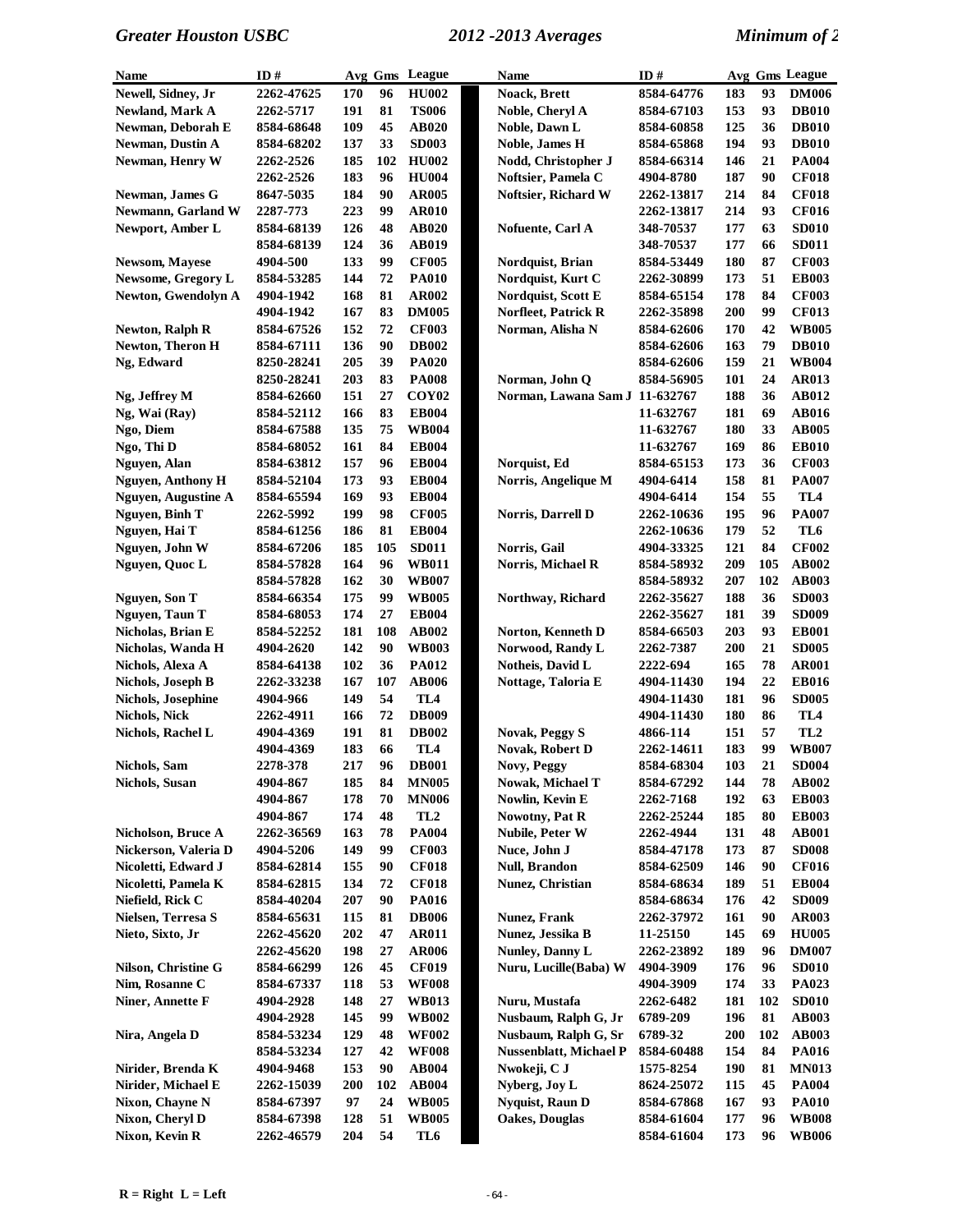| Name                              | ID#        |     | Avg Gms | League          | <b>Name</b>                        | ID#               |     |     | Avg Gms League  |
|-----------------------------------|------------|-----|---------|-----------------|------------------------------------|-------------------|-----|-----|-----------------|
| Oakes, James R                    | 2262-16585 | 198 | 90      | <b>TS003</b>    | <b>Ollison, Carolyn F</b>          | 4904-1432         | 152 | 87  | <b>PA011</b>    |
| Oakes, Judith E                   | 4904-34934 | 123 | 84      | <b>TS003</b>    | Ollison, Cory L                    | 2262-8666         | 233 | 27  | <b>PA012</b>    |
| Oakes, Loretta A                  | 8584-61569 | 133 | 93      | <b>WB006</b>    |                                    | 2262-8666         | 224 | 99  | <b>PA007</b>    |
| Oakes, William (Nunee) 12262-6088 |            | 211 | 64      | <b>PA008</b>    | Olson, Chris P                     | 8584-59022        | 186 | 95  | <b>CF003</b>    |
| Obert, Sharon A                   | 4904-5185  | 155 | 96      | <b>AB017</b>    | Olsovsky-Berrow, Lariss 8584-47245 |                   | 177 | 81  | <b>WF007</b>    |
|                                   | 4904-5185  | 155 | 105     | <b>AB006</b>    | Oncken, Henry K                    | 2262-2250         | 179 | 84  | <b>CF003</b>    |
| O'Brien, Jerry S                  | 2262-3671  | 217 | 102     | <b>MN002</b>    | Oncken, Jackie                     | 4904-127          | 168 | 96  | <b>DM002</b>    |
| O'Brien, Michael P                | 2262-44015 | 177 | 99      | <b>CF003</b>    |                                    | 4904-127          | 167 | 96  | <b>CF003</b>    |
| O'Brvan, Crystal A                | 8584-54618 | 146 | 87      | <b>MN013</b>    | O'Neal, Pamela J                   | 4871-607          | 158 | 96  | <b>MN010</b>    |
| Ocampo, Kathy                     | 8584-56139 | 145 | 99      | <b>SD011</b>    | O'Neal, Wilbert L, Jr              | 2228-688          | 207 | 84  | <b>MN010</b>    |
| Ocampo, Ruben                     | 2262-49556 | 172 | 93      | <b>SD011</b>    | O'Neil, Susan K                    | 4904-4052         | 154 | 42  | PA023           |
| Ochoa, Val                        | 8584-60093 | 149 | 33      | <b>WB006</b>    | O'Neill, Carol                     | 8584-60717        | 116 | 26  | <b>PA010</b>    |
| O'Connell, James "Jim" 2262-19397 |            | 179 | 98      | <b>WB006</b>    | O'Neill, Dennis W                  | 8584-60718        | 168 | 63  | <b>PA010</b>    |
| O'Connell, Lola M                 | 4904-1937  | 153 | 90      | <b>WB006</b>    | O'Neill, Terrance P                | 2262-28873        | 206 | 93  | <b>CF016</b>    |
| O'Connor, Evelyn C                | 4904-1547  | 137 | 81      | <b>AB007</b>    |                                    | 2262-28873        | 190 | 96  | TL <sub>6</sub> |
| O'Dell, Joanne S                  | 4904-35086 | 134 | 96      | <b>CF006</b>    | Ong, Rose                          | 8584-59506        | 131 | 96  | PA023           |
| Odell, Tamara A                   | 4904-11934 | 164 | 96      | <b>CF005</b>    | Ong, Timmy Y                       | 8584-59507        | 189 | 93  | PA023           |
| O'Dell, Thomas D                  | 2262-3435  | 185 | 75      | <b>DM014</b>    | <b>Operchuck, Anthony</b>          | 8584-50817        | 184 | 84  | <b>MN006</b>    |
|                                   | 2262-3435  | 174 | 81      | <b>PA004</b>    | <b>Operchuck, Kristina S</b>       | 4904-4360         | 208 | 90  | <b>MN006</b>    |
| Odell, Tom L                      | 1319-2322  | 185 | 102     | <b>AR009</b>    | <b>Oppliger, Terry M</b>           | 8584-67932        | 175 | 72  | <b>WB004</b>    |
| Odneal, Liz C                     | 4871-225   | 160 | 36      | <b>AR001</b>    | Opry, Harley E                     | <b>2262-30320</b> | 154 | 84  | <b>AR001</b>    |
|                                   | 4871-225   | 159 | 27      | <b>AR004</b>    |                                    | <b>2262-30320</b> | 152 | 93  | <b>AR004</b>    |
| O'Donnell, Carolyn C              | 4904-2265  | 131 | 96      | <b>EB015</b>    | Ordemann, Donna M                  | 4904-33857        | 148 | 78  | <b>CF014</b>    |
| O'Donnell, Charline A             | 4904-2937  | 124 | 90      | <b>CF002</b>    | Orewiler, Craig R                  | 2262-42613        | 177 | 94  | <b>AB017</b>    |
| O'Donnell, David L                | 2262-3215  | 173 | 87      | <b>CF002</b>    | Orlando, Mary L                    | 8584-57053        | 104 | 87  | <b>CF025</b>    |
| Oehme, Chris                      | 8584-54793 | 144 | 75      | <b>PA010</b>    | Orlowski, Adam M                   | 8584-68129        | 147 | 42  | <b>SD007</b>    |
| Ogg, Michael                      | 8584-63591 | 149 | 42      | <b>WB004</b>    | Orlowski, Ronald J                 | 8584-67706        | 172 | 90  | <b>CF002</b>    |
|                                   | 8584-63591 | 141 | 84      | <b>WB008</b>    |                                    | 8584-67706        | 171 | 84  | <b>CF003</b>    |
| Ogg, Stephanie M                  | 4904-19662 | 153 | 84      | <b>WB004</b>    | O'Rourke, Jessica J                | 8584-65101        | 149 | 62  | <b>EB010</b>    |
|                                   | 4904-19662 | 152 | 90      | <b>WB008</b>    | Orozco, Nidia G                    | 4904-32395        | 141 | 90  | AR003           |
| Oglesby, Jay C                    | 2262-6397  | 201 | 105     | <b>DB001</b>    | Ortega, Felix                      | 8584-61142        | 179 | 86  | <b>TS001</b>    |
| Ogletree, Frank                   | 2262-10417 | 156 | 99      | <b>DM003</b>    | Ortega, Francisco J                | 2262-44866        | 197 | 96  | <b>MN005</b>    |
| Ogundana, Lorraine                | 8584-50468 | 162 | 99      | <b>AR002</b>    | Ortega, Javier                     | 2262-50456        | 203 | 102 | <b>MN005</b>    |
|                                   | 8584-50468 | 156 | 105     | <b>PA020</b>    | Ortega, Johnathon R                | 8584-64355        | 182 | 80  | <b>TS001</b>    |
| Ojeda, Ana R                      | 4904-39    | 194 | 77      | <b>CF011</b>    | Ortega, Manuel                     | 8584-67149        | 151 | 75  | <b>TS001</b>    |
|                                   | 4904-39    | 178 | 87      | <b>CF005</b>    | Ortega, Oscar T, Sr                | 8584-61146        | 191 | 89  | <b>TS001</b>    |
| Ojemann, Don R                    | 2262-29667 | 181 | 96      | <b>CF016</b>    | Ortiz, Dominic J                   | 8584-65501        | 160 | 45  | <b>CF015</b>    |
| Okabayashi, Harry V               | 2262-12407 | 173 | 65      | <b>PA012</b>    | Ortiz, Felix, Jr                   | 2262-43333        | 183 | 75  | <b>PA012</b>    |
| Okabayashi, Tommie                | 2262-1607  | 144 | 96      | <b>DM006</b>    | Ortiz, Henry E                     | 2222-2010         | 209 | 93  | AB015           |
|                                   | 2262-1607  | 133 | 96      | <b>PA012</b>    | Ortiz, Linda C                     | 4904-11565        | 154 | 30  | <b>WF002</b>    |
| O'Keefe, Joby                     | 4904-17844 | 137 | 46      | <b>CF025</b>    |                                    | 4904-11565        | 151 | 45  | <b>WF008</b>    |
| O'Keefe, Tom D                    | 2262-4658  | 180 | 78      | <b>CF025</b>    | Ortiz, Robert, Jr                  | 2262-47188        | 181 | 42  | <b>WF008</b>    |
| Okert, Mike D                     | 8584-57610 | 161 | 102     | <b>WB007</b>    |                                    | 2262-47188        | 171 | 39  | <b>WF002</b>    |
| Okonski, Greg A                   | 2262-8264  | 181 | 55      | <b>DB005</b>    | Ortiz, Segunda                     | 2262-46256        | 183 | 90  | <b>PA012</b>    |
| Okumura, Cherry                   | 4904-1070  | 73  | 39      | <b>MN008</b>    | Ortiz, Terry L                     | 4904-27625        | 124 | 45  | <b>CF015</b>    |
| Olds, Eric                        | 8584-66712 | 217 | 24      | <b>MN003</b>    | Osbourn, Sammy                     | 2262-1142         | 207 | 78  | <b>CF016</b>    |
|                                   | 8584-66712 | 214 | 27      | <b>MN005</b>    | Osbourn, Sean M                    | 6745-2767         | 211 | 96  | <b>CF016</b>    |
|                                   | 8584-66712 | 199 | 96      | <b>MN013</b>    | <b>Osbourn, Shelley D</b>          | 4904-3037         | 190 | 80  | <b>WF007</b>    |
| Olds, William H                   | 2262-1230  | 158 | 96      | <b>DM003</b>    | Osburn, Cheryl A                   | 4904-1415         | 167 | 102 | AB004           |
| O'Leary, Dylan R                  | 8584-67795 | 165 | 87      | <b>MN013</b>    | Osfield, John                      | 2262-24           | 194 | 87  | <b>CF005</b>    |
| Olecki, Amanda C                  | 8584-62431 | 84  | 30      | <b>MN010</b>    | O'Shaughnessy, Harold 12262-34130  |                   | 191 | 39  | <b>SD007</b>    |
| Olecki, Stephen L                 | 8584-57308 | 185 | 62      | <b>MN010</b>    |                                    | <b>2262-34130</b> | 186 | 93  | <b>SD002</b>    |
| Olecki, Vanessa                   | 11-613406  | 137 | 42      | <b>MN010</b>    |                                    | 2262-34130        | 184 | 102 | <b>SD011</b>    |
| Oliphant, Brenda K                | 4904-1102  | 176 | 81      | <b>DM006</b>    | Otero, Kourtney V                  | 8584-48924        | 133 | 84  | <b>MN005</b>    |
| Oliva, Jesse A                    | 2287-288   | 196 | 54      | <b>AR001</b>    | Otero, Thomas D                    | 8584-67690        | 160 | 81  | <b>MN007</b>    |
| Oliva, Victor M                   | 8584-58963 | 194 | 72      | <b>AR003</b>    | Otto, E B                          | 4904-4662         | 120 | 88  | <b>EB001</b>    |
| Oliver, Ella L                    | 4896-129   | 159 | 67      | TL <sub>4</sub> | Otto, Linda                        | 4904-5924         | 140 | 84  | <b>SD001</b>    |
| Oliver, Leland B                  | 8584-62278 | 191 | 40      | AB004           | <b>Otubusin, Darlene M</b>         | 8584-59421        | 113 | 78  | <b>SD010</b>    |
| Oliver, Ray D                     | 2262-7349  | 228 | 96      | <b>AR010</b>    | Ouellette, Jami L                  | 8584-54782        | 163 | 93  | <b>CF018</b>    |
| Oliver, Roy D                     | 2262-10318 | 214 | 45      | <b>WF008</b>    | <b>Ouellette, Michael F</b>        | 8584-54783        | 176 | 84  | <b>CF018</b>    |
|                                   | 2262-10318 | 207 | 42      | <b>WF002</b>    | <b>Ouzoonian, Gregory</b>          | 8584-66332        | 184 | 78  | <b>PA016</b>    |
| Oliver, Vickie N                  | 4904-11601 | 123 | 81      | <b>WB002</b>    | Oviedo, Mike A                     | 8584-65377        | 164 | 99  | <b>HU005</b>    |
|                                   | 4904-11601 | 121 | 84      | WB013           | Owens, Albert L                    | 2262-3000         | 169 | 69  | <b>DM003</b>    |
|                                   |            |     |         |                 |                                    |                   |     |     |                 |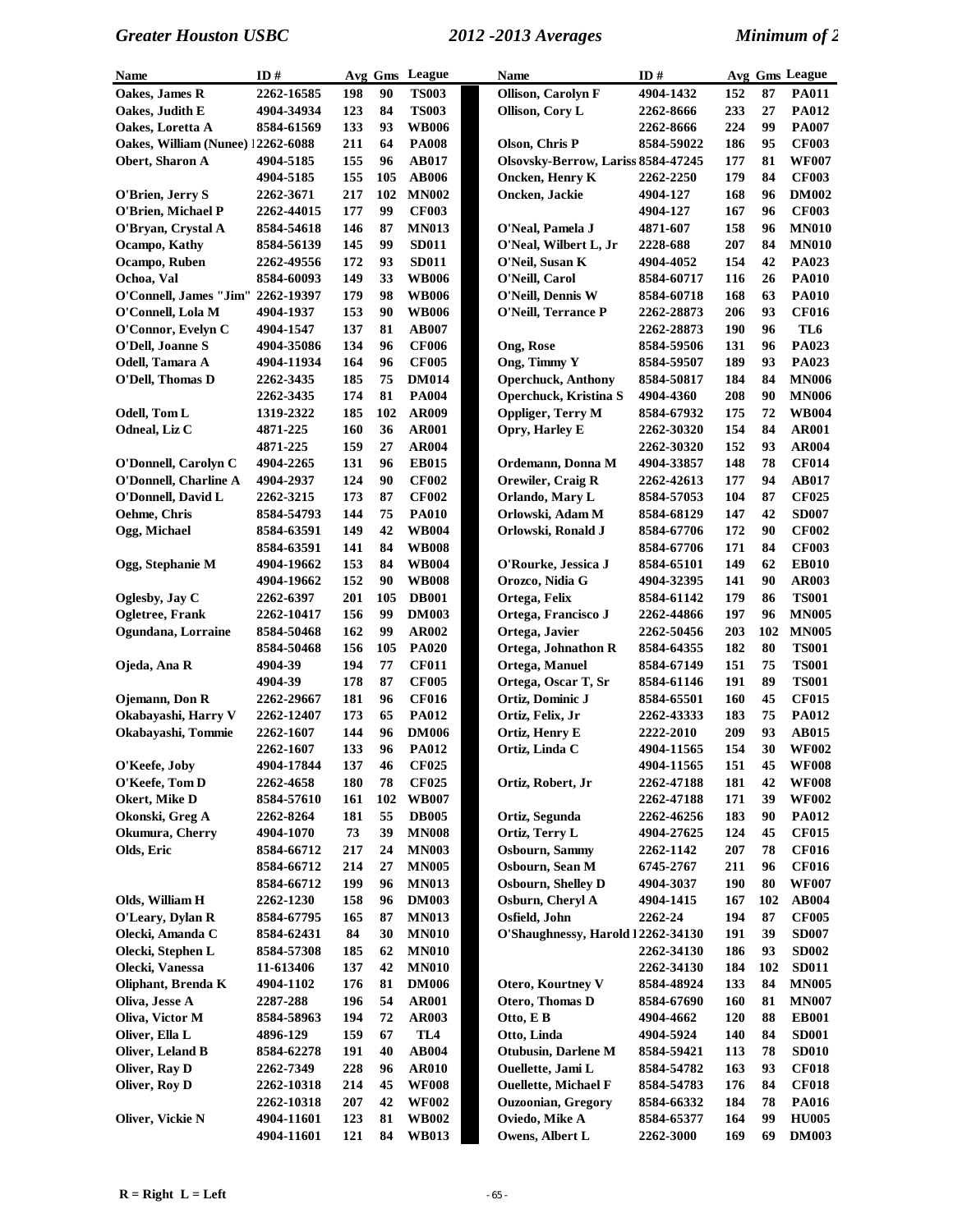| Name                      | ID#        |     |     | Avg Gms League  | Name                   | ID#        |     |     | Avg Gms League    |
|---------------------------|------------|-----|-----|-----------------|------------------------|------------|-----|-----|-------------------|
| Olivo, Ramon, Jr          | 2262-31476 | 162 | 45  | AR013           | Owens, Alfred C        | 2262-2072  | 199 | 99  | <b>PA008</b>      |
|                           | 2262-2072  | 192 | 77  | <b>SD005</b>    | Parizot, Glenda H      | 4904-2599  | 150 | 69  | <b>TS003</b>      |
| Owens, Deanna G           | 4904-381   | 151 | 102 | <b>HU002</b>    | Park, Carol D          | 4904-13359 | 113 | 96  | <b>CF025</b>      |
|                           | 4904-381   | 149 | 105 | <b>DB002</b>    | Parker, Arthur R       | 2262-490   | 183 | 78  | <b>PA010</b>      |
| Owens, Elizabeth          | 8584-66086 | 157 | 45  | <b>CF021</b>    | Parker, Brenda E       | 4946-100   | 149 | 93  | <b>AB004</b>      |
|                           | 8584-66086 | 155 | 33  | <b>CF019</b>    | Parker, Diane M        | 4904-13404 | 141 | 60  | <b>CF014</b>      |
| <b>Owens, Geraldine M</b> | 4904-32516 | 141 | 93  | <b>MN008</b>    | Parker, Ed             | 8584-66543 | 194 | 75  | <b>TS001</b>      |
| Owens, Jim K              | 2262-49940 | 177 | 88  | <b>MN002</b>    | Parker, Gary L         | 8584-62739 | 170 | 84  | <b>DM003</b>      |
| Owens, Karen L            | 8584-62913 | 164 | 102 | <b>SD010</b>    | Parker, Janet M        | 4904-27652 | 105 | 60  | <b>TS001</b>      |
| Owens, Keith D            | 8584-48740 | 200 | 102 | <b>MN002</b>    | Parker, Jeff           | 6745-4248  | 173 | 60  | <b>MN007</b>      |
| Owens, Lucy D             | 4931-536   | 135 | 72  | <b>MN002</b>    | Parker, Joe W          | 8584-66116 | 101 | 27  | <b>HU005</b>      |
| Owens, Mark W             | 2287-404   | 194 | 81  | <b>MN002</b>    | Parker, Julie A        | 8584-48430 | 135 | 95  | <b>CF014</b>      |
| Pablo, Eliseo E           | 2262-40326 | 176 | 87  | <b>HU002</b>    | Parker, Kari F         | 8584-65944 | 163 | 75  | <b>DM011</b>      |
| Pablo, Mike               | 8584-68130 | 134 | 42  | <b>SD007</b>    | Parker, Roy (Papa) G   | 8584-52975 | 200 | 45  | <b>MN008</b>      |
| Pace, Barbara A           | 4904-6778  | 142 | 87  | <b>TS002</b>    |                        | 8584-52975 | 191 | 102 | <b>MN009</b>      |
| Pace, Eric C              | 2262-24896 | 173 | 66  | <b>TB001</b>    | Parker, Sherman C      | 8584-68267 | 166 | 93  | <b>EB002</b>      |
| Pace, Joi A               | 8584-62276 | 160 | 84  | <b>AB004</b>    | Parker, Stephen T      | 8584-67161 | 127 | 99  | <b>CF003</b>      |
| Pace, Lori A              | 4904-17213 | 144 | 66  | <b>TB001</b>    | Parker, Steven M       | 8584-63297 | 186 | 93  | <b>TS001</b>      |
| Pace, Tanya R             | 8584-68674 | 143 | 57  | <b>TB001</b>    | Parker, Tom S          | 8584-65102 | 194 | 78  | <b>AB015</b>      |
| Pace, Tina                | 4904-33209 | 127 | 42  | <b>CF019</b>    | Parkin, Richard F      | 8584-64686 | 120 | 39  | <b>AB009</b>      |
| Pacheco, Rafael           | 2287-3467  | 184 | 87  | <b>AR011</b>    | Parkman, Grant         | 8584-67849 | 153 | 84  | <b>EB009</b>      |
|                           | 2287-3467  | 178 | 60  | <b>AR006</b>    | Parks, Catherine D     | 4904-12916 | 139 | 78  | <b>SD006</b>      |
| Paciotti, Stephen M       | 2262-37163 | 198 | 78  | <b>DM007</b>    | Parks, Craig D         | 8584-66611 | 141 | 30  | <b>WB005</b>      |
| Paddio, Danny             | 6745-425   | 193 | 33  | <b>WB008</b>    | Parmley, Rheta F       | 4904-2515  | 138 | 63  | <b>WB010</b>      |
| Paddio, Shantandria S     | 8584-55491 | 166 | 87  | <b>WB008</b>    | Parnell, Joseph W      | 8584-65518 | 181 | 99  | <b>WB008</b>      |
| Padilla, Roland T         | 2262-22212 | 191 | 75  | <b>WF007</b>    | Parrish, Merv          | 2262-17983 | 229 | 99  | PA023             |
| Pagan, Hector K           | 2262-1654  | 175 | 96  | <b>MN008</b>    | Parrish, Virginia M    | 4904-16124 | 144 | 21  | <b>AB006</b>      |
|                           | 2262-1654  | 173 | 96  | <b>MN009</b>    | Pasanen, Ronald J      | 2287-2966  | 180 | 75  | <b>AB016</b>      |
|                           | 2262-1654  | 169 | 90  | <b>DB002</b>    | Pascualli, Renee A     | 4904-3765  | 172 | 87  | <b>AB015</b>      |
| Pagano, Cynthia A         | 8584-57950 | 126 | 55  | <b>TSY01</b>    | Pasqua, Larry          | 2262-29823 | 169 | 96  | <b>EB001</b>      |
| Paguio, Noel N            | 8584-62948 | 156 | 84  | <b>PA010</b>    | Pasveer, Lisa M        | 8584-59607 | 118 | 50  | <b>TS002</b>      |
| Paguio, Philip            | 6745-6006  | 178 | 94  | <b>PA010</b>    | Pate, Diane            | 8584-68611 | 96  | 42  | <b>WF005</b>      |
| Paige, Bernard R          | 2262-24214 | 201 | 71  | <b>EB016</b>    | Pate, Robert           | 8584-68612 | 101 | 48  | <b>WF005</b>      |
| Paine, Jim E              | 2262-8646  | 205 | 21  | <b>DM003</b>    | Patel, Naresh I        | 2262-49459 | 176 | 33  | <b>PA001</b>      |
|                           | 2262-8646  | 191 | 96  | <b>DM002</b>    |                        | 2262-49459 | 171 | 92  | <b>PA020</b>      |
| Pakeltis, Adam M          | 8584-67847 | 167 | 96  | <b>EB009</b>    |                        | 2262-49459 | 170 | 87  | PA011             |
| Pakeltis, Melody J        | 8584-67848 | 105 | 87  | <b>EB009</b>    |                        | 2262-49459 | 169 | 89  | <b>PA023</b>      |
| Palad, Justin A           | 6745-3850  | 214 | 48  | <b>EB005</b>    | Patenia, Ernie L       | 6745-6528  | 153 | 33  | COY <sub>02</sub> |
|                           | 6745-3850  | 211 | 93  | <b>EB003</b>    | Patino, John B, Sr     | 2262-733   | 194 | 85  | <b>DM007</b>      |
|                           | 6745-3850  | 200 | 42  | <b>FP001</b>    |                        | 2262-733   | 187 | 51  | <b>AR003</b>      |
| Palfreyman, Joel J        | 8584-67917 | 136 | 98  | <b>SD011</b>    |                        | 2262-733   | 179 | 96  | <b>EB010</b>      |
| Palfreyman, Susan         | 8584-67947 | 94  | 102 | <b>SD011</b>    | Patrick, Achilles A    | 8584-63380 | 155 | 22  | <b>TS002</b>      |
| Palla, Deborah K          | 4904-28127 | 160 | 90  | <b>WF007</b>    | Patrick, Jerry W       | 2262-8809  | 162 | 63  | <b>DM014</b>      |
| Palluotto, Ken E          | 2262-13246 | 216 | 99  | <b>EB007</b>    | Pattee, Elizabeth O    | 3614-10821 | 158 | 79  | <b>CF010</b>      |
| Palm, Kathy K             | 4904-28011 | 147 | 84  | <b>MN008</b>    | Patterson, Brian L     | 4931-2877  | 232 | 69  | <b>AB003</b>      |
| Palmer, Brandon L         | 2226-10915 | 182 | 99  | <b>WB005</b>    |                        | 4931-2877  | 231 | 102 | <b>AR009</b>      |
|                           | 2226-10915 | 129 | 72  | <b>DM011</b>    |                        | 4931-2877  | 226 | 102 | <b>AR010</b>      |
| Palmer, Donna             | 8584-67858 | 134 | 84  | <b>WF003</b>    | Patterson, Kelly J     | 4904-6953  | 176 | 90  | <b>DM011</b>      |
| Palomino, Gabriel         | 2258-1798  | 198 | 99  | <b>EB001</b>    |                        | 4904-6953  | 172 | 81  | <b>DM007</b>      |
| Pankow, Dave W            | 9046-8502  | 199 | 66  | TL6             |                        | 4904-6953  | 167 | 99  | <b>PA010</b>      |
| Panos, Chris              | 8584-60835 | 155 | 83  | <b>SD002</b>    | Patterson, Kristin A   | 4904-18471 | 134 | 90  | <b>CF010</b>      |
| Pantel, Chris A           | 6745-3089  | 197 | 87  | <b>WB011</b>    | Patterson, Michael E   | 8584-50880 | 200 | 81  | <b>DM002</b>      |
| Papich, Gregory A         | 8584-67461 | 117 | 80  | <b>AR011</b>    |                        | 8584-50880 | 199 | 75  | <b>DM003</b>      |
| Papich, Paula J           | 4931-703   | 160 | 90  | <b>AR011</b>    |                        | 8584-50880 | 197 | 69  | <b>DM011</b>      |
| Papuga, Anita D           | 8584-65446 | 136 | 84  | <b>MN013</b>    | Patterson, Michael P   | 2262-28263 | 187 | 66  | <b>TS001</b>      |
| Papuga, Cody B            | 8584-67628 | 145 | 35  | <b>MN013</b>    | Patterson, Walter, III | 8584-62601 | 179 | 80  | <b>HU006</b>      |
| Papuga, George Jr V       | 8584-65447 | 219 | 93  | <b>MN013</b>    | Patterson, Will        | 8584-67340 | 141 | 99  | <b>AR010</b>      |
| Pardo, Yesid              | 8584-62054 | 134 | 96  | <b>SD008</b>    | Patterson, Willie L    | 2252-36    | 170 | 96  | <b>AB004</b>      |
| Paridon, Paul T           | 2262-45644 | 183 | 99  | <b>CF001</b>    | Patton, Gayle          | 4904-10749 | 131 | 75  | <b>WB010</b>      |
| Pariseau, Joan            | 8584-58827 | 119 | 74  | <b>PA003</b>    |                        | 4904-10749 | 130 | 78  | <b>WB003</b>      |
|                           | 8584-58827 | 114 | 42  | <b>PA010</b>    | Patton, John           | 2262-40413 | 173 | 86  | <b>MN006</b>      |
| Parish, Donna R           | 4866-31    | 165 | 87  | TL <sub>4</sub> | Patton, Mickie         | 8584-55761 | 146 | 30  | <b>PA001</b>      |
| Parisi, Dominique R       | 2262-9391  | 195 | 99  | <b>DM002</b>    |                        | 8584-55761 | 145 | 87  | <b>PA022</b>      |
|                           |            |     |     |                 |                        |            |     |     |                   |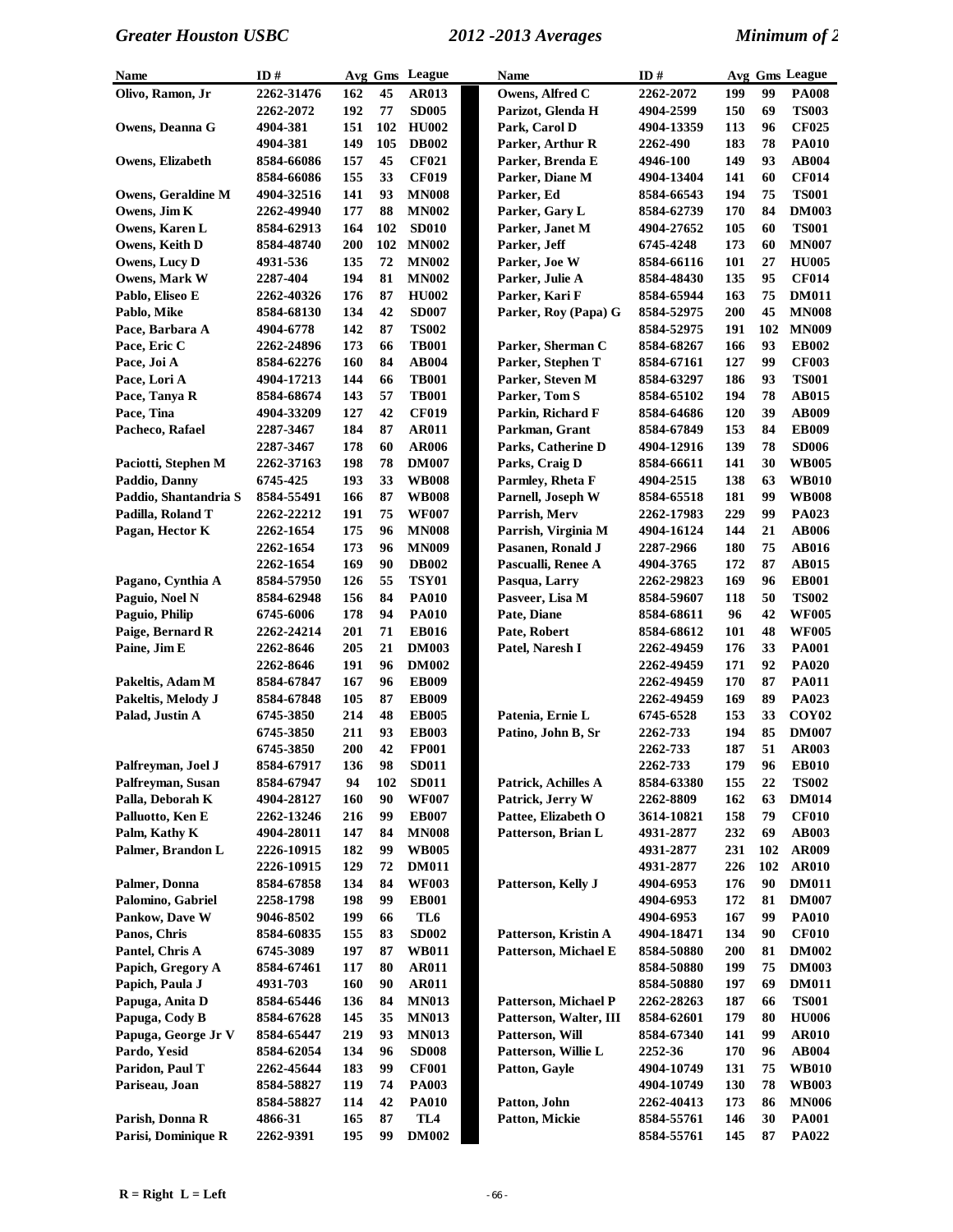| Name                        | ID#        | Avg Gms    |     | League       | <b>Name</b>                | ID#               |     |     | Avg Gms League |
|-----------------------------|------------|------------|-----|--------------|----------------------------|-------------------|-----|-----|----------------|
|                             | 2262-9391  | 192        | 93  | <b>CF005</b> |                            | 8584-55761        | 144 | 77  | <b>PA021</b>   |
|                             | 2262-9391  | 179        | 45  | <b>DB001</b> | Paul, Joan M               | 4904-3101         | 138 | 66  | <b>PA002</b>   |
| Paulin, Armando             | 8584-63509 | 178        | 42  | <b>AB011</b> | Pepper, Harry              | 2262-50212        | 143 | 30  | <b>PA001</b>   |
|                             | 8584-63509 | 173        | 39  | <b>AB009</b> |                            | 2262-50212        | 139 | 75  | PA021          |
| Paulino, Nancy M            | 8584-60430 | 141        | 78  | <b>CF011</b> |                            | 2262-50212        | 137 | 78  | PA022          |
| Paulk, Jimmy D              | 2262-6273  | 227        | 74  | <b>AR010</b> | Pepperling, JoAnne C       | 8584-54735        | 118 | 87  | <b>AB016</b>   |
|                             | 2262-6273  | 223        | 21  | <b>AR009</b> | Pereiro, Gerald A          | 2278-4484         | 135 | 84  | <b>DM011</b>   |
| <b>Paulonis, Matthew G</b>  | 8584-64782 | 112        | 48  | <b>DM007</b> | Pereson, Clay C            | 2262-27937        | 220 | 69  | <b>WB005</b>   |
| Pavlas, Nancy L             | 4904-23729 | 195        | 44  | <b>AB017</b> | Pereson, Susan K           | 4904-22829        | 115 | 45  | <b>WB005</b>   |
| Pavletich, JoAnn            | 8584-68057 | 100        | 45  | <b>DM019</b> | Perez, Adam K              | 2262-50287        | 188 | 93  | <b>DB006</b>   |
|                             | 8584-65280 | 210        | 69  | <b>AR003</b> |                            |                   | 101 | 66  | <b>MN001</b>   |
| Pavone, Anthony C           |            |            |     |              | Perez, Denise              | 8584-67443        |     |     |                |
| Pawlik, Georgie B           | 4904-641   | 141        | 86  | <b>DM004</b> | Perez, Dora E              | 4904-350          | 134 | 89  | <b>AR003</b>   |
|                             | 4904-641   | 137        | 93  | <b>DM005</b> | Perez, Ed G                | 8584-61057        | 166 | 87  | <b>TS003</b>   |
| Payne, Horace G             | 8584-68692 | 134        | 36  | <b>WF009</b> |                            | 8584-61057        | 156 | 71  | <b>TSY01</b>   |
| Payne, Jerry C              | 2300-816   | 188        | 26  | <b>AB002</b> | Perez, Ismael              | 2262-4553         | 146 | 81  | <b>AR003</b>   |
| Payne, Marlene E            | 8584-65386 | 124        | 87  | <b>AB016</b> | Perez, Joaquin R           | 8584-53674        | 175 | 87  | <b>DB006</b>   |
| Payton, Susan L             | 4601-12319 | 150        | 81  | <b>DB009</b> | Perez, Joe (Big Joe)       | <b>2262-7440</b>  | 151 | 84  | <b>EB001</b>   |
| Payton, William H, Jr       | 1968-54    | 160        | 84  | <b>DB009</b> | Perez, Jose R              | <b>2262-50288</b> | 177 | 90  | <b>DB006</b>   |
| Pazeretsky, Terrence A      | 2262-46902 | 199        | 78  | <b>TS002</b> | Perez, Lolita              | 8647-5768         | 104 | 81  | <b>AR003</b>   |
| Peace, Albert               | 2262-41918 | 198        | 99  | <b>EB001</b> | Perez, Martin S, III       | 2262-14424        | 198 | 51  | <b>CF017</b>   |
|                             | 2262-41918 | 191        | 30  | <b>PA001</b> | Perez, Martin T            | 6745-6393         | 112 | 51  | <b>CF017</b>   |
|                             | 2262-41918 | 191        | 105 | <b>PA020</b> | Perez, Mike                | 8584-68675        | 161 | 47  | <b>TB001</b>   |
| Peace, Alfreda              | 4904-29485 | 181        | 30  | <b>PA001</b> | Perez, Nathaniel           | 2262-19415        | 211 | 69  | TL6            |
|                             | 4904-29485 | 180        | 99  | <b>EB001</b> |                            | 2262-19415        | 204 | 42  | <b>DB001</b>   |
|                             | 4904-29485 | 179        | 108 | <b>PA020</b> |                            | 2262-19415        | 201 | 63  | <b>PA007</b>   |
| Peacock, Mike J             | 8584-62267 | 188        | 99  | <b>WB013</b> | Perez, Rose O              | 4904-29153        | 141 | 81  | <b>HU002</b>   |
| Pearl, Reva H               | 4904-16169 | 137        | 78  | <b>PA003</b> | Perez, Simon               | <b>2262-7470</b>  | 209 | 42  | <b>EB001</b>   |
|                             | 4904-16169 | 130        | 84  | <b>EB015</b> | Perkins, Al D              | 2262-39565        | 206 | 27  | <b>SD002</b>   |
|                             |            |            | 84  |              |                            |                   |     | 102 |                |
| Pearson, James H            | 2262-7351  | 163        |     | <b>TS001</b> |                            | 2262-39565        | 202 |     | <b>EB006</b>   |
|                             | 2262-7351  | 158        | 93  | <b>CF002</b> |                            | 2262-39565        | 199 | 96  | PA023          |
| Pearson, Linda K            | 4904-4275  | 134        | 64  | <b>HU006</b> |                            | 2262-39565        | 196 | 60  | <b>EB007</b>   |
| Pearson, Richard, III       | 2262-40870 | 150        | 86  | <b>HU006</b> | Perkins, Glen              | 2262-36989        | 183 | 87  | <b>EB007</b>   |
| Pearson, Roger M            | 8584-52980 | 177        | 48  | <b>AB012</b> | Perkins, Liza C            | 8584-58681        | 150 | 24  | <b>MN002</b>   |
|                             | 8584-52980 | 172        | 63  | <b>AB005</b> | Perkins, Mary L            | 4904-26882        | 127 | 51  | <b>EB007</b>   |
| Peavy, Curtis W             | 2262-6505  | 182        | 24  | <b>AR002</b> | Perkins, Rose M            | 4904-17929        | 137 | 90  | <b>EB007</b>   |
|                             | 2262-6505  | 182        | 36  | <b>AR006</b> | Perkinson, James E         | 2262-44143        | 145 | 85  | <b>TB002</b>   |
| Pechacek, Carolyn J         | 4904-1736  | 169        | 78  | <b>DM007</b> | Perotte, Cortez V          | 8584-53649        | 193 | 95  | <b>TS006</b>   |
| Peck, Gaynor                | 8584-56155 | 128        | 78  | <b>AB007</b> | Perry, Rosemary            | 4904-1365         | 159 | 95  | PA012          |
| Pecor, Jimmy H              | 975-9      | 187        | 60  | <b>TS001</b> | Perry, Tim                 | 11-594511         | 134 | 54  | <b>DM007</b>   |
| Pector, Grant B             | 2287-3025  | 191        | 63  | <b>AR005</b> | Persons, Fred J            | 8626-3422         | 171 | 87  | AB004          |
| Peebles, Greg               | 8584-64028 | 176        | 42  | <b>CF008</b> | Persons, Fredrick J, II    | 8584-64633        | 178 | 81  | AB004          |
| Peel, Jeffrey W             | 8584-63988 | 174        | 90  | <b>WB004</b> | <b>Peschong, Timothy P</b> | 2262-1958         | 143 | 96  | <b>WB004</b>   |
| Peel, Renee                 | 8584-63989 | 154        | 90  | <b>WB004</b> | Pesek, James F             | 2262-1674         | 209 | 99  | <b>CF013</b>   |
| Peery, Jason L              | 2262-4918  | 231        | 108 | TL6          |                            | 2262-1674         | 203 | 108 | <b>DB001</b>   |
|                             | 2262-4918  | 227        | 93  | <b>PA012</b> | Peters, Andy A             | 8584-68000        | 157 | 75  | <b>WB013</b>   |
| Peiffer, Carol A            | 8584-59331 | <b>100</b> | 78  | <b>CF010</b> | Peters, Charles M          | 2262-9401         | 183 | 81  | <b>CF005</b>   |
| Peirce, Kimberly F          | 8584-60005 | 167        | 21  | <b>TS003</b> |                            | 2262-9401         | 181 | 87  | <b>CF025</b>   |
| Peled, Michael L            | 8584-66155 | 148        | 87  | <b>CF005</b> | Peters, Gene               | 2262-1647         | 185 | 78  | <b>CF016</b>   |
| Pell, Scott                 | 8584-64639 | 171        | 102 | AB002        | Peters, Greg S             | 8584-63740        | 188 | 93  | <b>CF016</b>   |
|                             |            |            | 87  |              |                            |                   |     | 89  |                |
| Pena, Benito R              | 2262-18855 | 174        |     | <b>DB002</b> | Petersen, Carmen D         | 4904-33045        | 151 |     | <b>SD002</b>   |
| Pena, Ed D                  | 2262-4306  | 140        | 72  | <b>EB003</b> | Petersen, Harry W          | <b>2262-1031</b>  | 182 | 87  | <b>CF011</b>   |
| Pena, Hilda R               | 4904-12103 | 131        | 57  | <b>HU005</b> | Petersen, Kyle M           | <b>6745-230</b>   | 215 | 96  | <b>SD002</b>   |
| Pena, Rudy M                | 2262-1606  | 177        | 108 | <b>DB002</b> |                            | 6745-230          | 212 | 90  | <b>EB003</b>   |
| Pena, Sara N                | 4904-22617 | 140        | 93  | <b>AR008</b> | Petersen, Nancy            | 4904-3114         | 166 | 48  | <b>CF011</b>   |
| Pendleton, David G          | 8584-68083 | 133        | 87  | <b>DM008</b> | Petersma, Bob L            | 8584-64821        | 168 | 105 | <b>DB002</b>   |
| Penn, Robert L              | 8647-6552  | 191        | 75  | <b>AR010</b> | <b>Peterson, Charles W</b> | 2262-45059        | 175 | 81  | <b>TS002</b>   |
| Pennell, Chuck G            | 2262-23104 | 179        | 83  | <b>CF002</b> | Peterson, Harold F, Jr     | 129-441           | 176 | 84  | <b>TS003</b>   |
| <b>Pennington, Austin M</b> | 8584-67503 | 138        | 33  | <b>SD006</b> | Peterson, Johnny N         | 8584-68774        | 116 | 39  | <b>CF021</b>   |
| Pennington, Melvin, Jr      | 2262-6459  | 195        | 90  | <b>SD006</b> | Peterson, Karla K          | 4904-3070         | 164 | 108 | <b>DB002</b>   |
| Pennington, Pamala S        | 4904-31343 | 159        | 90  | <b>SD006</b> | Peterson, Kimberly A       | 4864-671          | 144 | 93  | <b>AR005</b>   |
| Pennington, Tina M          | 9046-5892  | 124        | 88  | <b>MN007</b> | Peterson, Linda K          | 8584-62469        | 123 | 80  | <b>WB010</b>   |
| Penrice, George E           | 8584-57545 | 198        | 93  | TL6          | Peterson, Mary E           | 2262-17980        | 160 | 87  | <b>DM015</b>   |
| Penrod, Steve               | 8584-54293 | 141        | 98  | <b>WB006</b> |                            | 2262-17980        | 158 | 90  | <b>CF025</b>   |
|                             |            |            |     |              |                            |                   |     |     |                |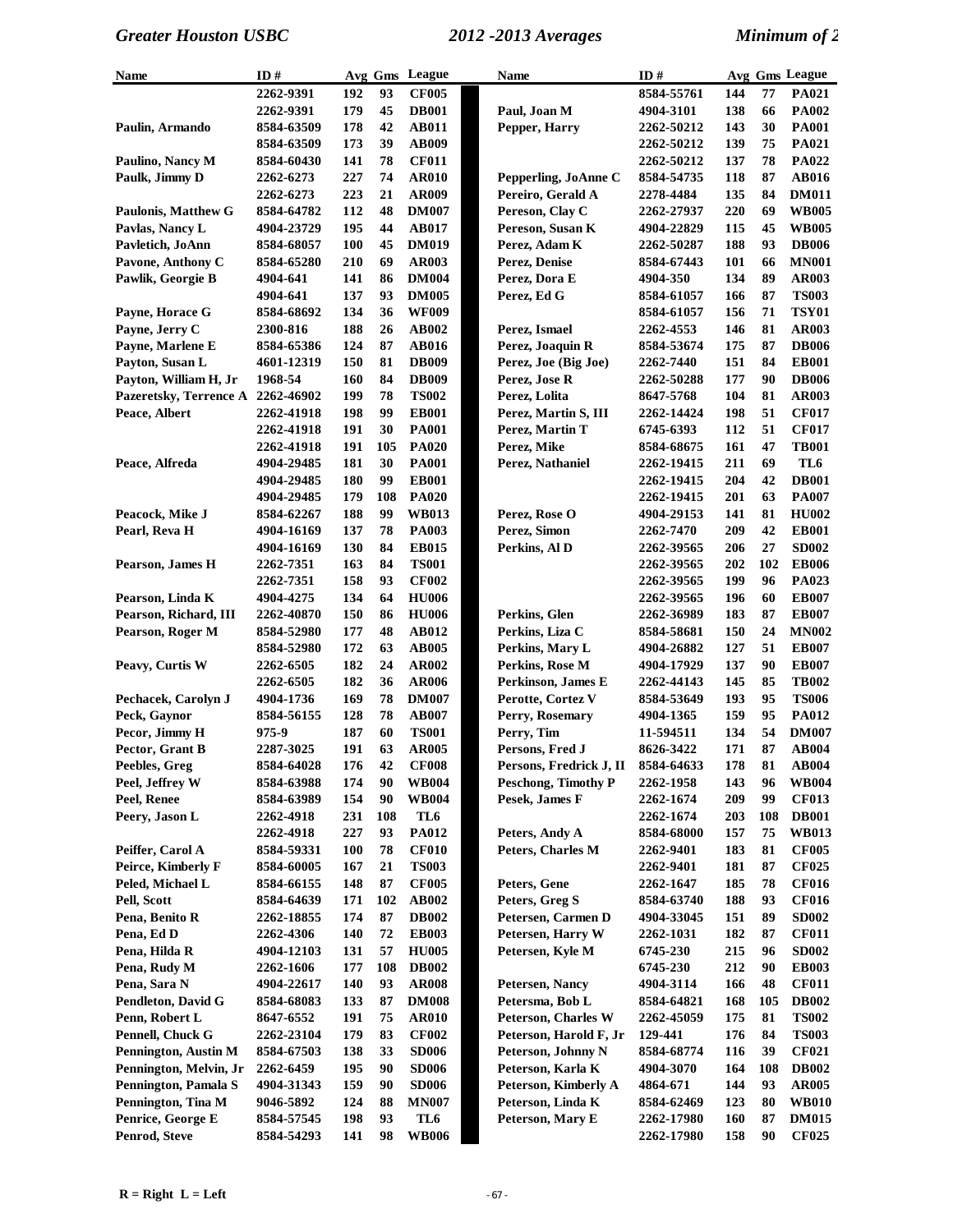| Name                                 | ID#                     |     |     | Avg Gms League | Name                 | ID#        |     |     | Avg Gms League  |
|--------------------------------------|-------------------------|-----|-----|----------------|----------------------|------------|-----|-----|-----------------|
| Peoples, Charles E                   | 2262-2088               | 203 | 72  | <b>MN002</b>   | Peterson, Ralph C    | 2262-1128  | 186 | 99  | <b>PA008</b>    |
|                                      | 2262-2088               | 200 | 108 | <b>DB001</b>   | Peterson, Roy L      | 2222-176   | 197 | 96  | <b>AR005</b>    |
|                                      | 2262-2088               | 192 | 85  | TL6            | Peterson, Shawna     | 8584-66085 | 133 | 42  | <b>CF019</b>    |
|                                      | 8584-66085              | 131 | 41  | <b>CF021</b>   | Philson, Charles D   | 2262-394   | 197 | 51  | <b>PA007</b>    |
| Petit, Jayden J                      | 8584-63698              | 191 | 42  | <b>WF002</b>   | Philson, Hazel A     | 4904-20247 | 166 | 86  | <b>EB016</b>    |
|                                      | 8584-63698              | 186 | 54  | <b>WF008</b>   |                      | 4904-20247 | 165 | 99  | <b>PA007</b>    |
| Petitt, Donna K                      | 8584-65722              | 97  | 74  | PA023          | Phipps, Wayne E      | 2262-3006  | 188 | 93  | <b>CF011</b>    |
| <b>Petrash, Gregory P</b>            | 2262-42938              | 170 | 96  | <b>SD002</b>   | Piche, Sherry        | 4904-13111 | 142 | 83  | <b>TS005</b>    |
| Petrash, Luane                       | 8584-63515              | 160 | 39  | <b>AB009</b>   | Pickell, Brian R     | 2262-46588 | 180 | 38  | <b>SD007</b>    |
| Petree, Donald K                     | 2262-11840              | 175 | 102 | <b>AB002</b>   | Pickell, Joe P       | 8584-60817 | 178 | 42  | <b>SD007</b>    |
| Petrosino, Sal A                     | 2262-2182               | 189 | 99  | <b>PA008</b>   |                      | 8584-60817 | 178 | 93  | <b>SD002</b>    |
| Petru, Maryann                       | 8584-68460              | 108 | 54  | <b>EB015</b>   | Pickell, Marianne    | 8584-67381 | 132 | 42  | <b>SD007</b>    |
| Pettaway, Gregory                    | 8584-56580              | 151 | 69  | <b>WF009</b>   |                      | 8584-67381 | 127 | 87  | <b>SD002</b>    |
| Pettengill, Bruce E                  | 8584-50329              | 161 | 27  | <b>TSY01</b>   | Pickett, Jimmie L    | 2262-5963  | 146 | 30  | <b>DM003</b>    |
| Pettis, Carl H                       | 2262-30433              | 184 | 93  | <b>MN003</b>   |                      | 2262-5963  | 143 | 78  | <b>DM012</b>    |
| Pettit, Bob                          | 8584-57096              | 115 | 48  | AB017          | Pickett, Lori M      | 4904-599   | 173 | 99  | PA023           |
| Petty, Bobby L                       | 10-1859353              | 177 | 99  | <b>EB001</b>   | Pickrom, Deborah L   | 8584-48526 | 128 | 33  | <b>SD006</b>    |
| Petty, Johnathan E                   | 2262-3873               | 213 | 84  | <b>DM009</b>   | Pickrom, Fred C      | 2262-13356 | 194 | 63  | <b>SD006</b>    |
|                                      | 2262-3873               | 209 | 96  | <b>DM007</b>   |                      | 2262-13356 | 191 | 96  | <b>SD005</b>    |
|                                      | 2262-3873               | 202 | 96  | PA023          | Pickrom, Frederick C | 2262-21513 | 188 | 87  | <b>SD005</b>    |
|                                      |                         | 194 | 108 | TL6            | Pierce, Helen        | 8584-57636 | 94  | 60  | <b>CF025</b>    |
| Petty, Ken                           | 2262-3873<br>8584-58879 | 172 | 99  | <b>WB008</b>   | Pietrowski, Ray      |            | 175 | 76  | <b>WF003</b>    |
| Petty, Ruth E                        |                         |     | 84  |                |                      | 8584-67859 |     | 93  |                 |
|                                      | 8584-57294              | 138 |     | <b>WB010</b>   | Pigozzi, Michael S   | 2262-28738 | 186 |     | PA023           |
|                                      | 8584-57294              | 137 | 90  | <b>WB008</b>   |                      | 2262-28738 | 185 | 93  | PA012           |
| Pfalzer, Hank A                      | 8584-51973              | 135 | 90  | <b>PA008</b>   | Pike, John P         | 2262-17571 | 142 | 99  | <b>CF005</b>    |
| Pfeifer, Weslev T                    | 2262-13771              | 182 | 93  | <b>CF018</b>   | Pike, Kara L         | 4904-11127 | 147 | 87  | <b>CF005</b>    |
| Pfeiffer, Allan W                    | 2262-6060               | 181 | 90  | <b>CF003</b>   | Pike, Steven W       | 2262-13119 | 224 | 90  | <b>TS002</b>    |
|                                      | 2262-6060               | 181 | 96  | <b>CF001</b>   |                      | 2262-13119 | 221 | 78  | <b>PA004</b>    |
| Pfeifle, Russell C                   | 2262-29724              | 188 | 63  | <b>AB002</b>   |                      | 2262-13119 | 213 | 84  | TL6             |
| Pham, Jason                          | 8584-66612              | 148 | 90  | <b>WB005</b>   | Pike, Susan L        | 2300-562   | 184 | 75  | <b>PA004</b>    |
| Phan, Nina N                         | 8584-59830              | 155 | 62  | <b>EB004</b>   |                      | 2300-562   | 180 | 90  | <b>TS002</b>    |
| Phelps, Billy M                      | 2262-44869              | 165 | 70  | <b>DM014</b>   | Pillow, Sheila D     | 8584-64951 | 127 | 99  | <b>HU002</b>    |
| Phelps, Carolyn E                    | 8584-58153              | 149 | 99  | <b>DM012</b>   | Pineda, Jessie C     | 2227-133   | 197 | 39  | <b>EB005</b>    |
|                                      | 8584-58153              | 147 | 93  | <b>DM001</b>   |                      | 2227-133   | 188 | 29  | <b>EB003</b>    |
|                                      | 8584-58153              | 146 | 102 | <b>DM002</b>   |                      | 2227-133   | 176 | 30  | <b>FP001</b>    |
| Phelps, James C                      | 8584-51085              | 195 | 24  | <b>DM009</b>   | Pinina, D'Ann        | 8584-59406 | 142 | 72  | <b>SD002</b>    |
| Phelps, Leon E                       | 8584-51503              | 206 | 54  | <b>DM003</b>   | Pinina, Rodney T     | 8584-59407 | 182 | 57  | <b>SD002</b>    |
|                                      | 8584-51503              | 202 | 99  | <b>DM012</b>   | Pinkel, Sylvia F     | 4904-257   | 107 | 65  | <b>TB003</b>    |
|                                      | 8584-51503              | 198 | 102 | <b>DM002</b>   | Pinkney, Joseph L    | 2262-18331 | 208 | 96  | <b>PA007</b>    |
|                                      | 8584-51503              | 194 | 96  | <b>DM001</b>   |                      | 2262-18331 | 205 | 108 | <b>PA020</b>    |
|                                      | 8584-51503              | 190 | 54  | <b>DM009</b>   |                      | 2262-18331 | 198 | 87  | TL6             |
| Philip, Charles (Chazz) J 8584-60128 |                         | 197 | 96  | <b>CF005</b>   | Pipes, Ron A         | 8584-60992 | 198 | 84  | <b>AR005</b>    |
| Philip, Charles (Chuck) 12262-2971   |                         | 180 | 72  | <b>CF005</b>   | Pippen, Lisa M       | 8584-60108 | 148 | 51  | <b>DM008</b>    |
| Philip, James (Jim) S                | 8584-67944              | 167 | 87  | <b>DM001</b>   | Pitre, Corey D       | 2262-47914 | 190 | 93  | <b>EB003</b>    |
|                                      | 8584-67944              | 162 | 73  | <b>DM015</b>   | Pitre, Jackie B      | 8584-67442 | 114 | 90  | <b>MN001</b>    |
|                                      | 8584-67944              | 162 | 79  | <b>DM007</b>   | Pittman, Carla Y     | 8584-47091 | 180 | 92  | <b>SD005</b>    |
| Philip, James A                      | 8584-67943              | 183 | 81  | <b>DM007</b>   |                      | 8584-47091 | 177 | 89  | TL <sub>4</sub> |
| Philip, Jimmy "Jimbo" S 8584-67952   |                         | 134 | 93  | <b>DM007</b>   | Pittman, Harvey G    | 8584-68643 | 180 | 48  | PA023           |
| Phillips, Alvin E                    | 8584-50014              | 163 | 96  | <b>SD010</b>   | Pittman, Howard W    | 2222-1256  | 156 | 81  | <b>AR004</b>    |
| Phillips, Bobbye L                   | 8584-67888              | 112 | 95  | <b>CF005</b>   | Pittman, Paula Y     | 8584-47094 | 184 | 35  | <b>PA020</b>    |
| Phillips, Caren C                    | 4904-28098              | 139 | 81  | <b>PA009</b>   |                      | 8584-47094 | 181 | 95  | TL <sub>4</sub> |
| <b>Phillips, Dennis</b>              | 2262-49160              | 162 | 68  | <b>DM007</b>   |                      | 8584-47094 | 176 | 92  | <b>SD005</b>    |
| Phillips, Joe                        | 8584-62908              | 191 | 53  | <b>PA007</b>   | Pittman, Riley M     | 4904-779   | 135 | 100 | <b>AR002</b>    |
|                                      | 8584-62908              | 190 | 93  | <b>SD010</b>   |                      | 4904-779   | 133 | 90  | <b>PA011</b>    |
| Phillips, John E                     | 2262-3412               | 186 | 78  | <b>AR006</b>   | Pitts, Kirby S       | 2262-29475 | 229 | 93  | AR009           |
|                                      | 2262-3412               | 184 | 96  | <b>MN006</b>   |                      | 2262-29475 | 227 | 102 | <b>AR010</b>    |
|                                      | 2262-3412               | 183 | 93  | <b>AR011</b>   |                      | 2262-29475 | 222 | 74  | <b>PA004</b>    |
| Phillips, John(Mike) M               | 2278-4662               | 168 | 66  | <b>MN009</b>   |                      | 2262-29475 | 216 | 86  | TL6             |
|                                      | 2278-4662               | 167 | 99  | <b>MN008</b>   | Pittsley, Lynn A     | 8584-55501 | 161 | 90  | <b>WB005</b>    |
| <b>Phillips, Karen S</b>             | 4904-12737              | 176 | 30  | <b>EB001</b>   | Pitzer, Jason S      | 8584-46829 | 189 | 42  | <b>HU008</b>    |
| <b>Phillips, Kathy</b>               | 4904-4793               | 168 | 78  | <b>CF003</b>   |                      | 8584-46829 | 186 | 54  | <b>HU001</b>    |
| <b>Phillips, Lindsay</b>             | 8584-62909              | 167 | 102 | <b>SD010</b>   | Pitzer, Lanie B      | 8584-51017 | 123 | 48  | <b>HU001</b>    |
| Phillips, Peyton M                   | 2262-19817              | 199 | 84  | <b>EB001</b>   |                      | 8584-51017 | 113 | 42  | <b>HU008</b>    |
|                                      |                         |     |     |                |                      |            |     |     |                 |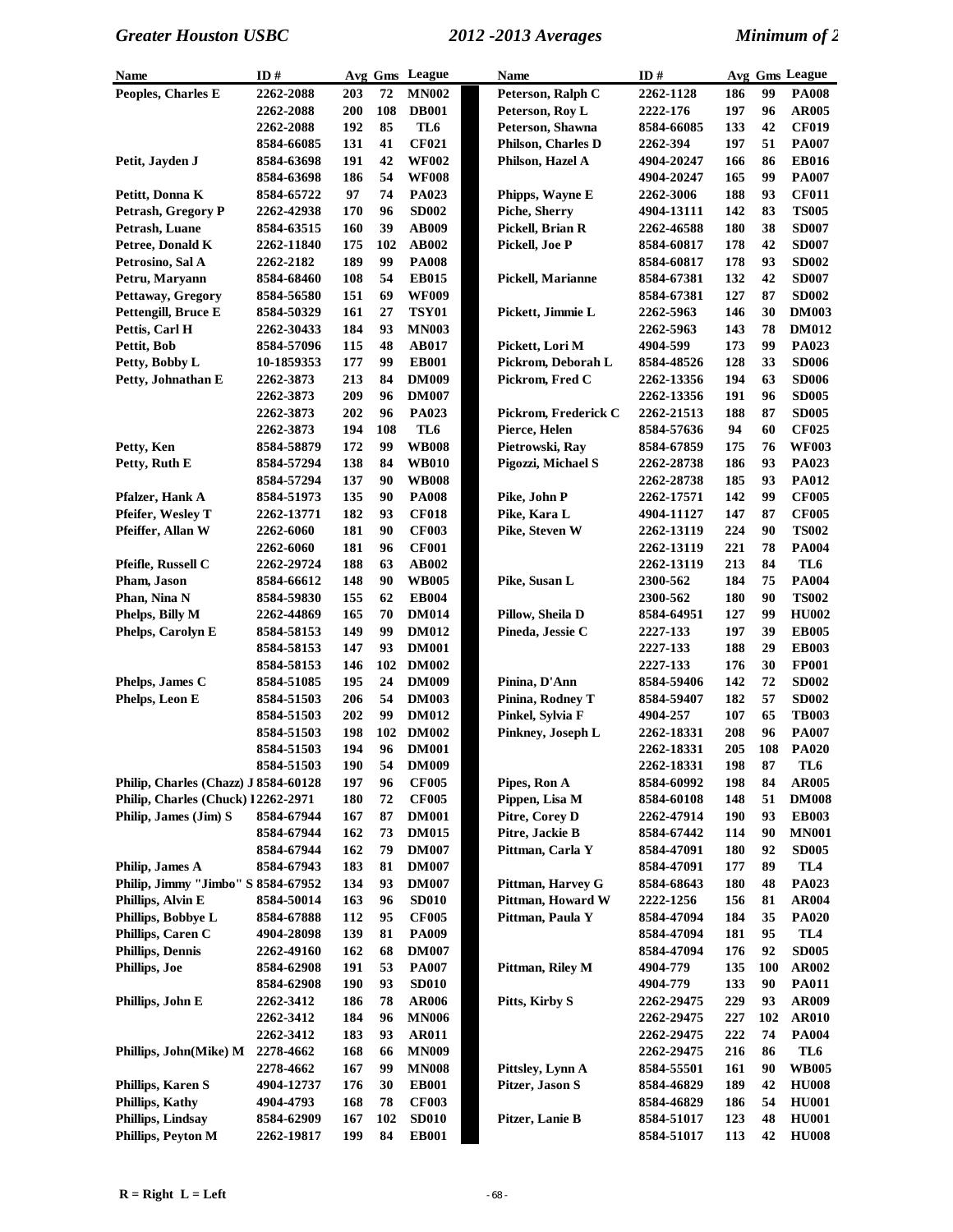| Name                               | ID#        |            |                 | Avg Gms League  | <b>Name</b>                       | ID#               |     |     | Avg Gms League |
|------------------------------------|------------|------------|-----------------|-----------------|-----------------------------------|-------------------|-----|-----|----------------|
| Phillips, Roy D                    | 2262-33744 | 158        | 96              | <b>WF007</b>    | Pizarras, Max O                   | 2262-3254         | 169 | 57  | <b>SD014</b>   |
| Phillips, Scott E                  | 8584-67931 | 142        | 78              | <b>WB004</b>    |                                   | 2262-3254         | 164 | 90  | <b>SD010</b>   |
| Phillips, Thomas C                 | 2262-39728 | 147        | 81              | <b>PA009</b>    |                                   | 2262-3254         | 161 | 84  | <b>PA021</b>   |
| Phillips, Tyler G                  | 9046-8373  | 131        | 27              | <b>DB003</b>    | Placette, Brian E                 | 8584-68201        | 153 | 36  | <b>SD009</b>   |
|                                    | 8584-68201 | 146        | 27              | <b>SD003</b>    | Porterfield, Tammy L              | 4904-16228        | 148 | 96  | <b>WB005</b>   |
| <b>Plander, Betty</b>              | 4866-115   | 117        | 30              | TL <sub>2</sub> | Posada, Emmanuel (Mann 2262-13387 |                   | 188 | 48  | <b>EB005</b>   |
| Plant, Dale A                      | 8584-67883 | 172        | 74              | <b>HU006</b>    |                                   | 2262-13387        | 173 | 39  | <b>FP001</b>   |
| Platenburg, Dewayne E              | 2262-23129 | 159        | 99              | <b>EB001</b>    | Post, Art J, Jr                   | 2262-11285        | 179 | 96  | <b>CF008</b>   |
|                                    | 2262-23129 | 158        | 42              | TL <sub>2</sub> | Postel, David A                   | 2262-21954        | 200 | 39  | <b>AR003</b>   |
| Plummer, Karen C                   | 4904-14363 | 145        | 90              | <b>WB008</b>    |                                   | 2262-21954        | 193 | 93  | <b>AR011</b>   |
| Poe, Richard G                     | 8584-67572 | 185        | 108             | <b>PA020</b>    | Postel, Jessica                   | 4904-14759        | 193 | 93  | <b>AR011</b>   |
|                                    | 8584-67572 | 168        | 33              | <b>PA001</b>    |                                   | 4904-14759        | 189 | 69  | <b>AR003</b>   |
| Poe, Sheree L                      | 4904-1526  | 176        | 90              | <b>CF005</b>    | Poteet, Darrell C                 | 8584-67686        | 144 | 33  | <b>EB001</b>   |
| Poedjono, Helene G                 | 8584-62038 | 192        | 90              | <b>SD001</b>    | Potier, Marcus Q                  | 963-47            | 208 | 45  | <b>EB003</b>   |
| Poehlein, Walter "Butch 8584-68839 |            | 183        | 24              | <b>MN006</b>    |                                   | 963-47            | 203 | 69  | <b>PA007</b>   |
| Poelker, David J                   | 2262-30276 | 157        | 84              | <b>EB010</b>    | Potter, Charles E                 | 9229-41848        | 163 | 72  | <b>WF007</b>   |
| Pokluda, Ida M                     | 4904-2542  | 138        | 96              | <b>SD002</b>    | Potter, Melanie R                 | 8584-66653        | 110 | 53  | <b>AR011</b>   |
|                                    | 4904-2542  | 133        | 96              | <b>SD001</b>    | <b>Potthoff, Kenneth R</b>        | 2262-1831         | 173 | 93  | <b>AR011</b>   |
| Polak, Cheryl A                    | 4904-2467  | 197        | 87              | <b>AR008</b>    | Potton, Craig H                   | 8584-56247        | 177 | 28  | <b>DM014</b>   |
|                                    | 4904-2467  | 197        | 93              | <b>AR005</b>    | Potts, Eric R                     | 2262-29778        | 138 | 99  | <b>EB001</b>   |
|                                    | 4904-2467  | 184        | 30              | TL <sub>2</sub> | Potts, Judy J                     | 4904-929          | 160 | 99  | <b>CF003</b>   |
| Polak, Randy D                     | 2262-7711  | 177        | 76              | <b>AR005</b>    | Potts, Ron                        | 2262-5325         | 167 | 72  | <b>CF003</b>   |
|                                    | 2262-7711  | 174        | 27              | TL <sub>2</sub> | Poullard, Marie                   | 8584-67589        | 128 | 42  | <b>WB004</b>   |
| Polerstock, Crystal L              | 11-37147   | 156        | 92              | <b>PA010</b>    | Poullard, Robert, Jr              | 2262-2518         | 190 | 39  | <b>DB001</b>   |
| Polerstock, David L                | 8584-59264 | 162        | 81              | <b>PA010</b>    |                                   | 2262-2518         | 183 | 96  | <b>HU002</b>   |
| Polk, Georgia M                    | 4904-12767 | 157        | 61              | <b>EB001</b>    | Pourchot, Cynthia L               | 4904-9153         | 144 | 73  | AB007          |
| Polk, Justin E                     | 8584-50717 | 196        | 102             | <b>DB001</b>    |                                   | 4904-9153         | 144 | 96  | <b>AR008</b>   |
| Pollard, Anthony C                 | 2262-15198 | 211        | 90              | <b>SD006</b>    | <b>Powell, Casey</b>              | 6719-504          | 228 | 22  | <b>MN002</b>   |
|                                    | 2262-15198 | 207        | 84              | <b>PA007</b>    | Powell, Gary W                    | <b>2287-1803</b>  | 213 | 96  | <b>AR009</b>   |
|                                    | 2262-15198 | 204        | 93              | <b>HU006</b>    |                                   | 2287-1803         | 201 | 93  | <b>MN002</b>   |
| Pollard, Nate K                    | 8584-67564 | 172        | 60              | <b>PA012</b>    | Powell, Jerry D                   | 730-477           | 132 | 48  | <b>SD009</b>   |
| Pollard, Nathaniel K               | 8584-64276 | 172        | 84              | <b>WB004</b>    | Powell, Jessica R                 | 4941-249          | 117 | 54  | <b>TS001</b>   |
| Pollard, Scott T                   | 2262-31723 | 181        | 71              | <b>WB007</b>    | Powell, Linda K                   | 4904-1945         | 173 | 69  | <b>AR002</b>   |
| Pollett, James L                   | 2262-389   | 208        | 87              | <b>CF011</b>    |                                   | 4904-1945         | 164 | 72  | <b>PA020</b>   |
|                                    | 2262-389   | 208        | 90              | <b>CF008</b>    |                                   | 4904-1945         | 154 | 60  | <b>HU004</b>   |
|                                    | 2262-389   | 207        | 48              | <b>CF013</b>    | Powell, Richard                   | 2262-8562         | 211 | 94  | <b>DM006</b>   |
|                                    | 2262-389   | 207        | 96              | <b>CF005</b>    |                                   | 2262-8562         | 209 | 48  | <b>DM007</b>   |
| Poloskey, Robert C                 | 8584-60088 | 201        | 96              | <b>CF016</b>    |                                   | 2262-8562         | 206 | 54  | <b>DM010</b>   |
| Poltorak, David A                  | 2287-1404  | 211        | 93              | <b>AR011</b>    |                                   | 2262-8562         | 205 | 39  | <b>PA007</b>   |
| Pomier, James A                    | 2262-25973 | 173        | 84              | <b>AB015</b>    |                                   | 2262-8562         | 202 | 81  | <b>EB016</b>   |
| Pomonis, Garry L                   | 2278-1898  | 161        | 33 <sup>3</sup> | <b>HU008</b>    |                                   | 2262-8562         | 198 | 87  | <b>WF007</b>   |
|                                    | 2278-1898  | 156        | 42              | <b>HU001</b>    | Powell, Taylor J                  | 8584-67477        | 170 | 101 | <b>MN002</b>   |
| Poncini, Jeff                      | 8584-66322 | 153        | 24              | <b>PA004</b>    | Power, Joseph E                   | 8584-66258        | 166 | 48  | <b>AB020</b>   |
| Pond, John H                       | 8584-64234 | 138        | 99              | <b>HU005</b>    |                                   | 8584-66258        | 166 | 48  | AB012          |
| Ponder, Dudley W, III              | 8584-65974 | 169        | 24              | <b>WB011</b>    |                                   | 8584-66258        | 159 | 36  | AB019          |
| Pong, Karen L                      | 8584-48239 | 157        | 27              | <b>PA023</b>    | Power, Stephanie A                | 8584-58843        | 120 | 96  | <b>CF005</b>   |
| Pontius, James N                   | 8584-62558 | 164        | 78              | <b>WF003</b>    | Power, Wayne O                    | 8584-56047        | 172 | 93  | <b>TS002</b>   |
| Poole, Gregory W                   | 8584-55146 | 156        | 39              | <b>EB003</b>    |                                   | 8584-56047        | 170 | 99  | <b>TS001</b>   |
| Poole, Patsy J                     | 4904-26364 | 156        | 87              | <b>MN002</b>    | Powers, Doris A                   | 4904-24583        | 151 | 96  | TL4            |
| Poon, Jason                        | 8584-55875 | 179        | 81              | <b>PA012</b>    |                                   | 4904-24583        | 147 | 81  | <b>TS002</b>   |
| Popoff, Veronica A                 | 4904-2476  | 194        | 90              | <b>AB007</b>    | <b>Pradier, Claudette</b>         | 4904-3446         | 157 | 24  | <b>PA007</b>   |
|                                    | 4904-2476  | 183        | 80              | TL <sub>4</sub> |                                   | 4904-3446         | 155 | 27  | TL1            |
| Poquiz, Felix M                    | 2262-24976 | 162        | 96              | <b>EB003</b>    | Pratt, Chester C                  | 2262-37276        | 167 | 93  | <b>CF025</b>   |
|                                    | 2262-24976 | 162        | 108             | <b>SD010</b>    |                                   | 2262-37276        | 166 | 90  | <b>TS003</b>   |
|                                    | 2262-24976 | 155        | 72              | <b>SD014</b>    | Pratt, Lynn D                     | 4904-4298         | 157 | 87  | <b>DB004</b>   |
| Poquiz, Rita C                     | 4904-17996 | 148        | 69              | <b>SD014</b>    | Praytor, Keith E                  | 8584-67614        | 193 | 75  | <b>AB003</b>   |
|                                    | 4904-17996 | 148        | 99              | <b>SD010</b>    | Praytor, Kevin                    | 2287-3031         | 220 | 21  | <b>AB003</b>   |
| Porras, Cindy                      | 4904-21557 | 118        | 24              | <b>EB015</b>    | Pree, Curtis L, Sr                | 2262-3638         | 201 | 95  | <b>AR006</b>   |
| Porter, Aaron G                    | 265-2341   | 207        | 51              | <b>DM011</b>    | Presbitero, Scott M               | <b>2262-49130</b> | 216 | 54  | <b>CF011</b>   |
|                                    | 265-2341   | 207        | 96              | <b>DM008</b>    |                                   | 2262-49130        | 212 | 90  | <b>CF016</b>   |
|                                    | 265-2341   | 200        | 39              | <b>DM006</b>    | Prescott, Michael W               | 2262-4059         | 212 | 90  | <b>CF016</b>   |
|                                    | 265-2341   | <b>200</b> | 94              | <b>DM007</b>    | Pressler, Joe M                   | 2262-31715        | 181 | 36  | <b>CF011</b>   |
| Porter, Carol A                    | 8584-65489 | 126        | 78              | <b>EB015</b>    | <b>Prestridge, Paul H</b>         | 2262-44713        | 199 | 83  | <b>CF005</b>   |
|                                    |            |            |                 |                 |                                   |                   |     |     |                |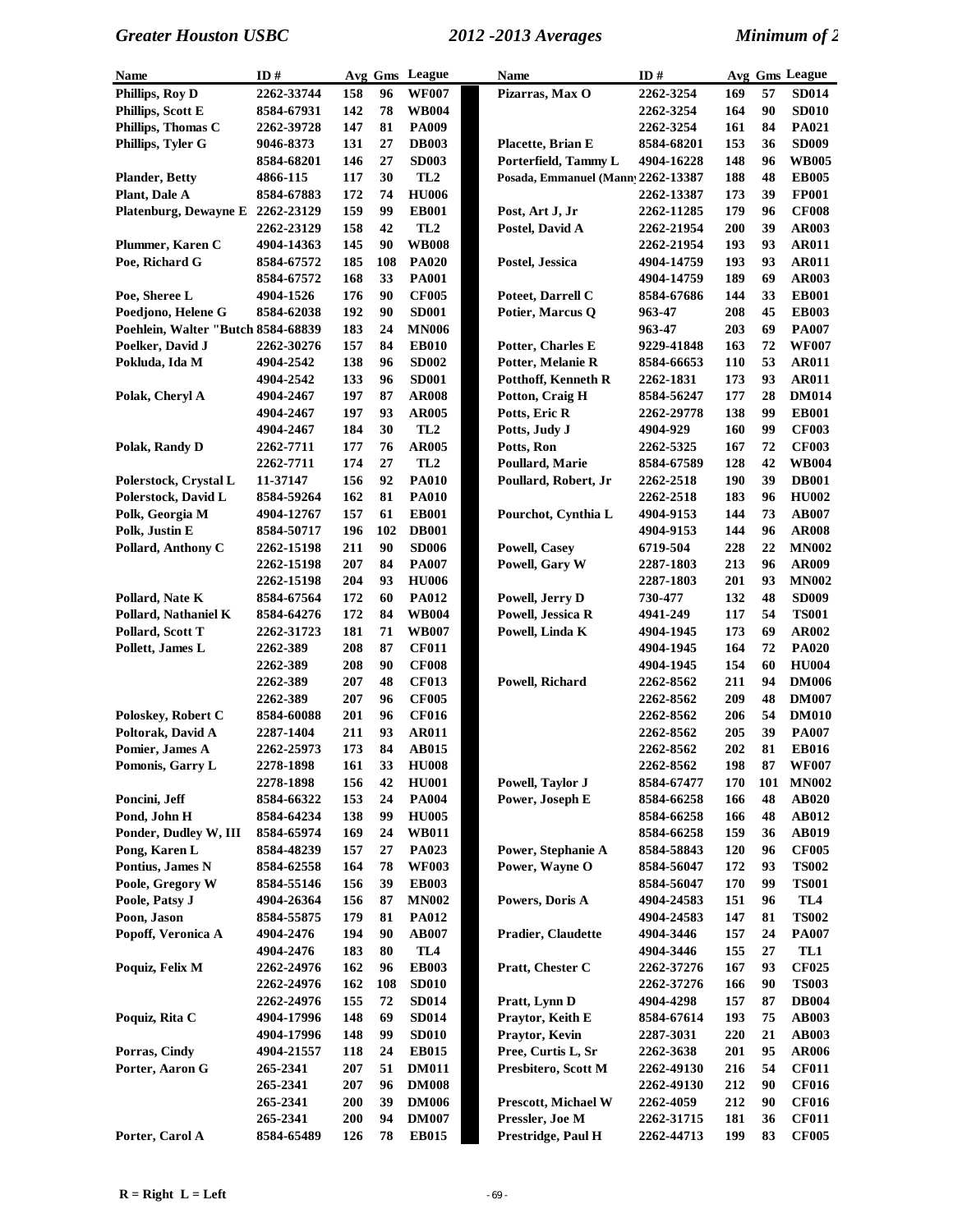| Name                                            | ID#                     |            |          | Avg Gms League               | <b>Name</b>                              | ID#                      |            |          | Avg Gms League               |
|-------------------------------------------------|-------------------------|------------|----------|------------------------------|------------------------------------------|--------------------------|------------|----------|------------------------------|
| Porter, Doretha                                 | 3675-207328             | 161        | 84       | <b>SD002</b>                 | Pretila, Librado (Buddy) 8584-60868      |                          | 164        | 36       | <b>FP001</b>                 |
|                                                 | 3675-207328             | 160        | 87       | <b>SD005</b>                 |                                          | 8584-60868               | 160        | 42       | <b>EB005</b>                 |
| Porter, Joseph M                                | 2262-50116              | 161        | 93       | <b>SD008</b>                 | Preuss, Larry                            | 8584-55895               | 136        | 99       | <b>CF003</b>                 |
| Porter, Kia L                                   | 4904-33666              | 176        | 90       | <b>AR011</b>                 | Prewitt, Kathy R                         | 8584-59318               | 97         | 90       | <b>TS003</b>                 |
| Porterfield, James                              | 8584-63899              | 137        | 91       | <b>EB001</b>                 | Prewitt, Larry G                         | 8584-68254               | 109        | 78       | <b>TS003</b>                 |
| Price, Brad C                                   | 8584-60421              | 187        | 89       | <b>DB010</b>                 |                                          | 4904-19365               | 146        | 93       | <b>TS005</b>                 |
| Price, Eric J                                   | 2262-15802              | 209        | 78       | <b>CF016</b>                 | Punch, Mike M                            | 8584-68293               | 193        | 69       | <b>TS002</b>                 |
| Price, Eric V                                   | 8584-67030              | 153        | 96       | <b>PA012</b>                 | Purdue, Ashley L                         | 8584-67945               | 127        | 98       | <b>DM007</b>                 |
| Price, Kathy                                    | 8584-67565              | 106        | 32       | <b>PA012</b>                 | Purvis, Carol A                          | 8584-67520               | 88         | 87       | <b>CF003</b>                 |
| Price, Krysanne (Krys) 18584-68212              |                         | 129        | 27       | <b>SD003</b>                 | Purvis, Lisa A                           | 8584-49942               | 122        | 59       | <b>TB001</b>                 |
| Price, Larry F                                  | 8584-48461              | 159        | 99       | <b>AR001</b>                 | Purvis, Terry N                          | 8584-47493               | 180        | 102      | <b>WB005</b>                 |
|                                                 | 8584-48461              | 158        | 96       | <b>AR004</b>                 |                                          | 8584-47493               | 170        | 102      | <b>CF003</b>                 |
| Price, Leonard L                                | 2262-1186               | 185        | 90       | <b>AB006</b>                 | Pusok, Mark A                            | 2262-12241               | 187        | 102      | <b>WB007</b>                 |
|                                                 | 2262-1186               | 184        | 102      | <b>AB001</b>                 | Pusok, Ray A                             | 2262-15907               | 199        | 93       | <b>WB007</b>                 |
| Price, Lisa                                     | 8584-67566              | 134        | 60       | <b>PA012</b>                 | Pusok, Rudy J                            | 2262-2388                | 188        | 93       | <b>WB007</b>                 |
| Price, Lori A                                   | 4904-11972              | 124        | 96       | <b>AR008</b>                 | Putz, Raymond J                          | 2262-1193                | 167        | 96       | <b>MN006</b>                 |
| Price, Louise                                   | 8584-67507              | 134        | 65       | <b>DM004</b>                 | Pyer, Michael A                          | 2262-41104               | 201        | 99       | <b>AR005</b>                 |
| Price, Marc                                     | 10-1856289              | 181        | 81       | <b>EB002</b>                 | Pyle, John M                             | 2262-2812                | 153        | 84       | <b>PA008</b>                 |
| Price, Vincent L                                | 8584-51612              | 165        | 48       | <b>WF002</b>                 | Pyle, Lucille G                          | 4904-20819               | 137        | 99       | <b>AR001</b>                 |
|                                                 | 8584-51612              | 155        | 49       | <b>WF008</b>                 | Quach, Jimmy                             | 2262-34181               | 223        | 87       | <b>EB016</b>                 |
| Prichard, Jim L                                 | 8584-67728              | 168        | 93       | <b>WB013</b>                 |                                          | 2262-34181               | 220        | 96       | <b>EB001</b>                 |
| Primm, Ross                                     | 2262-658                | 159        | 96       | <b>MN008</b>                 |                                          | 2262-34181               | 213        | 93       | <b>EB003</b>                 |
|                                                 | 2262-658                | 158        | 99       | <b>MN009</b>                 |                                          | 2262-34181               | 207        | 96       | <b>PA007</b>                 |
| Prince, Anthony, IV                             | 2262-21055              | 192        | 75       | <b>PA007</b>                 |                                          | 2262-34181               | 199        | 85       | TL6                          |
| Prince, Ron                                     | 2262-5052               | 183        | 101      | <b>WB008</b>                 | Quada, Joe W                             | 2262-16071               | 201        | 84       | <b>PA008</b>                 |
|                                                 | 2262-5052               | 181        | 30       | <b>CF005</b>                 | Qualls, Marcia G                         | 4904-23907               | 172        | 89       | <b>HU006</b>                 |
| <b>Pringle, Roland W</b>                        | 2262-1492               | 188        | 81       | <b>CF003</b>                 | Queret, Tom                              | 8584-50001               | 183        | 83       | <b>SD002</b>                 |
| Pritchard, Fred N, Sr                           | 2262-1374               | 205        | 48       | <b>SD014</b>                 | Quick, Jennifer L                        | 2983-4246                | 150        | 36       | <b>CF019</b>                 |
|                                                 | 2262-1374               | 201        | 99       | <b>PA020</b>                 | Quick, Thomas J                          | 2262-46476               | 164        | 42       | <b>CF019</b>                 |
|                                                 | 2262-1374               | 189        | 30       | <b>FP001</b>                 | Quillen, Norma V                         | 8584-62390               | 127        | 45       | <b>CF010</b>                 |
| <b>Pritchett, Charles L</b><br>Pritchett, Don B | 2262-49487              | 176<br>167 | 93<br>87 | <b>SD002</b><br><b>CF005</b> | Quinn, Gloria S                          | 8584-62390               | 123<br>140 | 90<br>39 | <b>CF025</b><br><b>DM003</b> |
|                                                 | 8584-63910              | 165        | 89       | <b>CF011</b>                 |                                          | 4904-4600                | 175        | 87       | <b>MN006</b>                 |
| <b>Pritchett, Mary Ann</b>                      | 8584-63910              | 165        | 80       | <b>DM011</b>                 | Quinn, Tabitha L<br>Quintanilla, Roger J | 8584-56064               | 158        | 63       | AB015                        |
|                                                 | 4904-1093               | 164        | 81       | <b>DM006</b>                 | Quirino, Elizabeth                       | 8584-48525               | 141        | 45       | <b>WB006</b>                 |
| Pritchett, Pam J                                | 4904-1093<br>8584-63909 | 142        | 84       | <b>CF011</b>                 | Quiroa, Carlos A                         | 8584-46914<br>2262-35755 | 215        | 93       | <b>AR005</b>                 |
|                                                 | 8584-63909              | 138        | 93       | <b>CF005</b>                 |                                          | 2262-35755               | 198        | 24       | TL <sub>2</sub>              |
| Prochaska, Thomas J                             | 8584-63363              | 145        | 72       | <b>MN009</b>                 | Quoyeser, Edward G                       | 2262-40935               | 147        | 99       | <b>EB001</b>                 |
|                                                 | 8584-63363              | 143        | 69       | <b>MN008</b>                 | Ra, Ptah                                 | 2262-4101                | 182        | 68       | <b>SD005</b>                 |
| Proctor, Stacy V                                | 2262-3700               | 163        | 108      | <b>SD010</b>                 |                                          | <b>2262-4101</b>         | 180        | 76       | <b>SD002</b>                 |
| Proff, Lauren A                                 | 8584-66724              | 106        | 75       | AB015                        | Raasch, Jan                              | 4904-14045               | 182        | 45       | <b>CF023</b>                 |
| Propeck, John                                   | 11-606622               | 159        | 27       | <b>AB008</b>                 |                                          | 4904-14045               | 176        | 39       | <b>CF009</b>                 |
|                                                 | 11-606622               | 154        | 33       | <b>AB016</b>                 | Raasch, William F                        | 2262-17539               | 190        | 45       | <b>CF023</b>                 |
| Prosser, Sabrina R                              | 8584-52228              | 125        | 30       | <b>AR003</b>                 |                                          | 2262-17539               | 173        | 36       | <b>CF009</b>                 |
| Prother, Angela                                 | 8584-67700              | 93         | 94       | <b>MN007</b>                 | Raby, Lotheronie G                       | 8584-61408               | 185        | 64       | TL4                          |
| Provance, Nathan D                              | 8584-62415              | 206        | 60       | <b>TS002</b>                 |                                          | 8584-61408               | 185        | 78       | <b>WF007</b>                 |
|                                                 | 8584-62415              | 204        | 93       | <b>DM011</b>                 |                                          | 8584-61408               | 175        | 71       | <b>HU002</b>                 |
|                                                 | 8584-62415              | 202        | 37       | TL6                          |                                          | 8584-61408               | 174        | 48       | <b>DB010</b>                 |
| Provance, Odney Dale D 8052-4323                |                         | 215        | 93       | <b>TS002</b>                 | Raby, Mary F                             | 4904-2446                | 169        | 78       | <b>DM005</b>                 |
|                                                 | 8052-4323               | 207        | 90       | <b>DM011</b>                 |                                          | 4904-2446                | 166        | 84       | <b>DM004</b>                 |
|                                                 | 8052-4323               | 195        | 72       | TL6                          | Radford, Colette Y                       | 8584-50954               | 132        | 75       | <b>EB001</b>                 |
| Prudon, Mary Ann                                | 8584-55458              | 153        | 36       | <b>WB006</b>                 | Radford, Helen W                         | 4904-7145                | 124        | 93       | <b>EB001</b>                 |
| <b>Puchot</b> , Paul                            | 8584-62638              | 115        | 66       | <b>PA012</b>                 | Radford, Marvin L                        | 2262-12145               | 176        | 96       | <b>EB001</b>                 |
| <b>Puckett, Darleen</b>                         | 4904-7325               | 136        | 87       | <b>TS003</b>                 | Radigan, Patrick J                       | 8584-52342               | 180        | 99       | <b>TS001</b>                 |
| <b>Puckett, Everett G</b>                       | 2262-12752              | 174        | 51       | <b>DM014</b>                 | Radke, Ronald                            | 2262-10703               | 192        | 96       | <b>DM007</b>                 |
| Pudifin, Katina M                               | 4904-12984              | 155        | 82       | <b>DM011</b>                 |                                          | 2262-10703               | 181        | 90       | <b>WF007</b>                 |
| Puente, Baldemar J                              | 2262-34960              | 149        | 42       | AR013                        | Radley, Tyler A                          | 8584-65418               | 144        | 33       | <b>TB002</b>                 |
| Puentes, Juan, Jr                               | 2262-11107              | 171        | 60       | <b>AB005</b>                 | Rahman, Talha Z                          | 2262-49894               | 175        | 90       | <b>PA012</b>                 |
|                                                 | 2262-11107              | 171        | 107      | <b>AB006</b>                 | Rainey, Jennifer R                       | 8584-68742               | 111        | 24       | <b>PA009</b>                 |
|                                                 | 2262-11107              | 166        | 99       | <b>AB017</b>                 | Ramage, Robert L                         | 8584-64744               | 152        | 51       | <b>DM014</b>                 |
|                                                 | 2262-11107              | 165        | 48       | <b>AB012</b>                 | <b>Ramicone, Ronald</b>                  | 2262-1677                | 225        | 96       | <b>CF013</b>                 |
| Puffen, Alfred L                                | 10-1854552              | 185        | 108      | <b>AB006</b>                 | Ramirez, Chris                           | 2262-8236                | 187        | 93       | <b>CF005</b>                 |
| Puffen, Brenda G                                | 8584-47681              | 138        | 102      | <b>AB006</b>                 | Ramirez, Christopher                     | 6745-6295                | 197        | 95       | <b>AR011</b>                 |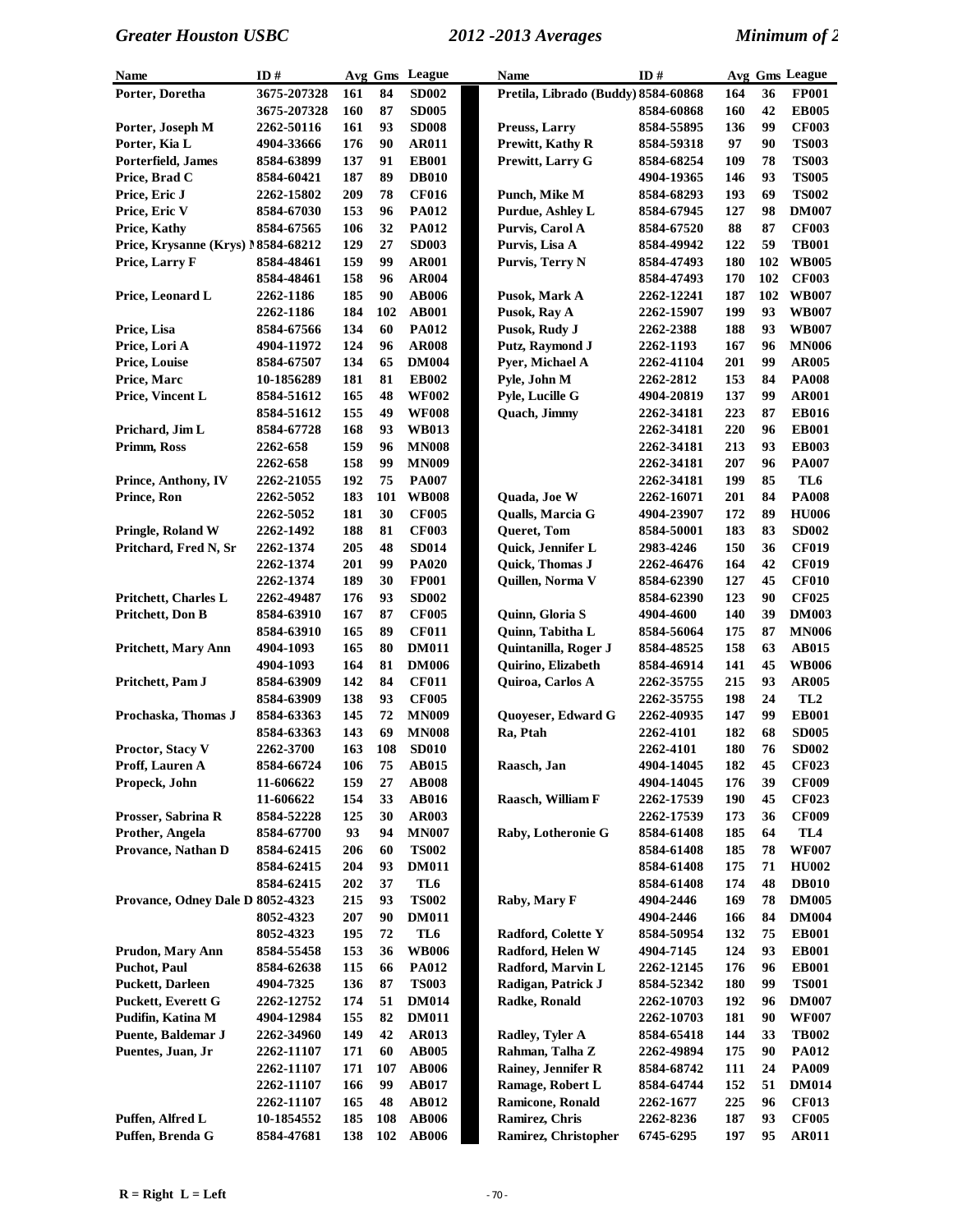| Name                        | ID#        |     |     | Avg Gms League | Name                              | ID#        |     |     | Avg Gms League  |
|-----------------------------|------------|-----|-----|----------------|-----------------------------------|------------|-----|-----|-----------------|
| Pugh, Larry R, Jr           | 8584-60626 | 145 | 39  | <b>WF008</b>   | Ramirez, Crystal Lee              | 4904-1475  | 132 | 22  | <b>EB001</b>    |
| <b>Pulscher, Nancy</b>      | 8584-57221 | 132 | 45  | <b>WB013</b>   | Ramirez, Daniel                   | 8584-56005 | 171 | 96  | <b>AR003</b>    |
| <b>Pulscher, Stuart P</b>   | 8584-57220 | 188 | 93  | <b>WB013</b>   | Ramirez, Donna I                  | 8584-46943 | 114 | 68  | <b>CF005</b>    |
| Punch, Joyce E              | 4904-17657 | 137 | 102 | <b>MN009</b>   | Ramirez, Hector L                 | 2262-26885 | 162 | 90  | <b>PA012</b>    |
|                             | 4904-17657 | 130 | 90  | <b>MN008</b>   | Ramirez, Helen M                  | 4904-5708  | 115 | 21  | <b>CF015</b>    |
| Punch, Lynn M               | 4904-19365 | 156 | 93  | <b>TS002</b>   | Ramirez, Joseph C                 | 2262-27945 | 207 | 84  | <b>AR003</b>    |
| Ramirez, Laura M            | 4904-15353 | 185 | 63  | <b>AR003</b>   | Rayburn, Ann H                    | 4904-17677 | 124 | 90  | <b>CF010</b>    |
| Ramirez, Louis D            | 8584-52395 | 197 | 78  | <b>AR003</b>   | <b>Raymond, Robert R</b>          | 8584-63973 | 196 | 84  | <b>DB007</b>    |
| Ramirez, Luis               | 8584-48128 | 147 | 96  | <b>AR003</b>   | Read, David                       | 8584-65937 | 170 | 44  | <b>CF019</b>    |
| Ramirez, Luis J             | 8584-59793 | 139 | 39  | <b>AR013</b>   |                                   | 8584-65937 | 151 | 33  | <b>CF021</b>    |
| Ramirez, Maria R            | 8584-64770 | 155 | 84  | <b>AR003</b>   | Read, Ellen E                     | 8584-66013 | 101 | 36  | <b>CF019</b>    |
|                             | 8584-64770 | 152 | 72  | <b>AR006</b>   | <b>Ready, Nancy</b>               | 4904-14683 | 124 | 90  | <b>DM005</b>    |
|                             | 8584-64770 | 151 | 45  | <b>AR011</b>   | Real, Jordan D                    | 8584-61183 | 199 | 96  | <b>MN006</b>    |
| Ramirez, Rafael, Jr         | 2262-4032  | 180 | 82  | <b>EB001</b>   | <b>Reaves, Corey S</b>            | 8584-49194 | 179 | 98  | <b>DM007</b>    |
| Ramirez, Raymond, Jr        | 2262-2391  | 202 | 102 | <b>CF008</b>   | <b>Rechkemmer</b> , Matt A        | 8584-68756 | 152 | 21  | <b>WF003</b>    |
| Ramirez, Robert J           | 8584-52396 | 224 | 90  | <b>AR003</b>   | Recto, Corazon J                  | 8584-67889 | 139 | 27  | <b>CF005</b>    |
| Ramirez, Stephen W          | 2262-8154  | 181 | 45  | <b>CF015</b>   | Rector, Billy K                   | 2262-8287  | 171 | 75  | <b>DB002</b>    |
| Ramirez, Tommie             | 8584-56728 | 141 | 93  | <b>AR003</b>   |                                   | 2262-8287  | 164 | 90  | <b>DB004</b>    |
| Rammage, Kimberly A         | 8584-56276 | 123 | 90  | <b>CF005</b>   | Redd, Jimmy E                     | 2262-49606 | 159 | 51  | <b>AR011</b>    |
| Rammage, Sonny W            | 8584-56277 | 177 | 96  | <b>CF005</b>   | Reddick, Forrest L, III           | 2262-42620 | 174 | 36  | <b>CF021</b>    |
| <b>Ramon, Nicholas S</b>    | 2262-32875 | 178 | 45  | <b>CF019</b>   |                                   | 2262-42620 | 169 | 39  | <b>CF019</b>    |
|                             | 2262-32875 | 178 | 48  | <b>CF021</b>   | Reddick, Victor L                 | 2262-12446 | 188 | 101 | <b>DM002</b>    |
| Ramos, Candice M            | 8584-67401 | 119 | 81  | <b>WB005</b>   |                                   | 2262-12446 | 179 | 96  | <b>DM001</b>    |
| Ramos, Humberto R           | 2262-7777  | 182 | 84  | <b>DM006</b>   | Redding, Elmer R, III             | 2262-20339 | 175 | 84  | <b>CF005</b>    |
| Ramos, James M              | 2287-764   | 197 | 84  | <b>AR005</b>   | Redmond, Kristen(Nicole 11-571563 |            | 129 | 58  | <b>WB007</b>    |
| Ramos, Ricardo              | 8584-63450 | 179 | 81  | <b>AR003</b>   | <b>Redmond, Patrick K</b>         | 8584-65170 | 163 | 93  | <b>WB007</b>    |
| Ramos, Wendy M              | 4904-17433 | 120 | 69  | <b>AR003</b>   | Reece, Ann                        | 4904-3424  | 141 | 81  | <b>EB007</b>    |
| Ramsey, Glenn R, Jr         | 8584-58854 | 197 | 96  | <b>CF016</b>   | Reece, John                       | 6745-5554  | 189 | 88  | <b>AR006</b>    |
|                             | 8584-58854 | 195 | 101 | <b>CF003</b>   | Reece, Shari                      | 4904-6552  | 136 | 70  | <b>EB010</b>    |
|                             | 8584-58854 | 189 | 90  | <b>CF018</b>   | Reece, Tammy D                    | 4904-30278 | 116 | 59  | <b>AR006</b>    |
| <b>Ramsey, Patrick</b>      | 8584-65566 | 122 | 39  | <b>CF018</b>   | Reed, Amanda (Mandy) 8584-66203   |            | 105 | 96  | <b>AB017</b>    |
| Ramsey, Stuart J            | 8584-57480 | 216 | 71  | <b>PA004</b>   | Reed, Brin A                      | 8584-65274 | 135 | 96  | <b>MN007</b>    |
|                             | 8584-57480 | 213 | 66  | <b>DM014</b>   | Reed, Cam, Jr                     | 2287-1802  | 190 | 31  | <b>DB002</b>    |
| Randal, Gale V              | 8584-62901 | 121 | 78  | <b>DM019</b>   |                                   | 2287-1802  | 190 | 99  | <b>HU006</b>    |
| Randolph, Lois              | 4904-3255  | 109 | 96  | <b>SD001</b>   |                                   | 2287-1802  | 189 | 93  | <b>HU004</b>    |
| Rangel, Deborah J           | 8584-53374 | 143 | 96  | <b>WB013</b>   | Reed, Cameren J                   | 8584-60084 | 191 | 63  | <b>DB001</b>    |
| Rangel, Frank M             | 8584-53373 | 182 | 99  | <b>WB013</b>   |                                   | 8584-60084 | 186 | 78  | <b>HU004</b>    |
| Rankin, David E             | 2262-32830 | 188 | 87  | <b>SD002</b>   |                                   | 8584-60084 | 172 | 36  | <b>HU005</b>    |
| Ransom, Grover C            | 8584-66742 | 172 | 24  | <b>DM003</b>   | Reed, Craig W                     | 2262-14862 | 189 | 87  | <b>CF011</b>    |
| Ransom, Lane B              | 8584-68323 | 120 | 21  | <b>SD008</b>   |                                   | 2262-14862 | 171 | 96  | <b>EB001</b>    |
| Rao, Susan M                | 8584-65408 | 130 | 81  | <b>TS006</b>   | Reed, Erin E                      | 4904-32094 | 123 | 81  | PA013           |
| Raper, Carol J              | 4904-26481 | 146 | 87  | <b>TS002</b>   | Reed, Jeffrey A                   | 8584-68892 | 199 | 39  | <b>CF011</b>    |
| Rasmussen, Joseph L         | 2262-35543 | 209 | 101 | TL6            | <b>Reed, Kenneth D</b>            | 2262-33707 | 163 | 96  | <b>HU004</b>    |
| Rasmussen, Traci N          | 4904-34667 | 145 | 24  | <b>CF008</b>   | Reed, Murl M                      | 4904-1972  | 182 | 21  | <b>AR002</b>    |
| Rassner, Michael A          | 2262-4756  | 172 | 69  | <b>DM006</b>   |                                   | 4904-1972  | 173 | 84  | <b>SD006</b>    |
| Rater, Bud                  | 8584-63367 | 182 | 81  | <b>TS003</b>   |                                   | 4904-1972  | 169 | 78  | TL1             |
|                             | 8584-63367 | 173 | 87  | <b>TS002</b>   | <b>Reed, Shonice E</b>            | 8584-62398 | 119 | 66  | <b>HU004</b>    |
| Rater, Ruth M               | 8584-65437 | 118 | 84  | <b>TS003</b>   | Reed, Walter L                    | 2262-706   | 158 | 67  | <b>EB016</b>    |
| Rath, John W                | 2262-1622  | 193 | 108 | <b>DB002</b>   | Reed, Wayne A, Sr                 | 8584-61193 | 186 | 95  | <b>AB017</b>    |
| Rath, Sherry A              | 4904-2331  | 151 | 108 | <b>DB002</b>   | Reedy, Michelle                   | 8584-56143 | 115 | 87  | <b>SD011</b>    |
| Rathgilen, Mary-Ruth        | 8584-64678 | 115 | 21  | <b>AB016</b>   | <b>Reedy, Ronald</b>              | 8584-55709 | 171 | 102 | <b>SD011</b>    |
| Ratjen, Larry F             | 2297-81    | 161 | 81  | <b>TS003</b>   | Reep, Kristen M                   | 4904-28498 | 180 | 79  | <b>MN002</b>    |
| Ratjen, Linda B             | 4942-33    | 144 | 90  | <b>TS003</b>   | Reep, Rick D                      | 2262-37154 | 206 | 99  | <b>MN002</b>    |
| Rau, Brian D                | 8584-64757 | 154 | 84  | <b>MN006</b>   | Reese, David D                    | 8584-65949 | 172 | 45  | <b>EB005</b>    |
| Raup, Ellsworth A, Jr       | 2262-35405 | 226 | 30  | <b>AB015</b>   | <b>Reese, Ruby</b>                | 8584-60869 | 165 | 39  | <b>EB005</b>    |
|                             | 2262-35405 | 219 | 90  | <b>AB017</b>   |                                   | 8584-60869 | 151 | 33  | <b>FP001</b>    |
| Raven, James V              | 2262-50257 | 138 | 72  | <b>DM014</b>   | <b>Reesor, Mark T</b>             | 8584-52424 | 198 | 75  | <b>CF016</b>    |
| Rawlings, Kathy M           | 4931-646   | 176 | 99  | <b>AR005</b>   | Reeve, Anita                      | 4904-35134 | 120 | 45  | AR013           |
| <b>Rawlins, Miriam</b>      | 8584-62745 | 110 | 84  | <b>TS002</b>   | Reeves, Joe M                     | 2262-10257 | 208 | 72  | <b>AR005</b>    |
| <b>Rawlinson, Jerry Don</b> | 8584-62422 | 153 | 93  | <b>AR004</b>   | Reeves, Mark S                    | 2262-8301  | 169 | 93  | <b>WB008</b>    |
|                             | 8584-62422 | 143 | 99  | <b>AR001</b>   | Reeves, Mary Ann                  | 4904-650   | 167 | 93  | <b>DM004</b>    |
| Ray, Andrenette             | 4904-26400 | 166 | 96  | <b>PA007</b>   |                                   | 4904-650   | 164 | 93  | <b>DM005</b>    |
| Ray, John W                 | 2262-18438 | 166 | 87  | <b>DM003</b>   | Reeves, Michele J                 | 4904-8432  | 177 | 95  | TL <sub>4</sub> |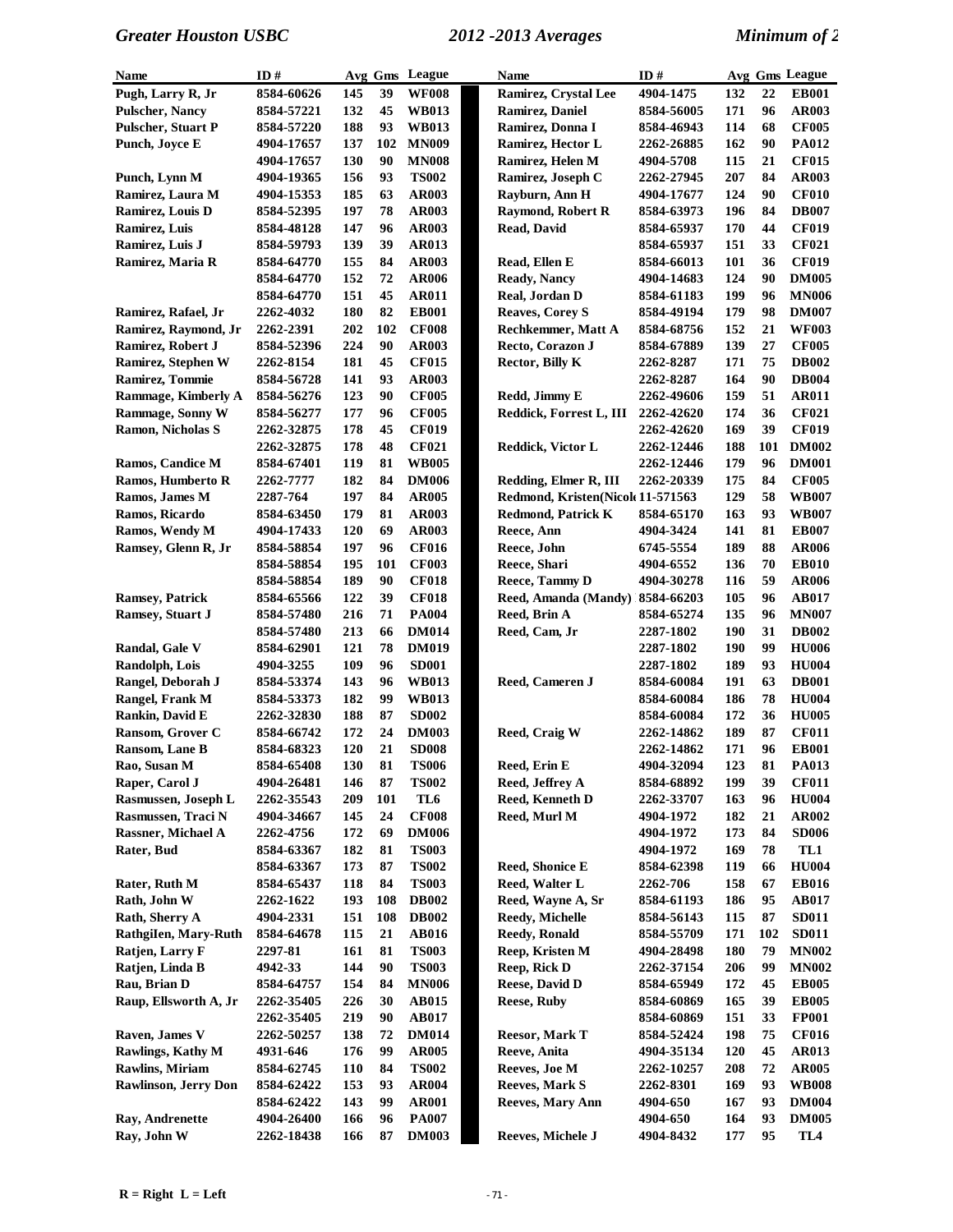| Name                              | ID#              |            |    | Avg Gms League  | <b>Name</b>                       | ID#               |      |     | Avg Gms League |
|-----------------------------------|------------------|------------|----|-----------------|-----------------------------------|-------------------|------|-----|----------------|
| Ray, Kevin E                      | 2262-49259       | 180        | 66 | <b>WB008</b>    | <b>Reeves, Ronald W</b>           | 2262-42264        | 199  | 72  | AB003          |
| Ray, Oscar C                      | 8584-55187       | 185        | 57 | <b>AR011</b>    | Regala, Alan J                    | 8584-67382        | 171  | 87  | <b>SD002</b>   |
| Ray, Phebe D                      | <b>3571-230</b>  | 147        | 92 | <b>CF008</b>    | Regala, Jason P                   | 8584-67383        | 179  | 87  | <b>SD002</b>   |
| Ray, Randy E                      | <b>2262-1017</b> | 231        | 54 | <b>AR009</b>    | <b>Reichart, Nancy A</b>          | 4904-8655         | 136  | 40  | <b>PA012</b>   |
|                                   | <b>2262-1017</b> | 229        | 83 | <b>AR010</b>    | Reichenthal, Susan L              | 8584-68361        | 98   | 48  | <b>PA016</b>   |
| Ray, Sharla M                     | 4904-32552       | 119        | 87 | <b>SD002</b>    | <b>Reichert, Charles A</b>        | 6767-2190         | 217  | 87  | <b>CF003</b>   |
| Ray, Wayne A                      | 8584-60686       | 188        | 81 | <b>EB009</b>    | Reichstein, Mitchell H            | 2262-26393        | 186  | 96  | <b>WB013</b>   |
| Reichstein, Vicki L               | 4904-20037       | 166        | 96 | <b>WB013</b>    | Rhodes, William J                 | 8584-59957        | 169  | 42  | <b>EB003</b>   |
| Reid, James M                     | 2262-47058       | 190        | 90 | <b>CF011</b>    | Rhodes-Edwards, Cynthi 8584-60362 |                   | 138  | 69  | <b>WF009</b>   |
|                                   | 2262-47058       | 185        | 93 | <b>CF005</b>    | Ricard, Felix G                   | 8584-65438        | 167  | 90  | <b>TS002</b>   |
| Reid, Lisa M                      | 8584-66734       | 109        | 96 | AB015           |                                   | 8584-65438        | 165  | 84  | <b>TS003</b>   |
| <b>Reid, Niles</b>                | 8584-68871       | 123        | 24 | <b>WB005</b>    |                                   | 8584-65438        | 162  | 78  | <b>TSY01</b>   |
| Reid, Sean I                      | 8584-67552       | 197        | 57 | <b>AB001</b>    | Rice, Brian T                     | 6745-1773         | 218  | 90  | <b>MN005</b>   |
| Reid, Susan L                     | 4904-32882       | 138        | 58 | <b>CF011</b>    | <b>Rice, James S</b>              | 8584-68653        | 177  | 47  | <b>AB020</b>   |
| <b>Reindl, Lourdes Y</b>          |                  | 105        | 72 | <b>TS006</b>    | <b>Rice, Lindy E</b>              |                   | 194  | 21  | <b>WF007</b>   |
|                                   | 8584-55731       |            | 78 |                 |                                   | 2262-18857        | 184  | 54  |                |
| <b>Reindl, Luke</b>               | 2262-40888       | 185        |    | <b>TS006</b>    | <b>Rice, Mike R</b>               | 2262-48990        |      |     | TL6            |
| Reiser, Deborah J                 | 4864-145         | 150        | 96 | <b>AR005</b>    | Rice, Ronnie E                    | <b>2262-15540</b> | 201  | 99  | <b>MN005</b>   |
| Reiser, Gary E                    | 2262-36272       | 205        | 48 | <b>DM006</b>    | Rice, Treva M                     | 4904-4079         | 126  | 84  | <b>WB010</b>   |
| Reiser, George J                  | 2222-2281        | 147        | 99 | <b>AR005</b>    | Rice, Vickie J                    | 4904-9212         | 144  | 93  | <b>MN001</b>   |
| Reiser, George L                  | 2222-411         | 213        | 99 | <b>AR005</b>    |                                   | 4904-9212         | 142  | 90  | <b>MN008</b>   |
| Reisler, Martin D                 | 8584-68706       | 165        | 39 | <b>SD009</b>    | <b>Rich, Rosemary W</b>           | 8584-49925        | 150  | 87  | <b>AB001</b>   |
| Reitzell, Alan E                  | 8584-66691       | 168        | 96 | <b>EB004</b>    | Rich, Thomas M                    | 10-1852532        | 156  | 72  | <b>AB001</b>   |
| Rektorik, Carol A                 | 4904-27983       | 152        | 69 | <b>WF003</b>    | Richard, Beverly J                | 4904-11194        | 145  | 78  | <b>PA018</b>   |
| Rektorik, Chad A                  | 8584-48265       | 158        | 48 | <b>WF003</b>    | Richard, Brandon J                | 8584-58388        | 183  | 26  | <b>SD006</b>   |
| Rektorik, Gary                    | 2262-759         | <b>190</b> | 63 | <b>WF003</b>    | Richard, Georgianna               | 8584-67450        | 93   | 64  | <b>WF009</b>   |
| Rektorik, Kelly A                 | 6745-6995        | 137        | 69 | <b>WF003</b>    | Richard, Joe D                    | 2262-2751         | 193  | 72  | <b>SD002</b>   |
| <b>Remaly, Louis N</b>            | 8584-49964       | 173        | 90 | <b>WB011</b>    |                                   | 2262-2751         | 188  | 70  | TL6            |
| Remaly, Nevin E, Jr               | 8584-65975       | 135        | 90 | <b>WB011</b>    |                                   | 2262-2751         | 187  | 60  | <b>SD005</b>   |
| <b>Rembert, Teresa I</b>          | 8584-62426       | 112        | 81 | <b>SD004</b>    |                                   | 2262-2751         | 185  | 88  | <b>EB016</b>   |
| <b>Renaud, Larry L</b>            | 2262-45384       | 167        | 72 | <b>SD002</b>    | Richard, Kyle L                   | 8584-67454        | 113  | 29  | <b>WF009</b>   |
| Rene, Jay C                       | 8584-59188       | 202        | 60 | <b>CF016</b>    | Richard, Margaret (Mid 4904-1648  |                   | 154  | 84  | <b>PA003</b>   |
| Reneau, Cyndy L                   | 8584-60009       | 158        | 78 | <b>WB004</b>    |                                   | 4904-1648         | 151  | 90  | <b>PA002</b>   |
| Renfrow, Gil                      | 8584-66444       | 150        | 42 | <b>AB011</b>    | Richard, Sharon R                 | 4904-12898        | 156  | 84  | <b>PA018</b>   |
|                                   | 8584-66444       | 139        | 36 | <b>AB009</b>    | <b>Richards, Dale S</b>           | 2262-2597         | 194  | 34  | <b>CF005</b>   |
| <b>Renfrow, Karen D</b>           | 8584-65929       | 136        | 42 | <b>AB011</b>    |                                   | 2262-2597         | 1101 | 63  | <b>CF005</b>   |
|                                   | 8584-65929       | 128        | 42 | <b>AB009</b>    | Richardson, Barbara A             | 8584-60883        | 122  | 27  | <b>PA001</b>   |
| <b>Renick, Jody S</b>             | 624-40           | 213        | 96 | <b>MN002</b>    | Richardson, Brenda P              | 4904-35033        | 114  | 96  | <b>CF006</b>   |
| Renick, Sandra J                  | 4904-34774       | 166        | 99 | <b>MN002</b>    |                                   | 4904-35033        | 111  | 39  | <b>CF009</b>   |
| Reno, Gale F                      | 8584-66409       | 104        | 99 | <b>MN003</b>    | <b>Richardson, Delores</b>        | 8584-67343        | 123  | 90  | <b>AR002</b>   |
| Rentz, Anthony (Ricky) 12262-2935 |                  | 187        | 99 | <b>AR003</b>    | Richardson, Diana                 | 4904-15317        | 163  | 69  | <b>SD008</b>   |
| Rentz, Stephen A                  | 2262-22542       | 190        | 84 | PA023           | Richardson, Donny L               | 2262-16918        | 181  | 94  | TL6            |
|                                   | 2262-22542       | 177        | 51 | TL <sub>2</sub> | <b>Richardson, Dustin T</b>       | 2262-29455        | 180  | 75  | <b>WB007</b>   |
| <b>Renwall, John S</b>            | 8584-59189       | 145        | 84 | <b>CF016</b>    | Richardson, Jayson                | 8584-67385        | 96   | 92  | HUY03          |
| <b>Requenes, Manuel</b>           | 8584-57382       | 164        | 94 | <b>AB017</b>    | Richardson, Lennie V              | 8584-58045        | 149  | 99  | <b>PA020</b>   |
| Retta, Gina R                     | 2262-47626       | 101        | 44 | <b>CF018</b>    | Richardson, Nora A                | 4864-434          | 153  | 84  | <b>AR001</b>   |
| Retzloff, Debi H                  | 8584-67487       | 116        | 81 | <b>WB011</b>    |                                   | 4864-434          | 151  | 77  | <b>AR004</b>   |
| Reuss, Dinah J                    | 8584-67990       | 101        | 87 | <b>DM005</b>    | Richardson, Norman                | 1635-48333        | 218  | 21  | <b>SD010</b>   |
| Rexer, Linda A                    | 8584-68305       | 80         | 72 | <b>SD004</b>    |                                   | 1635-48333        | 212  | 27  | <b>AR009</b>   |
| <b>Reyes, Diane</b>               | 4885-2315        | 191        | 96 | <b>DB001</b>    |                                   | 1635-48333        | 210  | 54  | <b>AR002</b>   |
|                                   |                  |            | 93 |                 |                                   |                   | 202  | 105 |                |
|                                   | 4885-2315        | 183        |    | <b>HU002</b>    |                                   | 1635-48333        |      |     | <b>PA020</b>   |
|                                   | 4885-2315        | 174        | 60 | TL4             |                                   | 1635-48333        | 199  | 66  | <b>SD005</b>   |
| Reves, Jesus M                    | 9423-5941        | 150        | 24 | <b>AR011</b>    | Richardson, Robbie L              | 4904-28354        | 130  | 78  | <b>DB005</b>   |
| Reyes, Raymond, IV                | 6745-2823        | 220        | 87 | <b>AR011</b>    | Richardson, Robert J              | 2262-356          | 210  | 96  | <b>MN005</b>   |
| <b>Reynolds, Debbie G</b>         | 8584-68477       | 107        | 63 | <b>TS006</b>    |                                   | 2262-356          | 209  | 99  | TL6            |
| <b>Reynolds, Dennice L</b>        | 4885-1756        | 142        | 93 | TL4             |                                   | 2262-356          | 208  | 104 | <b>DB001</b>   |
| <b>Reynolds, Michael A</b>        | 2243-24371       | 213        | 99 | <b>AR009</b>    | Richardson, Ryan C                | 2262-30549        | 212  | 84  | <b>WB007</b>   |
| <b>Reynolds, Mike F</b>           | 2262-4275        | 199        | 39 | <b>AR009</b>    | Richardson, Shellie L             | 4904-10557        | 196  | 96  | <b>AR008</b>   |
| Reynolds, Richard O               | 8584-68478       | 132        | 54 | <b>TS006</b>    | Richardson, Tommy E               | 2262-18061        | 181  | 97  | <b>CF003</b>   |
| <b>Reynolds, Theresa M</b>        | 4904-24442       | 151        | 81 | <b>SD005</b>    | Richburg, Debbie D                | 4904-8659         | 161  | 51  | <b>DM008</b>   |
| Rhea, Cecil R, III                | 8584-66714       | 158        | 99 | <b>MN013</b>    | <b>Richburg, Ronald R</b>         | 2262-26337        | 192  | 78  | <b>DM008</b>   |
| Rhea, Cecil R, Jr                 | 8584-66713       | 178        | 96 | <b>MN013</b>    | Richmond, Brenda J                | 4904-6542         | 146  | 84  | <b>MN002</b>   |
| Rhea, Rachell R                   | 8584-66715       | 129        | 81 | <b>MN013</b>    |                                   | 4904-6542         | 137  | 90  | <b>HU004</b>   |
| Rhodes, California                | 8584-67457       | 114        | 78 | <b>WF009</b>    |                                   | 4904-6542         | 135  | 74  | <b>HU002</b>   |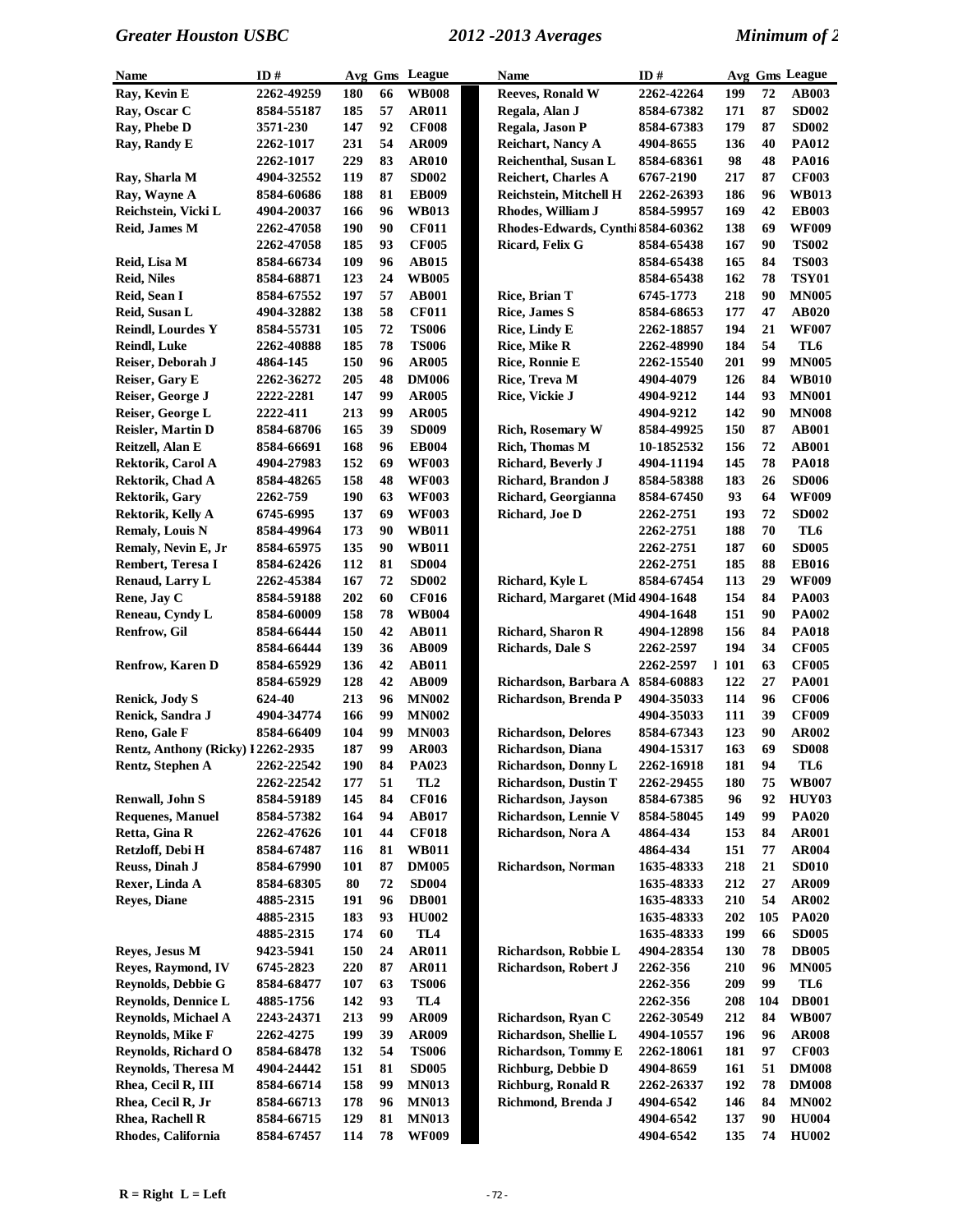| <b>Name</b>              | ID#        |            |     | Avg Gms League  | <b>Name</b>                        | ID#        |            |     | Avg Gms League |
|--------------------------|------------|------------|-----|-----------------|------------------------------------|------------|------------|-----|----------------|
| Rhodes, Collin           | 11-309024  | 206        | 93  | <b>TS001</b>    | Richmond, Daniel R                 | 6745-8288  | 187        | 81  | <b>DM007</b>   |
|                          | 11-309024  | 203        | 75  | <b>TS002</b>    | <b>Richmond, David</b>             | 2262-11495 | 179        | 90  | PA023          |
| <b>Rhodes, Daniel A</b>  | 8584-63915 | 173        | 72  | <b>DB001</b>    | Richmond, Thelma B                 | 8584-63919 | 127        | 87  | <b>HU002</b>   |
| Rhodes, Scott A          | 9046-8566  | 194        | 102 | <b>DB001</b>    | Ricks, Ryan S                      | 8584-68174 | 176        | 36  | <b>AB020</b>   |
| Rhodes, Scott K          | 8584-66007 | 186        | 108 | <b>AB002</b>    |                                    | 8584-68174 | 175        | 36  | <b>AB019</b>   |
| Rhodes, Tracey A         | 8584-68117 | 143        | 39  | <b>SD007</b>    | Riddle, Jimmy L                    | 2278-2296  | 199        | 96  | <b>WB005</b>   |
| <b>Rhodes, Wendell</b>   | 8584-67289 | 138        | 99  | AB002           | Riddle, John P                     | 2262-45807 | 197        | 90  | <b>CF011</b>   |
| Rhodes, William D        | 8584-63842 | 178        | 99  | <b>DM003</b>    |                                    | 2262-45807 | 196        | 96  | <b>CF001</b>   |
|                          | 2262-45807 | 194        | 99  | <b>CF003</b>    | Rios, Josephine A                  | 8584-67127 | 110        | 75  | <b>HU005</b>   |
|                          | 2262-45807 | 187        | 90  | <b>DB009</b>    | Rios, Miguel                       | 8584-66114 | 154        | 33  | <b>HU005</b>   |
|                          | 2262-45807 | 182        | 96  | TL <sub>6</sub> | Rios, Natividad "T"                | 2262-368   | 178        | 45  | <b>CF015</b>   |
| <b>Riddle, Shawn R</b>   | 8584-68624 | 180        | 36  | <b>DB002</b>    | Rios, Patsy V                      | 4904-2219  | 152        | 45  | <b>CF015</b>   |
| Rideau, Dawn W           | 8584-67789 | 118        | 79  | <b>HU004</b>    | Rios, Ramon                        | 2262-2337  | 153        | 96  | PA012          |
| Rideau, Daysha W         | 8584-67499 | 122        | 90  | <b>HU004</b>    | Rios, Rogelio, Jr                  | 2262-34793 | 131        | 99  | <b>WB005</b>   |
| Rideau, Derick W         | 8584-67500 | 152        | 62  | <b>HU004</b>    | <b>Rippley, James L</b>            | 8584-52503 | 162        | 36  | <b>CF008</b>   |
| <b>Rideau, Dionne W</b>  | 8584-67501 | <b>100</b> | 86  | <b>HU004</b>    | <b>Rippley, Sharon K</b>           | 8584-64851 | 103        | 53  | <b>CF008</b>   |
| Rideau, Sonya T          | 8584-64969 | 125        | 90  | <b>HU004</b>    | <b>Rishe, Becky W</b>              | 4904-625   | 139        | 92  | <b>SD004</b>   |
| Rider, Knox              | 2262-42304 | 190        | 102 | <b>AB004</b>    | Risinger, Chris K                  | 8584-55992 | 215        | 108 | <b>AB002</b>   |
| <b>Rider, Mandy</b>      | 8584-58906 | 114        | 100 | <b>AB004</b>    | Risinger, Kyle E                   | 8647-6443  | 190        | 102 | <b>AB002</b>   |
| Ridgway, Charles A       | 2262-47204 | 171        | 93  | <b>CF001</b>    | Ritchie, Roberta L                 | 4904-4958  | 143        | 87  | <b>DB004</b>   |
| Riebe, Karen L           | 4904-1263  | 126        | 92  | <b>EB007</b>    | Ritter, Alice J                    | 8584-56153 | 107        | 69  | <b>AB007</b>   |
| Riebel, Bryan D          | 2262-40134 | 143        | 78  | <b>CF008</b>    | <b>Rittmer, Jeff S</b>             | 2262-24032 | 176        | 47  | <b>AR013</b>   |
| Riebel, Leyla M          | 4904-28335 | 163        | 42  | <b>CF008</b>    | Rivas, Karin                       | 8584-57519 | 114        | 36  | <b>DM019</b>   |
| Riegel, Randi J          | 8584-68176 | 119        | 33  | <b>AB019</b>    | Riveira, Jon A                     | 2262-46209 | 220        | 105 | <b>AB002</b>   |
|                          | 8584-68176 | 119        | 36  | AB020           | Rivera, Inez                       | 8584-67420 | 174        | 51  | <b>SD005</b>   |
| Riell, Tommy A           | 8584-63600 | 199        | 42  | <b>AB009</b>    | Rivera, John M                     | 8584-68154 | 154        | 42  | <b>SD007</b>   |
|                          | 8584-63600 | 190        | 42  | <b>AB011</b>    | Rivera, Marcos, Jr                 | 2262-39234 | 192        | 93  | <b>SD005</b>   |
| Riener, Michael A        | 8584-57233 | 166        | 72  | <b>MN008</b>    |                                    | 2262-39234 | 189        | 93  | <b>CF011</b>   |
| Riggs, Clifford E, Jr    | 2262-28947 | 218        | 96  | <b>MN006</b>    | <b>Rivera, Misty D</b>             | 8584-62473 | 122        | 90  | <b>WF007</b>   |
|                          | 2262-28947 | 214        | 101 | <b>MN005</b>    | <b>Rivera, Robert R</b>            | 2262-48811 | 160        | 75  | <b>DM014</b>   |
| Riggs, Clifford E, Sr    | 2262-4165  | 198        | 98  | <b>MN005</b>    | <b>Rivers, Donna S</b>             | 8584-64232 | 93         | 75  | <b>HU005</b>   |
|                          | 2262-4165  | 191        | 21  | TL <sub>2</sub> | Rives, Jeff L                      | 2252-237   | 206        | 102 | <b>AB002</b>   |
|                          | 2262-4165  | 190        | 96  | <b>MN006</b>    | <b>Rivette, Charles T</b>          | 6745-262   | 213        | 82  | <b>MN003</b>   |
|                          | 2262-4165  | 186        | 99  | <b>MN008</b>    | Rivette, Donald C                  | 2262-1468  | 146        | 99  | <b>MN003</b>   |
| Riggs, Glenda S          | 4904-834   | 180        | 98  | <b>MN005</b>    | <b>Rivich, Kimberly S</b>          | 4904-5931  | 191        | 33  | <b>CF005</b>   |
|                          | 4904-834   | 180        | 102 | <b>MN008</b>    | Rivich, Robert (Keith) K 2262-2857 |            | 210        | 69  | <b>CF005</b>   |
|                          | 4904-834   | 174        | 89  | <b>MN006</b>    | <b>Rizzo, Dustin T</b>             | 8584-50105 | 104        | 39  | <b>CF019</b>   |
| <b>Riggs, Paul W</b>     | 8584-48891 | 192        | 96  | <b>MN006</b>    | Roadarmel, David J                 | 8584-56935 | 177        | 45  | <b>CF019</b>   |
|                          | 8584-48891 | 191        | 33  | <b>MN008</b>    | Roane, Tammy L                     | 8584-66757 | 140        | 102 | <b>CF003</b>   |
|                          | 8584-48891 | 188        | 66  | <b>DB006</b>    | Robb, Ron A                        | 2262-5158  | 172        | 87  | <b>PA010</b>   |
|                          | 8584-48891 | 188        |     | 102 MN005       | Robb, Steve                        | 8584-68092 | 188        | 96  | <b>DB002</b>   |
|                          | 8584-48891 | 182        | 57  | TL <sub>2</sub> | Robberson, Penny S                 | 8584-58936 | <b>130</b> | 75  | <b>WB002</b>   |
| <b>Rightmire, Bron A</b> | 8584-68863 | 183        | 48  | AB012           | Robbins, Judy F                    | 4904-11995 | 157        | 93  | <b>EB009</b>   |
| <b>Riker, Russell A</b>  | 2262-32408 | 213        | 69  | <b>AR005</b>    |                                    | 4904-11995 | 154        | 71  | <b>EB001</b>   |
| Riley, Debi C            | 4904-11425 | 179        | 42  | <b>MN002</b>    | <b>Robbins, Vertina R</b>          | 4904-28394 | 170        | 54  | <b>EB016</b>   |
|                          | 4904-11425 | 178        | 96  | <b>MN006</b>    |                                    | 4904-28394 | 163        | 59  | TL1            |
| Riley, Fredrick J        | 2262-45955 | 186        | 78  | <b>PA004</b>    |                                    | 4904-28394 | 161        | 79  | <b>PA007</b>   |
|                          | 2262-45955 | 184        | 90  | TL5             | Roberson, David L                  | 2262-44451 | 183        | 99  | <b>AB006</b>   |
| <b>Riley, Howard W</b>   | 8584-55411 | 199        | 102 | <b>CF003</b>    | Roberson, Quincy A                 | 8584-53283 | 192        | 95  | <b>PA010</b>   |
|                          | 8584-55411 | 195        | 99  | <b>WB005</b>    | Roberson, Vance W                  | 8584-56121 | 177        | 84  | <b>WB005</b>   |
| Riley, Jared J           | 11-361571  | 206        | 45  | <b>AR010</b>    | <b>Robert, Shelley R</b>           | 4904-18456 | 169        | 90  | <b>TB001</b>   |
| <b>Riley, Jeffrey R</b>  | 8584-63376 | 164        | 75  | <b>PA013</b>    | Roberts, Allen D                   | 2262-49178 | 179        | 84  | <b>DM008</b>   |
|                          | 8584-63376 | 160        | 54  | <b>DM014</b>    | Roberts, Brian A                   | 2278-4801  | 197        | 21  | <b>CF011</b>   |
|                          | 8584-63376 | 158        | 48  | <b>PA004</b>    |                                    | 2278-4801  | 193        | 81  | <b>CF016</b>   |
| Riley, Jimmy C           | 2278-215   | 228        | 27  | <b>MN006</b>    | <b>Roberts, Dimple S</b>           | 4904-2770  | 170        | 72  | <b>MN002</b>   |
| Riley, John L            | 2262-6769  | 167        | 49  | <b>HU006</b>    |                                    | 4904-2770  | 170        | 102 | <b>MN009</b>   |
| <b>Riley, Leslie A</b>   | 8584-64301 | 148        | 45  | TL <sub>2</sub> |                                    | 4904-2770  | 169        | 102 | <b>MN008</b>   |
| <b>Riley, Nadine</b>     | 4904-18817 | 146        | 84  | <b>WB001</b>    | Roberts, Edwin (Ed) E, J2262-10179 |            | 136        | 90  | <b>TB002</b>   |
| Riley, Paula E           | 4904-4219  | 164        | 81  | <b>PA004</b>    | Roberts, Edwin (Steve) S 2262-1544 |            | 213        | 93  | <b>DM007</b>   |
|                          | 4904-4219  | 154        | 100 | TL1             | Roberts, Jeff R                    | 2262-30774 | 197        | 36  | <b>WF008</b>   |
| <b>Riley, Ralph D</b>    | 5011-46572 | 183        | 93  | <b>AR005</b>    |                                    | 2262-30774 | 197        | 42  | <b>WF002</b>   |
| <b>Riley, Timmy</b>      | 2262-40486 | 217        | 90  | <b>MN006</b>    |                                    | 2262-30774 | 196        | 90  | <b>TS001</b>   |
| Riley, Todd A            | 8584-68036 | 131        | 62  | <b>CF008</b>    | Roberts, Jerry R                   | 8584-49043 | 171        | 91  | <b>AR005</b>   |
|                          |            |            |     |                 |                                    |            |            |     |                |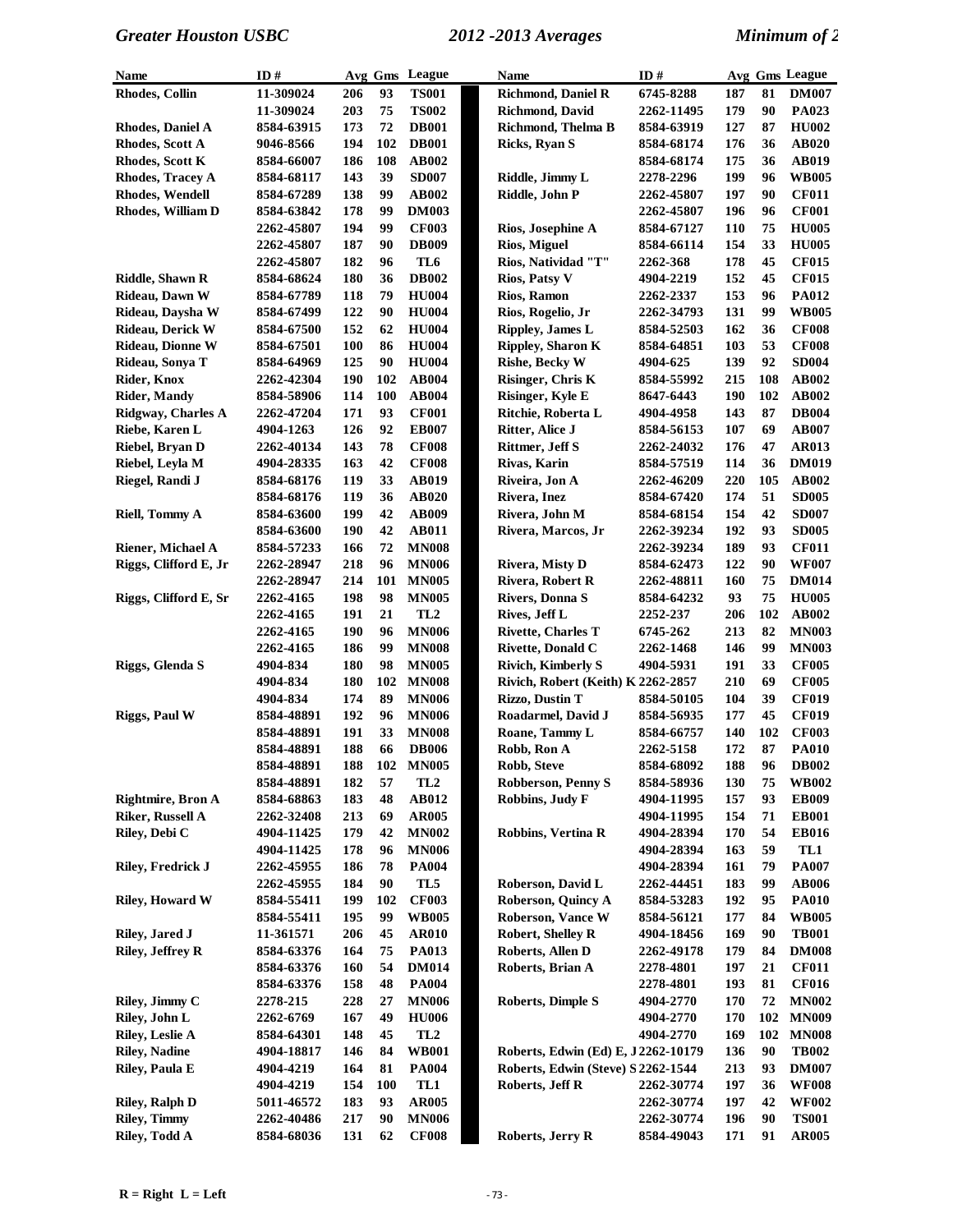| Name                               | ID#               |            |            | Avg Gms League | <b>Name</b>                        | ID#        |     |     | Avg Gms League               |
|------------------------------------|-------------------|------------|------------|----------------|------------------------------------|------------|-----|-----|------------------------------|
| <b>Rindenow, Theresa M</b>         | 4904-19232        | 168        | 93         | <b>CF005</b>   | Roberts, Karen L                   | 4904-1870  | 203 | 96  | <b>PA008</b>                 |
| Rinehart, Michael L                | 931-10699         | 167        | 96         | <b>WB004</b>   |                                    | 4904-1870  | 190 | 54  | TL <sub>2</sub>              |
| Rinehart, Stephen (Larr 8584-67979 |                   | 116        | 81         | <b>WB008</b>   | Roberts, Kenneth B, Sr             | 2262-2373  | 196 | 36  | <b>MN002</b>                 |
| Rinehrt, Jerri L                   | 8584-67981        | 141        | 84         | <b>WB008</b>   |                                    | 2262-2373  | 192 | 102 | <b>MN008</b>                 |
| Rink, Susan A                      | 4904-3593         | 133        | 95         | <b>WB003</b>   |                                    | 2262-2373  | 188 | 102 | <b>MN009</b>                 |
| Rinkoff, Feiga H                   | 4904-1582         | 178        | 96         | <b>SD004</b>   | <b>Roberts, Michael E</b>          | 8584-48943 | 155 | 95  | <b>CF005</b>                 |
| Rios, Brianna L                    | 8584-68341        | 77         | 29         | <b>CF015</b>   | Roberts, Patricia A                | 4904-2768  | 159 | 88  | <b>MN009</b>                 |
| Rios, Gilbert                      | 8584-62823        | 136        | 78         | <b>HU005</b>   |                                    | 4904-2768  | 154 | 33  | <b>MN008</b>                 |
| Rios, Gilberto J                   | 8584-63035        | 177        | 99         | <b>HU005</b>   | Roberts, Raymond                   | 8584-67651 | 126 | 81  | <b>HU002</b>                 |
| Roberts, Susan M                   | 4904-15200        | 162        | 87         | <b>AR005</b>   | Rodriguez, Daniel J                | 2262-2921  | 182 | 96  | <b>AR011</b>                 |
|                                    | 4904-15200        | 155        | 90         | <b>AR011</b>   | Rodriguez, David                   | 8584-59577 | 203 | 96  | <b>MN005</b>                 |
| Roberts, Thomas A, Sr              | 2262-6595         | 210        | 90         | <b>MN009</b>   |                                    | 8584-59577 | 195 | 84  | <b>MN002</b>                 |
|                                    | 2262-6595         | 199        | 84         | <b>MN008</b>   | Rodriguez, David                   | 8584-68115 | 142 | 33  | <b>SD007</b>                 |
| <b>Roberts, Timothy A</b>          | 8584-61978        | 200        | 42         | <b>MN002</b>   | Rodriguez, Eliseo A                | 8584-59062 | 139 | 72  | <b>DM014</b>                 |
|                                    | 8584-61978        | 197        | 45         | <b>HU005</b>   | Rodriguez, Eric R                  | 8584-62730 | 195 | 72  | <b>DM011</b>                 |
| Roberts, Travis J                  | 2262-3504         | 155        | 84         | <b>SD010</b>   | Rodriguez, Felicia V               | 3630-27980 | 97  | 90  | <b>PA012</b>                 |
| Robertson, Alan F                  | 2262-43026        | 159        | 96         | <b>MN003</b>   | Rodriguez, Irma                    | 8584-68433 | 135 | 42  | PA009                        |
| Robertson, Deborah A               | 4904-21536        | 145        | 90         | <b>MN003</b>   | Rodriguez, John M                  | 8584-54398 | 209 | 96  | <b>AR011</b>                 |
| Robertson, Gennifer L              | 8584-51888        | 169        | 99         | <b>MN005</b>   |                                    | 8584-54398 | 201 | 96  | <b>AR010</b>                 |
| Robertson, Melvin J                | 2262-7385         | 161        | 96         | <b>SD005</b>   |                                    | 8584-54398 | 192 | 69  | TL6                          |
|                                    | 2262-7385         | 150        | 57         | <b>EB016</b>   | Rodriguez, Jose M                  | 8584-65606 | 128 | 42  | <b>CF021</b>                 |
| Robertson, Sharon E                | 4904-3250         | 125        | 24         | <b>SD001</b>   |                                    | 8584-65606 | 122 | 45  | <b>CF019</b>                 |
| Robey, Chester A, Sr               | 2262-21963        | 157        | 78         | <b>MN009</b>   | Rodriguez, Josh J                  | 8584-60122 | 200 | 57  | <b>MN005</b>                 |
|                                    | 2262-21963        | 154        | 69         | <b>MN008</b>   | Rodriguez, Juana (Dolor 8584-58011 |            | 158 | 93  | <b>WF007</b>                 |
| Robinson, Audrey A                 | 4904-6484         | 177        | 68         | TL4            | Rodriguez, Lydia E                 | 8584-66095 | 115 | 90  | <b>DM007</b>                 |
|                                    | 4904-6484         | 172        | 48         | <b>SD005</b>   | Rodriguez, Manuel                  | 2262-49295 | 190 | 87  | <b>AR011</b>                 |
| Robinson, Buddy                    | 2262-47392        | 170        | 102        | <b>MN009</b>   | Rodriguez, Mike D                  | 8584-62777 | 159 | 33  | <b>AB009</b>                 |
|                                    | 2262-47392        | 167        | 99         | <b>MN008</b>   |                                    | 8584-62777 | 154 | 42  | <b>AB011</b>                 |
| Robinson, Dale R                   | 8584-55395        | 190        | 104        | <b>SD010</b>   | Rodriguez, Nicole                  | 8584-60790 | 134 | 81  | <b>WB005</b>                 |
| <b>Robinson, Donald R</b>          | 2262-694          | 224        | 90         | <b>PA020</b>   | Rodriguez, Oscar                   | 8584-68324 | 142 | 63  | <b>SD008</b>                 |
|                                    | 2262-694          | 218        | 99         | <b>PA007</b>   | Rodriguez, Rachael A               | 4904-34404 | 156 | 53  | <b>AR011</b>                 |
| Robinson, Eric                     | 8584-56732        | 159        | 27         | <b>AB017</b>   | Rodriguez, Remigio                 | 2262-3488  | 164 | 65  | <b>AR003</b>                 |
|                                    | 8584-56732        | 155        | 72         | <b>PA007</b>   | Rodriguez, Rene P                  | 2262-9796  | 166 | 63  | <b>PA004</b>                 |
| Robinson, Jarius J                 | 6745-2935         | 196        | 48         | <b>WF002</b>   | Rodriguez, Richard                 | 8584-66657 | 161 | 75  | <b>AR011</b>                 |
|                                    | 6745-2935         | 188        | 54         | <b>WF008</b>   | Rodriguez, Rita                    | 8584-68373 | 108 | 42  | <b>DB009</b>                 |
| Robinson, Kelly                    | 8584-68078        | 91         | 21         | <b>DM011</b>   | Rodriguez, Robert D                | 8584-59690 | 185 | 87  | <b>WB006</b>                 |
| Robinson, Michael A                | 8584-67480        | 156        | 96         | <b>PA007</b>   | Rodriguez, Romeo                   | 8584-68374 | 125 | 42  | <b>DB009</b>                 |
| Robinson, Nay                      | 8584-62981        | 163        | 75         | <b>DM003</b>   | Rodriguez, Rudy                    | 8584-61535 | 158 | 50  | <b>TS001</b>                 |
| Robinson, Patty L                  | 4904-23566        | 145        | 80         | <b>DM004</b>   | Rodriguez, Sanai D                 | 8584-64470 | 93  | 68  | <b>DM007</b>                 |
| Robinson, Tyrone J                 | 8584-68322        | 164        | 95         | <b>PA013</b>   | Rodriguez, Sean M                  | 2262-48886 | 163 | 91  | <b>DM007</b>                 |
| Robinson, William M                | 2262-27660        | 200        | ${\bf 72}$ | <b>EB003</b>   | Rodriguez, Sheryl E                | 8584-65607 | 107 |     | 36 CF019                     |
| Robledo, David                     | 2262-5066         | 193        | 78         | <b>AR003</b>   | Rodriguez, Silvia                  | 8584-61001 | 181 | 72  | <b>MN013</b>                 |
|                                    | 2262-5066         | 190        | 66         | <b>AR005</b>   | Rodriguez, Stella                  | 8584-68662 | 110 | 23  | <b>SD008</b>                 |
| Robledo, Frank, Jr                 | 2262-42368        | 194        | 28         | <b>AR005</b>   | Rodriguez, Yolanda                 | 8584-65857 | 140 | 89  | <b>WB006</b>                 |
|                                    | 2262-42368        | 180        | 90         | <b>AR003</b>   | Rodriquez, David L                 | 8584-60271 | 157 | 21  | <b>CF017</b>                 |
| Robledo, Jose A                    | 2262-41383        | 194        | 60         | <b>AR005</b>   | Rodriquez, Joe F                   | 8584-63997 | 131 | 54  | <b>AR001</b>                 |
|                                    | 2262-41383        | 190        | 87         | AR003          | Rodriquez, Kenny R                 | 8584-59947 | 179 | 26  | <b>CF016</b>                 |
| Rocco, Adam J                      | <b>2294-18820</b> | 202        | 72         | <b>AR010</b>   | <b>Rodriquez, Matthew</b>          | 8584-58012 | 180 | 55  | <b>AR003</b>                 |
|                                    | 2294-18820        | 188        | 81         | <b>DM010</b>   | Rodriquez, Yvonne M                | 8647-5391  | 152 | 95  | AR003                        |
|                                    | 2294-18820        | 183        | 90         | <b>PA009</b>   | Roe, Marguerite S                  | 4904-27023 | 137 | 87  | <b>WB006</b>                 |
| Rocha, Elizabeth W                 | 4904-8153         | 182        | 93         | <b>CF002</b>   | Roe, Paula B                       | 4904-34606 | 149 | 26  | <b>SD008</b>                 |
| Rocha, Paul, Jr                    | 2262-24133        | 204        | 90         | <b>CF002</b>   | Rogers, Alan P                     | 8584-65672 | 152 | 48  | <b>WF002</b>                 |
|                                    | 2262-24133        | <b>200</b> | 21         | <b>CF016</b>   | Rogers, Antonio L                  | 2262-48844 | 200 | 94  | <b>AR005</b>                 |
|                                    | 2262-24133        | <b>200</b> | 90         | TL6            |                                    | 2262-48844 | 197 | 21  | <b>AR006</b>                 |
| Rochon, Ruby J                     | 4904-896          | 200        | 82         | <b>PA012</b>   | <b>Rogers, Delores</b>             | 4904-4648  | 121 | 93  | <b>PA020</b>                 |
|                                    | 4904-896          | 192        | 99         | TL1            | Rogers, Jimmie L                   | 2262-1399  | 157 | 108 | <b>PA020</b>                 |
| <b>Rockett, James R</b>            | 2045-78           | 188        | 48         | <b>AB016</b>   | Rogers, John                       | 2262-29420 | 148 | 66  | <b>DM007</b>                 |
|                                    | 2045-78           | 181        | 36         | <b>AB008</b>   | <b>Rogers, Marceles E</b>          | 2262-38269 | 208 | 84  | <b>EB016</b>                 |
| Rockett, Marilyn B                 | 4904-5176         | 142        | 78         | <b>TS003</b>   | Rogers, Oscar C                    | 2262-49868 | 156 | 99  | <b>PA011</b>                 |
|                                    | 4904-5176         | 142        | 81         | <b>TS004</b>   | Rogers, Phillip J                  | 2262-29195 | 180 | 95  | <b>EB001</b>                 |
| Roden, Eddie D                     | 8584-54812        | 194        | 93         | <b>MN013</b>   |                                    | 2262-29195 | 178 | 90  | <b>EB016</b>                 |
| <b>Rodgers, Jeffrey T</b>          | 8584-54812        | 187        | 107        | <b>SD010</b>   | Rogers, Sarah M                    | 4904-27224 | 151 | 40  | <b>TS005</b><br><b>MN006</b> |
|                                    | 8584-57669        | 174        | 96         | <b>EB009</b>   | Rogerson, Elmer "Bubba 2262-19261  |            | 153 | 25  |                              |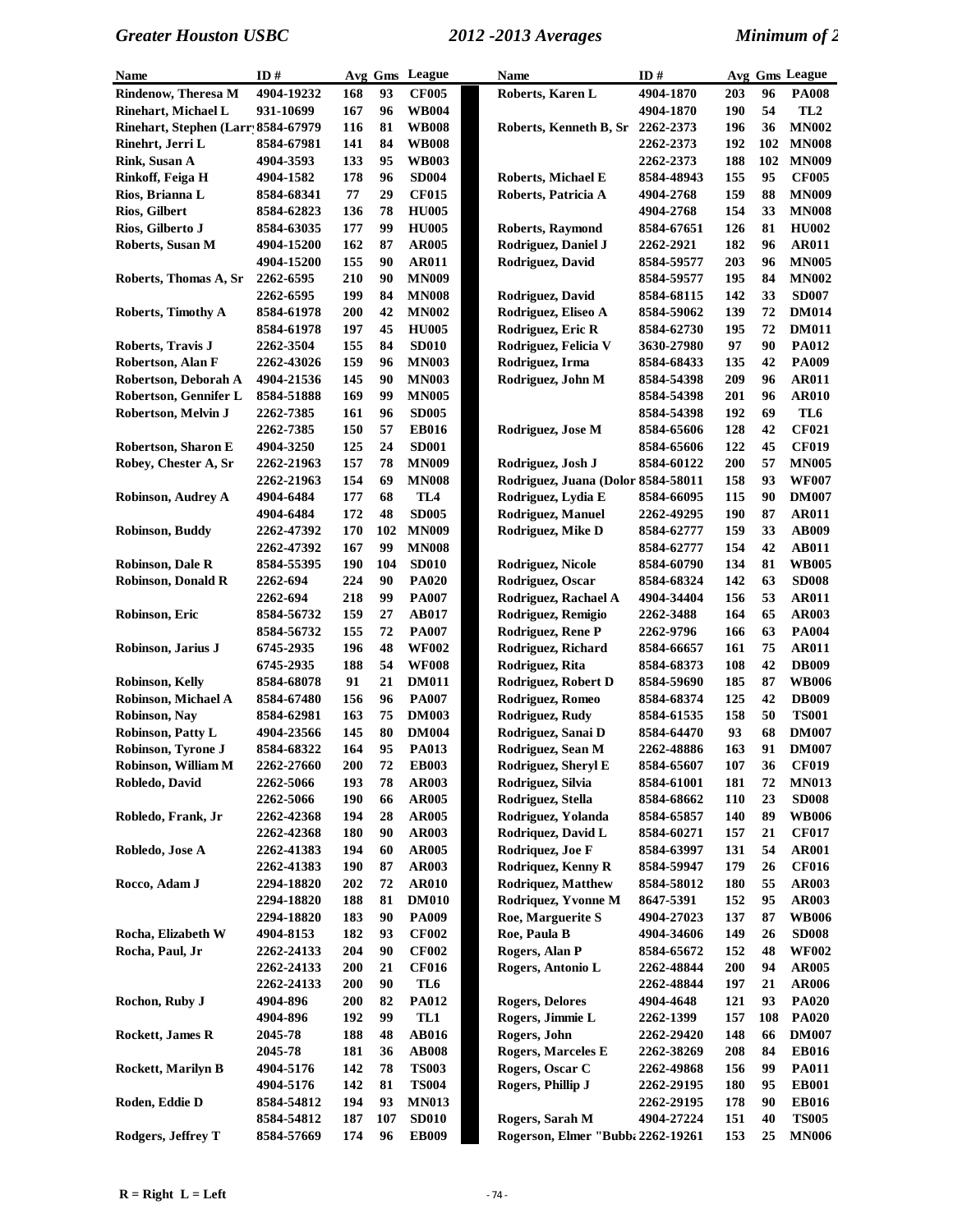| Name                         | ID#        |            |     | Avg Gms League  | Name                              | ID#        |     |     | Avg Gms League |
|------------------------------|------------|------------|-----|-----------------|-----------------------------------|------------|-----|-----|----------------|
| Rodgers, John H              | 2262-699   | 173        | 96  | <b>DM009</b>    | Rogerson, Sandra L                | 4904-12479 | 148 | 87  | <b>MN006</b>   |
|                              | 2262-699   | 170        | 96  | <b>DM011</b>    | Rohde, Jesse, Jr                  | 2262-2911  | 157 | 89  | <b>DB006</b>   |
| Rodgers, Melissa A           | 4904-23974 | 147        | 54  | <b>DM014</b>    |                                   | 2262-2911  | 152 | 78  | <b>HU006</b>   |
| Rodgers, Victor K            | 8584-57666 | 176        | 96  | <b>EB009</b>    | Rohnke, Jennifer M                | 8714-4061  | 153 | 69  | <b>MN002</b>   |
| Rodriguez, Alexis B          | 6745-3348  | 167        | 90  | PA023           | Rohrer, Max H                     | 2262-44082 | 156 | 25  | <b>DM008</b>   |
| Rodriguez, Alfred G          | 8584-48449 | 199        | 96  | <b>WB007</b>    | Rojas, Elsa                       | 8584-61617 | 116 | 95  | <b>WB011</b>   |
|                              | 8584-48449 | 198        | 90  | <b>WB005</b>    | Rojas, Hector                     | 8584-52965 | 205 | 51  | <b>WF008</b>   |
|                              | 8584-48449 | 195        | 21  | <b>WB004</b>    | Rojas, Melody D                   | 4904-23308 | 162 | 48  | <b>WF008</b>   |
| Rodriguez, Argentina G       | 4904-2639  | 163        | 91  | <b>AR011</b>    | Rolfe, Everett L                  | 8584-55279 | 196 | 48  | <b>WB005</b>   |
| Rodriguez, Daniel            | 8584-65856 | 155        | 95  | <b>WB006</b>    |                                   | 8584-55279 | 188 | 87  | <b>WB008</b>   |
|                              | 8584-55279 | 186        | 72  | <b>WB004</b>    | Ross, Steven C                    | 2262-49563 | 191 | 99  | <b>HU006</b>   |
| Romar, John                  | 2262-2509  | 154        | 96  | PA023           | Ross, Tamara J                    | 8584-65697 | 111 | 45  | <b>CF015</b>   |
| Romar, Wilma                 | 4904-3061  | 160        | 99  | PA023           | Ross, Tommy R                     | 2262-6133  | 140 | 87  | <b>WB008</b>   |
| <b>Romer, Cathy</b>          | 4294-3340  | 141        | 51  | <b>AB006</b>    |                                   | 2262-6133  | 135 | 87  | <b>WF007</b>   |
| Romero, Gerardo              | 8584-54949 | 171        | 93  | <b>HU002</b>    | Rossett, Jon E                    | 8004-2520  | 204 | 81  | <b>AB015</b>   |
| Romero, Leo                  | 8584-67823 | 162        | 93  | <b>AB015</b>    | Rossett, Victoria S               | 8004-2626  | 131 | 93  | <b>AB015</b>   |
| Romero, Leroy                | 11-487532  | 179        | 87  | <b>AB017</b>    | Rossini, Ansano R                 | 8584-64506 | 164 | 87  | <b>WB007</b>   |
|                              | 11-487532  | 177        | 96  | <b>AB015</b>    | Rost, Gary W                      | 8584-65817 | 192 | 79  | <b>HU011</b>   |
| Romero, Paul J               | 606-475    | 207        | 90  | <b>WB004</b>    | Roth, Jennifer M                  | 8584-65707 | 144 | 48  | <b>WF002</b>   |
| Romero, Saul A               | 2262-44483 | 214        | 90  | <b>TS001</b>    |                                   | 8584-65707 | 143 | 54  | <b>WF008</b>   |
| Roney, Gary C                | 8584-54703 | 162        | 84  | <b>PA010</b>    | Rouches, Christopher J            | 8584-66882 | 178 | 42  | <b>CF019</b>   |
| Ronquillo, Jerome R          | 2262-36529 | 214        | 87  | <b>DM011</b>    | <b>Rountree, David G</b>          | 2262-3118  | 214 | 81  | <b>CF013</b>   |
| Rook, Sara J                 | 8584-48772 | 137        | 44  | <b>DM019</b>    |                                   | 2262-3118  | 213 | 84  | <b>WF007</b>   |
| Root, Bobbi L                | 8584-48297 | 153        | 93  | <b>SD002</b>    |                                   | 2262-3118  | 206 | 93  | <b>EB006</b>   |
| Root, Raymond A              | 2262-3809  | 207        | 87  | <b>SD002</b>    | Rountree, Margie                  | 2-11885    | 174 | 66  | <b>CF003</b>   |
|                              | 2262-3809  | 201        | 87  | <b>EB001</b>    |                                   | 2-11885    | 169 | 69  | <b>WF007</b>   |
| Roper, Warren L              | 8626-3393  | 187        | 105 | <b>AB006</b>    | Rouse, Kevin L                    | 2262-22210 | 170 | 99  | <b>HU006</b>   |
| <b>Rosales, Ruben</b>        | 2262-5022  | 227        | 75  | <b>AR003</b>    | Rouse, Sandra S                   | 4904-15133 | 168 | 99  | <b>HU006</b>   |
|                              | 2262-5022  | 223        | 54  | <b>AR011</b>    | Rouse, Willie                     | 2262-15786 | 185 | 96  | <b>DM001</b>   |
|                              | 2262-5022  | 220        | 96  | <b>AR009</b>    |                                   | 2262-15786 | 185 | 96  | <b>DM008</b>   |
| Rosas, Alfred F              | 8584-65134 | 181        | 96  | <b>MN002</b>    |                                   | 2262-15786 | 185 | 99  | <b>DM003</b>   |
| Rosas, David                 | 8584-65448 | 164        | 51  | <b>MN005</b>    |                                   | 2262-15786 | 184 | 96  | <b>DM011</b>   |
| Rosas, Tammy M               | 4904-24755 | 165        | 90  | <b>MN005</b>    |                                   | 2262-15786 | 181 | 81  | <b>DM010</b>   |
| Rose Jr., Frank, III         | 971-2719   | 205        | 23  | <b>TS003</b>    |                                   | 2262-15786 | 180 | 102 | <b>DM002</b>   |
|                              | 971-2719   | 198        | 33  | <b>PA020</b>    |                                   | 2262-15786 | 178 | 99  | <b>DM006</b>   |
|                              | 971-2719   | 198        | 99  | <b>PA007</b>    | <b>Rovinsky, Jeffrey R</b>        | 8584-68362 | 155 | 84  | <b>PA016</b>   |
| Rose, Dick R                 | 8584-59447 | 206        | 90  | <b>CF013</b>    | Rowe, Bobby                       | 2262-49483 | 174 | 42  | <b>CF019</b>   |
| Rose, Doris L                | 4904-2232  | 154        | 87  | <b>DM005</b>    |                                   | 2262-49483 | 167 | 51  | <b>CF021</b>   |
| Rose, Jesse A, Jr            | 2287-1741  | 202        | 99  | <b>AR003</b>    | Rowe, Joshua R                    | 8584-65310 | 138 | 75  | <b>AB006</b>   |
| Rose, Portia N               | 8584-66131 | 119        | 101 | <b>SD010</b>    | Rowe, Nancy E                     | 8584-48415 | 136 | 72  | <b>DM007</b>   |
| Rose, Robert M               | 2300-669   | 174        | 51  | TL <sub>2</sub> | Rowe, Nicole (Nikki) M 4904-35024 |            | 168 | 48  | <b>CF021</b>   |
| Rose, Teresa                 | 4904-33637 | 184        | 51  | <b>CF023</b>    |                                   | 4904-35024 | 161 | 42  | <b>CF019</b>   |
|                              | 4904-33637 | 180        | 39  | <b>CF009</b>    | Rowe, Sherry L                    | 8584-65311 | 111 | 42  | <b>AB006</b>   |
| <b>Rosenbaum, Frank</b>      | 8584-67238 | 164        | 99  | <b>PA021</b>    | Rowe, Steven H                    | 8584-66069 | 137 | 47  | <b>WF008</b>   |
|                              | 8584-67238 | 162        | 93  | PA022           | Rowe, Walter C                    | 2262-3100  | 196 | 96  | <b>MN002</b>   |
| <b>Rosenbloom, Charles E</b> | 8584-67162 | 166        | 48  | <b>WF002</b>    | Rowson, Norma C                   | 8584-55775 | 136 | 63  | TL1            |
|                              | 8584-67162 | 166        | 54  | <b>WF008</b>    | Roy, Keith E, Jr                  | 8584-61088 | 195 | 90  | <b>WF007</b>   |
| Rosencutter, Jay Q           | 2262-40898 | 202        | 51  | <b>HU011</b>    | Royal, Anthony                    | 8584-54182 | 177 | 78  | <b>AR011</b>   |
|                              | 2262-40898 | 199        | 99  | <b>HU005</b>    | Royal, Sonya Y                    | 8584-49162 | 181 | 96  | <b>AR006</b>   |
| Rosenquist, Eric W           | 6745-657   | 223        | 105 | <b>DB001</b>    |                                   | 8584-49162 | 173 | 57  | <b>AR008</b>   |
|                              | 6745-657   | 217        | 90  | TL6             | Royes, John L                     | 8584-56240 | 141 | 63  | <b>DM014</b>   |
| Rosette, Alfred              | 2262-489   | 152        | 84  | <b>SD006</b>    | Royles, Philip B                  | 2262-5859  | 228 | 99  | <b>AB003</b>   |
| Rosilier, Matt J             | 8584-66816 | 121        | 90  | <b>DM010</b>    |                                   | 2262-5859  | 223 | 105 | <b>AB006</b>   |
| Rosilier, Nicholas J         | 8584-68096 | <b>100</b> | 84  | <b>DM010</b>    | <b>Rubin, Steve</b>               | 8584-47236 | 186 | 78  | <b>WB013</b>   |
| Rosilier, Walter             | 8584-65623 | 173        | 93  | <b>DM010</b>    | Rubinsky, Bill W                  | 2262-47823 | 151 | 80  | <b>PA016</b>   |
| Ross, Aaron J                | 2262-9192  | 172        | 54  | <b>PA007</b>    | Rubright, Amy M                   | 4904-24344 | 157 | 81  | <b>AR008</b>   |
|                              | 2262-9192  | 169        | 69  | <b>HU011</b>    | Rudd, Bernadette P                | 8584-61255 | 119 | 87  | <b>MN008</b>   |
| Ross, Danny L                | 2262-3709  | 178        | 81  | <b>DM008</b>    |                                   | 8584-61255 | 118 | 77  | <b>MN009</b>   |
|                              | 2262-3709  | 165        | 81  | <b>WF007</b>    | Rudnicki, John F                  | 2262-3833  | 194 | 99  | <b>AB001</b>   |
| Ross, David                  | 11-407103  | 146        | 87  | <b>SD005</b>    | Rudolph, Charles H, Sr            | 2262-3604  | 167 | 45  | <b>MN007</b>   |
| Ross, Dennis E, Jr           | 8584-48257 | 194        | 90  | <b>DB010</b>    |                                   | 2262-3604  | 166 | 98  | <b>MN008</b>   |
|                              | 8584-48257 | 184        | 93  | <b>PA007</b>    |                                   | 2262-3604  | 165 | 96  | <b>MN009</b>   |
| Ross, Eric C                 | 2262-25295 | 179        | 96  | <b>EB001</b>    | Rudolph, Cliff                    | 8584-68363 | 131 | 69  | <b>PA016</b>   |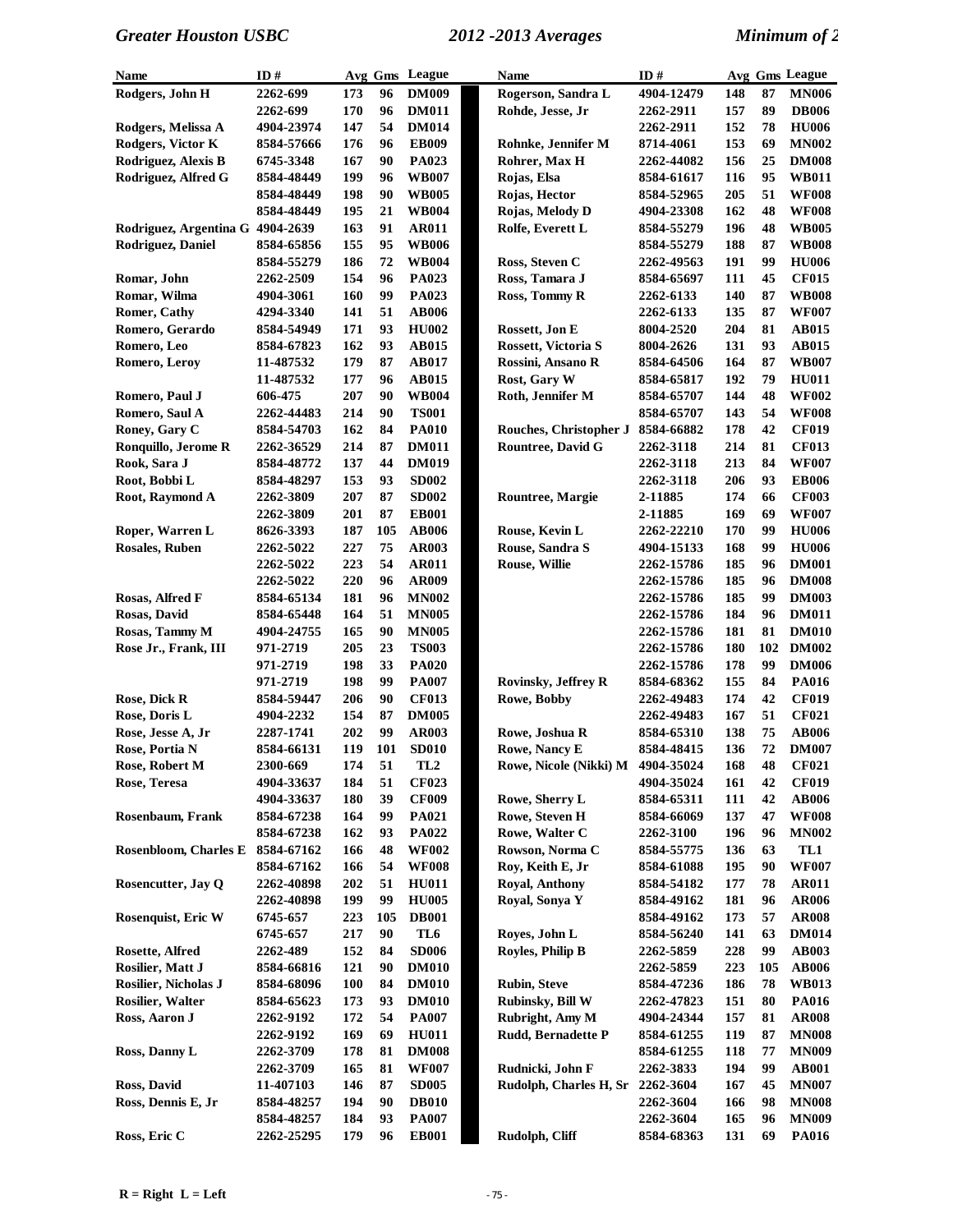| <b>Name</b>                       | ID#        |     |     | Avg Gms League  | <b>Name</b>                         | ID#        |     |     | Avg Gms League |
|-----------------------------------|------------|-----|-----|-----------------|-------------------------------------|------------|-----|-----|----------------|
|                                   | 2262-25295 | 170 | 90  | <b>EB010</b>    | Rue, Sue                            | 4904-4757  | 155 | 90  | <b>AB004</b>   |
| Ross, Ernest L                    | 2262-45720 | 220 | 54  | AR002           | Ruffin, Claudia                     | 8584-55807 | 137 | 45  | <b>WF005</b>   |
|                                   | 2262-45720 | 216 | 105 | <b>PA020</b>    |                                     | 8584-55807 | 132 | 45  | <b>WF001</b>   |
|                                   | 2262-45720 | 208 | 92  | <b>EB003</b>    | Ruffin, Edward A                    | 2262-3579  | 206 | 102 | <b>SD010</b>   |
|                                   | 2262-45720 | 203 | 96  | <b>SD005</b>    | <b>Ruffin, Howard</b>               | 8584-55808 | 135 | 48  | <b>WF001</b>   |
| Ross, Kimberly A                  | 8584-63288 | 120 | 63  | <b>SD004</b>    |                                     | 8584-55808 | 125 | 33  | <b>WF005</b>   |
| Ross, Larry J                     | 2262-33492 | 156 | 96  | <b>CF005</b>    | Ruffin, Marissa L                   | 8584-49604 | 148 | 69  | <b>SD006</b>   |
| Ross, LaTonya L                   | 8584-61406 | 151 | 81  | <b>DB010</b>    | Ruffino, Carl J                     | 2262-7253  | 172 | 96  | <b>AR001</b>   |
| Ross, Rodney W                    | 8584-51035 | 184 | 75  | <b>WB004</b>    | Rugg, Jacquelyne K                  | 4904-1589  | 110 | 51  | <b>DM012</b>   |
| Ross, Shirley A                   | 4904-935   | 186 | 84  | <b>DM008</b>    | Rugley, Waymond C                   | 2262-7713  | 208 | 82  | <b>PA007</b>   |
|                                   | 4904-935   | 174 | 87  | <b>WF007</b>    |                                     | 2262-7713  | 204 | 71  | <b>EB016</b>   |
| Ruiz, Becky Lou                   | 8584-66094 | 87  | 96  | <b>DM007</b>    | <b>Rylander, Cornel</b>             | 2262-3410  | 181 | 93  | <b>EB016</b>   |
| Ruiz, Johnny J, Jr                | 2262-41636 | 167 | 75  | <b>MN002</b>    | <b>Rytting, Chris D</b>             | 2262-30016 | 198 | 99  | <b>DM007</b>   |
|                                   | 2262-41636 | 154 | 93  | <b>HU002</b>    | Sabo, Wayne J                       | 8584-63506 | 178 | 42  | <b>AB009</b>   |
| Ruiz, Martin E                    | 2262-41151 | 179 | 32  | <b>HU002</b>    | Sabula, Bonnie M                    | 4904-31778 | 133 | 93  | <b>TS006</b>   |
| Ruiz, Stephen R                   | 2262-20519 | 211 | 99  | <b>AR003</b>    | Sabula, Nick G                      | 8584-50596 | 138 | 96  | <b>TS006</b>   |
| Rumple, Ryan M                    | 2262-44278 | 189 | 27  | TS002           | Saccomen, Susan L                   | 8584-59651 | 180 | 96  | <b>TS002</b>   |
| Rundgren, Gary L                  | 2262-34604 | 199 | 60  | <b>TS001</b>    |                                     | 8584-59651 | 170 | 77  | TL4            |
|                                   | 2262-34604 | 193 | 63  | <b>SD008</b>    | Saccomen, William (Bill) 8584-59652 |            | 177 | 62  | <b>TS002</b>   |
| Rundle, Ryan F                    | 8584-67850 | 169 | 90  | <b>EB009</b>    | Sadler, Christy L                   | 8584-67985 | 183 | 33  | <b>AB007</b>   |
| Runge, AJ D                       | 6745-1008  | 218 | 93  | <b>CF011</b>    |                                     | 8584-67985 | 178 | 69  | <b>AB018</b>   |
| <b>Runge, Arthur R</b>            | 8584-59716 | 184 | 21  | <b>CF011</b>    | Sadler, Kristina R                  | 6745-4128  | 200 | 83  | <b>EB001</b>   |
| Runnels, Joshua J                 | 2262-35386 | 174 | 95  | <b>WB004</b>    | Saenger, Robert C                   | 2262-3304  | 141 | 94  | <b>EB001</b>   |
| <b>Runnels</b> , Justin           | 6745-804   | 185 | 96  | <b>WB004</b>    | Saenger, Scott C                    | 8584-64930 | 148 | 60  | <b>EB001</b>   |
| <b>Runnestrand, Scott</b>         | 1928-504   | 201 | 63  | <b>TS002</b>    | Saenz, Claudio A, Jr                | 6745-112   | 201 | 39  | <b>AR009</b>   |
| <b>Rupert, Michelle A</b>         | 4904-32747 | 145 | 102 | <b>AB017</b>    | Saenz, Claudio A, Sr                | 2262-101   | 211 | 93  | <b>AR009</b>   |
| Rush, William                     | 8584-48613 | 150 | 42  | <b>CF015</b>    |                                     | 2262-101   | 206 | 30  | <b>AR003</b>   |
| Rushing, Judy M                   | 4904-5470  | 133 | 93  | <b>SD008</b>    | Saenz, Gilbert                      | 8584-67710 | 140 | 38  | <b>MN007</b>   |
| <b>Russell, Aaron D</b>           | 8584-67798 | 134 | 37  | <b>MN007</b>    | Saenz, Sandra F                     | 4904-7286  | 174 | 86  | TL4            |
| <b>Russell, Brian D</b>           | 2262-22731 | 185 | 39  | AB009           | Saenz, Trace R                      | 8584-55087 | 161 | 57  | <b>EB003</b>   |
| <b>Russell, Britney E</b>         | 10-1956358 | 199 | 32  | <b>WB011</b>    | Saez, Jose A                        | 8584-67384 | 178 | 67  | <b>SD002</b>   |
|                                   | 10-1956358 | 192 | 27  | <b>WB005</b>    | Safieh, Kurt L                      | 8584-62657 | 158 | 45  | <b>SD002</b>   |
|                                   | 10-1956358 | 186 | 37  | TL <sub>4</sub> | Sainer, Juanita                     | 3320-355   | 146 | 99  | <b>CF002</b>   |
| <b>Russell, Dennis E</b>          | 8584-65840 | 210 | 96  | <b>WB004</b>    |                                     | 3320-355   | 143 | 63  | <b>CF010</b>   |
|                                   | 8584-65840 | 207 | 57  | <b>WB005</b>    | Salas, John C                       | 8584-60791 | 191 | 96  | <b>HU002</b>   |
|                                   | 8584-65840 | 205 | 63  | <b>WB008</b>    | Salaterski, Joseph A                | 2262-48841 | 210 | 36  | <b>AB015</b>   |
|                                   | 8584-65840 | 196 | 27  | <b>DB001</b>    |                                     | 2262-48841 | 202 | 96  | <b>AB006</b>   |
| <b>Russell, Dustin L</b>          | 8584-48107 | 178 | 22  | <b>AR011</b>    |                                     | 2262-48841 | 201 | 108 | AB002          |
| <b>Russell, James R</b>           | 8584-57425 | 189 | 96  | <b>WB013</b>    |                                     | 2262-48841 | 200 | 102 | <b>AB003</b>   |
| <b>Russell, Michael A</b>         | 2262-9530  | 159 | 39  | TL <sub>6</sub> | Salazar, Erin                       | 8584-65126 | 113 | 27  | <b>WB008</b>   |
| Russell, Sylviann C               | 4904-24525 | 165 | 99  | <b>SD004</b>    | Salazar, Jeffrey D                  | 8584-57356 | 154 | 66  | <b>PA004</b>   |
| Russo, Janice E                   | 4904-7517  | 134 | 87  | <b>WF003</b>    | Salazar, Philip, III                | 2262-31564 | 197 | 81  | <b>DM007</b>   |
| Russo, Jodi N                     | 8584-65431 | 109 | 45  | <b>WF003</b>    | Salazar, Ray A, Jr                  | 2262-910   | 170 | 66  | <b>CF011</b>   |
| Russo, Joseph J                   | 2262-2419  | 185 | 90  | <b>WF003</b>    | Salazar, Stephen P                  | 8584-47013 | 166 | 75  | <b>WB008</b>   |
| Ruth, Claude E                    | 8584-54439 | 187 | 81  | <b>SD006</b>    | Salcich, Andrew J                   | 2262-47751 | 135 | 89  | <b>AR011</b>   |
| Rutherford, Amy M                 | 6745-1267  | 192 | 77  | AB002           | Salcich, Teresa M                   | 4904-33354 | 112 | 55  | AR011          |
|                                   | 6745-1267  | 192 | 101 | <b>AB006</b>    | Saldana, Roland J, Jr               | 2262-44105 | 190 | 50  | <b>AR003</b>   |
|                                   | 6745-1267  | 179 | 61  | TL4             | <b>Saldivar, Ernest</b>             | 2262-326   | 148 | 84  | <b>EB003</b>   |
| <b>Rutherford, Barry A</b>        | 2262-5820  | 211 | 96  | <b>CF013</b>    | Salinas, Elia                       | 8584-62598 | 121 | 36  | <b>EB005</b>   |
| Rutherford, Cecil A               | 2262-18378 | 195 | 63  | AB005           |                                     | 8584-62598 | 117 | 63  | <b>SD014</b>   |
|                                   | 2262-18378 | 190 | 48  | AB012           |                                     | 8584-62598 | 106 | 21  | <b>FP001</b>   |
| Rutherford, Chad A                | 2262-23264 | 196 | 21  | <b>CF021</b>    | Salinas, Emilio                     | 2262-1976  | 216 | 93  | <b>CF005</b>   |
|                                   | 2262-23264 | 178 | 30  | <b>CF019</b>    |                                     | 2262-1976  | 216 | 93  | <b>CF016</b>   |
| Rutherford, Kimberly A 8584-63417 |            | 167 | 54  | AB002           |                                     | 2262-1976  | 214 | 27  | <b>CF011</b>   |
| Rutigliano, Mary L                | 8584-63897 | 124 | 33  | <b>DM001</b>    | Salinas, Janett                     | 8584-68627 | 106 | 63  | <b>SD010</b>   |
|                                   | 8584-63897 | 123 | 36  | <b>DM012</b>    | Salinas, Jesse A                    | 8584-58785 | 166 | 93  | <b>AB001</b>   |
| Rutigliano, Michael               | 2262-6002  | 161 | 87  | <b>DM015</b>    | Salinas, Marc A                     | 2262-19678 | 226 | 34  | <b>CF016</b>   |
|                                   | 2262-6002  | 157 | 81  | <b>DM012</b>    | Sallee, Brenda                      | 8584-64688 | 128 | 81  | <b>CF011</b>   |
|                                   | 2262-6002  | 149 | 87  | <b>DM001</b>    | Sallee, Bruce D                     | 2262-12173 | 194 | 42  | <b>DB002</b>   |
| Ryan, Ben J                       | 8584-66614 | 140 | 66  | <b>WB005</b>    |                                     | 2262-12173 | 193 | 36  | <b>CF016</b>   |
| Ryan, Debra J                     | 8584-68645 | 148 | 45  | PA023           |                                     | 2262-12173 | 187 | 90  | TL6            |
| Ryan, Gary L                      | 8584-54444 | 146 | 92  | <b>CF025</b>    | Sallee, Daniel H                    | 8584-68283 | 151 | 75  | <b>CF011</b>   |
| Ryan, Jeffrey C                   | 8584-59679 | 130 | 60  | <b>DM008</b>    | Sallee, Shaun O                     | 6745-6928  | 182 | 84  | <b>CF011</b>   |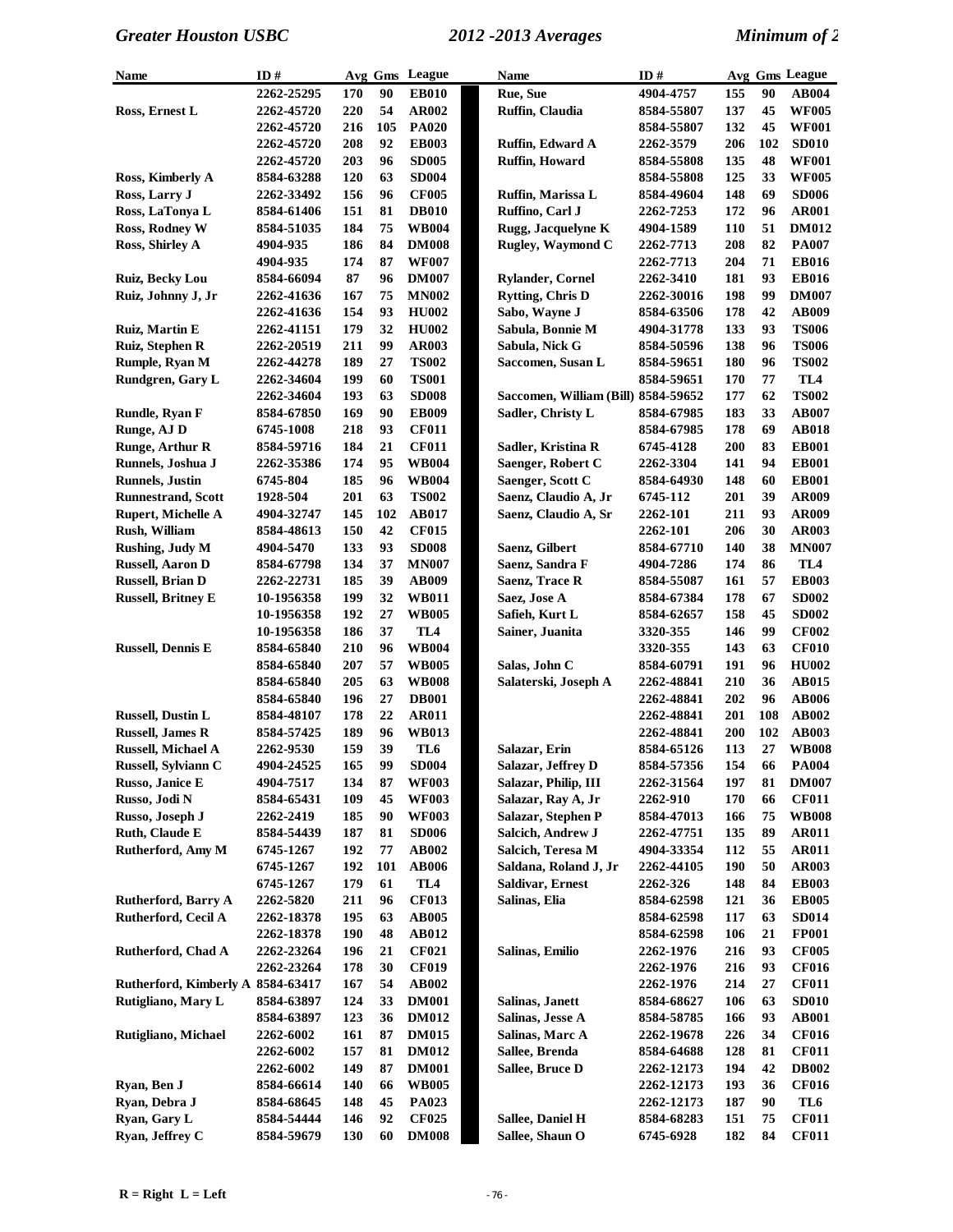| Name                                       | ID#        |     |    | Avg Gms League        | Name                                | ID#                     |            |     | Avg Gms League        |
|--------------------------------------------|------------|-----|----|-----------------------|-------------------------------------|-------------------------|------------|-----|-----------------------|
| Ryan, Kenneth A                            | 2262-50289 | 197 | 90 | <b>DB006</b>          | Salling, Bekki J                    | 8584-68864              | 133        | 48  | AB012                 |
| Ryan, Lisa D                               | 4904-16969 | 136 | 96 | <b>MN001</b>          | Salmon, Richard L                   | 2262-43755              | 149        | 48  | <b>WF005</b>          |
|                                            | 4904-16969 | 136 | 96 | <b>MN009</b>          | <b>Salter, Russell S</b>            | 8584-68124              | 152        | 42  | <b>SD007</b>          |
| Ryan, Luci A                               | 4904-1087  | 132 | 54 | <b>CF005</b>          | Saltsman, Dennis J                  | 8584-63884              | 191        | 96  | <b>SD002</b>          |
| Ryan, Mary E                               | 4904-3115  | 157 | 42 | <b>CF011</b>          | Samford, Barbara                    | 4904-11596              | 120        | 78  | <b>CF005</b>          |
| Rvan, Pat T                                | 8584-68644 | 167 | 48 | PA023                 | Samida, Shannon L                   | 8584-68179              | 104        | 48  | <b>AB020</b>          |
| Ryan, Rex L                                | 2262-36678 | 152 | 96 | <b>CF005</b>          |                                     | 8584-68179              | 101        | 33  | <b>AB019</b>          |
| Ryan, Richard P                            | 2262-38208 | 192 | 93 | <b>DM007</b>          | Sampilo, Rollie S                   | 8584-68550              | 181        | 33  | <b>TSY01</b>          |
|                                            | 2262-38208 | 177 | 93 | <b>WB013</b>          | Sample, Greg L                      | 8584-67550              | 133        | 96  | <b>AB001</b>          |
| Ryan, Thomas W                             | 2262-1030  | 192 | 78 | <b>CF011</b>          | Sample, Lucas P                     | 2278-2542               | 211        | 105 | <b>DB001</b>          |
| Ryan-Chappell, Chrissy .8584-65931         |            | 120 | 36 | <b>AB011</b>          | Sample, Robert D                    | 2262-5187               | 159        | 54  | <b>MN013</b>          |
|                                            | 8584-65931 | 120 | 39 | <b>AB009</b>          | Sample, Trevis L                    | 2262-36984              | 184        | 68  | <b>SD006</b>          |
| Sanca, Brenda                              | 4904-22771 | 121 | 63 | <b>MN008</b>          | Saye, Christopher                   | 8584-62091              | 198        | 90  | <b>WB004</b>          |
| Sanchez, Barbara C                         | 4904-30427 | 138 | 96 | <b>WF007</b>          | Scace, JoAnn K                      | 4904-197                | 115        | 96  | <b>CF006</b>          |
| Sanchez, Carol A                           | 4904-606   | 133 | 87 | <b>AB001</b>          |                                     | 4904-197                | 110        | 93  | <b>CF025</b>          |
| Sanchez, Ceferino                          | 2201-8472  | 175 | 72 | <b>WF009</b>          | Scace, Kathryn E                    | 8584-52391              | 128        | 69  | <b>WB001</b>          |
| Sanchez, Joe A                             | 2262-7474  | 178 | 91 | PA023                 | Scarborough, Kelsey E               | 8584-67406              | 115        | 93  | <b>WB005</b>          |
| Sanchez, Joshua P                          | 8584-61595 | 137 | 54 | <b>AB001</b>          | <b>Scarbrough, Jimmy R</b>          | 2262-41744              | 174        | 96  | <b>EB010</b>          |
| Sanchez, Neeve C                           | 4842-241   | 153 | 66 | <b>WF009</b>          | Scardaville, David A                | 2262-5635               | 225        | 84  | TL6                   |
| Sanchez, Noe Z, Sr                         | 2262-43180 | 143 | 96 | <b>WF007</b>          |                                     | 2262-5635               | 222        | 96  | <b>EB006</b>          |
| Sanchez, Rafael H                          | 8584-64099 | 104 | 90 | <b>CF025</b>          | Schaaf, Glenn D                     | 2262-40007              | 169        | 63  | <b>TS002</b>          |
| Sanchez, Richard W                         | 2262-50205 | 180 | 99 | <b>AR005</b>          | Schaaf, Mona L                      | 4904-27955              | 171        | 66  | <b>TS002</b>          |
| <b>Sanchez, Steven R</b>                   | 6745-1886  | 209 | 85 | <b>AR011</b>          | Schaaf, Todd A                      | 8584-65298              | 118        | 72  | <b>TS002</b>          |
| <b>Sanchez, Victor R</b>                   | 8584-68952 | 121 | 36 | <b>WF002</b>          | <b>Schanne, Troy S</b>              | 2262-50589              | 225        | 93  | <b>MN005</b>          |
| Sandefer, Nathan A                         | 8584-59236 | 165 | 93 | <b>AB017</b>          |                                     | 2262-50589              | 219        | 94  | <b>DB006</b>          |
| <b>Sanders, Erin M</b>                     | 8584-68098 | 128 | 36 | <b>DM006</b>          |                                     | 2262-50589              | 210        | 30  | <b>DB001</b>          |
|                                            | 8584-68098 | 124 | 72 | <b>DM010</b>          | Schannon, Sedrick K, Sr 8584-65798  |                         | 165        | 50  | TL6                   |
| <b>Sanders, George W</b>                   | 8584-62454 | 155 | 90 | <b>MN006</b>          | <b>Scharf, Serge R</b>              | 2262-11007              | 188        | 99  | <b>DM007</b>          |
| Sanders, James C                           | 2262-5711  | 180 | 66 | <b>WF007</b>          |                                     | 2262-11007              | 181        | 102 | <b>HU002</b>          |
| Sanders, Joel A                            | 4904-3791  | 112 | 96 | <b>AR005</b>          | Schattel, Edward(Trey) 12262-13085  |                         | 191        | 39  | <b>CF015</b>          |
| Sanders, John J                            | 2262-28207 | 176 | 69 | <b>DM006</b>          | <b>Schatz, Paul M</b>               | 2262-44188              | 185        | 81  | PA016                 |
| <b>Sanders, Karen S</b>                    | 8584-62535 | 127 | 81 | <b>TS003</b>          | <b>Schawe</b> , Phil                | 8584-56370              | 160        | 84  | <b>PA012</b>          |
| Sanders, Laundra G                         | 4904-18503 | 144 | 79 | <b>AR006</b>          | <b>Schawe, Randy L</b>              | 8584-56372              | 158        | 65  | <b>PA012</b>          |
| Sanders, Royce L                           | 2262-14241 | 189 | 87 | <b>PA007</b>          | Schawe, Skyler L                    | 8219-82478              | 122        | 36  | <b>PA012</b>          |
|                                            | 2262-14241 | 187 | 56 | TL6                   | Schawe, Susan M                     | 11-83425                | 115        | 54  | <b>PA012</b>          |
| Sanders, William A                         | 2251-229   | 176 | 51 | <b>AB003</b>          | Schellenger, Deborah                | 8584-65745              | 124        | 87  | <b>CF005</b>          |
| Sands, Jim W                               | 2262-645   | 195 | 99 | <b>DM007</b>          | Scheltema, David A                  | 2262-2042               | 206        | 84  | <b>CF013</b>          |
|                                            | 2262-645   | 193 | 87 | <b>TS001</b>          | Scherer, Shon                       | 8584-67905              | 137        | 93  | <b>TS001</b>          |
| Sandwick, Tyrone B                         | 8584-47249 | 193 | 45 | <b>CF005</b>          | Schiavo, Carl                       | 2262-45389              | 150        | 96  | <b>SD002</b>          |
| Sandy, William F                           | 2262-3201  | 134 | 96 | <b>PA012</b>          | Schiavo, Marguerite M               | 4904-30236              | 134        | 93  | <b>SD002</b>          |
|                                            | 8584-67405 | 134 | 54 |                       | <b>Schilhab, Jeffrey S</b>          |                         |            | 90  |                       |
| Sankey, Korinne D<br>Santee, Christopher L | 2262-20562 | 189 | 84 | WB005<br><b>DB001</b> | Schiro, Joseph A, III               | 2262-37029<br>2262-2302 | 180<br>217 | 42  | TS002<br><b>DM006</b> |
| Santee, Milton, Jr                         | 2262-124   | 220 | 30 | <b>AR010</b>          |                                     | 2262-2302               | 213        | 100 | TL6                   |
|                                            | 2262-124   | 212 | 96 | <b>DM006</b>          | Schiro, Joseph A, Jr                | 2262-2863               | 195        | 21  | <b>PA001</b>          |
|                                            | 2262-124   | 201 | 62 | TL6                   |                                     | 2262-2863               | 179        | 71  | TL6                   |
| Santerre, Kathy M                          | 8584-63458 | 110 | 69 | <b>WF003</b>          | Schladenhauffen, June P 4904-22938  |                         | 134        | 79  | AB007                 |
| <b>Santerre, Paul R</b>                    | 8584-63459 | 119 | 72 | <b>WF003</b>          | Schleeter, Evie L                   | 8584-65993              | 128        | 102 | <b>CF008</b>          |
| Santiago, Michelle                         | 8584-62797 | 103 | 68 | <b>DB005</b>          | Schleider, Christopher A 8584-48145 |                         | 197        | 30  | <b>WB005</b>          |
| Santiago, Ricardo L                        | 8584-67987 | 179 | 26 | <b>WB008</b>          | Schlicht, Fred                      | 8584-66758              | 151        | 102 | <b>CF003</b>          |
| Santiago, Roland M                         | 8584-62798 | 138 | 60 | <b>DB005</b>          | <b>Schliesser</b> , David           | 8584-68220              | 131        | 36  | <b>SD003</b>          |
| Santo, Johnny B                            | 2262-1375  | 195 | 96 | <b>CF011</b>          |                                     | 8584-68220              | 123        | 24  | <b>SD009</b>          |
|                                            | 2262-1375  | 191 | 93 | <b>CF005</b>          | Schmidt, Alan R                     | 8584-64945              | 203        | 96  | <b>WB013</b>          |
|                                            | 2262-1375  | 190 | 99 | <b>CF013</b>          | Schmidt, Daniel J                   | 8584-68208              | 120        | 36  | <b>SD003</b>          |
|                                            | 2262-1375  | 184 | 93 | <b>CF016</b>          | Schmidt, Eunice M                   | 8584-68206              | 117        | 36  | <b>SD003</b>          |
| Santos, Erika                              | 8584-68298 | 111 | 31 | <b>FP001</b>          | Schmidt, James G                    | 8584-68207              | 131        | 36  | <b>SD003</b>          |
| Sanzone, Sharon K                          | 3614-13086 | 158 | 90 | <b>WB004</b>          | <b>Schmidt</b> , Jeremy S           | 2226-6758               | 183        | 48  | <b>CF021</b>          |
| Sarduy, Oscar L                            | 8584-51253 | 190 | 93 | <b>WB004</b>          |                                     | 2226-6758               | 179        | 99  | <b>WB013</b>          |
| Sargent, Sherrell C                        | 4904-9688  | 168 | 97 | TL <sub>4</sub>       |                                     | 2226-6758               | 178        | 45  | <b>CF019</b>          |
| Satterfield, Stephanie                     | 8584-68405 | 111 | 89 | <b>AB018</b>          | <b>Schmidt</b> , Steven P           | 1369-32237              | 173        | 24  | <b>CF019</b>          |
| Saul, Vivian B                             | 8584-48401 | 118 | 33 | <b>DM006</b>          |                                     | 1369-32237              | 168        | 21  | <b>CF021</b>          |
| Saulsberry, Bonitta J                      | 8584-62323 | 139 | 81 | <b>WF009</b>          | Schmitt, Billie                     | 4904-1775               | 116        | 84  | <b>DB004</b>          |
| Saulsberry, Johnnie                        | 2262-3260  | 180 | 90 | <b>CF018</b>          | Schmitt, Leonard A                  | 2262-1922               | 188        | 102 | <b>AB001</b>          |
| Savage, George E                           | 8584-50175 | 139 | 30 | <b>WB006</b>          | Schmitt, Rhonda L                   | 4904-1019               | 150        | 99  | <b>AB001</b>          |
|                                            |            |     |    |                       |                                     |                         |            |     |                       |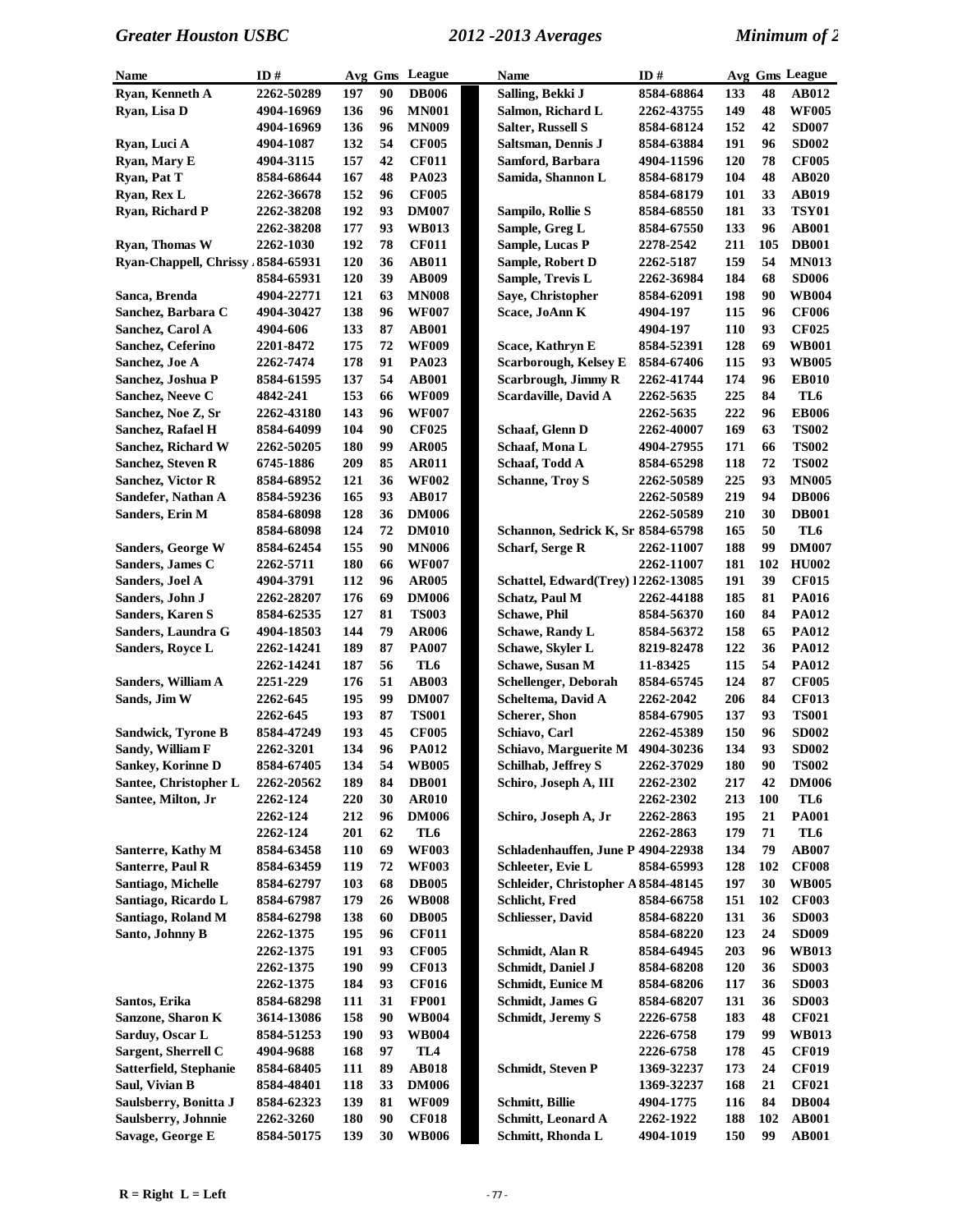| Name                         | ID#                    |            |          | Avg Gms League               | <b>Name</b>               | ID#                      |            |          | Avg Gms League               |
|------------------------------|------------------------|------------|----------|------------------------------|---------------------------|--------------------------|------------|----------|------------------------------|
| Savage, Joyce L              | 8584-50176             | 114        | 63       | <b>WB006</b>                 | Schneider, Edward C       | 2262-47365               | 147        | 99       | <b>AB001</b>                 |
| Savage, Raymond A            | 8584-54757             | 123        | 87       | <b>WB006</b>                 |                           | 2262-47365               | 145        | 104      | <b>AB003</b>                 |
| Savala, Steve, Jr            | 2262-36958             | 213        | 55       | <b>AR011</b>                 | Schneider, Etta M         | 4904-741                 | 134        | 93       | <b>SD002</b>                 |
|                              | 2262-36958             | 212        | 40       | <b>AR005</b>                 | Schneider, Stephen J      | 1034-323776              | 201        | 96       | AB002                        |
| Savior, Albert               | 8584-64651             | 113        | 87       | <b>WF009</b>                 | Schnepp, Connie A         | 4904-4463                | 166        | 99       | <b>EB001</b>                 |
| Savior, Minnie J             | 8584-62319             | 122        | 87       | <b>WF009</b>                 |                           | 4904-4463                | 157        | 51       | <b>CF011</b>                 |
|                              | 8584-62319             | 121        | 30       | <b>TSY01</b>                 | Schoen, Lynn              | 8584-64664               | 136        | 96       | <b>WB003</b>                 |
| Savoie, Tammy M              | 4904-26935             | 139        | 45       | <b>CF021</b>                 | Schoenvogel, Chad A       | 8584-56558               | 160        | 63       | <b>WF003</b>                 |
|                              | 4904-26935             | 138        | 42       | <b>CF019</b>                 | Schoenvogel, Eugene A     | 2262-758                 | 173        | 96       | <b>WF003</b>                 |
| Savong, Nanthavong           | 8584-67930             | 163        | 48       | <b>WB004</b>                 | Schoenvogel, Leroy J      | <b>2262-50278</b>        | 143        | 90       | <b>WF003</b>                 |
| Sawicki, Daniel              | 1585-5361              | 168        | 24       | <b>PA008</b>                 | Schoenvogel, Margie       | 4904-34995               | 125        | 90       | <b>WF003</b>                 |
| Sawicki, David               | 2262-1570              | 191        | 92       | <b>PA008</b>                 | Schoepfle, Lynn A         | 4904-4990                | 137        | 99       | <b>EB010</b>                 |
| Sawyers, Doris L             | 4904-12806             | 150        | 84       | <b>SD006</b>                 | Schoiber, Linda           | 8584-51297               | 159        | 99       | <b>CF014</b>                 |
| Schoiber, Roger J            | 2262-4635              | 212        | 77       | <b>EB003</b>                 | <b>Scott, LaMarion L</b>  | 9046-7974                | 200        | 36       | <b>WF007</b>                 |
|                              | 2262-4635              | 199        | 84       | PA023                        | Scott, Linda F            | 4904-5971                | 138        | 80       | <b>PA022</b>                 |
| Schoiber, Steven M           | 6745-1369              | 211        | 81       | <b>EB003</b>                 | Scott, Michael W          | 2262-1363                | 210        | 66       | <b>EB006</b>                 |
|                              | 6745-1369              | 207        | 39       | PA023                        | Scott, Patricia F         | 4904-712                 | 157        | 96       | <b>PA020</b>                 |
| Scholz, Harold R             | 2262-18569             | 199        | 41<br>39 | <b>CF017</b>                 | Scott, Robin E            | 8584-58949               | 179        | 54<br>33 | <b>SD010</b>                 |
|                              | 2262-18569             | 193        | 35       | <b>CF007</b>                 |                           | 8584-58949               | 176<br>174 |          | <b>EB016</b><br><b>SD005</b> |
| Scholz, Marcie L             | 8584-63480             | 179        | 51       | <b>CF007</b>                 |                           | 8584-58949               |            | 96<br>96 |                              |
|                              | 8584-63480             | 179<br>155 | 96       | <b>CF017</b><br><b>PA021</b> |                           | 8584-58949               | 169<br>168 | 96       | <b>SD006</b><br>TL1          |
| Schomburg, Ted J             | 2262-1240              | 150        | 87       | PA022                        | <b>Scott, Ronald S</b>    | 8584-58949<br>8584-59384 | 191        | 93       | <b>WB005</b>                 |
| <b>Schonefeld, Darrin</b>    | 2262-1240<br>2262-1803 | 201        | 45       | <b>DM008</b>                 | Scott, Shaleitha D        | 8584-53455               | 169        | 108      | <b>DB001</b>                 |
|                              | 2262-1803              | 193        | 39       | <b>WF007</b>                 | Scott, Sher A             | 4904-1297                | 129        | 30       | <b>AB006</b>                 |
|                              | 2262-1803              | 193        | 76       | TL6                          | Scott, Waldon J           | 2262-438                 | 174        | 69       | <b>AB006</b>                 |
| Schornstein, Stephen F       | 8584-52492             | 173        | 65       | <b>PA004</b>                 | Scott, Winfield J         | 120-2785                 | 195        | 83       | <b>SD005</b>                 |
| Schoth, Chris D              | 2262-28417             | 184        | 93       | <b>WF007</b>                 | Scott-Haag, Edda I        | 8584-62185               | 166        | 90       | <b>AB016</b>                 |
| Schram, Jerome D, Jr         | 8584-48197             | 182        | 78       | <b>PA004</b>                 | <b>Scranton</b> , Judith  | 8584-68255               | 119        | 84       | <b>TS003</b>                 |
| Schramm, John P              | 2262-43543             | 189        | 101      | <b>AB006</b>                 | Scrimshaw, Veronica J     | 2828-2861                | 155        | 78       | <b>WB004</b>                 |
| Schramm, Justin, Sr          | 2262-2861              | 200        | 87       | <b>PA008</b>                 | Scrogin, Gary A, Jr       | 6745-2917                | 219        | 45       | <b>PA008</b>                 |
| Schroder, Greg A             | 2262-45361             | 179        | 39       | <b>AB003</b>                 |                           | 6745-2917                | 1160       | 45       | <b>PA008</b>                 |
| <b>Schroeder, Bobby</b>      | 2262-6821              | 169        | 57       | <b>PA009</b>                 | Scrogin, Gary A, Sr       | 2262-3609                | 174        | 98       | <b>PA008</b>                 |
|                              | 2262-6821              | 169        | 69       | <b>PA010</b>                 | Scrogin, Margo W          | 4904-2024                | 172        | 84       | <b>CF003</b>                 |
| Schroeder, Carl E            | 8584-62106             | 148        | 90       | <b>AR005</b>                 |                           | 4904-2024                | 172        | 89       | <b>SD001</b>                 |
|                              | 8584-62106             | 143        | 36       | <b>PA010</b>                 | Scudella, Bonita M        | 3227-3758                | 167        | 84       | <b>TS002</b>                 |
| Schromm, Brian               | 8584-66587             | 151        | 81       | <b>DM011</b>                 | <b>Scullion, Daniel M</b> | 8584-65240               | 199        | 80       | <b>CF011</b>                 |
| Schuelke, Chelsea N          | 8584-67298             | 139        | 90       | AB002                        | Scullion, Idelma          | 8584-68284               | 88         | 29       | <b>CF011</b>                 |
| <b>Schuelke, Travis S</b>    | 8584-67301             | 148        | 90       | AB002                        | Scurry, Kathryn E         | 4904-13650               | 139        | 95       | <b>DM003</b>                 |
| <b>Schuett, Becky</b>        | 8584-56913             | 141        | 69       | <b>EB010</b>                 |                           | 4904-13650               | 137        | 96       | <b>DM012</b>                 |
| Schuett, Brian M             | <b>2262-12096</b>      | 204        | 66       | <b>EB010</b>                 | Seagraves, Don R          | 2262-1165                | 198        | 90       | <b>MN009</b>                 |
| Schufeldt, Barbara J         | 4866-271               | 139        | 30       | TL <sub>2</sub>              |                           | 2262-1165                | 196        | 84       | <b>MN008</b>                 |
| Schufeldt, Dean M            | 2300-341               | 161        | 57       | TL <sub>2</sub>              | Seal, Alyssa C            | 8584-68790               | 114        | 54       | <b>HU001</b>                 |
| Schuhmann, Ed J              | 2262-34679             | 171        | 84       | <b>SD008</b>                 | Seals, Clarissa A         | 4904-13360               | 155        | 75       | <b>MN005</b>                 |
| <b>Schuler, Richard W</b>    | 2262-6947              | 139        | 90       | <b>SD002</b>                 | <b>Seals, Denise K</b>    | 4904-33684               | 155        | 63       | <b>DM010</b>                 |
| Schulke, John F              | 2262-35587             | 190        | 102      | <b>AB006</b>                 |                           | 4904-33684               | 148        | 33       | <b>WB009</b>                 |
|                              | 2262-35587             | 188        | 102      | <b>AB008</b>                 | Seals, Jesse M            | 2262-11433               | 197        | 81       | <b>DM010</b>                 |
| Schultz, Michael J           | 2251-336               | 213        | 93       | <b>AB003</b>                 |                           | 2262-11433               | 192        | 33       | <b>WB009</b>                 |
|                              | 2251-336               | 209        | 50       | AB002                        |                           | 2262-11433               | 178        | 66       | <b>PA009</b>                 |
| Schultz, Michael J, Jr       | 8584-61638             | 202        | 105      | AB002                        | Searl, Sean G             | 8584-52969               | 124        | 30       | <b>MN003</b>                 |
|                              | 8584-61638             | 194        | 107      | <b>AB003</b>                 | <b>Sears, Charles R</b>   | 8584-63830               | 179        | 57       | <b>SD014</b>                 |
| Schultz, Sylvia R            | 4904-1650              | 125        | 74       | <b>PA003</b>                 | <b>Seaton, Dawnn M</b>    | 4904-15792               | 168        | 99       | <b>MN002</b>                 |
| <b>Schulze, Matthew A</b>    | 8584-57976             | 175        | 45       | <b>DB006</b>                 | Sebek, Louise R           | 4904-15970               | 118        | 99       | <b>DM004</b>                 |
| Schwahn, Janet P             | 4904-9589              | 129        | 87       | <b>CF005</b>                 | Sebren, Damon F           | 2262-31489               | 207        | 51       | <b>CF021</b>                 |
| <b>Schwartz, Francie R</b>   | 4904-32593             | 151        | 72       | <b>TS001</b>                 |                           | 2262-31489               | 203        | 45       | <b>CF019</b>                 |
|                              | 4904-32593             | 146        | 53       | <b>TSY01</b>                 | Sebren, Mark D            | 2262-31707               | 207        | 45       | <b>CF019</b>                 |
| Schwartz, Rita               | 4904-32248             | 102        | 93       | <b>MN013</b>                 |                           | 2262-31707               | 199        | 48       | <b>CF021</b>                 |
| Schwarzbach, Heather         | 8584-64193             | 139        | 81       | <b>WF007</b>                 | <b>Sebren, Randy</b>      | 2262-48210               | 165        | 45       | <b>CF019</b>                 |
| Schwarzbach, Lausie A        | 8584-65181             | 140        | 83       | <b>WF007</b>                 |                           | 2262-48210               | 165        | 51       | <b>CF021</b>                 |
| Schwegman, Matt A            | 2262-36453             | 168        | 77       | <b>DM011</b>                 | Sebren, Valorie           | 4904-33546               | 126        | 42       | <b>CF019</b>                 |
| Schwegman, Nelda K           | 8584-67685             | 126        | 67       | <b>EB001</b>                 |                           | 4904-33546               | 119        | 51       | <b>CF021</b>                 |
| <b>Scoggins, Christopher</b> | 8584-68487             | 134        | 66       | <b>TS006</b>                 | Sebring, Roxann G         | 4904-30115               | 117        | 42       | <b>DM006</b>                 |
| <b>Scott, Aundre E</b>       | 2262-5689              | 215        | 81       | <b>CF006</b>                 | Secor, Cynthia L          | 8584-68170               | 128        | 48       | <b>AB020</b>                 |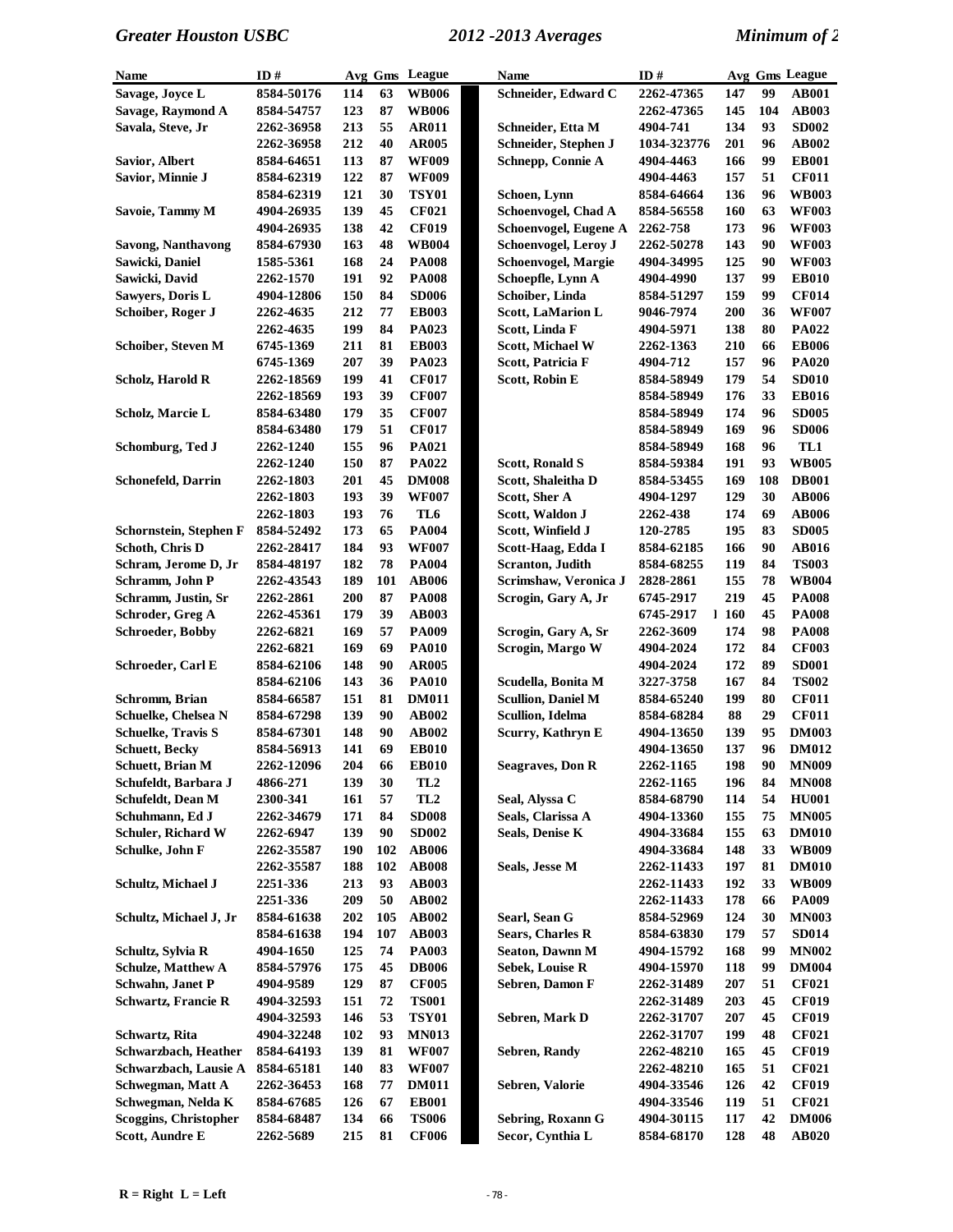| Name                               | ID#        |     |            | Avg Gms League | <b>Name</b>                   | ID#        |     |    | Avg Gms League |
|------------------------------------|------------|-----|------------|----------------|-------------------------------|------------|-----|----|----------------|
| Scott, Billy W                     | 2262-9041  | 193 | 93         | <b>SD005</b>   |                               | 8584-68170 | 121 | 36 | <b>AB019</b>   |
| Scott, Chad                        | 8584-54828 | 170 | 48         | <b>WB004</b>   | Secor, James B                | 8584-68165 | 154 | 48 | <b>AB020</b>   |
| <b>Scott, Cherolynn S</b>          | 8584-67434 | 133 | 72         | <b>AR003</b>   |                               | 8584-68165 | 146 | 36 | <b>AB019</b>   |
| Scott, Darryl A                    | 2262-49368 | 197 | 86         | <b>AR003</b>   | Secrist, Gina L               | 8584-62309 | 118 | 24 | <b>SD003</b>   |
|                                    | 2262-49368 | 190 | 93         | TL6            | <b>Secrist, James A</b>       | 2262-1575  | 150 | 48 | <b>SD009</b>   |
| <b>Scott, Dennis W</b>             | 2262-949   | 221 | 81         | <b>PA020</b>   | Sedan, Carla D                | 4904-1166  | 135 | 69 | <b>WB006</b>   |
| Scott, Felix L                     | 2262-27372 | 184 | 99         | <b>DM001</b>   | Sedan, Harry M                | 2262-36218 | 154 | 78 | <b>WB006</b>   |
|                                    | 2262-27372 | 172 | 86         | <b>DM009</b>   | Sedelmeier, Gregory J         | 2262-34783 | 207 | 90 | <b>TS006</b>   |
| Scott, Isaac J                     | 2271-3302  | 200 | 74         | <b>SD005</b>   | See, Vangie S                 | 8584-65158 | 146 | 90 | <b>WB002</b>   |
| Scott, Jeff W                      | 2262-6100  | 202 | 73         | TL6            | Seeberger, Joseph A           | 6745-2628  | 191 | 37 | <b>CF019</b>   |
| Scott, Jesse M, Jr                 | 2262-4393  | 170 | 102        | <b>AB004</b>   |                               | 6745-2628  | 189 | 51 | <b>CF021</b>   |
|                                    | 2262-4393  | 165 | 105        | <b>AB002</b>   | Segura, Ronald C              | 2262-1646  | 197 | 42 | <b>SD007</b>   |
| Scott, Josh                        | 2262-47040 | 212 | 84         | <b>CF005</b>   |                               | 2262-1646  | 192 | 72 | <b>PA012</b>   |
| Scott, Judy E                      | 2749-561   | 171 | 71         | <b>SD005</b>   | Segura, Ruben A, Jr           | 8584-53319 | 195 | 87 | <b>CF016</b>   |
| Segura, Wanda N                    | 4904-5448  | 159 | 27         | <b>DM010</b>   | <b>Shawen, Derek P</b>        | 2248-20754 | 211 | 24 | <b>MN005</b>   |
|                                    | 4904-5448  | 157 | 96         | <b>PA007</b>   | <b>Sheard, Dorothy</b>        | 4904-3248  | 133 | 99 | <b>SD001</b>   |
| <b>Seifried, Dale R</b>            | 2262-345   | 215 | 99         | <b>EB006</b>   | Shed, Clinton A               | 2262-25416 | 182 | 93 | <b>SD002</b>   |
|                                    | 2262-345   | 207 | 96         | <b>EB001</b>   | Shed, Edward D                | 2262-26614 | 150 | 36 | <b>SD002</b>   |
|                                    |            | 204 | 93         | <b>TS001</b>   | Shed, Jimmy D                 |            | 169 | 96 | <b>SD002</b>   |
|                                    | 2262-345   |     | 93         | <b>CF008</b>   | <b>Sheets, Randy C</b>        | 2262-36041 |     |    |                |
| Seiter, Christopher B              | 6745-4842  | 188 |            |                |                               | 2262-1023  | 197 | 75 | <b>AB003</b>   |
| Seitzler, Octavia B                | 4904-293   | 100 | 92         | <b>TB002</b>   | <b>Sheets, Wyndy K</b>        | 8584-49944 | 150 | 48 | <b>TB001</b>   |
|                                    | 4904-293   | 93  | 91         | <b>TB003</b>   | <b>Sheffield Hom, Tracy L</b> | 8584-65558 | 150 | 45 | AB012          |
| Self, Ruth E                       | 4904-3254  | 156 | 30         | <b>SD001</b>   |                               | 8584-65558 | 148 | 60 | <b>AB005</b>   |
| <b>Sellers, Kenneth P</b>          | 2291-408   | 213 | 72         | TL6            | <b>Sheffield, Dudley H</b>    | 8584-65556 | 179 | 63 | <b>AB005</b>   |
| Selman, Jamie A                    | 2287-1541  | 215 | 93         | <b>AB006</b>   |                               | 8584-65556 | 177 | 48 | AB012          |
| Selten, Randolph (Dolph 8584-58108 |            | 172 | 60         | <b>MN009</b>   | Sheffield, Matt A             | 8584-65557 | 191 | 48 | AB012          |
| Selzer, Jerry E                    | 2262-7154  | 160 | 66         | <b>PA016</b>   |                               | 8584-65557 | 188 | 63 | <b>AB005</b>   |
| Sembera, Charles R                 | 2262-2220  | 187 | 62         | <b>AR011</b>   | Shelfer, Brian C              | 8584-68458 | 152 | 69 | <b>DM011</b>   |
| Semler, Rosilyn F                  | 8584-58013 | 133 | <b>100</b> | <b>AR008</b>   | Shello, Carol A               | 4904-18022 | 132 | 84 | <b>AR002</b>   |
| Sendejas, Adrian                   | 8584-67633 | 132 | 60         | <b>AR011</b>   |                               | 4904-18022 | 121 | 86 | <b>MN001</b>   |
| Senna, John W                      | 2262-4170  | 152 | 84         | <b>SD008</b>   | Shelton, Brenda K             | 4904-254   | 196 | 93 | <b>CF003</b>   |
| Serrano, Kayla G                   | 6745-688   | 188 | 74         | <b>AR011</b>   |                               | 4904-254   | 195 | 30 | <b>PA009</b>   |
|                                    | 6745-688   | 178 | 30         | <b>AR003</b>   |                               | 4904-254   | 191 | 72 | <b>CF002</b>   |
| Serres, Leonard R                  | 8584-46999 | 163 | 99         | <b>WB006</b>   |                               | 4904-254   | 189 | 42 | <b>PA012</b>   |
| Serres, Violet (Vi) R              | 8584-48873 | 129 | 99         | <b>WB006</b>   | Shelton, Chris L              | 8584-62102 | 157 | 99 | <b>WB005</b>   |
| Sessions, Barbara L                | 4904-5921  | 141 | 93         | <b>SD001</b>   | Shelton, Dan L                | 2262-518   | 186 | 27 | <b>CF002</b>   |
| Sessum, Eddie, Jr                  | 2262-10777 | 202 | 21         | <b>EB016</b>   | Shelton, Leslie A             | 5900-1501  | 196 | 90 | TL4            |
| <b>Setliff, Scotty</b>             | 8584-61634 | 192 | 102        | <b>AB003</b>   | Shelton, Pamela A             | 4904-25729 | 109 | 87 | <b>WB006</b>   |
| Settle, Robert L                   | 8584-59931 | 161 | 78         | <b>TS002</b>   | Shepard, Gary B, Sr           | 2262-4368  | 174 | 93 | <b>HU006</b>   |
| Severs, Glen R                     | 8584-66241 | 172 | 69         | <b>AR005</b>   | <b>Shepard, Napoleon</b>      | 2262-37207 | 200 | 96 | <b>CF011</b>   |
| Sevier, John R, Jr                 | 2262-42791 | 181 | 90         | <b>CF011</b>   | Shepherd, Jason A             | 2262-27790 | 172 | 66 | <b>HU006</b>   |
| Sevier, Stacy A                    | 4904-30116 | 156 | 69         | <b>CF011</b>   | Sheppard, Jim H               | 274-18500  | 205 | 60 | <b>DM003</b>   |
| Sexton, Kenneth S, III             | 2262-47018 | 182 | 71         | <b>AR005</b>   |                               | 274-18500  | 201 | 90 | <b>DM007</b>   |
| Seyer, Sherry A                    | 4904-6706  | 137 | 99         | <b>SD004</b>   |                               | 274-18500  | 186 | 99 | <b>HU002</b>   |
| <b>Seymour, Garrett W</b>          | 8584-62658 | 161 | 90         | <b>SD002</b>   | Sheppard, Jon                 | 6784-47    | 207 | 42 | <b>WB004</b>   |
|                                    | 8584-62658 | 157 | 27         | <b>SD009</b>   | <b>Sherer, Shellie</b>        | 8584-68400 | 97  | 63 | <b>AB018</b>   |
| Seymour, Neil (Eric)               | 8584-61049 | 128 | 39         | <b>WB008</b>   | <b>Sherick, David</b>         | 8584-68494 | 112 | 27 | <b>TB002</b>   |
| <b>Seymour, Terry</b>              | 8584-64526 | 180 | 96         | <b>SD002</b>   | <b>Sherman, Kenneth R</b>     | 2262-29530 | 180 | 84 | <b>EB016</b>   |
| Shafer, Donna K                    | 4904-13897 | 119 | 27         | <b>HU008</b>   |                               | 2262-29530 | 180 | 93 | <b>PA007</b>   |
|                                    | 4904-13897 | 111 | 54         | <b>HU001</b>   | Sherman, Marc                 | 9046-8366  | 141 | 48 | <b>DB003</b>   |
| Shafer, Ken A                      | 2262-20623 | 174 | 54         | <b>HU001</b>   | Sherrouse, Belinda T          | 4904-29434 | 112 | 83 | <b>EB015</b>   |
|                                    | 2262-20623 | 169 | 39         | <b>HU008</b>   | Shi, Alvina                   | 8584-68325 | 104 | 96 | <b>SD008</b>   |
| Shafer, Kenneth A, II              | 6745-4920  | 179 | 27         | <b>HU008</b>   | Shields, Aaron L              | 2262-35154 | 230 | 91 | <b>AR010</b>   |
|                                    | 6745-4920  | 178 | 51         | <b>HU001</b>   | <b>Shields, Ricky S</b>       | 2303-541   | 210 | 41 | <b>EB006</b>   |
| Shaffar, Barbara L                 | 4904-22961 | 147 | 90         | <b>CF018</b>   |                               | 2303-541   | 201 | 78 | <b>CF016</b>   |
| Shaffer, Jerry L                   | 8584-66743 | 171 | 78         | <b>CF005</b>   | Shields, Russell L            | 2262-7281  | 213 | 57 | <b>AR010</b>   |
|                                    | 8584-66743 | 171 | 96         | <b>CF025</b>   | Shih, Jimmy                   | 8584-67567 | 162 | 51 | PA012          |
| Shaffer, Leon G                    | 8584-66744 | 181 | 84         | <b>CF005</b>   | Shilling, Stella H            | 4904-1032  | 138 | 77 | <b>WB010</b>   |
|                                    | 8584-66744 | 174 | 90         | <b>CF025</b>   | Shin, Misop                   | 8584-60261 | 157 | 36 | <b>WF002</b>   |
| Shaffer, Lillie M                  | 4904-13800 | 105 | 96         | <b>AR001</b>   |                               | 8584-60261 | 152 | 51 | <b>WF008</b>   |
| Shanks, Wayne C                    | 8052-4351  | 147 | 84         | <b>WF009</b>   | Shipman, Dennis R             | 2262-49077 | 174 | 72 | <b>CF003</b>   |
| <b>Shannon, Penny R</b>            | 4904-19473 | 153 | 86         | <b>AR008</b>   | Shipman, Gregory W            | 6745-2729  | 187 | 90 | <b>CF003</b>   |
| Shao, Ray                          | 8584-55651 | 161 | 90         | <b>EB001</b>   | Shipman, Kathy M              | 4904-29367 | 161 | 82 | <b>CF003</b>   |
|                                    |            |     |            |                |                               |            |     |    |                |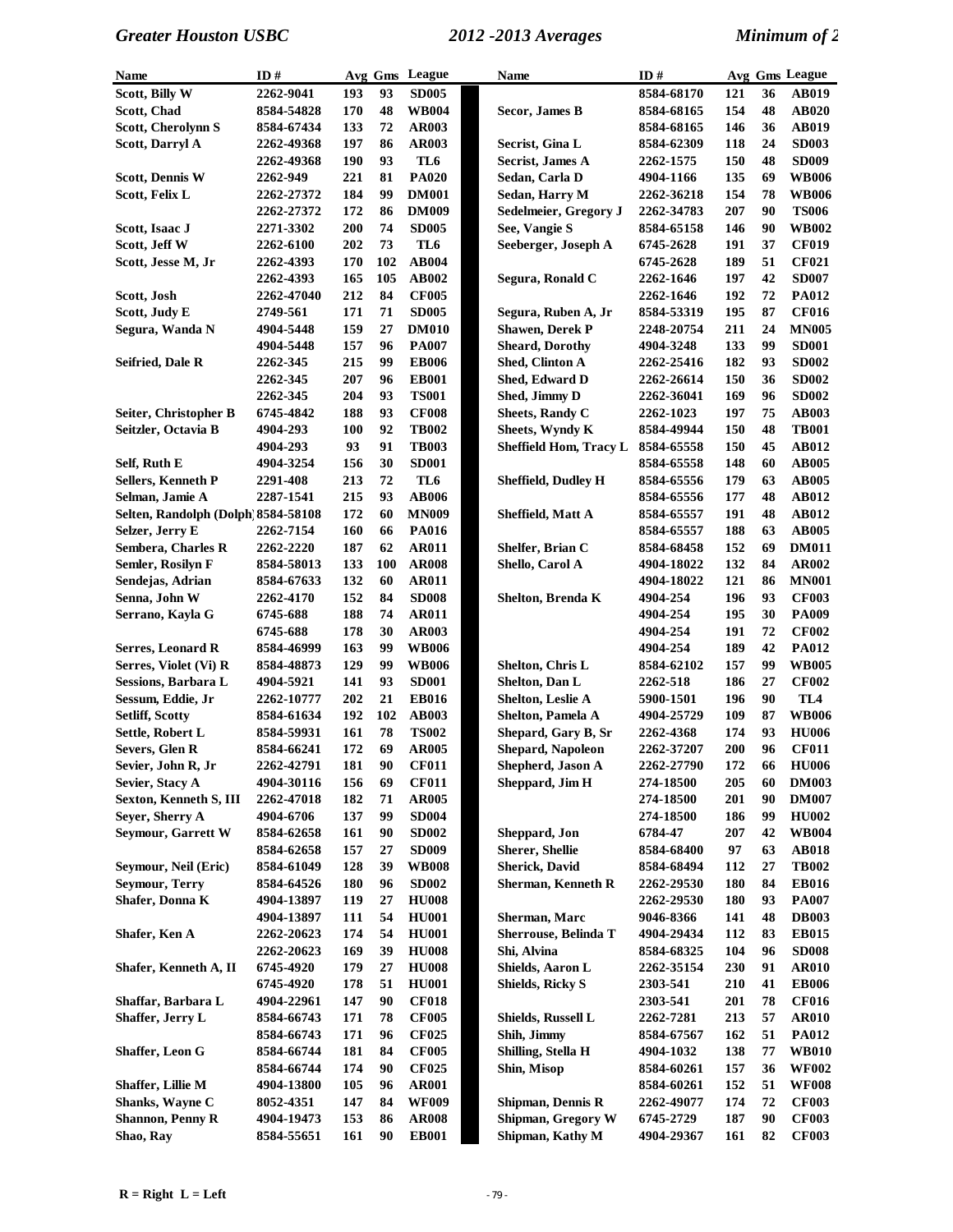| Name                       | ID#        |     |     | Avg Gms League | <b>Name</b>                              | ID#        |            |     | Avg Gms League |
|----------------------------|------------|-----|-----|----------------|------------------------------------------|------------|------------|-----|----------------|
| Shapiro, Charlien B        | 8584-53512 | 117 | 60  | <b>PA016</b>   | Shipp, Patrick L                         | 8584-65921 | 130        | 42  | <b>AB009</b>   |
| Shapiro, David H           | 2262-5423  | 169 | 69  | <b>PA016</b>   | Shipp, Stacy L                           | 8584-65922 | 100        | 36  | AB009          |
| Shapiro, Ephraim S         | 2262-30927 | 161 | 63  | <b>PA016</b>   | <b>Shirley, Derek S</b>                  | 8584-68791 | 127        | 54  | <b>HU001</b>   |
| Shapiro, Mark E            | 2262-5039  | 189 | 69  | <b>PA016</b>   | Shiu, Marilyn P                          | 4904-15657 | 150        | 90  | <b>MN008</b>   |
| Shapiro, Michael           | 8584-48629 | 169 | 66  | <b>PA016</b>   | Shively, Megan                           | 8584-67729 | 111        | 87  | <b>WB013</b>   |
| Sharp, Joanie              | 4904-3405  | 161 | 96  | <b>EB007</b>   | Shockley, Morgan C                       | 6745-7297  | 155        | 42  | <b>CF007</b>   |
| Sharpe, Wiley M, Jr        | 2262-27534 | 180 | 21  | <b>EB003</b>   | Shoemaker, Dru A                         | 4904-25576 | 156        | 96  | <b>CF003</b>   |
| Shaver, Jim                | 11-249435  | 151 | 96  | <b>SD011</b>   |                                          | 4904-25576 | 153        | 86  | <b>CF008</b>   |
| Shaver, June               | 4904-29813 | 132 | 93  | <b>WB008</b>   | Sholmire, Angela L                       | 8004-2330  | 161        | 40  | <b>AB012</b>   |
|                            | 4904-29813 | 130 | 87  | <b>WB010</b>   |                                          | 8004-2330  | 161        | 60  | AB005          |
| <b>Shaver, Paulette J</b>  | 11-249434  | 145 | 75  | <b>SD011</b>   | <b>Shores, Carolyn J</b>                 | 4904-29482 | 150        | 90  | <b>PA007</b>   |
| Shaver, Sidney J           | 4904-1255  | 157 | 93  | <b>CF002</b>   | Shores, John                             | 1842-927   | 154        | 90  | <b>SD006</b>   |
| Shaw, Debbie A             | 4904-15292 | 160 | 102 | <b>CF008</b>   | Short, Sam                               | 4931-1391  | 159        | 90  | AB015          |
| Shaw, Odis E               | 2262-42309 | 169 | 48  | <b>WF005</b>   | <b>Shorter, Anthony C</b>                | 2262-704   | 199        | 37  | <b>EB016</b>   |
|                            | 2262-42309 | 154 | 48  | <b>WF001</b>   |                                          | 2262-704   | 196        | 90  | <b>SD005</b>   |
| <b>Showalter, George H</b> | 8584-52472 | 178 | 96  | <b>HU002</b>   | <b>Sims, Kiley</b>                       | 8584-67590 | 161        | 84  | <b>WB004</b>   |
| Showalter, Tammy M         | 8584-52471 | 133 | 96  | <b>HU002</b>   | Sims, Les                                | 8584-58154 | 176        | 66  | <b>HU011</b>   |
| Shows, Douglas C           | 8584-62871 | 193 | 93  | <b>TS002</b>   | Sims, Robert D                           | 8584-64366 | 210        | 42  | <b>CF021</b>   |
| Shrode, Veda L             | 4904-89    | 145 | 42  | <b>CF018</b>   |                                          | 8584-64366 | 209        | 36  | <b>CF019</b>   |
| Shrum, Donald L            | 2222-2436  | 175 | 23  | <b>CF016</b>   |                                          | 8584-64366 | 175        | 78  | <b>TB001</b>   |
| Shrum, James "Red" E       | 2262-1348  | 208 | 84  | <b>PA008</b>   | Sims, Susie M                            | 8584-68221 | 96         | 33  | <b>SD003</b>   |
| Shrum, Paula E             | 8584-58405 | 155 | 96  | <b>TB002</b>   | Sims, Tristan S                          | 8584-49385 | 208        | 93  | <b>AR006</b>   |
|                            | 8584-58405 | 147 | 42  | <b>TB001</b>   | Sinegal, Joan C                          | 8584-55238 | 133        | 75  | <b>WF009</b>   |
| Shular, Sandee J           | 4904-3073  | 162 | 51  | <b>CF021</b>   |                                          |            | 168        | 87  | <b>CF018</b>   |
|                            | 4904-3073  | 161 | 45  | <b>CF019</b>   | Singer, Gary L<br>Singer, Robert "Bobby" | 2262-34343 | 196        | 60  | <b>CF016</b>   |
|                            |            |     | 96  |                | <b>Singer, Robert H</b>                  | 2262-34958 |            | 91  | <b>CF016</b>   |
| Sias, Xavier F             | 8584-67144 | 176 |     | PA023          |                                          | 2262-6383  | 158        |     |                |
| Sicinski, Stacy D          | 8584-56206 | 203 | 93  | <b>MN006</b>   | Singer, Sherry A                         | 4904-26512 | 125<br>183 | 21  | <b>CF018</b>   |
| Sicola, Franchelle M       | 8584-53247 | 130 | 78  | <b>CF002</b>   | Sirls, Barry N                           | 994-7032   |            | 69  | <b>DM014</b>   |
| Sicola, Oscar C            | 2262-7448  | 182 | 78  | <b>CF002</b>   | Sirois, Lee                              | 8584-68687 | 104        | 33  | <b>PA004</b>   |
| Siefken, Charles A         | 2262-7496  | 213 | 48  | <b>CF021</b>   |                                          | 8584-68687 | 96         | 27  | <b>DM019</b>   |
|                            | 2262-7496  | 191 | 37  | <b>CF019</b>   | Sisk, Ann                                | 4904-20980 | 117        | 74  | <b>DM005</b>   |
| Sierra, Sam                | 2262-47824 | 130 | 69  | <b>PA013</b>   | Sitman, Wah Sun, Jr                      | 8584-66273 | 162        | 90  | <b>CF001</b>   |
| Sifford, Billye L          | 8584-52448 | 129 | 96  | <b>DM001</b>   | Sittler, Michael A                       | 8584-53340 | 162        | 90  | <b>SD008</b>   |
|                            | 8584-52448 | 124 | 99  | <b>DM003</b>   | Siu, Wenkin                              | 8584-53555 | 212        | 21  | <b>CF016</b>   |
| Sigler, Marilyn C          | 4904-3735  | 99  | 78  | <b>WB010</b>   |                                          | 8584-53555 | 206        | 98  | <b>PA008</b>   |
| <b>Sigsbey, Nicholas E</b> | 8584-67462 | 105 | 66  | <b>AR011</b>   |                                          | 8584-53555 | 205        | 90  | <b>PA013</b>   |
| Sikes, Megan E             | 8584-68222 | 185 | 45  | <b>AB012</b>   | Sivcoski, Susan L                        | 4904-1739  | 132        | 75  | <b>DB005</b>   |
|                            | 8584-68222 | 183 | 63  | <b>AB005</b>   | Sjolander, Clifford D                    | 2262-11019 | 217        | 45  | <b>PA012</b>   |
| Silorio, John Paul T       | 8584-67876 | 111 | 42  | <b>PA010</b>   | Sjolander, Lizabeth A                    | 4904-4622  | 163        | 75  | <b>PA012</b>   |
| Silorio, Rabbi Mae T       | 8584-67875 | 98  | 30  | <b>PA010</b>   | <b>Skaggs, Flenoria</b>                  | 348-20707  | 158        | 96  | <b>HU006</b>   |
| Silorio, Rommel C          | 2262-42071 | 184 | 99  | <b>SD010</b>   | Skala, Ron V                             | 2262-40573 | 178        | 75  | <b>CF011</b>   |
|                            | 2262-42071 | 179 | 96  | <b>PA010</b>   | Skalski, Sandy A                         | 4904-6867  | 175        | 90  | <b>CF011</b>   |
| Silva, Delia               | 4904-4714  | 146 | 99  | <b>TS001</b>   | Skalski, Steve J                         | 2262-11928 | 211        | 90  | <b>CF011</b>   |
| Silva, Sammy               | 2262-2130  | 207 | 99  | <b>TS001</b>   | Skarboszewski, Cynthia (4904-22217       |            | 180        | 27  | <b>WF002</b>   |
| Silver, Elaine J           | 8584-49275 | 129 | 78  | <b>SD004</b>   |                                          | 4904-22217 | 173        | 45  | <b>WF008</b>   |
| Simbulan, Judith           | 4904-33558 | 156 | 105 | <b>SD010</b>   | Skarboszewski, Jay D                     | 2262-47190 | 158        | 96  | <b>WB005</b>   |
|                            | 4904-33558 | 145 | 33  | <b>EB001</b>   |                                          | 2262-47190 | 156        | 90  | <b>WB011</b>   |
| Simek, Leonard A           | 2262-1562  | 135 | 86  | <b>EB010</b>   | Skarboszewski, Karl R                    | 2262-35557 | 146        | 24  | <b>WF002</b>   |
| Simien-Pradia, Nell M      | 4904-15993 | 162 | 84  | <b>HU006</b>   |                                          | 2262-35557 | 144        | 43  | <b>WF008</b>   |
| Simmons, Ben               | 2262-7539  | 136 | 99  | <b>PA011</b>   | <b>Skiles, Beverly</b>                   | 4904-21049 | 111        | 98  | <b>TS005</b>   |
| Simmons, Daniel G          | 2262-37367 | 165 | 58  | <b>PA018</b>   | <b>Skinner, Ahmad R</b>                  | 2262-7214  | 189        | 94  | AB015          |
|                            | 2262-37367 | 159 | 87  | <b>HU004</b>   |                                          | 2262-7214  | 188        | 64  | TL6            |
|                            | 2262-37367 | 155 | 58  | <b>HU006</b>   | <b>Skinner</b> , Ann S                   | 8584-62552 | 116        | 48  | <b>CF021</b>   |
| <b>Simmons, Heather R</b>  | 4904-24669 | 193 | 86  | <b>SD005</b>   |                                          | 8584-62552 | 109        | 45  | <b>CF019</b>   |
|                            | 4904-24669 | 191 | 88  | <b>SD002</b>   | Skinner, Charles, III                    | 2262-31176 | 181        | 75  | AB015          |
|                            | 4904-24669 | 173 | 46  | TL1            | <b>Skinner</b> , Dee H                   | 4904-8425  | 161        | 96  | <b>MN002</b>   |
| Simmons, Jack H            | 2287-148   | 210 | 90  | <b>AR009</b>   |                                          | 4904-8425  | 161        | 102 | <b>HU002</b>   |
| Simmons, Lee A             | 8584-63699 | 130 | 44  | <b>WF008</b>   | Skinner, John L                          | 2262-13696 | 177        | 102 | <b>HU002</b>   |
| Simmons, Luke J            | 8584-48051 | 201 | 48  | AB002          | <b>Skinner</b> , Joseph                  | 8584-37667 | 182        | 89  | <b>HU002</b>   |
| Simmons, Madison C         | 6745-8327  | 177 | 57  | <b>DM011</b>   | <b>Skinner, Ronald G</b>                 | 8584-55370 | 195        | 21  | <b>CF011</b>   |
| Simmons, Marilyn A         | 8584-54417 | 144 | 77  | <b>WB006</b>   |                                          | 8584-55370 | 193        | 45  | <b>CF019</b>   |
|                            | 8584-54417 | 141 | 81  | <b>WB001</b>   |                                          | 8584-55370 | 190        | 48  | <b>CF021</b>   |
| Simmons, Mike D            | 2262-8888  | 169 | 90  | <b>CF005</b>   | <b>Skinner</b> , Shirley B               | 4904-21809 | 151        | 72  | <b>AB008</b>   |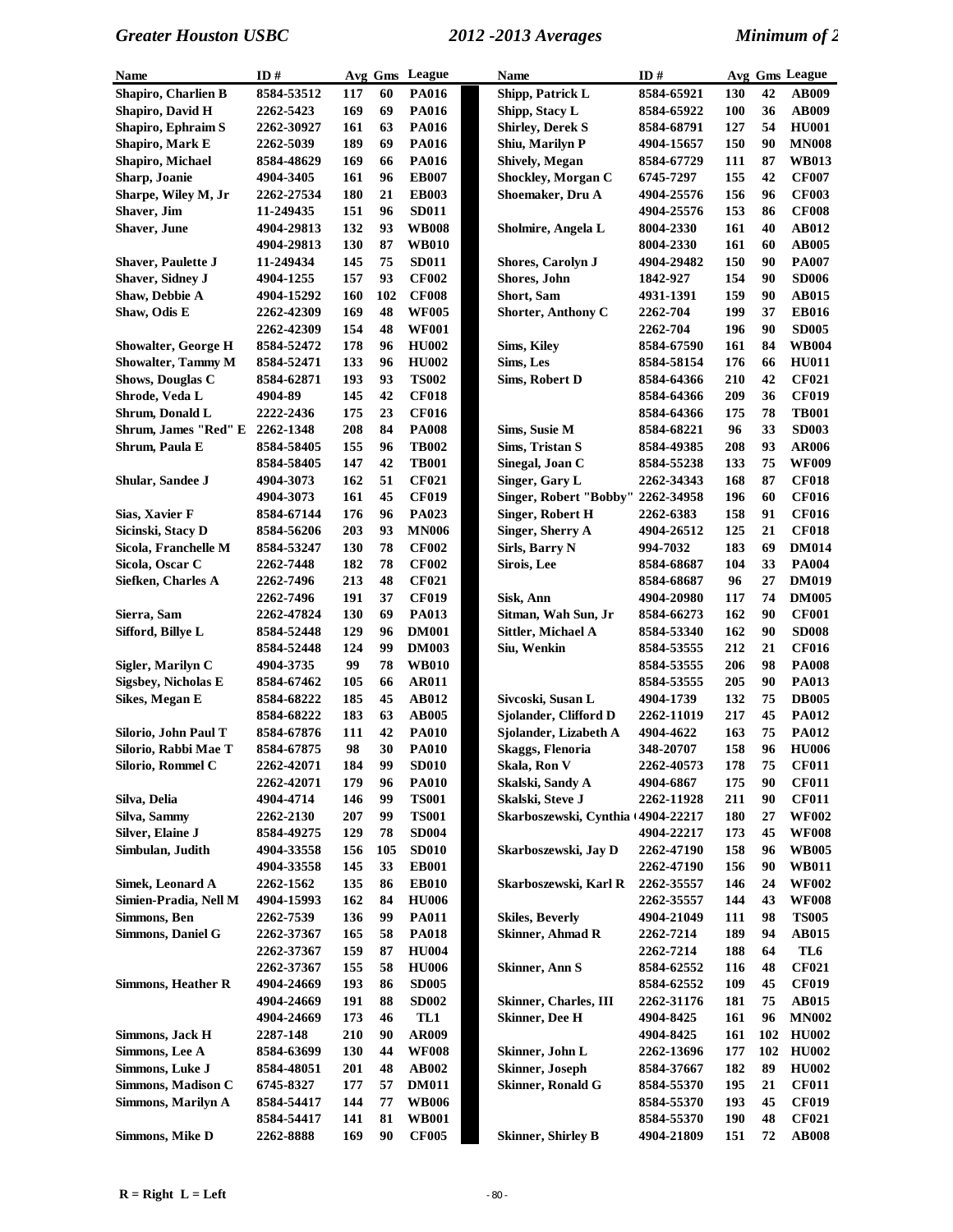| <b>Name</b>                        | ID#        | Avg Gms    |     | League          | Name                                | ID#        |     |     | Avg Gms League |
|------------------------------------|------------|------------|-----|-----------------|-------------------------------------|------------|-----|-----|----------------|
|                                    | 2262-8888  | 166        | 30  | <b>CF025</b>    |                                     | 4904-21809 | 150 | 86  | <b>AB016</b>   |
|                                    | 2262-8888  | 165        | 90  | <b>CF011</b>    | Slade, Susan M                      | 8584-57156 | 143 | 90  | <b>TS006</b>   |
| Simmons, Treon                     | 8584-48006 | 164        | 51  | <b>EB002</b>    | Slagle, Karen F                     | 8584-57001 | 131 | 24  | <b>MN003</b>   |
| <b>Simmons-Sloan, Felice</b>       | 8584-64373 | 119        | 57  | <b>CF018</b>    | Slagle, Shelly A                    | 4904-31062 | 160 | 75  | <b>PA004</b>   |
| Simon, Eric J                      | 970-145    | 214        | 35  | <b>WB008</b>    | <b>Slater, Debby A</b>              | 4904-4358  | 143 | 93  | <b>WB003</b>   |
| Simon, Jeffrey M                   | 2262-50108 | 170        | 96  | <b>TS002</b>    | <b>Slater, Derek</b>                | 8584-68726 | 156 | 24  | <b>CF021</b>   |
| Simon, Paula G                     | 4904-34967 | 110        | 96  | <b>TS002</b>    | Slen, Phu                           | 8584-68065 | 154 | 39  | <b>EB004</b>   |
| Simon, Terasaki M                  | 4871-237   | 137        | 90  | <b>SD005</b>    | Slenker, Cheryl A                   | 4904-33399 | 153 | 89  | <b>MN007</b>   |
| Simon, Wayne T                     | 2262-42315 | 196        | 61  | <b>SD005</b>    | Slenker, Krystel N                  | 4904-33400 | 146 | 91  | <b>MN007</b>   |
| Simone, Emma                       | 4904-82    | 137        | 84  | <b>EB015</b>    | Slenker, Richard A, Jr              | 6745-7982  | 221 | 99  | <b>MN007</b>   |
| Simone, John J                     | 8584-68131 | 160        | 42  | <b>SD007</b>    |                                     | 6745-7982  | 219 | 102 | <b>MN005</b>   |
| Simonson, Terry M                  | 2262-45096 | 192        | 84  | <b>TS003</b>    | Slenker, Richard C, Sr              | 2262-47659 | 221 | 100 | <b>MN005</b>   |
| Simple, Jacqueline D               | 4904-372   | 167        | 60  | TL <sub>4</sub> |                                     | 2262-47659 | 217 | 90  | <b>MN007</b>   |
|                                    | 4904-372   | 167        | 90  | <b>DM005</b>    | Slight, Nicholas A                  | 8584-62000 | 186 | 75  | AB002          |
| Sims, David H                      | 8584-53190 | 162        | 48  | <b>DM008</b>    | Sloan, Terry W                      | 8584-64372 | 134 | 72  | <b>CF018</b>   |
| Sims, Dianna M                     | 4904-3038  | 135        | 98  | <b>DM007</b>    | Sloane, Jerry B                     | 2262-2445  | 135 | 60  | <b>DM008</b>   |
| Sloyan, Michelle                   | 4864-403   | 168        | 87  | <b>AB006</b>    | Smith, Karen M                      | 4904-31834 | 120 | 93  | <b>DM007</b>   |
| <b>Small, Hartense</b>             | 4904-7024  | 137        | 93  | <b>MN008</b>    | Smith, Kat                          | 2-11334    | 152 | 84  | <b>DM003</b>   |
| <b>Small, Pauline</b>              | 8584-63510 | 130        | 42  | <b>AB009</b>    |                                     | 2-11334    | 148 | 72  | <b>DM002</b>   |
|                                    | 8584-63510 | 123        | 42  | <b>AB011</b>    | <b>Smith, Katherine M</b>           | 8624-24818 | 167 | 60  | <b>PA004</b>   |
| Small, Ralph H                     | 2262-9473  | 175        | 87  | <b>HU011</b>    | Smith, Kathryn (Kathi) / 8584-64709 |            | 134 | 87  | <b>AB015</b>   |
| <b>Small, Rick</b>                 | 8584-63511 | 150        | 39  | <b>AB011</b>    |                                     | 8584-64709 | 133 | 96  | <b>AB017</b>   |
|                                    | 8584-63511 | 148        | 42  | <b>AB009</b>    | Smith, Keith E, Jr                  | 2262-49728 | 198 | 80  | <b>CF005</b>   |
| <b>Small, Thomas P</b>             | 2262-4452  | 199        | 89  | <b>AB002</b>    |                                     | 2262-49728 | 190 | 87  | <b>CF013</b>   |
|                                    | 2262-4452  | 195        | 83  | <b>AB004</b>    | <b>Smith, Kenneth S</b>             | 2262-28019 | 193 | 48  | <b>DM011</b>   |
| <b>Small, Troy</b>                 | 2262-18598 | 193        | 48  | <b>PA007</b>    | Smith, Kevin J                      | 8584-68155 | 177 | 30  | <b>SD010</b>   |
| Smalls, Dana E, Sr                 | 8584-68262 | 166        | 75  | <b>HU005</b>    |                                     | 8584-68155 | 168 | 42  | <b>SD007</b>   |
| Smart, Darechere(Re Re 8584-52835  |            | 187        | 21  | <b>AR011</b>    | Smith, Kevin W                      | 2262-46203 | 137 | 42  | <b>TB002</b>   |
|                                    | 8584-52835 | 175        | 102 | <b>SD010</b>    | Smith, Kristal K                    | 8584-66791 | 125 | 93  | <b>CF006</b>   |
| Smart, Heather C                   | 8584-67235 | 100        | 36  | <b>WF001</b>    |                                     | 8584-66791 | 121 | 93  | <b>CF005</b>   |
| Smart, Joseph L                    | 2278-5058  | 218        | 69  | <b>DB001</b>    |                                     | 8584-66791 | 118 | 90  | <b>CF025</b>   |
|                                    | 2278-5058  | 212        | 102 | <b>WB005</b>    | Smith, Kristy A                     | 4904-32413 | 149 | 96  | <b>DB007</b>   |
|                                    | 2278-5058  | 209        | 93  | <b>WB004</b>    | <b>Smith, Lashovious D</b>          | 8584-64958 | 176 | 27  | <b>HU004</b>   |
| <b>Smart, Mike P</b>               | 8584-50579 | 178        | 78  | <b>DM011</b>    |                                     | 8584-64958 | 176 | 60  | TL6            |
| <b>Smart, Scott E</b>              | 2262-6298  | 206        | 93  | <b>MN007</b>    |                                     | 8584-64958 | 176 | 83  | <b>WF007</b>   |
| <b>Smart</b> , Tammy J             | 8584-62429 | 123        | 87  | <b>MN007</b>    |                                     | 8584-64958 | 176 | 84  | <b>HU002</b>   |
| <b>Smelley, Shirley W</b>          | 4904-719   | 167        | 75  | <b>PA012</b>    | Smith, Lauren E                     | 9046-7317  | 152 | 46  | <b>HU001</b>   |
| <b>Smelley, Wyman Devoe</b>        | 2262-34433 | 150        | 75  | <b>PA012</b>    |                                     | 9046-7317  | 142 | 33  | <b>HU008</b>   |
| Smith, Angela D                    | 8584-55065 | 148        | 81  | AR004           | <b>Smith, Lawrence</b>              | 2262-37453 | 177 | 75  | PA012          |
| Smith, Annalisa M                  | 8584-64714 | 116        | 51  | <b>MN005</b>    | <b>Smith, Lawrence</b>              | 8584-49905 | 189 | 108 | <b>PA020</b>   |
| Smith, Anthony(Tony) J 2262-48061  |            | 203        | 108 | <b>SD010</b>    | Smith, Le E                         | 4904-10924 | 164 |     | 108 DB002      |
| Smith, Becky J                     | 8584-56459 | 162        | 96  | <b>WB008</b>    | Smith, Leslie G                     | 8584-67697 | 113 | 87  | <b>MN007</b>   |
| Smith, Billy G                     | 2262-677   | 171        | 87  | <b>MN002</b>    | <b>Smith, Leslie R</b>              | 8584-60369 | 117 | 49  | <b>WF009</b>   |
| <b>Smith, Bonnie S</b>             | 4885-1494  | 134        | 84  | <b>TS003</b>    | Smith, Lester D                     | 8584-60863 | 170 | 78  | <b>DM010</b>   |
| <b>Smith, Carol</b>                | 4904-1672  | 139        | 99  | <b>PA003</b>    | Smith, Linda G                      | 4904-248   | 220 | 102 | <b>AR010</b>   |
| Smith, Charles E                   | 2262-46894 | 149        | 78  | <b>SD006</b>    |                                     | 4904-248   | 220 | 108 | <b>AB006</b>   |
| Smith, Chris J                     | 2262-16948 | 160        | 93  | <b>PA012</b>    |                                     | 4904-248   | 214 | 99  | AR002          |
| Smith, Chris R                     | 8584-67946 | 157        | 76  | <b>DM007</b>    |                                     | 4904-248   | 214 | 105 | AB002          |
| Smith, Clarence J                  | 8584-67574 | <b>100</b> | 40  | <b>CF007</b>    |                                     | 4904-248   | 212 | 102 | AB004          |
| Smith, Colin(Scott) S              | 8584-68089 | 143        | 90  | <b>DB002</b>    |                                     | 4904-248   | 211 | 93  | <b>AB007</b>   |
| Smith, Crystal R                   | 4904-18264 | 185        | 57  | <b>AB006</b>    |                                     | 4904-248   | 194 | 79  | TL4            |
|                                    | 4904-18264 | 185        | 92  | TL4             | Smith, Linda Lee                    | 4904-4161  | 137 | 82  | <b>HU004</b>   |
|                                    | 4904-18264 | 181        | 69  | <b>AR006</b>    | Smith, Loretta L                    | 4904-19167 | 152 | 89  | <b>DM003</b>   |
|                                    | 4904-18264 | 166        | 33  | <b>AR011</b>    | Smith, Major M                      | 2262-32944 | 176 | 78  | <b>PA012</b>   |
| Smith, Dana L                      | 4904-4384  | 150        | 47  | <b>AB006</b>    | Smith, Malcolm K                    | 10-1845874 | 208 | 90  | <b>MN005</b>   |
| Smith, Daryl L                     | 8584-66398 | 196        | 96  | <b>EB004</b>    |                                     | 10-1845874 | 207 | 93  | <b>MN002</b>   |
| Smith, Debra K                     | 4904-4620  | 159        | 60  | <b>EB001</b>    | Smith, Mark A                       | 8584-56790 | 167 | 81  | <b>EB003</b>   |
| Smith, Dena L                      | 8584-68064 | 105        | 62  | <b>DM019</b>    | Smith, Melanie                      | 8584-68392 | 98  | 57  | <b>AB018</b>   |
| Smith, Donna R                     | 4889-1800  | 152        | 77  | <b>SD006</b>    | Smith, Michael                      | 2262-37192 | 163 | 90  | <b>SD005</b>   |
| Smith, Dottie (Dorothy) 14904-8046 |            | 146        | 84  | <b>WB006</b>    | Smith, Michael D                    | 2262-9354  | 190 | 82  | <b>SD002</b>   |
| Smith, Drey D                      | 8584-66113 | 170        | 48  | <b>CF023</b>    | Smith, Michael J                    | 2262-42163 | 205 | 69  | <b>WB005</b>   |
|                                    | 8584-66113 | 169        | 42  | <b>CF009</b>    |                                     | 2262-42163 | 197 | 69  | <b>DB001</b>   |
| <b>Smith, Durward B</b>            | 2262-25186 | 159        | 87  | <b>CF002</b>    | Smith, Michael N                    | 2240-970   | 203 | 102 | <b>AB004</b>   |
|                                    |            |            |     |                 |                                     |            |     |     |                |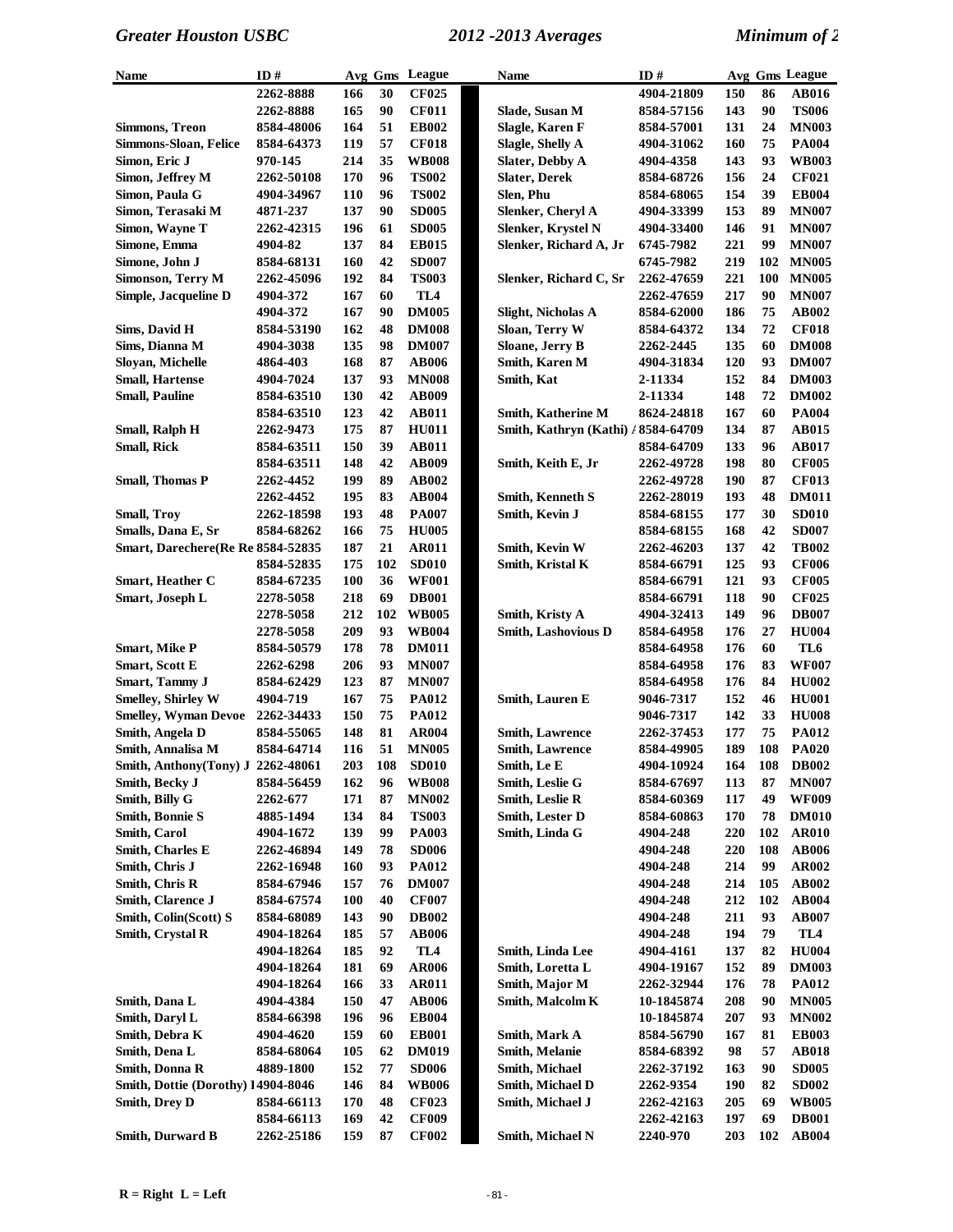| Name                               | ID#               |     |     | Avg Gms League | Name                                      | ID#        |            |     | Avg Gms League    |
|------------------------------------|-------------------|-----|-----|----------------|-------------------------------------------|------------|------------|-----|-------------------|
| Smith, Edward C                    | 8584-67907        | 166 | 87  | <b>TS001</b>   | Smith, Michael S                          | 8584-67694 | 134        | 87  | <b>MN007</b>      |
| Smith, Gerardus (Jerry) 8584-55063 |                   | 179 | 81  | <b>DM003</b>   | <b>Smith, Morris "Smitty" (2262-4459)</b> |            | 155        | 102 | <b>DM002</b>      |
| Smith, Ginger L                    | 4904-13633        | 125 | 92  | <b>MN001</b>   | Smith, Myra L                             | 4904-31574 | 137        | 92  | <b>HU006</b>      |
| Smith, Helen M                     | 4904-28072        | 124 | 51  | <b>AB002</b>   | Smith, Oscar D                            | 2243-34713 | 196        | 76  | <b>DM010</b>      |
| Smith, James C, Jr                 | 2262-19896        | 199 | 93  | <b>EB001</b>   | Smith, Patsy A                            | 4904-18128 | 155        | 87  | <b>DM009</b>      |
| Smith, Jerene A                    | 3614-5924         | 173 | 69  | <b>PA004</b>   | Smith, Pattie L                           | 4904-27597 | 114        | 83  | <b>CF025</b>      |
| Smith, Jerry A                     | 2262-6521         | 194 | 103 | <b>AB006</b>   | Smith, Paul R                             | 2262-17388 | 175        | 48  | <b>WF008</b>      |
| Smith, Johnny O, Jr                | 2287-2534         | 225 | 105 | <b>AB003</b>   |                                           | 2262-17388 | 172        | 105 | <b>DB002</b>      |
|                                    | 2287-2534         | 220 | 105 | <b>DB001</b>   | Smith, Regina D                           | 4904-27068 | 165        | 90  | <b>CF014</b>      |
|                                    | 2287-2534         | 217 | 73  | TL6            | Smith, Richard E                          | 2262-23423 | 209        | 87  | <b>MN002</b>      |
|                                    | 2287-2534         | 208 | 96  | <b>PA007</b>   | Smith, Robert C                           | 8584-67653 | 188        | 102 | <b>HU002</b>      |
|                                    | 2287-2534         | 205 | 39  | <b>HU002</b>   | Smith, Robert J                           | 2262-4396  | 172        | 39  | <b>DB009</b>      |
| Smith, Johnny O, Sr                | 2262-854          | 186 | 108 | <b>AB006</b>   | Smith, Rochelle P                         | 8584-57902 | 179        | 24  | <b>EB016</b>      |
|                                    | 2262-854          | 184 | 102 | <b>AB004</b>   |                                           | 8584-57902 | 179        | 81  | <b>EB002</b>      |
|                                    | 2262-854          | 180 | 30  | <b>AR006</b>   |                                           | 8584-57902 | 179        | 87  | <b>DM008</b>      |
| Smith, Joseph T                    | 2262-7398         | 175 | 95  | <b>HU006</b>   |                                           | 8584-57902 | 173        | 65  | <b>SD010</b>      |
| Smith, Judy G                      | 8584-63024        | 145 | 93  | <b>SD001</b>   | Smith, Rodney E                           | 2262-44255 | 186        | 73  | <b>SD010</b>      |
| Smith, Roger C                     | 2262-517          | 190 | 99  | <b>PA008</b>   | Sonnier, George E, Sr                     | 2262-7862  | 168        | 90  | <b>WB006</b>      |
| Smith, Roscoe (Ross) D             | 8703-2778         | 172 | 90  | <b>AB017</b>   | <b>Sontag, Russell</b>                    | 2262-39993 | 206        | 75  | <b>TS001</b>      |
|                                    | 8703-2778         | 167 | 84  | <b>AB015</b>   | Soos, Erika                               | 6745-1522  | 139        | 21  | COY <sub>02</sub> |
| <b>Smith, Rose M</b>               | 4904-16177        | 191 | 96  | <b>PA007</b>   | Sorensen, James A, II                     | 1047-20285 | 182        | 66  | <b>DM014</b>      |
|                                    | 4904-16177        | 185 | 53  | <b>EB016</b>   |                                           | 1047-20285 | 173        | 42  | <b>PA004</b>      |
|                                    | 4904-16177        | 184 | 83  | TL1            | Sorgenfrei, Dan W                         | 2262-15332 | 173        | 96  | <b>CF025</b>      |
| Smith, Ryan                        | 11-431545         | 125 | 33  | AB009          | Soriano, Anabelle D                       | 4904-5149  | 160        | 44  | <b>EB005</b>      |
| Smith, Sharon D                    | 4904-33505        | 163 | 78  | <b>SD010</b>   |                                           | 4904-5149  | 157        | 42  | <b>FP001</b>      |
|                                    | 4904-33505        | 156 | 39  | <b>SD007</b>   | Soriano, Rudy F, Jr                       | 2262-40251 | 208        | 41  | <b>EB005</b>      |
| Smith, Sharon T                    | 8584-64012        | 153 | 87  | <b>MN009</b>   |                                           | 2262-40251 | 197        | 84  | <b>EB003</b>      |
| <b>Smith, Shelby N</b>             | 6745-4478         | 192 | 54  | <b>WB008</b>   |                                           | 2262-40251 | 184        | 39  | <b>FP001</b>      |
|                                    | 6745-4478         | 191 | 87  | <b>WB005</b>   | Sorola, Laney L                           | 9046-6564  | 120        | 51  | <b>MN007</b>      |
|                                    | 6745-4478         | 181 | 21  | <b>HU002</b>   | Sorola, Pete T                            | 2262-31113 | 199        | 63  | <b>MN007</b>      |
| Smith, Sheryl A                    | 4904-3794         | 135 | 53  | <b>EB001</b>   | Sorola, Phillip, III                      | 8584-67709 | 210        | 54  | <b>MN007</b>      |
| <b>Smith, Stacey D</b>             | 2262-27962        | 175 | 37  | <b>WB008</b>   | Sorsanghan, Soumalee                      | 8584-67113 | 122        | 36  | <b>SD009</b>      |
| <b>Smith, Steve P</b>              | 8584-66262        | 173 | 42  | <b>AB006</b>   | Sosa, Jesse F                             | 2262-32176 | 154        | 69  | <b>PA004</b>      |
| Smith, Ted D                       | 2262-38886        | 116 | 86  | <b>CF025</b>   | Sotelo, Gracie V                          | 8584-65853 | 119        | 99  | <b>TS001</b>      |
| Smith, Tim C                       | 2262-46077        | 177 | 30  | <b>PA008</b>   | Sotelo, Maria                             | 8584-63448 | 148        | 47  | <b>WF008</b>      |
| Smith, Timothy L                   | 2262-24314        | 206 | 57  | TL6            | Soto, Jesse, Sr                           | 2262-7076  | 184        | 51  | <b>AR011</b>      |
|                                    | 2262-24314        | 205 | 83  | <b>WF007</b>   | Sotomayor, Ben E                          | 9046-7602  | 205        | 79  | <b>HU006</b>      |
| Smith, Tina A                      | 4904-11052        | 182 | 93  | <b>SD002</b>   | Soukup, Kurt P                            | 318-607    | 199        | 78  | <b>WB005</b>      |
| Smith, Tommy E                     | 2262-21266        | 225 | 105 | <b>AB006</b>   | <b>Sourthern, Dustin</b>                  | 8584-65901 | 202        | 99  | <b>AR009</b>      |
|                                    | 2262-21266        | 219 | 93  | <b>CF003</b>   | Sowards, Dan                              | 8584-68342 | 137        | 38  | <b>CF015</b>      |
|                                    | 2262-21266        | 215 | 86  | <b>CF016</b>   | Sowder, David A                           | 8584-48944 | 198        | 91  | <b>CF005</b>      |
| Smith, Tony J                      | 8584-68147        | 194 | 42  | <b>SD007</b>   | <b>Sowders, Lee Ann</b>                   | 8584-48042 | 143        | 98  | <b>WB002</b>      |
| Smith, Val E                       | 4904-112          | 139 | 102 | <b>DM002</b>   | <b>Sowell, Steven B</b>                   | 2262-35750 | 195        | 81  | <b>CF011</b>      |
|                                    | 4904-112          | 137 | 96  | <b>DM012</b>   | Sowell, William                           | 8584-66264 | 123        | 99  | <b>AB016</b>      |
| Smith, William D                   | 2262-22745        | 178 | 99  | <b>WB006</b>   | Soza, Antionio                            | 8584-67236 | 119        | 39  | <b>WF001</b>      |
| Smith, William D, Jr               | 2262-1042         | 182 | 99  | <b>EB007</b>   | Spada, Don J                              | 2262-47371 | 183        | 93  | <b>CF002</b>      |
| Smith, William L, Jr               | 2262-25860        | 211 | 77  | <b>DB006</b>   |                                           | 2262-47371 | 175        | 87  | <b>WB004</b>      |
| Smith, William(Buddy) L 8584-59361 |                   | 187 | 96  | <b>AR005</b>   | Spain, Jared                              | 8584-68459 | 154        | 78  | <b>DM011</b>      |
| Smith, Winford (Neal) N 2262-5183  |                   | 163 | 90  | <b>AR004</b>   | <b>Spangle, Larry</b>                     | 8584-59004 | 151        | 99  | <b>DM003</b>      |
|                                    | 2262-5183         | 159 | 99  | <b>AR001</b>   | Spann, Lori E                             | 4904-6507  | 159        | 93  | <b>TB002</b>      |
| <b>Smithers, Donald E</b>          | 8584-60818        | 177 | 75  | <b>WF007</b>   | <b>Spannuth, Thomas M</b>                 | 8584-63015 | 173        | 99  | <b>EB010</b>      |
| <b>Smock, Brian P</b>              | 2262-10401        | 222 | 24  | <b>CF005</b>   | Spardella, Pete, Sr                       | 2262-45710 | 204        | 81  | <b>DM010</b>      |
|                                    | <b>2262-10401</b> | 213 | 93  | <b>CF013</b>   | <b>Sparks, James D</b>                    | 2262-4867  | 180        | 81  | <b>PA008</b>      |
| Smoot, Charles, II                 | 2262-512          | 178 | 48  | <b>AB012</b>   | Spears, Blanca E                          | 8584-60694 | 104        | 93  | <b>AB016</b>      |
|                                    | 2262-512          | 173 | 63  | <b>AB005</b>   | Specter, Lee C                            | 4904-232   | 131        | 78  | <b>PA021</b>      |
| Smothermon, Angie L                | 8584-52403        | 136 | 70  | <b>AB007</b>   | Speedy, Richard C                         | 8584-67594 | 170        | 89  | <b>DM003</b>      |
| <b>Smouse, Kenneth D</b>           | 2262-27799        | 180 | 96  | <b>EB009</b>   | Speer, Allan L                            | 2262-23879 | 182        | 90  | <b>CF003</b>      |
| Snaer, William                     | 2262-50419        | 166 | 87  | <b>TS006</b>   | Speidel, Gerry                            | 8584-64746 | <b>110</b> | 78  | <b>WB006</b>      |
| Snowden, Jabari D                  | 6745-1032         | 188 | 66  | <b>EB016</b>   | Speight, Carolyn L                        | 4904-32045 | 152        | 89  | <b>AR006</b>      |
| Snyder, Amy E                      | 8584-58101        | 161 | 82  | <b>WB013</b>   | Speir, David J                            | 2262-43580 | 159        | 76  | <b>WB011</b>      |
| Snyder, Brian G                    | 8584-55494        | 156 | 90  | <b>WB004</b>   |                                           | 2262-43580 | 159        | 81  | <b>WB004</b>      |
| Snyder, Philip A                   | 1047-25458        | 189 | 99  | <b>MN005</b>   | Spellman, Britni A                        | 8584-64346 | 131        | 59  | <b>TS001</b>      |
| Soderman, Mark A                   | 2262-24881        | 185 | 90  | <b>MN006</b>   | <b>Spence, Rusty</b>                      | 2262-1510  | 163        | 96  | <b>TS001</b>      |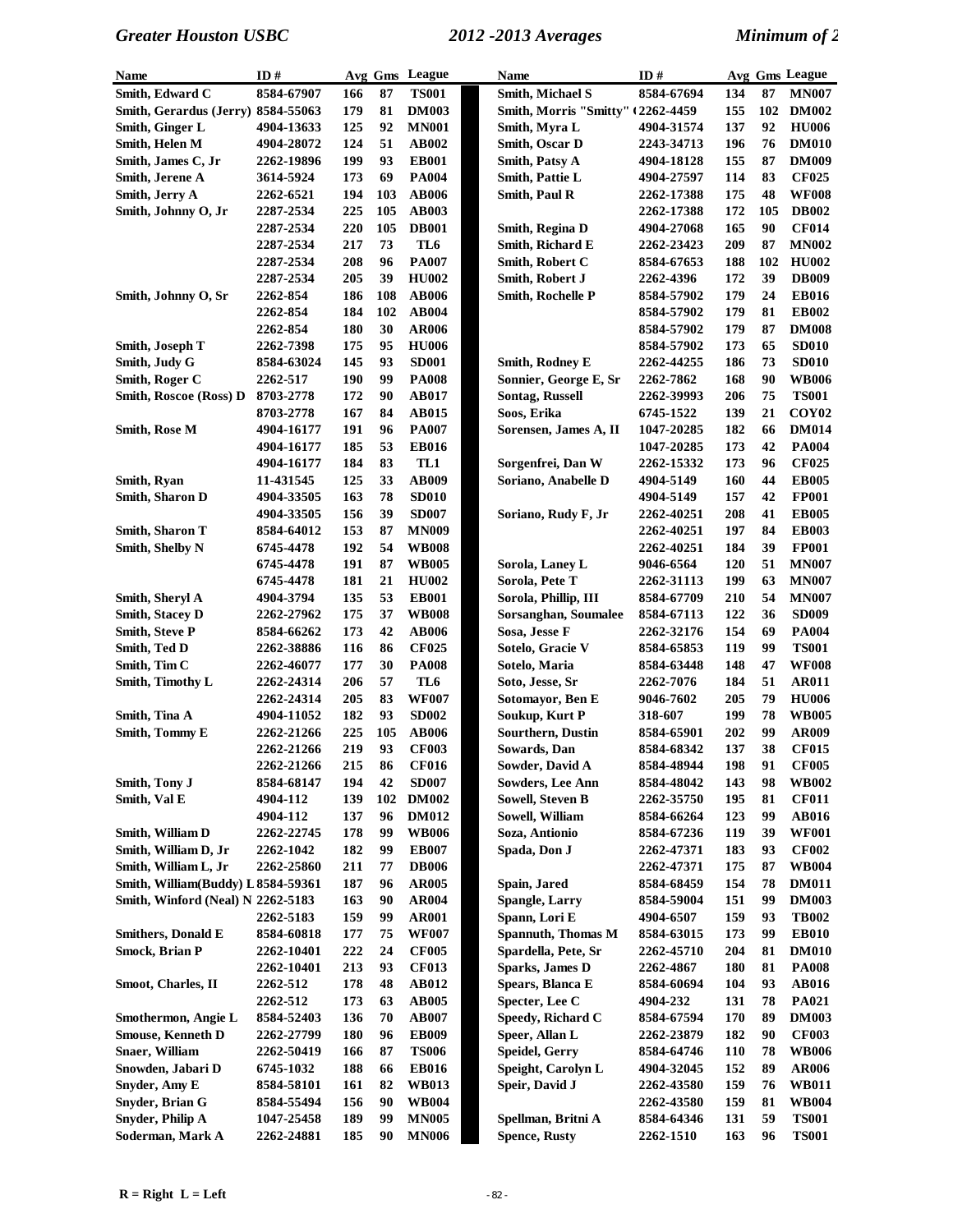| Name                                 | ID#        |            | Avg Gms | League          | <b>Name</b>               | ID#        |     |     | Avg Gms League |
|--------------------------------------|------------|------------|---------|-----------------|---------------------------|------------|-----|-----|----------------|
| Sodolak, JoAnn                       | 4904-21620 | 171        | 93      | <b>CF002</b>    |                           | 2262-1510  | 163 | 96  | <b>TS002</b>   |
| Soehnlein, Dianne                    | 4904-3530  | 145        | 36      | <b>WB009</b>    | Spencer, Angelina S       | 8584-63461 | 157 | 62  | <b>PA020</b>   |
| Soffer, Jeffrey                      | 8584-68365 | 158        | 90      | <b>PA016</b>    |                           | 8584-63461 | 157 | 72  | <b>PA002</b>   |
| <b>Solice, Dustin H</b>              | 2262-48677 | 166        | 57      | <b>TB001</b>    | Spencer, Fay R            | 4904-3872  | 132 | 108 | <b>PA020</b>   |
| Solis, Carmen C                      | 6767-2134  | 224        | 24      | <b>AR011</b>    | <b>Spencer, Gregory</b>   | 2262-30979 | 174 | 87  | <b>WF012</b>   |
|                                      | 6767-2134  | 192        | 74      | TL <sub>4</sub> | Spencer, Kristen M        | 8584-67611 | 92  | 39  | <b>SD001</b>   |
| Solis, Jesse                         | 2262-41981 | 131        | 51      | <b>CF017</b>    | Spenrath, Floyd A         | 2262-18483 | 183 | 75  | <b>TS003</b>   |
| Solis, Nora                          | 4931-1705  | 167        | 21      | TL4             | Sperandio, Joseph A       | 8584-47907 | 212 | 99  | <b>CF005</b>   |
| Solis, Ricardo, Jr                   | 6745-8069  | 217        | 92      | <b>AR003</b>    |                           | 8584-47907 | 207 | 99  | <b>CF013</b>   |
| Soliz, Gabriel L                     | 8584-51018 | 165        | 107     | <b>DB002</b>    | Spice, James E            | 8584-67996 | 139 | 72  | <b>WB013</b>   |
| Soliz, Jeri A                        | 8584-46830 | 165        | 102     | <b>HU002</b>    | Spicer, James, Jr         | 8584-52593 | 182 | 108 | <b>PA020</b>   |
| Soliz, Rupert                        | 8584-67573 | 182        | 30      | <b>PA001</b>    |                           | 8584-52593 | 176 | 93  | <b>MN006</b>   |
|                                      | 8584-67573 | 179        | 99      | <b>PA020</b>    | Spicer, Lois J            | 4904-2122  | 140 | 87  | <b>PA020</b>   |
| Soliz, Siprian F                     | 8584-46832 | 186        | 102     | <b>HU002</b>    |                           | 4904-2122  | 139 | 93  | <b>PA006</b>   |
| Solleder, Carmen E                   | 4904-1705  | 135        | 96      | <b>DM005</b>    | Spicer, Vetella J         | 2262-8233  | 216 | 99  | <b>PA007</b>   |
| Solomon, Shanette L                  | 8584-68701 | 127        | 42      | <b>WF002</b>    |                           | 2262-8233  | 216 | 108 | <b>PA020</b>   |
| Somerville, Otis C                   | 2262-50145 | 185        | 87      | <b>SD006</b>    | Spivey, Craig A           | 2262-7986  | 188 | 45  | <b>CF019</b>   |
| Sommars, Karen J                     | 4904-3371  | 110        | 24      | <b>DM001</b>    |                           | 2262-7986  | 184 | 51  | <b>CF021</b>   |
| Sponseller, Dolores (Dorie) F        | 4904-33865 | 137        | 69      | <b>WB006</b>    |                           | 2262-29771 | 148 | 69  | <b>PA004</b>   |
| <b>Sponseller, William R</b>         |            |            | 69      |                 | <b>Stardig, Todd</b>      |            |     | 96  | <b>WB011</b>   |
|                                      | 2262-35203 | 188        |         | <b>CF025</b>    | <b>Stark, Dawn</b>        | 4904-29902 | 175 |     |                |
|                                      | 2262-35203 | 185        | 99      | <b>WB006</b>    |                           | 4904-29902 | 173 | 96  | <b>WB007</b>   |
| Sprague, Lisa                        | 4904-33933 | 141        | 93      | <b>CF006</b>    | <b>Stark, Shawn A</b>     | 4904-29625 | 215 | 87  | <b>WB007</b>   |
| Sprague, Mark T                      | 2262-49767 | 149        | 84      | <b>CF001</b>    |                           | 4904-29625 | 206 | 84  | <b>WB011</b>   |
| Sprague, Roy J                       | 2262-36388 | 204        | 71      | <b>CF002</b>    | Starkey, Cynthia L        | 4904-21212 | 194 | 87  | <b>DM008</b>   |
| Spratt, Brenda S                     | 4904-18813 | 140        | 99      | <b>MN002</b>    |                           | 4904-21212 | 190 | 92  | PA023          |
| Spray, Harold C                      | 2262-10246 | 196        | 90      | <b>AR004</b>    | <b>Starkey, Jeffrey L</b> | 2262-8885  | 211 | 87  | <b>DM009</b>   |
|                                      | 2262-10246 | 195        | 83      | <b>AR001</b>    |                           | 2262-8885  | 208 | 84  | <b>DM010</b>   |
| Springer, Tristan T                  | 8584-68702 | 117        | 30      | <b>WF002</b>    |                           | 2262-8885  | 206 | 90  | <b>DM007</b>   |
| <b>Sprinkle, Denise</b>              | 4904-34527 | 187        | 93      | <b>AB017</b>    |                           | 2262-8885  | 203 | 96  | <b>DM008</b>   |
|                                      | 4904-34527 | 185        | 93      | AB015           |                           | 2262-8885  | 202 | 90  | <b>WF007</b>   |
| <b>Sprinkle, Trey</b>                | 2262-47494 | 203        | 72      | <b>AB015</b>    |                           | 2262-8885  | 202 | 99  | PA023          |
| Sprouse, Lisa F                      | 4904-35104 | 175        | 89      | <b>MN005</b>    |                           | 2262-8885  | 192 | 68  | TL6            |
| Sprouse, William (Billy) 12262-34835 |            | 201        | 93      | <b>MN005</b>    | <b>Starkey, Marcus B</b>  | 6745-2002  | 214 | 93  | <b>DM008</b>   |
|                                      | 2262-34835 | 196        | 54      | <b>MN003</b>    |                           | 6745-2002  | 214 | 95  | PA023          |
| Spry, Thomas D, Jr                   | 8584-62607 | 202        | 81      | <b>WB004</b>    | Starnes, Ervin Jr. R, Jr  | 2262-16136 | 199 | 81  | <b>AR010</b>   |
|                                      | 8584-62607 | 201        | 87      | <b>WB005</b>    |                           | 2262-16136 | 192 | 75  | <b>AR011</b>   |
| Spurlock, Betty A                    | 8584-64178 | 136        | 39      | <b>HU008</b>    | <b>Starnes, Robert L</b>  | 2262-5584  | 214 | 27  | <b>CF003</b>   |
|                                      | 8584-64178 | 128        | 51      | <b>HU001</b>    |                           | 2262-5584  | 214 | 72  | <b>DM008</b>   |
| Spurlock, Harold W                   | 8584-64177 | 145        | 39      | <b>HU008</b>    |                           | 2262-5584  | 208 | 87  | <b>WF007</b>   |
| <b>Squires, Rose Ann</b>             | 4904-30161 | 94         | 84      | <b>EB015</b>    |                           | 2262-5584  | 200 | 66  | TL6            |
| <b>Squyres, Bruce W</b>              | 8584-52349 | 182        |         | 102 MN009       | <b>Stasky, Ronald E</b>   | 2262-4614  | 225 | 99  | <b>AR005</b>   |
|                                      | 8584-52349 | 178        | 99      | <b>MN008</b>    | <b>States, Brent N</b>    | 8584-67323 | 133 | 107 | <b>AB006</b>   |
| Srubar, Marcella                     | 4904-1961  | 112        | 79      | <b>AR001</b>    | <b>States, Jeffrey L</b>  | 2262-48753 | 196 | 108 | <b>AB006</b>   |
| St. Julian, Shaunteka K 8584-53740   |            | 194        | 102     | <b>DB001</b>    | <b>States, Teri G</b>     | 8584-67322 | 120 | 108 | <b>AB006</b>   |
|                                      | 8584-53740 | 189        | 21      | <b>WF009</b>    | Staton, William (Bill) L  | 8584-56938 | 162 | 80  | <b>PA021</b>   |
|                                      | 8584-53740 | 185        | 93      | TL4             |                           | 8584-56938 | 161 | 84  | PA022          |
|                                      | 8584-53740 | 184        | 22      | <b>DB010</b>    |                           | 8584-56938 | 158 | 30  | <b>PA001</b>   |
|                                      | 8584-53740 | <b>180</b> | 92      | <b>HU004</b>    | <b>Stav, Sue</b>          | 4904-14240 | 176 | 102 | <b>AB006</b>   |
|                                      | 8584-53740 | 178        | 99      | <b>HU005</b>    | Stawsky, Shirley J        | 4904-13233 | 140 | 69  | <b>WB004</b>   |
| St. Vgine, Kelle L                   | 4904-18874 | 127        | 88      | <b>TS002</b>    | Steadham, Pamela A        | 4904-1137  | 182 | 81  | <b>PA020</b>   |
| <b>Stacey, Tiffany</b>               | 8584-48909 | 168        | 99      | <b>MN005</b>    |                           | 4904-1137  | 177 | 69  | AR002          |
|                                      | 8584-48909 | 167        | 92      | <b>MN007</b>    | Steckert, Billy W, Sr     | 2222-80    | 177 | 96  | <b>AR001</b>   |
| <b>Stackel, Drew W</b>               | 2262-35032 | 169        | 33      | <b>PA010</b>    | <b>Steckert, Faye L</b>   | 4864-57    | 143 | 96  | <b>AR001</b>   |
|                                      | 2262-35032 | 169        | 84      | <b>PA009</b>    | Steckler, William A       | 2262-8711  | 192 | 66  | <b>CF011</b>   |
| <b>Stafford, Robert J</b>            | 2262-47346 | 208        | 36      | <b>AB003</b>    |                           | 2262-8711  | 188 | 84  | <b>CF005</b>   |
| <b>Stafford, Sidney</b>              | 2262-75    | 219        | 60      | <b>AB003</b>    | <b>Steed, Robert E</b>    | 2262-2731  | 175 | 90  | <b>CF002</b>   |
|                                      | 2262-75    | 211        | 104     | <b>AB006</b>    |                           | 2262-2731  | 173 | 82  | <b>CF016</b>   |
| Stahl, Kevin R                       | 2262-14171 | 214        | 95      | <b>CF005</b>    | Steele, Blyth A           | 4904-4027  | 184 | 81  | <b>DM011</b>   |
|                                      | 2262-14171 | 212        | 96      | <b>CF013</b>    |                           | 4904-4027  | 181 | 42  | <b>DM007</b>   |
| <b>Stahl, Randy</b>                  | 2262-6128  | 178        | 90      | <b>CF005</b>    | Stegenga, Gina L          | 8584-67504 | 113 | 81  | <b>CFY05</b>   |
| Stai, Aaron J                        | 8584-62833 | 181        | 59      | <b>DM008</b>    | <b>Stegenga</b> , Troy M  | 8584-67505 | 148 | 84  | <b>CFY05</b>   |
| <b>Stalarow</b> , Marcus             | 2262-884   | 212        | 51      |                 | <b>Steger, Eunice</b>     |            | 126 | 99  | <b>MN009</b>   |
|                                      |            | 197        | 93      | <b>PA016</b>    |                           | 4904-29107 | 203 | 69  | <b>WB008</b>   |
|                                      | 2262-884   |            |         | <b>PA008</b>    | Steinbeck, Allan W        | 2262-18829 |     |     |                |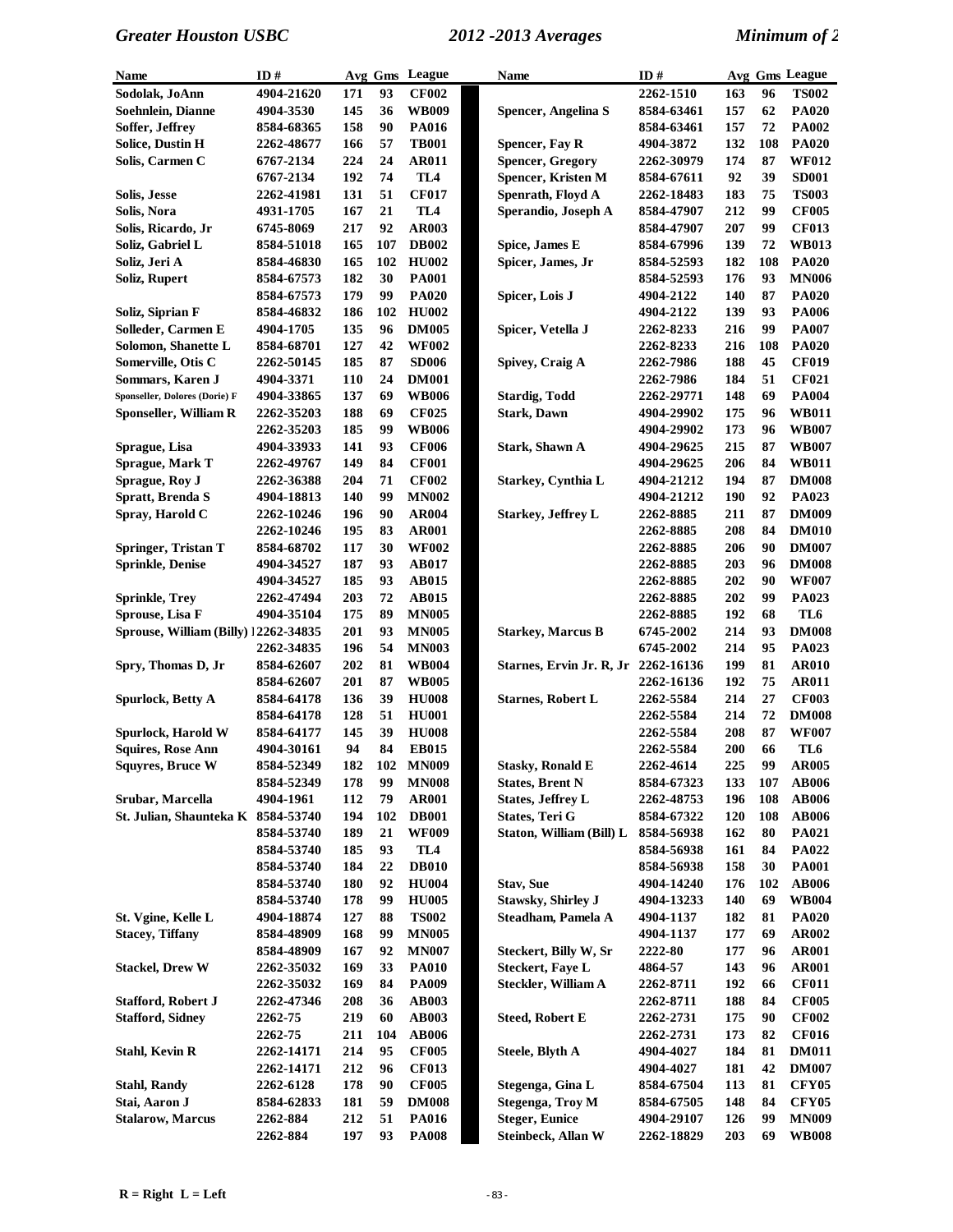| <b>Name</b>                                            | ID#                      |            |          | Avg Gms League | <b>Name</b>                                              | ID#                    |            |          | Avg Gms League        |
|--------------------------------------------------------|--------------------------|------------|----------|----------------|----------------------------------------------------------|------------------------|------------|----------|-----------------------|
| <b>Staley, Donald L</b>                                | 2262-682                 | 170        | 48       | <b>MN002</b>   | <b>Steinberg, Barry S</b>                                | 8584-67733             | 153        | 42       | <b>CF002</b>          |
| <b>Staley, Matthew B</b>                               | 2262-18537               | 208        | 84       | <b>MN002</b>   | <b>Steiner, Brian</b>                                    | 8584-62374             | 198        | 87       | <b>TS006</b>          |
|                                                        | 2262-18537               | 204        | 27       | <b>MN005</b>   | <b>Steinke, Paul E</b>                                   | 2262-45060             | 156        | 30       | <b>TS006</b>          |
|                                                        | 2262-18537               | 198        | 21       | <b>MN006</b>   | <b>Stell, Sean</b>                                       | 8584-60662             | 129        | 75       | <b>WB004</b>          |
| <b>Staley, Michelle R</b>                              | 8584-54367               | 150        | 87       | <b>MN002</b>   | <b>Stelling, Laurie G</b>                                | 8584-56154             | 134        | 69       | <b>AB007</b>          |
|                                                        | 8584-54367               | 148        | 87       | <b>MN006</b>   | Stemberger, Charlotte A 4904-5817                        |                        | 161        | 51       | <b>WB005</b>          |
| Stall, Angie L                                         | 4904-715                 | 133        | 71       | <b>DM004</b>   | Stemberger, Crystal L                                    | 8584-47111             | 129        | 87       | <b>WB005</b>          |
| <b>Stall, Elvin A</b>                                  | 2262-1119                | 172        | 57       | <b>DM003</b>   | Stemberger, Len                                          | 2262-38339             | 185        | 96       | <b>WB005</b>          |
| <b>Stallings, Larry C</b>                              | 2262-46207               | 191        | 63       | <b>TS001</b>   | Stemberger, Val, Jr                                      | 2262-3042              | 167        | 93       | <b>WB005</b>          |
| <b>Standfield, Katie E</b>                             | 4904-24863               | 146        | 83       | <b>DB010</b>   | <b>Stephen, Brett N</b>                                  | 8584-54488             | 218        | 29       | <b>PA012</b>          |
| <b>Standley, Clinton L</b>                             | 8584-55740               | 162        | 90       | <b>AB015</b>   |                                                          | 8584-54488             | 218        | 96       | <b>DM006</b>          |
| <b>Standley, Deborah L</b>                             | 8584-48737               | 169        | 69       | <b>MN006</b>   | Stephen, Pamela G                                        | 8584-62873             | 140        | 81       | <b>TS002</b>          |
| <b>Standley, Jacol R</b>                               | 8584-55739               | 113        | 63       | <b>AB015</b>   | <b>Stephens, C. Draper</b>                               | 2297-69                | 155        | 87       | <b>TS003</b>          |
| Stanfield, Brian W                                     | 8584-57235               | 225        | 72       | <b>MN002</b>   | <b>Stephens, Don H</b>                                   | 8584-68837             | 156        | 21       | <b>WB004</b>          |
| <b>Stanford, Debbie R</b>                              | 8584-59081               | 142        | 93       | <b>AB015</b>   | <b>Stephens, James T</b>                                 | 8584-66702             | 146        | 94       | <b>SD002</b>          |
| <b>Stanford, Deon V</b>                                | 2262-47692               | 181        | 92       | <b>EB003</b>   | <b>Stephens, Mark S</b>                                  | 8584-52824             | 156        | 87       | <b>CFY05</b>          |
| <b>Stanford, Peggy S</b>                               | 8584-59082               | 142        | 93       | <b>AB015</b>   | Stephens, Melinda J                                      | 8584-62082             | 145        | 89       | <b>CF005</b>          |
| <b>Stanford, Randy</b>                                 | 8584-58803               | 202        | 96       | <b>AB016</b>   | <b>Stephenson, Lisa P</b>                                | 8584-58812             | 157        | 81       | <b>AR008</b>          |
| <b>Stanford, Suzanne S</b>                             | 8584-67407               | 115        | 63       | <b>WB005</b>   | <b>Steptoe, Brecklyn R</b>                               | 8584-62234             | 136        | 102      | <b>WB008</b>          |
|                                                        | 8584-62234               | 133        | 96       | <b>HU006</b>   | <b>Stowe, Bobby R</b>                                    | 2262-8755              | 183        | 90       | <b>AB015</b>          |
| Steptoe, John A                                        | 2262-37705               | 193        | 99       | <b>WB008</b>   |                                                          | 2262-8755              | 176        | 102      | AB017                 |
|                                                        | 2262-37705               | 190        | 96       | <b>HU006</b>   | <b>Stowe, Karen M</b>                                    | 4904-11847             | 121        | 96       | <b>AB017</b>          |
| <b>Sterns, Tracy A</b>                                 | 2287-1030                | 177        | 30       | <b>AR011</b>   | <b>Stowe, Victor R</b>                                   | 2262-8757              | 205        | 78       | <b>AB017</b>          |
| <b>Stevens, Andre</b>                                  | 8584-64375               | 131        | 93       | <b>CF018</b>   | <b>Strait, Corrie M</b>                                  | 8584-68330             | 116        | 42       | AR013                 |
| <b>Stevens, Arthur T</b>                               | 348-5871                 | 118        | 45       | <b>CF015</b>   | <b>Straitwell, Clinton D</b>                             | 2233-900               | 234        | 39       | <b>AR010</b>          |
|                                                        | 348-5871                 | 112        | 96       | <b>CF002</b>   | <b>Strange, Suzanne H</b>                                | 4904-18907             | 139        | 94       | <b>TS005</b>          |
| <b>Stevens, Judith</b>                                 | 8584-64374               | 112        | 93       | <b>CF018</b>   | <b>Strangmeyer, Yvonne</b>                               | 4904-18507             | 143        | 93       | <b>EB007</b>          |
| <b>Stevens, Patty L</b>                                | 4904-5120                | 158        | 101      | <b>WB002</b>   | <b>Strauss</b> , Jason                                   | 8584-68642             | 147        | 45       | <b>PA016</b>          |
| <b>Stevens, Robert F</b>                               |                          | 156        | 66       | <b>AR004</b>   |                                                          | 8584-57494             | 113        | 93       | <b>WB010</b>          |
| <b>Stevens, Robin R</b>                                | 2262-42955<br>8584-62399 | 129        | 42       | <b>HU004</b>   | <b>Strawbridge, Michelle</b><br><b>Stredic, Darryl D</b> | 2262-7289              | 193        | 48       | <b>PA007</b>          |
| <b>Stevens, Suzanne M</b>                              |                          | 159        | 99       | <b>WB002</b>   | <b>Strickland, Robert M</b>                              |                        | 216        | 30       | <b>AR010</b>          |
| <b>Stewart, Alfred E</b>                               | 4904-8007<br>2262-23719  | 202        | 96       | <b>DM008</b>   | <b>Stried, Stephanie</b>                                 | 8004-2308<br>11-358772 | 132        | 96       | <b>PA012</b>          |
|                                                        |                          | 118        | 56       | <b>EB002</b>   |                                                          |                        | 103        | 84       | PA023                 |
| Stewart, Barbara H                                     | 4904-1369                | 108        | 24       | <b>AB002</b>   | <b>Stringfellow, Maurice</b>                             | 8584-67963             | 182        | 84       | <b>WB005</b>          |
| <b>Stewart, Benedicte</b><br><b>Stewart</b> , Bonnie J | 8584-62003               | 154        | 81       | <b>WB005</b>   | <b>Stripling, Ronald W</b><br>Strobel, Bill T            | 2262-49023             | 143        | 29       | <b>TB001</b>          |
| <b>Stewart, Christine M</b>                            | 4904-7370                | 128        | 72       | <b>DM014</b>   |                                                          | <b>2262-50304</b>      | 131        | 30       | <b>DB009</b>          |
|                                                        | 4889-21309               | 132        | 93       | <b>HU004</b>   | Strode, Eric A<br><b>Strong, Willie</b>                  | 8584-68372<br>616-573  | 180        | 51       | <b>MN009</b>          |
| <b>Stewart, Claude E</b>                               | 4904-24083<br>2262-3396  | 175        | 75       | <b>EB001</b>   |                                                          |                        | 176        | 86       | <b>MN008</b>          |
| <b>Stewart, David A</b>                                |                          |            | 99       |                |                                                          | 616-573                |            | 99       |                       |
| <b>Stewart, Doris J</b>                                | 4904-6981                | 124        | 81       | <b>AR001</b>   | Strong, Yolanda G                                        | 8584-58266             | 103        |          | <b>DM001</b>          |
| <b>Stewart, Jody</b>                                   | 8584-65113               | 179        |          | <b>AB017</b>   | <b>Strothers, Adelaide L</b>                             | 4904-782               | 127        | 69       | <b>PA009</b>          |
| Stewart, Kevin P                                       | 9046-8355                | 146        | 42       | <b>DB003</b>   |                                                          | 4904-782               | 121        | 99       | <b>PA010</b>          |
| <b>Stewart, Melvin L</b>                               | 2262-45153               | 197        | 99       | <b>AR003</b>   | <b>Strothers, Kyle</b>                                   | 8584-65037             | 112        | 87       | <b>CF005</b>          |
| <b>Stewart, Michael J</b>                              | 8584-62850               | 204        | 102      | <b>AB004</b>   | <b>Stroud, Jheneva</b>                                   | 8584-53815             | 118        | 57       | <b>PA009</b>          |
| <b>Stewart, Michelle J</b>                             | 8584-64654               | 103        | 72       | <b>WF009</b>   | Stroyick, Sean G                                         | 6745-2955              | 199        | 42       | <b>EB002</b>          |
| <b>Stewart, Rodney W</b>                               | 8584-28563               | 210        | 99       | <b>CF013</b>   | Stuard, Dena M                                           | 8584-54933             | 113        | 90       | <b>MN006</b>          |
| <b>Stewart, Shaun M</b><br><b>Stewart, Tom K</b>       | 8584-62005               | 136        | 66       | AB002          | Stuard, Jerry G                                          | 8584-54932             | 167        | 81       | <b>MN006</b>          |
| Stewart, Yolanda E                                     | 2262-8851                | 181<br>164 | 90<br>98 | SD002          | <b>Stuart, Deborah S</b><br>Stubblefield, Franklin D     | 8584-64218             | 137<br>181 | 80<br>54 | <b>TS002</b>          |
| Stieber, Mark J                                        | 8584-59723               | 145        | 96       | <b>AR003</b>   |                                                          | 2262-43817             | 202        |          | AR002<br><b>AR003</b> |
|                                                        | 8584-65992               |            |          | <b>CF008</b>   | Stubbs, Beatrice L                                       | 8584-56734             |            | 86       |                       |
| <b>Stier, Charles</b>                                  | 6745-7359                | 219        | 96       | <b>AR011</b>   |                                                          | 8584-56734             | 195        | 87       | <b>PA007</b>          |
|                                                        | 6745-7359                | 217        | 99       | <b>AR006</b>   |                                                          | 8584-56734             | 194        | 59       | TL4                   |
| Stiernagle, Travis A                                   | 8584-67415               | 170        | 75       | <b>EB003</b>   | <b>Stubbs, Leroy</b>                                     | 2262-38744             | 172        | 24       | <b>PA007</b>          |
| <b>Stiglets, Steven S</b>                              | 8584-65397               | 168        | 99       | <b>DM009</b>   | <b>Stults, Greg A</b>                                    | 2262-47370             | 168<br>199 | 24       | <b>CF002</b>          |
| Stills, Roy L                                          | 2262-41213               | 199        | 60       | TL6            | Stumpf, Louis F, V                                       | 8584-64566             |            | 90       | <b>DB006</b>          |
|                                                        | 2262-41213               | 198        | 105      | <b>DB001</b>   |                                                          | 8584-64566             | 191        | 105      | <b>DB001</b>          |
| <b>Stills, Terrance D</b>                              | 2262-11120               | 181        | 81       | <b>SD005</b>   | <b>Sturgill, Scott D</b>                                 | 8584-67908             | 208        | 96       | <b>TS001</b>          |
| Stillwell, Michael R, Jr                               | 8584-54723               | 173        | 50       | <b>WF008</b>   | Sturza, Andreea                                          | 6745-5698              | 108        | 78       | <b>SD008</b>          |
|                                                        | 8584-54723               | 168        | 48       | <b>WF002</b>   | <b>Stykes-Shields, Betty J</b>                           | 2-11653                | 157        | 55       | TL1                   |
| Stillwell, Michael R, Sr                               | 8584-54724               | 162        | 48       | <b>WF002</b>   | <b>Suarez, Robert A</b>                                  | 8584-67716             | 172        | 87       | <b>AR009</b>          |
|                                                        | 8584-54724               | 154        | 54       | <b>WF008</b>   | Suddreath, Sarah A                                       | 4904-2824              | 103        | 47       | <b>TS005</b>          |
|                                                        | 8584-54724               | 150        | 93       | <b>CF018</b>   | Suggs, Joshua E                                          | 8584-67325             | 186        | 81       | AB015                 |
| Stillwell, Tchelinda L                                 | 8584-52735               | 170        | 54       | <b>WF008</b>   |                                                          | 8584-67325             | 184        | 105      | <b>AB006</b>          |
|                                                        | 8584-52735               | 160        | 81       | <b>CF018</b>   | Suhler, Crystal D                                        | 8584-68862             | 149        | 48       | AB012                 |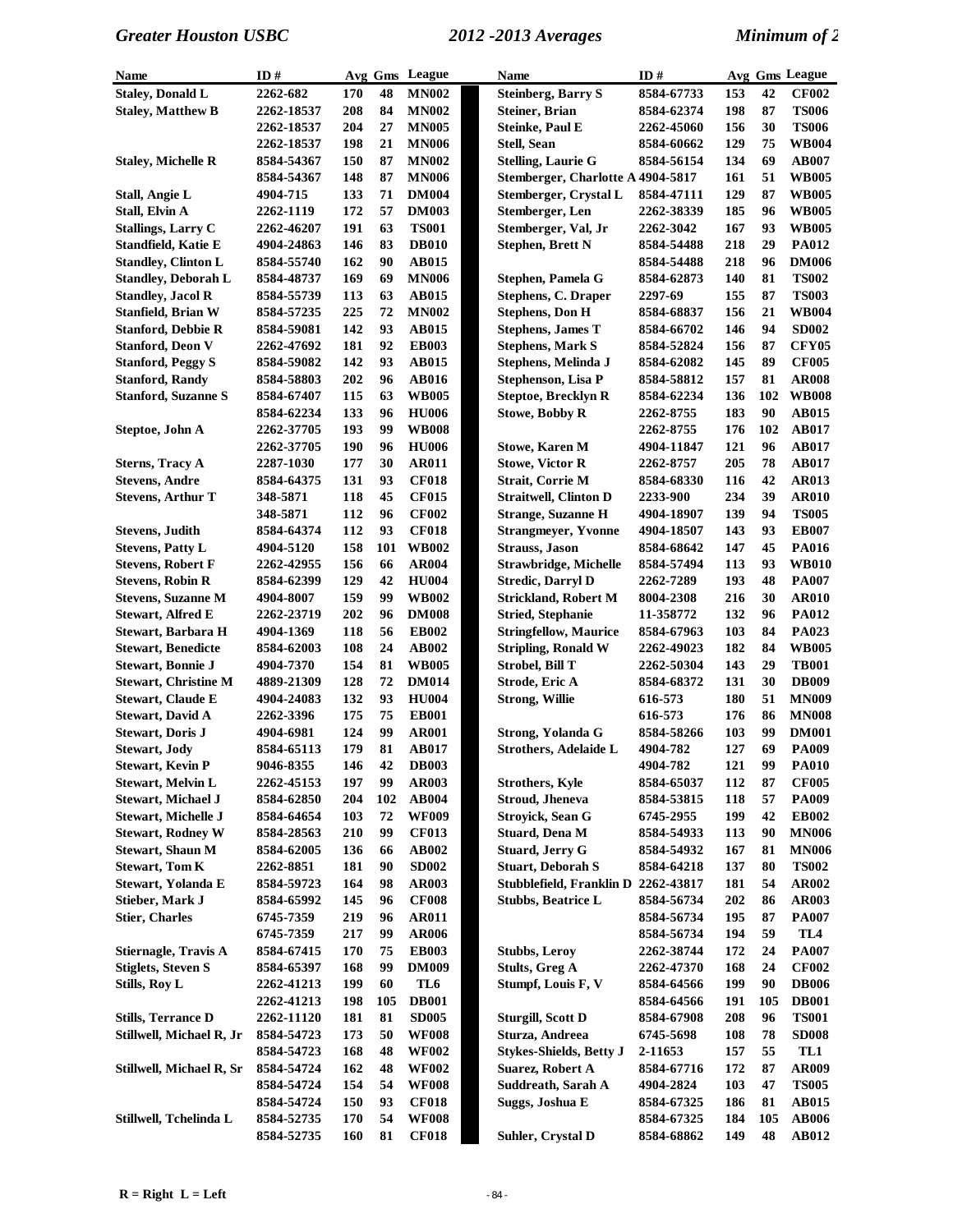| Name                                | ID#              |     | Avg Gms | League          | Name                               | ID#               |            |     | Avg Gms League |
|-------------------------------------|------------------|-----|---------|-----------------|------------------------------------|-------------------|------------|-----|----------------|
|                                     | 8584-52735       | 154 | 39      | <b>WF002</b>    | Sulak, Marcella D                  | 8584-66006        | 101        | 92  | AB002          |
| Stinson, Alfred J                   | 2262-19351       | 186 | 74      | <b>EB016</b>    | <b>Sulak, Michael P</b>            | 296-4731          | 223        | 99  | <b>AB002</b>   |
| <b>Stirling, Eleanor L</b>          | 4904-17067       | 156 | 99      | <b>AB016</b>    |                                    | 296-4731          | 222        | 84  | <b>AB003</b>   |
|                                     | 4904-17067       | 150 | 51      | TL <sub>2</sub> | Sullivan, George W, Jr             | 1968-1444         | 217        | 96  | <b>CF013</b>   |
| Stirling, Jim A                     | 2262-20741       | 208 | 99      | AB016           | Sullivan, Lorna                    | 8584-67432        | 130        | 72  | <b>AR006</b>   |
|                                     | 2262-20741       | 198 | 57      | TL <sub>2</sub> | Sullivan, Roberta L                | 8584-55907        | 156        | 45  | <b>WF002</b>   |
| Stock, Greg S                       | 2262-2           | 208 | 87      | <b>DM008</b>    |                                    | 8584-55907        | 154        | 54  | <b>WF008</b>   |
|                                     | 2262-2           | 199 | 75      | TL6             |                                    | 8584-55907        | 154        | 96  | <b>WB010</b>   |
| Stoerner, Martha J                  | 4904-35305       | 122 | 75      | <b>DM001</b>    |                                    | 8584-55907        | 153        | 90  | <b>WF007</b>   |
| <b>Stoker, Teresa M</b>             | 4904-12124       | 184 | 96      | <b>AB007</b>    | Sumbera, Lois M                    | 4904-7412         | 141        | 63  | <b>AB004</b>   |
| <b>Stone, Connie</b>                | 8584-53534       | 140 | 48      | <b>MN008</b>    | Sumerlin, Christopher S 8584-49138 |                   | 220        | 89  | <b>AB015</b>   |
|                                     | 8584-53534       | 138 | 93      | <b>MN001</b>    |                                    | 8584-49138        | 214        | 96  | <b>AB017</b>   |
| Stone, Zelner (Stoney) E 2262-37385 |                  | 156 | 87      | <b>TS002</b>    | Sumrall, Brent E                   | <b>2095-13107</b> | 175        | 57  | <b>WB007</b>   |
|                                     | 2262-37385       | 154 | 75      | <b>TS003</b>    | <b>Sumrall, Frank H</b>            | 4904-20842        | 192        | 63  | <b>WB007</b>   |
| Stonebraker, Jan A                  | 8584-56285       | 119 | 83      | <b>CF008</b>    | <b>Sumrall, Gwen S</b>             | 8584-56471        | 159        | 99  | <b>WB007</b>   |
| <b>Stonebraker, Michael S</b>       | 8584-55462       | 186 | 96      | <b>CF003</b>    | <b>Sumrall, Michelle</b>           | 8584-67791        | 142        | 87  | <b>WB007</b>   |
|                                     | 8584-55462       | 182 | 96      | <b>CF008</b>    | Sumrow, Chris E                    | 2262-36046        | 185        | 48  | <b>WF008</b>   |
| <b>Stoner, Darrell W</b>            | 2222-1683        | 184 | 80      | <b>WF007</b>    | Sumrow, Doris L                    | 4904-6139         | 144        | 96  | <b>DB002</b>   |
| <b>Stork, Dwight D</b>              | 2262-40665       | 185 | 33      | <b>CF011</b>    |                                    | 4904-6139         | 143        | 84  | <b>MN002</b>   |
| Stovall, Marta L                    | 4904-3539        | 123 | 35      | <b>CF014</b>    | <b>Sumrow, James H</b>             | 2262-5630         | 164        | 99  | <b>DB002</b>   |
|                                     | 2262-5630        | 153 | 96      | <b>MN002</b>    | Takacs, Victor C                   |                   | 146        | 78  | <b>AR005</b>   |
|                                     |                  | 174 | 42      | <b>DM014</b>    | Talbert, Jefsx W                   | 8713-2523         | 183        | 78  | <b>DM011</b>   |
| Sunday, Martin R                    | 2262-43414       |     |         |                 |                                    | 2262-2331         |            |     |                |
| Sundquist, Paul L                   | 2262-17654       | 181 | 93      | <b>DB002</b>    |                                    | 2262-2331         | 182        | 96  | <b>PA010</b>   |
| <b>Surles, Carolyn E</b>            | 4904-5053        | 152 | 92      | <b>MN001</b>    | <b>Talbot</b> , Bruce              | 8584-67302        | 134        | 54  | AB002          |
| <b>Surovec, Ted P</b>               | 2262-3094        | 198 | 45      | <b>WF001</b>    | <b>Talbot, Nicole L</b>            | 4904-13370        | 164        | 57  | AB002          |
|                                     | 2262-3094        | 197 | 42      | <b>WF005</b>    | <b>Tallerine, Josephine</b>        | 4904-4301         | 109        | 98  | <b>CF014</b>   |
| Susman, Aron J                      | 8584-68366       | 104 | 42      | <b>PA016</b>    | Talley, Alisa M                    | 4904-32719        | 140        | 72  | <b>HU011</b>   |
| <b>Sutherland, Joseph</b>           | 9046-5355        | 197 | 40      | <b>PA007</b>    | <b>Tamez</b> , Epiy                | 8584-62130        | 172        | 90  | <b>AB006</b>   |
| <b>Sutton, David J</b>              | 2287-943         | 210 | 93      | <b>DB001</b>    | Tamper, Arthur L                   | 2262-6847         | 171        | 89  | <b>TB001</b>   |
|                                     | 2287-943         | 210 | 99      | <b>PA007</b>    | <b>Tandle, Matthew</b>             | 8584-67295        | 218        | 58  | AB002          |
|                                     | 2287-943         | 208 | 62      | TL6             |                                    | 8584-67295        | 214        | 93  | AB015          |
| Sutton, Janet K                     | 2287-2448        | 175 | 48      | <b>PA007</b>    |                                    | 8584-67295        | 210        | 27  | <b>AB006</b>   |
| <b>Sutton, Lloyd A</b>              | 2262-16461       | 168 | 78      | <b>HU006</b>    | <b>Tankersley, Anthony D</b>       | 8004-2645         | 160        | 92  | <b>SD005</b>   |
| <b>Sutton, Tom</b>                  | 8584-54056       | 151 | 87      | <b>EB009</b>    | Tann, Fred L                       | 11-489945         | 149        | 93  | <b>TB003</b>   |
| Svatek, Keineth L                   | 4904-947         | 152 | 45      | <b>WF002</b>    | Tanner, JoAnn                      | 4904-29242        | 138        | 89  | <b>AR004</b>   |
|                                     | 4904-947         | 143 | 45      | <b>WF008</b>    |                                    | 4904-29242        | 124        | 36  | <b>AR001</b>   |
| <b>Sventek, Paul L</b>              | 2262-34629       | 202 | 51      | <b>CF023</b>    | <b>Tanner, Rodney L</b>            | 2262-41655        | 183        | 88  | <b>AR004</b>   |
|                                     | 2262-34629       | 181 | 39      | <b>CF009</b>    |                                    | 2262-41655        | 173        | 90  | <b>AR001</b>   |
| Svoboda, Edward L                   | 2262-2739        | 181 | 27      | <b>CF002</b>    | Taplin, Carol A                    | 4904-2943         | 177        | 108 | <b>PA020</b>   |
|                                     | 2262-2739        | 178 | 81      | <b>CF016</b>    | Taplin, Clifton E                  | 2262-3509         | 160        | 108 | <b>PA020</b>   |
|                                     | 2262-2739        | 168 | 78      | TL6             | Tarbox, Karen                      | 8584-59399        | 126        | 96  | <b>TS005</b>   |
| <b>Swanson, David J</b>             | <b>2226-2080</b> | 170 | 96      | <b>WB006</b>    | Tarnowski, Becky A                 | 4904-7117         | 152        | 90  | <b>WF003</b>   |
| Swanson, Jean D                     | 8584-54756       | 152 | 86      | <b>WB006</b>    | Tarnowski, Joe L                   | 2262-12288        | 169        | 90  | <b>WF003</b>   |
| Swanson, Lori A                     | 4904-21190       | 186 | 60      | <b>WB013</b>    | Tarnowski, Kenneth J               | 8584-67861        | 135        | 84  | <b>WF003</b>   |
|                                     | 4904-21190       | 185 | 87      | <b>WB005</b>    | Tarnowski, Robyn H                 | 8584-67862        | 111        | 66  | <b>WF003</b>   |
|                                     | 4904-21190       | 184 | 78      | <b>CF013</b>    | <b>Tarver</b> , Diane              | 8584-65329        | <b>101</b> | 36  | <b>PA022</b>   |
|                                     | 4904-21190       | 181 | 67      | TL4             | Tarver, William A                  | 2262-284          | 144        | 66  | <b>EB007</b>   |
| <b>Swanzy, Donald R</b>             | 2300-310         | 154 | 51      | TL <sub>2</sub> | Tasby-Morrow, Shelia T 8647-3594   |                   | 195        | 93  | <b>AR005</b>   |
| Swartz, Virginia L                  | 4904-5002        | 151 | 81      | <b>DM005</b>    |                                    | 8647-3594         | 183        | 84  | <b>EB016</b>   |
| <b>Swattes, Ernest A</b>            | 2262-7509        | 168 | 50      | <b>DB006</b>    |                                    | 8647-3594         | 180        | 106 | TL1            |
| <b>Swearengin, Dorothy L</b>        | 4904-847         | 181 | 97      | <b>AR006</b>    | <b>Tassin, Jennifer A</b>          | 8584-68048        | 107        | 72  | <b>MN006</b>   |
|                                     | 4904-847         | 179 | 96      | <b>PA007</b>    | Tatarka, Marsha L                  | 4904-69           | 158        | 96  | <b>EB001</b>   |
|                                     | 4904-847         | 173 | 84      | TL1             | Tate, Alvin L                      | 2262-3151         | 173        | 92  | <b>DM002</b>   |
| <b>Swinford, Dale B</b>             | 2262-2128        | 189 | 83      | <b>SD005</b>    |                                    | 2262-3151         | 161        | 90  | <b>WF007</b>   |
|                                     | 2262-2128        | 189 | 84      | <b>SD002</b>    | Tate, Claudia J                    | 4904-31301        | 178        | 69  | <b>WF007</b>   |
| Swink, Gerri S                      | 4904-31604       | 127 | 24      | <b>WF001</b>    | Tate, Jimmie L, Jr                 | 2262-5999         | 205        | 99  | <b>SD006</b>   |
|                                     | 4904-31604       | 117 | 24      | <b>WF005</b>    |                                    | 2262-5999         | 194        | 96  | <b>SD005</b>   |
| <b>Swinney, Michael P</b>           | 2262-29803       | 157 | 92      | <b>EB001</b>    | <b>Tatman, Everett</b>             | 8584-51638        | 171        | 93  | <b>DB010</b>   |
| <b>Swinney, Nancy A</b>             | 4904-18526       | 126 | 68      | <b>EB001</b>    |                                    | 8584-51638        | 168        | 90  | <b>EB016</b>   |
| <b>Swinney, Rick</b>                | 2262-3862        | 180 | 94      | <b>AR005</b>    | <b>Tatum, Shawn</b>                | 8584-67835        | 126        | 30  | <b>MN010</b>   |
| Swint, Sheryal A                    | 4904-498         | 163 | 87      | <b>WB008</b>    | <b>Tawil, Renee</b>                | 4904-9201         | 163        | 93  | <b>AR001</b>   |
| Swint, Tom                          | 8584-67982       | 143 | 78      | <b>WB008</b>    |                                    | 4904-9201         | 160        | 93  | <b>AR004</b>   |
| <b>Switzer</b> , Dennis             | 8584-59615       | 145 | 36      | <b>TS002</b>    | Taxiarchou, Anthony D 2262-50291   |                   | 207        | 96  | <b>DB006</b>   |
|                                     |                  |     |         |                 |                                    |                   |            |     |                |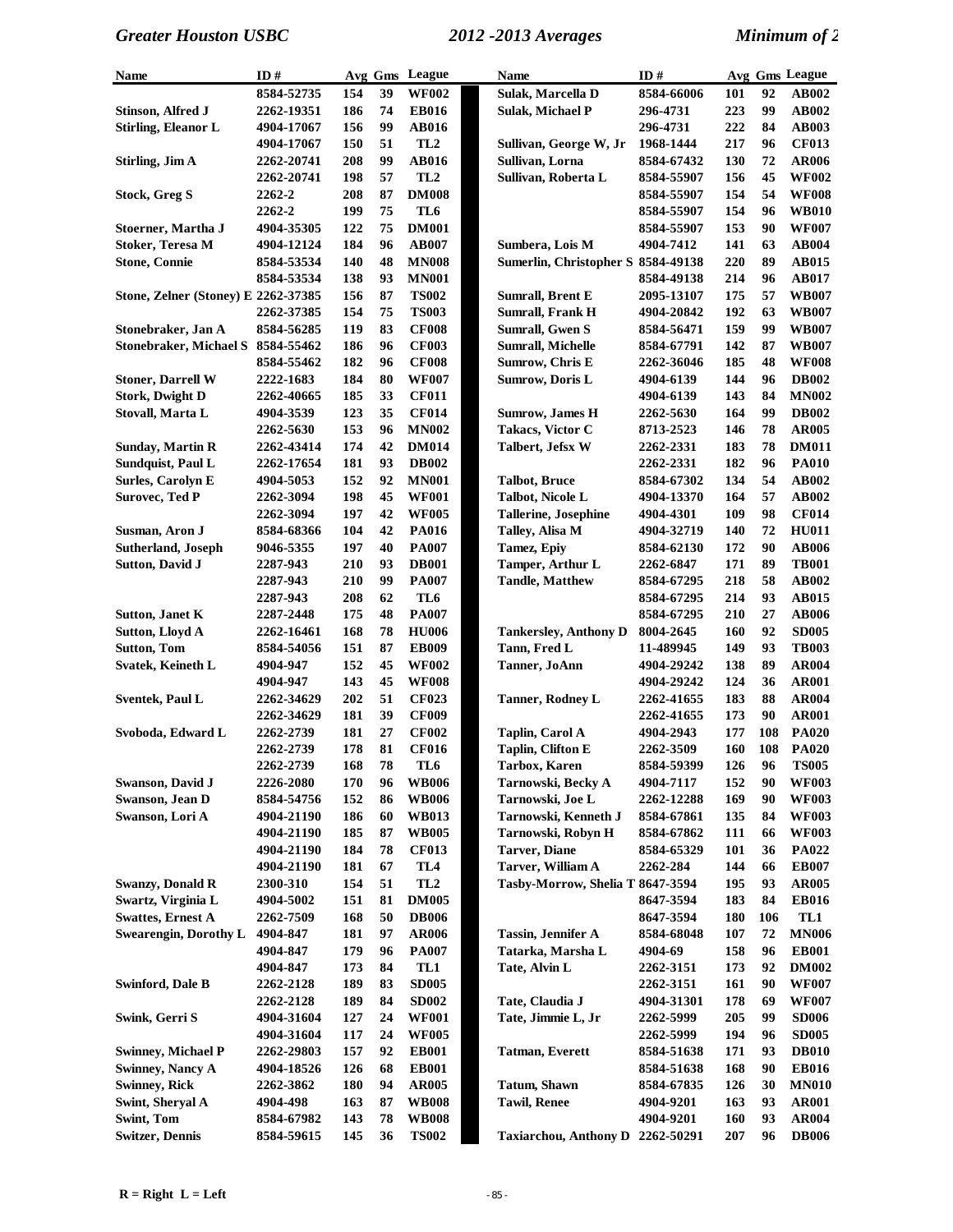| Name                                | ID#        |            |     | Avg Gms League  | <b>Name</b>                        | ID#        |            |     | Avg Gms League  |
|-------------------------------------|------------|------------|-----|-----------------|------------------------------------|------------|------------|-----|-----------------|
| Switzer, Judy A                     | 8584-67287 | 134        | 99  | AB002           | <b>Taxiarchou, Gus J</b>           | 2262-50292 | 184        | 54  | <b>DB006</b>    |
| Switzer, Roxanne L                  | 8584-59616 | 131        | 93  | <b>TS002</b>    | <b>Taylor, Andrew E</b>            | 2262-41814 | 188        | 71  | <b>DM008</b>    |
| Swonke, Joyce M                     | 8584-67782 | 114        | 78  | <b>WB008</b>    | <b>Taylor, Anke B</b>              | 10-1866061 | 118        | 69  | <b>TS002</b>    |
| <b>Sybert, Charles A</b>            | 2262-39166 | 206        | 99  | <b>AB004</b>    | <b>Taylor, Annette M</b>           | 4904-4140  | 184        | 81  | <b>AR011</b>    |
| <b>Synatschk, Tobin T</b>           | 8584-64157 | 160        | 63  | <b>PA012</b>    |                                    | 4904-4140  | 183        | 39  | AR013           |
| Syrko, John A                       | 8584-56664 | 177        | 92  | <b>TS006</b>    | Taylor, Arnold L, Jr               | 2262-8553  | 208        | 93  | <b>EB016</b>    |
| Syrko, Lori P                       | 8584-56665 | 137        | 90  | <b>TS006</b>    | <b>Taylor, Charles E</b>           | 2262-50070 | 200        | 96  | <b>TS001</b>    |
| Syvertson, Suzanne (Sue) 8584-68306 |            | 132        | 69  | <b>SD004</b>    |                                    | 2262-50070 | 191        | 67  | <b>EB016</b>    |
| Tabak, Karen E                      | 4904-34640 | 84         | 77  | <b>SD004</b>    | Taylor, Charles R, Jr              | 2262-4370  | 181        | 54  | TL6             |
| Tabaldo, Delphin T                  | 2262-39065 | 201        | 93  | <b>SD010</b>    | Taylor, Cheryl A                   | 8584-59411 | 159        | 92  | <b>SD001</b>    |
| <b>Tabb, Darryl S</b>               | 2258-191   | 205        | 87  | <b>EB016</b>    | Taylor, Colin M                    | 2262-49547 | 182        | 93  | <b>EB001</b>    |
| Tabor, Michael W                    | 8584-68010 | 161        | 102 | <b>CF003</b>    | <b>Taylor, David H</b>             | 6745-1211  | 193        | 99  | <b>TS001</b>    |
| Tabor, Warren F                     | 8584-48121 | 196        | 81  | <b>CF002</b>    | Taylor, David R, Jr                | 2262-31473 | 167        | 48  | AR013           |
|                                     | 8584-48121 | 189        | 36  | TL6             | <b>Taylor, Doris S</b>             | 4904-25783 | 133        | 81  | <b>TS005</b>    |
|                                     | 8584-48121 | 188        | 80  | <b>CF016</b>    | Taylor, Eva S                      | 4904-3879  | 146        | 102 | AR002           |
| Tabotabo, Tita                      | 8584-67860 | 162        | 66  | <b>SD014</b>    |                                    | 4904-3879  | 142        | 99  | <b>PA011</b>    |
|                                     | 8584-67860 | 156        | 83  | <b>SD010</b>    | Taylor, Gene A                     | 2262-45329 | 179        | 93  | <b>SD006</b>    |
|                                     | 8584-67860 | 142        | 39  | <b>PA010</b>    | Taylor, George B                   | 2262-33073 | 169        | 90  | <b>SD002</b>    |
| Tack, Jeremy                        | 10-1992071 | 205        | 93  | <b>TS001</b>    | Taylor, Gladston L                 | 2262-3511  | 216        | 94  | <b>AR002</b>    |
| Takacs, Camille E                   | 4904-34969 | 123        | 84  | <b>AR005</b>    |                                    | 2262-3511  | 204        | 93  | <b>SD005</b>    |
| Takacs, Scott J                     | 8584-63283 | 175        | 99  | <b>AR005</b>    | <b>Taylor, James B</b>             | 2287-637   | 186        | 54  | TL <sub>2</sub> |
| Taylor, James E                     | 2262-26662 | 178        | 60  | AR002           | Templemon, Dameion M 8584-54029    |            | 147        | 89  | <b>HU004</b>    |
|                                     | 2262-26662 | 164        | 57  | TL <sub>2</sub> | Tepper, Eric R                     | 2262-19132 | 198        | 96  | <b>EB010</b>    |
| Taylor, Jeannie J                   | 4904-18815 | 159        | 48  | <b>MN008</b>    | Termini, Silvio J                  | 8584-68137 | 158        | 48  | <b>AB020</b>    |
|                                     | 4904-18815 | 152        | 51  | <b>MN002</b>    |                                    | 8584-68137 | 148        | 36  | <b>AB019</b>    |
| Taylor, John H, Jr                  | 2262-1844  | 185        | 100 | <b>AR002</b>    | <b>Terpening, Wayne A</b>          | 923-838    | 170        | 90  | <b>AB016</b>    |
|                                     | 2262-1844  | 181        | 108 | <b>PA020</b>    | <b>Terrell, Chris</b>              | 6745-358   | 194        | 66  | <b>WB004</b>    |
|                                     | 2262-1844  | 179        | 96  | <b>PA007</b>    | Terry, Charlie D                   | 8584-46893 | 207        | 92  | <b>MN005</b>    |
|                                     | 2262-1844  | 176        | 75  | <b>EB016</b>    | Terry, Dan C                       | 8584-46894 | 187        | 102 | <b>MN005</b>    |
| Taylor, John O                      | 2262-11873 | 162        | 90  | <b>DM001</b>    | Terry, Mark A                      | 2262-47505 | 148        | 71  | <b>DM014</b>    |
|                                     | 2262-11873 | 162        | 93  | <b>DM003</b>    | Terry, Steven N                    | 8584-65786 | 196        | 24  | AB017           |
|                                     | 2262-11873 | 156        | 33  | <b>DM002</b>    | <b>Teschendorf, Carroll D</b>      | 8584-55824 | 155        | 81  | <b>CF002</b>    |
| <b>Taylor, Johnny B</b>             | 2262-34400 | 190        | 96  | PA023           | <b>Teschendorf, Karen E</b>        | 8584-55825 | 137        | 84  | <b>CF002</b>    |
|                                     | 2262-34400 | 182        | 90  | <b>EB003</b>    | <b>Tesmer, Bruce A</b>             | 2262-33775 | 165        | 90  | <b>WB006</b>    |
| Taylor, Juanice L                   | 4904-23386 | 130        | 48  | <b>SD002</b>    | Tetmeyer, Robert J                 | 8584-68722 | 163        | 21  | <b>CF021</b>    |
| <b>Taylor, Katherine S</b>          | 8584-67824 | 108        | 93  | <b>AB015</b>    | <b>Tevault</b> , Sharon            | 8584-65698 | 134        | 84  | <b>DM019</b>    |
| Taylor, Kathryn L                   | 8584-67825 | 110        | 27  | AB015           | Thacker, William J                 | 8584-67167 | 157        | 98  | <b>WB006</b>    |
| Taylor, Kay L                       | 4904-16645 | 151        | 63  | <b>DM001</b>    | Thai, Kien C                       | 2262-50213 | 200        | 27  | <b>CF005</b>    |
|                                     | 4904-16645 | 148        | 92  | <b>DM003</b>    | Theus, Mandie R                    | 4904-28300 | 162        | 45  | <b>EB001</b>    |
| Taylor, Lee R                       | 2262-46057 | 148        | 60  | <b>DM002</b>    |                                    | 4904-28300 | 153        | 51  | TL <sub>4</sub> |
| Taylor, Lori W                      | 4866-220   | 193        | 104 | TL4             | Thibodeaux, Gregory J 8584-67851   |            | 191        | 93  | <b>EB009</b>    |
| Taylor, Maria D                     | 8584-58402 | 122        | 54  | <b>DM008</b>    | Thibodeaux, Robert (Bol 2262-35656 |            | 194        | 86  | <b>MN009</b>    |
| Taylor, Mark A                      | 2262-4624  | 152        | 96  | <b>EB001</b>    |                                    | 2262-35656 | 190        | 42  | <b>MN008</b>    |
| <b>Taylor, Mary Sue</b>             | 4904-23877 | 119        | 90  | <b>CF025</b>    |                                    | 2262-35656 | 189        | 99  | <b>MN002</b>    |
| Taylor, Monica L                    | 8584-48548 | 154        | 30  | <b>WF009</b>    | Thiel, John J                      | 2262-2647  | 179        | 87  | <b>AB003</b>    |
| <b>Taylor, Monique S</b>            | 8584-61410 | 168        | 90  | <b>DB010</b>    | Thiele, Timothy J                  | 1675-46918 | 198        | 99  | <b>AB004</b>    |
| Taylor, Nathan E                    | 2262-38570 | 186        | 75  | <b>DM010</b>    | Thierheimer, Jean M                | 4904-2886  | 154        | 72  | <b>TS002</b>    |
|                                     | 2262-38570 | 177        | 90  | <b>EB016</b>    |                                    | 4904-2886  | 152        | 69  | <b>SD004</b>    |
| Taylor, Percy L                     | 2262-2551  | 184        | 69  | <b>SD005</b>    | Thierheimer, Tom F                 | 2262-45591 | 159        | 75  | <b>TS002</b>    |
| Taylor, Peter M                     | 8584-64402 | 178        | 48  | <b>WF002</b>    | Thies, Janet A                     | 8584-61080 | 133        | 84  | <b>PA010</b>    |
|                                     | 8584-64402 | 168        | 51  | <b>WF008</b>    | Thies, Kenneth J                   | 8584-62194 | 152        | 87  | <b>PA010</b>    |
| Taylor, Richard B                   | 2262-27609 | 156        | 90  | <b>WB006</b>    | <b>Thigpen, Kenny</b>              | 8584-65755 | 165        | 99  | <b>MN003</b>    |
| Taylor, Richard S                   | 2262-448   | <b>190</b> | 102 | <b>CF008</b>    | Thomas, Al                         | 2262-47224 | 185        | 105 | <b>PA020</b>    |
| Taylor, Rob                         | 8584-61614 | 195        | 51  | <b>WF008</b>    |                                    | 2262-47224 | 183        | 90  | <b>EB016</b>    |
|                                     | 8584-61614 | 184        | 40  | <b>WF002</b>    |                                    | 2262-47224 | <b>180</b> | 96  | <b>EB003</b>    |
| <b>Taylor, Robert</b>               | 8584-67826 | 126        | 81  | <b>AB015</b>    |                                    | 2262-47224 | 175        | 45  | <b>SD005</b>    |
| Taylor, Ryan S                      | 8584-57179 | 143        | 93  | <b>CF008</b>    | Thomas, Alda A                     | 4904-3026  | 164        | 96  | <b>EB001</b>    |
| <b>Taylor, Semp P</b>               | 8584-49063 | 180        | 94  | <b>AR006</b>    |                                    | 4904-3026  | 161        | 102 | <b>SD010</b>    |
| <b>Taylor, Steven A</b>             | 486-53694  | 195        | 75  | <b>CF016</b>    |                                    | 4904-3026  | 157        | 87  | <b>EB016</b>    |
| <b>Taylor, Steven R</b>             | 2262-3788  | 207        | 83  | <b>TS002</b>    | Thomas, Barbara A                  | 4904-927   | 114        | 84  | <b>MN006</b>    |
| Taylor, Tory J                      | 2262-46059 | 205        | 27  | <b>CF018</b>    | Thomas, Carlton E                  | 8584-65772 | 174        | 64  | TL6             |
|                                     | 2262-46059 | 205        | 87  | <b>DM006</b>    | <b>Thomas, Charles P</b>           | 2262-1442  | 195        | 66  | <b>PA008</b>    |
|                                     | 2262-46059 | 202        | 39  | <b>WF009</b>    | Thomas, Cynthia A                  | 8584-67217 | 120        | 93  | <b>TS001</b>    |
|                                     |            |            |     |                 |                                    |            |            |     |                 |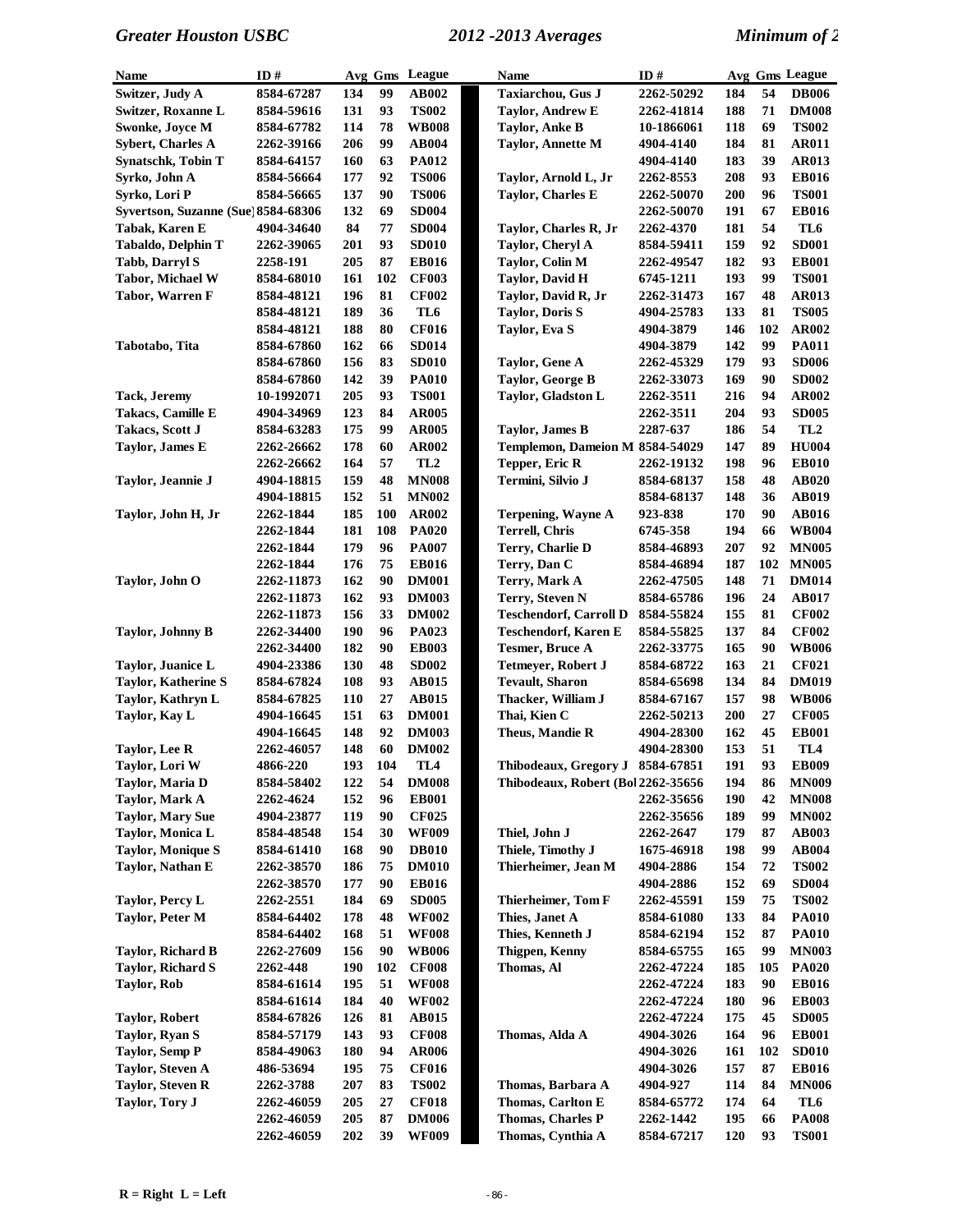| <b>Name</b>                       | ID#        |     |    | Avg Gms League  | <b>Name</b>                        | ID#        |     |     | Avg Gms League  |
|-----------------------------------|------------|-----|----|-----------------|------------------------------------|------------|-----|-----|-----------------|
| <b>Taylor, Troy T</b>             | 2262-49787 | 197 | 85 | <b>DM006</b>    | Thomas, David W                    | 2262-46303 | 215 | 102 | <b>CF003</b>    |
|                                   | 2262-49787 | 192 | 27 | <b>WF007</b>    | <b>Thomas, Dexter M</b>            | 8584-67833 | 156 | 87  | <b>AB015</b>    |
| <b>Taylor, William</b>            | 2262-40247 | 170 | 96 | <b>AR003</b>    | Thomas, Eric E                     | 2262-45042 | 189 | 96  | <b>PA007</b>    |
| Taylor, William E                 | 8004-2336  | 197 | 30 | <b>AB003</b>    | <b>Thomas, Eugene</b>              | 2262-11357 | 188 | 41  | <b>AR004</b>    |
| Taylor, William J                 | 8584-62748 | 154 | 93 | AB015           |                                    | 2262-11357 | 183 | 42  | <b>AR001</b>    |
| Taylor, Willie L                  | 2262-46053 | 188 | 96 | <b>DM002</b>    | Thomas, Henry L                    | 995-3786   | 183 | 99  | <b>WB008</b>    |
|                                   | 2262-46053 | 185 | 48 | <b>WF002</b>    | Thomas, Jackie M                   | 8584-64662 | 128 | 78  | <b>WF009</b>    |
|                                   | 2262-46053 | 178 | 54 | <b>WF008</b>    | Thomas, Janice B                   | 4904-26150 | 157 | 83  | <b>PA018</b>    |
| <b>Teamer, Darnell</b>            | 2262-4842  | 164 | 87 | <b>SD006</b>    | Thomas, Joyce J                    | 4904-6024  | 156 | 94  | <b>WB006</b>    |
|                                   | 2262-4842  | 155 | 89 | <b>EB001</b>    | Thomas, Julius D                   | 2262-50624 | 175 | 94  | PA012           |
| <b>Tedford, Randell C</b>         | 8584-64768 | 209 | 86 | <b>AR005</b>    | Thomas, Kelvin L                   | 9046-8364  | 175 | 48  | <b>DB003</b>    |
| <b>Tedford, Sean P</b>            | 2287-2283  | 204 | 36 | <b>AR005</b>    | Thomas, Lanelle                    | 4904-404   | 186 | 60  | <b>SD005</b>    |
| <b>Teel, Yancy D</b>              | 8584-67071 | 137 | 94 | <b>AR005</b>    |                                    | 4904-404   | 178 | 76  | TL <sub>4</sub> |
| <b>Tees, Douglas W</b>            | 8584-56258 | 176 | 78 | <b>DM008</b>    | <b>Thomas, Marcus G</b>            | 8584-63857 | 196 | 93  | <b>DB001</b>    |
| <b>Tefft, Lewis S</b>             | 2262-36756 | 183 | 81 | <b>CF005</b>    |                                    | 8584-63857 | 194 | 84  | TL6             |
| Tejedor, Rodrigo A                | 8584-68810 | 128 | 30 | <b>WF009</b>    |                                    | 8584-63857 | 193 | 96  | <b>HU004</b>    |
| Tell, William E                   | 2262-36808 | 185 | 51 | <b>CF021</b>    | Thomas, Mary L                     | 4904-908   | 168 | 72  | TL1             |
|                                   | 2262-36808 | 181 | 45 | <b>CF019</b>    |                                    | 4904-908   | 168 | 102 | <b>SD010</b>    |
| Teller, Sue A                     | 4904-1651  | 132 | 78 | <b>PA003</b>    |                                    | 4904-908   | 167 | 96  | <b>SD005</b>    |
| <b>Tempel, Bill A</b>             | 8584-66748 | 160 | 99 | <b>DM009</b>    | Thomas, Mary R                     | 4904-2962  | 133 | 99  | <b>DM005</b>    |
| <b>Temple, Ricky L</b>            | 8584-67957 | 133 | 99 | AB004           | Thomas, Michael A                  | 2262-43794 | 207 | 81  | <b>CF005</b>    |
| Templeman, Diane L                | 4904-24504 | 100 | 78 | <b>AB016</b>    |                                    | 2262-43794 | 206 | 66  | <b>CF013</b>    |
| Thomas, Michael B                 | 8584-49577 | 184 | 93 | <b>EB010</b>    |                                    | 4904-67    | 161 | 87  | <b>DM015</b>    |
|                                   | 8584-49577 | 179 | 90 | <b>SD005</b>    |                                    | 4904-67    | 157 | 87  | <b>DM001</b>    |
| Thomas, Patty J                   | 8584-66569 | 95  | 45 | <b>CF005</b>    | <b>Thompson, Nina G</b>            | 4904-25455 | 146 | 82  | <b>SD006</b>    |
| Thomas, Thurman L                 | 2262-163   | 212 | 78 | <b>EB003</b>    | <b>Thompson, Regan</b>             | 8584-66019 | 137 | 73  | <b>MN006</b>    |
|                                   | 2262-163   | 212 | 81 | <b>PA007</b>    | <b>Thompson, Richard P</b>         | 2262-6312  | 153 | 83  | <b>SD002</b>    |
|                                   | 2262-163   | 208 | 25 | <b>EB016</b>    | Thompson, Sharon L                 | 4904-21172 | 180 | 93  | <b>MN005</b>    |
|                                   | 2262-163   | 206 | 67 | <b>CF013</b>    |                                    | 4904-21172 | 177 | 102 | <b>MN002</b>    |
| Thomas, Virginia (Tina) 11-634640 |            | 172 | 78 | <b>EB016</b>    | Thompson, Steve N, Sr              | 8584-59120 | 143 | 82  | <b>WB005</b>    |
| Thomas, Willie G                  | 2262-30414 | 203 | 96 | <b>SD005</b>    | <b>Thompson, Thomas J</b>          | 2262-29789 | 214 | 87  | <b>CF005</b>    |
| Thomason, Jenny                   | 8004-1677  | 166 | 70 | <b>AB006</b>    |                                    | 2262-29789 | 208 | 62  | <b>CF013</b>    |
| Thomason, John                    | 8004-1983  | 224 | 28 | <b>AB003</b>    | <b>Thompson, Thomas M</b>          | 2262-5901  | 202 | 96  | <b>MN005</b>    |
|                                   | 8004-1983  | 224 | 99 | <b>AR010</b>    | Thompson, Tim L                    | 2262-9826  | 233 | 99  | <b>MN002</b>    |
|                                   | 8004-1983  | 221 | 27 | <b>AR009</b>    |                                    | 2262-9826  | 226 | 98  | <b>DB001</b>    |
|                                   | 8004-1983  | 217 | 75 | <b>AB006</b>    |                                    | 2262-9826  | 215 | 58  | TL6             |
| Thomason, Sarah E                 | 8584-62254 | 187 | 81 | <b>AR010</b>    | <b>Thompson, Timothy T</b>         | 2280-165   | 211 | 96  | <b>WB005</b>    |
| Thomisee, John H                  | 2262-909   | 176 | 96 | <b>PA021</b>    | Thompson, Virginia M               | 4904-27909 | 126 | 65  | <b>WB010</b>    |
|                                   | 2262-909   | 172 | 96 | <b>PA008</b>    | Thompson, Vivian C                 | 8584-49208 | 127 | 90  | <b>DB004</b>    |
|                                   | 2262-909   | 168 | 87 | PA022           | <b>Thompson, Wayne</b>             | 8703-2530  | 173 | 57  | TL <sub>2</sub> |
| Thomlinson, David G               | 2262-2542  | 208 | 83 | <b>AR005</b>    | Thompson, William C, Jr 8584-51124 |            | 200 | 105 | <b>SD011</b>    |
|                                   | 2262-2542  | 200 | 60 | <b>AR002</b>    | Thornhill, Jason A                 | 8584-51162 | 190 | 33  | <b>AR005</b>    |
|                                   | 2262-2542  | 189 | 84 | <b>SD005</b>    | Thornhill, Theresa A               | 8584-51163 | 152 | 84  | <b>AR005</b>    |
| Thompson, Annie M                 | 4904-20718 | 141 | 89 | <b>AR002</b>    | <b>Thornton, Blll</b>              | 2262-40693 | 181 | 96  | AB017           |
| Thompson, Aretha                  | 8584-57403 | 197 | 89 | <b>EB016</b>    | <b>Thornton, Gary D</b>            | 2262-36595 | 225 | 96  | <b>AR005</b>    |
| <b>Thompson, Ashley R</b>         | 8584-62965 | 114 | 27 | <b>DB009</b>    | Thornton, John R                   | 2262-17763 | 165 | 97  | AR002           |
| <b>Thompson, Austin H</b>         | 8584-55036 | 188 | 21 | <b>DM006</b>    | <b>Thornton, Marques D</b>         | 2240-2382  | 207 | 71  | <b>DM017</b>    |
| Thompson, Bennie C                | 2262-7516  | 164 | 80 | <b>PA018</b>    | Thornton, Thomas D                 | 8584-66732 | 166 | 75  | <b>AB018</b>    |
| Thompson, Betty M                 | 4904-5279  | 130 | 84 | <b>SD002</b>    | Thornton, Wilma A                  | 4904-2754  | 121 | 96  | <b>EB015</b>    |
| Thompson, Brian C                 | 8584-68326 | 149 | 78 | <b>SD008</b>    | Thrash, Grace P                    | 4904-24026 | 136 | 96  | <b>WB006</b>    |
| Thompson, Carol M                 | 4871-841   | 187 | 85 | <b>DM006</b>    | Thrash, Patrick D                  | 2262-20451 | 192 | 84  | <b>CF003</b>    |
|                                   | 4871-841   | 184 | 84 | <b>MN005</b>    | Thurman, Rhonda L                  | 8584-68038 | 130 | 81  | <b>PA009</b>    |
| Thompson, Charles R               | 2262-934   | 171 | 56 | <b>PA012</b>    | Thurston, Austin D                 | 2287-3651  | 211 | 96  | <b>AR010</b>    |
| <b>Thompson, Cheryl</b>           | 8703-2024  | 152 | 57 | TL <sub>2</sub> |                                    | 2287-3651  | 196 | 80  | TL6             |
| Thompson, Connie M                | 4904-1724  | 176 | 37 | TL <sub>4</sub> | Tice, Edwin V                      | 2262-29485 | 199 | 84  | <b>MN006</b>    |
| Thompson, Corey E                 | 8584-67072 | 178 | 56 | <b>MN006</b>    | Ticer, Jason C                     | 8584-68713 | 182 | 36  | <b>CF021</b>    |
| <b>Thompson, David G</b>          | 2262-11419 | 171 | 96 | <b>PA008</b>    | <b>Ticer, Michelle S</b>           | 8584-68715 | 106 | 51  | <b>CF021</b>    |
| Thompson, Donna L                 | 4904-27427 | 140 | 99 | <b>WB005</b>    | Tidwell, Melissa (Missy)           | 8584-47854 | 172 | 81  | <b>WB004</b>    |
| Thompson, Donna M                 | 4904-31801 | 148 | 84 | <b>AR011</b>    | <b>Tierney, Joseph M</b>           | 8584-67386 | 143 | 48  | HUY03           |
| <b>Thompson, Dustin R</b>         | 146-246    | 179 | 30 | <b>AR011</b>    | <b>Tierney, Michael P</b>          | 2262-2062  | 159 | 92  | <b>EB003</b>    |
| Thompson, Earl L                  | 2262-29672 | 171 | 90 | <b>AR001</b>    | Tiger, David C                     | 2262-36802 | 194 | 93  | <b>DB006</b>    |
| Thompson, Gene E, Jr              | 2262-28501 | 210 | 99 | <b>MN002</b>    | Tiger, Steven L                    | 8584-60886 | 149 | 72  | <b>DB006</b>    |
|                                   | 2262-28501 | 200 | 96 | <b>MN008</b>    | Tilbury, Mary L                    | 4904-7670  | 132 | 48  | <b>DM009</b>    |
|                                   |            |     |    |                 |                                    |            |     |     |                 |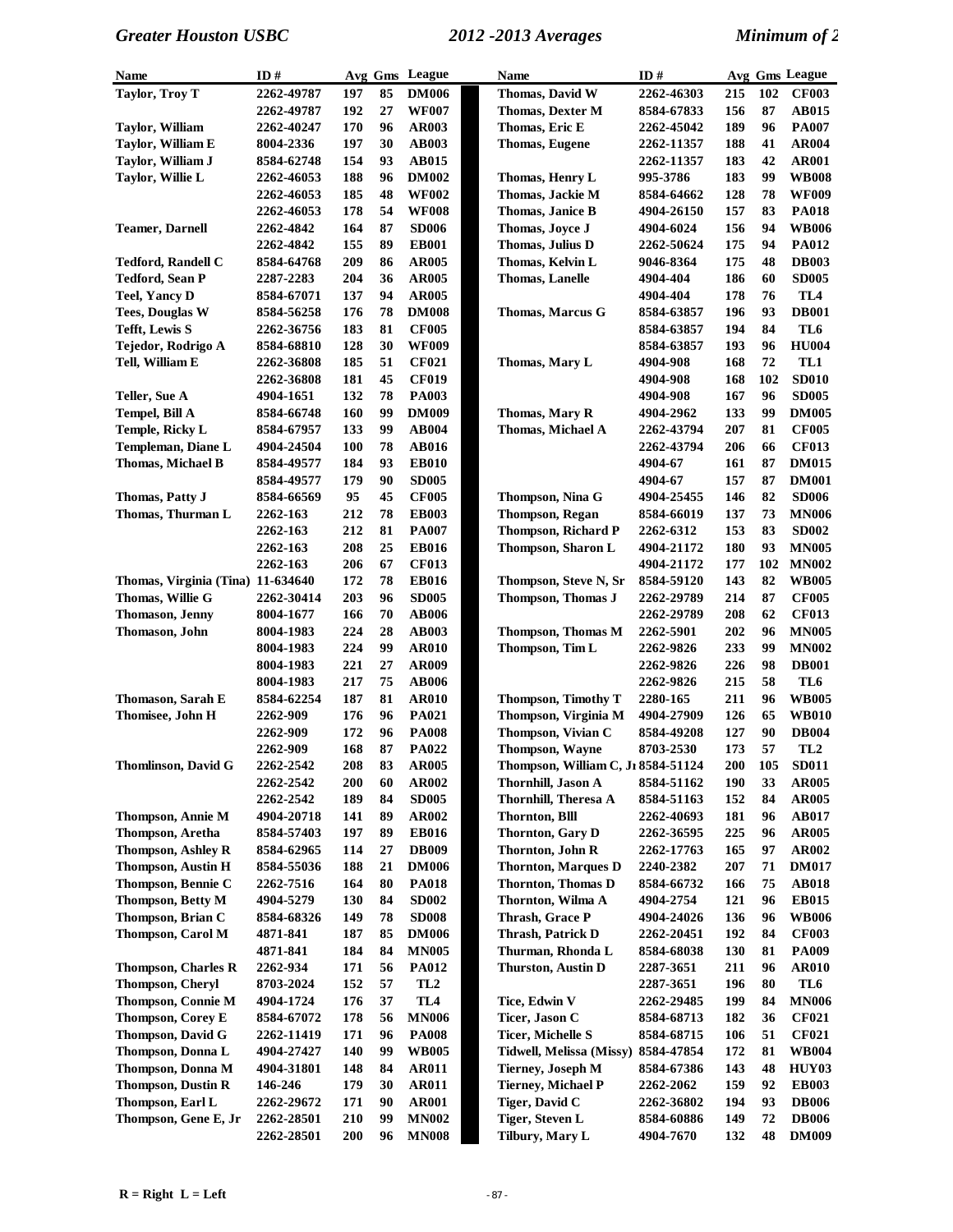| <b>Name</b>                       | ID#        |     |     | Avg Gms League  | <b>Name</b>                        | ID#        |     |     | Avg Gms League |
|-----------------------------------|------------|-----|-----|-----------------|------------------------------------|------------|-----|-----|----------------|
| Thompson, Greg G                  | 2262-45515 | 171 | 96  | <b>WB013</b>    | Till, Tom A                        | 2262-26989 | 196 | 54  | AB002          |
| <b>Thompson, Gwen</b>             | 8584-58857 | 107 | 75  | <b>AR001</b>    | Tiller, Christopher                | 6745-911   | 222 | 99  | <b>CF001</b>   |
| <b>Thompson, Heather</b>          | 6745-2790  | 156 | 75  | <b>MN006</b>    | Tillmon, James (Tick) B 2262-3007  |            | 168 | 81  | <b>MN009</b>   |
| Thompson, James A                 | 2262-3450  | 172 | 87  | <b>WB004</b>    |                                    | 2262-3007  | 160 | 92  | <b>HU006</b>   |
| Thompson, Jeff                    | 8584-67584 | 118 | 24  | <b>CF009</b>    | Tilotta, Mike T                    | 2262-14951 | 179 | 29  | PA012          |
| Thompson, Joseph N                | 616-574    | 155 | 35  | <b>MN009</b>    | <b>Timmons, Adam</b>               | 8584-67464 | 102 | 36  | <b>PA004</b>   |
|                                   | 616-574    | 151 | 45  | <b>MN008</b>    | Timmons, Chante' L                 | 8584-66615 | 149 | 90  | <b>WB005</b>   |
|                                   | 616-574    | 149 | 50  | <b>CF003</b>    | <b>Tims, Casey</b>                 | 8584-68265 | 114 | 75  | <b>PA018</b>   |
|                                   | 616-574    | 147 | 43  | <b>MN006</b>    | <b>Tiner, David S</b>              | 2287-2496  | 217 | 102 | <b>AR010</b>   |
| Thompson, Kav                     | 4904-32062 | 148 | 93  | <b>WB013</b>    |                                    | 2287-2496  | 214 | 48  | AB015          |
| <b>Thompson, Kenneth W</b>        | 8584-64392 | 165 | 96  | <b>PA013</b>    | Tiner, Jaime L                     | 4931-3231  | 145 | 78  | AB015          |
|                                   |            | 198 | 87  | <b>DM008</b>    |                                    | 8584-59510 | 123 | 76  | PA023          |
| Thompson, Lance L                 | 2262-15304 |     |     |                 | <b>Tinney, Betty</b>               |            |     |     |                |
|                                   | 2262-15304 | 189 | 87  | <b>MN006</b>    | Tinney, Kevin C                    | 8584-65721 | 142 | 31  | PA023          |
|                                   | 2262-15304 | 183 | 51  | TL <sub>2</sub> | Tinson, Tyrone E                   | 9046-7606  | 193 | 102 | <b>DB002</b>   |
| <b>Thompson, Larry D</b>          | 2262-33488 | 173 | 75  | <b>SD006</b>    | <b>Tippett, Laverne C</b>          | 4904-2640  | 188 | 96  | <b>AR010</b>   |
| Thompson, Larry G, Jr             | 2262-22366 | 232 | 81  | <b>CF016</b>    |                                    | 4904-2640  | 183 | 92  | <b>AR003</b>   |
|                                   | 2262-22366 | 224 | 96  | <b>DB001</b>    |                                    | 4904-2640  | 181 | 79  | TL4            |
| Thompson, Linda (Gail) 3006-18089 |            | 162 | 90  | <b>MN006</b>    | <b>Tippit, Michael W</b>           | 8584-52870 | 206 | 36  | <b>WB005</b>   |
|                                   | 3006-18089 | 152 | 48  | TL <sub>2</sub> |                                    | 8584-52870 | 198 | 30  | <b>WB004</b>   |
| Thompson, Lisa                    | 8584-65766 | 101 | 90  | <b>CF006</b>    | Tiras, Maureen M                   | 4904-12711 | 120 | 78  | <b>EB015</b>   |
|                                   | 8584-65766 | 94  | 45  | <b>CF009</b>    | Tisdale, Nikki N                   | 8584-54992 | 146 | 75  | <b>EB001</b>   |
| <b>Thompson, Maisie J</b>         | 4904-67    | 162 | 93  | <b>DM003</b>    | Tisdale, Paula A                   | 4904-5605  | 154 | 96  | <b>MN013</b>   |
|                                   | 4904-67    | 162 | 96  | <b>DM002</b>    | <b>Tisdale, Ray C</b>              | 2262-7124  | 161 | 99  | <b>MN013</b>   |
| Titus, Rick L                     | 2262-8834  | 210 | 66  | TL6             |                                    | 2262-6115  | 133 | 96  | <b>AR001</b>   |
| Titus, William M                  | 6745-445   | 214 | 57  | <b>PA008</b>    | <b>Tramell, Joyce</b>              | 4904-3472  | 148 | 96  | <b>AR001</b>   |
|                                   | 6745-445   | 212 | 90  | <b>PA012</b>    |                                    | 4904-3472  | 146 | 96  | <b>AR004</b>   |
|                                   | 6745-445   | 204 | 108 | TL6             | <b>Trammell, Wallace M</b>         | 8584-64740 | 185 | 74  | <b>SD006</b>   |
| Tobbe, Eric M                     | 8686-201   | 215 | 102 | <b>DB001</b>    | Tran, Duy Q                        | 8584-63813 | 172 | 86  | <b>EB004</b>   |
| <b>Tobbe, Matthew R</b>           | 5675-4543  | 224 | 24  | <b>DB001</b>    | <b>Tran, Long</b>                  | 8584-68528 | 168 | 30  | <b>WB004</b>   |
| Tobias, Gregory G                 | 2262-20248 | 211 | 93  | <b>MN002</b>    | Tran, Nga                          | 8584-67783 | 133 | 99  | <b>WB008</b>   |
| Tobias, Helen G                   | 4904-3840  | 170 | 81  | <b>MN008</b>    | Tran, Thien M                      | 8584-67732 | 172 | 95  | <b>WB013</b>   |
|                                   | 4904-3840  | 167 | 84  | <b>MN002</b>    | <b>Tran, Trinh</b>                 | 8584-67411 | 165 | 96  | <b>EB001</b>   |
|                                   | 4904-3840  | 165 | 90  | <b>MN009</b>    | Travis, Wayne S                    | 2262-43340 | 215 | 78  | <b>PA004</b>   |
| Tobias, Michael (Mike) 12262-6013 |            | 189 | 78  | <b>MN002</b>    |                                    | 2262-43340 | 213 | 21  | <b>PA012</b>   |
| Tobin, Lisa A                     | 4904-1045  | 192 | 65  | <b>MN006</b>    | Travitz, William(Chad) (2262-50002 |            | 191 | 51  | <b>CF001</b>   |
|                                   |            |     |     |                 |                                    |            |     |     |                |
|                                   | 4904-1045  | 187 | 75  | <b>MN005</b>    | <b>Traylor, Eric S</b>             | 2222-1502  | 244 | 96  | AR002          |
| <b>Todd, Kenneth D</b>            | 2262-31633 | 197 | 57  | <b>CF011</b>    |                                    | 2222-1502  | 240 | 96  | <b>AR009</b>   |
|                                   | 2262-31633 | 187 | 51  | <b>CF003</b>    |                                    | 2222-1502  | 239 | 96  | <b>AR010</b>   |
| <b>Todd, Lynley</b>               | 8584-68164 | 108 | 33  | <b>AB020</b>    |                                    | 2222-1502  | 229 | 27  | <b>PA020</b>   |
|                                   | 8584-68164 | 100 | 26  | <b>AB019</b>    |                                    | 2222-1502  | 227 | 36  | TL6            |
| <b>Todd, Monica R</b>             | 8584-67878 | 110 | 87  | <b>TS005</b>    | Traylor, Gail W                    | 4904-5111  | 163 | 48  | <b>CF017</b>   |
| Toliao, Roberto U                 | 2262-24974 | 163 | 108 | <b>SD010</b>    |                                    | 4904-5111  | 159 | 44  | <b>CF007</b>   |
| <b>Tollett, Philip L</b>          | 8584-66720 | 178 | 48  | AB012           | <b>Traylor, Lynn G</b>             | 2262-1864  | 187 | 90  | <b>AR004</b>   |
|                                   | 8584-66720 | 174 | 60  | <b>AB005</b>    |                                    | 2262-1864  | 187 | 102 | AR002          |
| <b>Tolliver, Daryl L</b>          | 8584-56283 | 181 | 78  | <b>CF005</b>    |                                    | 2262-1864  | 185 | 90  | <b>AR001</b>   |
| <b>Tolliver, Kim</b>              | 8584-56261 | 124 | 24  | <b>CF005</b>    | <b>Traylor, Richard K</b>          | 2262-11609 | 181 | 39  | <b>CF017</b>   |
| Tom, D'Andrea                     | 8584-68489 | 129 | 27  | <b>TS006</b>    |                                    | 2262-11609 | 173 | 44  | <b>CF007</b>   |
| Tomchesson, Loretta               | 4904-1706  | 126 | 84  | <b>DM005</b>    | Traylor, Sarah J                   | 6745-93    | 184 | 80  | <b>AR010</b>   |
| Tompkins, Keith V                 | 2262-2821  | 167 | 102 | <b>DM002</b>    | Trcalek, Tammie L                  | 8584-62085 | 123 | 84  | <b>CF005</b>   |
| <b>Tompkins, Trish</b>            | 9046-8153  | 145 | 93  | <b>DB002</b>    | <b>Treadville, Alex</b>            | 8584-53763 | 171 | 51  | <b>WF008</b>   |
| Toney, Bob C                      | 2262-16986 | 171 | 85  | PA023           | <b>Treadville, James W</b>         | 8584-53456 | 139 | 42  | <b>WF002</b>   |
| <b>Torbent, Warren</b>            | 8584-67853 | 150 | 90  | <b>TB003</b>    |                                    | 8584-53456 | 134 | 42  | <b>WF008</b>   |
| Torres, Adela M                   | 4904-22219 | 125 | 86  | <b>AR001</b>    | Treece, Jessy C                    | 8584-49909 | 184 | 79  | <b>MN002</b>   |
| Torres, Bertha I                  | 4904-3745  | 162 | 99  | AR003           | Trevino, Adrian R                  | 6745-6671  | 106 | 75  | <b>SD010</b>   |
| Torres, Edward J                  | 2262-1258  | 180 | 94  | <b>AR001</b>    | <b>Trevino, Armand</b>             | 2262-3226  | 174 | 84  | <b>DM010</b>   |
| <b>Torres, Isabel R</b>           | 8584-67216 | 102 | 93  | <b>TS001</b>    |                                    | 2262-3226  | 162 | 27  | <b>PA008</b>   |
| Torres, Joe D                     | 9046-8370  | 147 | 26  | <b>DB003</b>    | Trevino, Arthur M                  | 2262-35858 | 164 | 81  | <b>WB005</b>   |
| Torres, Juan R                    | 2262-12512 | 179 | 81  | AR003           | Trevino, Cyndi J                   | 4904-27985 | 140 | 86  | <b>WF003</b>   |
|                                   |            |     | 99  |                 | <b>Trevino, Gilbert</b>            |            |     |     |                |
| Torres, Juan, Jr                  | 2262-7441  | 172 |     | AR003           |                                    | 2262-3232  | 173 | 87  | <b>DM010</b>   |
| <b>Torres, Lucy</b>               | 8584-62879 | 148 | 84  | AB002           |                                    | 2262-3232  | 166 | 84  | <b>PA008</b>   |
| <b>Torres, Raul</b>               | 8584-55189 | 153 | 33  | AR013           | Trevino, Joe                       | 8584-56836 | 176 | 101 | <b>MN005</b>   |
|                                   | 8584-55189 | 145 | 86  | <b>MN002</b>    | Trevino, Joe L                     | 2262-45836 | 191 | 99  | <b>WB005</b>   |
| Torres, Theo F                    | 2262-48444 | 215 | 102 | <b>AB002</b>    | <b>Trevino, Martin</b>             | 2262-19118 | 158 | 78  | <b>EB003</b>   |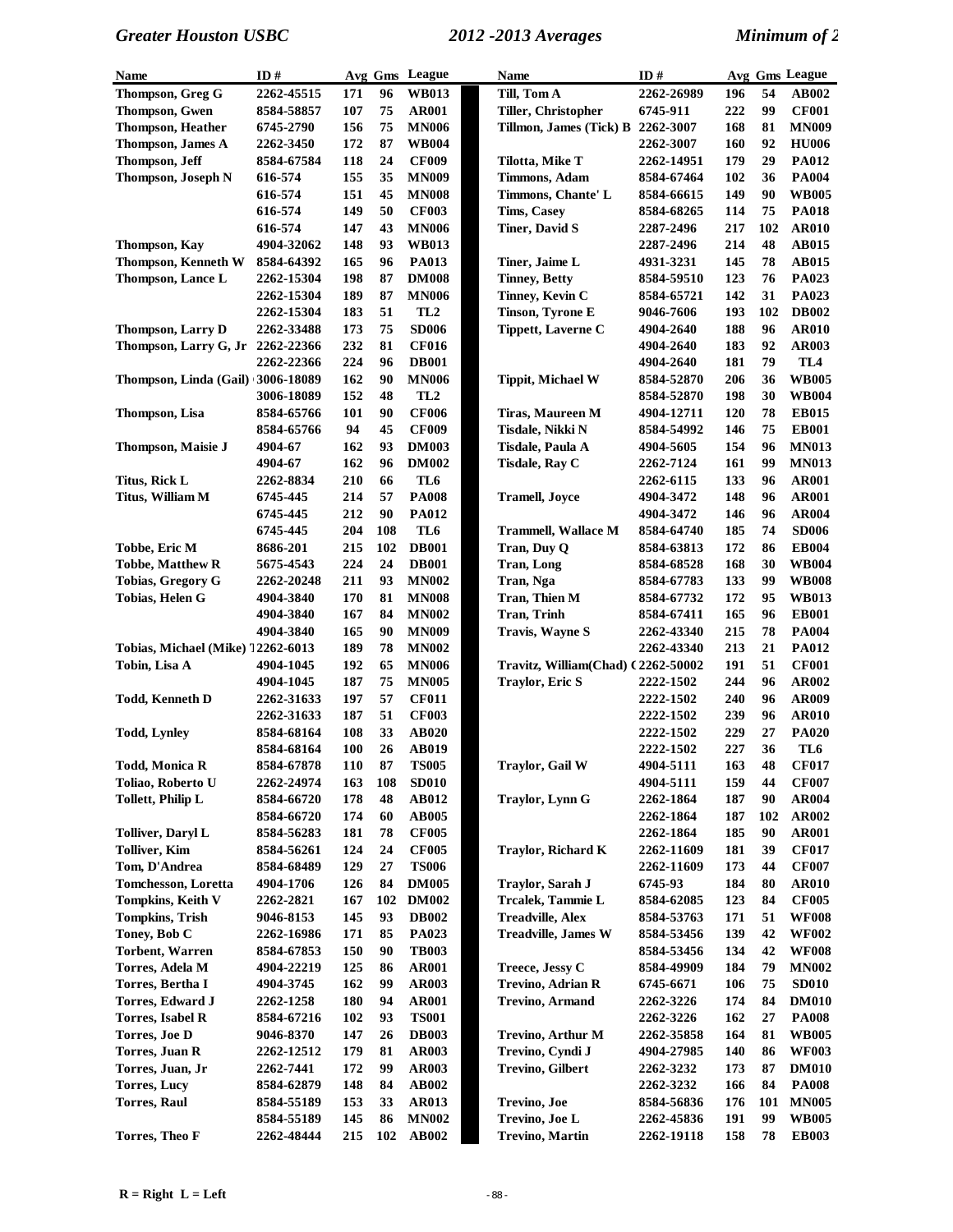| Name                       | ID#        |     |     | Avg Gms League | Name                              | ID#        |     |     | Avg Gms League |
|----------------------------|------------|-----|-----|----------------|-----------------------------------|------------|-----|-----|----------------|
|                            | 2262-48444 | 213 | 42  | <b>AB015</b>   | Trevino, Patricia A               | 4904-23675 | 141 | 57  | <b>AB005</b>   |
| Torrez, Cheryl L           | 4904-31624 | 174 | 48  | <b>CF021</b>   | <b>Trevino, Ralph</b>             | 2262-33809 | 218 | 96  | <b>MN002</b>   |
|                            | 4904-31624 | 172 | 42  | <b>CF019</b>   | Treybig, Daniel L                 | 2262-6346  | 189 | 21  | <b>DM011</b>   |
| <b>Torster, Charlotte</b>  | 4904-24649 | 134 | 102 | <b>TS005</b>   |                                   | 2262-6346  | 189 | 99  | <b>DM006</b>   |
| Toungate, Linda M          | 4904-15739 | 157 | 91  | <b>WB010</b>   |                                   | 2262-6346  | 189 | 105 | <b>DM002</b>   |
| Tovar, Belinda E           | 4904-3871  | 168 | 90  | <b>CF011</b>   | Treybig, Marilyn M                | 4904-30487 | 139 | 99  | <b>DM006</b>   |
| <b>Tovar, Brittnay</b>     | 8647-7153  | 95  | 42  | TL4            | Trieu, Quyen V                    | 8584-47489 | 173 | 78  | <b>EB003</b>   |
| Tovar, Luis A              | 2262-4606  | 179 | 90  | <b>CF011</b>   | Trigilio, Frank S, III            | 8584-63057 | 195 | 51  | <b>HU001</b>   |
| Tower, Thomas A, Jr        | 8584-64378 | 191 | 96  | <b>PA012</b>   | Trigilio, Patti M                 | 8584-63059 | 151 | 45  | <b>HU001</b>   |
| <b>Towne, Charles A</b>    | 2262-755   | 150 | 46  | <b>WF003</b>   |                                   | 8584-63059 | 148 | 42  | <b>HU008</b>   |
| Towne, Greg T              | 8584-67863 | 138 | 72  | <b>WF003</b>   | <b>Trinh, Maria</b>               | 8584-68345 | 99  | 42  | <b>CF015</b>   |
| <b>Towne, Leslie R</b>     | 8584-67864 | 130 | 81  | <b>WF003</b>   | Tripeaux, Dennis G                | 8584-64862 | 196 | 87  | <b>AB001</b>   |
| Towne, Linda L             | 8584-65432 | 116 | 48  | <b>WF003</b>   | Triplett, Michael L               | 2262-7099  | 169 | 96  | <b>CF005</b>   |
| <b>Towne, Patrick A</b>    | 2262-15236 | 194 | 84  | <b>WF003</b>   | Triplett, Toni M                  | 4904-1135  | 131 | 47  | <b>PA009</b>   |
| Townsend, Don L, Jr        | 2262-962   | 204 | 87  | <b>PA012</b>   |                                   | 4904-1135  | 125 | 43  | <b>PA010</b>   |
|                            | 2262-962   | 200 | 93  | <b>PA008</b>   | <b>Troost, Kevin D</b>            | 2262-30392 | 202 | 87  | <b>DB010</b>   |
| <b>Townsend, Michael R</b> | 8584-67338 | 126 | 39  | <b>WF002</b>   | Troyan, Barry E                   | 8584-65655 | 179 | 96  | <b>DM006</b>   |
|                            | 8584-67338 | 119 | 48  | <b>WF008</b>   |                                   | 8584-65655 | 173 | 71  | <b>DM011</b>   |
| <b>Tracy, Carol E</b>      | 8584-67730 | 161 | 93  | <b>WB013</b>   | <b>Truelove, Cindy K</b>          | 8584-57160 | 145 | 89  | <b>AB004</b>   |
| Tracy, Richard L           | 8584-67731 | 169 | 93  | <b>WB013</b>   | <b>Truitt, Thomas E</b>           | 2262-27709 | 172 | 102 | TL6            |
| Trahan, Branden L          | 2262-31767 | 213 | 54  | <b>CF013</b>   | Truong, Bryan                     | 8584-62749 | 105 | 87  | <b>AB015</b>   |
| <b>Tramel, James R</b>     | 2262-37032 | 199 | 93  | <b>TS002</b>   | <b>Truong, Trey</b>               | 8584-68059 | 184 | 72  | <b>EB004</b>   |
|                            | 2262-37032 | 187 | 64  | <b>TSY01</b>   | <b>Truscott, Jimmie</b>           | 2262-25619 | 139 | 87  | <b>MN009</b>   |
| Tramell, Gene              | 2262-6115  | 133 | 90  | AR004          |                                   | 2262-25619 | 138 | 90  | <b>MN008</b>   |
| <b>Trust, Debbie S</b>     | 4904-1377  | 195 | 75  | <b>AB007</b>   |                                   | 2262-12229 | 211 | 85  | <b>AR009</b>   |
| Trvon, Robert E            | 2262-32655 | 199 | 99  | <b>PA007</b>   |                                   | 2262-12229 | 209 | 34  | <b>AR005</b>   |
| Tsai, Ah-Lim               | 8584-61425 | 181 | 21  | SD011          |                                   | 2262-12229 | 209 | 93  | <b>AR011</b>   |
| Tsao, Edward I             | 8584-67210 | 136 | 96  | <b>EB001</b>   |                                   | 2262-12229 | 208 | 97  | <b>AR010</b>   |
| Tsao, Jessica M            | 8584-66910 | 114 | 90  | <b>PA010</b>   | Turner, Willie                    | 2262-33718 | 180 | 93  | <b>AR006</b>   |
| Tubb, Richard R            | 2262-24524 | 193 | 87  | <b>DB009</b>   | Turrentine, Gary W                | 8584-67692 | 155 | 90  | <b>MN007</b>   |
| <b>Tucker, Ashley R</b>    | 8584-68471 | 95  | 54  | <b>TS002</b>   | Tutor, James R                    | 10-1961776 | 211 | 99  | <b>MN002</b>   |
| Tucker, Ginger L           | 8584-55912 | 110 | 69  | <b>TS002</b>   | Tutor, Rhonda L                   | 4904-4940  | 126 | 99  | <b>MN002</b>   |
| <b>Tucker, Jesse P</b>     | 8584-61517 | 179 | 84  | <b>PA012</b>   | Tutson, Charlie L, Sr             | 2262-2993  | 191 | 42  | PA022          |
| Tucker, Ken E              | 2262-7377  | 190 | 99  | <b>TS001</b>   |                                   | 2262-2993  | 184 | 105 | <b>PA020</b>   |
| Tucker, Staci L            | 4904-17860 | 197 | 99  | <b>CF003</b>   |                                   | 2262-2993  | 183 | 93  | <b>PA011</b>   |
| <b>Tucker, Tommy B</b>     | 2262-50440 | 213 | 96  | <b>TS002</b>   |                                   | 2262-2993  | 176 | 30  | <b>PA001</b>   |
| <b>Tuckwiller, Tony</b>    | 2262-23489 | 149 | 72  | <b>PA004</b>   | Tuttle, Amarae E                  | 4941-206   | 144 | 48  | <b>TS001</b>   |
| Tukes, Bertha A            | 4904-31048 | 130 | 96  | <b>MN009</b>   | <b>Tuttle, Karl J</b>             | 2262-5912  | 190 | 52  | <b>WB004</b>   |
| Tullos, David L            | 1968-719   | 231 | 84  | <b>AR010</b>   | Tuyet, Amy C                      | 11-449434  | 175 | 83  | <b>AR006</b>   |
|                            | 1968-719   | 230 | 78  | <b>MN002</b>   | Tvrdy, Kevan J                    | 8584-64816 | 138 | 81  | <b>SD002</b>   |
|                            | 1968-719   | 225 | 94  | <b>DB001</b>   | Twiggs, Carolyn G                 | 8584-62970 | 119 | 84  | <b>DB009</b>   |
| Tullos, Joshua A           | 8584-68781 | 174 | 27  | AB020          | <b>Tworek, David J</b>            | 8584-47576 | 170 | 84  | <b>AR011</b>   |
| Tullos, Rochelle L         | 4904-8469  | 188 | 99  | <b>MN002</b>   | <b>Tyler, Charles R</b>           | 8584-62050 | 180 | 93  | <b>EB004</b>   |
| Tunay, Luis F              | 2262-1987  | 166 | 27  | <b>FP001</b>   | Tyler, Deborah F                  | 8584-65419 | 116 | 51  | <b>TB002</b>   |
| <b>Tunitsky, Eugene</b>    | 8584-68367 | 120 | 90  | <b>PA016</b>   | Tyler, Jason E                    | 8584-65787 | 163 | 48  | AB017          |
| Tupper, Lynne C            | 4904-1126  | 126 | 84  | <b>EB007</b>   | <b>Tyler, Rochelle</b>            | 4904-3577  | 159 | 93  | <b>CF003</b>   |
| Tupper, Robert J           | 2262-1136  | 181 | 80  | <b>EB007</b>   | <b>Ubernosky</b> , Marcie         | 8584-67841 | 127 | 99  | <b>AB017</b>   |
| Turck, John L              | 8584-58467 | 139 | 93  | <b>PA012</b>   | <b>Ubernosky, Wendell</b>         | 8584-67842 | 146 | 99  | <b>AB017</b>   |
| <b>Turilli, Don</b>        | 2262-7796  | 186 | 78  | PA023          | Ubias, John R                     | 2262-1845  | 220 | 96  | <b>AR010</b>   |
|                            | 2262-7796  | 183 | 66  | <b>EB003</b>   | Ukegbu, Jeff E                    | 8584-52163 | 203 | 84  | <b>SD010</b>   |
| Turman, Jean               | 4904-11872 | 129 | 93  | <b>WB003</b>   |                                   | 8584-52163 | 198 | 90  | <b>PA007</b>   |
| <b>Turnbull, Larry J</b>   | 2262-33928 | 167 | 96  | <b>DB004</b>   | <b>Ulrich, Duane A</b>            | 8584-56909 | 177 | 42  | <b>AR013</b>   |
|                            | 2262-33928 | 158 | 84  | <b>HU011</b>   | Underwood, Claude D, J 2262-35861 |            | 165 | 54  | <b>WF008</b>   |
| Turnell, Ellen             | 8584-65808 | 138 | 78  | <b>HU011</b>   |                                   | 2262-35861 | 153 | 42  | <b>WF002</b>   |
| <b>Turnell, Tom R</b>      | 8584-65807 | 137 | 77  | <b>HU011</b>   | <b>Underwood, Nadine R</b>        | 4904-1767  | 153 | 105 | <b>DB002</b>   |
| Turner, Adam               | 2262-6956  | 214 | 38  | AR009          | <b>Underwood, Robert D</b>        | 2262-35919 | 185 | 102 | <b>MN005</b>   |
|                            | 2262-6956  | 213 | 48  | AR002          |                                   | 2262-35919 | 184 | 90  | <b>MN006</b>   |
| Turner, Alisia M           | 4904-8850  | 156 | 27  | <b>SD003</b>   | Unger, Lily A                     | 4904-16535 | 160 | 60  | <b>SD014</b>   |
|                            | 4904-8850  | 152 | 78  | <b>SD005</b>   |                                   | 4904-16535 | 152 | 48  | <b>EB005</b>   |
| Turner, Bryan H            | 8584-62271 | 176 | 90  | <b>WB013</b>   |                                   | 4904-16535 | 148 | 36  | <b>FP001</b>   |
| Turner, David E            | 8584-67828 | 128 | 84  | AB015          | Urbaez, Fernando Y                | 2262-44485 | 199 | 48  | <b>TS001</b>   |
| <b>Turner</b> , Diane      | 4904-7900  | 176 | 29  | <b>AR003</b>   | <b>Urdiales, Beau B</b>           | 2262-46868 | 185 | 99  | <b>AR005</b>   |
|                            | 4904-7900  | 176 | 54  | <b>AR005</b>   | <b>Urdiales, Larry</b>            | 2222-1310  | 184 | 90  | <b>AR011</b>   |
|                            |            |     |     |                |                                   |            |     |     |                |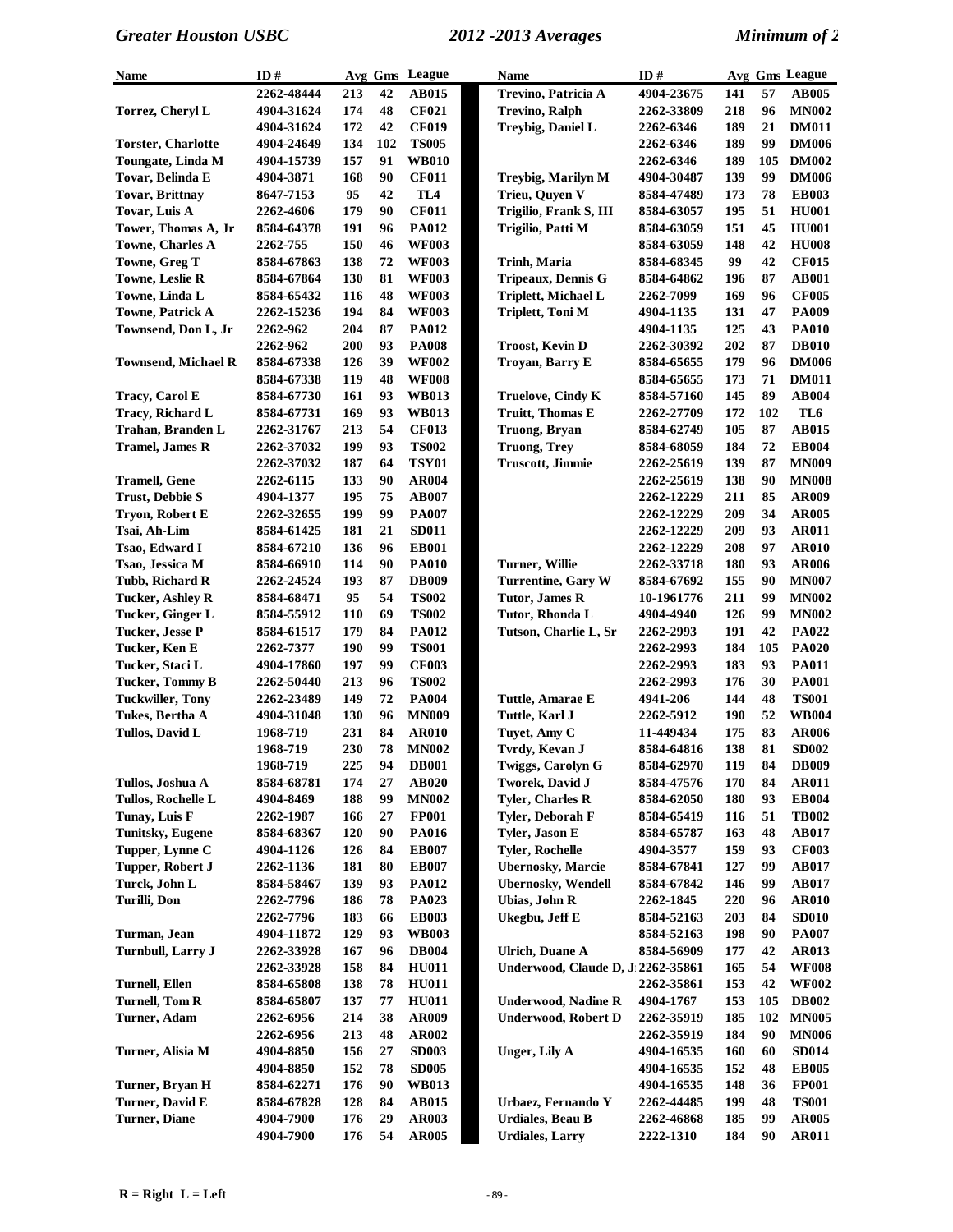| Name                              | ID#        |     |     | Avg Gms League | <b>Name</b>                         | ID#        |     |     | Avg Gms League |
|-----------------------------------|------------|-----|-----|----------------|-------------------------------------|------------|-----|-----|----------------|
|                                   | 4904-7900  | 172 | 87  | <b>AR011</b>   | <b>Urdiales, Rudy</b>               | 2262-20019 | 181 | 96  | <b>AR005</b>   |
|                                   | 4904-7900  | 171 | 87  | <b>AR006</b>   | <b>Urdiales, Teresa M</b>           | 4904-13140 | 176 | 99  | <b>AR005</b>   |
|                                   | 4904-7900  | 167 | 80  | <b>AR008</b>   | Urdiales, Ursula C                  | 8584-56019 | 131 | 77  | <b>AR011</b>   |
| Turner, Gerry L                   | 2262-30313 | 165 | 54  | <b>PA008</b>   | <b>Urech, Carolyn</b>               | 4904-287   | 143 | 62  | <b>DM015</b>   |
| Turner, Grant S                   | 2226-8934  | 188 | 75  | <b>PA008</b>   |                                     | 4904-287   | 140 | 72  | <b>DM005</b>   |
| Turner, Jan H                     | 4904-15463 | 158 | 90  | <b>AR008</b>   | Uresti, Robin R                     | 8584-63596 | 163 | 90  | <b>AR006</b>   |
| Turner, Kevin R                   | 2262-9804  | 214 | 36  | <b>DM006</b>   |                                     | 8584-63596 | 162 | 96  | <b>AR011</b>   |
|                                   | 2262-9804  | 211 | 102 | <b>DB002</b>   | Urquidez, Melody A                  | 4904-14598 | 184 | 90  | TL4            |
|                                   | 2262-9804  | 208 | 102 | <b>HU002</b>   | <b>Usherwood, Gayle D</b>           | 8584-68481 | 129 | 93  | <b>TS006</b>   |
| <b>Turner, Lawrence J</b>         | 8584-55386 | 192 | 24  | <b>CF011</b>   | <b>Usherwood, Ronald B</b>          | 8584-68480 | 143 | 93  | <b>TS006</b>   |
| Turner, Lynette K                 | 4904-25882 | 179 | 103 | TL4            | <b>Uthe, Dave</b>                   | 8584-67438 | 109 | 51  | <b>DM014</b>   |
| Turner, Mitchell K                | 8584-65904 | 120 | 82  | <b>AR005</b>   | <b>Utley, Connie J</b>              | 8584-67409 | 163 | 102 | <b>WB005</b>   |
| Turner, R Wayne                   | 2262-11469 | 217 | 81  | <b>CF016</b>   | Utley, Dan K                        | 2262-46001 | 184 | 93  | <b>WB005</b>   |
|                                   | 2262-11469 | 212 | 72  | <b>CF011</b>   | <b>Utley, Dexter D</b>              | 8584-48804 | 198 | 68  | <b>AR011</b>   |
|                                   | 2262-11469 | 209 | 75  | <b>CF013</b>   |                                     | 8584-48804 | 194 | 84  | <b>AR006</b>   |
| <b>Turner, Richard W</b>          | 2262-29788 | 203 | 102 | <b>CF008</b>   |                                     | 8584-48804 | 179 | 36  | <b>PA020</b>   |
| Turner, Rose V                    | 8584-64681 | 133 | 42  | <b>AB011</b>   | Utley, Ryan A                       | 2262-27506 | 201 | 96  | <b>WB005</b>   |
|                                   | 8584-64681 | 131 | 39  | <b>AB009</b>   | Uzick, Jack L                       | 2262-880   | 179 | 87  | <b>PA016</b>   |
| Turner, Ruth                      | 4904-3227  | 161 | 102 | <b>DB002</b>   | Uzick, Max                          | 8584-62917 | 126 | 87  | <b>PA016</b>   |
|                                   | 4904-3227  | 158 | 93  | TL4            | Uzick, Rae N                        | 4904-29738 | 142 | 93  | <b>PA002</b>   |
| Turner, Shawn D                   | 8584-48528 | 187 | 96  | PA012          |                                     | 4904-29738 | 141 | 90  | PA016          |
| Turner, Sue                       | 4904-24615 | 122 | 102 | <b>WB002</b>   | Valadez, Felix                      | 2262-41098 | 203 | 95  | <b>AR011</b>   |
| Turner, Vernon T, Jr              | 2262-38164 | 218 | 36  | <b>AR011</b>   | Valdez, Alissa M                    | 8584-68379 | 160 | 90  | <b>DB009</b>   |
|                                   | 2262-38164 | 201 | 95  | <b>AR006</b>   | Valdez, Leon                        | 8584-68378 | 126 | 93  | <b>DB009</b>   |
| Turner, Vernon T, Sr              | 2262-12229 | 220 | 83  | <b>AR003</b>   | Valencia, Jason E                   | 8584-53637 | 172 | 72  | <b>MN003</b>   |
| Valencia, Melinda A               | 4904-8145  | 152 | 63  | <b>MN003</b>   | Vela, Samuel R, Sr                  | 2262-21712 | 196 | 78  | <b>DM010</b>   |
| Valenti, Carol P                  | 8584-66129 | 122 | 60  | <b>TS003</b>   | Velasquez, Augustine, Sr 2262-11589 |            | 171 | 30  | <b>HU011</b>   |
| Valenti, George D                 | 8584-60394 | 197 | 60  | <b>TS003</b>   | Velasquez, Francisco J              | 8584-64628 | 183 | 82  | <b>AR003</b>   |
|                                   | 8584-60394 | 186 | 33  | <b>TSY01</b>   | Velasquez, Rosalee                  | 4904-4200  | 145 | 90  | <b>HU002</b>   |
| Valentine, Amy E                  | 8584-52884 | 114 | 78  | <b>WF003</b>   | Velez, Donna R                      | 4904-2910  | 172 | 84  | <b>DB009</b>   |
| Valentine, Michael J              | 2262-4891  | 200 | 57  | TL6            | <b>Velez, Freddy</b>                | 2262-2444  | 174 | 82  | <b>DB009</b>   |
| <b>Valentine, Scott</b>           | 8584-50472 | 196 | 42  | <b>WF003</b>   | Venable, Anna M                     | 4904-31762 | 142 | 93  | <b>WB010</b>   |
| Valice, Marlise P                 | 4885-775   | 130 | 93  | <b>HU002</b>   |                                     | 4904-31762 | 141 | 99  | <b>WB008</b>   |
| Valice, Michael A                 | 2278-1753  | 137 | 48  | <b>HU002</b>   | Vensel, Laura K                     | 8911-11408 | 175 | 60  | <b>MN006</b>   |
| Valvo, Mike                       | 8584-66040 | 184 | 108 | <b>AB002</b>   | Ventimiglia, James L                | 2262-46269 | 215 | 96  | <b>CF016</b>   |
| Van Dyne, Dustin K                | 8584-59573 | 144 | 71  | <b>MN010</b>   |                                     | 2262-46269 | 211 | 99  | <b>CF002</b>   |
| Van Dyne, Meredith L              | 8584-59574 | 118 | 75  | <b>MN010</b>   | Ventimiglia, Margaret A 8584-67707  |            | 92  | 87  | <b>CF002</b>   |
| Van Gansbeke, Ralph (B 2262-28997 |            | 206 | 75  | <b>DM002</b>   | Vera, Jason W                       | 8584-65271 | 198 | 98  | <b>TS001</b>   |
|                                   | 2262-28997 | 200 | 93  | <b>DM011</b>   |                                     | 8584-65271 | 190 | 93  | <b>CF003</b>   |
|                                   | 2262-28997 | 195 | 99  | <b>DM006</b>   | Vergas, Nuno M                      | 8584-61013 | 161 | 90  | <b>CF016</b>   |
|                                   | 2262-28997 | 194 | 81  | <b>DM001</b>   | VerPloeg, Randy J                   | 8584-50307 | 186 | 75  | <b>WB005</b>   |
| Van Hesteren, Jack L              | 2262-28641 | 189 | 102 | <b>DM002</b>   | Vessakosol, Vic                     | 2262-33311 | 152 | 96  | <b>MN009</b>   |
| Van Ostenbridge, Ron A 8584-52452 |            | 221 | 99  | <b>AR009</b>   | <b>Vessel, LaShun D</b>             | 8584-57663 | 176 | 103 | TL1            |
| Van Putten, Nathan C              | 6767-2092  | 221 | 45  | <b>PA008</b>   |                                     | 8584-57663 | 172 | 93  | <b>EB009</b>   |
|                                   | 6767-2092  | 216 | 93  | <b>PA012</b>   | <b>Vessel, Tyrone</b>               | 8584-57662 | 186 | 96  | <b>EB009</b>   |
| Van Wormer, Charlie W 8584-51122  |            | 205 | 24  | <b>SD011</b>   | Vetter, Stephanie A                 | 9046-7692  | 175 | 64  | TL4            |
| <b>VanArsdale, Misty D</b>        | 4904-7935  | 143 | 86  | <b>MN001</b>   | Via, Bret C                         | 2262-41471 | 198 | 96  | AB002          |
| VanBreemen, Christoph 8584-57293  |            | 162 | 90  | <b>EB007</b>   | Via, Debra K                        | 4904-29073 | 130 | 96  | <b>AB002</b>   |
|                                   | 8584-57293 | 161 | 57  | <b>EB001</b>   | Viajar, Raida H                     | 4904-209   | 119 | 90  | <b>EB007</b>   |
| Vance, Keri C                     | 3195-2510  | 169 | 84  | <b>TB001</b>   | Vialpando, Kathy S                  | 8647-4944  | 145 | 108 | <b>AB006</b>   |
| Vanderoef, Katherine              | 4904-33410 | 139 | 69  | <b>WB006</b>   | Vialpando, Marcos                   | 2287-1141  | 211 | 81  | <b>AB006</b>   |
| Vanderpool, Brenda K              | 4904-34696 | 197 | 99  | <b>WB008</b>   | Viator, Bryan J                     | 9035-1688  | 221 | 90  | <b>DB001</b>   |
| Vanek, Merl J                     | 2262-41565 | 190 | 87  | <b>CF011</b>   |                                     | 9035-1688  | 219 | 87  | <b>AR010</b>   |
| Vangorder, Jim D                  | 2262-42347 | 187 | 80  | <b>CF002</b>   | Viator, Gerald, Jr                  | 10-347208  | 218 | 87  | <b>TS002</b>   |
| Vannatta, Barbara L               | 4904-2403  | 138 | 99  | <b>WB002</b>   | Viator, Jody L                      | 8584-49830 | 151 | 90  | <b>TS002</b>   |
| Vanwright, Dale L                 | 2262-31717 | 186 | 90  | <b>HU005</b>   | Vick, Allen J                       | 2262-6882  | 189 | 108 | <b>AB006</b>   |
| Vanwright, Vivian L               | 8584-68258 | 99  | 84  | <b>HU005</b>   | <b>Vickers, Marte</b>               | 4904-742   | 151 | 93  | <b>SD002</b>   |
| Vaquera, Alex                     | 8584-57522 | 170 | 36  | <b>DM010</b>   | Victor, Montaya C                   | 4904-29492 | 153 | 79  | <b>DB010</b>   |
| Vargas, Andrew F                  | 8584-68149 | 139 | 39  | <b>SD007</b>   | Vidler, Billy R                     | 2262-9990  | 216 | 78  | <b>CF011</b>   |
| Vargas, Candido                   | 2262-1336  | 158 | 108 | <b>AB006</b>   | Viereck, John L                     | 8584-68668 | 144 | 63  | <b>TB001</b>   |
| Vargas, Jessica                   | 4904-22285 | 176 | 99  | <b>AB006</b>   | Vige, Warren J                      | 2262-38453 | 196 | 89  | <b>TS002</b>   |
| Vargas, Juan C                    | 2262-6791  | 201 | 102 | <b>AB006</b>   |                                     | 2262-38453 | 190 | 30  | <b>TS006</b>   |
| Vargas, Reya M                    | 4904-15195 | 159 | 96  | <b>AB006</b>   |                                     | 2262-38453 | 187 | 96  | <b>TS001</b>   |
|                                   |            |     |     |                |                                     |            |     |     |                |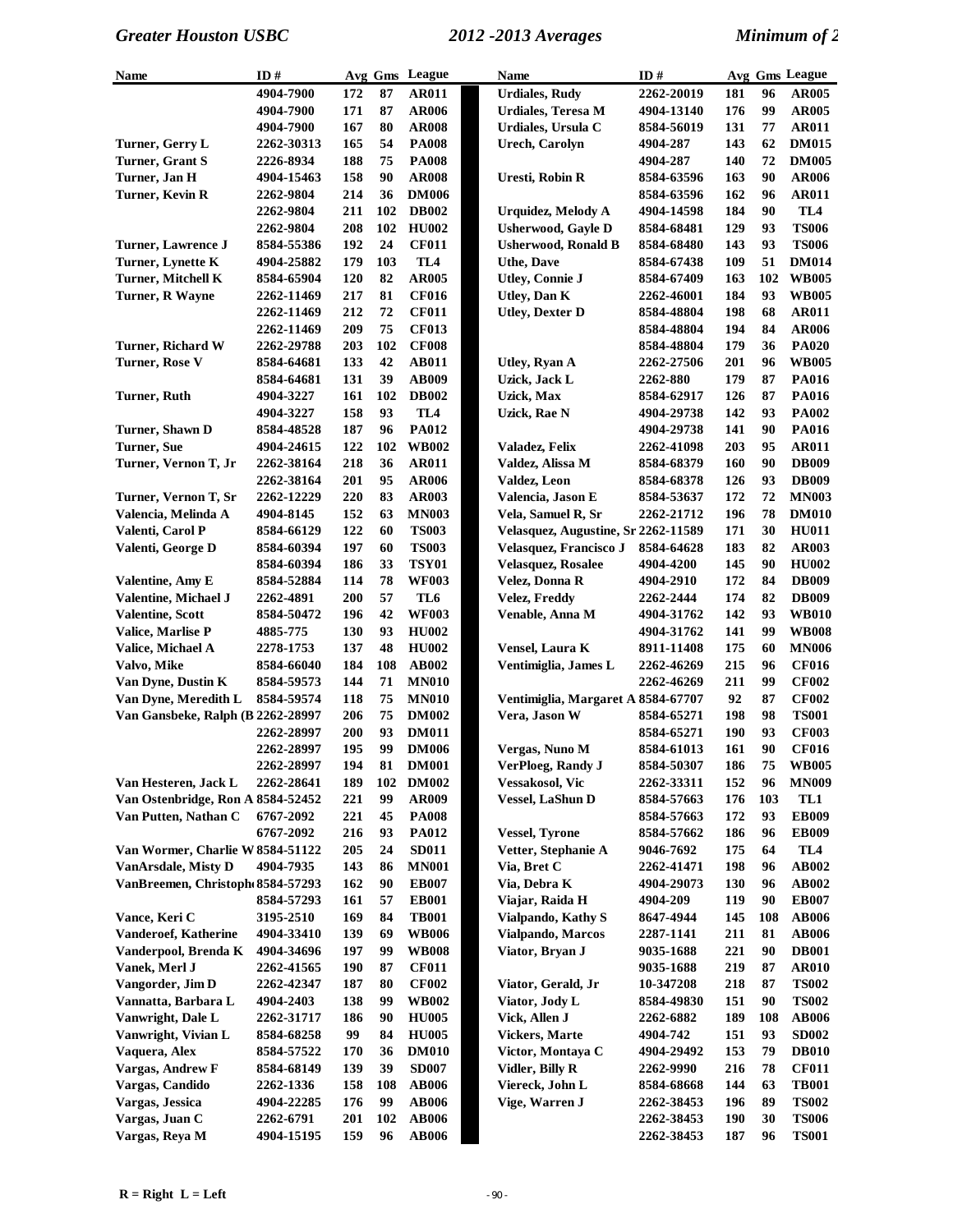| Name                               | ID#        |            |     | Avg Gms League  | <b>Name</b>                         | ID#        |     |           | Avg Gms League |
|------------------------------------|------------|------------|-----|-----------------|-------------------------------------|------------|-----|-----------|----------------|
| Vasquez, Gerardo A                 | 2262-40057 | 169        | 102 | <b>HU002</b>    |                                     | 2262-38453 | 173 | 26        | <b>TS003</b>   |
| Vaughan, Charles D                 | 2262-25158 | 224        | 102 | <b>AR010</b>    | <b>Vilano</b> , Tony                | 2262-9566  | 196 | 105       | <b>SD010</b>   |
| Vaughn, Debbie C                   | 4904-24274 | 151        | 93  | <b>MN007</b>    | Villanueva, Chris                   | 4904-4844  | 194 | 63        | <b>DM006</b>   |
|                                    | 4904-24274 | 150        | 93  | <b>MN005</b>    |                                     | 4904-4844  | 189 | 45        | <b>CF001</b>   |
| Vaughn, Jeremy E                   | 8584-67691 | 183        | 84  | <b>MN007</b>    |                                     | 4904-4844  | 189 | 96        | <b>CF011</b>   |
| Vaughn, Louis E                    | 2262-14387 | 182        | 99  | <b>MN005</b>    | Villareal, Mark E                   | 8584-59386 | 122 | 75        | <b>WB008</b>   |
|                                    | 2262-14387 | 176        | 96  | <b>MN007</b>    | Villarreal, David A                 | 2262-42133 | 142 | 99        | <b>TB002</b>   |
| Vaughn, Matt E                     | 2262-34258 | 204        | 90  | <b>MN007</b>    | <b>Villarreal, Irene</b>            | 8584-63030 | 119 | 96        | <b>TB002</b>   |
| Vaughn, Nicholas E                 | 2262-33191 | 206        | 82  | <b>MN007</b>    | Villarreal, Joe A                   | 2262-46796 | 167 | 102       | <b>DM002</b>   |
|                                    | 2262-33191 | 204        | 93  | <b>MN005</b>    |                                     | 2262-46796 | 160 | 93        | <b>DM003</b>   |
|                                    | 2262-33191 | 202        | 45  | <b>MN002</b>    | Villarreal, John                    | 8584-59946 | 178 | 84        | <b>AR003</b>   |
| Vaughn, Stephen D                  | 2262-49312 | 190        | 78  | <b>DM008</b>    | Villarreal, Joshua M                | 8584-49449 | 220 | 93        | <b>AR003</b>   |
| Vaughn, Teresa L                   | 4904-31951 | 143        | 99  | <b>MN001</b>    |                                     | 8584-49449 | 214 | 108       | AB002          |
|                                    | 4904-31951 | 138        | 54  | <b>MN008</b>    | Villarreal-Ramirez, Mari 8584-55849 |            | 120 | 69        | AR003          |
| Vaughn, Theodore(Chip) 11-634376   |            | 166        | 75  | <b>SD010</b>    | <b>Vincent, Charlene P</b>          | 3630-15232 | 159 | 78        | <b>SD005</b>   |
| Vaughns, Bertha F                  | 11-396026  | 167        | 90  | <b>DM007</b>    | <b>Vincent, Debbie</b>              | 8584-66073 | 149 | 42        | <b>WF002</b>   |
| Vavricka, Michael K                | 8584-48164 | 207        | 57  | TL <sub>2</sub> |                                     | 8584-66073 | 138 | 42        | <b>WF008</b>   |
|                                    | 8584-48164 | 204        | 108 | <b>AR004</b>    | Vincent, Gloria                     | 4904-19889 | 126 | 84        | <b>HU004</b>   |
| Vavricka, Steve J                  | 8584-63970 | 201        | 90  | <b>AR004</b>    | Vincent, Lorenza R, Sr              | 2262-4991  | 163 | 84        | <b>HU006</b>   |
| Veach, Emily A                     | 6745-536   | 195        | 27  | AB002           |                                     | 2262-4991  | 159 | 96        | <b>HU004</b>   |
| Veach, Sue                         | 4864-899   | 159        | 99  | <b>AB002</b>    | Vincent, Richmond (Billy 1211-6338) |            | 196 | 87        | <b>SD005</b>   |
| Veach, William R                   | 2262-1184  | 191        | 102 | <b>AB002</b>    | <b>Vincik, Derwin R</b>             | 2262-469   | 202 | 79        | <b>CF016</b>   |
| <b>Veasey, Gilbert D</b>           | 2262-44749 | 197        | 63  | <b>AR011</b>    | Vincik, Donna M                     | 4904-827   | 167 | 60        | <b>CF008</b>   |
| Veatch, Nicole M                   | 8584-64700 | 160        | 105 | AB002           | <b>Vinklarek, Elaine R</b>          | 4904-34583 | 142 | 87        | <b>DM007</b>   |
|                                    |            | 202        | 93  | <b>AR003</b>    | Vinluan, Angelita H                 |            | 159 | 29        | <b>FP001</b>   |
| Vega, Arnold                       | 2262-12278 | 135        |     |                 |                                     | 4904-6729  |     |           |                |
| Vega, Louis                        | 8584-55046 |            | 96  | <b>DM012</b>    |                                     | 4904-6729  | 151 | 36<br>102 | <b>EB005</b>   |
| <b>Vinson, Ginny Sue</b>           | 4904-15587 | 146        | 90  | <b>CF014</b>    | Wagner, John C                      | 2262-33056 | 175 |           | <b>AB017</b>   |
|                                    | 4904-15587 | 141        | 93  | <b>CF005</b>    | Wagner, Joseph C                    | 2262-18877 | 210 | 69        | <b>AR005</b>   |
|                                    | 4904-15587 | 139        | 96  | <b>CF011</b>    |                                     | 2262-18877 | 208 | 96        | <b>AR011</b>   |
| Vinson, Karl R                     | 2262-2702  | 208        | 105 | AB002           |                                     | 2262-18877 | 199 | 21        | <b>AR003</b>   |
| <b>Vinson, Randall W</b>           | 2262-34297 | 175        | 81  | <b>CF011</b>    | Wagoner, Barbara A                  | 4904-1029  | 135 | 93        | <b>SD001</b>   |
|                                    | 2262-34297 | 173        | 84  | <b>CF005</b>    | Wagstaff, Glen J                    | 2262-14830 | 189 | 90        | <b>EB003</b>   |
| Virchis, Jose L                    | 2262-3486  | 178        | 80  | <b>AR003</b>    | <b>Waguespack, Guy M</b>            | 8857-5200  | 163 | 57        | <b>PA004</b>   |
| Viser/Marshall, Freddie 8626-3927  |            | 144        | 84  | <b>PA011</b>    | Wahl, Bruce D                       | 8584-52994 | 175 | 66        | <b>AB015</b>   |
| Vitatoe, Floyd                     | 2262-19999 | 184        | 35  | <b>EB016</b>    | Wahl, Maria (Lupita)                | 8584-52990 | 127 | 64        | AB015          |
| Vittitow, Tonia E                  | 4227-1763  | 185        | 80  | <b>AB017</b>    | <b>Waines, Kenneth C</b>            | 2262-1019  | 194 | 98        | <b>AR006</b>   |
| Vodanovich, Esther A               | 4904-35204 | 160        | 96  | <b>PA010</b>    | Wainscott, Barbara A                | 8584-65747 | 122 | 78        | <b>DB004</b>   |
|                                    | 4904-35204 | 158        | 36  | <b>PA004</b>    | Waithe, Claudette W                 | 4904-484   | 159 | 94        | <b>SD005</b>   |
| Vogt, Tim J                        | 8584-65504 | 148        | 33  | <b>CF015</b>    | Walcik, Bob                         | 8584-67843 | 175 | 66        | <b>AB017</b>   |
| Volante, Florencio, Jr             | 8584-59429 | 164        | 44  | <b>EB005</b>    | Walden, Valerie J                   | 8584-66237 | 100 | 39        | <b>WF002</b>   |
|                                    | 8584-59429 | 163        | 36  | <b>FP001</b>    |                                     | 8584-66237 | 96  | 48        | <b>WF008</b>   |
|                                    | 8584-59429 | <b>160</b> | 93  | <b>EB003</b>    | <b>Waldren, Doreen</b>              | 8584-67488 | 96  | 42        | <b>AB008</b>   |
| <b>Volkening, Larry L</b>          | 2262-5864  | 182        | 90  | <b>CF016</b>    | Waldrep, Wayne                      | 9046-8552  | 173 | 90        | <b>WB004</b>   |
| <b>Vollert, Lavonne</b>            | 4904-3859  | 135        | 60  | <b>DM005</b>    | Walker, Adrian A                    | 2262-28913 | 207 | 90        | <b>CF016</b>   |
|                                    | 4904-3859  | 128        | 73  | <b>DM004</b>    |                                     | 2262-28913 | 201 | 45        | <b>CF011</b>   |
| Vollmer, Bryan A, Jr               | 8584-50702 | 153        | 27  | <b>TB001</b>    |                                     | 2262-28913 | 196 | 89        | TL6            |
| Von Fricken, Patricia E 8584-48165 |            | 160        | 90  | <b>AR004</b>    | Walker, Ann L                       | 4904-22358 | 136 | 36        | <b>WB006</b>   |
| Von Fricken, Robert R              | 2262-2069  | 155        | 93  | <b>AR001</b>    | Walker, Authur J                    | 2262-919   | 185 | 96        | <b>WB006</b>   |
|                                    | 2262-2069  | 155        | 96  | <b>AR004</b>    |                                     | 2262-919   | 183 | 90        | <b>CF016</b>   |
| Von Sternberg, Laura J 9046-7697   |            | 135        | 87  | <b>WB005</b>    | Valker, Carol(Jeannie), 4904-892    |            | 173 | 96        | AR002          |
| Von Woglom, Lou                    | 8584-65613 | 137        | 93  | <b>TB003</b>    |                                     | 4904-892   | 170 | 84        | <b>EB016</b>   |
| Vonsternberg, Rusty G              | 9046-7699  | 198        | 87  | <b>WB005</b>    |                                     | 4904-892   | 170 | 96        | <b>SD010</b>   |
| Voorhies, Vickie J                 | 4904-15651 | 124        | 92  | <b>CF003</b>    | <b>Walker</b> , Doug                | 2262-3917  | 174 | 97        | <b>MN009</b>   |
| Voorhies, Wesley V                 | 8584-57563 | 163        | 90  | <b>CF003</b>    |                                     | 2262-3917  | 169 | 96        | <b>MN008</b>   |
| Voss, Margie J                     | 4904-1081  | 172        | 87  | <b>MN005</b>    | Walker, Glendale                    | 2262-29549 | 210 | 99        | <b>AR002</b>   |
|                                    | 4904-1081  | 171        | 90  | <b>MN001</b>    |                                     | 2262-29549 | 197 | 99        | <b>SD010</b>   |
|                                    | 4904-1081  | 170        | 102 | <b>MN008</b>    |                                     | 2262-29549 | 196 | 87        | <b>EB016</b>   |
| Voss-Edwards, Lauretta 4904-30253  |            | 135        | 90  | <b>PA009</b>    | <b>Walker, Justin R</b>             | 8584-68105 | 158 | 90        | <b>TS004</b>   |
| <b>Voyles, Brittany L</b>          | 8584-67339 | 122        | 48  | <b>WF002</b>    | Walker, Karen M                     | 8584-65303 | 136 | 63        | <b>PA009</b>   |
|                                    | 8584-67339 | 97         | 48  | <b>WF008</b>    | Walker, Kayla A                     | 4904-15383 | 164 | 90        | <b>EB016</b>   |
| Vreeland, Ella L                   | 8584-53999 | 138        | 90  | <b>WB006</b>    | <b>Walker, Larry R</b>              | 8584-67120 | 104 | 63        | <b>EB007</b>   |
| Vu, Hung (Andy) V                  | 2262-49514 | 195        | 96  | <b>AR005</b>    | Walker, Lashandra L                 | 8584-48320 | 166 | 105       | <b>DB002</b>   |
| Vu, Tibob N                        | 8584-61254 | 184        | 68  | <b>EB004</b>    | Walker, Lawrence A, Jr 2262-15441   |            | 198 | 30        | <b>HU006</b>   |
|                                    |            |            |     |                 |                                     |            |     |           |                |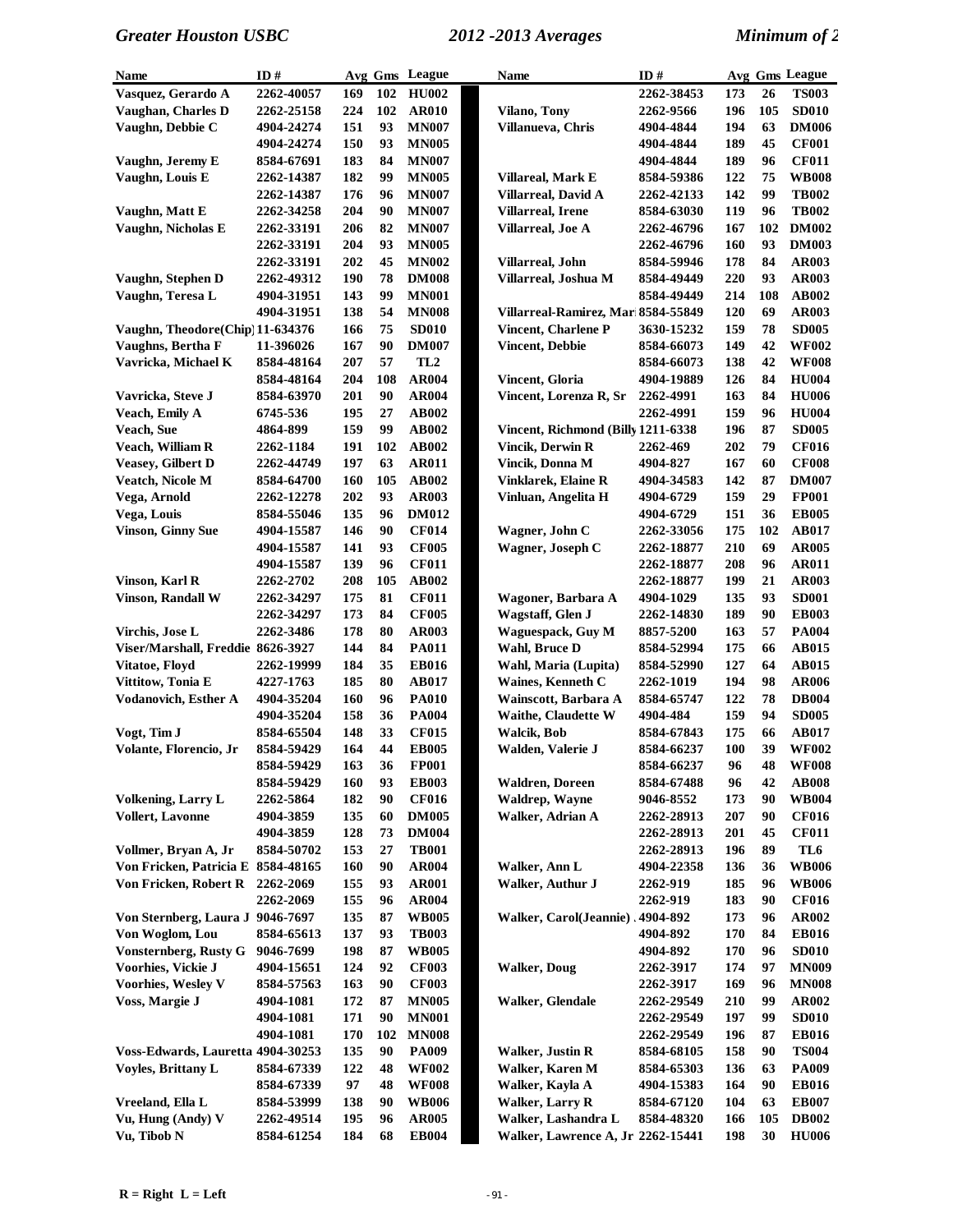| <b>Name</b>                     | ID#        |            |          | Avg Gms League    | <b>Name</b>                        | ID#        |     |     | Avg Gms League                  |
|---------------------------------|------------|------------|----------|-------------------|------------------------------------|------------|-----|-----|---------------------------------|
| Vurpillat, Raymond J            | 2262-14024 | 135        | 93       | <b>MN003</b>      |                                    | 2262-15441 | 198 | 90  | <b>DB002</b>                    |
| Wachel, Samuel B, Jr            | 2262-22160 | 152        | 21       | <b>DM008</b>      | Walker, Losie B                    | 4904-11963 | 133 | 71  | <b>PA006</b>                    |
| Wachsmann, David L              | 2262-4302  | 161        | 102      | <b>CF003</b>      | <b>Walker, Marilyn G</b>           | 4904-2559  | 124 | 54  | AR004                           |
|                                 | 2262-4302  | 160        | 84       | <b>CF008</b>      | <b>Walker, Maxine</b>              | 4904-13999 | 134 | 93  | <b>TS004</b>                    |
| Wachsmann, Michael D 2262-49137 |            | 188        | 21       | <b>CF008</b>      |                                    | 4904-13999 | 130 | 86  | <b>TS003</b>                    |
| Wachtman, Hazel A               | 4904-6192  | 145        | 96       | <b>WB002</b>      | Walker, Mia M                      | 8584-68269 | 95  | 39  | <b>EB002</b>                    |
| Wachtman, Ronald G              | 8584-51268 | 165        | 96       | <b>WB006</b>      | Walker, Michael A                  | 2262-2226  | 160 | 87  | <b>AR004</b>                    |
| Waddell, Brenda J               | 4904-12901 | 122        | 24       | <b>PA018</b>      | <b>Walker, Rachel</b>              | 8584-67909 | 134 | 86  | <b>TS001</b>                    |
| Waddell, Daniel C               | 8584-60894 | 206        | 88       | <b>AR005</b>      | Walker, Richard E                  | 8584-65776 | 172 | 58  | TL6                             |
|                                 | 8584-60894 | 204        | 75       | <b>AR011</b>      | Walker, Robert(Bobby) 18584-51390  |            | 189 | 57  | <b>AB005</b>                    |
| Waddell, Lewis B                | 2262-19478 | 162        | 78       | <b>PA018</b>      |                                    | 8584-51390 | 186 | 39  | AB012                           |
| <b>Wadding</b> , Donald         | 2262-3818  | 222        | 81       | <b>AB001</b>      | Walker, Roland                     | 2262-2573  | 187 | 87  | <b>MN013</b>                    |
| <b>Wadding, Richard V</b>       | 2262-1930  | 167        | 102      | <b>AB001</b>      |                                    | 2262-2573  | 169 | 90  | <b>HU006</b>                    |
| <b>Wadding, Rose M</b>          | 4904-2112  | 138        | 21       | <b>AB001</b>      | <b>Walker, Ronald E</b>            | 2262-614   | 166 | 90  | <b>TS002</b>                    |
| Wade, Barbara J                 | 4904-1943  | 159        | 93       | <b>MN001</b>      | <b>Walker, Roy E</b>               | 2262-3407  | 206 | 93  | <b>DB010</b>                    |
| Wade, Chad E                    | 8584-66316 | 121        | 30       | <b>PA004</b>      |                                    | 2262-3407  | 201 | 75  | <b>EB016</b>                    |
| Wade, Mai S                     | 4904-21237 | 119        | 63       | <b>CF014</b>      |                                    | 2262-3407  | 197 | 108 | <b>DB001</b>                    |
| Wade, Nathan J                  | 2262-372   | 212        | 78       | <b>DB002</b>      |                                    | 2262-3407  | 193 | 93  | <b>PA007</b>                    |
|                                 | 2262-372   | 209        | 66       | <b>DM006</b>      | <b>Walker, Vincent A</b>           | 2262-3753  | 191 | 70  | TL6                             |
|                                 | 2262-372   | 202        | 33       | <b>EB016</b>      | Walker, Wanda B                    | 4904-1325  | 158 | 102 | <b>MN009</b>                    |
| Wages, William M                | 2240-178   | 182        | 36       | TL6               |                                    | 4904-1325  | 155 | 102 | <b>MN008</b>                    |
| <b>Waggett, Steven R</b>        | 8584-54378 | 207        | 93       | AB015             | Walker, William R                  | 2262-7046  | 146 | 87  | <b>WB006</b>                    |
| <b>Waggett, Timothy W</b>       | 8584-67321 | 204        | 51       | <b>AB006</b>      | Walla, Bryan C                     | 8584-66760 | 153 | 48  | <b>CF003</b>                    |
| Waggett, Warren H               | 8584-49143 | 235        | 90       | <b>AB015</b>      | Wallace, Cassandra                 | 4904-6553  | 157 | 93  | <b>EB010</b>                    |
|                                 | 8584-49143 | 235        | 99       | <b>AB006</b>      | Wallace, Charles(Matt) 12262-48986 |            | 185 | 45  | TL6                             |
|                                 | 8584-49143 | 228        | 69       | AR009             |                                    | 2262-48986 | 179 | 69  | <b>HU006</b>                    |
| Waggoner, Natalie C             | 4904-4269  | 121        | 57       | <b>PA003</b>      | <b>Wallace, Dorothy L</b>          | 4904-1559  | 159 | 96  | PA023                           |
| <b>Wallace, Ebony D</b>         | 8584-62662 | 145        | 30       | COY <sub>02</sub> |                                    | 4904-439   | 178 | 79  | <b>AR006</b>                    |
| Wallace, Grayson E              | 8584-66830 | 165        | 90       | <b>DM007</b>      | Ware, Jimmie F                     | 4904-7280  | 123 | 99  | <b>DB004</b>                    |
| Wallace, Kary L                 | 8108-66927 | 148        | 72       | <b>AB002</b>      | Ware, Linda J                      | 4904-25811 | 161 | 102 | <b>SD010</b>                    |
| <b>Wallace, Keith E</b>         | 2262-1454  | 203        | 99       | PA023             | Ware, Sherry A                     | 4904-7480  | 145 | 93  | <b>TS002</b>                    |
|                                 | 2262-1454  | 199        | 99       | <b>PA008</b>      | Wareham, Daniel L                  | 8584-66164 | 134 | 90  | <b>WB008</b>                    |
|                                 | 2262-1454  | 198        | 78       | TL <sub>6</sub>   | Wareham, Veronica                  | 8584-66645 | 104 | 36  | <b>WB005</b>                    |
| <b>Wallace, Steven L</b>        | 2300-331   | 176        | 46       | TL <sub>2</sub>   | Warfield, David M                  | 2222-2699  | 177 | 84  | <b>AB004</b>                    |
| Wallace, Susan K                | 4885-2303  | 178        | 78       | <b>WB005</b>      | <b>Warmuth, Beverly E</b>          | 4904-2431  | 153 | 84  | PA013                           |
| Wallace, Tanya T                | 8584-68266 | 120        | 89       | <b>EB002</b>      | <b>Warnasch, Roy B</b>             | 2262-3344  | 211 | 96  | <b>CF011</b>                    |
| <b>Wallin, Starsky T</b>        | 8584-68703 | 138        | 36       | <b>WF002</b>      | Warner, Gabriela L                 | 8584-60700 | 147 | 93  | <b>WB011</b>                    |
| <b>Walls, Robert B</b>          | 2262-30937 | 172        | 96       | <b>AB004</b>      | Warner, Mark R                     | 8584-60702 | 180 | 93  | <b>WB011</b>                    |
| Walrath, David J                | 1294-99    | 184        | 99       | <b>MN009</b>      |                                    | 8584-60702 | 179 | 90  | <b>WB013</b>                    |
|                                 | 1294-99    | 180        | 96       | <b>MN008</b>      | Warnken, Bert                      | 2262-25780 | 154 | 102 | <b>DM002</b>                    |
| Walsh, Bryan R                  | 8584-63695 | 167        | 85       | <b>SD011</b>      | Warnken, Martha L                  | 4904-388   | 127 | 99  | <b>DM002</b>                    |
| Walsh, Evelyn W                 | 4904-6303  | 115        | 54       | <b>TS003</b>      | Warren, Emmitt L, Jr               | 2262-2582  | 146 | 93  | <b>PA010</b>                    |
| Walsh, John K                   | 2262-45509 | 185        | 93       | <b>WB004</b>      | Warren, Fred                       | 8584-59040 | 154 | 93  | <b>WB004</b>                    |
| <b>Walsh, Nancy S</b>           | 4904-24080 | 144        | 81       | <b>WB004</b>      | Warren, Gary J                     | 8584-68286 | 103 | 87  | <b>CF018</b>                    |
| Walter, Lonia L                 | 4904-34483 | 157        | 84       | <b>CF014</b>      | Warren, Jonathan J                 | 8584-62322 | 176 | 84  | <b>WF009</b>                    |
| <b>Walter, Ronnie</b>           | 8584-50217 | 176        | 54       | <b>WF008</b>      | Warren, Lois D                     | 4904-5538  | 164 | 105 | <b>PA020</b>                    |
|                                 | 8584-50217 | 166        | 48       | <b>WF002</b>      |                                    | 4904-5538  | 161 | 66  | TL4                             |
| <b>Walters, Joseph A</b>        | 2262-18915 | 201        | 65       | <b>CF016</b>      | <b>Warren, Nancy E</b>             | 8584-68128 | 93  | 24  | <b>SD007</b>                    |
| <b>Walters, Wade</b>            | 2262-3152  | 195        | 93       | <b>CF003</b>      | Warren, Sonya R                    | 4904-16458 | 191 | 87  | <b>PA007</b>                    |
| Walters, William F, Sr          | 2262-34930 | 209        | 48       | <b>CF025</b>      |                                    | 4904-16458 | 179 | 99  | <b>HU006</b>                    |
|                                 | 2262-34930 | 207        | 51       | <b>CF003</b>      | Washam, J. J.                      | 8584-60978 | 190 | 90  | <b>PA008</b>                    |
|                                 | 2262-34930 | 206        | 42       | <b>CF011</b>      | <b>Washington, Alma</b>            | 4904-30572 | 162 | 99  | <b>AR006</b>                    |
| <b>Walther, Glenn R</b>         | 2262-185   | 155        | 45       | <b>WF002</b>      | <b>Washington, Daniel C</b>        | 2262-2450  | 176 | 96  | <b>SD005</b>                    |
|                                 | 2262-185   | 155        | 48       | <b>WF008</b>      |                                    | 2262-2450  | 172 | 93  | <b>PA012</b>                    |
|                                 | 2262-185   | 155        | 90       | <b>WF007</b>      | Washington, Frank, Jr              | 2262-40378 | 200 | 93  | <b>AR006</b>                    |
| <b>Walton, Brad R</b>           | 8584-66751 | 181        | 48       | <b>CF023</b>      | <b>Washington</b> , Joshua         | 2262-2449  | 158 | 96  | <b>PA012</b>                    |
|                                 | 8584-66751 | 163        | 45       | <b>CF009</b>      | <b>Washington, Larry C</b>         | 8584-59726 | 180 | 72  | <b>PA018</b>                    |
| <b>Walton, Daryl A</b>          | 2222-1855  | 204        | 96       | <b>PA007</b>      | <b>Washington, Mary L</b>          | 4904-27834 | 163 | 93  | <b>PA012</b>                    |
|                                 | 2222-1855  | <b>200</b> | 73       | TL6               |                                    | 4904-27834 | 160 | 96  | <b>SD005</b>                    |
| Walton, Ryan K                  | 8584-68856 | 150        | 33       | AB012             | <b>Washington, Remund J</b>        | 2262-8697  | 179 | 95  | <b>SD005</b>                    |
| <b>Wamble, Lawrence A</b>       | 2262-8883  | 170        | 78       | <b>AR004</b>      | <b>Washington, Sheryl A</b>        | 8584-57159 | 168 | 75  | <b>DM009</b>                    |
| <b>Wampler, Dustin E</b>        | 1294-4569  | 178<br>176 | 93<br>99 | <b>WB011</b>      | <b>Wasicek, Dennis R</b>           | 2262-1619  | 196 | 105 | <b>DB002</b><br>TL <sub>2</sub> |
|                                 | 1294-4569  |            |          | <b>WB007</b>      | Wasik, Sue A                       | 4904-12087 | 167 | 41  |                                 |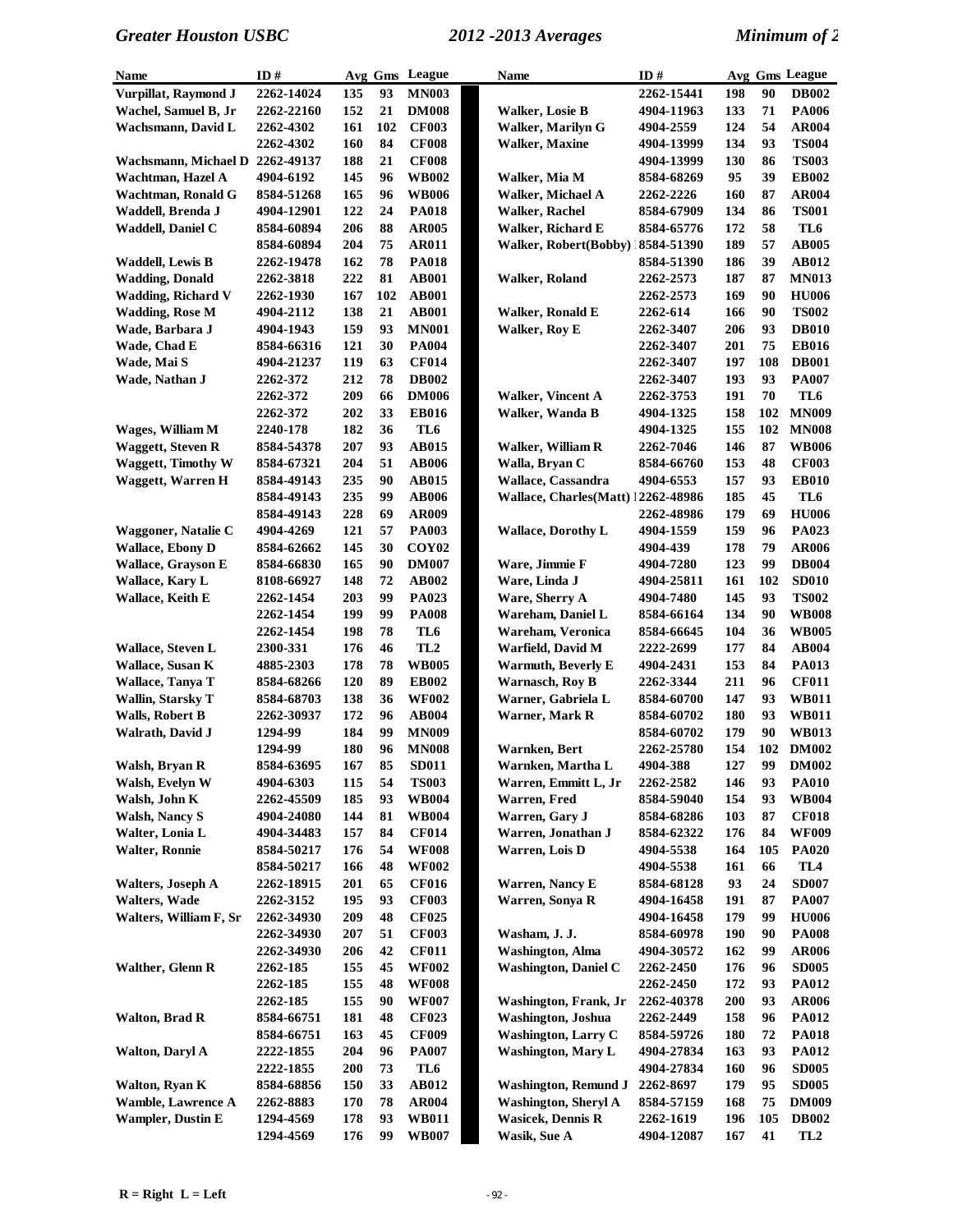| 8584-55650<br><b>EB001</b><br><b>Waskom, Catherine F</b><br>4904-33918<br>143<br>99<br><b>WB006</b><br>Wang, Jessie N<br>171<br>96<br>87<br>153<br>99<br><b>HU005</b><br>187<br><b>SD011</b><br><b>Waskow, Mary E</b><br>Wang, Mokiang<br>8584-49602<br>8584-56287<br>152<br>Wang, Yvonne F<br>155<br>75<br><b>EB001</b><br>92<br>HUY03<br>8584-55654<br>8584-56287<br><b>Wanless, Larry L</b><br>198<br>42<br><b>MN005</b><br><b>Waskow, Steve A</b><br>138<br>96<br><b>HU005</b><br><b>2262-5801</b><br>8584-59943<br>99<br>Wanner, Mark W<br>212<br>96<br><b>MN006</b><br>148<br><b>AB006</b><br>2262-29474<br>Wasson, Johnnie E<br>8584-61161<br>99<br>192<br><b>WB005</b><br><b>Waters</b> , Brenda<br>133<br>86<br><b>WB010</b><br>Wappes, Wayne A<br>8584-53961<br>8584-48623<br>153<br>96<br>Waters, Jim H<br>215<br>87<br>PA023<br>Wappes, Wendy L<br>8584-57035<br><b>WB005</b><br>8584-62804<br>Ward, Alice M<br>147<br>51<br><b>DM004</b><br>Waters, Joseph (Joe) E<br>207<br>84<br><b>PA018</b><br>4904-319<br>2262-17665<br>144<br>48<br><b>DM005</b><br>201<br>84<br><b>PA007</b><br>4904-319<br>2262-17665<br>139<br>30<br>188<br>68<br><b>DM011</b><br>TL6<br>4904-319<br>2262-17665<br>197<br>99<br>81<br><b>AR002</b><br>183<br><b>DB010</b><br>Ward, Andre C, Sr<br>2262-49913<br>Waters, Karl<br>8584-68275<br>98<br>189<br>Waters, Patricia A<br>147<br>105<br>TL4<br>2262-49913<br><b>PA020</b><br>9046-7003<br><b>AB006</b><br>Ward, Michael K<br>217<br>96<br><b>MN006</b><br><b>Watkins, Andy</b><br>188<br>96<br>2262-45741<br>8584-65115<br>211<br>102<br><b>MN005</b><br>185<br>105<br><b>AB002</b><br>2262-45741<br>8584-65115<br>165<br>182<br>93<br><b>DB006</b><br>90<br><b>AB015</b><br>Ward, Richard M<br>2278-3924<br>8584-65115<br>80<br>157<br>48<br>180<br><b>AR003</b><br><b>Watkins, Christine D</b><br><b>AB002</b><br>Ward, Thomas L<br>2262-14752<br>8584-65116<br>Ward, Zachary T<br>163<br>36<br>152<br>24<br><b>AB015</b><br>2262-47017<br><b>AR003</b><br>8584-65116<br>211<br>78<br><b>AR010</b><br>Watkins, Jimmy L<br>202<br>60<br><b>AB005</b><br>Wardell, Jeff G<br>2262-18707<br>8584-63625<br>208<br>45<br><b>AB003</b><br>186<br>45<br><b>AB012</b><br><b>2262-18707</b><br>8584-63625<br>108<br>204<br><b>AB006</b><br>185<br>87<br><b>DM010</b><br><b>2262-18707</b><br>Watkins, Kelvin M<br>8584-53346<br>78<br>80<br>2222-536<br>211<br><b>AB006</b><br><b>Watkins, Mary Alice</b><br>114<br><b>AB007</b><br>Wardrup, Jason O<br>4904-9455<br>Wardrup, Judi A<br>184<br>90<br><b>Watkins, Shane M</b><br>173<br>105<br><b>AB006</b><br>4904-14201<br><b>AB006</b><br>2262-48743<br>Ware Rigdon, Mildred A 4904-1275<br>120<br>87<br><b>CF025</b><br><b>Watson, Andrew J</b><br>186<br>42<br><b>CF023</b><br>8584-53526<br>99<br>Ware, Amon C, Jr<br>2262-12815<br>138<br><b>DB004</b><br>170<br>45<br><b>CF009</b><br>8584-53526<br>82<br>Ware, Brandon R<br>162<br><b>SD010</b><br>Watson, Avan W<br>174<br>90<br><b>MN005</b><br>2262-45687<br>2262-13389<br>185<br>79<br>99<br>Ware, Iva Cash<br><b>AR005</b><br><b>Watson, Freddye G</b><br>136<br><b>PA011</b><br>4904-439<br>4904-3342<br>185<br>98<br>Watson, Julien B<br>45<br><b>WF007</b><br>4904-439<br><b>AR002</b><br>2262-10805<br>185<br>178<br>66<br><b>AR011</b><br>182<br>99<br><b>EB001</b><br>4904-439<br>Watson, Kevin I<br>2262-31937<br>121<br>93<br><b>PA003</b><br>170<br>48<br><b>SD009</b><br>Watson, Margaret (Murph)<br>4904-1654<br>8584-54516<br>161<br>23<br><b>DM011</b><br>167<br>39<br><b>SD007</b><br>Watson, Ron<br>2262-1603<br>8584-54516<br>36<br><b>Watson, Susan</b><br>178<br>90<br><b>EB001</b><br>173<br><b>HU006</b><br>4904-23662<br>Wells, Beverly Y<br>4904-31606<br>159<br>48<br><b>Wells, David B</b><br>167<br>38<br><b>TS002</b><br><b>Watters, Phillip B</b><br>8584-68178<br><b>AB020</b><br>2275-1754<br>44<br>156<br>36<br><b>AB019</b><br>Wells, Jaime C<br>198<br>TL4<br>8584-68178<br>4904-29693<br>220<br>96<br><b>AR002</b><br>196<br>71<br><b>PA007</b><br>Watts, Lee A<br>2262-2463<br>4904-29693<br>69<br><b>Watts, Maurice E</b><br>201<br>TL <sub>6</sub><br>184<br>74<br><b>HU006</b><br>2262-33419<br>4904-29693<br>31<br>Wavra, Clayton L<br>208<br>93<br><b>DM009</b><br>Wells, Jimmy<br>174<br><b>HU006</b><br>2262-10023<br>2262-3670<br>Weathered, Lakendrick 8584-68753<br>154<br>23<br>Wells, John E<br>128<br>33<br><b>PA013</b><br><b>AR011</b><br>2262-38277<br><b>Weatherford, Nancy A</b><br>123<br>90<br><b>SD002</b><br>Wells, Thomas F<br>105<br>36<br><b>DB003</b><br>4904-33317<br>9046-8348<br>93<br>93<br>192<br><b>CF003</b><br>Welsh, Dovle L<br>165<br><b>MN006</b><br>Weatherwax, Jay J<br>8584-51578<br>2262-3851<br>57<br>138<br>96<br>106<br><b>PA012</b><br><b>TS005</b><br><b>Weaver, Ashley N</b><br>8584-67247<br>Weltzbarker, Doris A<br>4904-26222<br>188<br>96<br><b>DM011</b><br>2262-43372<br>172<br>24<br><b>CF016</b><br>2262-28281<br>Wencka, David W<br>Weaver, Dan F<br>Weaver, Erin N<br>4904-25244<br>45<br>4904-15576<br>136<br><b>CF019</b><br>Wendland, Connie J<br>150<br>102<br><b>WB007</b><br>4904-25244<br>136<br>51<br><b>CF021</b><br>Wendland, Hank<br>2241-9<br>180<br>102<br><b>WB007</b><br>139<br><b>EB015</b><br>Wendt, Judy L<br>149<br>69<br><b>DB005</b><br>Weaver, Jeanne M<br>4904-16896<br>88<br>4904-6787<br>Webb, Angel<br><b>AB018</b><br>Wendt, Ron R<br>132<br>54<br><b>DB005</b><br>8584-68414<br>96<br>36<br>2262-7696<br>Webb, Carolyn G<br>105<br>81<br><b>DM008</b><br><b>Wenzel, Clinton R</b><br>2262-7903<br>192<br>84<br><b>WB005</b><br>8584-68084<br>Webb, Daniel<br>196<br>93<br><b>SD005</b><br>Werkman, Timothy J, Jr 6745-4553<br>169<br>33<br>COY <sub>02</sub><br>300-76312<br>193<br>105<br><b>SD010</b><br>Wertheimer, Miles N<br>162<br>90<br><b>PA016</b><br>300-76312<br>2262-49950<br>Webb, Raymond C<br>193<br>48<br>TL6<br>West, Amanda<br>157<br><b>AR010</b><br>960-217<br>4904-31768<br>87<br>191<br>93<br><b>PA007</b><br><b>West, Charles M</b><br>176<br>96<br><b>CF005</b><br>960-217<br>2262-6151<br>Webb, Robert L<br>173<br>42<br>West, Gerald L, Jr<br>2222-85<br>233<br>81<br><b>AR009</b><br>8584-65825<br><b>PA007</b><br>Webb, Sonya M<br>188<br>89<br><b>SD005</b><br>2222-85<br>232<br>90<br><b>AR010</b><br>4904-34601<br>184<br>85<br><b>SD010</b><br>221<br>58<br>TL6<br>4904-34601<br>2222-85<br>99<br><b>EB001</b><br>West, Joyce D<br>42<br><b>AB008</b><br>Webber, Paula E<br>4904-20006<br>76<br>4904-3011<br>114<br>Weber, Ronald B<br>87<br><b>CF008</b><br>115<br>99<br><b>TB002</b><br>2262-47595<br>187<br>West, Mary L<br>4904-2518<br>Weber, Thomas J<br><b>200</b><br>68<br><b>SD011</b><br>West, Travis C<br>185<br>78<br><b>MN007</b><br>2523-18211<br>8584-67704<br>Weberlein, Madalyn J<br>113<br>78<br><b>EB015</b><br>West, Tyler R<br>11-478037<br>174<br>87<br><b>DM007</b><br>4904-4743<br>219<br>98<br><b>DB001</b><br><b>Westbrook, Dale S</b><br>147<br>57<br><b>SD002</b><br>Webster, Byron J<br>2262-25978<br>8584-59413<br>211<br>21<br><b>SD005</b><br>221<br><b>CF016</b><br>2262-25978<br>Westbrook, Robert K<br>2262-42088<br>96<br>Webster, Dinita D<br>188<br>105<br>TL1<br>218<br><b>CF011</b><br>4904-910<br>2262-42088<br>96<br>Webster, Joe T<br>213<br>84<br><b>DM006</b><br><b>Westbrook, Steve M</b><br>2262-2124<br>202<br>95<br><b>EB001</b><br>2262-636<br>Webster, William G<br>139<br>99<br><b>MN008</b><br>2262-2124<br>201<br>99<br><b>EB006</b><br>2262-26368<br><b>Wedgeworth, Chere</b><br>4904-125<br>191<br>93<br><b>DB002</b><br>Westerfield, Jane E<br>151<br>96<br><b>TS002</b><br>4904-6715 | Name | ID# |  | Avg Gms League | Name | ID# |  | Avg Gms League |
|---------------------------------------------------------------------------------------------------------------------------------------------------------------------------------------------------------------------------------------------------------------------------------------------------------------------------------------------------------------------------------------------------------------------------------------------------------------------------------------------------------------------------------------------------------------------------------------------------------------------------------------------------------------------------------------------------------------------------------------------------------------------------------------------------------------------------------------------------------------------------------------------------------------------------------------------------------------------------------------------------------------------------------------------------------------------------------------------------------------------------------------------------------------------------------------------------------------------------------------------------------------------------------------------------------------------------------------------------------------------------------------------------------------------------------------------------------------------------------------------------------------------------------------------------------------------------------------------------------------------------------------------------------------------------------------------------------------------------------------------------------------------------------------------------------------------------------------------------------------------------------------------------------------------------------------------------------------------------------------------------------------------------------------------------------------------------------------------------------------------------------------------------------------------------------------------------------------------------------------------------------------------------------------------------------------------------------------------------------------------------------------------------------------------------------------------------------------------------------------------------------------------------------------------------------------------------------------------------------------------------------------------------------------------------------------------------------------------------------------------------------------------------------------------------------------------------------------------------------------------------------------------------------------------------------------------------------------------------------------------------------------------------------------------------------------------------------------------------------------------------------------------------------------------------------------------------------------------------------------------------------------------------------------------------------------------------------------------------------------------------------------------------------------------------------------------------------------------------------------------------------------------------------------------------------------------------------------------------------------------------------------------------------------------------------------------------------------------------------------------------------------------------------------------------------------------------------------------------------------------------------------------------------------------------------------------------------------------------------------------------------------------------------------------------------------------------------------------------------------------------------------------------------------------------------------------------------------------------------------------------------------------------------------------------------------------------------------------------------------------------------------------------------------------------------------------------------------------------------------------------------------------------------------------------------------------------------------------------------------------------------------------------------------------------------------------------------------------------------------------------------------------------------------------------------------------------------------------------------------------------------------------------------------------------------------------------------------------------------------------------------------------------------------------------------------------------------------------------------------------------------------------------------------------------------------------------------------------------------------------------------------------------------------------------------------------------------------------------------------------------------------------------------------------------------------------------------------------------------------------------------------------------------------------------------------------------------------------------------------------------------------------------------------------------------------------------------------------------------------------------------------------------------------------------------------------------------------------------------------------------------------------------------------------------------------------------------------------------------------------------------------------------------------------------------------------------------------------------------------------------------------------------------------------------------------------------------------------------------------------------------------------------------------------------------------------------------------------------------------------------------------------------------------------------------------------------------------------------------------------------------------------------------------------------------------------------------------------------------------------------------------------------------------------------------------------------------------------------------------------------------------------------------------------------------------------------------------------------------------------------------------------------------------------------------------------------------------------------------------------------------------------------------------------------------------------------------------------------------------------------------------------------------------------------------------------------------------------------------------------------------------------------------------------------------------------------------------------------------------------------------------------------------------------------------------------------------------------------------------------------------------------------------------------------------------------------------------------------------------------------------------------------------|------|-----|--|----------------|------|-----|--|----------------|
|                                                                                                                                                                                                                                                                                                                                                                                                                                                                                                                                                                                                                                                                                                                                                                                                                                                                                                                                                                                                                                                                                                                                                                                                                                                                                                                                                                                                                                                                                                                                                                                                                                                                                                                                                                                                                                                                                                                                                                                                                                                                                                                                                                                                                                                                                                                                                                                                                                                                                                                                                                                                                                                                                                                                                                                                                                                                                                                                                                                                                                                                                                                                                                                                                                                                                                                                                                                                                                                                                                                                                                                                                                                                                                                                                                                                                                                                                                                                                                                                                                                                                                                                                                                                                                                                                                                                                                                                                                                                                                                                                                                                                                                                                                                                                                                                                                                                                                                                                                                                                                                                                                                                                                                                                                                                                                                                                                                                                                                                                                                                                                                                                                                                                                                                                                                                                                                                                                                                                                                                                                                                                                                                                                                                                                                                                                                                                                                                                                                                                                                                                                                                                                                                                                                                                                                                                                                                                                                                                                                                                                                                                                                                                                                                                                                                                                                                                                                                                                                                                                                                                                                                                                                         |      |     |  |                |      |     |  |                |
|                                                                                                                                                                                                                                                                                                                                                                                                                                                                                                                                                                                                                                                                                                                                                                                                                                                                                                                                                                                                                                                                                                                                                                                                                                                                                                                                                                                                                                                                                                                                                                                                                                                                                                                                                                                                                                                                                                                                                                                                                                                                                                                                                                                                                                                                                                                                                                                                                                                                                                                                                                                                                                                                                                                                                                                                                                                                                                                                                                                                                                                                                                                                                                                                                                                                                                                                                                                                                                                                                                                                                                                                                                                                                                                                                                                                                                                                                                                                                                                                                                                                                                                                                                                                                                                                                                                                                                                                                                                                                                                                                                                                                                                                                                                                                                                                                                                                                                                                                                                                                                                                                                                                                                                                                                                                                                                                                                                                                                                                                                                                                                                                                                                                                                                                                                                                                                                                                                                                                                                                                                                                                                                                                                                                                                                                                                                                                                                                                                                                                                                                                                                                                                                                                                                                                                                                                                                                                                                                                                                                                                                                                                                                                                                                                                                                                                                                                                                                                                                                                                                                                                                                                                                         |      |     |  |                |      |     |  |                |
|                                                                                                                                                                                                                                                                                                                                                                                                                                                                                                                                                                                                                                                                                                                                                                                                                                                                                                                                                                                                                                                                                                                                                                                                                                                                                                                                                                                                                                                                                                                                                                                                                                                                                                                                                                                                                                                                                                                                                                                                                                                                                                                                                                                                                                                                                                                                                                                                                                                                                                                                                                                                                                                                                                                                                                                                                                                                                                                                                                                                                                                                                                                                                                                                                                                                                                                                                                                                                                                                                                                                                                                                                                                                                                                                                                                                                                                                                                                                                                                                                                                                                                                                                                                                                                                                                                                                                                                                                                                                                                                                                                                                                                                                                                                                                                                                                                                                                                                                                                                                                                                                                                                                                                                                                                                                                                                                                                                                                                                                                                                                                                                                                                                                                                                                                                                                                                                                                                                                                                                                                                                                                                                                                                                                                                                                                                                                                                                                                                                                                                                                                                                                                                                                                                                                                                                                                                                                                                                                                                                                                                                                                                                                                                                                                                                                                                                                                                                                                                                                                                                                                                                                                                                         |      |     |  |                |      |     |  |                |
|                                                                                                                                                                                                                                                                                                                                                                                                                                                                                                                                                                                                                                                                                                                                                                                                                                                                                                                                                                                                                                                                                                                                                                                                                                                                                                                                                                                                                                                                                                                                                                                                                                                                                                                                                                                                                                                                                                                                                                                                                                                                                                                                                                                                                                                                                                                                                                                                                                                                                                                                                                                                                                                                                                                                                                                                                                                                                                                                                                                                                                                                                                                                                                                                                                                                                                                                                                                                                                                                                                                                                                                                                                                                                                                                                                                                                                                                                                                                                                                                                                                                                                                                                                                                                                                                                                                                                                                                                                                                                                                                                                                                                                                                                                                                                                                                                                                                                                                                                                                                                                                                                                                                                                                                                                                                                                                                                                                                                                                                                                                                                                                                                                                                                                                                                                                                                                                                                                                                                                                                                                                                                                                                                                                                                                                                                                                                                                                                                                                                                                                                                                                                                                                                                                                                                                                                                                                                                                                                                                                                                                                                                                                                                                                                                                                                                                                                                                                                                                                                                                                                                                                                                                                         |      |     |  |                |      |     |  |                |
|                                                                                                                                                                                                                                                                                                                                                                                                                                                                                                                                                                                                                                                                                                                                                                                                                                                                                                                                                                                                                                                                                                                                                                                                                                                                                                                                                                                                                                                                                                                                                                                                                                                                                                                                                                                                                                                                                                                                                                                                                                                                                                                                                                                                                                                                                                                                                                                                                                                                                                                                                                                                                                                                                                                                                                                                                                                                                                                                                                                                                                                                                                                                                                                                                                                                                                                                                                                                                                                                                                                                                                                                                                                                                                                                                                                                                                                                                                                                                                                                                                                                                                                                                                                                                                                                                                                                                                                                                                                                                                                                                                                                                                                                                                                                                                                                                                                                                                                                                                                                                                                                                                                                                                                                                                                                                                                                                                                                                                                                                                                                                                                                                                                                                                                                                                                                                                                                                                                                                                                                                                                                                                                                                                                                                                                                                                                                                                                                                                                                                                                                                                                                                                                                                                                                                                                                                                                                                                                                                                                                                                                                                                                                                                                                                                                                                                                                                                                                                                                                                                                                                                                                                                                         |      |     |  |                |      |     |  |                |
|                                                                                                                                                                                                                                                                                                                                                                                                                                                                                                                                                                                                                                                                                                                                                                                                                                                                                                                                                                                                                                                                                                                                                                                                                                                                                                                                                                                                                                                                                                                                                                                                                                                                                                                                                                                                                                                                                                                                                                                                                                                                                                                                                                                                                                                                                                                                                                                                                                                                                                                                                                                                                                                                                                                                                                                                                                                                                                                                                                                                                                                                                                                                                                                                                                                                                                                                                                                                                                                                                                                                                                                                                                                                                                                                                                                                                                                                                                                                                                                                                                                                                                                                                                                                                                                                                                                                                                                                                                                                                                                                                                                                                                                                                                                                                                                                                                                                                                                                                                                                                                                                                                                                                                                                                                                                                                                                                                                                                                                                                                                                                                                                                                                                                                                                                                                                                                                                                                                                                                                                                                                                                                                                                                                                                                                                                                                                                                                                                                                                                                                                                                                                                                                                                                                                                                                                                                                                                                                                                                                                                                                                                                                                                                                                                                                                                                                                                                                                                                                                                                                                                                                                                                                         |      |     |  |                |      |     |  |                |
|                                                                                                                                                                                                                                                                                                                                                                                                                                                                                                                                                                                                                                                                                                                                                                                                                                                                                                                                                                                                                                                                                                                                                                                                                                                                                                                                                                                                                                                                                                                                                                                                                                                                                                                                                                                                                                                                                                                                                                                                                                                                                                                                                                                                                                                                                                                                                                                                                                                                                                                                                                                                                                                                                                                                                                                                                                                                                                                                                                                                                                                                                                                                                                                                                                                                                                                                                                                                                                                                                                                                                                                                                                                                                                                                                                                                                                                                                                                                                                                                                                                                                                                                                                                                                                                                                                                                                                                                                                                                                                                                                                                                                                                                                                                                                                                                                                                                                                                                                                                                                                                                                                                                                                                                                                                                                                                                                                                                                                                                                                                                                                                                                                                                                                                                                                                                                                                                                                                                                                                                                                                                                                                                                                                                                                                                                                                                                                                                                                                                                                                                                                                                                                                                                                                                                                                                                                                                                                                                                                                                                                                                                                                                                                                                                                                                                                                                                                                                                                                                                                                                                                                                                                                         |      |     |  |                |      |     |  |                |
|                                                                                                                                                                                                                                                                                                                                                                                                                                                                                                                                                                                                                                                                                                                                                                                                                                                                                                                                                                                                                                                                                                                                                                                                                                                                                                                                                                                                                                                                                                                                                                                                                                                                                                                                                                                                                                                                                                                                                                                                                                                                                                                                                                                                                                                                                                                                                                                                                                                                                                                                                                                                                                                                                                                                                                                                                                                                                                                                                                                                                                                                                                                                                                                                                                                                                                                                                                                                                                                                                                                                                                                                                                                                                                                                                                                                                                                                                                                                                                                                                                                                                                                                                                                                                                                                                                                                                                                                                                                                                                                                                                                                                                                                                                                                                                                                                                                                                                                                                                                                                                                                                                                                                                                                                                                                                                                                                                                                                                                                                                                                                                                                                                                                                                                                                                                                                                                                                                                                                                                                                                                                                                                                                                                                                                                                                                                                                                                                                                                                                                                                                                                                                                                                                                                                                                                                                                                                                                                                                                                                                                                                                                                                                                                                                                                                                                                                                                                                                                                                                                                                                                                                                                                         |      |     |  |                |      |     |  |                |
|                                                                                                                                                                                                                                                                                                                                                                                                                                                                                                                                                                                                                                                                                                                                                                                                                                                                                                                                                                                                                                                                                                                                                                                                                                                                                                                                                                                                                                                                                                                                                                                                                                                                                                                                                                                                                                                                                                                                                                                                                                                                                                                                                                                                                                                                                                                                                                                                                                                                                                                                                                                                                                                                                                                                                                                                                                                                                                                                                                                                                                                                                                                                                                                                                                                                                                                                                                                                                                                                                                                                                                                                                                                                                                                                                                                                                                                                                                                                                                                                                                                                                                                                                                                                                                                                                                                                                                                                                                                                                                                                                                                                                                                                                                                                                                                                                                                                                                                                                                                                                                                                                                                                                                                                                                                                                                                                                                                                                                                                                                                                                                                                                                                                                                                                                                                                                                                                                                                                                                                                                                                                                                                                                                                                                                                                                                                                                                                                                                                                                                                                                                                                                                                                                                                                                                                                                                                                                                                                                                                                                                                                                                                                                                                                                                                                                                                                                                                                                                                                                                                                                                                                                                                         |      |     |  |                |      |     |  |                |
|                                                                                                                                                                                                                                                                                                                                                                                                                                                                                                                                                                                                                                                                                                                                                                                                                                                                                                                                                                                                                                                                                                                                                                                                                                                                                                                                                                                                                                                                                                                                                                                                                                                                                                                                                                                                                                                                                                                                                                                                                                                                                                                                                                                                                                                                                                                                                                                                                                                                                                                                                                                                                                                                                                                                                                                                                                                                                                                                                                                                                                                                                                                                                                                                                                                                                                                                                                                                                                                                                                                                                                                                                                                                                                                                                                                                                                                                                                                                                                                                                                                                                                                                                                                                                                                                                                                                                                                                                                                                                                                                                                                                                                                                                                                                                                                                                                                                                                                                                                                                                                                                                                                                                                                                                                                                                                                                                                                                                                                                                                                                                                                                                                                                                                                                                                                                                                                                                                                                                                                                                                                                                                                                                                                                                                                                                                                                                                                                                                                                                                                                                                                                                                                                                                                                                                                                                                                                                                                                                                                                                                                                                                                                                                                                                                                                                                                                                                                                                                                                                                                                                                                                                                                         |      |     |  |                |      |     |  |                |
|                                                                                                                                                                                                                                                                                                                                                                                                                                                                                                                                                                                                                                                                                                                                                                                                                                                                                                                                                                                                                                                                                                                                                                                                                                                                                                                                                                                                                                                                                                                                                                                                                                                                                                                                                                                                                                                                                                                                                                                                                                                                                                                                                                                                                                                                                                                                                                                                                                                                                                                                                                                                                                                                                                                                                                                                                                                                                                                                                                                                                                                                                                                                                                                                                                                                                                                                                                                                                                                                                                                                                                                                                                                                                                                                                                                                                                                                                                                                                                                                                                                                                                                                                                                                                                                                                                                                                                                                                                                                                                                                                                                                                                                                                                                                                                                                                                                                                                                                                                                                                                                                                                                                                                                                                                                                                                                                                                                                                                                                                                                                                                                                                                                                                                                                                                                                                                                                                                                                                                                                                                                                                                                                                                                                                                                                                                                                                                                                                                                                                                                                                                                                                                                                                                                                                                                                                                                                                                                                                                                                                                                                                                                                                                                                                                                                                                                                                                                                                                                                                                                                                                                                                                                         |      |     |  |                |      |     |  |                |
|                                                                                                                                                                                                                                                                                                                                                                                                                                                                                                                                                                                                                                                                                                                                                                                                                                                                                                                                                                                                                                                                                                                                                                                                                                                                                                                                                                                                                                                                                                                                                                                                                                                                                                                                                                                                                                                                                                                                                                                                                                                                                                                                                                                                                                                                                                                                                                                                                                                                                                                                                                                                                                                                                                                                                                                                                                                                                                                                                                                                                                                                                                                                                                                                                                                                                                                                                                                                                                                                                                                                                                                                                                                                                                                                                                                                                                                                                                                                                                                                                                                                                                                                                                                                                                                                                                                                                                                                                                                                                                                                                                                                                                                                                                                                                                                                                                                                                                                                                                                                                                                                                                                                                                                                                                                                                                                                                                                                                                                                                                                                                                                                                                                                                                                                                                                                                                                                                                                                                                                                                                                                                                                                                                                                                                                                                                                                                                                                                                                                                                                                                                                                                                                                                                                                                                                                                                                                                                                                                                                                                                                                                                                                                                                                                                                                                                                                                                                                                                                                                                                                                                                                                                                         |      |     |  |                |      |     |  |                |
|                                                                                                                                                                                                                                                                                                                                                                                                                                                                                                                                                                                                                                                                                                                                                                                                                                                                                                                                                                                                                                                                                                                                                                                                                                                                                                                                                                                                                                                                                                                                                                                                                                                                                                                                                                                                                                                                                                                                                                                                                                                                                                                                                                                                                                                                                                                                                                                                                                                                                                                                                                                                                                                                                                                                                                                                                                                                                                                                                                                                                                                                                                                                                                                                                                                                                                                                                                                                                                                                                                                                                                                                                                                                                                                                                                                                                                                                                                                                                                                                                                                                                                                                                                                                                                                                                                                                                                                                                                                                                                                                                                                                                                                                                                                                                                                                                                                                                                                                                                                                                                                                                                                                                                                                                                                                                                                                                                                                                                                                                                                                                                                                                                                                                                                                                                                                                                                                                                                                                                                                                                                                                                                                                                                                                                                                                                                                                                                                                                                                                                                                                                                                                                                                                                                                                                                                                                                                                                                                                                                                                                                                                                                                                                                                                                                                                                                                                                                                                                                                                                                                                                                                                                                         |      |     |  |                |      |     |  |                |
|                                                                                                                                                                                                                                                                                                                                                                                                                                                                                                                                                                                                                                                                                                                                                                                                                                                                                                                                                                                                                                                                                                                                                                                                                                                                                                                                                                                                                                                                                                                                                                                                                                                                                                                                                                                                                                                                                                                                                                                                                                                                                                                                                                                                                                                                                                                                                                                                                                                                                                                                                                                                                                                                                                                                                                                                                                                                                                                                                                                                                                                                                                                                                                                                                                                                                                                                                                                                                                                                                                                                                                                                                                                                                                                                                                                                                                                                                                                                                                                                                                                                                                                                                                                                                                                                                                                                                                                                                                                                                                                                                                                                                                                                                                                                                                                                                                                                                                                                                                                                                                                                                                                                                                                                                                                                                                                                                                                                                                                                                                                                                                                                                                                                                                                                                                                                                                                                                                                                                                                                                                                                                                                                                                                                                                                                                                                                                                                                                                                                                                                                                                                                                                                                                                                                                                                                                                                                                                                                                                                                                                                                                                                                                                                                                                                                                                                                                                                                                                                                                                                                                                                                                                                         |      |     |  |                |      |     |  |                |
|                                                                                                                                                                                                                                                                                                                                                                                                                                                                                                                                                                                                                                                                                                                                                                                                                                                                                                                                                                                                                                                                                                                                                                                                                                                                                                                                                                                                                                                                                                                                                                                                                                                                                                                                                                                                                                                                                                                                                                                                                                                                                                                                                                                                                                                                                                                                                                                                                                                                                                                                                                                                                                                                                                                                                                                                                                                                                                                                                                                                                                                                                                                                                                                                                                                                                                                                                                                                                                                                                                                                                                                                                                                                                                                                                                                                                                                                                                                                                                                                                                                                                                                                                                                                                                                                                                                                                                                                                                                                                                                                                                                                                                                                                                                                                                                                                                                                                                                                                                                                                                                                                                                                                                                                                                                                                                                                                                                                                                                                                                                                                                                                                                                                                                                                                                                                                                                                                                                                                                                                                                                                                                                                                                                                                                                                                                                                                                                                                                                                                                                                                                                                                                                                                                                                                                                                                                                                                                                                                                                                                                                                                                                                                                                                                                                                                                                                                                                                                                                                                                                                                                                                                                                         |      |     |  |                |      |     |  |                |
|                                                                                                                                                                                                                                                                                                                                                                                                                                                                                                                                                                                                                                                                                                                                                                                                                                                                                                                                                                                                                                                                                                                                                                                                                                                                                                                                                                                                                                                                                                                                                                                                                                                                                                                                                                                                                                                                                                                                                                                                                                                                                                                                                                                                                                                                                                                                                                                                                                                                                                                                                                                                                                                                                                                                                                                                                                                                                                                                                                                                                                                                                                                                                                                                                                                                                                                                                                                                                                                                                                                                                                                                                                                                                                                                                                                                                                                                                                                                                                                                                                                                                                                                                                                                                                                                                                                                                                                                                                                                                                                                                                                                                                                                                                                                                                                                                                                                                                                                                                                                                                                                                                                                                                                                                                                                                                                                                                                                                                                                                                                                                                                                                                                                                                                                                                                                                                                                                                                                                                                                                                                                                                                                                                                                                                                                                                                                                                                                                                                                                                                                                                                                                                                                                                                                                                                                                                                                                                                                                                                                                                                                                                                                                                                                                                                                                                                                                                                                                                                                                                                                                                                                                                                         |      |     |  |                |      |     |  |                |
|                                                                                                                                                                                                                                                                                                                                                                                                                                                                                                                                                                                                                                                                                                                                                                                                                                                                                                                                                                                                                                                                                                                                                                                                                                                                                                                                                                                                                                                                                                                                                                                                                                                                                                                                                                                                                                                                                                                                                                                                                                                                                                                                                                                                                                                                                                                                                                                                                                                                                                                                                                                                                                                                                                                                                                                                                                                                                                                                                                                                                                                                                                                                                                                                                                                                                                                                                                                                                                                                                                                                                                                                                                                                                                                                                                                                                                                                                                                                                                                                                                                                                                                                                                                                                                                                                                                                                                                                                                                                                                                                                                                                                                                                                                                                                                                                                                                                                                                                                                                                                                                                                                                                                                                                                                                                                                                                                                                                                                                                                                                                                                                                                                                                                                                                                                                                                                                                                                                                                                                                                                                                                                                                                                                                                                                                                                                                                                                                                                                                                                                                                                                                                                                                                                                                                                                                                                                                                                                                                                                                                                                                                                                                                                                                                                                                                                                                                                                                                                                                                                                                                                                                                                                         |      |     |  |                |      |     |  |                |
|                                                                                                                                                                                                                                                                                                                                                                                                                                                                                                                                                                                                                                                                                                                                                                                                                                                                                                                                                                                                                                                                                                                                                                                                                                                                                                                                                                                                                                                                                                                                                                                                                                                                                                                                                                                                                                                                                                                                                                                                                                                                                                                                                                                                                                                                                                                                                                                                                                                                                                                                                                                                                                                                                                                                                                                                                                                                                                                                                                                                                                                                                                                                                                                                                                                                                                                                                                                                                                                                                                                                                                                                                                                                                                                                                                                                                                                                                                                                                                                                                                                                                                                                                                                                                                                                                                                                                                                                                                                                                                                                                                                                                                                                                                                                                                                                                                                                                                                                                                                                                                                                                                                                                                                                                                                                                                                                                                                                                                                                                                                                                                                                                                                                                                                                                                                                                                                                                                                                                                                                                                                                                                                                                                                                                                                                                                                                                                                                                                                                                                                                                                                                                                                                                                                                                                                                                                                                                                                                                                                                                                                                                                                                                                                                                                                                                                                                                                                                                                                                                                                                                                                                                                                         |      |     |  |                |      |     |  |                |
|                                                                                                                                                                                                                                                                                                                                                                                                                                                                                                                                                                                                                                                                                                                                                                                                                                                                                                                                                                                                                                                                                                                                                                                                                                                                                                                                                                                                                                                                                                                                                                                                                                                                                                                                                                                                                                                                                                                                                                                                                                                                                                                                                                                                                                                                                                                                                                                                                                                                                                                                                                                                                                                                                                                                                                                                                                                                                                                                                                                                                                                                                                                                                                                                                                                                                                                                                                                                                                                                                                                                                                                                                                                                                                                                                                                                                                                                                                                                                                                                                                                                                                                                                                                                                                                                                                                                                                                                                                                                                                                                                                                                                                                                                                                                                                                                                                                                                                                                                                                                                                                                                                                                                                                                                                                                                                                                                                                                                                                                                                                                                                                                                                                                                                                                                                                                                                                                                                                                                                                                                                                                                                                                                                                                                                                                                                                                                                                                                                                                                                                                                                                                                                                                                                                                                                                                                                                                                                                                                                                                                                                                                                                                                                                                                                                                                                                                                                                                                                                                                                                                                                                                                                                         |      |     |  |                |      |     |  |                |
|                                                                                                                                                                                                                                                                                                                                                                                                                                                                                                                                                                                                                                                                                                                                                                                                                                                                                                                                                                                                                                                                                                                                                                                                                                                                                                                                                                                                                                                                                                                                                                                                                                                                                                                                                                                                                                                                                                                                                                                                                                                                                                                                                                                                                                                                                                                                                                                                                                                                                                                                                                                                                                                                                                                                                                                                                                                                                                                                                                                                                                                                                                                                                                                                                                                                                                                                                                                                                                                                                                                                                                                                                                                                                                                                                                                                                                                                                                                                                                                                                                                                                                                                                                                                                                                                                                                                                                                                                                                                                                                                                                                                                                                                                                                                                                                                                                                                                                                                                                                                                                                                                                                                                                                                                                                                                                                                                                                                                                                                                                                                                                                                                                                                                                                                                                                                                                                                                                                                                                                                                                                                                                                                                                                                                                                                                                                                                                                                                                                                                                                                                                                                                                                                                                                                                                                                                                                                                                                                                                                                                                                                                                                                                                                                                                                                                                                                                                                                                                                                                                                                                                                                                                                         |      |     |  |                |      |     |  |                |
|                                                                                                                                                                                                                                                                                                                                                                                                                                                                                                                                                                                                                                                                                                                                                                                                                                                                                                                                                                                                                                                                                                                                                                                                                                                                                                                                                                                                                                                                                                                                                                                                                                                                                                                                                                                                                                                                                                                                                                                                                                                                                                                                                                                                                                                                                                                                                                                                                                                                                                                                                                                                                                                                                                                                                                                                                                                                                                                                                                                                                                                                                                                                                                                                                                                                                                                                                                                                                                                                                                                                                                                                                                                                                                                                                                                                                                                                                                                                                                                                                                                                                                                                                                                                                                                                                                                                                                                                                                                                                                                                                                                                                                                                                                                                                                                                                                                                                                                                                                                                                                                                                                                                                                                                                                                                                                                                                                                                                                                                                                                                                                                                                                                                                                                                                                                                                                                                                                                                                                                                                                                                                                                                                                                                                                                                                                                                                                                                                                                                                                                                                                                                                                                                                                                                                                                                                                                                                                                                                                                                                                                                                                                                                                                                                                                                                                                                                                                                                                                                                                                                                                                                                                                         |      |     |  |                |      |     |  |                |
|                                                                                                                                                                                                                                                                                                                                                                                                                                                                                                                                                                                                                                                                                                                                                                                                                                                                                                                                                                                                                                                                                                                                                                                                                                                                                                                                                                                                                                                                                                                                                                                                                                                                                                                                                                                                                                                                                                                                                                                                                                                                                                                                                                                                                                                                                                                                                                                                                                                                                                                                                                                                                                                                                                                                                                                                                                                                                                                                                                                                                                                                                                                                                                                                                                                                                                                                                                                                                                                                                                                                                                                                                                                                                                                                                                                                                                                                                                                                                                                                                                                                                                                                                                                                                                                                                                                                                                                                                                                                                                                                                                                                                                                                                                                                                                                                                                                                                                                                                                                                                                                                                                                                                                                                                                                                                                                                                                                                                                                                                                                                                                                                                                                                                                                                                                                                                                                                                                                                                                                                                                                                                                                                                                                                                                                                                                                                                                                                                                                                                                                                                                                                                                                                                                                                                                                                                                                                                                                                                                                                                                                                                                                                                                                                                                                                                                                                                                                                                                                                                                                                                                                                                                                         |      |     |  |                |      |     |  |                |
|                                                                                                                                                                                                                                                                                                                                                                                                                                                                                                                                                                                                                                                                                                                                                                                                                                                                                                                                                                                                                                                                                                                                                                                                                                                                                                                                                                                                                                                                                                                                                                                                                                                                                                                                                                                                                                                                                                                                                                                                                                                                                                                                                                                                                                                                                                                                                                                                                                                                                                                                                                                                                                                                                                                                                                                                                                                                                                                                                                                                                                                                                                                                                                                                                                                                                                                                                                                                                                                                                                                                                                                                                                                                                                                                                                                                                                                                                                                                                                                                                                                                                                                                                                                                                                                                                                                                                                                                                                                                                                                                                                                                                                                                                                                                                                                                                                                                                                                                                                                                                                                                                                                                                                                                                                                                                                                                                                                                                                                                                                                                                                                                                                                                                                                                                                                                                                                                                                                                                                                                                                                                                                                                                                                                                                                                                                                                                                                                                                                                                                                                                                                                                                                                                                                                                                                                                                                                                                                                                                                                                                                                                                                                                                                                                                                                                                                                                                                                                                                                                                                                                                                                                                                         |      |     |  |                |      |     |  |                |
|                                                                                                                                                                                                                                                                                                                                                                                                                                                                                                                                                                                                                                                                                                                                                                                                                                                                                                                                                                                                                                                                                                                                                                                                                                                                                                                                                                                                                                                                                                                                                                                                                                                                                                                                                                                                                                                                                                                                                                                                                                                                                                                                                                                                                                                                                                                                                                                                                                                                                                                                                                                                                                                                                                                                                                                                                                                                                                                                                                                                                                                                                                                                                                                                                                                                                                                                                                                                                                                                                                                                                                                                                                                                                                                                                                                                                                                                                                                                                                                                                                                                                                                                                                                                                                                                                                                                                                                                                                                                                                                                                                                                                                                                                                                                                                                                                                                                                                                                                                                                                                                                                                                                                                                                                                                                                                                                                                                                                                                                                                                                                                                                                                                                                                                                                                                                                                                                                                                                                                                                                                                                                                                                                                                                                                                                                                                                                                                                                                                                                                                                                                                                                                                                                                                                                                                                                                                                                                                                                                                                                                                                                                                                                                                                                                                                                                                                                                                                                                                                                                                                                                                                                                                         |      |     |  |                |      |     |  |                |
|                                                                                                                                                                                                                                                                                                                                                                                                                                                                                                                                                                                                                                                                                                                                                                                                                                                                                                                                                                                                                                                                                                                                                                                                                                                                                                                                                                                                                                                                                                                                                                                                                                                                                                                                                                                                                                                                                                                                                                                                                                                                                                                                                                                                                                                                                                                                                                                                                                                                                                                                                                                                                                                                                                                                                                                                                                                                                                                                                                                                                                                                                                                                                                                                                                                                                                                                                                                                                                                                                                                                                                                                                                                                                                                                                                                                                                                                                                                                                                                                                                                                                                                                                                                                                                                                                                                                                                                                                                                                                                                                                                                                                                                                                                                                                                                                                                                                                                                                                                                                                                                                                                                                                                                                                                                                                                                                                                                                                                                                                                                                                                                                                                                                                                                                                                                                                                                                                                                                                                                                                                                                                                                                                                                                                                                                                                                                                                                                                                                                                                                                                                                                                                                                                                                                                                                                                                                                                                                                                                                                                                                                                                                                                                                                                                                                                                                                                                                                                                                                                                                                                                                                                                                         |      |     |  |                |      |     |  |                |
|                                                                                                                                                                                                                                                                                                                                                                                                                                                                                                                                                                                                                                                                                                                                                                                                                                                                                                                                                                                                                                                                                                                                                                                                                                                                                                                                                                                                                                                                                                                                                                                                                                                                                                                                                                                                                                                                                                                                                                                                                                                                                                                                                                                                                                                                                                                                                                                                                                                                                                                                                                                                                                                                                                                                                                                                                                                                                                                                                                                                                                                                                                                                                                                                                                                                                                                                                                                                                                                                                                                                                                                                                                                                                                                                                                                                                                                                                                                                                                                                                                                                                                                                                                                                                                                                                                                                                                                                                                                                                                                                                                                                                                                                                                                                                                                                                                                                                                                                                                                                                                                                                                                                                                                                                                                                                                                                                                                                                                                                                                                                                                                                                                                                                                                                                                                                                                                                                                                                                                                                                                                                                                                                                                                                                                                                                                                                                                                                                                                                                                                                                                                                                                                                                                                                                                                                                                                                                                                                                                                                                                                                                                                                                                                                                                                                                                                                                                                                                                                                                                                                                                                                                                                         |      |     |  |                |      |     |  |                |
|                                                                                                                                                                                                                                                                                                                                                                                                                                                                                                                                                                                                                                                                                                                                                                                                                                                                                                                                                                                                                                                                                                                                                                                                                                                                                                                                                                                                                                                                                                                                                                                                                                                                                                                                                                                                                                                                                                                                                                                                                                                                                                                                                                                                                                                                                                                                                                                                                                                                                                                                                                                                                                                                                                                                                                                                                                                                                                                                                                                                                                                                                                                                                                                                                                                                                                                                                                                                                                                                                                                                                                                                                                                                                                                                                                                                                                                                                                                                                                                                                                                                                                                                                                                                                                                                                                                                                                                                                                                                                                                                                                                                                                                                                                                                                                                                                                                                                                                                                                                                                                                                                                                                                                                                                                                                                                                                                                                                                                                                                                                                                                                                                                                                                                                                                                                                                                                                                                                                                                                                                                                                                                                                                                                                                                                                                                                                                                                                                                                                                                                                                                                                                                                                                                                                                                                                                                                                                                                                                                                                                                                                                                                                                                                                                                                                                                                                                                                                                                                                                                                                                                                                                                                         |      |     |  |                |      |     |  |                |
|                                                                                                                                                                                                                                                                                                                                                                                                                                                                                                                                                                                                                                                                                                                                                                                                                                                                                                                                                                                                                                                                                                                                                                                                                                                                                                                                                                                                                                                                                                                                                                                                                                                                                                                                                                                                                                                                                                                                                                                                                                                                                                                                                                                                                                                                                                                                                                                                                                                                                                                                                                                                                                                                                                                                                                                                                                                                                                                                                                                                                                                                                                                                                                                                                                                                                                                                                                                                                                                                                                                                                                                                                                                                                                                                                                                                                                                                                                                                                                                                                                                                                                                                                                                                                                                                                                                                                                                                                                                                                                                                                                                                                                                                                                                                                                                                                                                                                                                                                                                                                                                                                                                                                                                                                                                                                                                                                                                                                                                                                                                                                                                                                                                                                                                                                                                                                                                                                                                                                                                                                                                                                                                                                                                                                                                                                                                                                                                                                                                                                                                                                                                                                                                                                                                                                                                                                                                                                                                                                                                                                                                                                                                                                                                                                                                                                                                                                                                                                                                                                                                                                                                                                                                         |      |     |  |                |      |     |  |                |
|                                                                                                                                                                                                                                                                                                                                                                                                                                                                                                                                                                                                                                                                                                                                                                                                                                                                                                                                                                                                                                                                                                                                                                                                                                                                                                                                                                                                                                                                                                                                                                                                                                                                                                                                                                                                                                                                                                                                                                                                                                                                                                                                                                                                                                                                                                                                                                                                                                                                                                                                                                                                                                                                                                                                                                                                                                                                                                                                                                                                                                                                                                                                                                                                                                                                                                                                                                                                                                                                                                                                                                                                                                                                                                                                                                                                                                                                                                                                                                                                                                                                                                                                                                                                                                                                                                                                                                                                                                                                                                                                                                                                                                                                                                                                                                                                                                                                                                                                                                                                                                                                                                                                                                                                                                                                                                                                                                                                                                                                                                                                                                                                                                                                                                                                                                                                                                                                                                                                                                                                                                                                                                                                                                                                                                                                                                                                                                                                                                                                                                                                                                                                                                                                                                                                                                                                                                                                                                                                                                                                                                                                                                                                                                                                                                                                                                                                                                                                                                                                                                                                                                                                                                                         |      |     |  |                |      |     |  |                |
|                                                                                                                                                                                                                                                                                                                                                                                                                                                                                                                                                                                                                                                                                                                                                                                                                                                                                                                                                                                                                                                                                                                                                                                                                                                                                                                                                                                                                                                                                                                                                                                                                                                                                                                                                                                                                                                                                                                                                                                                                                                                                                                                                                                                                                                                                                                                                                                                                                                                                                                                                                                                                                                                                                                                                                                                                                                                                                                                                                                                                                                                                                                                                                                                                                                                                                                                                                                                                                                                                                                                                                                                                                                                                                                                                                                                                                                                                                                                                                                                                                                                                                                                                                                                                                                                                                                                                                                                                                                                                                                                                                                                                                                                                                                                                                                                                                                                                                                                                                                                                                                                                                                                                                                                                                                                                                                                                                                                                                                                                                                                                                                                                                                                                                                                                                                                                                                                                                                                                                                                                                                                                                                                                                                                                                                                                                                                                                                                                                                                                                                                                                                                                                                                                                                                                                                                                                                                                                                                                                                                                                                                                                                                                                                                                                                                                                                                                                                                                                                                                                                                                                                                                                                         |      |     |  |                |      |     |  |                |
|                                                                                                                                                                                                                                                                                                                                                                                                                                                                                                                                                                                                                                                                                                                                                                                                                                                                                                                                                                                                                                                                                                                                                                                                                                                                                                                                                                                                                                                                                                                                                                                                                                                                                                                                                                                                                                                                                                                                                                                                                                                                                                                                                                                                                                                                                                                                                                                                                                                                                                                                                                                                                                                                                                                                                                                                                                                                                                                                                                                                                                                                                                                                                                                                                                                                                                                                                                                                                                                                                                                                                                                                                                                                                                                                                                                                                                                                                                                                                                                                                                                                                                                                                                                                                                                                                                                                                                                                                                                                                                                                                                                                                                                                                                                                                                                                                                                                                                                                                                                                                                                                                                                                                                                                                                                                                                                                                                                                                                                                                                                                                                                                                                                                                                                                                                                                                                                                                                                                                                                                                                                                                                                                                                                                                                                                                                                                                                                                                                                                                                                                                                                                                                                                                                                                                                                                                                                                                                                                                                                                                                                                                                                                                                                                                                                                                                                                                                                                                                                                                                                                                                                                                                                         |      |     |  |                |      |     |  |                |
|                                                                                                                                                                                                                                                                                                                                                                                                                                                                                                                                                                                                                                                                                                                                                                                                                                                                                                                                                                                                                                                                                                                                                                                                                                                                                                                                                                                                                                                                                                                                                                                                                                                                                                                                                                                                                                                                                                                                                                                                                                                                                                                                                                                                                                                                                                                                                                                                                                                                                                                                                                                                                                                                                                                                                                                                                                                                                                                                                                                                                                                                                                                                                                                                                                                                                                                                                                                                                                                                                                                                                                                                                                                                                                                                                                                                                                                                                                                                                                                                                                                                                                                                                                                                                                                                                                                                                                                                                                                                                                                                                                                                                                                                                                                                                                                                                                                                                                                                                                                                                                                                                                                                                                                                                                                                                                                                                                                                                                                                                                                                                                                                                                                                                                                                                                                                                                                                                                                                                                                                                                                                                                                                                                                                                                                                                                                                                                                                                                                                                                                                                                                                                                                                                                                                                                                                                                                                                                                                                                                                                                                                                                                                                                                                                                                                                                                                                                                                                                                                                                                                                                                                                                                         |      |     |  |                |      |     |  |                |
|                                                                                                                                                                                                                                                                                                                                                                                                                                                                                                                                                                                                                                                                                                                                                                                                                                                                                                                                                                                                                                                                                                                                                                                                                                                                                                                                                                                                                                                                                                                                                                                                                                                                                                                                                                                                                                                                                                                                                                                                                                                                                                                                                                                                                                                                                                                                                                                                                                                                                                                                                                                                                                                                                                                                                                                                                                                                                                                                                                                                                                                                                                                                                                                                                                                                                                                                                                                                                                                                                                                                                                                                                                                                                                                                                                                                                                                                                                                                                                                                                                                                                                                                                                                                                                                                                                                                                                                                                                                                                                                                                                                                                                                                                                                                                                                                                                                                                                                                                                                                                                                                                                                                                                                                                                                                                                                                                                                                                                                                                                                                                                                                                                                                                                                                                                                                                                                                                                                                                                                                                                                                                                                                                                                                                                                                                                                                                                                                                                                                                                                                                                                                                                                                                                                                                                                                                                                                                                                                                                                                                                                                                                                                                                                                                                                                                                                                                                                                                                                                                                                                                                                                                                                         |      |     |  |                |      |     |  |                |
|                                                                                                                                                                                                                                                                                                                                                                                                                                                                                                                                                                                                                                                                                                                                                                                                                                                                                                                                                                                                                                                                                                                                                                                                                                                                                                                                                                                                                                                                                                                                                                                                                                                                                                                                                                                                                                                                                                                                                                                                                                                                                                                                                                                                                                                                                                                                                                                                                                                                                                                                                                                                                                                                                                                                                                                                                                                                                                                                                                                                                                                                                                                                                                                                                                                                                                                                                                                                                                                                                                                                                                                                                                                                                                                                                                                                                                                                                                                                                                                                                                                                                                                                                                                                                                                                                                                                                                                                                                                                                                                                                                                                                                                                                                                                                                                                                                                                                                                                                                                                                                                                                                                                                                                                                                                                                                                                                                                                                                                                                                                                                                                                                                                                                                                                                                                                                                                                                                                                                                                                                                                                                                                                                                                                                                                                                                                                                                                                                                                                                                                                                                                                                                                                                                                                                                                                                                                                                                                                                                                                                                                                                                                                                                                                                                                                                                                                                                                                                                                                                                                                                                                                                                                         |      |     |  |                |      |     |  |                |
|                                                                                                                                                                                                                                                                                                                                                                                                                                                                                                                                                                                                                                                                                                                                                                                                                                                                                                                                                                                                                                                                                                                                                                                                                                                                                                                                                                                                                                                                                                                                                                                                                                                                                                                                                                                                                                                                                                                                                                                                                                                                                                                                                                                                                                                                                                                                                                                                                                                                                                                                                                                                                                                                                                                                                                                                                                                                                                                                                                                                                                                                                                                                                                                                                                                                                                                                                                                                                                                                                                                                                                                                                                                                                                                                                                                                                                                                                                                                                                                                                                                                                                                                                                                                                                                                                                                                                                                                                                                                                                                                                                                                                                                                                                                                                                                                                                                                                                                                                                                                                                                                                                                                                                                                                                                                                                                                                                                                                                                                                                                                                                                                                                                                                                                                                                                                                                                                                                                                                                                                                                                                                                                                                                                                                                                                                                                                                                                                                                                                                                                                                                                                                                                                                                                                                                                                                                                                                                                                                                                                                                                                                                                                                                                                                                                                                                                                                                                                                                                                                                                                                                                                                                                         |      |     |  |                |      |     |  |                |
|                                                                                                                                                                                                                                                                                                                                                                                                                                                                                                                                                                                                                                                                                                                                                                                                                                                                                                                                                                                                                                                                                                                                                                                                                                                                                                                                                                                                                                                                                                                                                                                                                                                                                                                                                                                                                                                                                                                                                                                                                                                                                                                                                                                                                                                                                                                                                                                                                                                                                                                                                                                                                                                                                                                                                                                                                                                                                                                                                                                                                                                                                                                                                                                                                                                                                                                                                                                                                                                                                                                                                                                                                                                                                                                                                                                                                                                                                                                                                                                                                                                                                                                                                                                                                                                                                                                                                                                                                                                                                                                                                                                                                                                                                                                                                                                                                                                                                                                                                                                                                                                                                                                                                                                                                                                                                                                                                                                                                                                                                                                                                                                                                                                                                                                                                                                                                                                                                                                                                                                                                                                                                                                                                                                                                                                                                                                                                                                                                                                                                                                                                                                                                                                                                                                                                                                                                                                                                                                                                                                                                                                                                                                                                                                                                                                                                                                                                                                                                                                                                                                                                                                                                                                         |      |     |  |                |      |     |  |                |
|                                                                                                                                                                                                                                                                                                                                                                                                                                                                                                                                                                                                                                                                                                                                                                                                                                                                                                                                                                                                                                                                                                                                                                                                                                                                                                                                                                                                                                                                                                                                                                                                                                                                                                                                                                                                                                                                                                                                                                                                                                                                                                                                                                                                                                                                                                                                                                                                                                                                                                                                                                                                                                                                                                                                                                                                                                                                                                                                                                                                                                                                                                                                                                                                                                                                                                                                                                                                                                                                                                                                                                                                                                                                                                                                                                                                                                                                                                                                                                                                                                                                                                                                                                                                                                                                                                                                                                                                                                                                                                                                                                                                                                                                                                                                                                                                                                                                                                                                                                                                                                                                                                                                                                                                                                                                                                                                                                                                                                                                                                                                                                                                                                                                                                                                                                                                                                                                                                                                                                                                                                                                                                                                                                                                                                                                                                                                                                                                                                                                                                                                                                                                                                                                                                                                                                                                                                                                                                                                                                                                                                                                                                                                                                                                                                                                                                                                                                                                                                                                                                                                                                                                                                                         |      |     |  |                |      |     |  |                |
|                                                                                                                                                                                                                                                                                                                                                                                                                                                                                                                                                                                                                                                                                                                                                                                                                                                                                                                                                                                                                                                                                                                                                                                                                                                                                                                                                                                                                                                                                                                                                                                                                                                                                                                                                                                                                                                                                                                                                                                                                                                                                                                                                                                                                                                                                                                                                                                                                                                                                                                                                                                                                                                                                                                                                                                                                                                                                                                                                                                                                                                                                                                                                                                                                                                                                                                                                                                                                                                                                                                                                                                                                                                                                                                                                                                                                                                                                                                                                                                                                                                                                                                                                                                                                                                                                                                                                                                                                                                                                                                                                                                                                                                                                                                                                                                                                                                                                                                                                                                                                                                                                                                                                                                                                                                                                                                                                                                                                                                                                                                                                                                                                                                                                                                                                                                                                                                                                                                                                                                                                                                                                                                                                                                                                                                                                                                                                                                                                                                                                                                                                                                                                                                                                                                                                                                                                                                                                                                                                                                                                                                                                                                                                                                                                                                                                                                                                                                                                                                                                                                                                                                                                                                         |      |     |  |                |      |     |  |                |
|                                                                                                                                                                                                                                                                                                                                                                                                                                                                                                                                                                                                                                                                                                                                                                                                                                                                                                                                                                                                                                                                                                                                                                                                                                                                                                                                                                                                                                                                                                                                                                                                                                                                                                                                                                                                                                                                                                                                                                                                                                                                                                                                                                                                                                                                                                                                                                                                                                                                                                                                                                                                                                                                                                                                                                                                                                                                                                                                                                                                                                                                                                                                                                                                                                                                                                                                                                                                                                                                                                                                                                                                                                                                                                                                                                                                                                                                                                                                                                                                                                                                                                                                                                                                                                                                                                                                                                                                                                                                                                                                                                                                                                                                                                                                                                                                                                                                                                                                                                                                                                                                                                                                                                                                                                                                                                                                                                                                                                                                                                                                                                                                                                                                                                                                                                                                                                                                                                                                                                                                                                                                                                                                                                                                                                                                                                                                                                                                                                                                                                                                                                                                                                                                                                                                                                                                                                                                                                                                                                                                                                                                                                                                                                                                                                                                                                                                                                                                                                                                                                                                                                                                                                                         |      |     |  |                |      |     |  |                |
|                                                                                                                                                                                                                                                                                                                                                                                                                                                                                                                                                                                                                                                                                                                                                                                                                                                                                                                                                                                                                                                                                                                                                                                                                                                                                                                                                                                                                                                                                                                                                                                                                                                                                                                                                                                                                                                                                                                                                                                                                                                                                                                                                                                                                                                                                                                                                                                                                                                                                                                                                                                                                                                                                                                                                                                                                                                                                                                                                                                                                                                                                                                                                                                                                                                                                                                                                                                                                                                                                                                                                                                                                                                                                                                                                                                                                                                                                                                                                                                                                                                                                                                                                                                                                                                                                                                                                                                                                                                                                                                                                                                                                                                                                                                                                                                                                                                                                                                                                                                                                                                                                                                                                                                                                                                                                                                                                                                                                                                                                                                                                                                                                                                                                                                                                                                                                                                                                                                                                                                                                                                                                                                                                                                                                                                                                                                                                                                                                                                                                                                                                                                                                                                                                                                                                                                                                                                                                                                                                                                                                                                                                                                                                                                                                                                                                                                                                                                                                                                                                                                                                                                                                                                         |      |     |  |                |      |     |  |                |
|                                                                                                                                                                                                                                                                                                                                                                                                                                                                                                                                                                                                                                                                                                                                                                                                                                                                                                                                                                                                                                                                                                                                                                                                                                                                                                                                                                                                                                                                                                                                                                                                                                                                                                                                                                                                                                                                                                                                                                                                                                                                                                                                                                                                                                                                                                                                                                                                                                                                                                                                                                                                                                                                                                                                                                                                                                                                                                                                                                                                                                                                                                                                                                                                                                                                                                                                                                                                                                                                                                                                                                                                                                                                                                                                                                                                                                                                                                                                                                                                                                                                                                                                                                                                                                                                                                                                                                                                                                                                                                                                                                                                                                                                                                                                                                                                                                                                                                                                                                                                                                                                                                                                                                                                                                                                                                                                                                                                                                                                                                                                                                                                                                                                                                                                                                                                                                                                                                                                                                                                                                                                                                                                                                                                                                                                                                                                                                                                                                                                                                                                                                                                                                                                                                                                                                                                                                                                                                                                                                                                                                                                                                                                                                                                                                                                                                                                                                                                                                                                                                                                                                                                                                                         |      |     |  |                |      |     |  |                |
|                                                                                                                                                                                                                                                                                                                                                                                                                                                                                                                                                                                                                                                                                                                                                                                                                                                                                                                                                                                                                                                                                                                                                                                                                                                                                                                                                                                                                                                                                                                                                                                                                                                                                                                                                                                                                                                                                                                                                                                                                                                                                                                                                                                                                                                                                                                                                                                                                                                                                                                                                                                                                                                                                                                                                                                                                                                                                                                                                                                                                                                                                                                                                                                                                                                                                                                                                                                                                                                                                                                                                                                                                                                                                                                                                                                                                                                                                                                                                                                                                                                                                                                                                                                                                                                                                                                                                                                                                                                                                                                                                                                                                                                                                                                                                                                                                                                                                                                                                                                                                                                                                                                                                                                                                                                                                                                                                                                                                                                                                                                                                                                                                                                                                                                                                                                                                                                                                                                                                                                                                                                                                                                                                                                                                                                                                                                                                                                                                                                                                                                                                                                                                                                                                                                                                                                                                                                                                                                                                                                                                                                                                                                                                                                                                                                                                                                                                                                                                                                                                                                                                                                                                                                         |      |     |  |                |      |     |  |                |
|                                                                                                                                                                                                                                                                                                                                                                                                                                                                                                                                                                                                                                                                                                                                                                                                                                                                                                                                                                                                                                                                                                                                                                                                                                                                                                                                                                                                                                                                                                                                                                                                                                                                                                                                                                                                                                                                                                                                                                                                                                                                                                                                                                                                                                                                                                                                                                                                                                                                                                                                                                                                                                                                                                                                                                                                                                                                                                                                                                                                                                                                                                                                                                                                                                                                                                                                                                                                                                                                                                                                                                                                                                                                                                                                                                                                                                                                                                                                                                                                                                                                                                                                                                                                                                                                                                                                                                                                                                                                                                                                                                                                                                                                                                                                                                                                                                                                                                                                                                                                                                                                                                                                                                                                                                                                                                                                                                                                                                                                                                                                                                                                                                                                                                                                                                                                                                                                                                                                                                                                                                                                                                                                                                                                                                                                                                                                                                                                                                                                                                                                                                                                                                                                                                                                                                                                                                                                                                                                                                                                                                                                                                                                                                                                                                                                                                                                                                                                                                                                                                                                                                                                                                                         |      |     |  |                |      |     |  |                |
|                                                                                                                                                                                                                                                                                                                                                                                                                                                                                                                                                                                                                                                                                                                                                                                                                                                                                                                                                                                                                                                                                                                                                                                                                                                                                                                                                                                                                                                                                                                                                                                                                                                                                                                                                                                                                                                                                                                                                                                                                                                                                                                                                                                                                                                                                                                                                                                                                                                                                                                                                                                                                                                                                                                                                                                                                                                                                                                                                                                                                                                                                                                                                                                                                                                                                                                                                                                                                                                                                                                                                                                                                                                                                                                                                                                                                                                                                                                                                                                                                                                                                                                                                                                                                                                                                                                                                                                                                                                                                                                                                                                                                                                                                                                                                                                                                                                                                                                                                                                                                                                                                                                                                                                                                                                                                                                                                                                                                                                                                                                                                                                                                                                                                                                                                                                                                                                                                                                                                                                                                                                                                                                                                                                                                                                                                                                                                                                                                                                                                                                                                                                                                                                                                                                                                                                                                                                                                                                                                                                                                                                                                                                                                                                                                                                                                                                                                                                                                                                                                                                                                                                                                                                         |      |     |  |                |      |     |  |                |
|                                                                                                                                                                                                                                                                                                                                                                                                                                                                                                                                                                                                                                                                                                                                                                                                                                                                                                                                                                                                                                                                                                                                                                                                                                                                                                                                                                                                                                                                                                                                                                                                                                                                                                                                                                                                                                                                                                                                                                                                                                                                                                                                                                                                                                                                                                                                                                                                                                                                                                                                                                                                                                                                                                                                                                                                                                                                                                                                                                                                                                                                                                                                                                                                                                                                                                                                                                                                                                                                                                                                                                                                                                                                                                                                                                                                                                                                                                                                                                                                                                                                                                                                                                                                                                                                                                                                                                                                                                                                                                                                                                                                                                                                                                                                                                                                                                                                                                                                                                                                                                                                                                                                                                                                                                                                                                                                                                                                                                                                                                                                                                                                                                                                                                                                                                                                                                                                                                                                                                                                                                                                                                                                                                                                                                                                                                                                                                                                                                                                                                                                                                                                                                                                                                                                                                                                                                                                                                                                                                                                                                                                                                                                                                                                                                                                                                                                                                                                                                                                                                                                                                                                                                                         |      |     |  |                |      |     |  |                |
|                                                                                                                                                                                                                                                                                                                                                                                                                                                                                                                                                                                                                                                                                                                                                                                                                                                                                                                                                                                                                                                                                                                                                                                                                                                                                                                                                                                                                                                                                                                                                                                                                                                                                                                                                                                                                                                                                                                                                                                                                                                                                                                                                                                                                                                                                                                                                                                                                                                                                                                                                                                                                                                                                                                                                                                                                                                                                                                                                                                                                                                                                                                                                                                                                                                                                                                                                                                                                                                                                                                                                                                                                                                                                                                                                                                                                                                                                                                                                                                                                                                                                                                                                                                                                                                                                                                                                                                                                                                                                                                                                                                                                                                                                                                                                                                                                                                                                                                                                                                                                                                                                                                                                                                                                                                                                                                                                                                                                                                                                                                                                                                                                                                                                                                                                                                                                                                                                                                                                                                                                                                                                                                                                                                                                                                                                                                                                                                                                                                                                                                                                                                                                                                                                                                                                                                                                                                                                                                                                                                                                                                                                                                                                                                                                                                                                                                                                                                                                                                                                                                                                                                                                                                         |      |     |  |                |      |     |  |                |
|                                                                                                                                                                                                                                                                                                                                                                                                                                                                                                                                                                                                                                                                                                                                                                                                                                                                                                                                                                                                                                                                                                                                                                                                                                                                                                                                                                                                                                                                                                                                                                                                                                                                                                                                                                                                                                                                                                                                                                                                                                                                                                                                                                                                                                                                                                                                                                                                                                                                                                                                                                                                                                                                                                                                                                                                                                                                                                                                                                                                                                                                                                                                                                                                                                                                                                                                                                                                                                                                                                                                                                                                                                                                                                                                                                                                                                                                                                                                                                                                                                                                                                                                                                                                                                                                                                                                                                                                                                                                                                                                                                                                                                                                                                                                                                                                                                                                                                                                                                                                                                                                                                                                                                                                                                                                                                                                                                                                                                                                                                                                                                                                                                                                                                                                                                                                                                                                                                                                                                                                                                                                                                                                                                                                                                                                                                                                                                                                                                                                                                                                                                                                                                                                                                                                                                                                                                                                                                                                                                                                                                                                                                                                                                                                                                                                                                                                                                                                                                                                                                                                                                                                                                                         |      |     |  |                |      |     |  |                |
|                                                                                                                                                                                                                                                                                                                                                                                                                                                                                                                                                                                                                                                                                                                                                                                                                                                                                                                                                                                                                                                                                                                                                                                                                                                                                                                                                                                                                                                                                                                                                                                                                                                                                                                                                                                                                                                                                                                                                                                                                                                                                                                                                                                                                                                                                                                                                                                                                                                                                                                                                                                                                                                                                                                                                                                                                                                                                                                                                                                                                                                                                                                                                                                                                                                                                                                                                                                                                                                                                                                                                                                                                                                                                                                                                                                                                                                                                                                                                                                                                                                                                                                                                                                                                                                                                                                                                                                                                                                                                                                                                                                                                                                                                                                                                                                                                                                                                                                                                                                                                                                                                                                                                                                                                                                                                                                                                                                                                                                                                                                                                                                                                                                                                                                                                                                                                                                                                                                                                                                                                                                                                                                                                                                                                                                                                                                                                                                                                                                                                                                                                                                                                                                                                                                                                                                                                                                                                                                                                                                                                                                                                                                                                                                                                                                                                                                                                                                                                                                                                                                                                                                                                                                         |      |     |  |                |      |     |  |                |
|                                                                                                                                                                                                                                                                                                                                                                                                                                                                                                                                                                                                                                                                                                                                                                                                                                                                                                                                                                                                                                                                                                                                                                                                                                                                                                                                                                                                                                                                                                                                                                                                                                                                                                                                                                                                                                                                                                                                                                                                                                                                                                                                                                                                                                                                                                                                                                                                                                                                                                                                                                                                                                                                                                                                                                                                                                                                                                                                                                                                                                                                                                                                                                                                                                                                                                                                                                                                                                                                                                                                                                                                                                                                                                                                                                                                                                                                                                                                                                                                                                                                                                                                                                                                                                                                                                                                                                                                                                                                                                                                                                                                                                                                                                                                                                                                                                                                                                                                                                                                                                                                                                                                                                                                                                                                                                                                                                                                                                                                                                                                                                                                                                                                                                                                                                                                                                                                                                                                                                                                                                                                                                                                                                                                                                                                                                                                                                                                                                                                                                                                                                                                                                                                                                                                                                                                                                                                                                                                                                                                                                                                                                                                                                                                                                                                                                                                                                                                                                                                                                                                                                                                                                                         |      |     |  |                |      |     |  |                |
|                                                                                                                                                                                                                                                                                                                                                                                                                                                                                                                                                                                                                                                                                                                                                                                                                                                                                                                                                                                                                                                                                                                                                                                                                                                                                                                                                                                                                                                                                                                                                                                                                                                                                                                                                                                                                                                                                                                                                                                                                                                                                                                                                                                                                                                                                                                                                                                                                                                                                                                                                                                                                                                                                                                                                                                                                                                                                                                                                                                                                                                                                                                                                                                                                                                                                                                                                                                                                                                                                                                                                                                                                                                                                                                                                                                                                                                                                                                                                                                                                                                                                                                                                                                                                                                                                                                                                                                                                                                                                                                                                                                                                                                                                                                                                                                                                                                                                                                                                                                                                                                                                                                                                                                                                                                                                                                                                                                                                                                                                                                                                                                                                                                                                                                                                                                                                                                                                                                                                                                                                                                                                                                                                                                                                                                                                                                                                                                                                                                                                                                                                                                                                                                                                                                                                                                                                                                                                                                                                                                                                                                                                                                                                                                                                                                                                                                                                                                                                                                                                                                                                                                                                                                         |      |     |  |                |      |     |  |                |
|                                                                                                                                                                                                                                                                                                                                                                                                                                                                                                                                                                                                                                                                                                                                                                                                                                                                                                                                                                                                                                                                                                                                                                                                                                                                                                                                                                                                                                                                                                                                                                                                                                                                                                                                                                                                                                                                                                                                                                                                                                                                                                                                                                                                                                                                                                                                                                                                                                                                                                                                                                                                                                                                                                                                                                                                                                                                                                                                                                                                                                                                                                                                                                                                                                                                                                                                                                                                                                                                                                                                                                                                                                                                                                                                                                                                                                                                                                                                                                                                                                                                                                                                                                                                                                                                                                                                                                                                                                                                                                                                                                                                                                                                                                                                                                                                                                                                                                                                                                                                                                                                                                                                                                                                                                                                                                                                                                                                                                                                                                                                                                                                                                                                                                                                                                                                                                                                                                                                                                                                                                                                                                                                                                                                                                                                                                                                                                                                                                                                                                                                                                                                                                                                                                                                                                                                                                                                                                                                                                                                                                                                                                                                                                                                                                                                                                                                                                                                                                                                                                                                                                                                                                                         |      |     |  |                |      |     |  |                |
|                                                                                                                                                                                                                                                                                                                                                                                                                                                                                                                                                                                                                                                                                                                                                                                                                                                                                                                                                                                                                                                                                                                                                                                                                                                                                                                                                                                                                                                                                                                                                                                                                                                                                                                                                                                                                                                                                                                                                                                                                                                                                                                                                                                                                                                                                                                                                                                                                                                                                                                                                                                                                                                                                                                                                                                                                                                                                                                                                                                                                                                                                                                                                                                                                                                                                                                                                                                                                                                                                                                                                                                                                                                                                                                                                                                                                                                                                                                                                                                                                                                                                                                                                                                                                                                                                                                                                                                                                                                                                                                                                                                                                                                                                                                                                                                                                                                                                                                                                                                                                                                                                                                                                                                                                                                                                                                                                                                                                                                                                                                                                                                                                                                                                                                                                                                                                                                                                                                                                                                                                                                                                                                                                                                                                                                                                                                                                                                                                                                                                                                                                                                                                                                                                                                                                                                                                                                                                                                                                                                                                                                                                                                                                                                                                                                                                                                                                                                                                                                                                                                                                                                                                                                         |      |     |  |                |      |     |  |                |
|                                                                                                                                                                                                                                                                                                                                                                                                                                                                                                                                                                                                                                                                                                                                                                                                                                                                                                                                                                                                                                                                                                                                                                                                                                                                                                                                                                                                                                                                                                                                                                                                                                                                                                                                                                                                                                                                                                                                                                                                                                                                                                                                                                                                                                                                                                                                                                                                                                                                                                                                                                                                                                                                                                                                                                                                                                                                                                                                                                                                                                                                                                                                                                                                                                                                                                                                                                                                                                                                                                                                                                                                                                                                                                                                                                                                                                                                                                                                                                                                                                                                                                                                                                                                                                                                                                                                                                                                                                                                                                                                                                                                                                                                                                                                                                                                                                                                                                                                                                                                                                                                                                                                                                                                                                                                                                                                                                                                                                                                                                                                                                                                                                                                                                                                                                                                                                                                                                                                                                                                                                                                                                                                                                                                                                                                                                                                                                                                                                                                                                                                                                                                                                                                                                                                                                                                                                                                                                                                                                                                                                                                                                                                                                                                                                                                                                                                                                                                                                                                                                                                                                                                                                                         |      |     |  |                |      |     |  |                |
|                                                                                                                                                                                                                                                                                                                                                                                                                                                                                                                                                                                                                                                                                                                                                                                                                                                                                                                                                                                                                                                                                                                                                                                                                                                                                                                                                                                                                                                                                                                                                                                                                                                                                                                                                                                                                                                                                                                                                                                                                                                                                                                                                                                                                                                                                                                                                                                                                                                                                                                                                                                                                                                                                                                                                                                                                                                                                                                                                                                                                                                                                                                                                                                                                                                                                                                                                                                                                                                                                                                                                                                                                                                                                                                                                                                                                                                                                                                                                                                                                                                                                                                                                                                                                                                                                                                                                                                                                                                                                                                                                                                                                                                                                                                                                                                                                                                                                                                                                                                                                                                                                                                                                                                                                                                                                                                                                                                                                                                                                                                                                                                                                                                                                                                                                                                                                                                                                                                                                                                                                                                                                                                                                                                                                                                                                                                                                                                                                                                                                                                                                                                                                                                                                                                                                                                                                                                                                                                                                                                                                                                                                                                                                                                                                                                                                                                                                                                                                                                                                                                                                                                                                                                         |      |     |  |                |      |     |  |                |
|                                                                                                                                                                                                                                                                                                                                                                                                                                                                                                                                                                                                                                                                                                                                                                                                                                                                                                                                                                                                                                                                                                                                                                                                                                                                                                                                                                                                                                                                                                                                                                                                                                                                                                                                                                                                                                                                                                                                                                                                                                                                                                                                                                                                                                                                                                                                                                                                                                                                                                                                                                                                                                                                                                                                                                                                                                                                                                                                                                                                                                                                                                                                                                                                                                                                                                                                                                                                                                                                                                                                                                                                                                                                                                                                                                                                                                                                                                                                                                                                                                                                                                                                                                                                                                                                                                                                                                                                                                                                                                                                                                                                                                                                                                                                                                                                                                                                                                                                                                                                                                                                                                                                                                                                                                                                                                                                                                                                                                                                                                                                                                                                                                                                                                                                                                                                                                                                                                                                                                                                                                                                                                                                                                                                                                                                                                                                                                                                                                                                                                                                                                                                                                                                                                                                                                                                                                                                                                                                                                                                                                                                                                                                                                                                                                                                                                                                                                                                                                                                                                                                                                                                                                                         |      |     |  |                |      |     |  |                |
|                                                                                                                                                                                                                                                                                                                                                                                                                                                                                                                                                                                                                                                                                                                                                                                                                                                                                                                                                                                                                                                                                                                                                                                                                                                                                                                                                                                                                                                                                                                                                                                                                                                                                                                                                                                                                                                                                                                                                                                                                                                                                                                                                                                                                                                                                                                                                                                                                                                                                                                                                                                                                                                                                                                                                                                                                                                                                                                                                                                                                                                                                                                                                                                                                                                                                                                                                                                                                                                                                                                                                                                                                                                                                                                                                                                                                                                                                                                                                                                                                                                                                                                                                                                                                                                                                                                                                                                                                                                                                                                                                                                                                                                                                                                                                                                                                                                                                                                                                                                                                                                                                                                                                                                                                                                                                                                                                                                                                                                                                                                                                                                                                                                                                                                                                                                                                                                                                                                                                                                                                                                                                                                                                                                                                                                                                                                                                                                                                                                                                                                                                                                                                                                                                                                                                                                                                                                                                                                                                                                                                                                                                                                                                                                                                                                                                                                                                                                                                                                                                                                                                                                                                                                         |      |     |  |                |      |     |  |                |
|                                                                                                                                                                                                                                                                                                                                                                                                                                                                                                                                                                                                                                                                                                                                                                                                                                                                                                                                                                                                                                                                                                                                                                                                                                                                                                                                                                                                                                                                                                                                                                                                                                                                                                                                                                                                                                                                                                                                                                                                                                                                                                                                                                                                                                                                                                                                                                                                                                                                                                                                                                                                                                                                                                                                                                                                                                                                                                                                                                                                                                                                                                                                                                                                                                                                                                                                                                                                                                                                                                                                                                                                                                                                                                                                                                                                                                                                                                                                                                                                                                                                                                                                                                                                                                                                                                                                                                                                                                                                                                                                                                                                                                                                                                                                                                                                                                                                                                                                                                                                                                                                                                                                                                                                                                                                                                                                                                                                                                                                                                                                                                                                                                                                                                                                                                                                                                                                                                                                                                                                                                                                                                                                                                                                                                                                                                                                                                                                                                                                                                                                                                                                                                                                                                                                                                                                                                                                                                                                                                                                                                                                                                                                                                                                                                                                                                                                                                                                                                                                                                                                                                                                                                                         |      |     |  |                |      |     |  |                |
|                                                                                                                                                                                                                                                                                                                                                                                                                                                                                                                                                                                                                                                                                                                                                                                                                                                                                                                                                                                                                                                                                                                                                                                                                                                                                                                                                                                                                                                                                                                                                                                                                                                                                                                                                                                                                                                                                                                                                                                                                                                                                                                                                                                                                                                                                                                                                                                                                                                                                                                                                                                                                                                                                                                                                                                                                                                                                                                                                                                                                                                                                                                                                                                                                                                                                                                                                                                                                                                                                                                                                                                                                                                                                                                                                                                                                                                                                                                                                                                                                                                                                                                                                                                                                                                                                                                                                                                                                                                                                                                                                                                                                                                                                                                                                                                                                                                                                                                                                                                                                                                                                                                                                                                                                                                                                                                                                                                                                                                                                                                                                                                                                                                                                                                                                                                                                                                                                                                                                                                                                                                                                                                                                                                                                                                                                                                                                                                                                                                                                                                                                                                                                                                                                                                                                                                                                                                                                                                                                                                                                                                                                                                                                                                                                                                                                                                                                                                                                                                                                                                                                                                                                                                         |      |     |  |                |      |     |  |                |
|                                                                                                                                                                                                                                                                                                                                                                                                                                                                                                                                                                                                                                                                                                                                                                                                                                                                                                                                                                                                                                                                                                                                                                                                                                                                                                                                                                                                                                                                                                                                                                                                                                                                                                                                                                                                                                                                                                                                                                                                                                                                                                                                                                                                                                                                                                                                                                                                                                                                                                                                                                                                                                                                                                                                                                                                                                                                                                                                                                                                                                                                                                                                                                                                                                                                                                                                                                                                                                                                                                                                                                                                                                                                                                                                                                                                                                                                                                                                                                                                                                                                                                                                                                                                                                                                                                                                                                                                                                                                                                                                                                                                                                                                                                                                                                                                                                                                                                                                                                                                                                                                                                                                                                                                                                                                                                                                                                                                                                                                                                                                                                                                                                                                                                                                                                                                                                                                                                                                                                                                                                                                                                                                                                                                                                                                                                                                                                                                                                                                                                                                                                                                                                                                                                                                                                                                                                                                                                                                                                                                                                                                                                                                                                                                                                                                                                                                                                                                                                                                                                                                                                                                                                                         |      |     |  |                |      |     |  |                |
|                                                                                                                                                                                                                                                                                                                                                                                                                                                                                                                                                                                                                                                                                                                                                                                                                                                                                                                                                                                                                                                                                                                                                                                                                                                                                                                                                                                                                                                                                                                                                                                                                                                                                                                                                                                                                                                                                                                                                                                                                                                                                                                                                                                                                                                                                                                                                                                                                                                                                                                                                                                                                                                                                                                                                                                                                                                                                                                                                                                                                                                                                                                                                                                                                                                                                                                                                                                                                                                                                                                                                                                                                                                                                                                                                                                                                                                                                                                                                                                                                                                                                                                                                                                                                                                                                                                                                                                                                                                                                                                                                                                                                                                                                                                                                                                                                                                                                                                                                                                                                                                                                                                                                                                                                                                                                                                                                                                                                                                                                                                                                                                                                                                                                                                                                                                                                                                                                                                                                                                                                                                                                                                                                                                                                                                                                                                                                                                                                                                                                                                                                                                                                                                                                                                                                                                                                                                                                                                                                                                                                                                                                                                                                                                                                                                                                                                                                                                                                                                                                                                                                                                                                                                         |      |     |  |                |      |     |  |                |
|                                                                                                                                                                                                                                                                                                                                                                                                                                                                                                                                                                                                                                                                                                                                                                                                                                                                                                                                                                                                                                                                                                                                                                                                                                                                                                                                                                                                                                                                                                                                                                                                                                                                                                                                                                                                                                                                                                                                                                                                                                                                                                                                                                                                                                                                                                                                                                                                                                                                                                                                                                                                                                                                                                                                                                                                                                                                                                                                                                                                                                                                                                                                                                                                                                                                                                                                                                                                                                                                                                                                                                                                                                                                                                                                                                                                                                                                                                                                                                                                                                                                                                                                                                                                                                                                                                                                                                                                                                                                                                                                                                                                                                                                                                                                                                                                                                                                                                                                                                                                                                                                                                                                                                                                                                                                                                                                                                                                                                                                                                                                                                                                                                                                                                                                                                                                                                                                                                                                                                                                                                                                                                                                                                                                                                                                                                                                                                                                                                                                                                                                                                                                                                                                                                                                                                                                                                                                                                                                                                                                                                                                                                                                                                                                                                                                                                                                                                                                                                                                                                                                                                                                                                                         |      |     |  |                |      |     |  |                |
|                                                                                                                                                                                                                                                                                                                                                                                                                                                                                                                                                                                                                                                                                                                                                                                                                                                                                                                                                                                                                                                                                                                                                                                                                                                                                                                                                                                                                                                                                                                                                                                                                                                                                                                                                                                                                                                                                                                                                                                                                                                                                                                                                                                                                                                                                                                                                                                                                                                                                                                                                                                                                                                                                                                                                                                                                                                                                                                                                                                                                                                                                                                                                                                                                                                                                                                                                                                                                                                                                                                                                                                                                                                                                                                                                                                                                                                                                                                                                                                                                                                                                                                                                                                                                                                                                                                                                                                                                                                                                                                                                                                                                                                                                                                                                                                                                                                                                                                                                                                                                                                                                                                                                                                                                                                                                                                                                                                                                                                                                                                                                                                                                                                                                                                                                                                                                                                                                                                                                                                                                                                                                                                                                                                                                                                                                                                                                                                                                                                                                                                                                                                                                                                                                                                                                                                                                                                                                                                                                                                                                                                                                                                                                                                                                                                                                                                                                                                                                                                                                                                                                                                                                                                         |      |     |  |                |      |     |  |                |
|                                                                                                                                                                                                                                                                                                                                                                                                                                                                                                                                                                                                                                                                                                                                                                                                                                                                                                                                                                                                                                                                                                                                                                                                                                                                                                                                                                                                                                                                                                                                                                                                                                                                                                                                                                                                                                                                                                                                                                                                                                                                                                                                                                                                                                                                                                                                                                                                                                                                                                                                                                                                                                                                                                                                                                                                                                                                                                                                                                                                                                                                                                                                                                                                                                                                                                                                                                                                                                                                                                                                                                                                                                                                                                                                                                                                                                                                                                                                                                                                                                                                                                                                                                                                                                                                                                                                                                                                                                                                                                                                                                                                                                                                                                                                                                                                                                                                                                                                                                                                                                                                                                                                                                                                                                                                                                                                                                                                                                                                                                                                                                                                                                                                                                                                                                                                                                                                                                                                                                                                                                                                                                                                                                                                                                                                                                                                                                                                                                                                                                                                                                                                                                                                                                                                                                                                                                                                                                                                                                                                                                                                                                                                                                                                                                                                                                                                                                                                                                                                                                                                                                                                                                                         |      |     |  |                |      |     |  |                |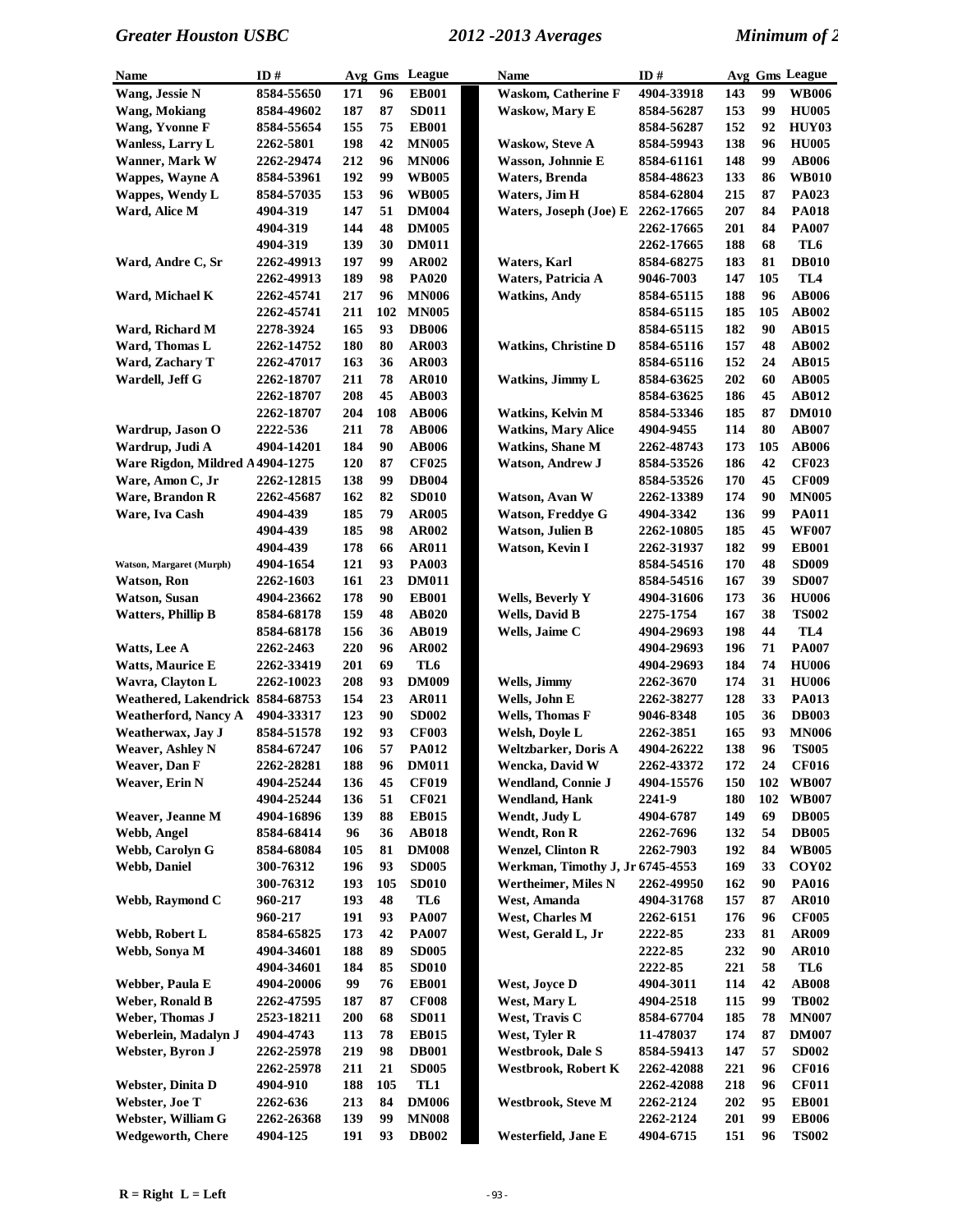| Name                               | ID#        |     |     | Avg Gms League  | Name                        | ID#        |     |     | Avg Gms League |
|------------------------------------|------------|-----|-----|-----------------|-----------------------------|------------|-----|-----|----------------|
|                                    | 4904-125   | 189 | 84  | TL <sub>4</sub> | Weyer, Jason W              | 2262-48539 | 152 | 27  | <b>CF007</b>   |
| Wedgeworth, Riley L, IIl 2262-8190 |            | 180 | 36  | <b>DB002</b>    | <b>Wharton, Sarah</b>       | 4904-14938 | 194 | 78  | <b>AR010</b>   |
| <b>Wedward, Charlotte A</b>        | 4904-32999 | 122 | 69  | <b>DB009</b>    | <b>Wharton, Vernon D</b>    | 8584-54059 | 167 | 87  | <b>PA012</b>   |
| Weed, Ralph L                      | 2262-49735 | 153 | 87  | <b>SD002</b>    | <b>Whatley, Edgar L</b>     | 2262-39631 | 139 | 96  | <b>EB009</b>   |
| <b>Weeks, Colleen K</b>            | 4904-748   | 135 | 90  | <b>SD002</b>    | Wheeland, Jeri D            | 4864-85    | 170 | 28  | TL4            |
| Weeks, Shawn M                     | 8584-63585 | 165 | 85  | <b>SD002</b>    | <b>Wheeler, Amanda</b>      | 8584-68409 | 102 | 63  | <b>AB018</b>   |
| Weeks, Tad W                       | 2262-48910 | 160 | 84  | <b>WB004</b>    | Wheeler, Linda B            | 4904-10068 | 149 | 83  | <b>DM002</b>   |
| Wehmeyer, Ben J                    | 8584-66570 | 145 | 87  | <b>CF001</b>    |                             | 4904-10068 | 142 | 87  | <b>PA009</b>   |
| Wehrung, Les A                     | 2262-8617  | 181 | 72  | <b>WB008</b>    | Wheeler, Pamela             | 8584-65882 | 126 | 78  | <b>EB007</b>   |
| Weidenheft, Martha J               | 4904-26876 | 157 | 87  | <b>WB010</b>    | <b>Wheeler, Thomas J</b>    | 971-6341   | 162 | 60  | <b>DM014</b>   |
| <b>Weigle, Corey D</b>             | 6745-7984  | 192 | 96  | <b>MN005</b>    | <b>Wheelock, Ashley H</b>   | 8584-49705 | 155 | 56  | <b>AB005</b>   |
| Weigle, Lara M                     | 4904-10434 | 171 | 80  | <b>MN013</b>    |                             | 8584-49705 | 146 | 33  | AB012          |
| Weigle, Mike E                     | 2262-15886 | 203 | 89  | <b>MN013</b>    | Whitaker, Heather           | 8584-67829 | 111 | 93  | <b>AB015</b>   |
| Weikel, Diane F                    | 8584-67715 | 127 | 87  | <b>DM002</b>    | Whitaker, Jonathan L        | 8584-65108 | 176 | 93  | <b>AB015</b>   |
| Weikel, Larry A                    | 2262-33662 | 146 | 105 | <b>DM002</b>    | White, Alfred               | 2262-6886  | 172 | 80  | <b>PA011</b>   |
| <b>Weilnau, Darcy B</b>            | 2262-39830 | 180 | 78  | <b>DM011</b>    | White, Amy S                | 8584-64730 | 123 | 81  | <b>WB010</b>   |
| <b>Weinstein, Barry P</b>          | 2262-36859 | 168 | 78  | <b>PA016</b>    | White, Arthur               | 2287-2170  | 201 | 102 | <b>AB006</b>   |
| <b>Weinstein, Matthew T</b>        | 6745-7918  | 183 | 87  | <b>PA016</b>    | White, Blake C              | 2262-2249  | 220 | 75  | <b>CF013</b>   |
| Weir, Ben G                        | 2262-1516  | 131 | 87  | <b>PA022</b>    | White, Brittany C           | 6745-4244  | 119 | 70  | <b>HU002</b>   |
|                                    | 2262-1516  | 126 | 90  | <b>PA021</b>    | <b>White, Danny</b>         | 2278-2665  | 160 | 96  | <b>HU005</b>   |
| Weir, Jane D                       | 4904-234   | 144 | 90  | PA021           | White, Denny L              | 8584-60764 | 164 | 84  | <b>AB003</b>   |
|                                    | 4904-234   | 143 | 87  | PA022           | White, Dorthea M            | 8584-68260 | 113 | 90  | <b>HU005</b>   |
| Weise, Buddy W                     | 2262-5994  | 177 | 36  | <b>WB005</b>    | White, Dwight N             | 2262-43473 | 170 | 51  | <b>HU005</b>   |
| Weise, Linda L                     | 4904-5481  | 160 | 63  | <b>WB008</b>    | White, Gloria A             | 4904-17009 | 134 | 87  | <b>AR011</b>   |
| Weiss, Ellen J                     | 8584-56568 | 99  | 27  | <b>SD004</b>    | White, Herman R, Jr         | 2262-35649 | 203 | 24  | <b>AR006</b>   |
| Weiss, Jeffery H                   | 8584-68368 | 174 | 81  | <b>PA016</b>    |                             | 2262-35649 | 196 | 90  | <b>AR011</b>   |
| Weiss, Mary Anna                   | 4904-11199 | 136 | 93  | <b>DM005</b>    |                             | 2262-35649 | 183 | 93  | <b>SD010</b>   |
| <b>Weitinger</b> , James A         | 8584-54516 | 188 | 21  | <b>SD003</b>    | White, Herman R, Sr         | 2262-159   | 207 | 99  | <b>AR006</b>   |
|                                    | 8584-54516 | 177 | 96  | <b>SD002</b>    |                             | 2262-159   | 202 | 96  | <b>AR011</b>   |
| White, Jackie T                    | 4904-4776  | 135 | 66  | <b>SD006</b>    | Wilken, Jane M              | 4904-10247 | 132 | 82  | <b>EB007</b>   |
| White, Janice G                    | 4904-20257 | 170 | 30  | <b>PA001</b>    | Wilkerson, Jerry B          | 2262-22475 | 164 | 96  | <b>EB001</b>   |
|                                    | 4904-20257 | 165 | 102 | <b>PA020</b>    |                             | 2262-22475 | 162 | 102 | <b>SD010</b>   |
|                                    | 4904-20257 | 158 | 24  | <b>SD010</b>    | Wilkerson, Karen J          | 4904-34802 | 145 | 90  | <b>DB004</b>   |
| White, Janice M                    | 4904-18146 | 159 | 99  | AB002           | <b>Wilkins</b> , Carla      | 8584-58979 | 126 | 51  | <b>EB001</b>   |
| White, Pam D                       | 4904-34441 | 174 | 99  | <b>AB001</b>    | <b>Wilkins, Derrick S</b>   | 2262-7383  | 170 | 64  | <b>SD005</b>   |
| <b>White, Paul</b>                 | 2262-49328 | 201 | 102 | <b>AB001</b>    | <b>Wilkins, Donny W</b>     | 8584-67683 | 186 | 92  | <b>EB001</b>   |
| White, Ricky E                     | 2262-399   | 177 | 81  | <b>CF016</b>    | Wilkins, Estella M          | 4904-1902  | 190 | 96  | <b>AR008</b>   |
| White, Sandra L                    | 4904-905   | 209 | 96  | <b>PA007</b>    |                             | 4904-1902  | 182 | 78  | <b>AR005</b>   |
|                                    | 4904-905   | 205 | 21  | <b>EB016</b>    |                             | 4904-1902  | 176 | 96  | <b>AR002</b>   |
|                                    | 4904-905   | 202 | 88  | TL <sub>4</sub> | <b>Wilkins, Garland M</b>   | 2262-7384  | 195 | 82  | <b>SD005</b>   |
| White, Shirley A                   | 4904-17420 | 143 | 96  | <b>CF003</b>    | Wilkins, Ricky D            | 2262-25177 | 196 | 64  | <b>SD005</b>   |
|                                    | 4904-17420 | 136 | 99  | <b>CF008</b>    |                             | 2262-25177 | 194 | 97  | <b>EB001</b>   |
| White, Tasha R                     | 8584-52931 | 107 | 27  | <b>AR008</b>    |                             | 2262-25177 | 191 | 95  | TL6            |
| White, Teresa A                    | 3227-7931  | 177 | 99  | <b>PA010</b>    | <b>Wilkinson, Gregory S</b> | 8584-65567 | 158 | 93  | <b>CF018</b>   |
| White, William (Bill)              | 10-1973853 | 162 | 94  | <b>HU004</b>    | Wilkinson, Jeff T           | 2262-47747 | 187 | 72  | <b>DM008</b>   |
| White, Yolanda J                   | 4904-20836 | 139 | 69  | <b>PA010</b>    | Wilkinson, JoAnna           | 8584-65568 | 94  | 93  | <b>CF018</b>   |
| Whited, Chris T                    | 8584-65449 | 159 | 99  | <b>MN013</b>    | Wilkinson, Robert A         | 8584-54492 | 182 | 36  | <b>FP001</b>   |
| Whitehead, Colleen K               | 4904-12246 | 158 | 99  | <b>PA010</b>    |                             | 8584-54492 | 182 | 45  | <b>SD014</b>   |
| Whitehead, Johnny G                | 2262-15832 | 154 | 96  | <b>PA010</b>    |                             | 8584-54492 | 182 | 81  | <b>EB001</b>   |
| Whitehead, Sean H                  | 8584-62191 | 158 | 48  | <b>PA010</b>    |                             | 8584-54492 | 181 | 36  | <b>EB005</b>   |
| Whitehouse, Marlaine J             | 8584-60322 | 134 | 81  | <b>AB008</b>    | Willard, Cheryl M           | 4904-11732 | 127 | 96  | <b>WB007</b>   |
|                                    | 8584-60322 | 128 | 78  | <b>AB016</b>    | Willard, Ron K              | 1335-26985 | 214 | 55  | <b>DM006</b>   |
| Whiting, Brian G                   | 8584-67416 | 125 | 90  | <b>EB003</b>    |                             | 1335-26985 | 208 | 30  | <b>DM014</b>   |
| Whitlatch, Dawn M                  | 8584-56609 | 136 | 105 | <b>WB002</b>    |                             | 1335-26985 | 207 | 39  | <b>DM010</b>   |
| Whitlow, Johnathon D               | 8584-67630 | 193 | 69  | <b>AB003</b>    |                             | 1335-26985 | 207 | 60  | <b>CF016</b>   |
| Whitmire, Jerry L                  | 8584-56288 | 161 | 92  | HUY03           |                             | 1335-26985 | 194 | 39  | <b>PA004</b>   |
| Whitt, Nancy D                     | 4904-5487  | 137 | 93  | <b>SD005</b>    | Willcutt, Chris             | 8584-55343 | 176 | 96  | <b>SD008</b>   |
| Whittaker, Vernon J                | 2262-48681 | 187 | 105 | <b>AB003</b>    | Willeford, Michael T        | 2262-47281 | 154 | 57  | <b>PA008</b>   |
| Whitten, Denton L                  | 8584-52778 | 207 | 36  | TL6             | Willett, Debra L            | 4893-81    | 211 | 81  | <b>AB002</b>   |
| <b>Whittle, Douglas A</b>          | 2262-45540 | 160 | 90  | <b>EB001</b>    |                             | 4893-81    | 196 | 54  | TL4            |
| Why, Nicola K                      | 8584-57000 | 118 | 81  | <b>EB001</b>    | Willgus, David H            | 2262-23283 | 200 | 63  | <b>DM015</b>   |
| Wibel, Shane                       | 2262-38531 | 181 | 60  | <b>DM007</b>    |                             | 2262-23283 | 194 | 69  | <b>DM011</b>   |
| Wiederkehr, William                | 8584-54259 | 196 | 93  | <b>WB007</b>    |                             | 2262-23283 | 193 | 77  | <b>DM003</b>   |
|                                    |            |     |     |                 |                             |            |     |     |                |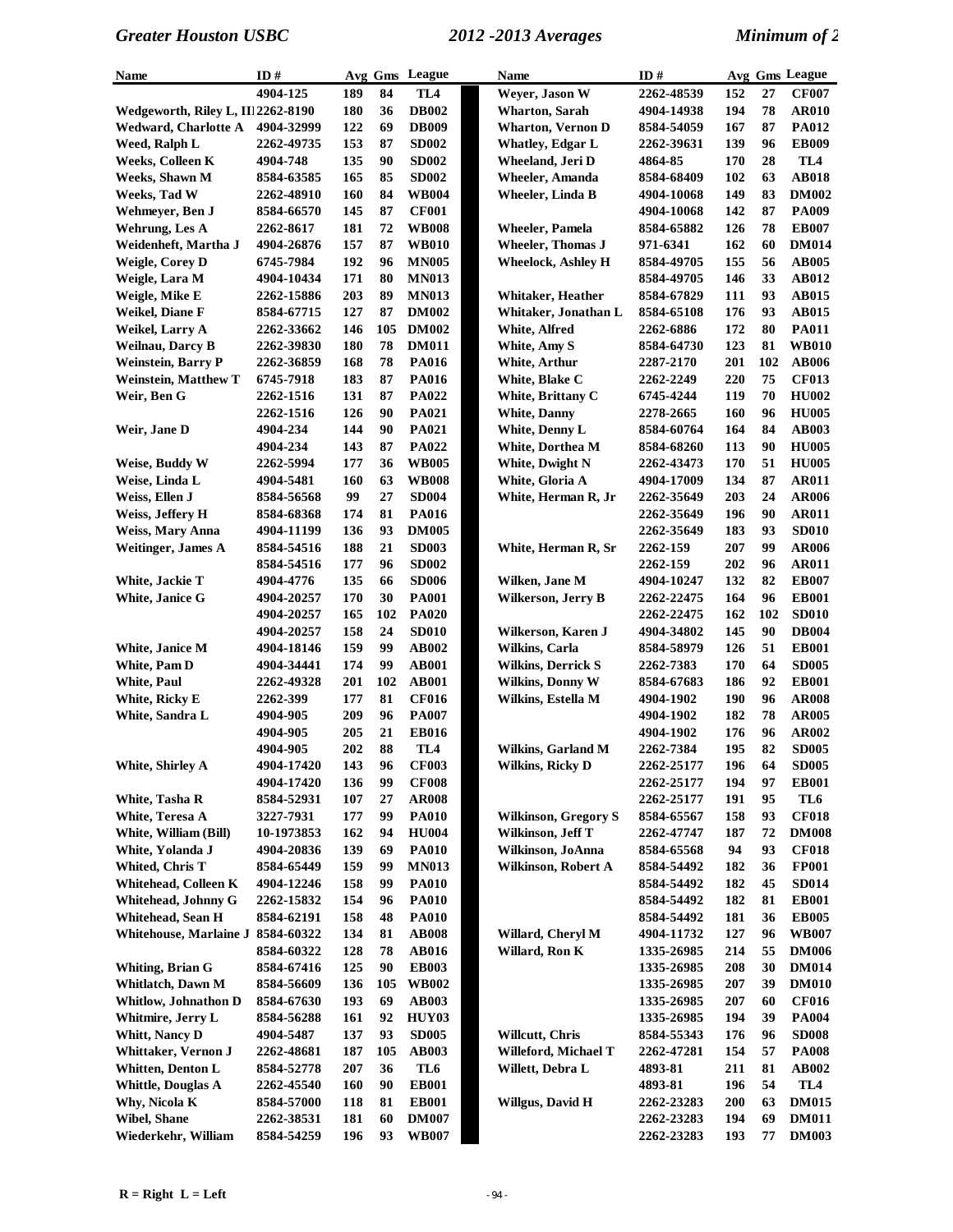| <b>Name</b>                | ID#        |     | Avg Gms | League          | <b>Name</b>                         | ID#        |     |     | Avg Gms League  |
|----------------------------|------------|-----|---------|-----------------|-------------------------------------|------------|-----|-----|-----------------|
|                            | 8584-54259 | 194 | 90      | <b>WB004</b>    |                                     | 2262-23283 | 191 | 75  | <b>DM002</b>    |
|                            | 8584-54259 | 190 | 96      | <b>WB005</b>    | Williams, Alison A                  | 8584-65151 | 138 | 24  | <b>EB009</b>    |
|                            | 8584-54259 | 189 | 75      | <b>WB008</b>    | Williams, Alvin L, Jr               | 2262-26597 | 185 | 63  | TL6             |
| Wiedmeyer, David L         | 8584-68180 | 161 | 45      | <b>AB020</b>    |                                     | 2262-26597 | 185 | 105 | <b>DB002</b>    |
|                            | 8584-68180 | 145 | 36      | <b>AB019</b>    | Williams, Alvin L, Sr               | 2262-1073  | 186 | 92  | TL6             |
| <b>Wiener, Marguerite</b>  | 4904-1707  | 141 | 96      | <b>DM005</b>    |                                     | 2262-1073  | 185 | 90  | <b>DB002</b>    |
| Wilburn, Ervin J, Jr       | 2262-6747  | 165 | 96      | <b>HU006</b>    | Williams, Andrew                    | 971-1115   | 160 | 95  | <b>CF011</b>    |
| Wilcher, Dora L            | 4904-30322 | 117 | 93      | <b>CF018</b>    | Williams, Andrew J                  | 8584-60549 | 169 | 42  | <b>CF015</b>    |
| Wilcox, Archie R           | 2262-1585  | 159 | 66      | <b>EB003</b>    | Williams, Angela                    | 4904-20070 | 131 | 50  | <b>PA018</b>    |
| Wilcox, Chris              | 8584-65118 | 197 | 108     | <b>AB006</b>    | Williams, Belinda G                 | 4904-16091 | 169 | 90  | AR002           |
|                            | 8584-65118 | 193 | 96      | AB015           |                                     | 4904-16091 | 166 | 95  | <b>MN001</b>    |
| Wilcox, Eric O             | 8584-67324 | 169 | 69      | <b>AB006</b>    | Williams, Bernard L                 | 2262-168   | 183 | 52  | TL6             |
| Wilcox, Mike W             | 2262-5519  | 218 | 96      | <b>SD002</b>    |                                     | 2262-168   | 173 | 54  | <b>HU004</b>    |
|                            | 2262-5519  | 215 | 90      | <b>SD005</b>    | Williams, Bobby                     | 8584-55928 | 175 | 36  | <b>SD006</b>    |
|                            | 2262-5519  | 215 | 105     | <b>SD011</b>    | <b>Williams</b> , Bobby             |            | 191 | 90  | <b>CF016</b>    |
|                            |            |     |         |                 |                                     | 2262-8838  |     |     |                 |
|                            | 2262-5519  | 211 | 21      | <b>SD010</b>    | Williams, Brady L, Sr               | 2262-42944 | 144 | 42  | <b>SD007</b>    |
| Wilder, Christopher L      | 8584-65351 | 214 | 108     | <b>DB001</b>    | <b>Williams</b> , Bridget           | 8584-68272 | 125 | 78  | <b>EB002</b>    |
|                            | 8584-65351 | 211 | 50      | <b>DB009</b>    | Williams, Calvin L                  | 2262-1072  | 206 | 105 | <b>DB002</b>    |
|                            | 8584-65351 | 210 | 93      | <b>DB010</b>    |                                     | 2262-1072  | 189 | 105 | TL6             |
|                            | 8584-65351 | 203 | 93      | <b>HU004</b>    | <b>Williams, Carlos D</b>           | 2443-6278  | 211 | 86  | <b>CF016</b>    |
| Wilder, Felice A           | 8584-67502 | 93  | 83      | <b>HU004</b>    |                                     | 2443-6278  | 211 | 92  | <b>CF011</b>    |
| Wilder, Melvin L           | 8584-65347 | 186 | 23      | <b>DB009</b>    |                                     | 2443-6278  | 205 | 24  | <b>CF018</b>    |
|                            | 8584-65347 | 186 | 104     | <b>DB001</b>    |                                     | 2443-6278  | 199 | 93  | TL6             |
|                            | 8584-65347 | 180 | 59      | <b>HU004</b>    |                                     | 2443-6278  | 193 | 27  | <b>SD005</b>    |
|                            | 8584-65347 | 176 | 21      | <b>HU005</b>    | <b>Williams, Charles E</b>          | 8584-67880 | 162 | 96  | <b>HU006</b>    |
|                            | 8584-65347 | 175 | 35      | <b>HU011</b>    | Williams, Christine N               | 10-1957863 | 175 | 84  | <b>HU002</b>    |
| <b>Wiley, Johnathan D</b>  | 2262-10789 | 228 | 90      | <b>PA007</b>    | <b>Williams, Clarence B</b>         | 2262-2875  | 148 | 90  | <b>HU004</b>    |
| Wiley, Joyce E             | 4904-122   | 77  | 42      | <b>DM012</b>    | Williams, Danary J                  | 2262-49803 | 182 | 89  | <b>DB006</b>    |
| Wiley, Pamela C            | 4904-11438 | 193 | 99      | <b>PA007</b>    | Williams, Danny R                   | 8584-64817 | 187 | 84  | <b>SD006</b>    |
| Wilke, Dustin W            | 8584-68724 | 111 | 30      | <b>CF021</b>    | Williams, Danny W                   | 2262-43066 | 174 | 96  | <b>HU006</b>    |
| Williams, David C          | 2262-37478 | 197 | 45      | <b>EB016</b>    |                                     | 2291-389   | 176 | 24  | <b>TS001</b>    |
|                            | 2262-37478 | 191 | 33      | <b>PA007</b>    | Williams, Randy W                   | 8584-62120 | 164 | 78  | <b>PA004</b>    |
|                            | 2262-37478 | 188 | 30      | <b>WF007</b>    | Williams, RJ                        | 8584-65200 | 140 | 33  | <b>DM015</b>    |
| Williams, Debra A          | 4904-1418  | 176 | 90      | <b>MN009</b>    |                                     | 8584-65200 | 134 | 54  | <b>DM003</b>    |
|                            | 4904-1418  | 173 | 93      | <b>HU006</b>    | Williams, Ronald E                  | 2262-2943  | 200 | 37  | <b>EB016</b>    |
| <b>Williams, Dennis R</b>  | 2262-2784  | 164 | 36      | <b>CF015</b>    |                                     | 2262-2943  | 189 | 32  | <b>HU006</b>    |
| <b>Williams, Dorothy B</b> | 8584-59107 | 139 | 90      | <b>WB006</b>    | Williams, Ronald E                  | 2262-3123  | 205 | 21  | <b>MN009</b>    |
| Williams, Ella R           | 5011-11841 | 150 | 90      | <b>HU004</b>    |                                     | 2262-3123  | 201 | 63  | TL6             |
| Williams, Ester L          | 4904-773   | 148 | 83      | <b>PA012</b>    |                                     | 2262-3123  | 199 | 104 | <b>DB002</b>    |
| Williams, Eugene A, II     | 1014-6304  | 225 | 99      | <b>PA007</b>    | <b>Williams, Ronald S</b>           | 2262-1660  | 204 | 75  | <b>MN009</b>    |
|                            | 1014-6304  | 217 | 90      | <b>EB016</b>    |                                     | 2262-1660  | 187 |     | 85 HU006        |
| Williams, Gloria D         | 4904-898   | 121 | 22      | TL1             | Williams, Roy L                     | 2262-18994 | 172 | 24  | <b>AR002</b>    |
| Williams, Irene M          | 4864-466   | 151 | 54      | TL <sub>2</sub> | Williams, Samuel E                  | 10-1809444 | 152 | 87  | <b>TB003</b>    |
|                            | 4864-466   | 145 | 51      | <b>AR001</b>    | Williams, Samuel W                  | 2262-1659  | 174 | 90  | AR002           |
| Williams, Jackson          | 8584-65013 | 163 | 74      | <b>HU006</b>    | Williams, Scarlet M                 | 8584-59477 | 131 | 75  | <b>WB010</b>    |
| Williams, James            | 2262-28483 | 179 | 59      | <b>AR011</b>    | Williams, Scott R                   | 2262-33050 | 194 | 96  | <b>CF011</b>    |
| Williams, James E          | 8584-53204 | 174 | 108     | <b>PA020</b>    | Williams, Tammy G                   | 4904-4732  | 205 | 102 | TL <sub>4</sub> |
| Williams, James F          | 2262-37773 | 136 | 48      | <b>CF017</b>    | Williams, Tammy M                   | 8584-68347 | 96  | 36  | <b>CF015</b>    |
|                            | 2262-37773 | 131 | 42      | <b>CF007</b>    | Williams, Terri L                   | 4904-23768 | 124 | 87  | <b>MN001</b>    |
| Williams, James H          | 2262-599   | 177 | 99      | <b>SD006</b>    | <b>Williams, Torrance G</b>         | 2306-1723  | 182 | 98  | <b>PA007</b>    |
| Williams, James J          | 8584-66331 | 108 | 21      | <b>HU004</b>    |                                     | 2306-1723  | 179 | 92  | TL6             |
| Williams, Janet A          | 4904-25516 | 174 | 75      | <b>DB006</b>    | <b>Williams</b> , Tracv             | 2262-29750 | 199 | 99  | <b>PA007</b>    |
| Williams, Janet C          |            |     | 81      | <b>PA013</b>    |                                     | 2262-29750 | 191 | 75  |                 |
|                            | 4904-29910 | 149 | 87      |                 | Williams, Ubon                      |            |     | 105 | <b>EB016</b>    |
|                            | 4904-29910 | 148 |         | <b>PA003</b>    |                                     | 8584-60223 | 115 |     | <b>PA020</b>    |
|                            | 4904-29910 | 144 | 93      | <b>PA002</b>    | <b>Williams, Warren W</b>           | 369-35278  | 209 | 100 | <b>SD010</b>    |
| Williams, Jody             | 4904-411   | 151 | 21      | <b>PA002</b>    |                                     | 369-35278  | 205 | 63  | <b>EB016</b>    |
|                            | 4904-411   | 146 | 92      | <b>PA003</b>    |                                     | 369-35278  | 200 | 21  | <b>SD006</b>    |
| Williams, John J, III      | 971-1453   | 222 | 77      | <b>PA007</b>    | Williams, William (Hard 8584-68143) |            | 162 | 22  | <b>AB019</b>    |
|                            | 971-1453   | 210 | 40      | <b>HU002</b>    |                                     | 8584-68143 | 158 | 48  | AB020           |
|                            | 971-1453   | 209 | 96      | <b>DB001</b>    | Williams, Willie C                  | 11-369941  | 194 | 102 | <b>AR002</b>    |
| Williams, John S           | 2262-33540 | 161 | 87      | <b>EB009</b>    | Williams, Winnie G                  | 4904-2195  | 156 | 48  | <b>CF008</b>    |
| Williams, Julianna E       | 4904-893   | 209 | 35      | <b>EB016</b>    | Williamson, Dan R                   | 8584-61492 | 198 | 92  | <b>CF016</b>    |
|                            | 4904-893   | 202 | 87      | <b>PA012</b>    | Williamson, Doris O                 | 3921-156   | 147 | 72  | <b>AB008</b>    |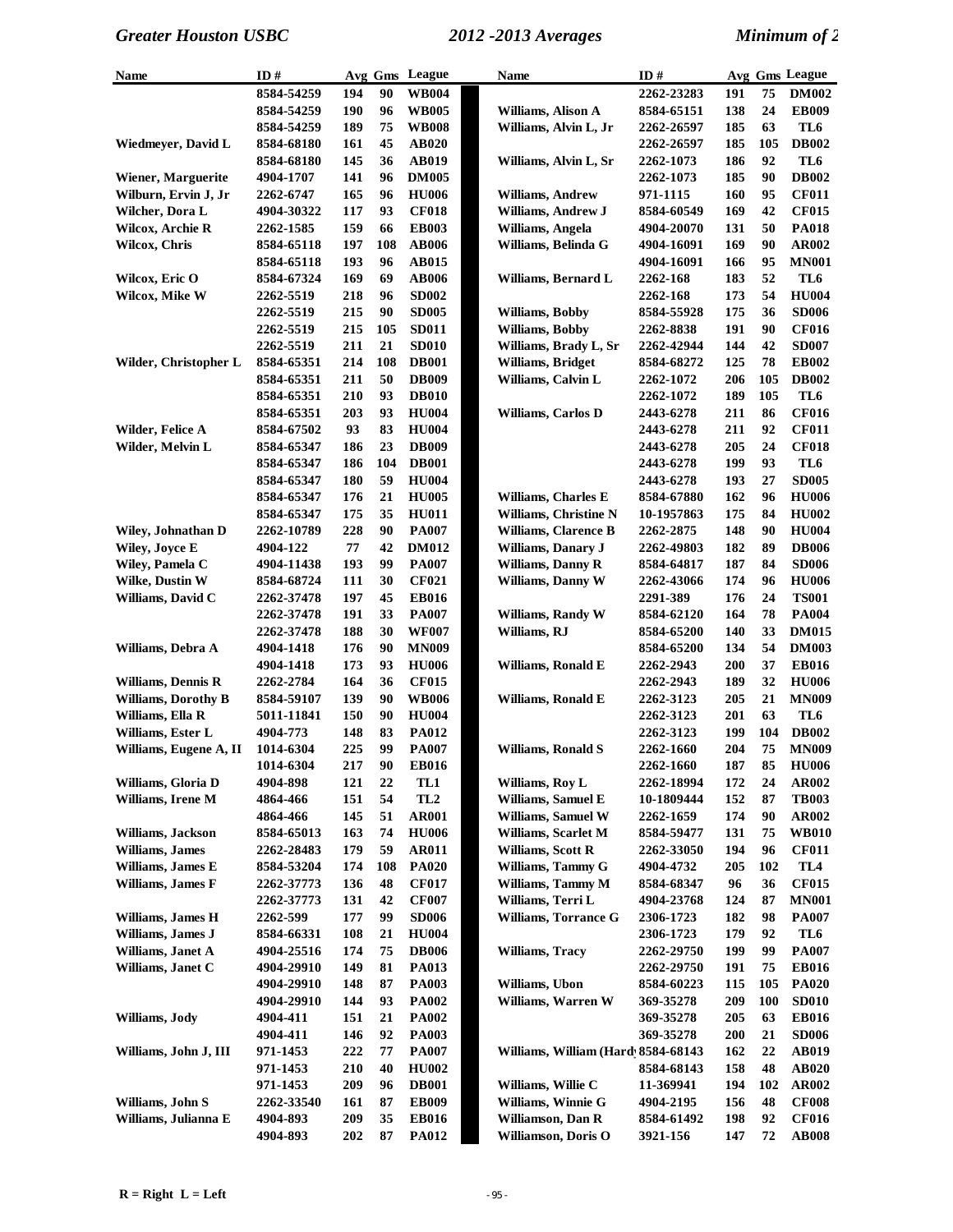| Name                         | ID#                      |            |     | Avg Gms League               | Name                        | ID#        |            |     | Avg Gms League               |
|------------------------------|--------------------------|------------|-----|------------------------------|-----------------------------|------------|------------|-----|------------------------------|
|                              | 4904-893                 | 200        | 99  | <b>PA007</b>                 |                             | 3921-156   | 134        | 24  | <b>AR004</b>                 |
|                              | 4904-893                 | 195        | 74  | TL4                          |                             | 3921-156   | 127        | 24  | TL <sub>2</sub>              |
|                              | 4904-893                 | 192        | 92  | <b>DB002</b>                 | Williamson, Jason D         | 8584-62209 | 192        | 93  | <b>SD002</b>                 |
| Williams, Kathleen A         | 2930-8667                | 163        | 93  | <b>AB002</b>                 | <b>Williamson, Marion P</b> | 8584-68709 | 112        | 48  | <b>SD009</b>                 |
| Williams, Katie M            | 4904-2175                | 168        | 90  | <b>DM005</b>                 | Williamson, Ronald D        | 2262-10457 | 185        | 45  | <b>AB017</b>                 |
|                              | 4904-2175                | 161        | 42  | <b>HU004</b>                 | Williford, John S           | 8584-26395 | 196        | 81  | <b>TS001</b>                 |
|                              | 4904-2175                | 158        | 90  | <b>DM004</b>                 | Willis, Donald F            | 8584-46778 | 173        | 48  | <b>DM014</b>                 |
|                              | 4904-2175                | 157        | 93  | <b>HU002</b>                 | Willis, Jane                | 4904-15507 | 129        | 24  | <b>CF002</b>                 |
| Williams, Kimberly M         | 4904-20890               | 168        | 80  | <b>EB016</b>                 | Wills, Donna M              | 8584-65299 | 112        | 57  | <b>TS002</b>                 |
| Williams, Kisheena           | 8584-64653               | 108        | 69  | <b>WF009</b>                 | Wills, Ron W                | 8584-65300 | 128        | 76  | <b>TS002</b>                 |
| <b>Williams, Lawrence V</b>  | 8584-53916               | 141        | 96  | <b>SD006</b>                 |                             | 8584-65300 | 126        | 54  | <b>CF016</b>                 |
| Williams, Leola              | 4904-964                 | 212        | 45  | <b>MN009</b>                 | Wilmore, Reginald K         | 8584-60849 | 173        | 87  | <b>DB010</b>                 |
|                              | 4904-964                 | 209        | 99  | <b>MN008</b>                 | Wilson, Alvin J             | 2262-13797 | 218        | 90  | <b>DM006</b>                 |
|                              | 4904-964                 | 205        | 81  | <b>DM006</b>                 |                             | 2262-13797 | 214        | 42  | <b>DM007</b>                 |
| Williams, Linda F            | 4904-3064                | 169        | 69  | <b>AR006</b>                 | Wilson, Anthony W           | 8607-1021  | 214        | 105 | <b>AB003</b>                 |
|                              | 4904-3064                | 166        | 78  | <b>AR005</b>                 | Wilson, Damon K             | 2262-2455  | 209        | 78  | <b>AR005</b>                 |
| Williams, Lynn S             | 8584-62119               | 141        | 72  | <b>PA004</b>                 |                             | 2262-2455  | 198        | 81  | <b>SD005</b>                 |
| Williams, Melvin A           | 2262-6006                | 186        | 102 | <b>CF003</b>                 | <b>Wilson, Darlene</b>      | 8584-65751 | 120        | 48  | <b>MN009</b>                 |
|                              | 2262-6006                | 181        | 90  | <b>CF016</b>                 | Wilson, Debbie J            | 4904-17296 | 127        | 74  | <b>MN002</b>                 |
|                              |                          | 186        | 96  |                              | <b>Wilson, Dorothy E</b>    | 8584-54744 | 123        | 87  | <b>AB016</b>                 |
| Williams, Michael R          | 8584-54758<br>8584-54758 |            | 99  | <b>WB004</b>                 |                             | 8584-54744 |            | 93  |                              |
|                              | 8584-54840               | 179<br>166 | 78  | <b>WB008</b><br><b>DB010</b> |                             |            | 122<br>122 | 39  | <b>AB008</b><br><b>DM003</b> |
| Williams, Mioyshia C         |                          |            |     |                              | Wilson, George O            | 2262-4975  |            |     |                              |
| Williams, Monica A           | 8584-66572               | 117        | 90  | <b>DM011</b>                 | Wilson, Geraldine J         | 4904-1138  | 141        | 84  | <b>PA011</b>                 |
| <b>Williams, Nathan P</b>    | 2262-45528               | 194        | 95  | <b>WB008</b>                 |                             | 4904-1138  | 133        | 48  | TL <sub>2</sub>              |
| Williams, Nikos L            | 2262-30335               | 194        | 81  | <b>AR010</b>                 | Wilson, James Y, Jr         | 2262-10869 | 192        | 88  | AB003                        |
| Williams, O'Henry L          | 2287-1004                | 188        | 42  | <b>AR011</b>                 | Wilson, Jason T             | 2262-11763 | 211        | 54  | <b>PA012</b>                 |
|                              | 2287-1004                | 185        | 93  | AR005                        | Wilson, Jay K               | 8584-68813 | 192        | 23  | <b>DM010</b>                 |
| Williams, Orlando B          | 2262-1061                | 177        | 77  | <b>HU006</b>                 | Wilson, Jeffrey             | 8584-68490 | 123        | 66  | <b>WF009</b>                 |
| Williams, P J                | 2262-16025               | 192        | 63  | <b>SD005</b>                 | Wilson, Jo E                | 4904-775   | 150        | 96  | PA022                        |
| <b>Williams, Patrick W</b>   | 8584-53508               | 170        | 102 | <b>WB008</b>                 |                             | 4904-775   | 145        | 96  | <b>PA011</b>                 |
| Williams, Phil D             | 2291-389                 | 183        | 96  | <b>SD008</b>                 |                             | 4904-775   | 141        | 48  | TL <sub>2</sub>              |
| Wilson, John T, III          | 2262-4790                | 205        | 96  | <b>PA008</b>                 | Wolfe, Susan J              | 4904-952   | 154        | 54  | <b>CF011</b>                 |
|                              | 2262-4790                | 200        | 90  | <b>PA012</b>                 | <b>Wolfert, Sharon A</b>    | 4904-785   | 168        | 78  | <b>EB001</b>                 |
| Wilson, Jonathan P           | 8584-67618               | 206        | 33  | <b>AB019</b>                 |                             | 4904-785   | 166        | 40  | TL <sub>4</sub>              |
|                              | 8584-67618               | 195        | 45  | AB020                        |                             | 4904-785   | 164        | 87  | <b>PA008</b>                 |
| Wilson, Laura                | 8584-68399               | 116        | 48  | <b>AB018</b>                 | <b>Wollam, Lester</b>       | 2300-1106  | 159        | 57  | TL <sub>2</sub>              |
| Wilson, Lester G             | 2262-29659               | 191        | 27  | <b>AR006</b>                 | Woloski, Jose               | 2262-7134  | 194        | 30  | <b>PA001</b>                 |
|                              | 2262-29659               | 188        | 86  | <b>AR005</b>                 |                             | 2262-7134  | 193        | 87  | <b>PA016</b>                 |
| <b>Wilson, Louise</b>        | 8584-62582               | 117        | 40  | <b>DM005</b>                 |                             | 2262-7134  | 191        | 79  | PA022                        |
| <b>Wilson, Mary Beth</b>     | 4904-30967               | 138        | 42  | <b>DM002</b>                 | Woloski, Rosa               | 4904-4087  | 116        | 70  | PA022                        |
| Wilson, Melvin L             | 8584-54879               | 188        | 42  | <b>WB008</b>                 |                             | 4904-4087  | 106        | 30  | <b>PA001</b>                 |
|                              | 8584-54879               | 180        | 48  | <b>CF011</b>                 | Womack, Richard W           | 2262-3059  | 200        | 96  | <b>CF003</b>                 |
| <b>Wilson, Peggy B</b>       | 4904-34456               | 111        | 66  | <b>CF001</b>                 |                             | 2262-3059  | 193        | 81  | <b>CF016</b>                 |
| Wilson, Ricky C              | 8584-64401               | 162        | 36  | <b>WF002</b>                 | Wonder, Patricia A          | 4904-23573 | 122        | 87  | <b>PA003</b>                 |
|                              | 8584-64401               | 161        | 51  | <b>WF008</b>                 | Wong, Karen T               | 8584-46824 | 148        | 27  | <b>SD011</b>                 |
| Wilson, Samuel J, Jr         | 2262-6139                | 192        | 81  | <b>SD005</b>                 |                             | 8584-46824 | 145        | 96  | <b>EB001</b>                 |
| <b>Wilson, Stephanie S</b>   | 3603-7619                | 170        | 63  | TL4                          | Wong, Philip P              | 2262-49116 | 211        | 61  | TL6                          |
| Wilson, Susan M              | 4904-1628                | 138        | 96  | PA023                        |                             | 2262-49116 | 209        | 90  | <b>EB006</b>                 |
| Wilson, Tiffeny              | 8584-60994               | 177        | 78  | <b>AR003</b>                 |                             | 2262-49116 | 208        | 90  | <b>EB003</b>                 |
|                              | 8584-60994               | 171        | 52  | <b>AR005</b>                 |                             | 2262-49116 | 206        | 78  | <b>EB004</b>                 |
| Wilson, Timothy F            | 2262-8989                | 204        | 92  | <b>AB003</b>                 |                             | 2262-49116 | 202        | 24  | <b>EB001</b>                 |
| Wilson, Timothy F, Jr        | 2251-17                  | 203        | 76  | <b>AB003</b>                 | Wong, Victor H              | 2262-6645  | 204        | 81  | <b>EB001</b>                 |
| Wilson, Tyrone               | 2262-46969               | 183        | 97  | TL6                          |                             | 2262-6645  | 200        | 67  | <b>EB016</b>                 |
| Wilson, Vivian A             | 4904-27804               | 169        | 65  | <b>SD001</b>                 | Wood, Amy L                 | 2886-42886 | 153        | 78  | AB002                        |
| Wiltshire, David C           | 2262-44309               | 187        | 39  | <b>AB012</b>                 | Wood, Bennett A             | 2262-1945  | 193        | 90  | <b>EB009</b>                 |
|                              | 2262-44309               | 182        | 63  | <b>AB005</b>                 |                             | 2262-1945  | 191        | 42  | <b>PA008</b>                 |
|                              | 2262-44309               | 179        | 21  | <b>AB002</b>                 | Wood, Carolyn E             | 4904-9264  | 142        | 75  | <b>WB010</b>                 |
| <b>Wiltshire, Marilynn S</b> | 8584-66283               | 120        | 42  | <b>AB012</b>                 | Wood, Chris A               | 2262-5736  | 188        | 90  | <b>DM009</b>                 |
|                              | 8584-66283               | 119        | 54  | <b>AB005</b>                 | Wood, Donna L               | 4904-5103  | 157        | 96  | <b>PA009</b>                 |
| Winford, Daniel J            | 9046-8357                | 179        | 45  | <b>DB003</b>                 |                             | 4904-5103  | 155        | 96  | <b>PA010</b>                 |
| Winfrey, Lynda M             | 8584-64777               | 168        | 72  | <b>DM019</b>                 | Wood, Gregg B               | 2262-4761  | 139        | 96  | <b>PA009</b>                 |
| Winkelmann, Debbie L         | 8584-56750               | 160        | 78  | <b>DM010</b>                 |                             | 2262-4761  | 138        | 90  | <b>PA010</b>                 |
|                              | 8584-56750               | 158        | 87  | <b>CF008</b>                 | Wood, James L               | 2262-44301 | 171        | 90  | <b>HU004</b>                 |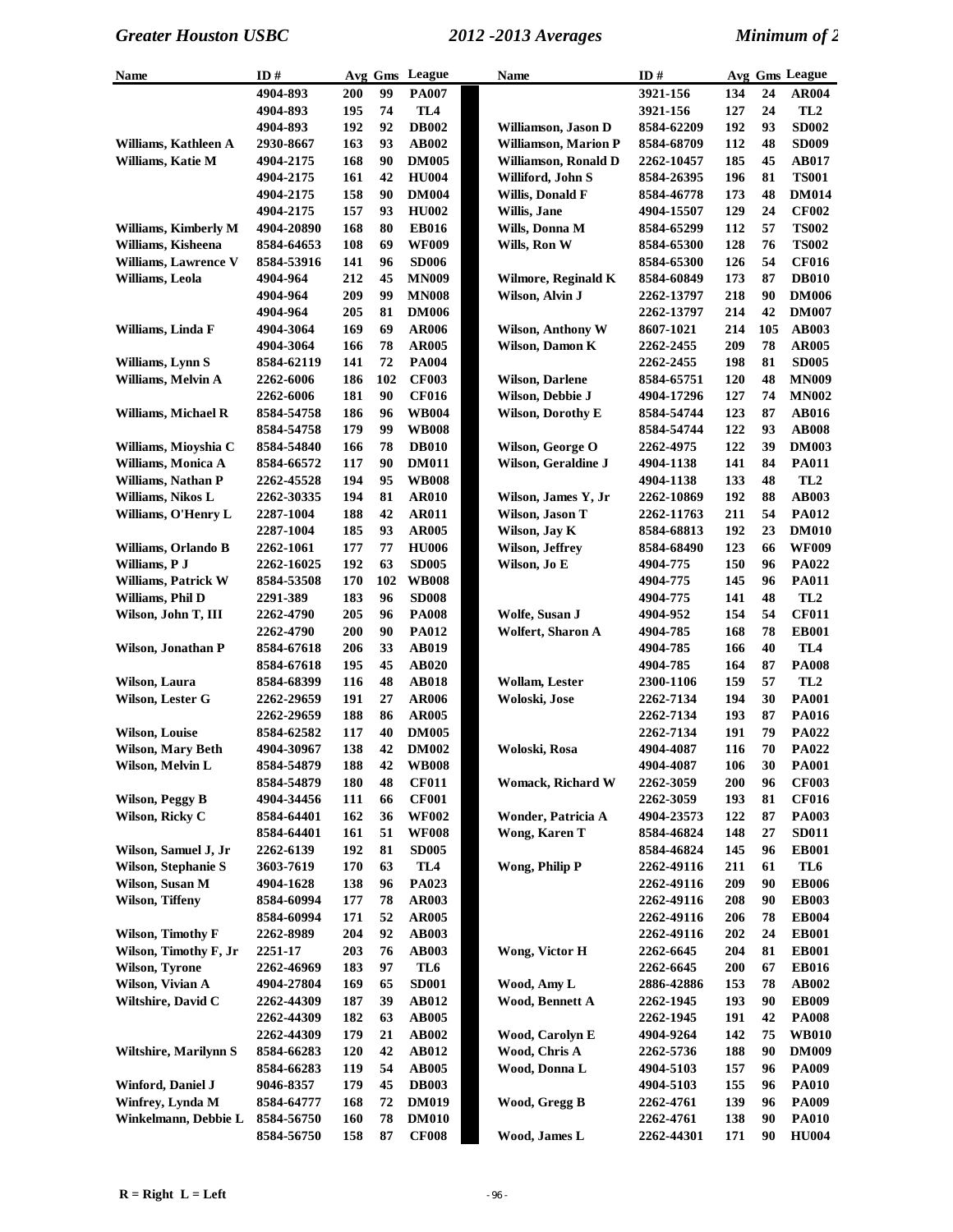| <b>Name</b>                        | ID#        |            | Avg Gms | <b>League</b>   | <b>Name</b>                                     | ID#              |     |     | Avg Gms League  |
|------------------------------------|------------|------------|---------|-----------------|-------------------------------------------------|------------------|-----|-----|-----------------|
| Winn, Spencer, Sr                  | 2262-29269 | 191        | 81      | <b>CF006</b>    |                                                 | 2262-44301       | 168 | 93  | <b>HU006</b>    |
| <b>Winston, Edward</b>             | 8584-68328 | 127        | 48      | <b>AR013</b>    | Wood, Joyce M                                   | 4904-1028        | 167 | 57  | <b>PA008</b>    |
| Winston, Equillia M                | 4904-26294 | 155        | 24      | <b>EB001</b>    |                                                 | 4904-1028        | 165 | 66  | <b>EB009</b>    |
| Wirth, Jeff L                      | 8584-58317 | 181        | 94      | <b>AB015</b>    | Wood, Kenneth C                                 | 2262-25550       | 182 | 85  | <b>CF001</b>    |
| Wisenbaker, Cordelia A 4904-2973   |            | 183        | 83      | <b>PA012</b>    | Wood, Mike C                                    | 2262-41815       | 208 | 39  | <b>CF013</b>    |
|                                    | 4904-2973  | 182        | 96      | TL <sub>4</sub> |                                                 | 2262-41815       | 201 | 63  | <b>DM008</b>    |
|                                    | 4904-2973  | 181        | 102     | <b>DB002</b>    | Wood, Sandra Y                                  | 4904-5020        | 162 | 93  | <b>SD001</b>    |
| Wisenbaker, Ed M                   | 2262-671   | 209        | 93      | <b>DM003</b>    |                                                 | 4904-5020        | 151 | 30  | <b>SD004</b>    |
|                                    | 2262-671   | 205        | 81      | <b>MN006</b>    |                                                 | 4904-5020        | 148 | 84  | <b>SD002</b>    |
| Wisenbaker, John C                 |            | 212        | 45      | <b>DB002</b>    | Wood, Tom A                                     | 8584-52465       | 162 | 81  | <b>EB009</b>    |
|                                    | 2262-2536  | 210        | 81      | <b>PA012</b>    | Woodard, Cassandra L                            |                  | 124 | 78  | <b>WF009</b>    |
|                                    | 2262-2536  |            |         |                 |                                                 | 8584-62331       |     |     |                 |
|                                    | 2262-2536  | 209        | 62      | TL6             | <b>Woodard, Dorothy E</b>                       | 4904-2038        | 151 | 99  | <b>MN008</b>    |
| Wisham, James M                    | 2262-27817 | 202        | 102     | <b>AR010</b>    |                                                 | 4904-2038        | 150 | 96  | <b>MN009</b>    |
| Wishon, Carl W                     | 2262-26729 | 132        | 90      | <b>CF025</b>    | Woodard, Everett                                | 8584-65257       | 138 | 93  | <b>PA008</b>    |
| Wisnewski, Anthony L, J8584-53313  |            | 187        | 78      | <b>DB009</b>    | Woodard, John C                                 | 2262-10142       | 187 | 39  | <b>AB015</b>    |
| Wisnewski, Anthony L, S 2262-31651 |            | 203        | 96      | <b>DM007</b>    | <b>Woodard, Mandy</b>                           | 8584-67830       | 99  | 36  | <b>AB015</b>    |
| Wisnewski, Patti G                 | 4904-22671 | 132        | 90      | <b>DB009</b>    | Woodard, Melvin(Wood 2262-19497                 |                  | 190 | 87  | <b>SD006</b>    |
| Wisniewski, Leroy J                | 2262-35799 | 176        | 78      | <b>WF007</b>    |                                                 | 2262-19497       | 186 | 99  | <b>SD010</b>    |
| Wisniowski, Eris A                 | 4218-869   | 148        | 87      | <b>MN002</b>    | Woodford, Rav L                                 | 2262-5408        | 215 | 102 | <b>AR010</b>    |
| Wisniowski, Walter                 | 2262-43116 | 194        | 96      | <b>MN005</b>    |                                                 | 2262-5408        | 212 | 96  | <b>AR011</b>    |
|                                    | 2262-43116 | 191        | 90      | <b>MN002</b>    |                                                 | 2262-5408        | 210 | 99  | <b>AR005</b>    |
| Witthoft, Jennifer A               | 8584-49573 | 132        | 36      | <b>PA009</b>    |                                                 | 2262-5408        | 193 | 57  | TL <sub>2</sub> |
| Wogenstahl, Bryan                  | 2262-6620  | 152        | 90      | <b>CF016</b>    | <b>Woodley, Douglas O</b>                       | 1732-792         | 196 | 81  | <b>SD006</b>    |
| Wohlfahrt, Wilfred W               | 2262-7141  | 163        | 84      | <b>SD002</b>    |                                                 | 1732-792         | 195 | 90  | <b>SD005</b>    |
| <b>Wojtowicz, David A</b>          | 384-25807  | 174        | 72      | <b>AB004</b>    | <b>Woodley, Ruth A</b>                          | 4368-2106        | 153 | 81  | <b>SD005</b>    |
| <b>Wojtowicz, Jacalyn A</b>        | 8663-35860 | 113        | 24      | <b>AB004</b>    | Woodruff, Sarah K                               | 8584-68800       | 114 | 24  | <b>WB008</b>    |
| <b>Wolcott</b> , Tim               | 8584-67784 | 162        | 96      | <b>WB008</b>    | Woods, Cora A                                   | 4904-3667        | 165 | 96  | <b>AR002</b>    |
|                                    |            |            |         |                 |                                                 |                  |     |     |                 |
| Wolfe, Glenn A                     | 2262-25166 | 221        | 99      | <b>DM007</b>    | Woods, Danny C                                  | 2262-45550       | 127 | 87  | <b>WB011</b>    |
| Wolfe, Jap A                       | 2262-7757  | 164        | 33      | <b>DM007</b>    | <b>Woods, Derek T</b>                           | 2262-45067       | 199 | 100 | AR002           |
| Wolfe, Rue (Ruedelle) M 4904-9430  |            | 165        | 87      | <b>CF025</b>    |                                                 | 2262-45067       | 193 | 81  | <b>SD005</b>    |
|                                    | 4904-9430  | 162        | 87      | <b>CF014</b>    | <b>Woods, Derrick S</b>                         | 6745-268         | 227 | 87  | PA007           |
| Wolfe, Stephen W                   | 263-9487   | 209        | 84      | <b>DM007</b>    |                                                 | 6745-268         | 225 | 30  | <b>DB001</b>    |
| <b>Woods, Emmett B</b>             | 2262-2066  | 181        | 84      | <b>PA012</b>    |                                                 | 4904-28383       | 178 | 73  | TL4             |
|                                    | 2262-2066  | 177        | 96      | <b>PA007</b>    | Wright-Smith, Reba Y                            | 4904-4687        | 141 | 81  | <b>SD006</b>    |
| <b>Woods, Forest D</b>             | 2262-6245  | 211        | 99      | <b>MN013</b>    | Wu, Chunai                                      | 8584-67335       | 112 | 24  | <b>WF008</b>    |
| Woods, John H                      | 8584-53767 | 115        | 72      | <b>EB010</b>    | <b>Wuellner, Beverly K</b>                      | 8584-51552       | 121 | 60  | <b>SD008</b>    |
| Woods, Julie M                     | 4904-26520 | 135        | 80      | <b>WB011</b>    | Wurl, Linda S                                   | 4904-31822       | 151 | 69  | <b>DB006</b>    |
| Woods, Lyman J                     | 2262-36400 | 189        | 33      | PA022           | Wurl, Thomas M                                  | 8584-57464       | 172 | 84  | <b>DB006</b>    |
|                                    | 2262-36400 | 182        | 33      | <b>PA001</b>    | <b>Wyatt, Baron T</b>                           | 8584-60420       | 206 | 93  | <b>DB010</b>    |
| Woods, Ryan C                      | 8584-67629 | 139        | 64      | <b>MN013</b>    |                                                 | 8584-60420       | 201 | 108 | <b>DB001</b>    |
| Woods, Ryan M                      | 9046-5520  | 183        | 96      | <b>WB005</b>    | <b>Wyatt, Esther</b>                            | 4904-29541       | 145 | 87  | <b>CF014</b>    |
| Woodson, Christopher R2262-45258   |            | 217        | 96      | <b>AR009</b>    | Wyatt, Mary J                                   | 4904-3916        | 134 | 99  | <b>MN013</b>    |
|                                    | 2262-45258 | 209        | 95      | <b>AR005</b>    |                                                 | 4904-3916        | 134 | 102 | <b>MN002</b>    |
| <b>Woolard, Lionel H</b>           | 8584-60708 | 182        | 51      | <b>HU001</b>    | <b>Wyatt, Sharay D</b>                          | 8584-66223       | 174 | 45  | <b>WF005</b>    |
|                                    | 8584-60708 | 178        | 98      | <b>HU005</b>    |                                                 | 8584-66223       | 163 | 42  | <b>WF001</b>    |
|                                    | 8584-67410 | 152        | 72      |                 |                                                 |                  |     | 84  |                 |
| <b>Woolery, Lee G</b>              |            |            |         | <b>WB005</b>    | <b>Wyatt, Shone R</b><br><b>Wyche, George N</b> | 2262-38321       | 181 |     | <b>WB008</b>    |
| Woram, Delra D                     | 4904-35293 | 149        | 60      | <b>MN008</b>    |                                                 | <b>2262-5007</b> | 154 | 96  | <b>HU006</b>    |
| Word, Lavern, Jr                   | 2262-3111  | 202        | 90      | <b>AR002</b>    | Wyche, Rodester                                 | 4904-5539        | 153 | 95  | TL4             |
|                                    | 2262-3111  | 198        | 78      | <b>SD006</b>    |                                                 | 4904-5539        | 150 | 97  | <b>DM003</b>    |
|                                    | 2262-3111  | 191        | 21      | <b>PA007</b>    |                                                 | 4904-5539        | 148 | 99  | <b>HU006</b>    |
|                                    | 2262-3111  | 188        | 45      | <b>SD005</b>    | Wylie, Wendy M                                  | 4904-954         | 139 | 92  | <b>CF014</b>    |
| Workcuff, William D                | 2262-35892 | 178        | 96      | <b>SD006</b>    | Wylie, William M                                | 8584-66646       | 135 | 95  | <b>WB008</b>    |
| Wornat, Brent D                    | 2262-14786 | 168        | 83      | <b>PA012</b>    | Wynn, Rich D                                    | 8584-60678       | 192 | 45  | <b>CF009</b>    |
| Worsham, Suzie                     | 8584-59641 | 130        | 88      | <b>TB003</b>    |                                                 | 8584-60678       | 190 | 51  | <b>CF023</b>    |
| Worth, Dean A                      | 6745-5418  | 229        | 66      | <b>EB001</b>    |                                                 | 8584-60678       | 185 | 39  | <b>CFY05</b>    |
|                                    | 6745-5418  | 220        | 96      | <b>EB003</b>    | Wynn, Trish A                                   | 8584-60679       | 137 | 51  | <b>CF023</b>    |
|                                    | 6745-5418  | 218        | 102     | <b>EB006</b>    |                                                 | 8584-60679       | 135 | 39  | <b>CFY05</b>    |
| Worth, Leon H, III                 | 8584-54357 | 168        | 102     | <b>EB006</b>    |                                                 | 8584-60679       | 135 | 45  | <b>CF009</b>    |
| Worth, Leon H, Sr                  | 2262-42900 | 201        | 36      | <b>EB003</b>    | Wysinger, Jackie L                              | 2262-63          | 218 | 87  | AR002           |
|                                    | 2262-42900 | 194        | 99      | <b>EB006</b>    |                                                 | 2262-63          | 206 | 87  | <b>SD005</b>    |
| <b>Worthing, Dorothy M</b>         | 4904-656   | 115        | 96      | <b>DM004</b>    | <b>Wysinger, Michelle</b>                       | 4904-967         | 186 | 45  | TL4             |
|                                    | 4904-656   | <b>110</b> | 99      | <b>DM005</b>    |                                                 | 4904-967         | 174 | 39  | <b>SD005</b>    |
| <b>Worton, Michael</b>             |            |            |         |                 | Yambra, Judy F                                  |                  |     | 90  |                 |
|                                    | 6745-101   | 175        | 36      | <b>WB005</b>    |                                                 | 4904-628         | 165 |     | <b>SD004</b>    |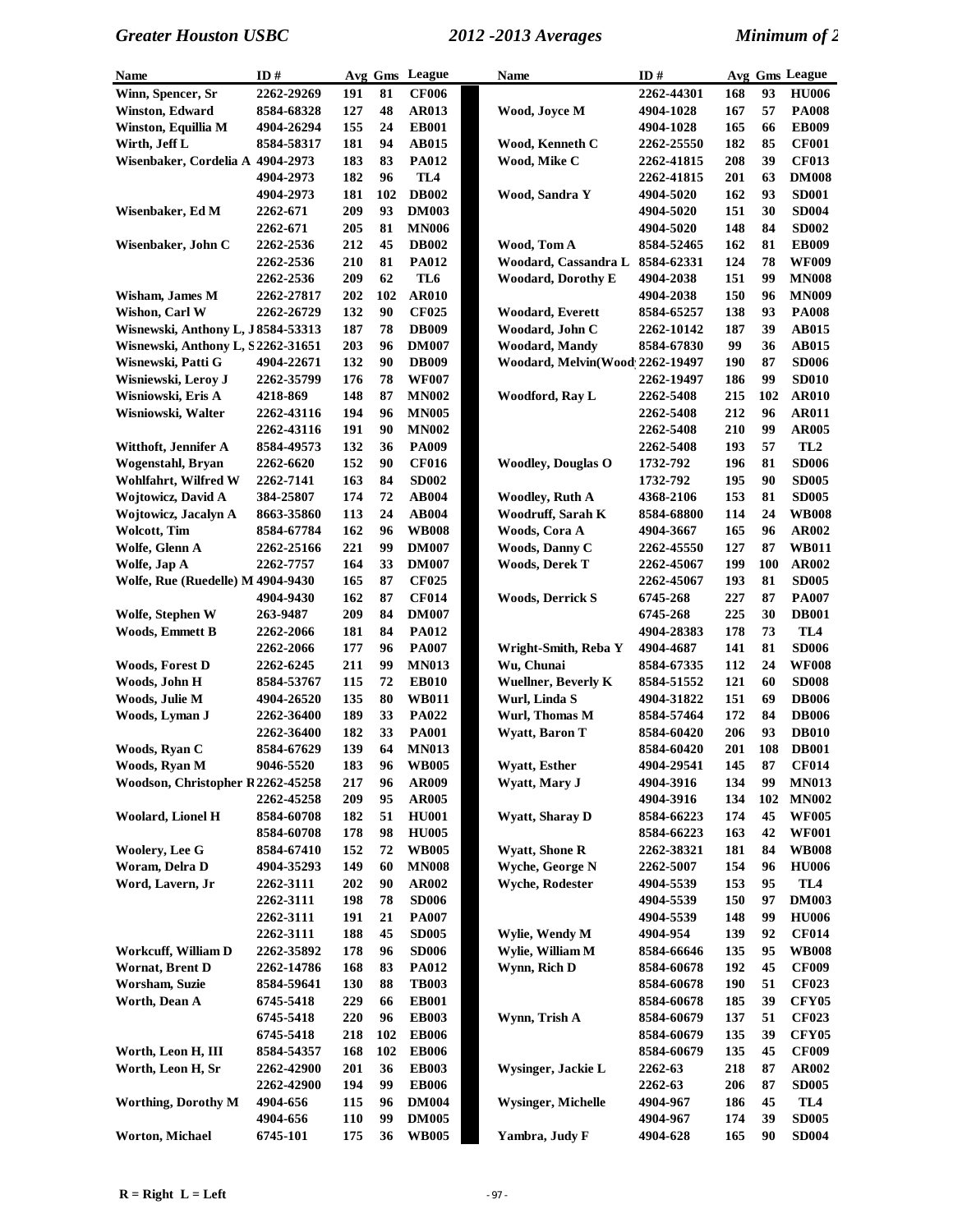| <b>Name</b>                     | ID#        |            | Avg Gms | League          | Name                      | ID#        |     |    | Avg Gms League  |
|---------------------------------|------------|------------|---------|-----------------|---------------------------|------------|-----|----|-----------------|
| Worton, Wesley J                | 2262-48970 | 178        | 93      | <b>WB005</b>    | <b>Yanez, Lucy</b>        | 4904-15498 | 142 | 78 | <b>AR003</b>    |
| Wotipka, Teri D                 | 4904-4074  | 159        | 96      | <b>MN006</b>    | Yanez, Odelia             | 4904-9419  | 133 | 95 | <b>DM012</b>    |
| <b>Wren, Beverly A</b>          | 2262-37136 | 151        | 90      | <b>TB001</b>    | Yang, Ilin                | 8584-65597 | 137 | 85 | <b>EB004</b>    |
| Wreyford, Hazel R               | 4904-1299  | 179        | 90      | AR004           | Yarber, Norma J           | 8584-50683 | 152 | 66 | <b>DB010</b>    |
| <b>Wreyford, Ronald D</b>       | 2287-784   | 197        | 91      | <b>AR004</b>    |                           | 8584-50683 | 147 | 75 | <b>HU004</b>    |
| Wright, Alexandra E             | 8584-68704 | 96         | 42      | <b>SD009</b>    |                           | 8584-50683 | 142 | 43 | TL <sub>2</sub> |
| Wright, Alvin P                 | 2262-19051 | 160        | 95      | <b>AR001</b>    | <b>Yarbough, Le Ross</b>  | 2262-686   | 177 | 84 | PA012           |
| Wright, Andrew M                | 8584-56068 | 201        | 90      | <b>MN006</b>    | <b>Yarnold, Phyllis J</b> | 4904-11949 | 160 | 78 | PA022           |
| Wright, Avery L                 | 2243-16540 | 207        | 99      | <b>AR006</b>    |                           | 4904-11949 | 159 | 78 | <b>EB015</b>    |
|                                 | 2243-16540 | 202        | 105     | <b>AB006</b>    |                           | 4904-11949 | 155 | 75 | <b>PA021</b>    |
|                                 | 2243-16540 | 200        | 54      | TL6             |                           | 4904-11949 | 151 | 21 | <b>PA001</b>    |
| Wright, Chris C                 | 8584-62135 | 185        | 100     | <b>AB003</b>    | <b>Yates, Connie</b>      | 4904-35244 | 148 | 86 | <b>TS002</b>    |
| Wright, Christopher J           | 8584-53166 | 119        | 45      | <b>PA013</b>    |                           | 4904-35244 | 144 | 81 | <b>TS005</b>    |
| Wright, Cory V                  | 8584-67790 | 150        | 85      | <b>HU004</b>    | Yates, Craig W            | 8584-65301 | 143 | 90 | <b>TS002</b>    |
| Wright, David J                 | 8584-63869 | 172        | 45      | <b>WF002</b>    | <b>Yates, Kenneth R</b>   | 2262-18122 | 220 | 90 | <b>AB003</b>    |
|                                 | 8584-63869 | 171        | 54      | <b>WF008</b>    | <b>Yates, Taylor</b>      | 6745-2463  | 174 | 75 | <b>AB003</b>    |
| <b>Wright, Douglas O</b>        | 2287-1695  | 212        | 87      | <b>AR010</b>    | Yauch, Bill               | 8584-64666 | 129 | 74 | <b>PA004</b>    |
| Wright, Freddy E                | 8584-64715 | 171        | 52      | HUY03           | Yawn, John A              | 2262-3565  | 208 | 87 | <b>HU006</b>    |
| Wright, Joan P                  | 4904-29954 | 124        | 87      | <b>EB007</b>    | Ybarra, Carlos O          | 2262-32754 | 204 | 45 | <b>WB005</b>    |
|                                 | 4904-29954 | 124        | 96      | <b>EB001</b>    | Ybarra, Jose G            | 2262-358   | 183 | 72 | <b>DM002</b>    |
| Wright, Lori S                  | 4931-2080  | 193        | 84      | <b>AR010</b>    | Yeager, Aaron O           | 6745-20    | 218 | 99 | <b>AR003</b>    |
|                                 | 4931-2080  | 177        | 102     | TL4             |                           | 6745-20    | 213 | 96 | <b>AR011</b>    |
| Wright, Michael L               | 2262-2126  | 211        | 84      | <b>CF011</b>    | Yeager, Brian P           | 2262-42296 | 211 | 96 | <b>AR011</b>    |
| <b>Wright, Michael S</b>        | 8584-58941 | 191        | 102     | <b>MN002</b>    |                           | 2262-42296 | 208 | 96 | <b>AR003</b>    |
| Wright, Noel J                  | 2262-33512 | 176        | 75      | <b>AR002</b>    | Yeager, Dick P            | 8584-66880 | 181 | 51 | <b>CF011</b>    |
| Wright, Robert L                | 2262-504   | 166        | 93      | <b>SD006</b>    | Yeager, Jason P           | 8584-53461 | 180 | 90 | <b>CF011</b>    |
| Wright, Sheree L                | 4904-32011 | 131        | 45      | <b>CF008</b>    |                           | 8584-53461 | 176 | 42 | <b>CF019</b>    |
| Wright, Steve                   | 2262-1388  | 214        | 80      | <b>CF013</b>    | Yeakley, Kathi M          | 4904-28003 | 140 | 48 | <b>SD009</b>    |
| Wright, Thomas J, Jr            | 2262-17950 | 162        | 84      | <b>EB001</b>    |                           | 4904-28003 | 132 | 36 | <b>SD003</b>    |
| Wright, Tim R                   | 2262-8866  | 191        | 84      | <b>DM006</b>    | Yeich, Patricia J         | 4904-1740  | 135 | 81 | <b>AB007</b>    |
|                                 | 2262-8866  | 186        | 86      | <b>DM011</b>    | Yetts, Marjorie A         | 4904-1209  | 163 | 96 | <b>DM005</b>    |
| Wright, Tonya K                 | 4904-28383 | 198        | 87      | <b>AB006</b>    | Yoakum, Mark              | 2262-45863 | 174 | 36 | <b>TS002</b>    |
|                                 | 4904-28383 | 193        | 85      | <b>AR006</b>    | Yocum, Mitchel L          | 8584-60846 | 174 | 48 | <b>SD009</b>    |
| Yohe, Sharon M                  | 4904-5789  | 145        | 89      | <b>TS005</b>    |                           | 2262-40521 | 171 | 75 | <b>CF001</b>    |
| <b>Yorek, Genevieve</b>         | 4904-2783  | 133        | 48      | <b>DM007</b>    | Zemrak, Bernadine R       | 4904-7678  | 187 | 91 | <b>AR005</b>    |
| York, Johnnie G                 | 8584-68095 | 71         | 75      | <b>DM010</b>    |                           | 4904-7678  | 178 | 57 | <b>AR011</b>    |
| York, Michael L                 | 2262-12507 | 211        | 83      | <b>AR011</b>    | Zemrak, Michael A         | 6745-3838  | 226 | 90 | <b>AR011</b>    |
| York, Robert C                  | 2251-292   | 167        | 84      | <b>AR011</b>    |                           | 6745-3838  | 225 | 93 | <b>AR005</b>    |
| York, Robert L                  | 8584-52944 | 183        | 96      | <b>AR011</b>    |                           | 6745-3838  | 223 | 42 | <b>AR010</b>    |
| Yospur, Andrew                  | 2262-38386 | 201        | 108     | <b>AB003</b>    |                           | 6745-3838  | 219 | 99 | AR009           |
| <b>Yost, Mark</b>               | 8584-57859 | 159        | 81      | AB002           | Zepeda, Minerva V         | 8584-64711 | 115 | 90 | <b>SD001</b>    |
| Yost, Sherry M                  | 4904-28551 | 169        | 93      | <b>AB002</b>    | Zermeno, Anthony J        | 2262-15708 | 183 | 93 | <b>AR003</b>    |
|                                 | 4904-28551 | 168        | 90      | <b>AB007</b>    | Zermeno, Cynthia          | 8584-64772 | 138 | 96 | <b>AR003</b>    |
| Young, Christina E              | 8584-68104 | 143        | 27      | <b>WB009</b>    | Zermeno, David J          | 2262-5964  | 199 | 99 | <b>AR003</b>    |
| <b>Young, Christine</b>         | 8584-48735 | 130        | 45      | <b>MN002</b>    | Zermeno, Nick             | 6745-7456  | 190 | 95 | <b>AR003</b>    |
| Young, Clara                    | 4942-44    | 121        | 39      | <b>TS001</b>    | Zermeno, Rita             | 8584-55975 | 128 | 72 | <b>AR011</b>    |
| Young, Jonathan A               | 8584-68191 | 129        | 48      | <b>CF021</b>    | Zerrudo, Athelo V         | 2262-19755 | 189 | 72 | <b>SD014</b>    |
|                                 | 8584-68191 | 126        | 27      | <b>CF019</b>    |                           | 2262-19755 | 180 | 99 | <b>EB001</b>    |
| Young, Mary Louise              | 2-11545    | 169        | 90      | <b>DM002</b>    |                           | 2262-19755 | 179 | 72 | <b>EB003</b>    |
| Young, Nigel J                  | 8584-68103 | 139        | 21      | <b>WB009</b>    | Zerweck, Keith R          | 2262-6870  | 171 | 96 | <b>CF016</b>    |
| Young, Nora M                   | 4904-2420  | 162        | 87      | <b>DM011</b>    | Zhang, Zhi G              | 8584-68333 | 124 | 48 | <b>AR013</b>    |
| Young, Robert E, Sr             | 2278-447   | 200        | 83      | <b>CF016</b>    | Ziegler, Chris J          | 1-600      | 129 | 75 | <b>TB003</b>    |
|                                 | 2278-447   | 199        | 108     | <b>PA020</b>    | Ziegler, David B          | 2262-1252  | 195 | 72 | PA023           |
| Young, Ryan R                   | 8584-64598 | 161        | 28      | TL6             | Zielinsky, Victoria S     | 4904-26112 | 173 | 90 | <b>MN005</b>    |
| Young, Shane T                  | 8584-67417 | 141        | 93      | <b>EB003</b>    | Zientek, Krystal R        | 8584-66074 | 113 | 21 | <b>WF008</b>    |
| Young, Terry E                  | 2262-26827 | 207        | 74      | <b>DB001</b>    | Zierk, Sally R            | 4904-2233  | 142 | 84 | <b>TS005</b>    |
|                                 | 2262-26827 | 200        | 84      | TL6             | Zigelman, Alan M          | 2262-47682 | 141 | 39 | <b>CF007</b>    |
| Young, Thelma M                 | 4904-1164  | <b>160</b> | 105     | <b>PA020</b>    | Zimmer, Anna L            | 4904-23507 | 159 | 30 | <b>MN008</b>    |
|                                 | 4904-1164  | 156        | 102     | AR002           | Zimmer, Ruby J            | 4904-4812  | 119 | 97 | <b>MN002</b>    |
|                                 | 4904-1164  | 155        | 92      | <b>HU006</b>    | Zingelmann, Larry L       | 2262-37449 | 169 | 45 | <b>MN013</b>    |
|                                 | 4904-1164  | 152        | 57      | TL <sub>2</sub> | Zingg, Sharon             | 8584-49459 | 140 | 76 | <b>TS005</b>    |
| Young, Thomas "Tommy 2262-44958 |            | 183        | 96      | <b>CF016</b>    | Zinnante, S Kim           | 4904-5923  | 143 | 69 | <b>SD001</b>    |
| Young, Thomas W                 | 2262-2865  | 222        | 78      | <b>WF007</b>    | Zistler, Lorraine         | 8584-67440 | 156 | 57 | <b>DM014</b>    |